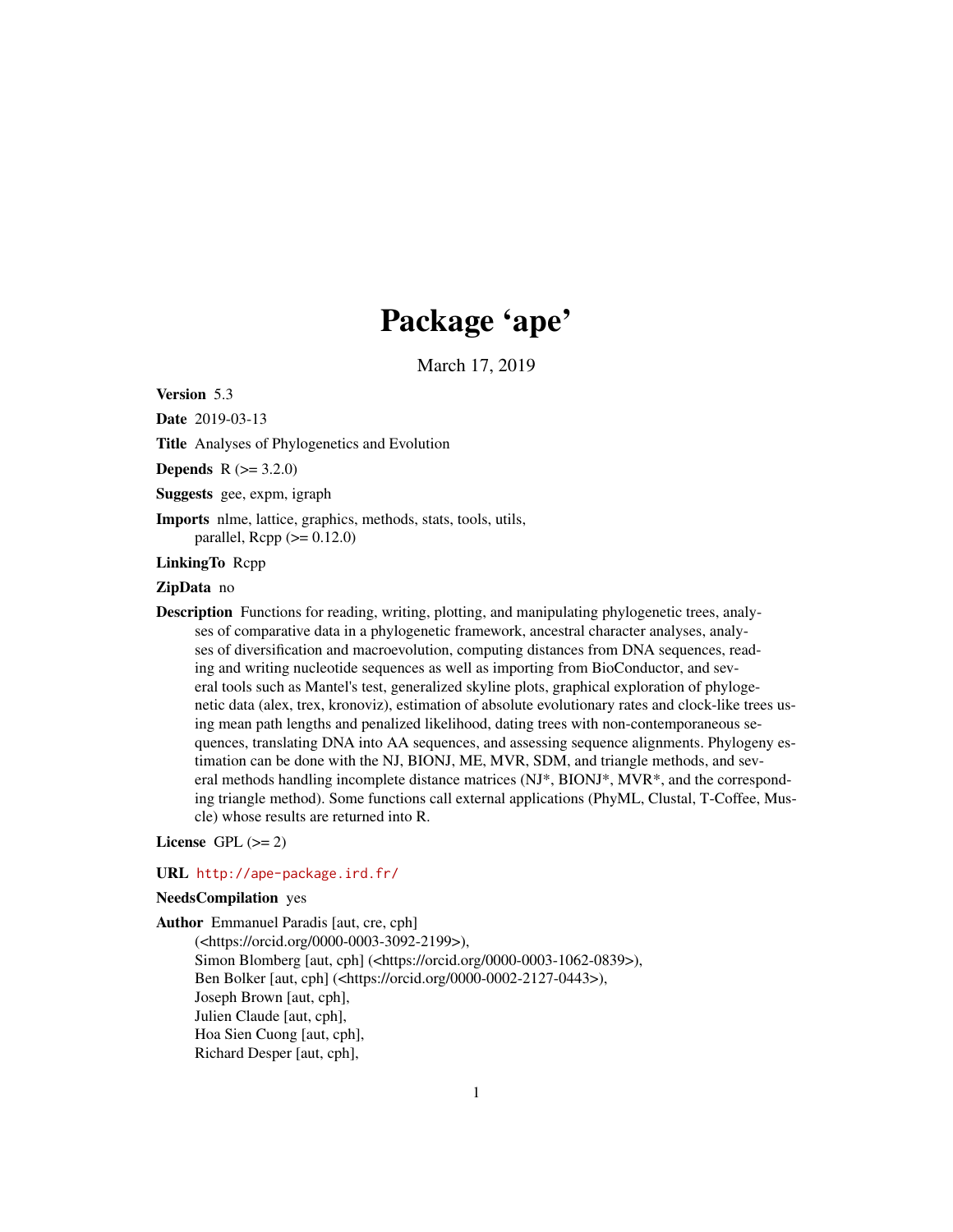Gilles Didier [aut, cph], Benoit Durand [aut, cph], Julien Dutheil [aut, cph], RJ Ewing [aut, cph], Olivier Gascuel [aut, cph], Thomas Guillerme [aut, cph], Christoph Heibl [aut, cph], Anthony Ives [aut, cph], Bradley Jones [aut, cph], Franz Krah [aut, cph], Daniel Lawson [aut, cph], Vincent Lefort [aut, cph], Pierre Legendre [aut, cph] (<https://orcid.org/0000-0002-3838-3305>), Jim Lemon [aut, cph], Eric Marcon [aut, cph], Rosemary McCloskey [aut, cph], Johan Nylander [aut, cph], Rainer Opgen-Rhein [aut, cph], Andrei-Alin Popescu [aut, cph], Manuela Royer-Carenzi [aut, cph], Klaus Schliep [aut, cph], Korbinian Strimmer [aut, cph], Damien de Vienne [aut, cph]

Maintainer Emmanuel Paradis <Emmanuel.Paradis@ird.fr>

Repository CRAN

Date/Publication 2019-03-17 07:14:59 UTC

## R topics documented:

| -9   |
|------|
| 14   |
| 15   |
| 16   |
|      |
| - 18 |
|      |
| 21   |
|      |
| -24  |
| -25  |
| -27  |
| - 29 |
| - 30 |
| 31   |
|      |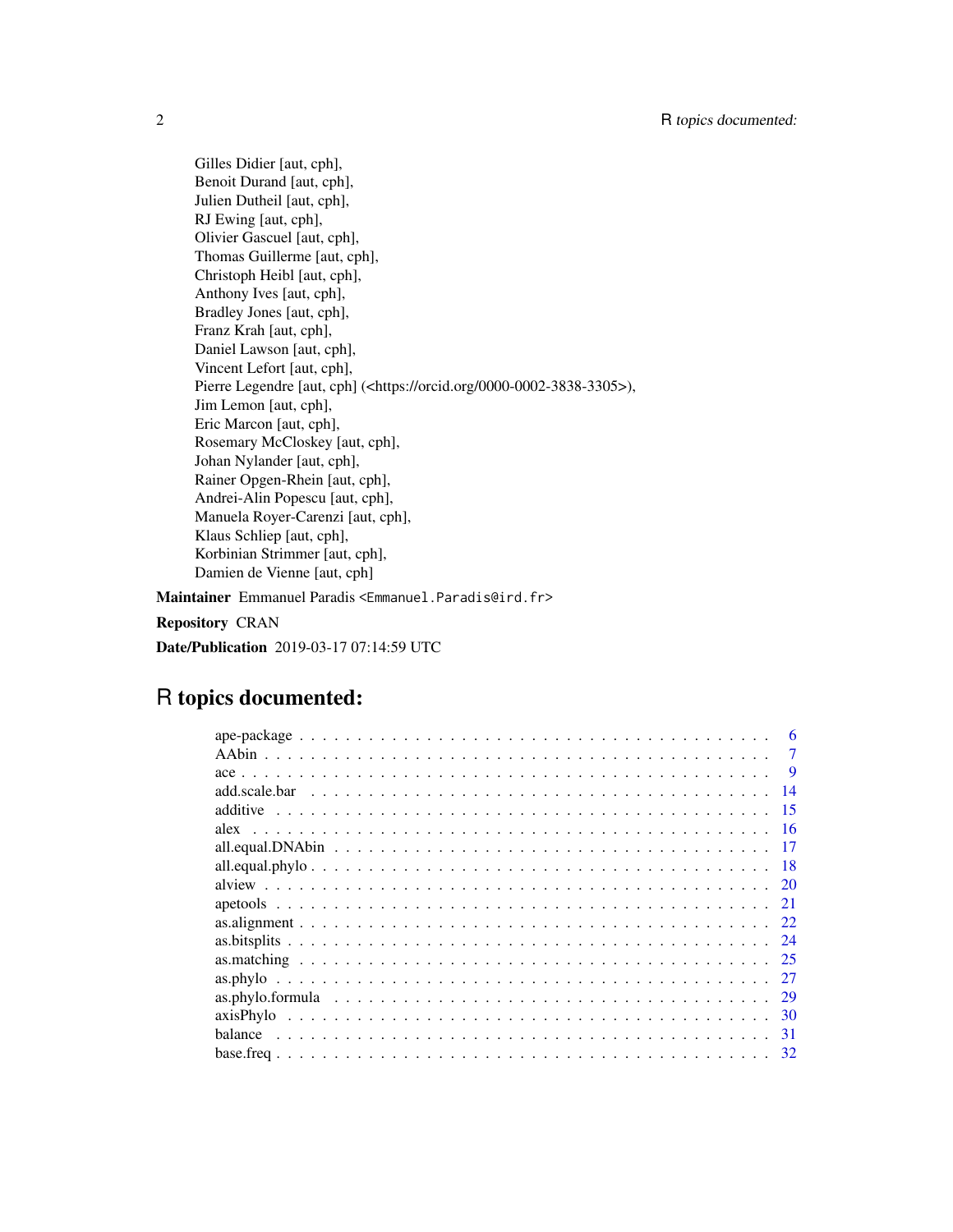|                     | 33       |
|---------------------|----------|
|                     | 34       |
|                     | 36       |
|                     | 42       |
|                     | 44       |
|                     | 46       |
|                     | 47       |
|                     | 47       |
|                     | 49       |
|                     | 52       |
|                     | 53       |
|                     | 54       |
|                     | 58       |
|                     | 59       |
|                     | 60       |
|                     | 61       |
|                     | 62       |
|                     | 63       |
|                     | 63       |
|                     | 65       |
|                     | 67       |
|                     | 70       |
|                     | 72       |
|                     | 73       |
|                     | 74       |
|                     | 76       |
|                     | 77       |
|                     | 80       |
|                     | 82       |
|                     | 84       |
|                     | 85       |
|                     | 86       |
|                     | 87       |
|                     | 88       |
|                     | 89       |
|                     | 91       |
|                     | 92       |
|                     |          |
|                     | 93<br>94 |
|                     |          |
|                     | 95       |
|                     | 97       |
|                     | 98       |
| correlogram.formula | .103     |
|                     |          |
| dbd                 |          |
|                     |          |
|                     |          |
|                     |          |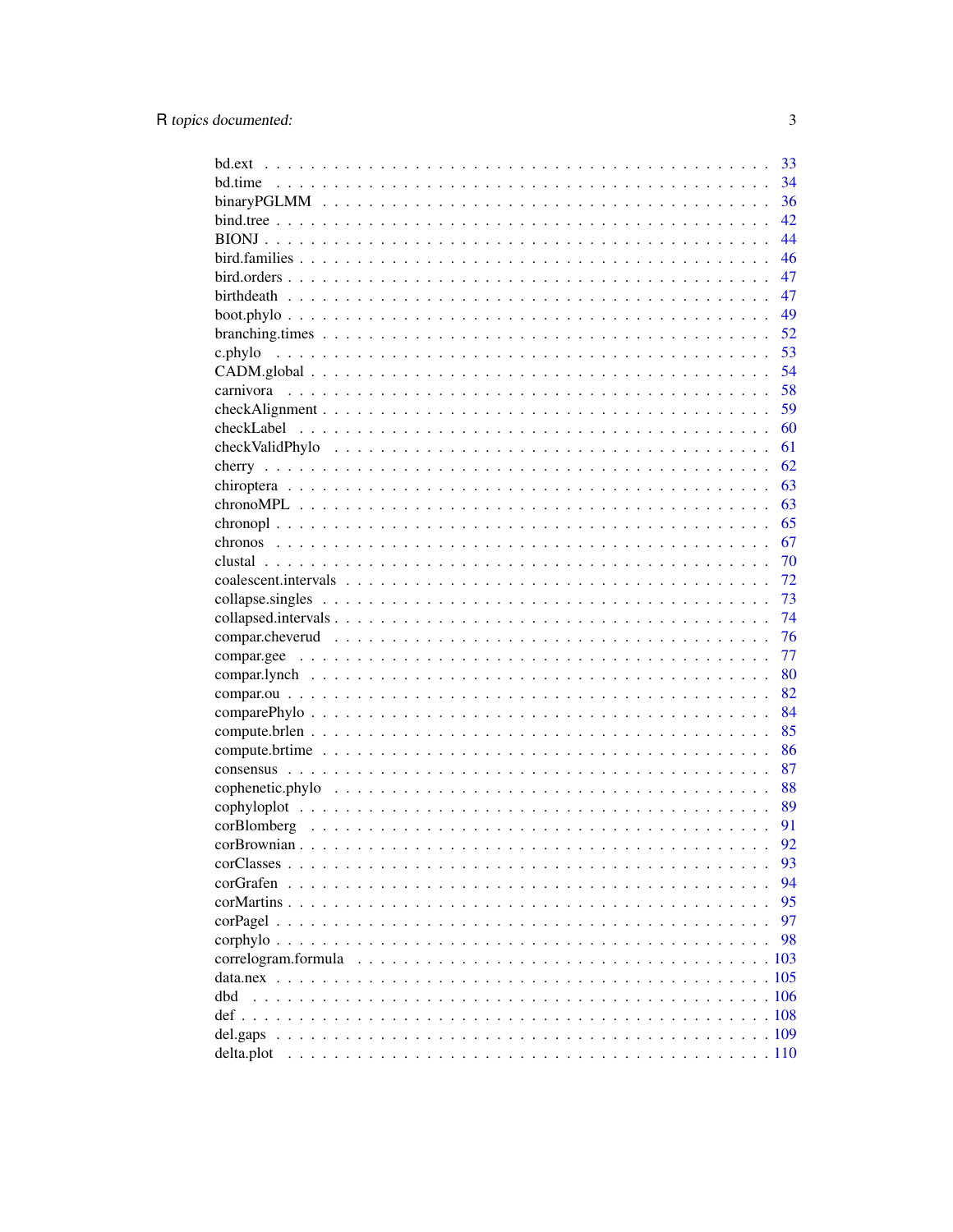| edges              |  |
|--------------------|--|
|                    |  |
|                    |  |
|                    |  |
|                    |  |
|                    |  |
|                    |  |
| identity, phy, 136 |  |
|                    |  |
|                    |  |
|                    |  |
|                    |  |
|                    |  |
|                    |  |
|                    |  |
|                    |  |
|                    |  |
|                    |  |
|                    |  |
|                    |  |
|                    |  |
|                    |  |
|                    |  |
|                    |  |
|                    |  |
|                    |  |
|                    |  |
|                    |  |
|                    |  |
|                    |  |
|                    |  |
|                    |  |
|                    |  |
|                    |  |
|                    |  |
|                    |  |
|                    |  |
|                    |  |
| n <sub>1</sub>     |  |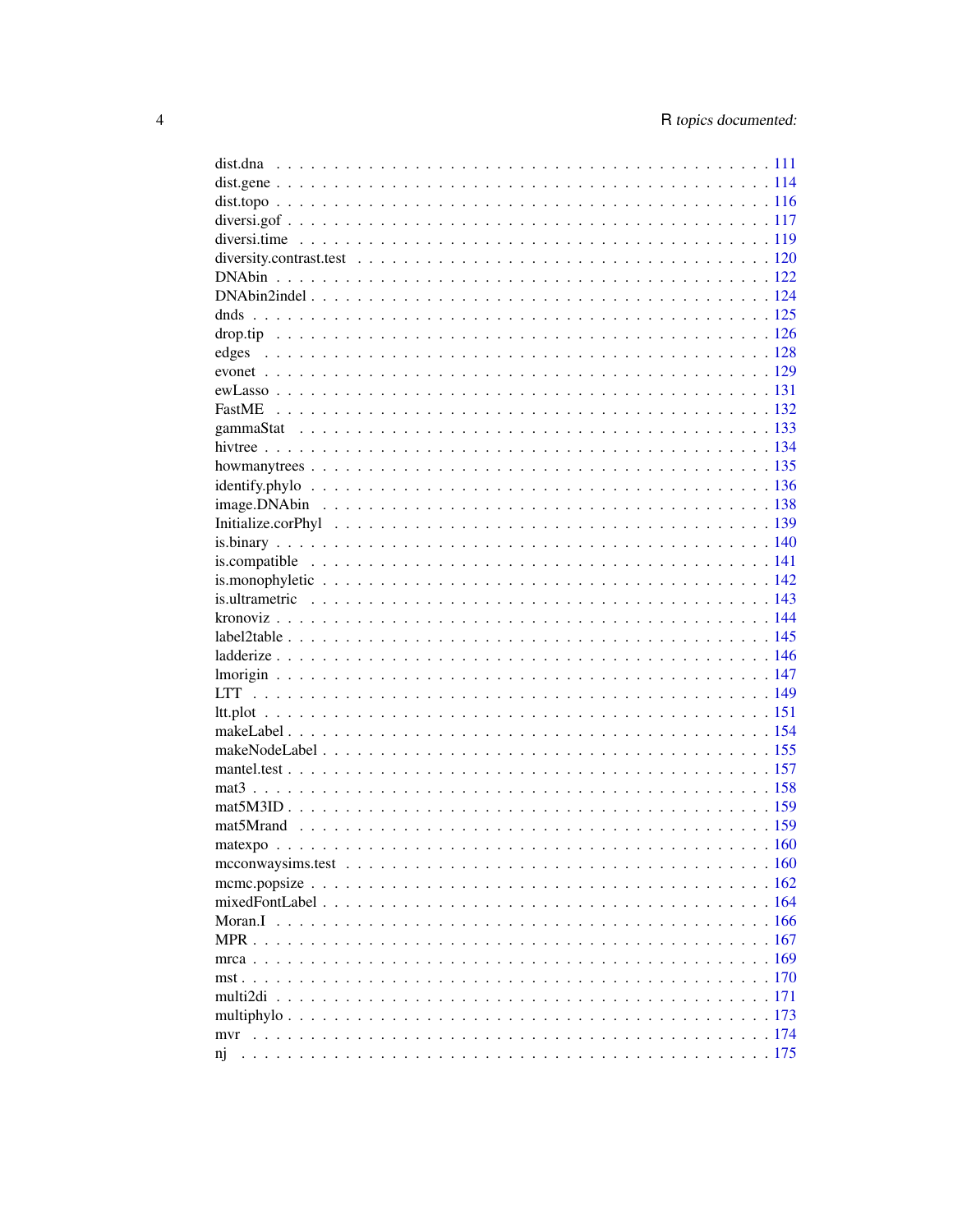| subtrees      |  |
|---------------|--|
| summary.phylo |  |
|               |  |
|               |  |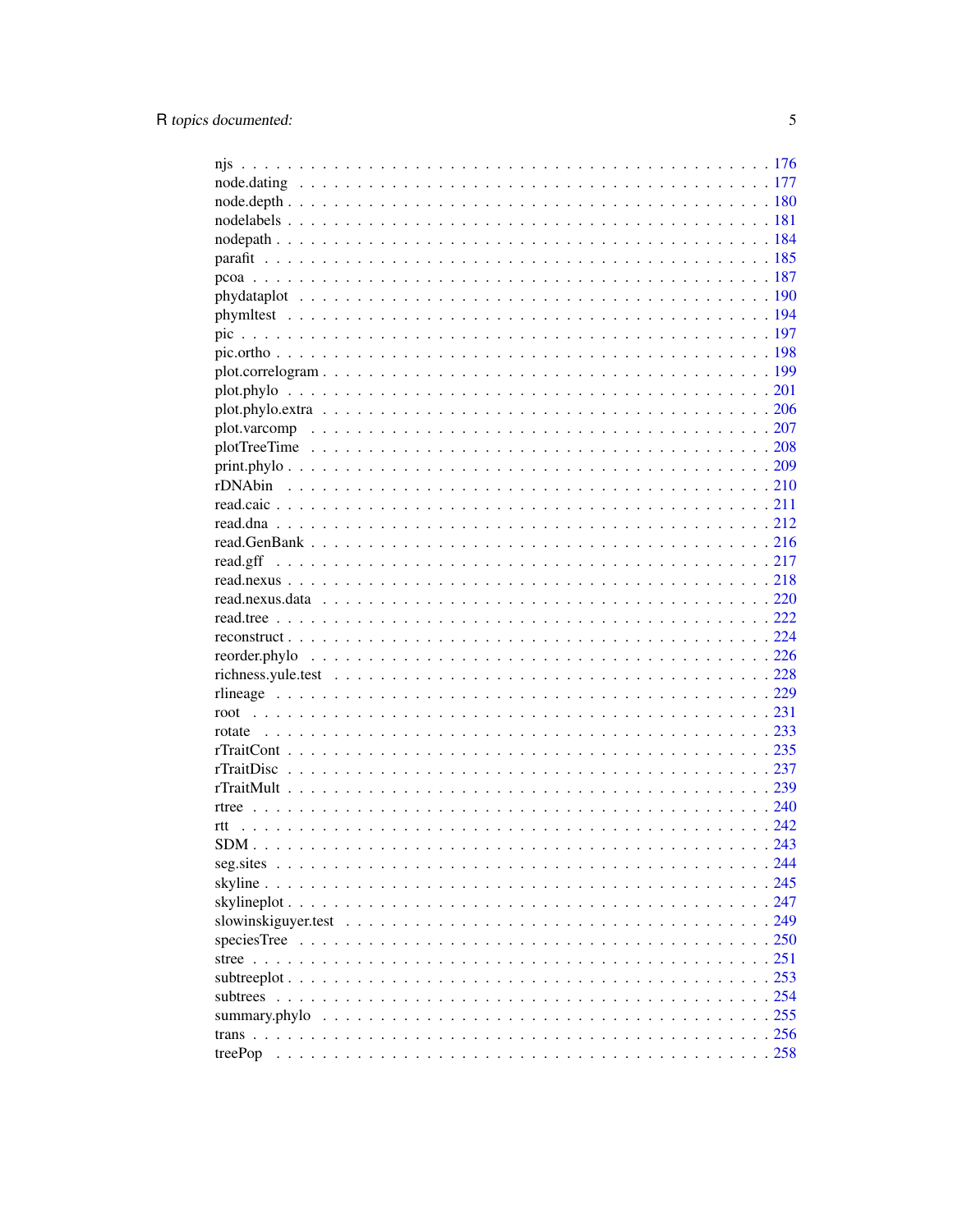<span id="page-5-0"></span>

|       | trex      |     |
|-------|-----------|-----|
|       |           |     |
|       |           |     |
|       |           |     |
|       |           |     |
|       |           |     |
|       |           |     |
|       |           |     |
|       |           |     |
|       |           |     |
|       |           |     |
|       |           |     |
|       | write.dna |     |
|       |           |     |
|       |           |     |
|       |           |     |
|       |           |     |
|       |           |     |
|       |           |     |
|       | zoom      |     |
| Index |           | 283 |

ape-package *Analyses of Phylogenetics and Evolution*

## Description

ape provides functions for reading, writing, manipulating, analysing, and simulating phylogenetic trees and DNA sequences, computing DNA distances, translating into AA sequences, estimating trees with distance-based methods, and a range of methods for comparative analyses and analysis of diversification. Functionalities are also provided for programming new phylogenetic methods.

The complete list of functions can be displayed with  $l$ ibrary(help = ape).

More information on ape can be found at  $http://ape-package.ird.fr/.$  $http://ape-package.ird.fr/.$ 

### Author(s)

Emmanuel Paradis, Ben Bolker, Julien Claude, Hoa Sien Cuong, Richard Desper, Benoit Durand, Julien Dutheil, Olivier Gascuel, Christoph Heibl, Daniel Lawson, Vincent Lefort, Pierre Legendre, Jim Lemon, Yvonnick Noel, Johan Nylander, Rainer Opgen-Rhein, Andrei-Alin Popescu, Klaus Schliep, Korbinian Strimmer, Damien de Vienne

Maintainer: Emmanuel Paradis <Emmanuel.Paradis@ird.fr>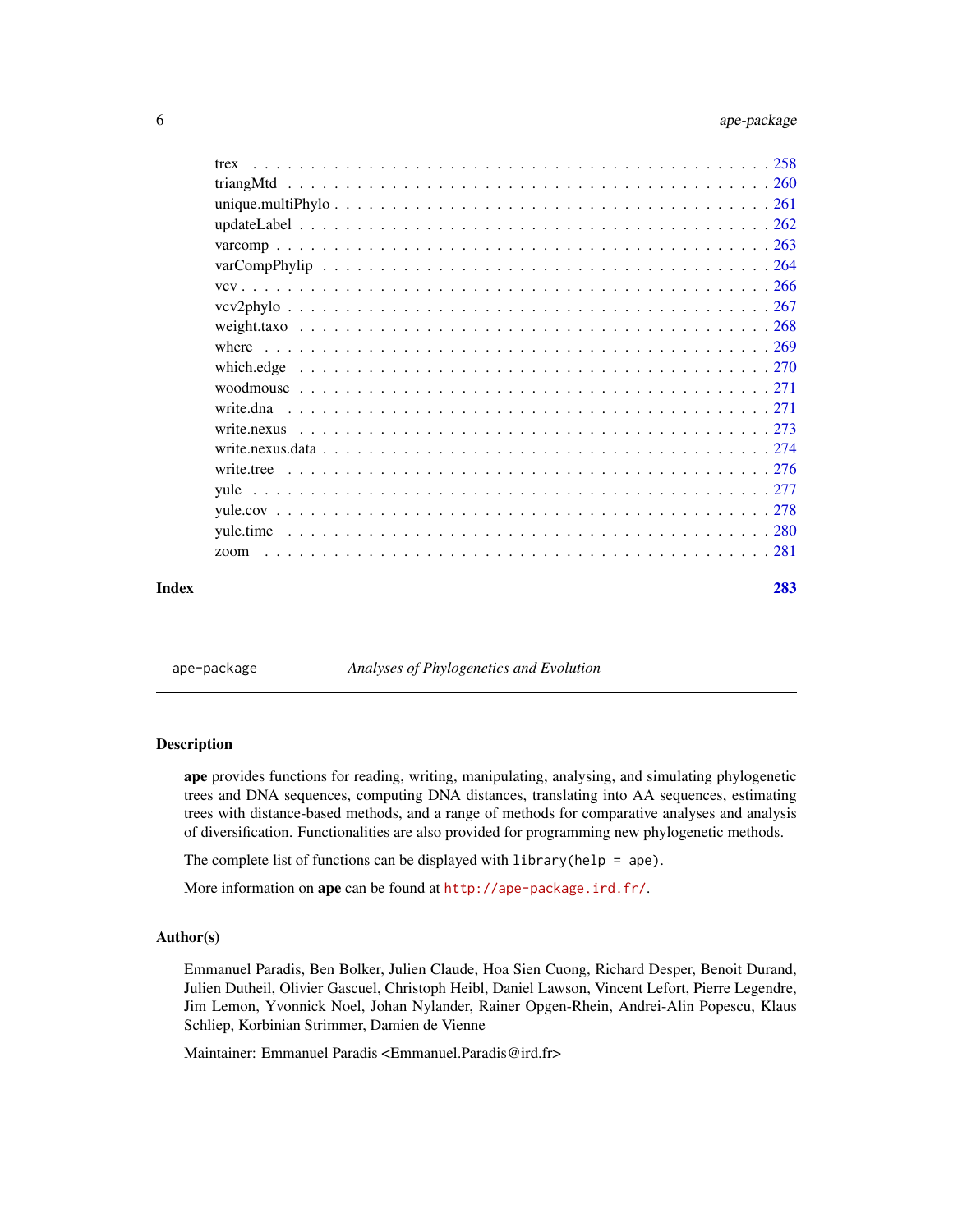#### <span id="page-6-0"></span>AAbin 7

#### References

Paradis, E. (2012) *Analysis of Phylogenetics and Evolution with R (Second Edition).* New York: Springer.

Paradis, E., Claude, J. and Strimmer, K. (2004) APE: analyses of phylogenetics and evolution in R language. *Bioinformatics*, 20, 289–290.

Popescu, A.-A., Huber, K. T. and Paradis, E. (2012) ape 3.0: new tools for distance based phylogenetics and evolutionary analysis in R. *Bioinformatics*, 28, 1536–1537.

Paradis, E. and Schliep, K. (2019) ape 5.0: an environment for modern phylogenetics and evolutionary analyses in R. *Bioinformatics*, 35, 526–528.

AAbin *Amino Acid Sequences*

#### Description

These functions help to create and manipulate AA sequences.

#### Usage

```
## S3 method for class 'AAbin'
print(x, \ldots)## S3 method for class 'AAbin'
x[i, j, drop = FALSE]## S3 method for class 'AAbin'
c(\ldots, recursive = FALSE)
## S3 method for class 'AAbin'
as.character(x, ...)
## S3 method for class 'AAbin'
labels(object, ...)
## S3 method for class 'AAbin'
image(x, what, col, bg = "white", xlab = "", ylab = "",show.labels = TRUE, cex.lab = 1, legend = TRUE, grid = FALSE,
      show.aa = FALSE, aa.cex = 1, aa.font = 1, aa.col = "black",...)
as.AAbin(x, \ldots)## S3 method for class 'character'
as.AAbin(x, \ldots)## S3 method for class 'list'
as.AAbin(x, \ldots)
```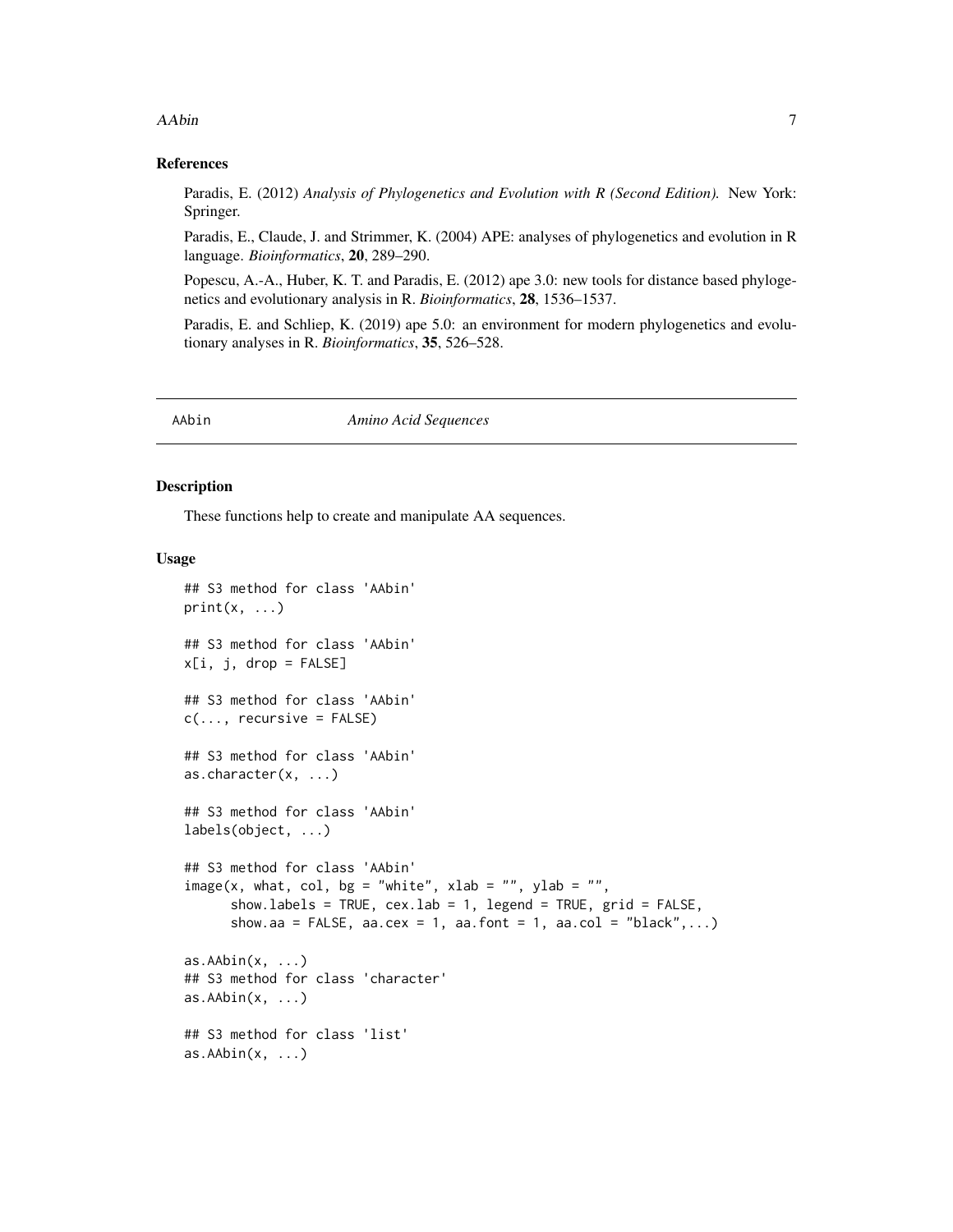```
## S3 method for class 'AAString'
as.AAbin(x, \ldots)## S3 method for class 'AAStringSet'
as.AAbin(x, ...)
## S3 method for class 'AAMultipleAlignment'
as.AAbin(x, ...)## S3 method for class 'AAbin'
as.list(x, \ldots)## S3 method for class 'AAbin'
as.matrix(x, \ldots)## S3 method for class 'AAbin'
as.phyDat(x, \ldots)dist.aa(x, pairwise.deletion = FALSE, scaled = FALSE)
AAsubst(x)
```
## Arguments

| x, object               | an object of class "AAbin" (or else depending on the function).                                                                                                                |
|-------------------------|--------------------------------------------------------------------------------------------------------------------------------------------------------------------------------|
| i, j                    | indices of the rows and/or columns to select or to drop. They may be numeric,<br>logical, or character (in the same way than for standard R objects).                          |
| drop                    | logical; if TRUE, the returned object is of the lowest possible dimension.                                                                                                     |
| recursive               | logical; whether to go down lists and concatenate its elements.                                                                                                                |
| what                    | a vector of characters specifying the amino acids to visualize. Currently, the<br>only possible choice is to show the three categories hydrophobic, small, and<br>hydrophilic. |
| col                     | a vector of colours. If missing, this is set to "red", "yellow" and "blue".                                                                                                    |
| bg                      | the colour used for AA codes not among what (typically $X$ and $*$ ).                                                                                                          |
| xlab                    | the label for the $x$ -axis; none by default.                                                                                                                                  |
| ylab                    | Idem for the y-axis. Note that by default, the labels of the sequences are printed<br>on the y-axis (see next option).                                                         |
| show.labels             | a logical controlling whether the sequence labels are printed (TRUE by default).                                                                                               |
| cex.lab                 | a single numeric controlling the size of the sequence labels. Use cex. axis to<br>control the size of the annotations on the $x$ -axis.                                        |
| legend                  | a logical controlling whether the legend is plotted (TRUE by default).                                                                                                         |
| grid                    | a logical controlling whether to draw a grid (FALSE by default).                                                                                                               |
| show.aa                 | a logical controlling whether to show the AA symbols (FALSE by default).                                                                                                       |
| aa.cex, aa.font, aa.col |                                                                                                                                                                                |
|                         | control the cancer of the $\Lambda$ $\Lambda$ cumbels (concred if the measure is $\Gamma$ <sup><math>\Lambda</math></sup>                                                      |

control the aspect of the AA symbols (ignored if the previous is FALSE).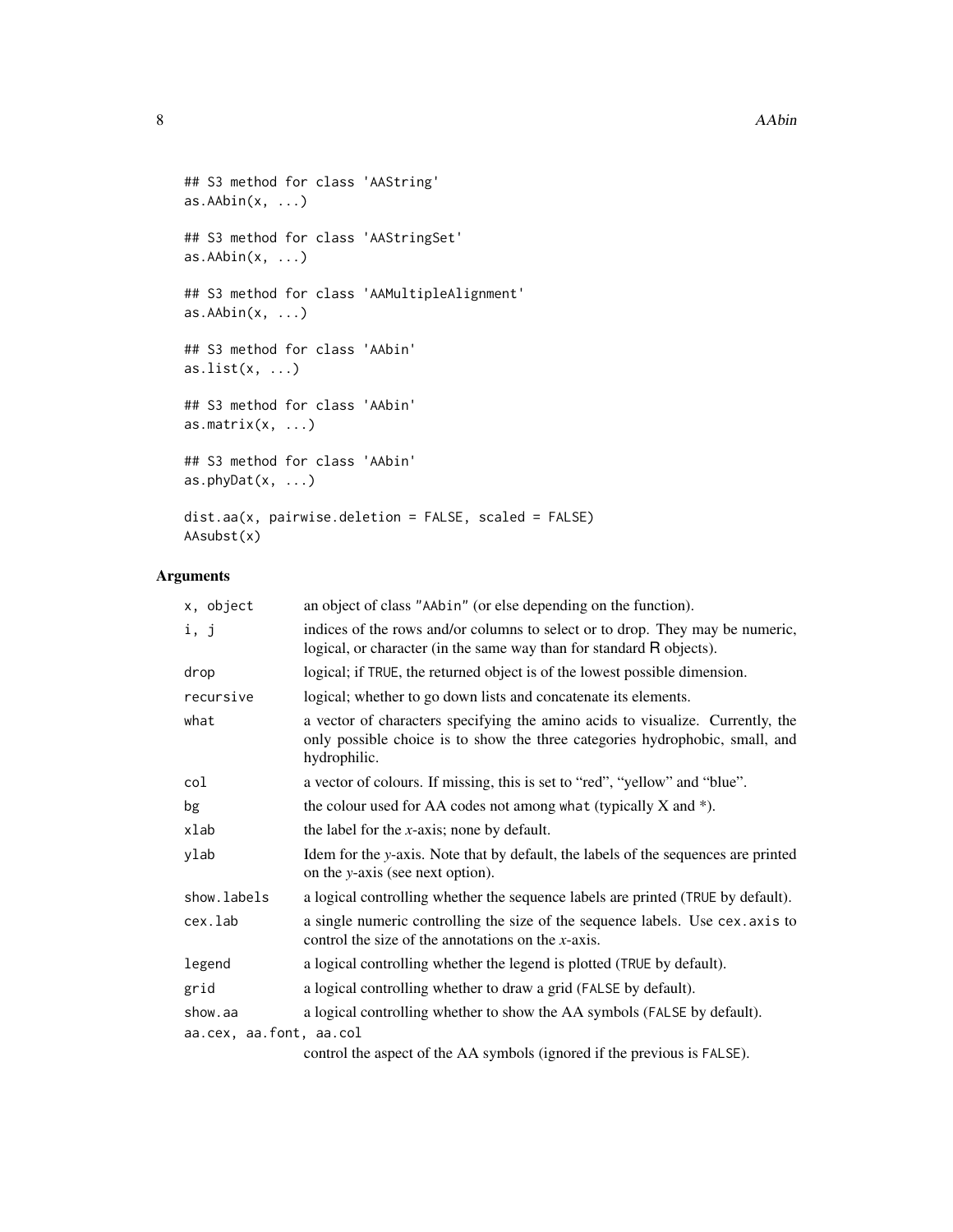<span id="page-8-0"></span>

| pairwise.deletion | a logical indicating whether to delete the sites with missing data in a pairwise                    |
|-------------------|-----------------------------------------------------------------------------------------------------|
|                   | way. The default is to delete the sites with at least one missing data for all<br>sequences.        |
| scaled            | a logical value specifying whether to scale the number of AA differences by the<br>sequence length. |
| .                 | further arguments to be passed to or from other methods.                                            |

## Details

These functions help to manipulate amino acid sequences of class "AAbin". These objects are stored in vectors, matrices, or lists which can be manipulated with the usual [ operator.

There is a conversion function to and from characters.

The function dist.aa computes the number of AA differences between each pair of sequences in a matrix; this can be scaled by the sequence length. See the function [dist.ml](#page-0-0) in phangorn for evolutionary distances with AA sequences.

The function AAsubst returns the indices of the polymorphic sites (similar to [seg.sites](#page-243-1) for DNA sequences; see examples below).

## Value

an object of class "AAbin", "character", "dist", or "numeric", depending on the function.

#### Author(s)

Emmanuel Paradis, Franz Krah

#### See Also

[read.FASTA](#page-211-1), [trans](#page-255-1), [alview](#page-19-1)

#### Examples

```
data(woodmouse)
AA <- trans(woodmouse, 2)
seg.sites(woodmouse)
AAsubst(AA)
```
ace *Ancestral Character Estimation*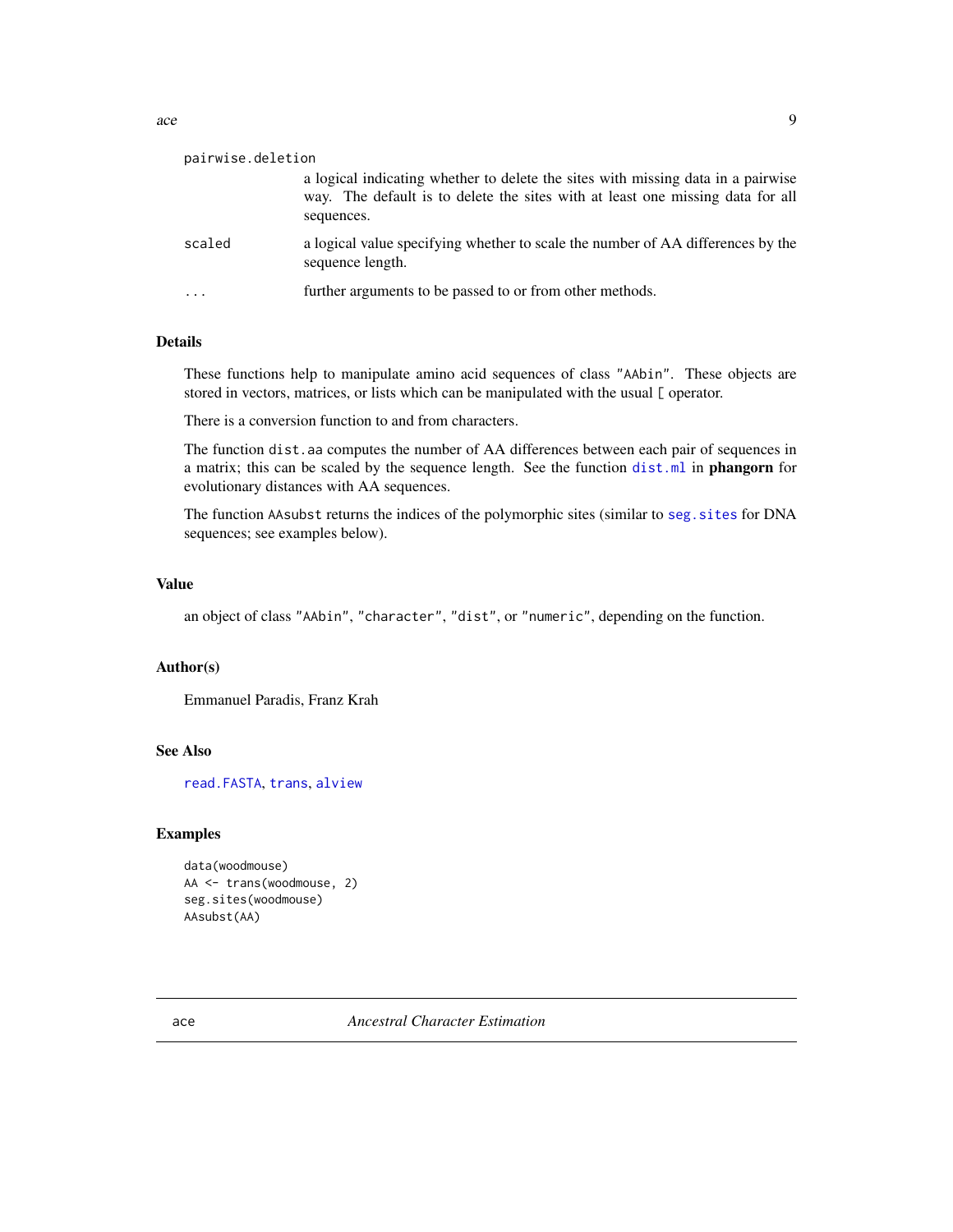#### Description

This function estimates ancestral character states, and the associated uncertainty, for continuous and discrete characters.

logLik, deviance, and AIC are generic functions used to extract the log-likelihood, the deviance, or the Akaike information criterion of a fitted object. If no such values are available, NULL is returned.

anova is another generic function which is used to compare nested models: the significance of the additional parameter(s) is tested with likelihood ratio tests. You must ensure that the models are effectively nested (if they are not, the results will be meaningless). It is better to list the models from the smallest to the largest.

#### Usage

```
ace(x, phy, type = "continuous", method = if (type == "continuous")"REML" else "ML", CI = TRUE,
   model = if (type == "continuous") "BM" else "ER",
    scaled = TRUE, kappa = 1, corStruct = NULL, ip = 0.1,
    use.expm = FALSE, use.eigen = TRUE, marginal = FALSE)
## S3 method for class 'ace'
print(x, digits = 4, ...)
## S3 method for class 'ace'
logLik(object, ...)
## S3 method for class 'ace'
deviance(object, ...)
## S3 method for class 'ace'
AIC(object, \ldots, k = 2)
## S3 method for class 'ace'
anova(object, ...)
```
#### **Arguments**

| $\times$  | a vector or a factor; an object of class "ace" in the case of print.                                                                                                                                    |  |
|-----------|---------------------------------------------------------------------------------------------------------------------------------------------------------------------------------------------------------|--|
| phy       | an object of class "phylo".                                                                                                                                                                             |  |
| type      | the variable type; either "continuous" or "discrete" (or an abbreviation of<br>these).                                                                                                                  |  |
| method    | a character specifying the method used for estimation. Four choices are possible:<br>"ML", "REML", "pic", or "GLS".                                                                                     |  |
| CI        | a logical specifying whether to return the 95% confidence intervals of the ances-<br>tral state estimates (for continuous characters) or the likelihood of the different<br>states (for discrete ones). |  |
| model     | $=$ "GLS"), or a<br>a character specifying the model (ignored if method<br>numeric matrix if type $=$ "discrete" (see details).                                                                         |  |
| scaled    | a logical specifying whether to scale the contrast estimate (used only if method = "pic").                                                                                                              |  |
| kappa     | a positive value giving the exponent transformation of the branch lengths (see<br>details).                                                                                                             |  |
| corStruct | if method $=$ "GLS", specifies the correlation structure to be used (this also gives<br>the assumed model).                                                                                             |  |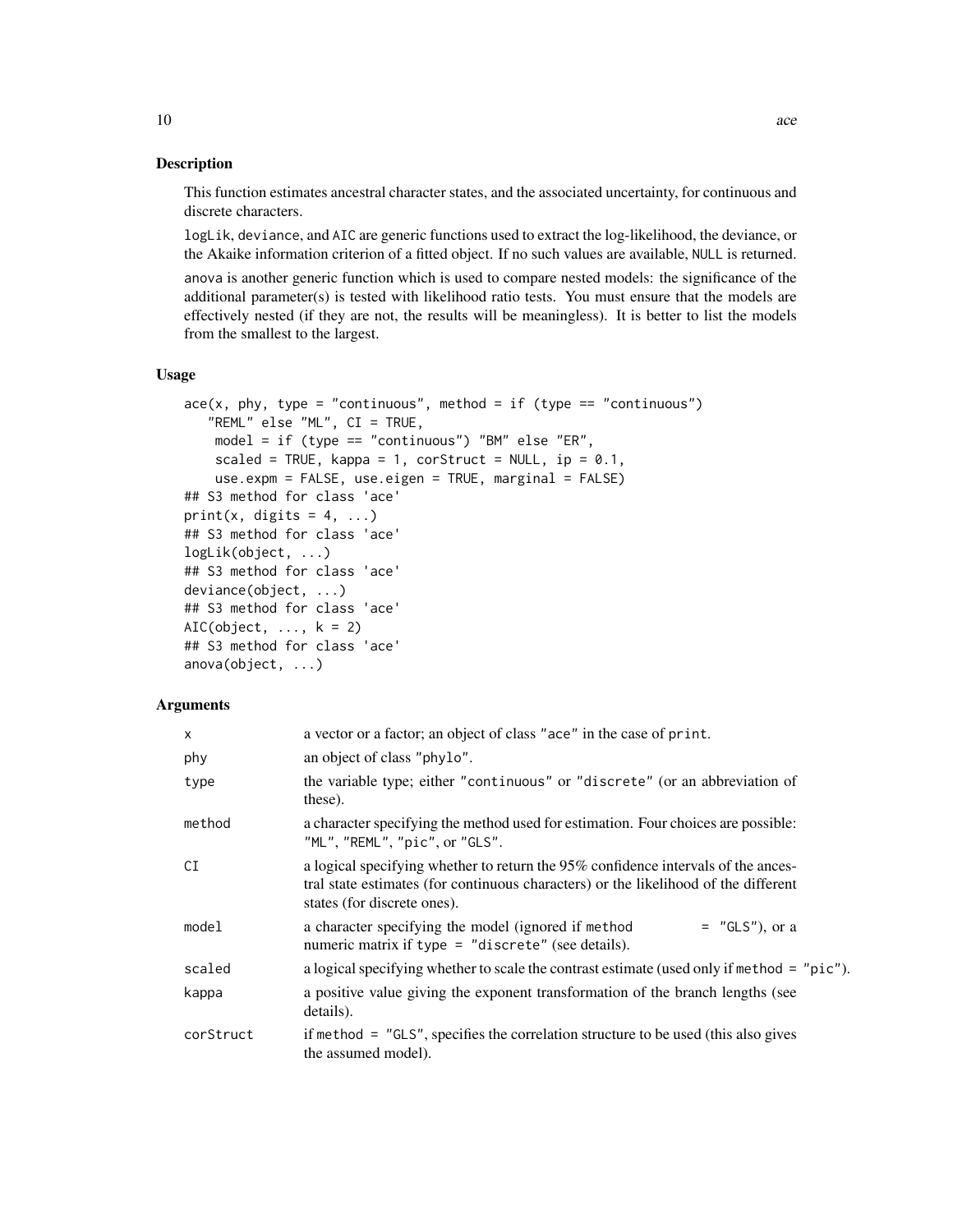| ip        | the initial value(s) used for the ML estimation procedure when type $==$ "discrete"<br>(possibly recycled).                                                                                                                                              |
|-----------|----------------------------------------------------------------------------------------------------------------------------------------------------------------------------------------------------------------------------------------------------------|
| use.expm  | a logical specifying whether to use the package expm to compute the matrix<br>exponential (relevant only if type $=$ "d"). If FALSE, the function mates po from<br>ape is used (see details). This option is ignored if use $e$ eigen = TRUE (see next). |
| use.eigen | a logical (relevant if type = $"d"$ ); if TRUE then the probability matrix is com-<br>puted with an eigen decomposition instead of a matrix exponential (see details).                                                                                   |
| marginal  | a logical (relevant if type = $"d"$ ). By default, the joint reconstruction of the<br>ancestral states are done. Set this option to TRUE if you want the marginal re-<br>construction (see details.)                                                     |
| digits    | the number of digits to be printed.                                                                                                                                                                                                                      |
| object    | an object of class "ace".                                                                                                                                                                                                                                |
| k         | a numeric value giving the penalty per estimated parameter; the default is $k = 2$<br>which is the classical Akaike information criterion.                                                                                                               |
| $\cdots$  | further arguments passed to or from other methods.                                                                                                                                                                                                       |

#### Details

If type = "continuous", the default model is Brownian motion where characters evolve randomly following a random walk. This model can be fitted by residual maximum likelihood (the default), maximum likelihood (Felsenstein 1973, Schluter et al. 1997), least squares (method = "pic", Felsenstein 1985), or generalized least squares (method = "GLS", Martins and Hansen 1997, Cunningham et al. 1998). In the last case, the specification of phy and model are actually ignored: it is instead given through a correlation structure with the option corStruct.

In the setting method =  $^{\prime\prime}$ ML" and model =  $^{\prime\prime}$ BM" (this used to be the default until ape 3.0-7) the maximum likelihood estimation is done simultaneously on the ancestral values and the variance of the Brownian motion process; these estimates are then used to compute the confidence intervals in the standard way. The REML method first estimates the ancestral value at the root (aka, the phylogenetic mean), then the variance of the Brownian motion process is estimated by optimizing the residual log-likelihood. The ancestral values are finally inferred from the likelihood function giving these two parameters. If method = "pic" or "GLS", the confidence intervals are computed using the expected variances under the model, so they depend only on the tree.

It could be shown that, with a continous character, REML results in unbiased estimates of the variance of the Brownian motion process while ML gives a downward bias. Therefore the former is recommanded.

For discrete characters (type = "discrete"), only maximum likelihood estimation is available (Pagel 1994) (see [MPR](#page-166-1) for an alternative method). The model is specified through a numeric matrix with integer values taken as indices of the parameters. The numbers of rows and of columns of this matrix must be equal, and are taken to give the number of states of the character. For instance, matrix( $c(0, 1, 1, 0)$ , 2) will represent a model with two character states and equal rates of transition,  $matrix(c(0, 1, 2, 0), 2)$  a model with unequal rates, matrix( $c(0, 1, 1, 1, 0, 1, 1, 1, 0)$ , 3) a model with three states and equal rates of transition (the diagonal is always ignored). There are short-cuts to specify these models: "ER" is an equalrates model (e.g., the first and third examples above), "ARD" is an all-rates-different model (the second example), and "SYM" is a symmetrical model (e.g., matrix( $c(0, 1, 2, 1, 0, 3, 2, 3, 0)$ , 3)). If a short-cut is used, the number of states is determined from the data.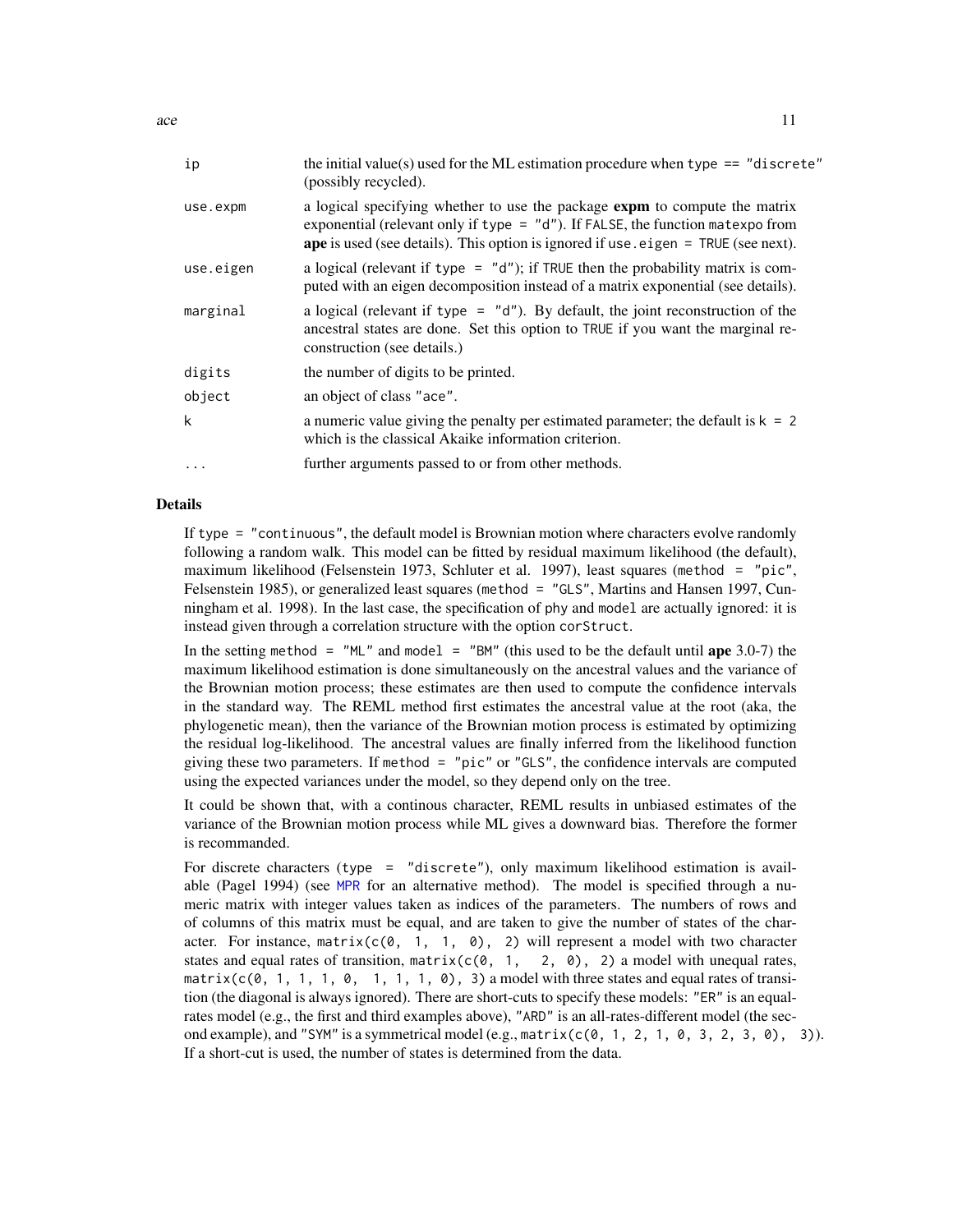By default, the likelihood of the different ancestral states of discrete characters are computed with a joint estimation procedure using a procedure similar to the one described in Pupko et al. (2000). If marginal = TRUE, a marginal estimation procedure is used (this was the only choice until ape 3.1- 1). With this method, the likelihood values at a given node are computed using only the information from the tips (and branches) descending from this node. With the joint estimation, all information is used for each node. The difference between these two methods is further explained in Felsenstein (2004, pp. 259-260) and in Yang (2006, pp. 121-126). The present implementation of the joint estimation uses a "two-pass" algorithm which is much faster than stochastic mapping while the estimates of both methods are very close.

With discrete characters it is necessary to compute the exponential of the rate matrix. The only possibility until ape 3.0-7 was the function [matexpo](#page-159-1) in ape. If use, expm  $=$  TRUE and use, eigen  $=$  FALSE, the function [expm](#page-0-0), in the package of the same name, is used. matexpo is faster but quite inaccurate for large and/or asymmetric matrices. In case of doubt, use the latter. Since ape 3.0-10, it is possible to use an eigen decomposition avoiding the need to compute the matrix exponential; see details in Lebl (2013, sect. 3.8.3). This is much faster and is now the default.

Since version 5.2 of ape, ace can take state uncertainty for discrete characters into account: this should be coded with R's [NA](#page-0-0) only. More details:

<https://www.mail-archive.com/r-sig-phylo@r-project.org/msg05286.html>

#### Value

an object of class "ace" with the following elements:

| ace          | if type $=$ "continuous", the estimates of the ancestral character values.                                             |
|--------------|------------------------------------------------------------------------------------------------------------------------|
| CI95         | if type = $"continuous",$ the estimated 95% confidence intervals.                                                      |
| sigma2       | if type = "continuous", model = "BM", and method = "ML", the maximum<br>likelihood estimate of the Brownian parameter. |
| rates        | if type = $"discrete",$ the maximum likelihood estimates of the transition<br>rates.                                   |
| se           | if type $=$ "discrete", the standard-errors of estimated rates.                                                        |
| index.matrix | if type $=$ "discrete", gives the indices of the rates in the rate matrix.                                             |
| loglik       | if method $=$ "ML", the maximum log-likelihood.                                                                        |
| lik.anc      | if type $=$ "discrete", the scaled likelihoods of each ancestral state.                                                |
| call         | the function call.                                                                                                     |

#### **Note**

Liam Revell points out that for discrete characters the ancestral likelihood values returned with marginal = FALSE are actually the marginal estimates, while setting marginal = TRUE returns the conditional (scaled) likelihoods of the subtree:

<http://blog.phytools.org/2015/05/about-how-acemarginaltrue-does-not.html>

#### Author(s)

Emmanuel Paradis, Ben Bolker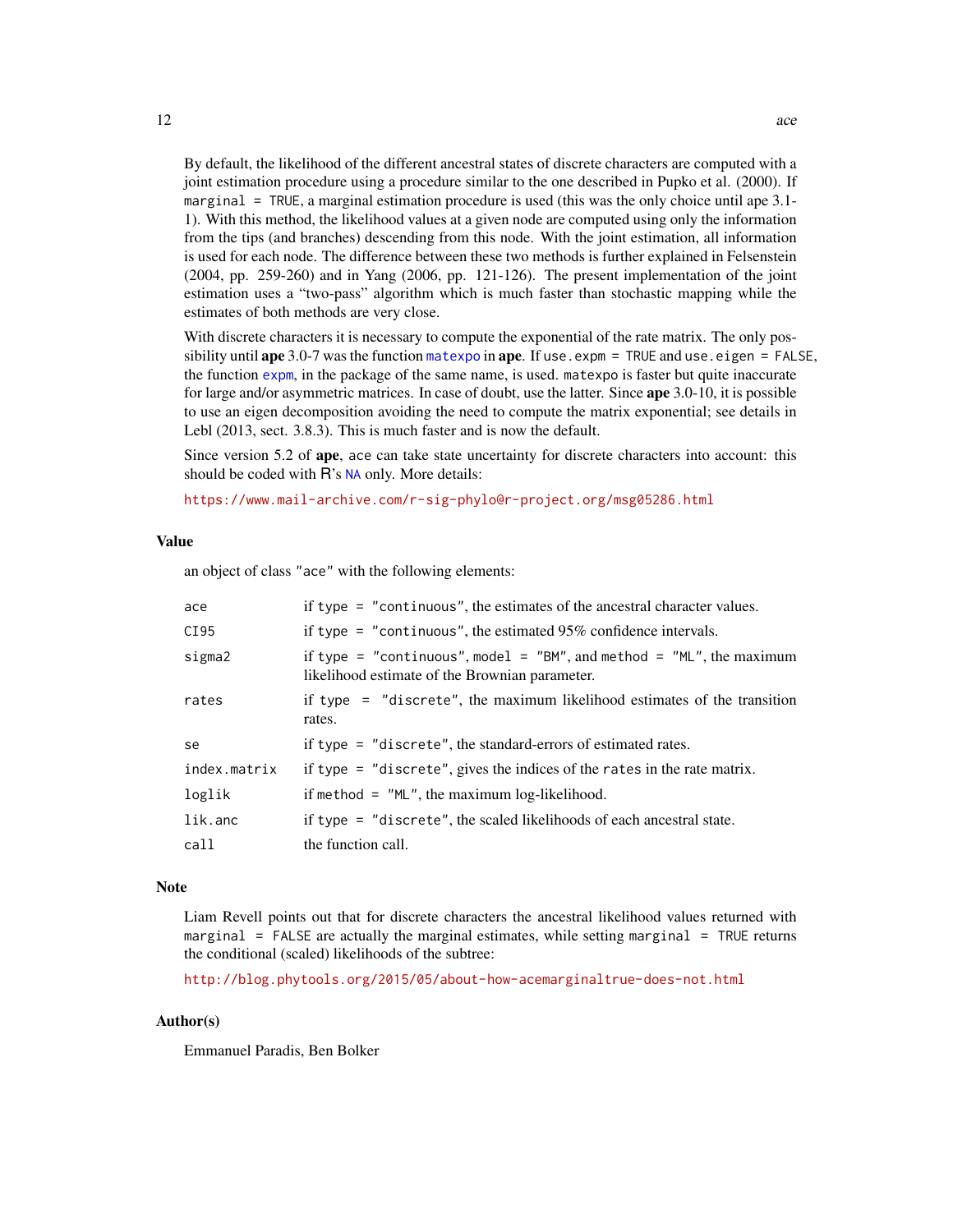#### References

Cunningham, C. W., Omland, K. E. and Oakley, T. H. (1998) Reconstructing ancestral character states: a critical reappraisal. *Trends in Ecology & Evolution*, 13, 361–366.

Felsenstein, J. (1973) Maximum likelihood estimation of evolutionary trees from continuous characters. *American Journal of Human Genetics*, 25, 471–492.

Felsenstein, J. (1985) Phylogenies and the comparative method. *American Naturalist*, 125, 1–15.

Felsenstein, J. (2004) *Inferring Phylogenies*. Sunderland: Sinauer Associates.

Lebl, J. (2013) *Notes on Diffy Qs: Differential Equations for Engineers*. [http://www.jirka.org/](http://www.jirka.org/diffyqs/) [diffyqs/](http://www.jirka.org/diffyqs/).

Martins, E. P. and Hansen, T. F. (1997) Phylogenies and the comparative method: a general approach to incorporating phylogenetic information into the analysis of interspecific data. *American Naturalist*, 149, 646–667.

Pagel, M. (1994) Detecting correlated evolution on phylogenies: a general method for the comparative analysis of discrete characters. *Proceedings of the Royal Society of London. Series B. Biological Sciences*, 255, 37–45.

Pupko, T., Pe'er, I, Shamir, R., and Graur, D. (2000) A fast algorithm for joint reconstruction of ancestral amino acid sequences. *Molecular Biology and Evolution*, 17, 890–896.

Schluter, D., Price, T., Mooers, A. O. and Ludwig, D. (1997) Likelihood of ancestor states in adaptive radiation. *Evolution*, 51, 1699–1711.

Yang, Z. (2006) *Computational Molecular Evolution*. Oxford: Oxford University Press.

#### See Also

[MPR](#page-166-1), [corBrownian](#page-91-1), [compar.ou](#page-81-1), [anova](#page-0-0)

Reconstruction of ancestral sequences can be done with the package phangorn (see function ?ancestral.pml).

## Examples

```
### Some random data...
data(bird.orders)
x \le - rnorm(23)
### Compare the three methods for continuous characters:
ace(x, bird.orders)
ace(x, bird.orders, method = "pic")ace(x, bird.orders, method = "GLS")corStruct = corBrownian(1, bird.orders))
### For discrete characters:
x \leq - factor(c(rep(0, 5), rep(1, 18)))
ans \leq ace(x, bird.orders, type = "d")
#### Showing the likelihoods on each node:
plot(bird.orders, type = "c", FALSE, label.offset = 1)co <- c("blue", "yellow")
tiplabels(pch = 22, bg = co[as.numeric(x)], cex = 2, adj = 1)
nodelabels(thermo = ans$lik.anc, piecol = co, cex = 0.75)
```
 $\int$  13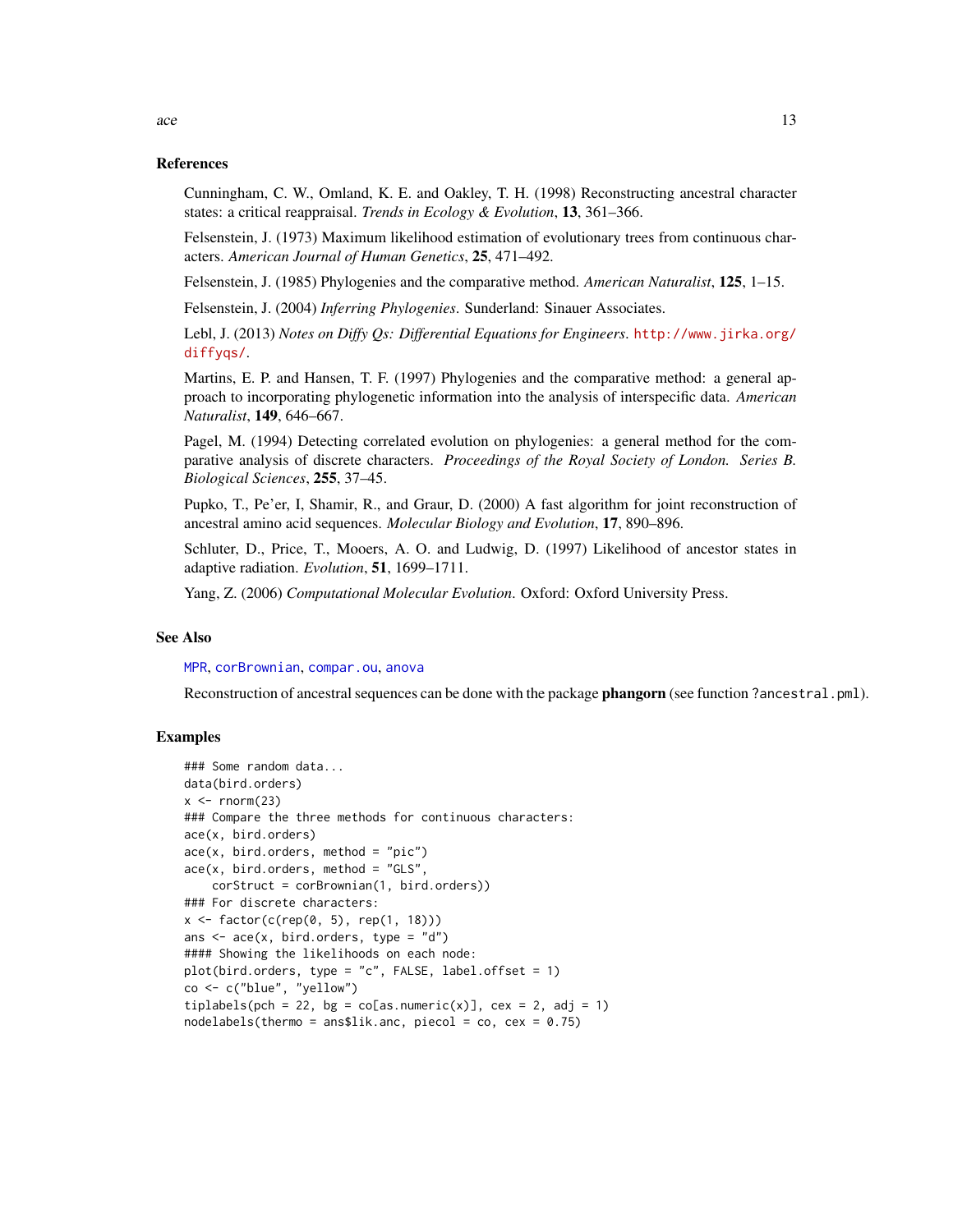<span id="page-13-1"></span><span id="page-13-0"></span>

## Description

This function adds a horizontal bar giving the scale of the branch lengths to a plot of a phylogenetic tree on the current graphical device.

#### Usage

add.scale.bar(x, y, length = NULL, ask = FALSE,  $1wd = 1$ ,  $1col = "black", ...)$ 

## Arguments

| x        | x location of the bar (can be left missing).                                                                     |
|----------|------------------------------------------------------------------------------------------------------------------|
| y        | y location of the bar (can be left missing).                                                                     |
| length   | a numeric value giving the length of the scale bar. If none is supplied, a value is<br>calculated from the data. |
| ask      | a logical; if TRUE the user is asked to click where to draw the bar. The default is<br>FALSE.                    |
| lwd      | the width of the bar.                                                                                            |
| lcol     | the colour of the bar (use col for the colour of the text).                                                      |
| $\cdots$ | further arguments to be passed to text.                                                                          |

#### Details

By default, the bar is placed in a corner of the graph depending on the direction of the tree. Otherwise both x and y must be specified (if only one is given it is ignored).

The further arguments (...) are used to format the text. They may be font, cex, col, and so on (see examples below, and the help page on [text](#page-0-0)).

The function [locator](#page-0-0) may be used to determine the x and y arguments.

#### Author(s)

Emmanuel Paradis

## See Also

[plot.phylo](#page-200-1), [axisPhylo](#page-29-1), [locator](#page-0-0)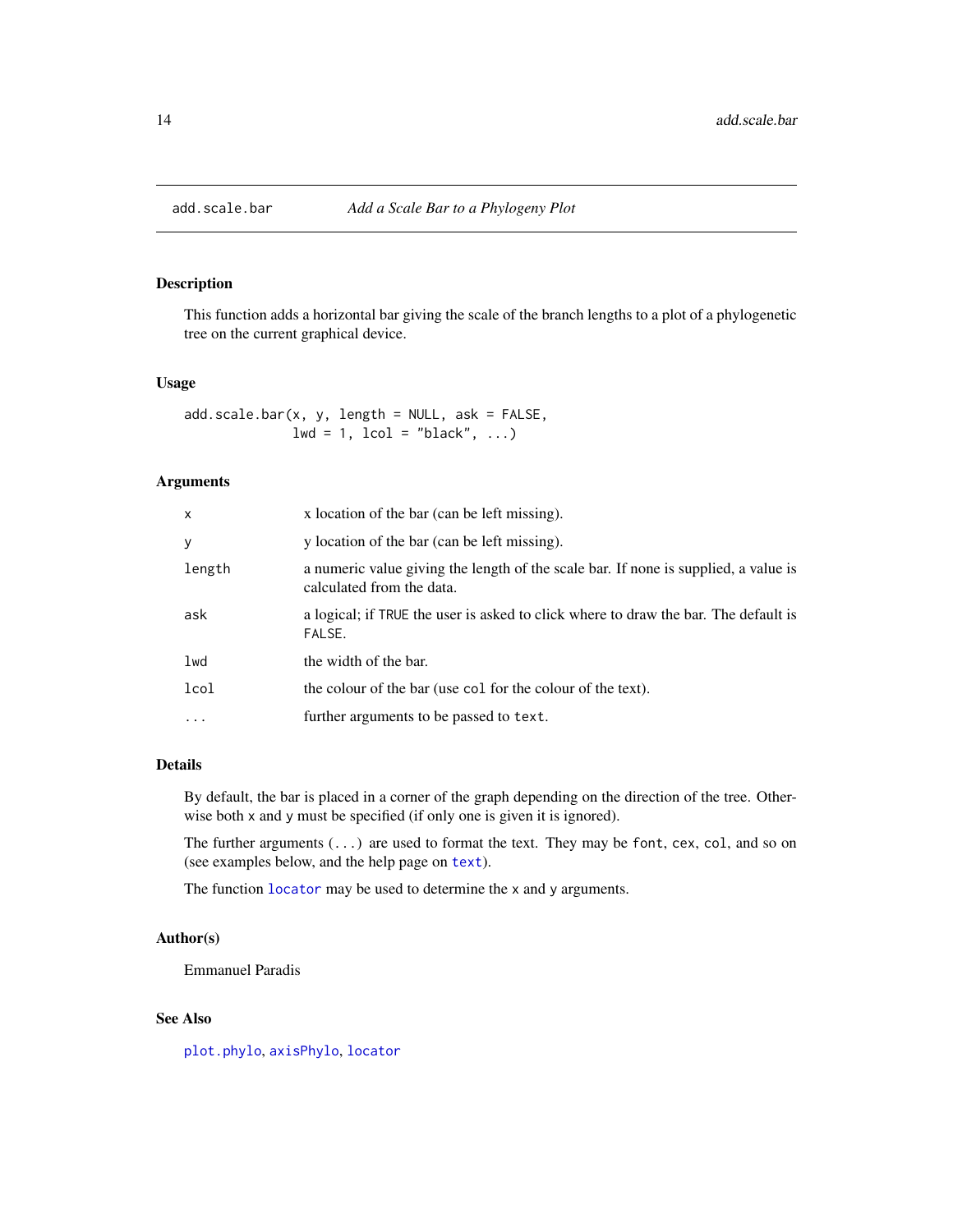#### <span id="page-14-0"></span>additive the contract of the contract of the contract of the contract of the contract of the contract of the contract of the contract of the contract of the contract of the contract of the contract of the contract of the c

## Examples

```
tr <- rtree(10)
layout(matrix(1:2, 2, 1))
plot(tr)
add.scale.bar()
plot(tr)
add.scale.bar(cex = 0.7, font = 2, col = "red")
layout(1)
```
additive *Incomplete Distance Matrix Filling*

## Description

Fills missing entries from incomplete distance matrix using the additive or the ultrametric procedure (see reference for details).

## Usage

```
additive(X)
ultrametric(X)
```
## Arguments

X a distance matrix or an object of class "dist".

## Value

a distance matrix.

## Author(s)

Andrei Popescu <niteloserpopescu@gmail.com>

## References

Makarenkov, V. and Lapointe, F.-J. (2004) A weighted least-squares approach for inferring phylogenies from incomplete distance matrices. *Bioinformatics*, 20, 2113–2121.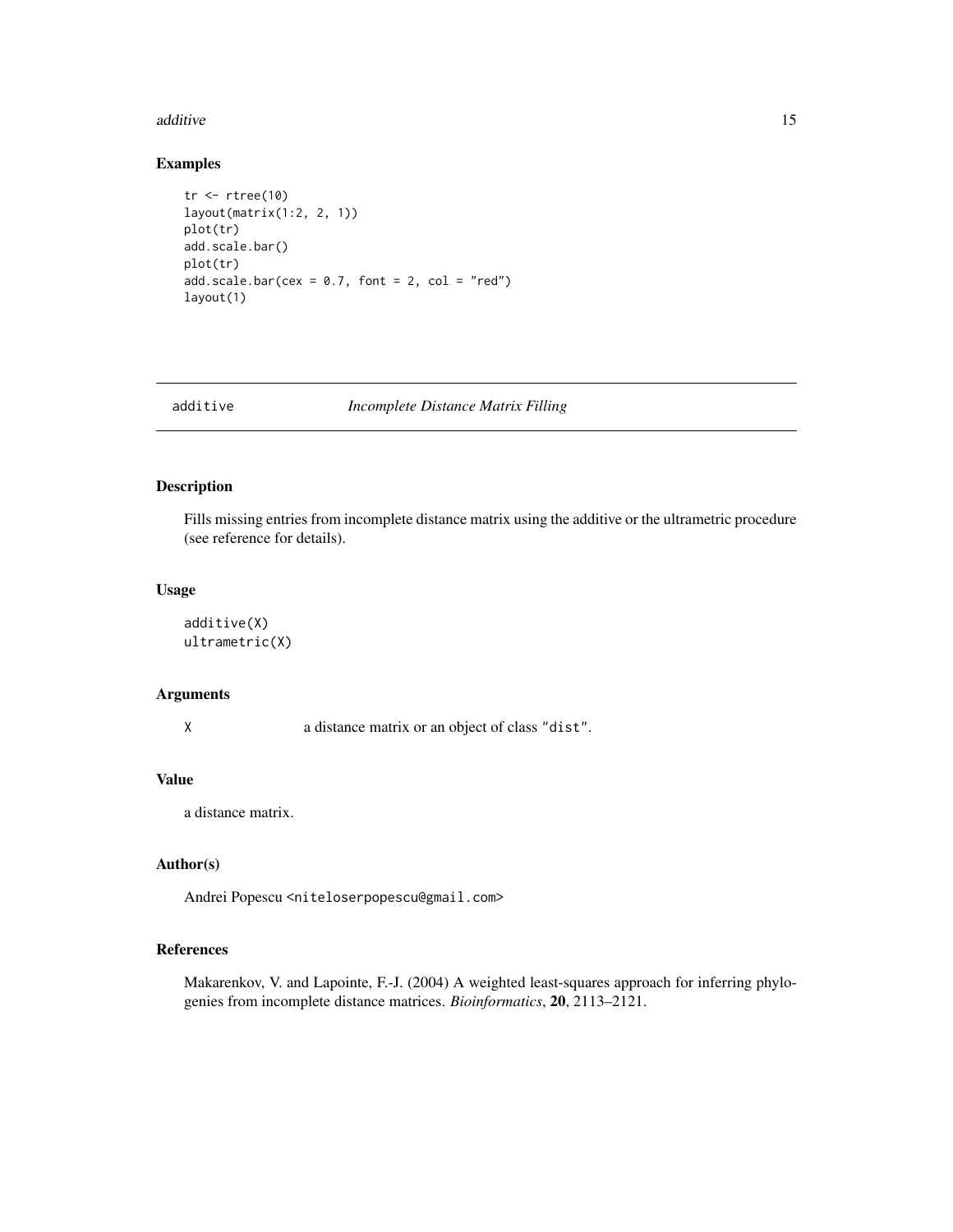<span id="page-15-1"></span><span id="page-15-0"></span>

## Description

This function helps to explore DNA alignments by zooming in. The user clicks twice defining the opposite corners of the portion which is extracted and drawned on a new window.

#### Usage

 $\text{alex}(x, \ldots)$ 

## Arguments

|          | an object of class "DNAbin".                |
|----------|---------------------------------------------|
| $\cdots$ | further arguments to pass to image. DNAbin. |

## Details

This function works with a DNA alignment (freshly) plotted on an interactive graphical device (i.e., not a file) with image. After calling alex, the user clicks twice defining a rectangle in the alignment, then this portion of the alignment is extacted and plotted on a *new* window. The user can click as many times on the alignment. The process is stopped by a right-click. If the user clicks twice outside the alignment, a message "Try again!" is printed.

Each time alex is called, the alignment is plotted on a new window without closing or deleting those possibly already plotted.

In all cases, the device where x is plotted is the active window after the operation. It should *not* be closed during the whole process.

#### Value

NULL

## Author(s)

Emmanuel Paradis

## See Also

[image.DNAbin](#page-137-1), [trex](#page-257-1), [alview](#page-19-1)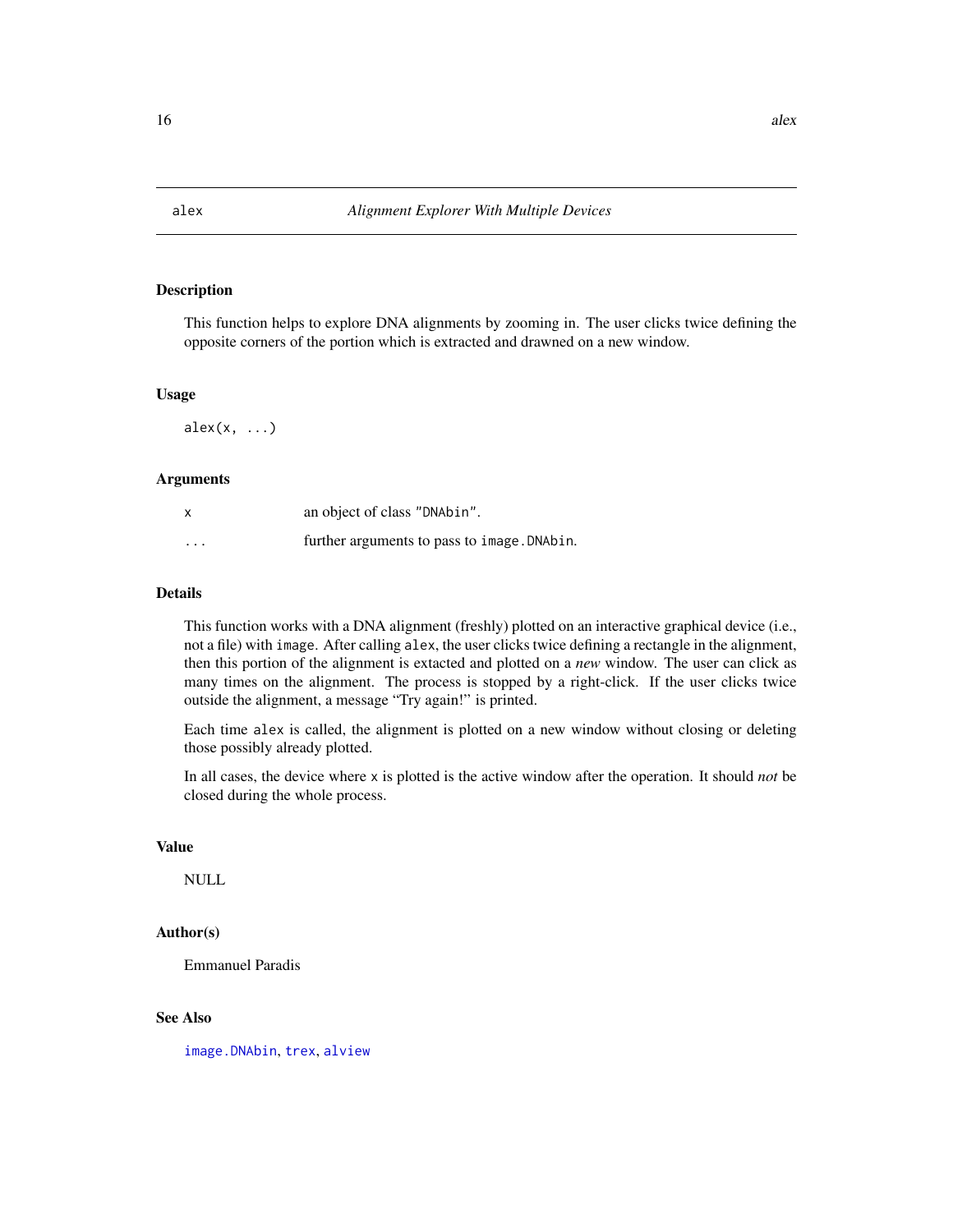## <span id="page-16-0"></span>all.equal.DNAbin 17

#### Examples

```
## Not run:
data(woodmouse)
image(woodmouse)
alex(woodmouse)
```
## End(Not run)

<span id="page-16-1"></span>all.equal.DNAbin *Compare DNA Sets*

## Description

Comparison of DNA sequence sets, particularly when aligned.

## Usage

## S3 method for class 'DNAbin' all.equal(target, current, plot = FALSE, ...)

### Arguments

|          | target, current                                                                                                                  |
|----------|----------------------------------------------------------------------------------------------------------------------------------|
|          | the two sets of sequences to be compared.                                                                                        |
| plot     | a logical value specifying whether to plot the sites that are different (only if the<br>labels of both alignments are the same). |
| $\cdots$ | further arguments passed to <i>image</i> . DNAbin.                                                                               |

## Details

If the two sets of DNA sequences are exactly identical, this function returns TRUE. Otherwise, a detailed comparison is made only if the labels (i.e., rownames) of target and current are the same (possibly in different orders). In all other cases, a brief description of the differences is returned (sometimes with recommendations to make further comparisons).

This function can be used for testing in programs using [isTRUE](#page-0-0) (see examples below).

## Value

TRUE if the two sets are identical; a list with two elements (message and different.sites) if a detailed comparison is done; or a vector of mode character.

## Author(s)

Emmanuel Paradis

## See Also

[image.DNAbin](#page-137-1), [clustal](#page-69-1), [checkAlignment](#page-58-1), the generic function: [all.equal](#page-0-0)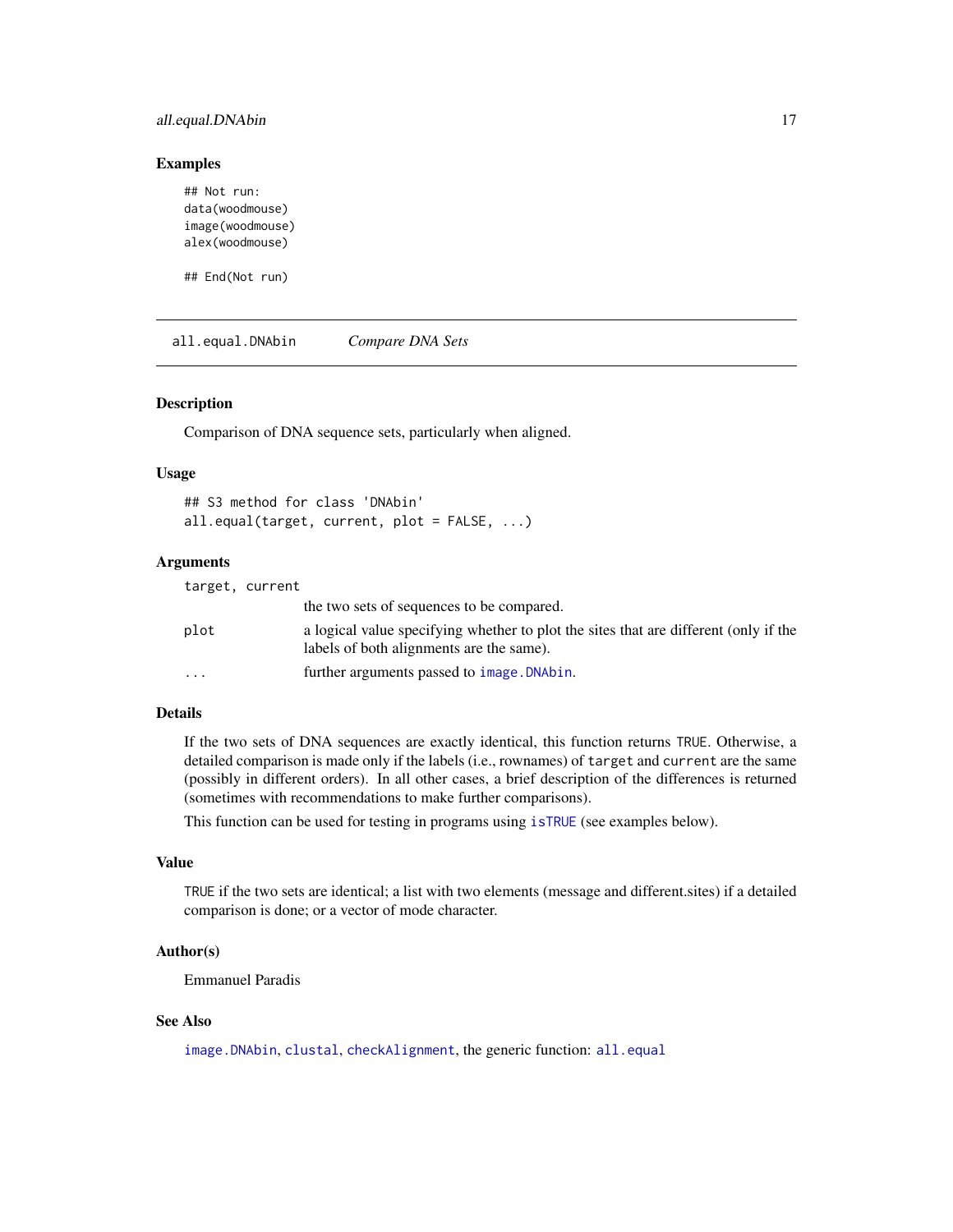## Examples

```
data(woodmouse)
woodm2 <- woodmouse
woodm2[1, c(1:5, 10:12, 30:40)] <- as.DNAbin("g")
res <- all.equal(woodmouse, woodm2, plot = TRUE)
str(res)
## if used for testing in R programs:
isTRUE(all.equal(woodmouse, woodmouse)) # TRUE
isTRUE(all.equal(woodmouse, woodm2)) # FALSE
all.equal(woodmouse, woodmouse[15:1, ])
all.equal(woodmouse, woodmouse[-1, ])
all.equal(woodmouse, woodmouse[, -1])
## Not run:
## To run the followings you need internet and Clustal and MUSCLE
## correctly installed.
## Data from Johnson et al. (2006, Science)
refs <- paste("DQ082", 505:545, sep = "")
DNA <- read.GenBank(refs)
DNA.clustal <- clustal(DNA)
DNA.muscle <- muscle(DNA)
isTRUE(all.equal(DNA.clustal, DNA.muscle)) # FALSE
all.equal(DNA.clustal, DNA.muscle, TRUE)
## End(Not run)
```
all.equal.phylo *Global Comparison of two Phylogenies*

### Description

This function makes a global comparison of two phylogenetic trees.

#### Usage

```
## S3 method for class 'phylo'
all.equal(target, current, use.edge.length = TRUE,
                   use.tip.label = TRUE, index.return = FALSE,
                   tolerance = .Machine$double.eps ^ 0.5,
                   scale = NULL, ...)
```
## Arguments

| target          | an object of class "phylo".                                     |  |
|-----------------|-----------------------------------------------------------------|--|
| current         | an object of class "phylo".                                     |  |
| use.edge.length |                                                                 |  |
|                 | if FALSE only the topologies are compared; the default is TRUE. |  |

<span id="page-17-0"></span>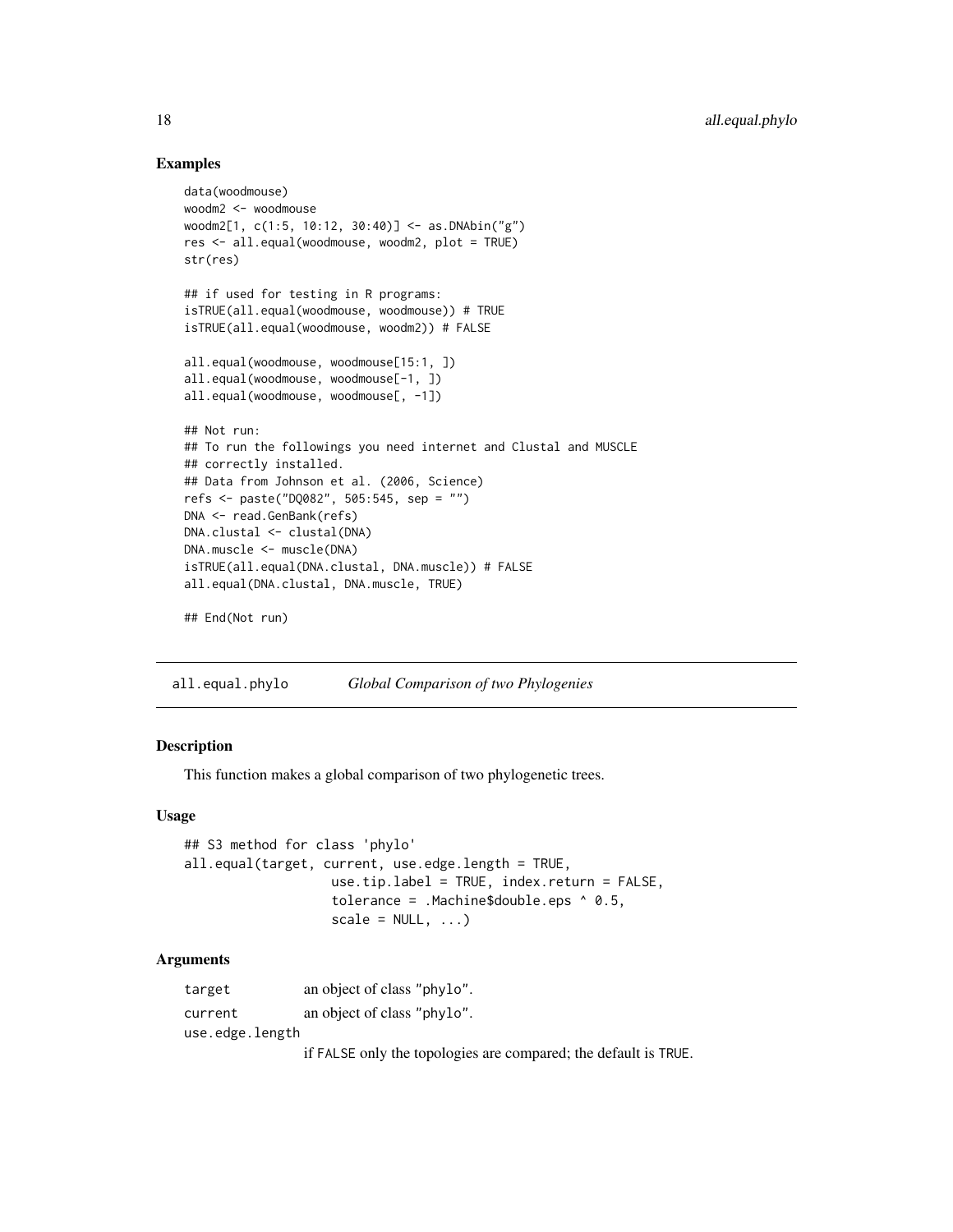## all.equal.phylo 19

|              | use, tip. label if FALSE the unlabelled trees are compared; the default is TRUE.                                 |
|--------------|------------------------------------------------------------------------------------------------------------------|
| index.return | if TRUE the function returns a two-column matrix giving the correspondence<br>between the nodes of both trees.   |
| tolerance    | the numeric tolerance used to compare the branch lengths.                                                        |
| scale        | a positive number, comparison of branch lengths is made after scaling (i.e., di-<br>viding) them by this number. |
| $\ddots$     | further arguments passed to or from other methods.                                                               |

## Details

This function is meant to be an adaptation of the generic function all. equal for the comparison of phylogenetic trees.

A single phylogenetic tree may have several representations in the Newick format and in the "phylo" class of objects used in 'ape'. One aim of the present function is to be able to identify whether two objects of class "phylo" represent the same phylogeny.

#### Value

A logical value, or a two-column matrix.

#### Note

The algorithm used here does not work correctly for the comparison of topologies (i.e., ignoring tip labels) of unrooted trees. This also affects [unique.multiPhylo](#page-260-1) which calls the present function. See:

<https://www.mail-archive.com/r-sig-phylo@r-project.org/msg01445.html>.

#### Author(s)

Benoît Durand <b.durand@alfort.AFSSA.FR>

## See Also

[all.equal](#page-0-0) for the generic R function, [comparePhylo](#page-83-1)

#### Examples

```
### maybe the simplest example of two representations
### for the same rooted tree...:
t1 <- read.tree(text = "(a:1,b:1);")t2 \le - read.tree(text = "(b:1,a:1);")
all.equal(t1, t2)
### ... compare with this:
identical(t1, t2)
### one just slightly more complicated...:
t3 <- read.tree(text = "((a:1,b:1):1,c:2);")
t4 \leftarrow \text{read-tree(text} = "(c:2,(a:1,b:1):1);")all.equal(t3, t4) # == all.equals.php(t3, t4)### ... here we force the comparison as lists:
all.equal.list(t3, t4)
```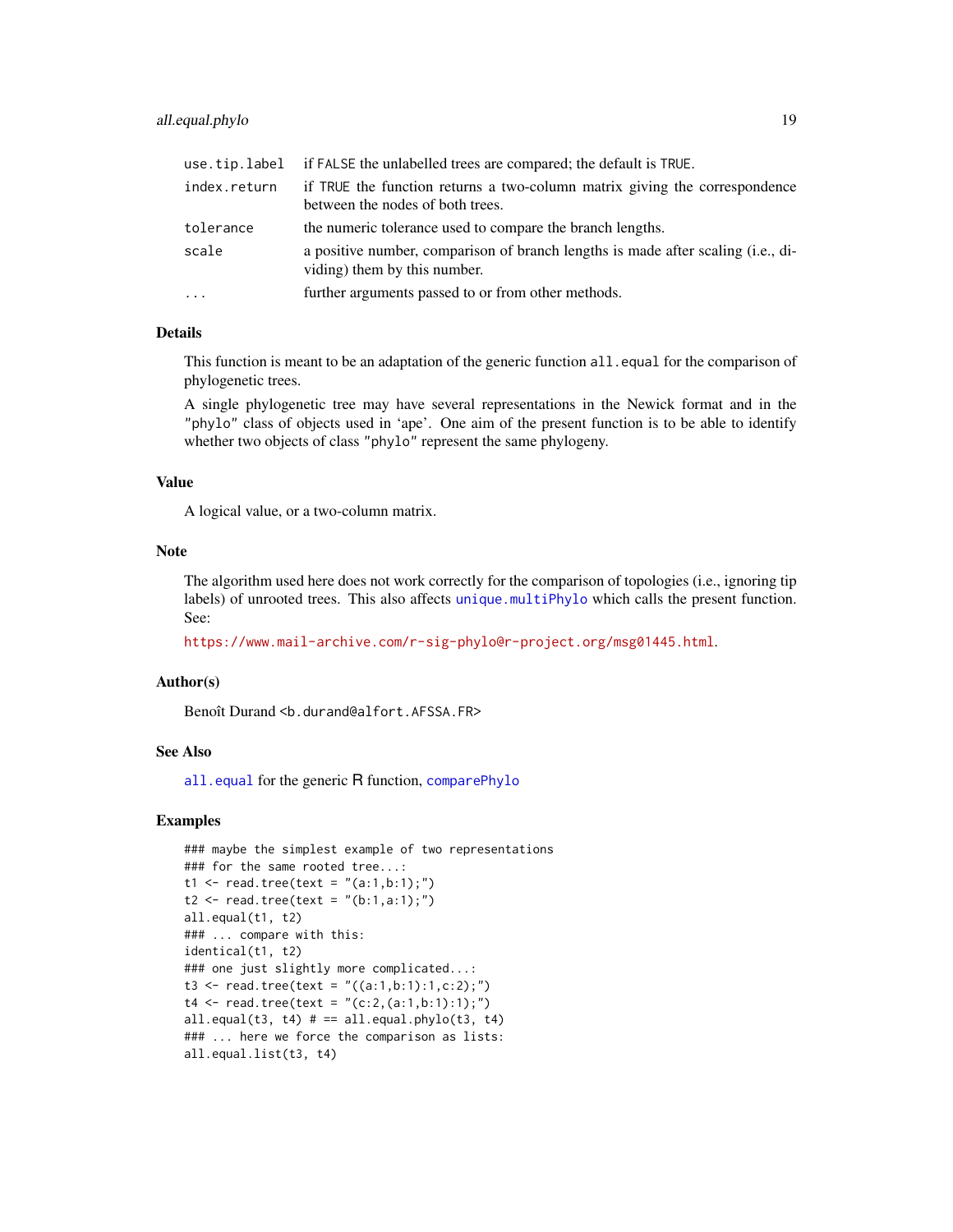## <span id="page-19-1"></span><span id="page-19-0"></span>Description

This function displays in the console or a file an alignment of DNA or AAsequences. The first sequence is printed on the first row and the bases of the other sequences are replaced by dots if they are identical with the first sequence.

#### Usage

 $alview(x, file = "", uppercase = TRUE, shows = TRUE)$ 

#### Arguments

| $\mathsf{x}$ | a matrix or a list of DNA sequences (class "DNAbin") or a matrix of AA se-<br>quences (class "AAbin").                                   |
|--------------|------------------------------------------------------------------------------------------------------------------------------------------|
| file         | a character string giving the name of the file where to print the sequences; by<br>default, they are printed in the console.             |
| uppercase    | a logical specifying whether to print the bases as uppercase letters.                                                                    |
| showpos      | either a logical value specifying whether to display the site positions, or a nu-<br>meric vector giving these positions (see examples). |

#### Details

The first line of the output shows the position of the last column of the printed alignment.

#### Author(s)

Emmanuel Paradis

#### See Also

[DNAbin](#page-121-1), [image.DNAbin](#page-137-1), [alex](#page-15-1), [clustal](#page-69-1), [checkAlignment](#page-58-1), [all.equal.DNAbin](#page-16-1)

#### Examples

```
data(woodmouse)
alview(woodmouse[, 1:50])
alview(woodmouse[, 1:50], uppercase = FALSE)
## display only some sites:
j \leq c(10, 49, 125, 567) # just random
x <- woodmouse[, j]
alview(x, showpos = FALSE) # no site position displayed
alview(x, showpos = j)## Not run:
alview(woodmouse, file = "woodmouse.txt")
```
## End(Not run)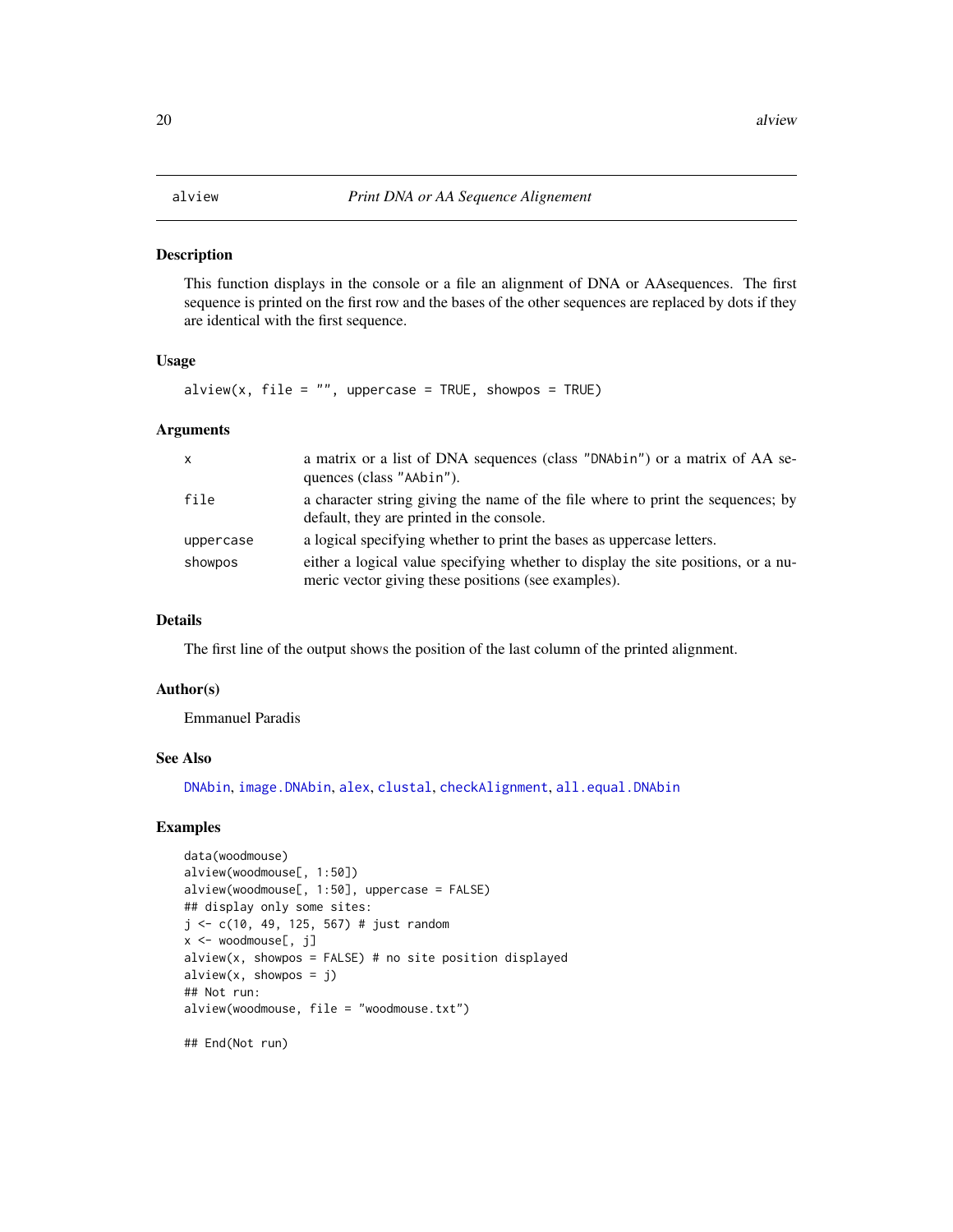<span id="page-20-0"></span>

## Description

These functions help to find files on the local disk.

## Usage

```
Xplorefiles(from = "HOME", recursive = TRUE, ignore.case = TRUE)
editFileExtensions()
bydir(x)
Xplor(from = "HOME")
```
## Arguments

| from         | the directory where to start the file search; by default, the 'HOME' directory.<br>Use $from = getwd()$ to start from the current working directory. |
|--------------|------------------------------------------------------------------------------------------------------------------------------------------------------|
| recursive    | whether to search the subdirectories; TRUE by default.                                                                                               |
| ignore.case  | whether to ignore the case of the file extensions; TRUE by default.                                                                                  |
| $\mathsf{X}$ | a list returned by Xplorefiles.                                                                                                                      |

#### Details

Xplorefiles looks for all files with a specified extension in their names. The default is to look for the following file types: CLUSTAL (.aln), FASTA (.fas, .fasta), FASTQ (.fq, .fastq), NEWICK (.nwk, .newick, .tre, .tree), NEXUS (.nex, .nexus), and PHYLIP (.phy). This list can be modified with editFileExtensions.

bydir sorts the list of files by directories.

Xplor combines the other operations and opens the results in a Web browser with clickable links to the directories and files.

## Value

Xplorefiles returns a list. bydir prints the file listings on the console.

## Author(s)

Emmanuel Paradis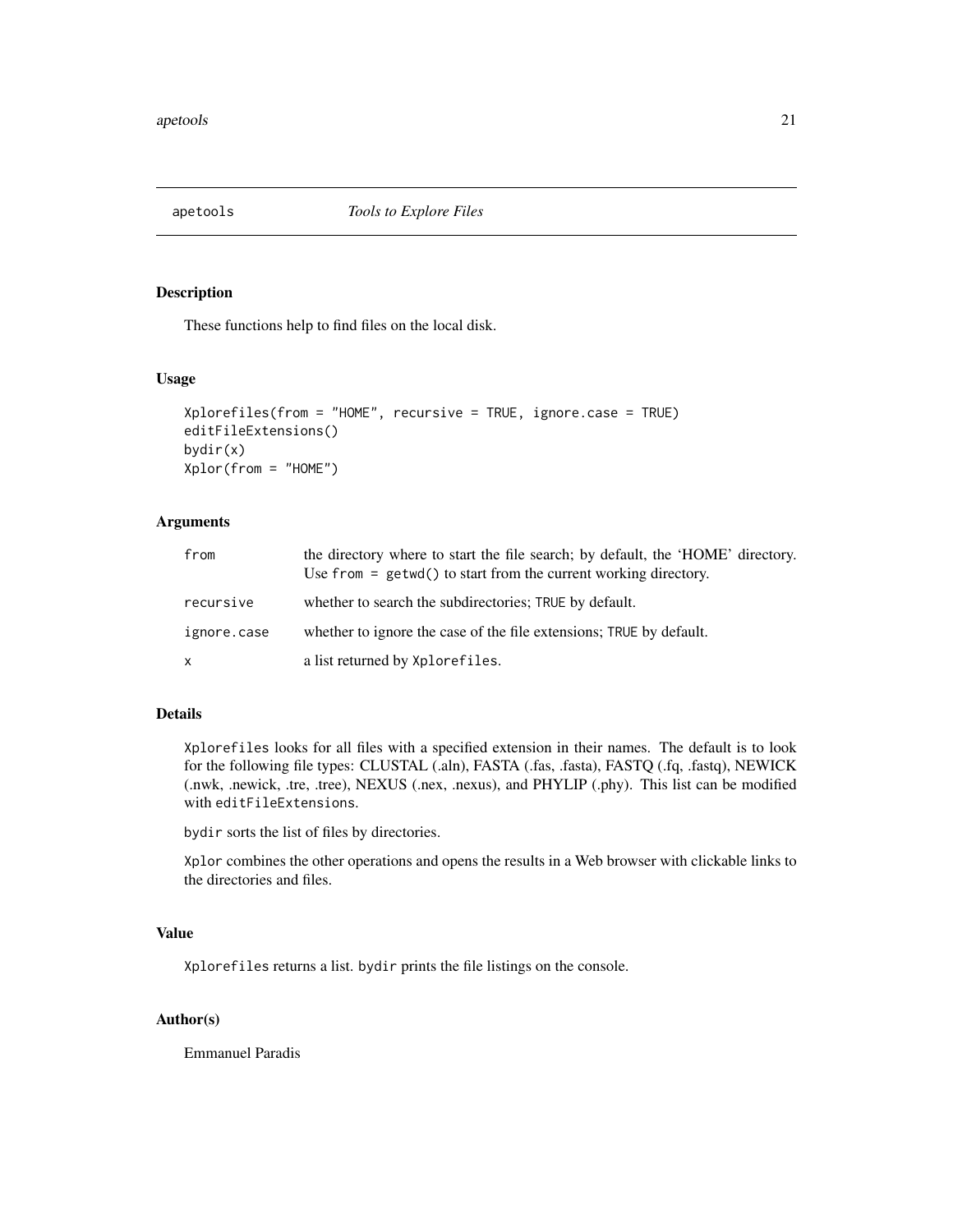## Examples

```
## Not run:
x <- Xplorefiles()
x # all data files on your disk
bydir(x) # sorted by directories
bydir(x["fasta"]) # only the FASTA files
Xplorefiles(getwd(), recursive = FALSE) # look only in current dir
Xplor()
## End(Not run)
```
## as.alignment *Conversion Among DNA Sequence Internal Formats*

## Description

These functions transform a set of DNA sequences among various internal formats.

#### Usage

```
as.alignment(x)
as.DNAbin(x, \ldots)## S3 method for class 'character'
as.DNAbin(x, \ldots)## S3 method for class 'list'
as.DNAbin(x, ...)## S3 method for class 'alignment'
as.DNAbin(x, \ldots)## S3 method for class 'DNAString'
as.DNAbin(x, ...)## S3 method for class 'DNAStringSet'
as.DNAbin(x, ...)## S3 method for class 'PairwiseAlignmentsSingleSubject'
as.DNAbin(x, \ldots)## S3 method for class 'DNAMultipleAlignment'
as.DNAbin(x, \ldots)## S3 method for class 'DNAbin'
as.character(x, ...)
```
<span id="page-21-0"></span>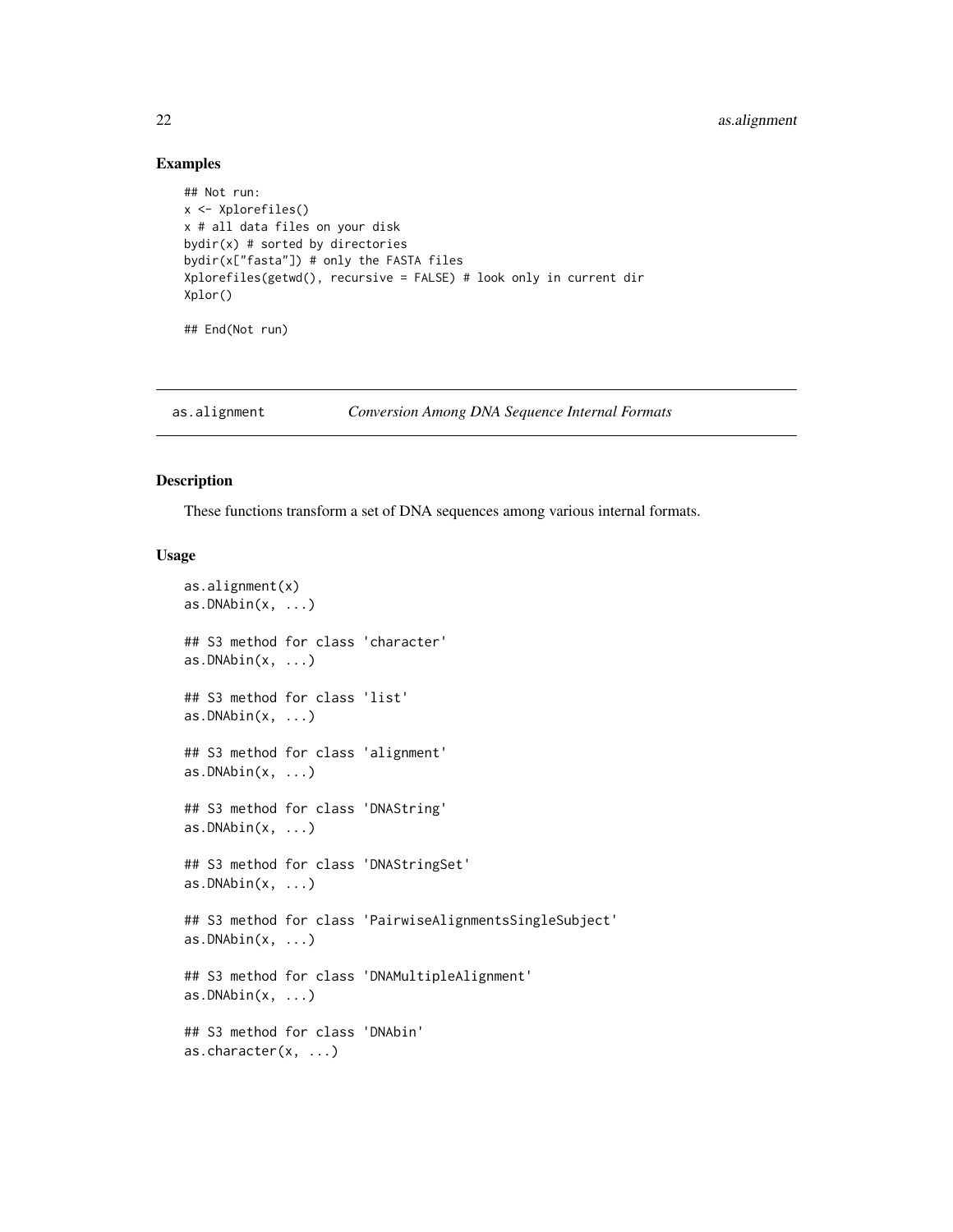### as.alignment 23

#### Arguments

|   | a matrix or a list containing the DNA sequences, or an object of class "alignment". |
|---|-------------------------------------------------------------------------------------|
| . | further arguments to be passed to or from other methods.                            |

#### Details

For as. alignment, the sequences given as argument should be stored as matrices or lists of singlecharacter strings (the format used in ape before version 1.10). The returned object is in the format used in the package seqinr to store aligned sequences.

as.DNAbin is a generic function with methods so that it works with sequences stored into vectors, matrices, or lists. It can convert some S4 classes from the package Biostrings in BioConductor. For consistency within ape, this uses an S3-style syntax. To convert objects of class "DNAStringSetList", see the examples.

as.character is a generic function: the present method converts objects of class "DNAbin" into the format used before ape 1.10 (matrix of single characters, or list of vectors of single characters). This function must be used first to convert objects of class "DNAbin" into the class "alignment".

## Value

an object of class "alignment" in the case of "as.alignment"; an object of class "DNAbin" in the case of "as.DNAbin"; a matrix of mode character or a list containing vectors of mode character in the case of "as.character".

## Author(s)

Emmanuel Paradis

#### See Also

[DNAbin](#page-121-1), [read.dna](#page-211-2), [read.GenBank](#page-215-1), [write.dna](#page-270-1)

#### Examples

```
data(woodmouse)
x <- as.character(woodmouse)
x[, 1:20]
str(as.alignment(x))
identical(as.DNAbin(x), woodmouse)
### conversion from BioConductor:
## Not run:
if (require(Biostrings)) {
data(phiX174Phage)
X <- as.DNAbin(phiX174Phage)
## base frequencies:
base.freq(X) # from ape
alphabetFrequency(phiX174Phage) # from Biostrings
### for objects of class "DNAStringSetList"
X \leftarrow \text{lapply}(x, \text{ as.} \text{DNAbin}) # a list of lists
### to put all sequences in a single list:
```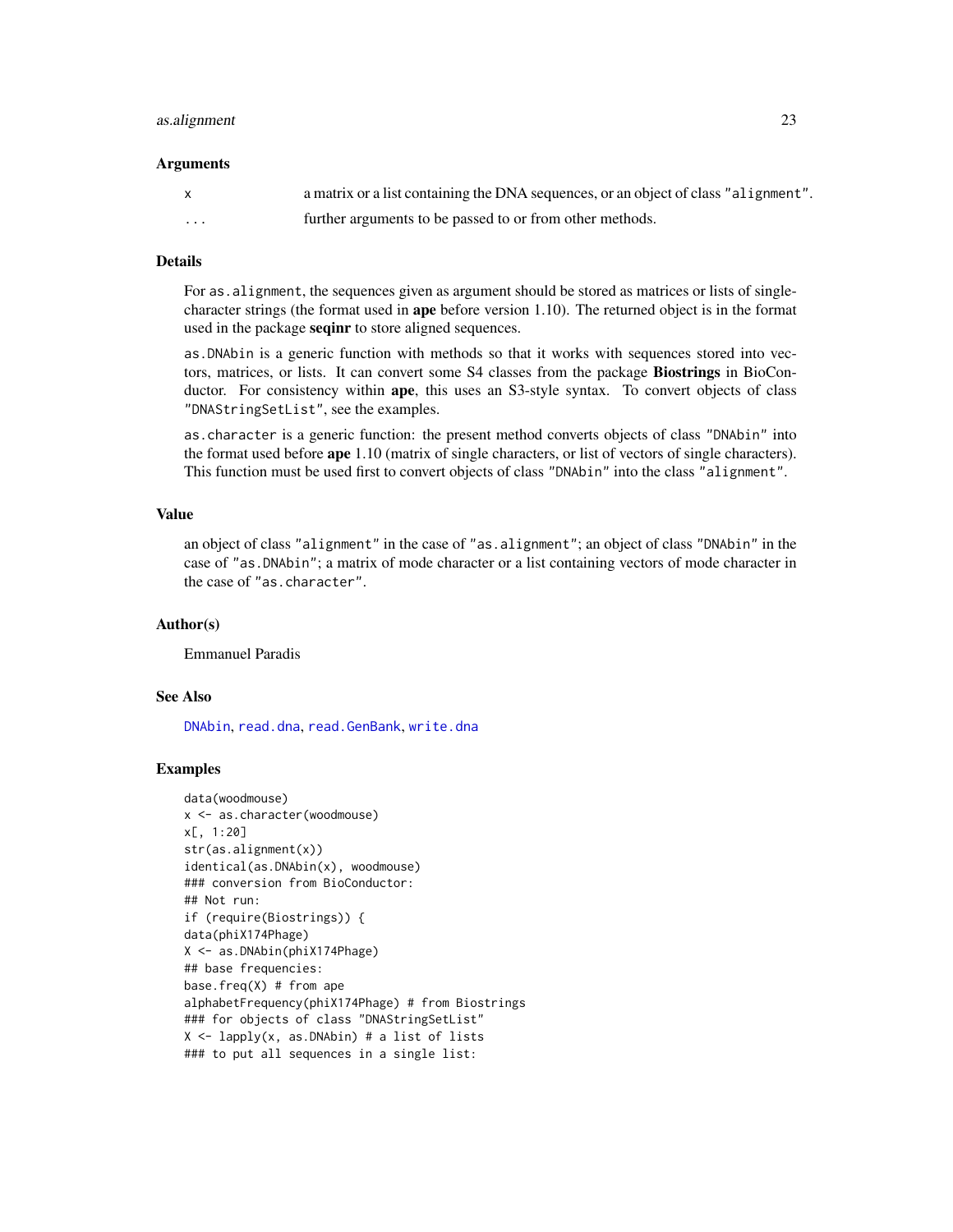```
X \leftarrow \text{unlist}(X, \text{ recursive} = \text{FALSE})class(X) <- "DNAbin"
}
## End(Not run)
```
as.bitsplits *Split Frequencies and Conversion Among Split Classes*

## Description

bitsplits returns the bipartitions (aka splits) for a single tree or a list of trees.

countBipartitions returns the frequencies of the bipartitions from a reference tree (phy) observed in a list of trees  $(X)$ .

as.bitsplits and as.prop.part are generic functions for converting between the "bitsplits" and "prop.part" classes.

#### Usage

```
bitsplits(x)
countBipartitions(phy, X)
as.bitsplits(x)
## S3 method for class 'prop.part'
as.bitsplits(x)
## S3 method for class 'bitsplits'
print(x, \ldots)## S3 method for class 'bitsplits'
sort(x, decreasing = FALSE, ...)as.prop.part(x, ...)
## S3 method for class 'bitsplits'
as.prop.part(x, include.trivial = FALSE, ...)
```
#### Arguments

| x               | an object of the appropriate class.                                                                             |  |
|-----------------|-----------------------------------------------------------------------------------------------------------------|--|
| phy             | an object of class "phylo".                                                                                     |  |
| χ               | an object of class "multiPhylo".                                                                                |  |
| decreasing      | a logical value to sort the bipartitions in increasing (the default) or decreasing<br>order of their frequency. |  |
| include.trivial |                                                                                                                 |  |
|                 | a logical value specifying whether to include the trivial split with all tips in the<br>returned object.        |  |
| .               | further arguments passed to or from other methods.                                                              |  |
|                 |                                                                                                                 |  |

<span id="page-23-0"></span>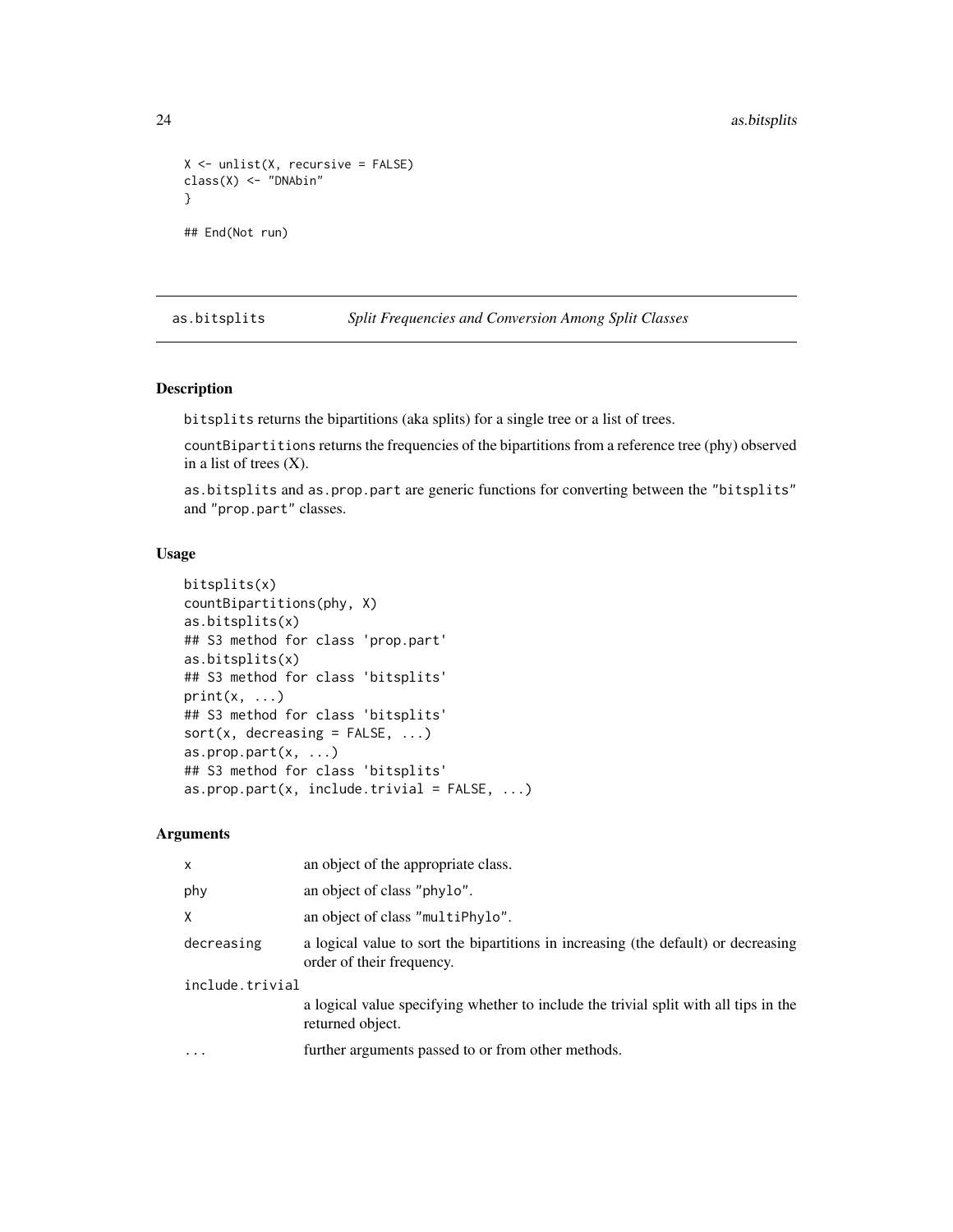## <span id="page-24-0"></span>as.matching 25

## Details

These functions count bipartitions as defined by internal branches, so they do not work with rooted trees (see examples). The structure of the class "bitsplits" is described in a separate document on ape's web site.

#### Value

bitsplits, as.bitsplits, and sort return an object of class "bitsplits".

countBipartitions returns a vector of integers.

as.prop.part returns an object of class "prop.part".

## Author(s)

Emmanuel Paradis

## See Also

[prop.part](#page-48-1), [is.compatible](#page-140-1)

#### Examples

```
tr < -rtree(20)pp <- prop.part(tr)
as.bitsplits(pp)
## doesn't work for rooted trees...:
countBipartitions(rtree(10), rmtree(100, 10))
## ... but OK with unrooted trees:
countBipartitions(rtree(10, rooted = FALSE), rmtree(100, 10, rooted = FALSE))
```
as.matching *Conversion Between Phylo and Matching Objects*

#### Description

These functions convert objects between the classes "phylo" and "matching".

#### Usage

```
as.matching(x, ...)
## S3 method for class 'phylo'
as.matching(x, labels = TRUE, ...)
## S3 method for class 'matching'
as. phylo(x, \ldots)
```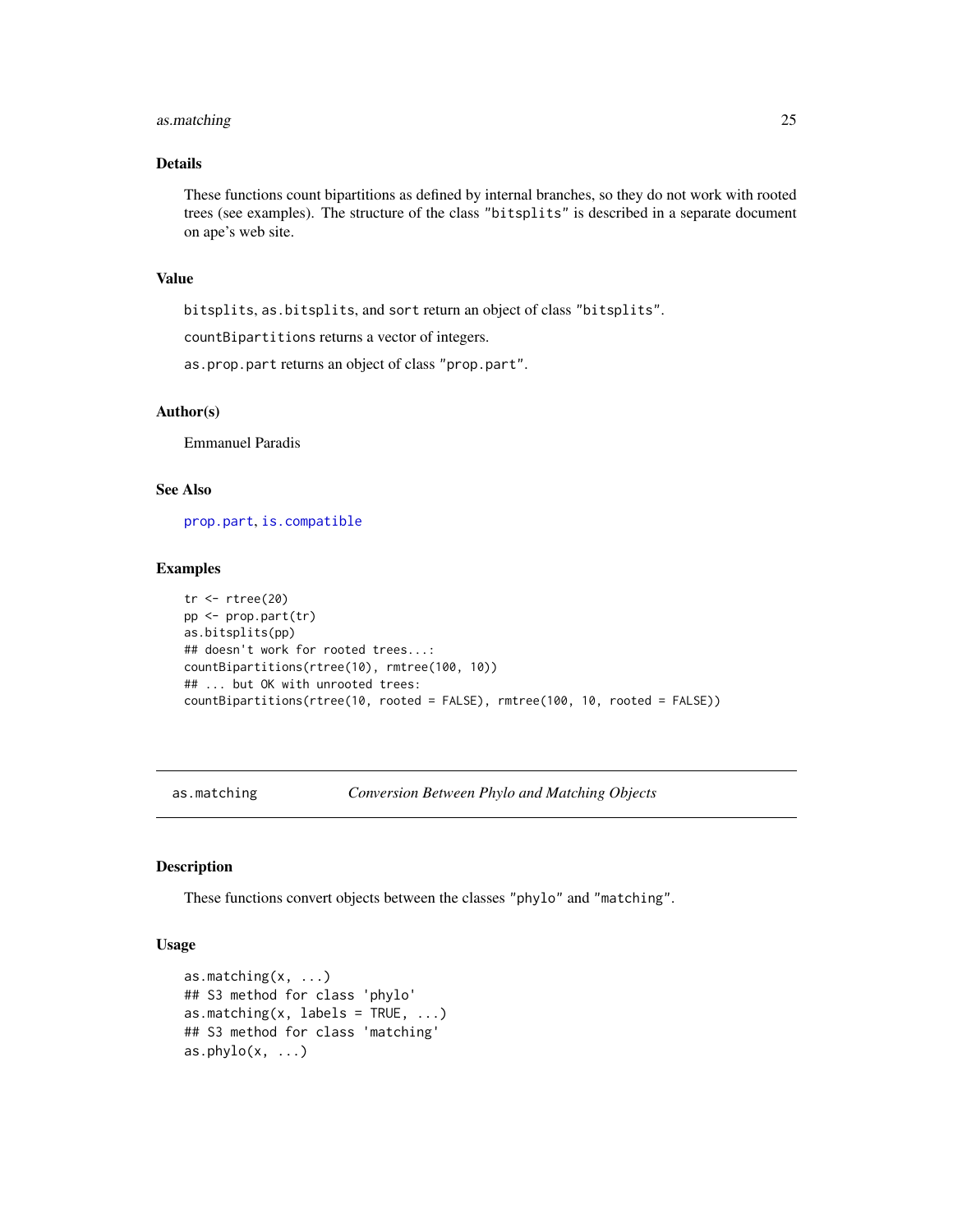#### Arguments

| X        | an object to convert as an object of class "matching" or of class "phylo".                           |
|----------|------------------------------------------------------------------------------------------------------|
| labels   | a logical specifying whether the tip and node labels should be included in the<br>returned matching. |
| $\cdots$ | further arguments to be passed to or from other methods.                                             |

## Details

A matching is a representation where each tip and each node are given a number, and sibling groups are grouped in a "matching pair" (see Diaconis and Holmes 1998, for details). This coding system can be used only for binary (fully dichotomous) trees.

Diaconis and Holmes (1998) gave some conventions to insure that a given tree has a unique representation as a matching. I have tried to follow them in the present functions.

#### Value

as.matching returns an object of class "matching" with the following component:

| matching   | a two-column numeric matrix where the columns represent the sibling pairs.                                                                                                                             |
|------------|--------------------------------------------------------------------------------------------------------------------------------------------------------------------------------------------------------|
| tip.label  | (optional) a character vector giving the tip labels where the ith element is the<br>label of the tip numbered i in matching.                                                                           |
| node.label | (optional) a character vector giving the node labels in the same order than in<br>matching (i.e. the ith element is the label of the node numbered $i + n$ in<br>matching, with n the number of tips). |

as.phylo.matching returns an object of class "phylo".

## Note

Branch lengths are not supported in the present version.

## Author(s)

Emmanuel Paradis

### References

Diaconis, P. W. and Holmes, S. P. (1998) Matchings and phylogenetic trees. *Proceedings of the National Academy of Sciences USA*, 95, 14600–14602.

## See Also

[as.phylo](#page-26-1)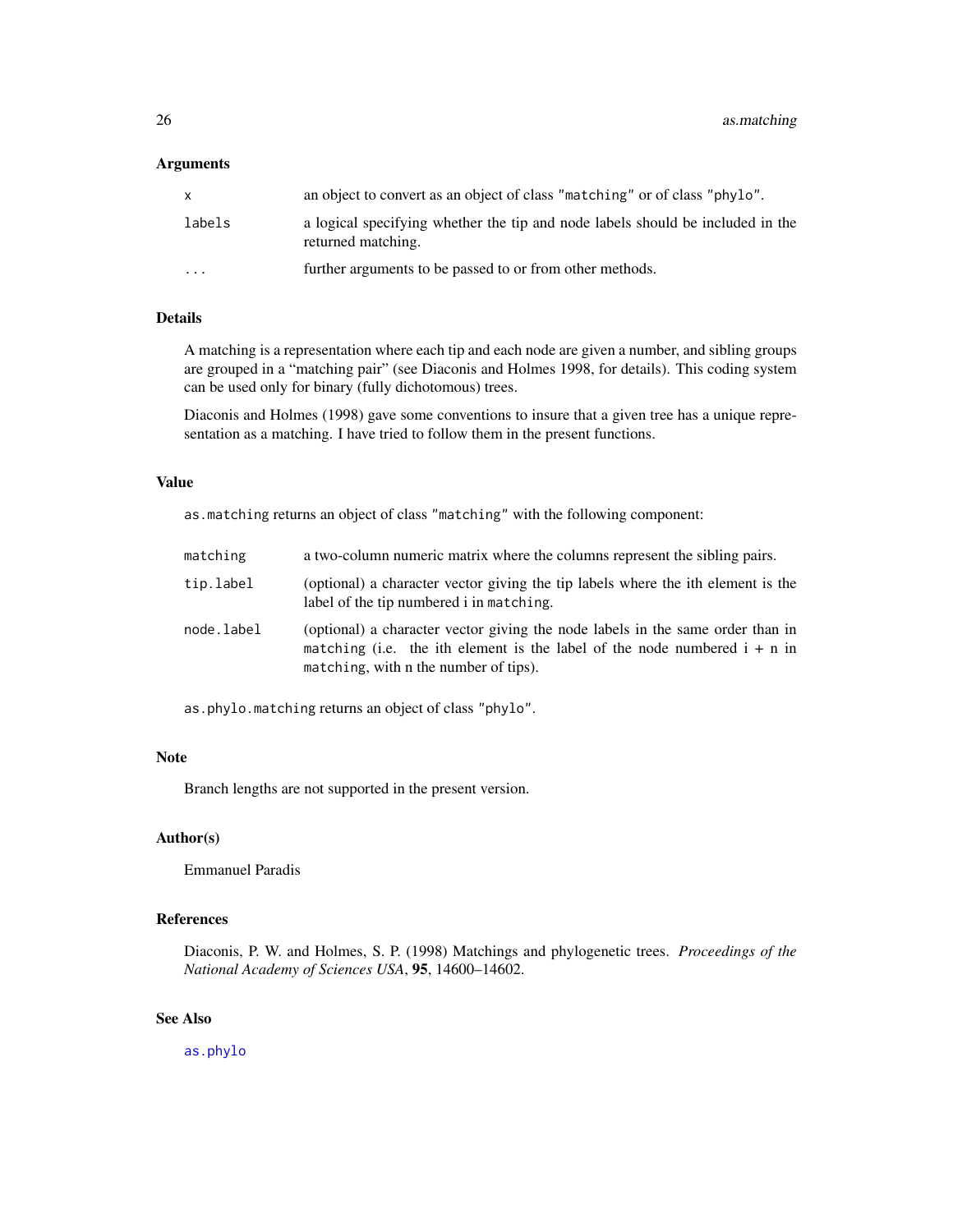#### <span id="page-26-0"></span>as.phylo 27

## Examples

```
data(bird.orders)
m <- as.matching(bird.orders)
str(m)
m
tr < -as.phplo(m)all.equal(tr, bird.orders, use.edge.length = FALSE)
```
<span id="page-26-1"></span>

as.phylo *Conversion Among Tree and Network Objects*

## **Description**

as.phylo is a generic function which converts an object into a tree of class "phylo". There are currently two methods for objects of class "hclust" and of class "phylog" (implemented in the package ade4).

as.hclust.phylo is a method of the generic [as.hclust](#page-0-0) which converts an object of class "phylo" into one of class "hclust". This can used to convert an object of class "phylo" into one of class "dendrogram" (see examples).

as.network and as.igraph convert trees of class "phylo" into these respective classes defined in the packages of the same names (where the generics are defined).

old2new.phylo and new2old.phylo are utility functions for converting between the old and new coding of the class "phylo".

#### Usage

```
as. phylo(x, \ldots)## S3 method for class 'hclust'
as. phylo(x, ...)## S3 method for class 'phylog'
as. phylo(x, ...)## S3 method for class 'phylo'
as.hclust(x, \ldots)old2new.phylo(phy)
new2old.phylo(phy)
## S3 method for class 'phylo'
as.network(x, directed = is.rooted(x), \dots)
## S3 method for class 'phylo'
as.igraph(x, directed = is.rooted(x), use.labels = TRUE, ...)
```
#### Arguments

|          | an object to be converted into another class.                                |
|----------|------------------------------------------------------------------------------|
| directed | a logical value: should the network be directed? By default, this depends on |
|          | whether the tree is rooted or not.                                           |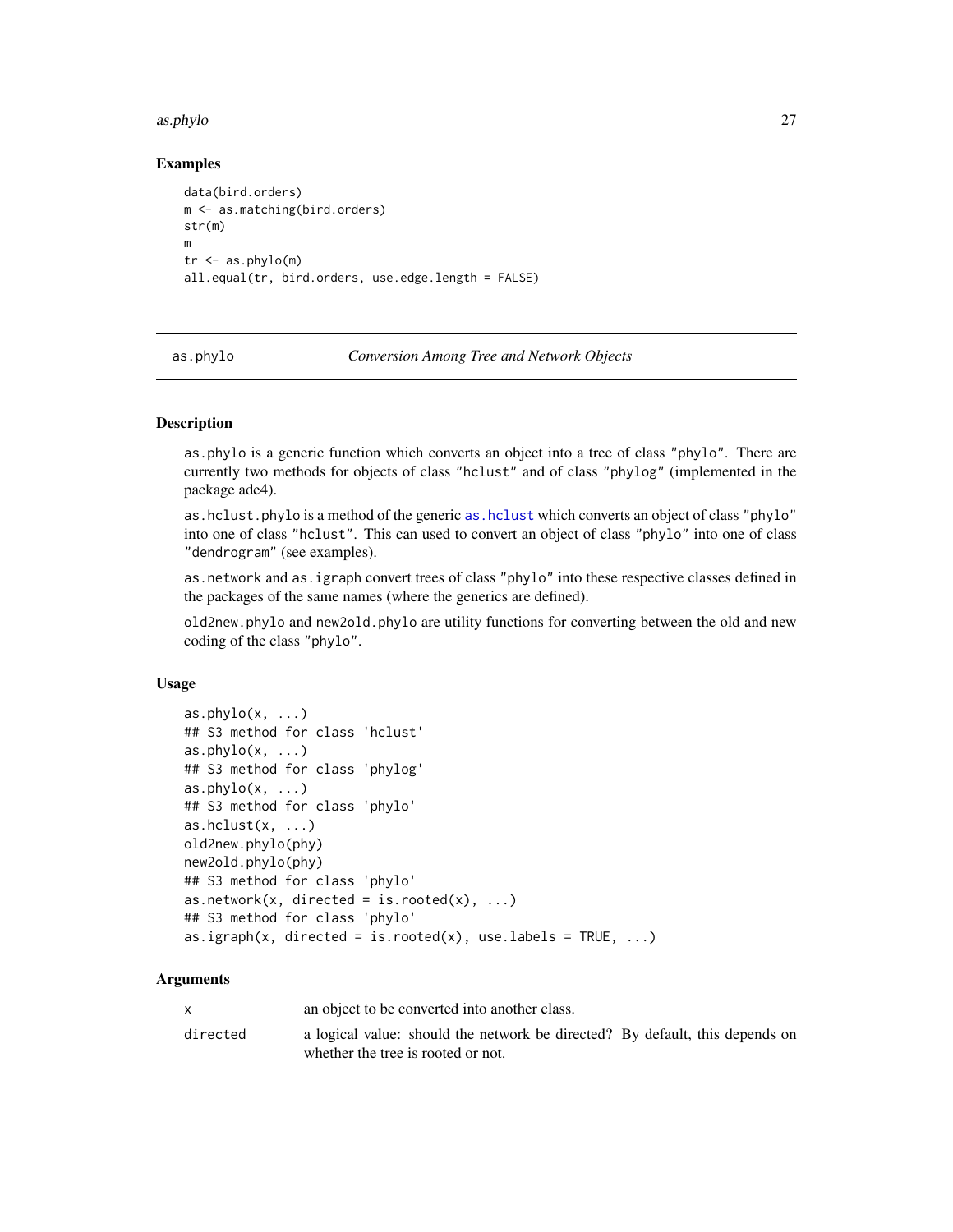| use.labels | a logical specifying whether to use labels to build the network of class "igraph".   |
|------------|--------------------------------------------------------------------------------------|
|            | If TRUE and the tree has no node labels, then some default labels are created first. |
|            | If FALSE, the network is built with integers.                                        |
| .          | further arguments to be passed to or from other methods.                             |
| phy        | an object of class "phylo".                                                          |

## Value

An object of class "hclust", "phylo", "network", or "igraph".

#### Note

In an object of class "hclust", the height gives the distance between the two sets that are being agglomerated. So these distances are divided by two when setting the branch lengths of a phylogenetic tree.

## Author(s)

Emmanuel Paradis

#### See Also

[hclust](#page-0-0), [as.hclust](#page-0-0), [dendrogram](#page-0-0), [phylog](#page-0-0), [as.phylo.formula](#page-28-1)

## Examples

```
data(bird.orders)
hc <- as.hclust(bird.orders)
tr <- as.phylo(hc)
all.equal(bird.orders, tr) # TRUE
### shows the three plots for tree objects:
dend <- as.dendrogram(hc)
layout(matrix(c(1:3, 3), 2, 2))
plot(bird.orders, font = 1)
plot(hc)
par(max = c(8, 0, 0, 0)) # leave space for the labels
plot(dend)
### how to get identical plots with
### plot.phylo and plot.dendrogram:
layout(matrix(1:2, 2, 1))
plot(bird.orders, font = 1, no.margin = TRUE, label.offset = 0.4)
par(max = c(0, 0, 0, 8))plot(dend, horiz = TRUE)
layout(1)
## Not run:
### convert into networks:
if (require(network)) {
   x <- as.network(rtree(10))
```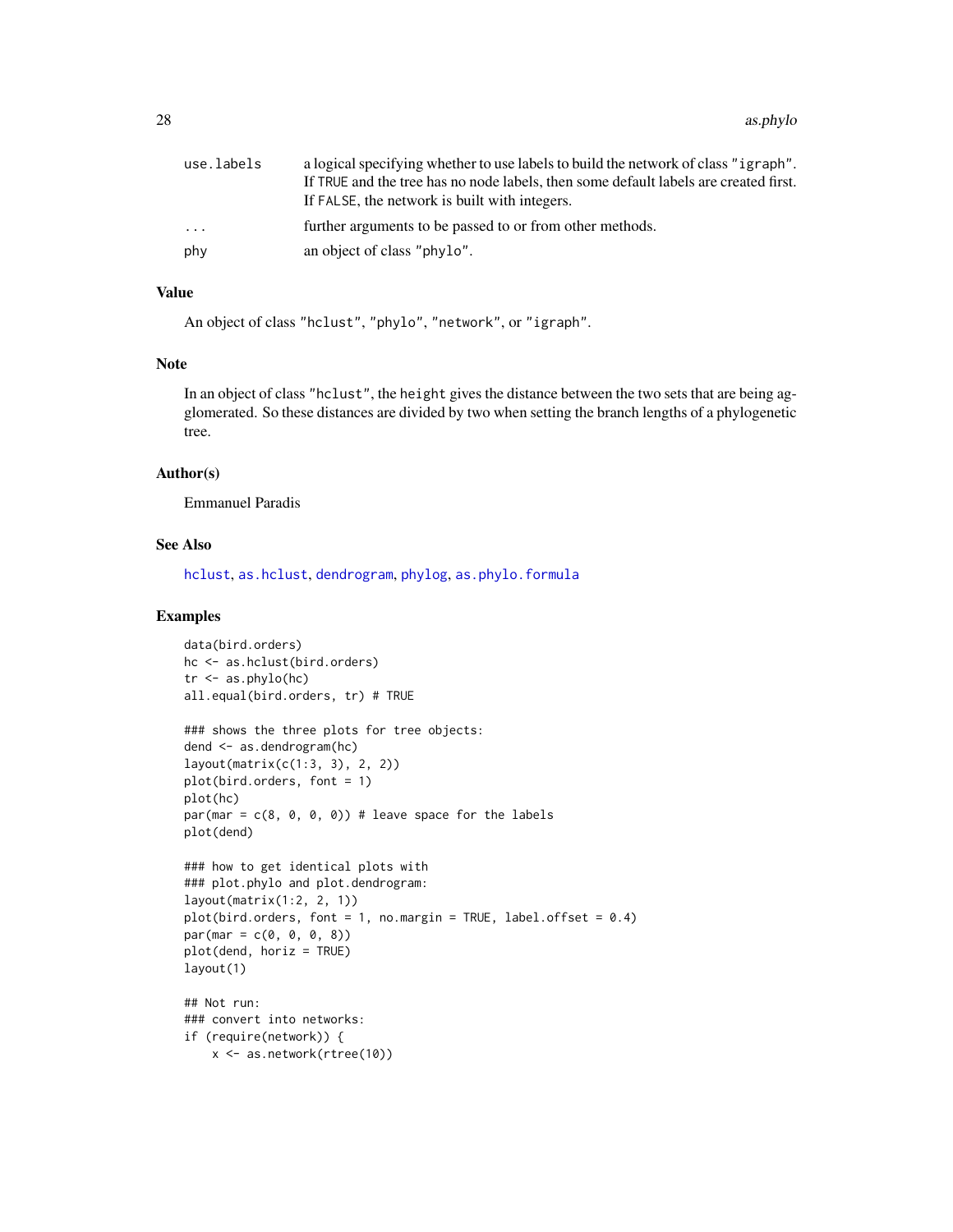## <span id="page-28-0"></span>as.phylo.formula 29

```
print(x)
   plot(x, vertex.cex = 1:4)plot(x, displaylabels = TRUE)
}
tr < -rtree(5)if (require(igraph)) {
   print((x \leftarrow as .igraph(tr)))plot(x)
   print(as.igraph(tr, TRUE, FALSE))
   print(as.igraph(tr, FALSE, FALSE))
}
## End(Not run)
```
<span id="page-28-1"></span>as.phylo.formula *Conversion from Taxonomy Variables to Phylogenetic Trees*

## Description

The function as.phylo.formula (short form as.phylo) builds a phylogenetic tree (an object of class phylo) from a set of nested taxonomic variables.

## Usage

```
## S3 method for class 'formula'
as.phylo(x, data = parent.frame(), collapse = TRUE, ...)
```
#### Arguments

| X.        | a right-side formula describing the taxonomic relationship: $\sim C1/C2/\ldots$ /Cn.               |
|-----------|----------------------------------------------------------------------------------------------------|
| data      | the data frame where to look for the variables (default to user's workspace).                      |
| collapse  | a logical value specifying whether to collapse single nodes in the returned tree<br>(see details). |
| $\ddotsc$ | further arguments to be passed from other methods.                                                 |
|           |                                                                                                    |

## Details

Taxonomic variables must be nested and passed in the correct order: the higher clade must be on the left of the formula, for instance ~Order/Family/Genus/Species. In most cases, the resulting tree will be unresolved and will contain polytomies.

The option collapse = FALSE has for effect to add single nodes in the tree when a given higher level has only one element in the level below (e.g., a monospecific genus); see the example below.

## Value

an object of class "phylo".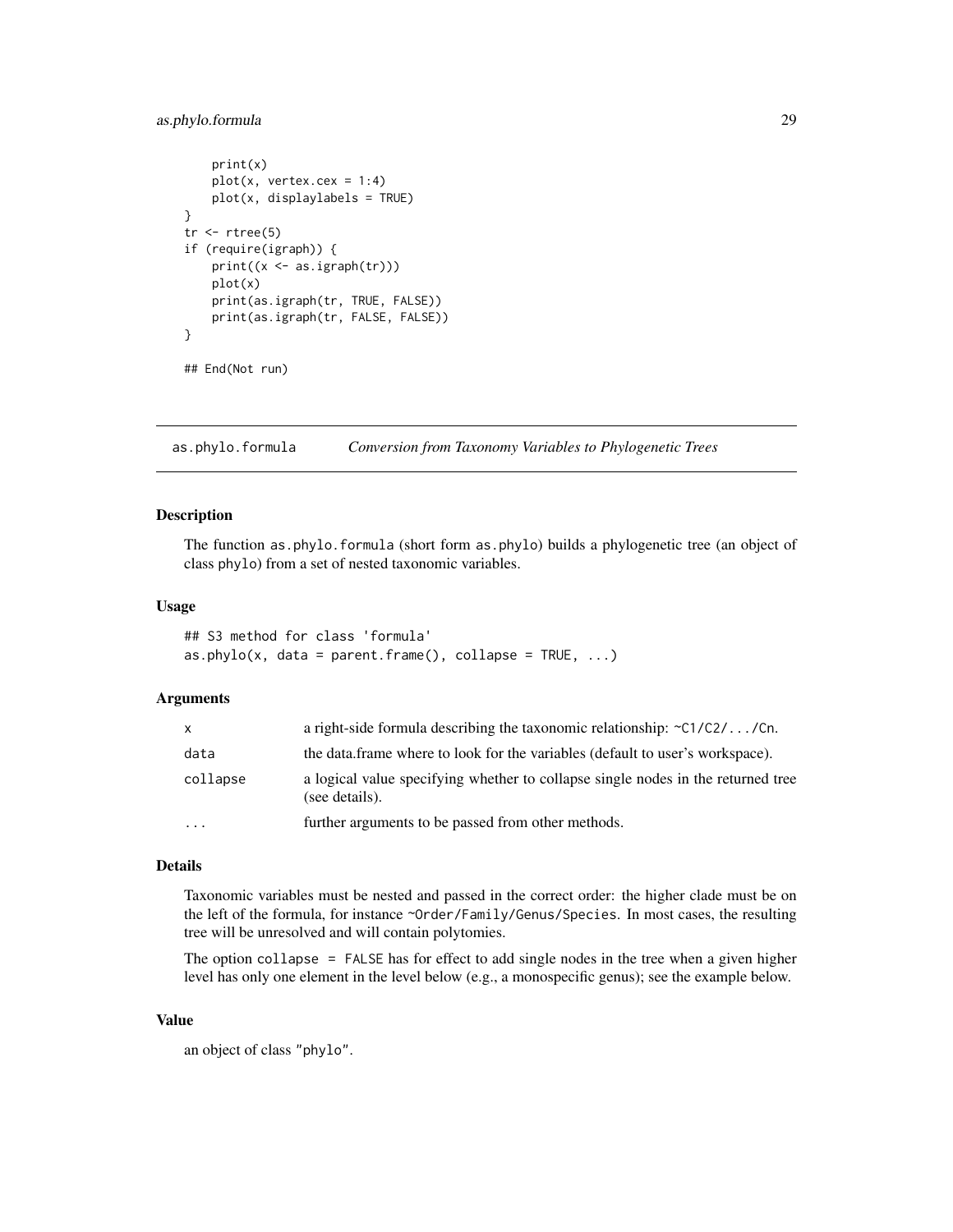### <span id="page-29-0"></span>Author(s)

Julien Dutheil <Julien.Dutheil@univ-montp2.fr> and Eric Marcon

#### See Also

[as.phylo](#page-26-1), [read.tree](#page-221-1) for a description of "phylo" objects, [multi2di](#page-170-1)

## Examples

```
data(carnivora)
frm <- ~SuperFamily/Family/Genus/Species
tr <- as.phylo(frm, data = carnivora)
plot(tr)
Nnode(tr)
## compare with:
Nnode(as.phylo(frm, data = carnivora, collapse = FALSE))
```
<span id="page-29-1"></span>axisPhylo *Axis on Side of Phylogeny*

## Description

This function adds a scaled axis on the side of a phylogeny plot.

#### Usage

```
axisPhylo(side = 1, root.time = NULL, backward = TRUE, ...)
```
#### Arguments

| side      | a numeric value specifying the side where the axis is plotted: 1: below, 2: left,<br>3: above, 4: right.                                                                           |
|-----------|------------------------------------------------------------------------------------------------------------------------------------------------------------------------------------|
| root.time | the time assigned to the root node of the tree. By default, this is taken from the<br>root. time element of the tree. If it is absent, this is determined from the next<br>option. |
| backward  | a logical value; if TRUE, the most distant tip from the root is considered as the<br>origin of the time scale; if FALSE, this is the root node.                                    |
| $\cdot$   | further arguments to be passed to axis.                                                                                                                                            |

## Details

The further arguments (...) are used to format the axis. They may be font, cex, col, las, and so on (see the help pages on [axis](#page-0-0) and [par](#page-0-0)).

#### Author(s)

Emmanuel Paradis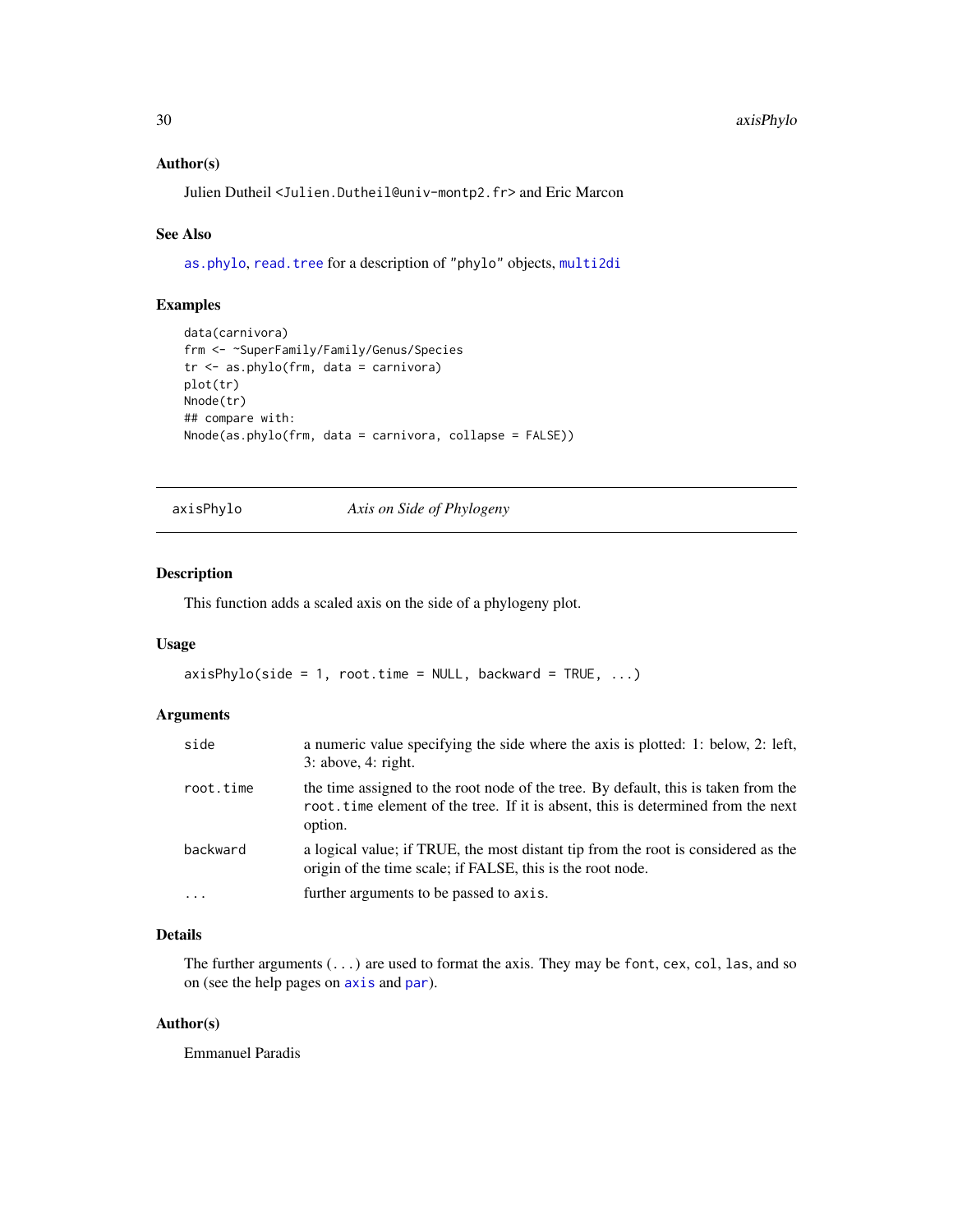#### <span id="page-30-0"></span>balance 31 and 31 and 32 and 32 and 32 and 33 and 33 and 33 and 33 and 33 and 34 and 34 and 35 and 35 and 35 and 35 and 36 and 36 and 36 and 36 and 36 and 36 and 36 and 36 and 36 and 36 and 36 and 36 and 36 and 36 and 36 a

## See Also

[plot.phylo](#page-200-1), [add.scale.bar](#page-13-1), [axis](#page-0-0), [par](#page-0-0)

## Examples

```
tr <- rtree(30)
ch < -rcoal(30)plot(ch)
axisPhylo()
plot(tr, "c", FALSE, direction = "u")
axisPhylo(2, las = 1)
```
balance *Balance of a Dichotomous Phylogenetic Tree*

## Description

This function computes the balance of a phylogenetic tree, that is for each node of the tree the numbers of descendants (i.e. tips) on each of its daughter-branch. The tree must be fully dichotomous.

## Usage

balance(phy)

## Arguments

phy an object of class "phylo".

#### Value

a numeric matrix with two columns and one row for each node of the tree. The columns give the numbers of descendants on each daughter-branches (the order of both columns being arbitrary). If the phylogeny phy has an element node.label, this is used as rownames for the returned matrix; otherwise the numbers (of mode character) of the matrix edge of phy are used as rownames.

## Author(s)

Emmanuel Paradis

#### References

Aldous, D. J. (2001) Stochastic models and descriptive statistics for phylogenetic trees, from Yule to today. *Statistical Science*, 16, 23–34.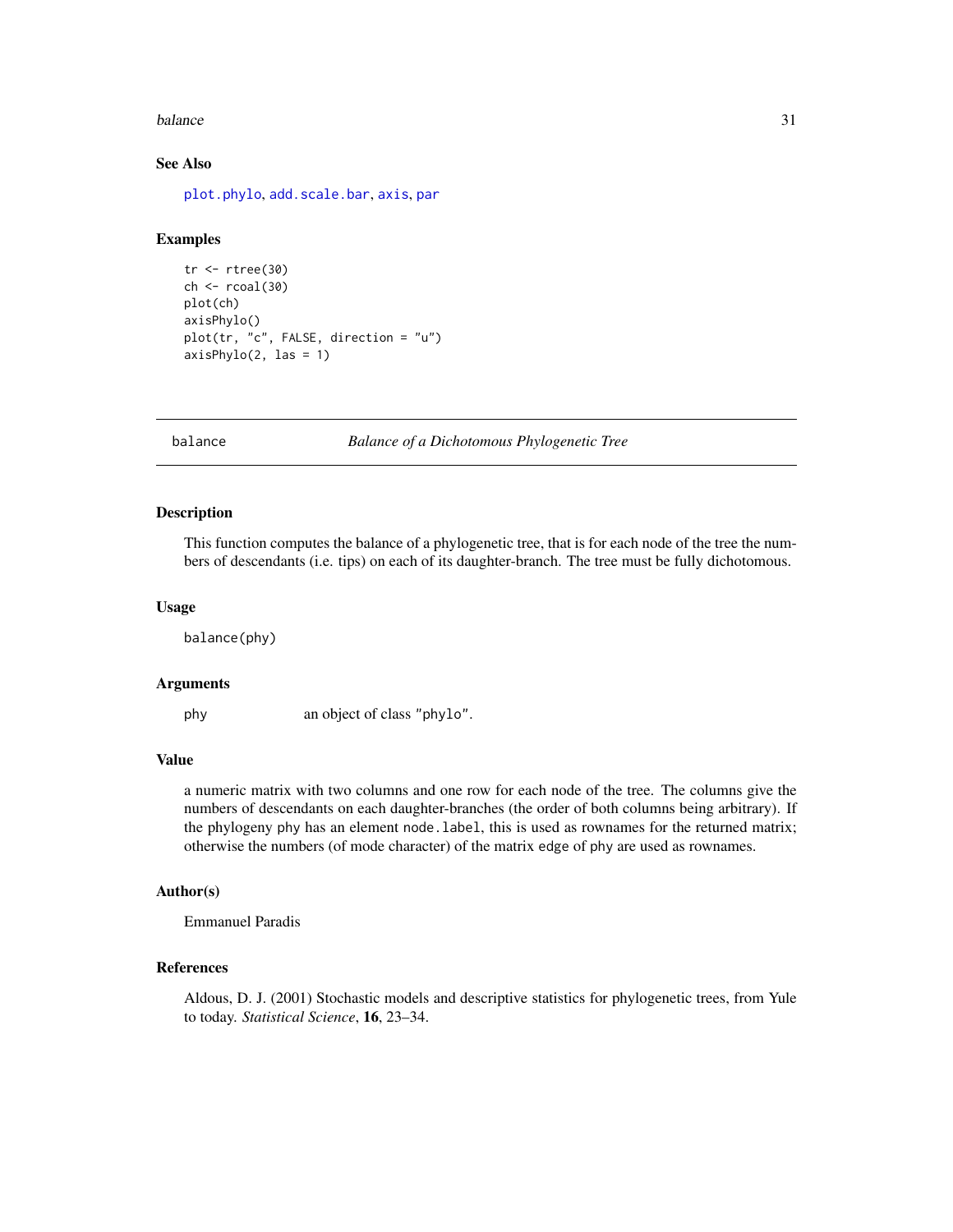<span id="page-31-0"></span>

#### Description

base.freq computes the frequencies (absolute or relative) of the four DNA bases (adenine, cytosine, guanine, and thymidine) from a sample of sequences.

GC.content computes the proportion of G+C (using the previous function). All missing or unknown sites are ignored.

Ftab computes the contingency table with the absolute frequencies of the DNA bases from a pair of sequences.

#### Usage

base.freq(x, freq = FALSE, all = FALSE) GC.content(x)  $Ftab(x, y = NULL)$ 

#### **Arguments**

| x    | a vector, a matrix, or a list which contains the DNA sequences.                                                                                                                   |
|------|-----------------------------------------------------------------------------------------------------------------------------------------------------------------------------------|
| y    | a vector with a single DNA sequence.                                                                                                                                              |
| freq | a logical specifying whether to return the proportions (the default) or the abso-<br>lute frequencies (counts).                                                                   |
| all  | a logical; by default only the counts of A, C, G, and T are returned. If all = TRUE,<br>all counts of bases, ambiguous codes, missing data, and alignment gaps are re-<br>turned. |

## Details

The base frequencies are computed over all sequences in the sample.

For Ftab, if the argument y is given then both x and y are coerced as vectors and must be of equal length. If y is not given, x must be a matrix or a list and only the two first sequences are used.

## Value

A numeric vector with names  $c("a", "c", "g", "t")$  (and possibly "r", "m", ..., a single numeric value, or a four by four matrix with similar dimnames.

#### Author(s)

Emmanuel Paradis

#### See Also

[seg.sites](#page-243-1), [nuc.div](#page-0-0), [DNAbin](#page-121-1)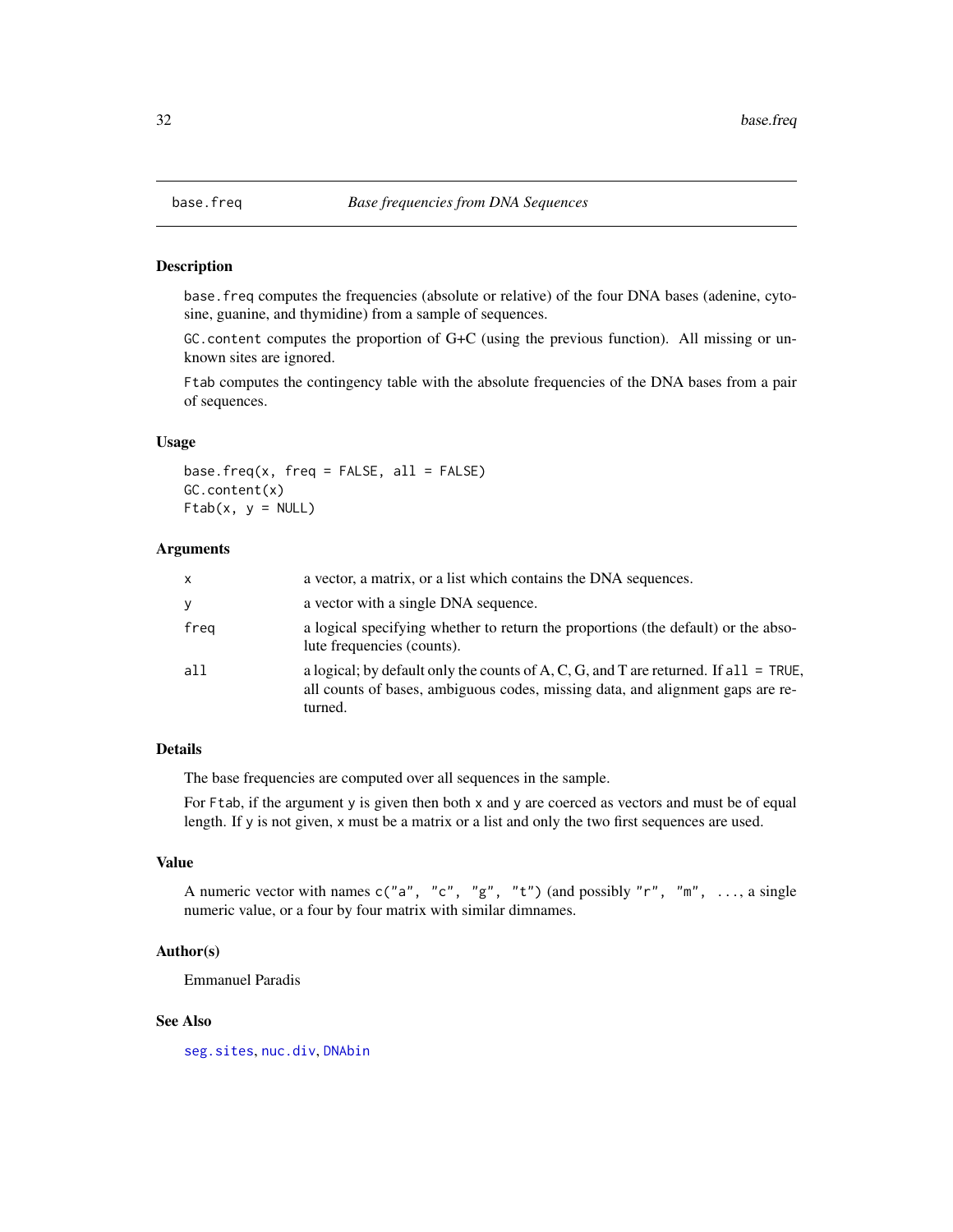#### <span id="page-32-0"></span>bd.ext 33

## Examples

```
data(woodmouse)
base.freq(woodmouse)
base.freq(woodmouse, TRUE)
base.freq(woodmouse, TRUE, TRUE)
GC.content(woodmouse)
Ftab(woodmouse)
Ftab(woodmouse[1, ], woodmouse[2, ]) # same than above
Ftab(woodmouse[14:15, ]) # between the last two
```
bd.ext *Extended Version of the Birth-Death Models to Estimate Speciation and Extinction Rates*

## Description

This function fits by maximum likelihood a birth-death model to the combined phylogenetic and taxonomic data of a given clade. The phylogenetic data are given by a tree, and the taxonomic data by the number of species for the its tips.

## Usage

 $bd.exit(phy, S, conditional = TRUE)$ 

## Arguments

| an object of class "phylo".                                                                                                      |
|----------------------------------------------------------------------------------------------------------------------------------|
| a numeric vector giving the number of species for each tip.                                                                      |
| whether probabilities should be conditioned on no extinction (mainly to compare<br>results with previous analyses; see details). |
|                                                                                                                                  |

#### Details

A re-parametrization of the birth-death model studied by Kendall (1948) so that the likelihood has to be maximized over  $d/b$  and  $b - d$ , where  $b$  is the birth rate, and  $d$  the death rate.

The standard-errors of the estimated parameters are computed using a normal approximation of the maximum likelihood estimates.

If the argument S has names, then they are matched to the tip labels of phy. The user must be careful here since the function requires that both series of names perfectly match, so this operation may fail if there is a typing or syntax error. If both series of names do not match, the values S are taken to be in the same order than the tip labels of phy, and a warning message is issued.

Note that the function does not check that the tree is effectively ultrametric, so if it is not, the returned result may not be meaningful.

If conditional = TRUE, the probabilities of the taxonomic data are calculated conditioned on no extinction (Rabosky et al. 2007). In previous versions of the present function (until ape 2.6-1), unconditional probabilities were used resulting in underestimated extinction rate. Though it does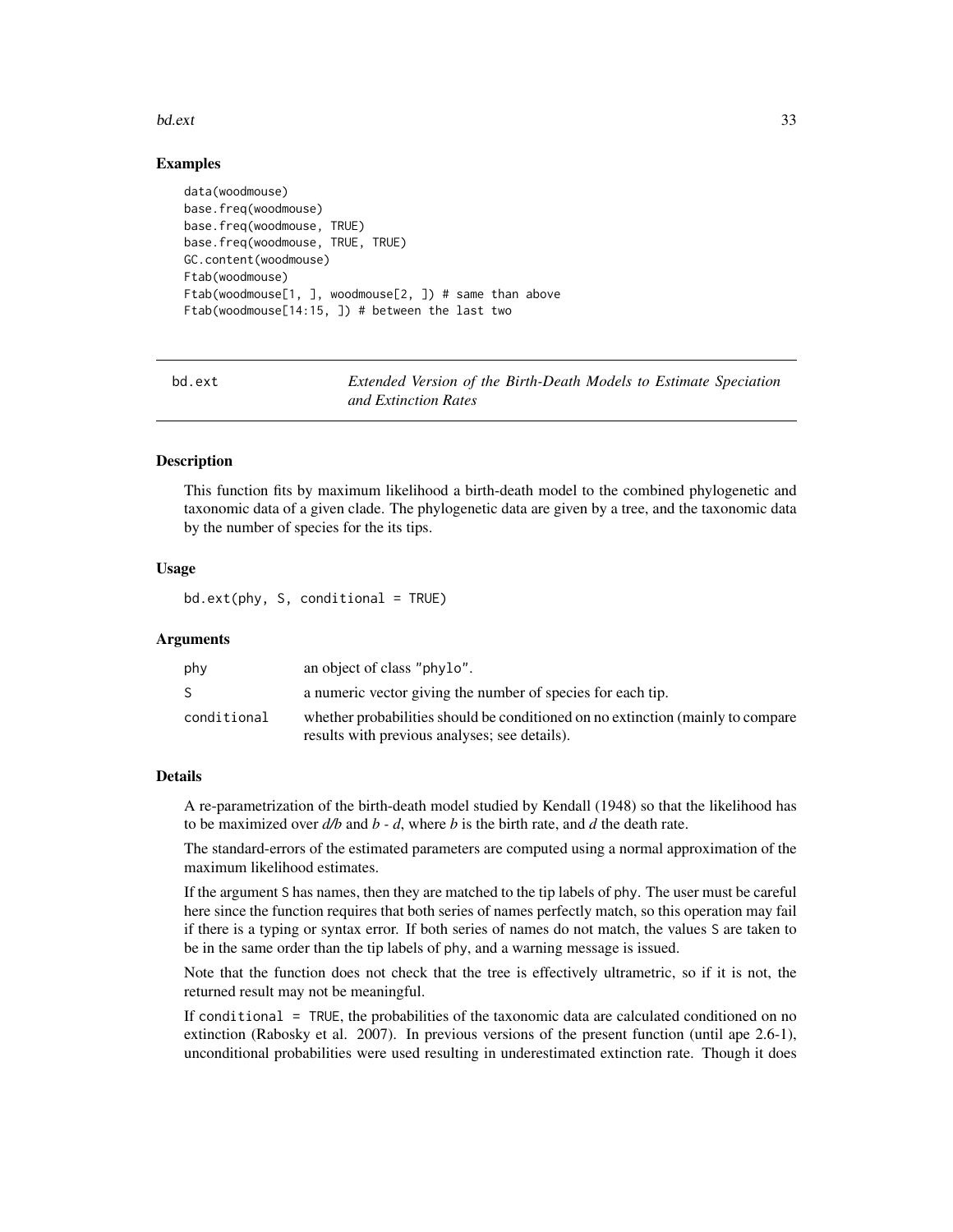<span id="page-33-0"></span>not make much sense to use conditional = FALSE, this option is provided to compare results from previous analyses: if the species richnesses are relatively low, both versions will give similar results (see examples).

#### Author(s)

Emmanuel Paradis

## References

Paradis, E. (2003) Analysis of diversification: combining phylogenetic and taxonomic data. *Proceedings of the Royal Society of London. Series B. Biological Sciences*, 270, 2499–2505.

Rabosky, D. L., Donnellan, S. C., Talaba, A. L. and Lovette, I. J. (2007) Exceptional among-lineage variation in diversification rates during the radiation of Australia's most diverse vertebrate clade. *Proceedings of the Royal Society of London. Series B. Biological Sciences*, 274, 2915–2923.

## See Also

[birthdeath](#page-46-1), [branching.times](#page-51-1), [diversi.gof](#page-116-1), [diversi.time](#page-118-1), [ltt.plot](#page-150-1), [yule](#page-276-1), [yule.cov](#page-277-1), [bd.time](#page-33-1)

#### Examples

### An example from Paradis (2003) using the avian orders: data(bird.orders) ### Number of species in each order from Sibley and Monroe (1990): S <- c(10, 47, 69, 214, 161, 17, 355, 51, 56, 10, 39, 152, 6, 143, 358, 103, 319, 23, 291, 313, 196, 1027, 5712) bd.ext(bird.orders, S) bd.ext(bird.orders, S, FALSE) # same than older versions

<span id="page-33-1"></span>bd.time *Time-Dependent Birth-Death Models*

## Description

This function fits a used-defined time-dependent birth-death model.

## Usage

```
bd.time(phy, birth, death, BIRTH = NULL, DEATH = NULL,
        ip, lower, upper, fast = FALSE, boot = 0, trace = 0)
```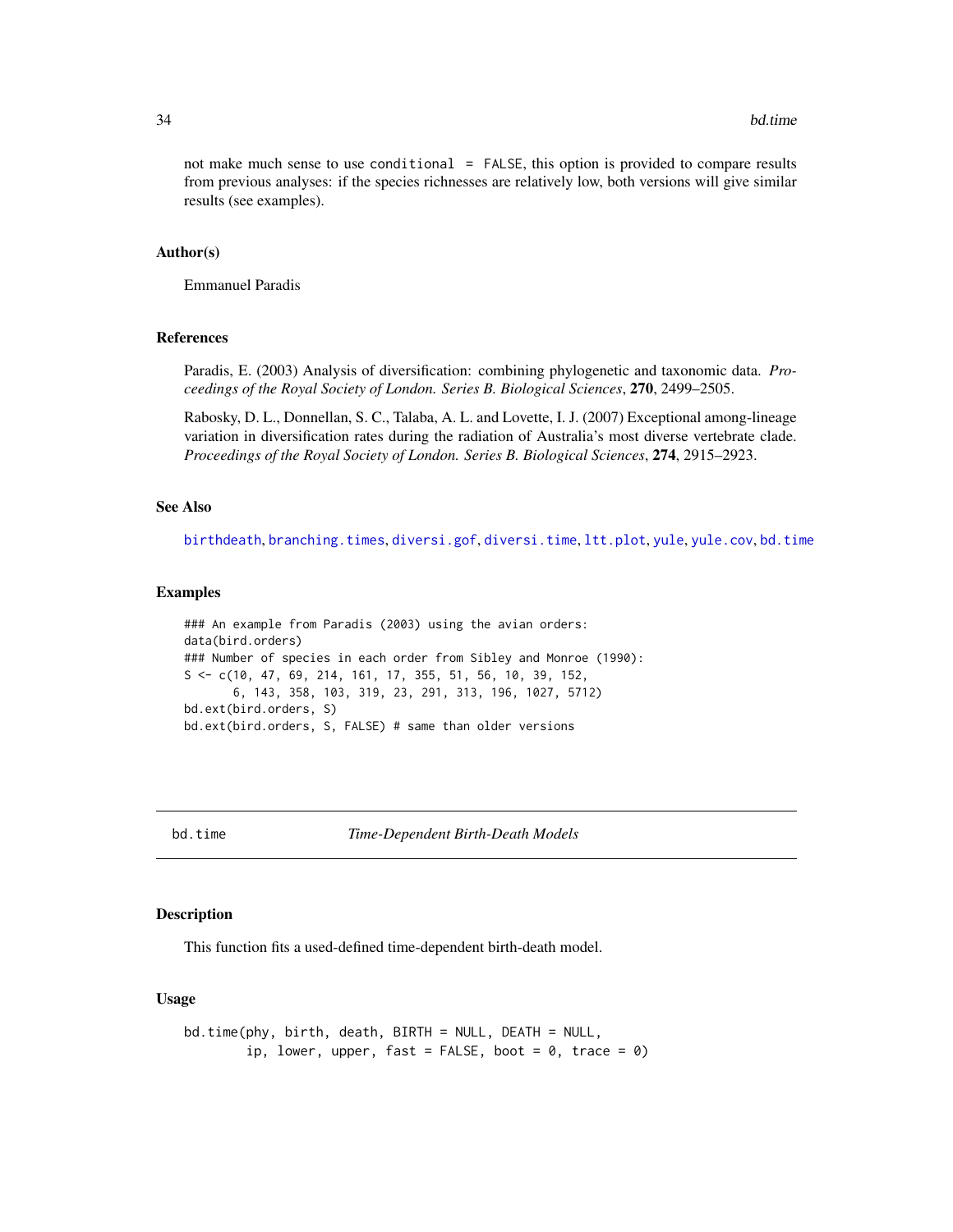#### bd.time 35

#### Arguments

| phy          | an object of class "phylo".                                                                                                                                                         |
|--------------|-------------------------------------------------------------------------------------------------------------------------------------------------------------------------------------|
| birth        | either a numeric (if speciation rate is assumed constant), or a (vectorized) func-<br>tion specifying how the birth (speciation) probability changes through time (see<br>details). |
| death        | id. for extinction probability.                                                                                                                                                     |
| <b>BIRTH</b> | (optional) a vectorized function giving the primitive of birth.                                                                                                                     |
| DEATH        | id. for death.                                                                                                                                                                      |
| ip           | a numeric vector used as initial values for the estimation procedure. If missing,<br>these values are guessed.                                                                      |
| lower, upper | the lower and upper bounds of the parameters. If missing, these values are<br>guessed too.                                                                                          |
| fast         | a logical value specifying whether to use faster integration (see details).                                                                                                         |
| boot         | the number of bootstrap replicates to assess the confidence intervals of the pa-<br>rameters. Not run by default.                                                                   |
| trace        | an integer value. If non-zero, the fitting procedure is printed every trace steps.<br>This can be helpful if convergence is particularly slow.                                      |

## Details

Details on how to specify the birth and death functions and their primitives can be found in the help page of [yule.time](#page-279-1).

The model is fitted by minimizing the least squares deviation between the observed and the predicted distributions of branching times. These computations rely heavily on numerical integrations. If fast = FALSE, integrations are done with R's [integrate](#page-0-0) function. If fast = TRUE, a faster but less accurate function provided in ape is used. If fitting a complex model to a large phylogeny, a strategy might be to first use the latter option, and then to use the estimates as starting values with  $fast = FALSE.$ 

## Value

A list with the following components:

- para vector of estimates with names taken from the parameters in the specified functions.
- SSthe minimized sum of squares.
- convergenceoutput convergence criterion from [nlminb](#page-0-0).
- messageid.
- iterationsid.
- evaluationsid.

#### Author(s)

Emmanuel Paradis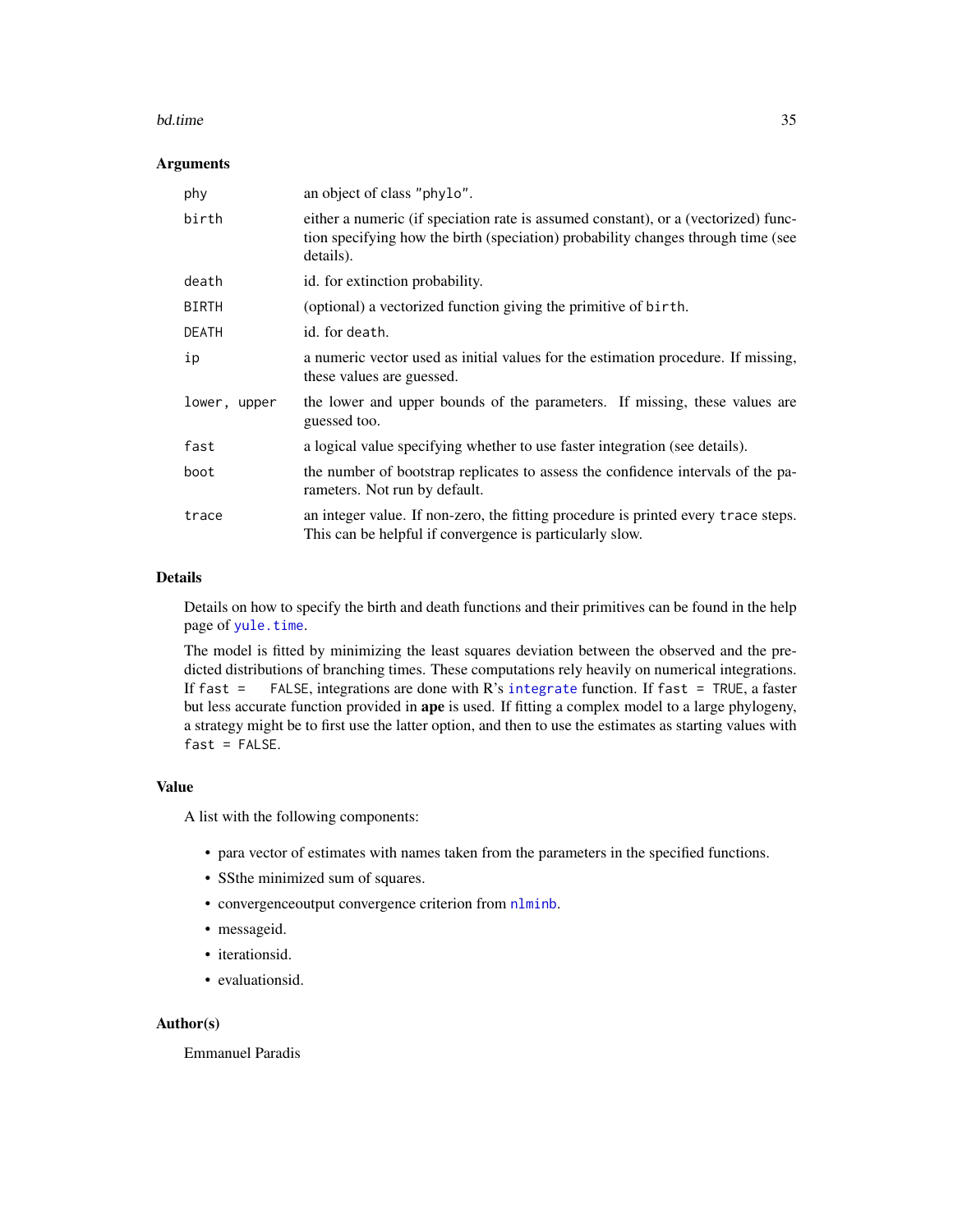### <span id="page-35-0"></span>References

Paradis, E. (2011) Time-dependent speciation and extinction from phylogenies: a least squares approach. *Evolution*, 65, 661–672.

#### See Also

[ltt.plot](#page-150-1), [birthdeath](#page-46-1), [yule.time](#page-279-1), [LTT](#page-148-1)

#### Examples

```
set.seed(3)
tr <- rbdtree(0.1, 0.02)
bd.time(tr, 0, 0) # fits a simple BD model
bd.time(tr, \theta, \theta, ip = c(.1, .01)) # 'ip' is useful here
## the classic logistic:
birth.logis \leq function(a, b) 1/(1 + \exp(-a*t - b))## Not run:
bd.time(tr, birth.logis, 0, ip = c(0, -2, 0.01))
## slow to get:
## $par
## a b death
## -0.003486961 -1.995983179 0.016496454
##
## $SS
## [1] 20.73023
## End(Not run)
```
binaryPGLMM *Phylogenetic Generalized Linear Mixed Model for Binary Data*

#### **Description**

binaryPGLMM performs linear regression for binary phylogenetic data, estimating regression coefficients with approximate standard errors. It simultaneously estimates the strength of phylogenetic signal in the residuals and gives an approximate conditional likelihood ratio test for the hypothesis that there is no signal. Therefore, when applied without predictor (independent) variables, it gives a test for phylogenetic signal for binary data. The method uses a GLMM approach, alternating between penalized quasi-likelihood (PQL) to estimate the "mean components" and restricted maximum likelihood (REML) to estimate the "variance components" of the model.

binaryPGLMM.sim is a companion function that simulates binary phylogenetic data of the same structure analyzed by binaryPGLMM.

#### Usage

```
binaryPGLMM(formula, data = list(), phy, s2.init = 0.1,
            B.init = NULL, tol.pql = 10^{\circ}-6, maxit.pql = 200,
            maxit.rem1 = 100
```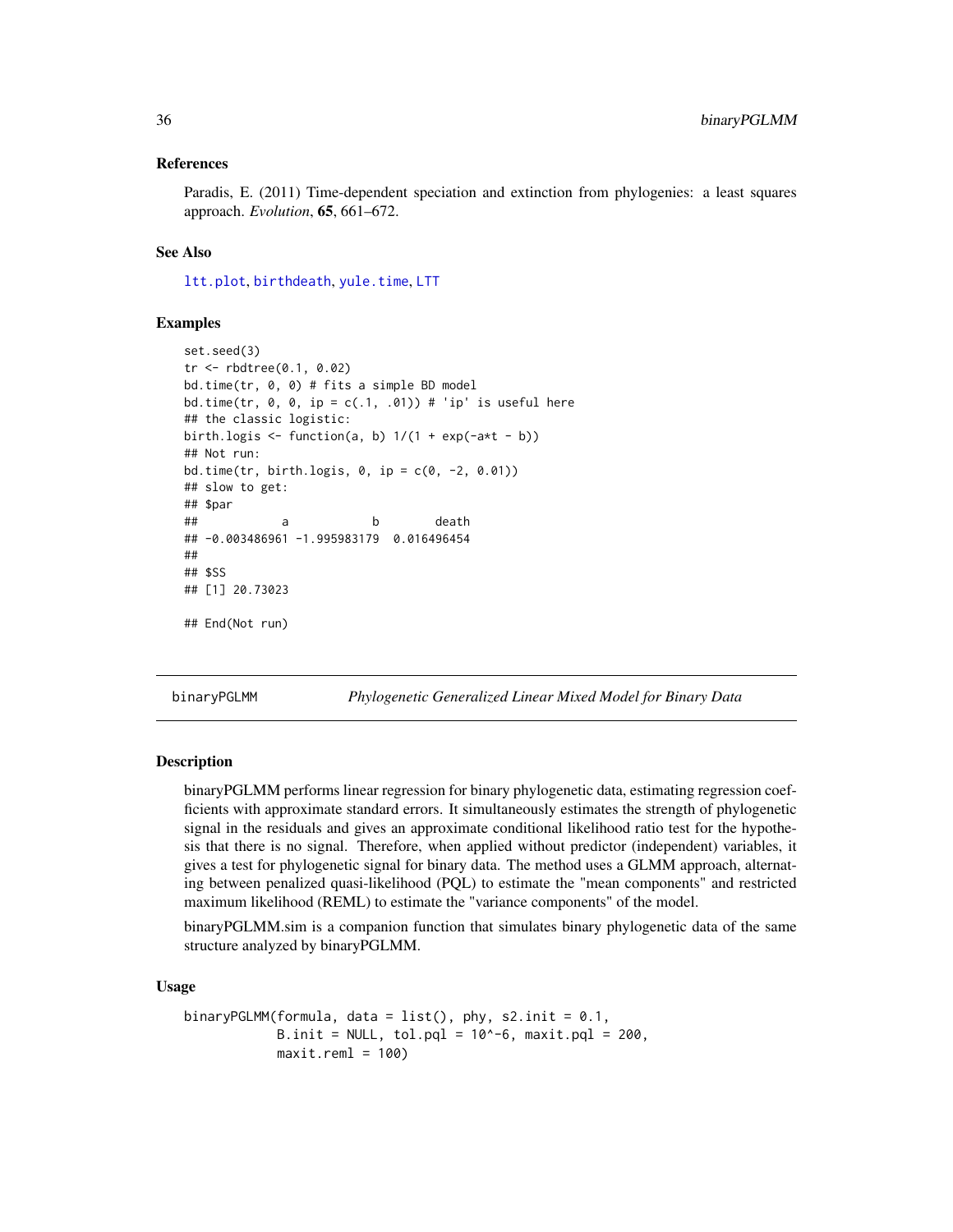```
binaryPGLMM.sim(formula, data = list(), phy, s2 = NULL, B = NULL, nrep = 1)
## S3 method for class 'binaryPGLMM'
print(x, digits = max(3, getOption("digits") - 3), ...)
```
# Arguments

| formula    | a two-sided linear formula object describing the fixed-effects of the model; for<br>example, $Y \sim X$ .                                                                                                                                                                                                                                                                |
|------------|--------------------------------------------------------------------------------------------------------------------------------------------------------------------------------------------------------------------------------------------------------------------------------------------------------------------------------------------------------------------------|
| data       | a data frame containing the variables named in formula.                                                                                                                                                                                                                                                                                                                  |
| phy        | a phylogenetic tree as an object of class "phylo".                                                                                                                                                                                                                                                                                                                       |
| s2.init    | an initial estimate of s2, the scaling component of the variance in the PGLMM.<br>A value of $s2 = 0$ implies no phylogenetic signal. Note that the variance-<br>covariance matrix given by the phylogeny phy is scaled to have determinant<br>$=$ 1.                                                                                                                    |
| B.init     | initial estimates of B, the matrix containing regression coefficients in the model.<br>This matrix must have dim(B.init)= $c(p+1,1)$ , where p is the number of predic-<br>tor (independent) variables; the first element of B corresponds to the intercept,<br>and the remaining elements correspond in order to the predictor (independent)<br>variables in the model. |
| tol.pql    | a control parameter dictating the tolerance for convergence for the PQL opti-<br>mization.                                                                                                                                                                                                                                                                               |
| maxit.pql  | a control parameter dictating the maximum number of iterations for the PQL<br>optimization.                                                                                                                                                                                                                                                                              |
| maxit.reml | a control parameter dictating the maximum number of iterations for the REML<br>optimization.                                                                                                                                                                                                                                                                             |
| X          | an object of class "binaryPGLMM".                                                                                                                                                                                                                                                                                                                                        |
| s2         | in binaryPGLMM.sim, value of s2. See s2.init.                                                                                                                                                                                                                                                                                                                            |
| B          | in binaryPGLMM.sim, value of B, the matrix containing regression coefficients<br>in the model. See B.init.                                                                                                                                                                                                                                                               |
| nrep       | in binaryPGLMM.sim, number of compete data sets produced.                                                                                                                                                                                                                                                                                                                |
| digits     | the number of digits to print.                                                                                                                                                                                                                                                                                                                                           |
| $\cdots$   | further arguments passed to print.                                                                                                                                                                                                                                                                                                                                       |

# Details

The function estimates parameters for the model

$$
Pr(Y = 1) = q
$$

 $q = inverse.logit(b0 + b1 * x1 + b2 * x2 + ... + \epsilon)$ 

 $\epsilon$  Gaussian(0, s2  $*$  V)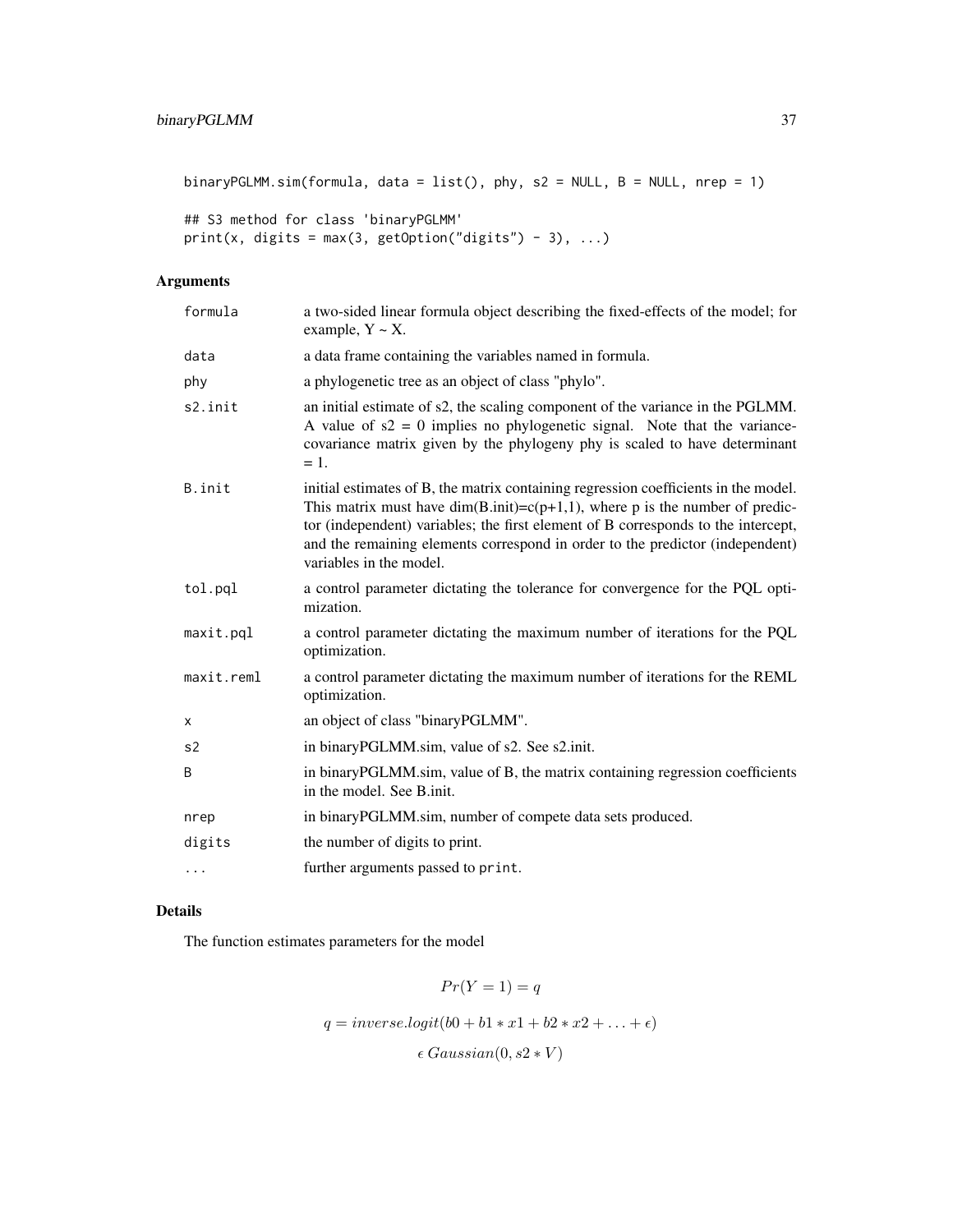where  $V$  is a variance-covariance matrix derived from a phylogeny (typically under the assumption of Brownian motion evolution). Although mathematically there is no requirement for  $V$  to be ultrametric, forcing V into ultrametric form can aide in the interpretation of the model, because in regression for binary dependent variables, only the off-diagonal elements (i.e., covariances) of matrix V are biologically meaningful (see Ives & Garland 2014).

The function converts a phylo tree object into a variance-covariance matrix, and further standardizes this matrix to have determinant = 1. This in effect standardizes the interpretation of the scalar s2. Although mathematically not required, it is a very good idea to standardize the predictor (independent) variables to have mean 0 and variance 1. This will make the function more robust and improve the interpretation of the regression coefficients. For categorical (factor) predictor variables, you will need to construct 0-1 dummy variables, and these should not be standardized (for obvious reasons).

The estimation method alternates between PQL to obtain estimates of the mean components of the model (this is the standard approach to estimating GLMs) and REML to obtain estimates of the variance components. This method gives relatively fast and robust estimation. Nonetheless, the estimates of the coefficients B will generally be upwards bias, as is typical of estimation for binary data. The standard errors of B are computed from the PQL results conditional on the estimate of s2 and therefore should tend to be too small. The function returns an approximate P-value for the hypothesis of no phylogenetic signal in the residuals (i.e.,  $H0: s2 = 0$ ) using an approximate likelihood ratio test based on the conditional REML likelihood (rather than the marginal likelihood). Simulations have shown that these P-values tend to be high (giving type II errors: failing to identify variances that in fact are statistically significantly different from zero).

It is a good idea to confirm statistical inferences using parametric bootstrapping, and the companion function binaryPGLMM.sim gives a simply tool for this. See Examples below.

# Value

An object of class "binaryPGLMM".

| formula  | formula specifying the regression model.                                                                                                                                                                    |
|----------|-------------------------------------------------------------------------------------------------------------------------------------------------------------------------------------------------------------|
| B        | estimates of the regression coefficients.                                                                                                                                                                   |
| B.se     | approximate PQL standard errors of the regression coefficients.                                                                                                                                             |
| B.cov    | approximate PQL covariance matrix for the regression coefficients.                                                                                                                                          |
| B.zscore | approximate PQL Z scores for the regression coefficients.                                                                                                                                                   |
| B.pvalue | approximate PQL tests for the regression coefficients being different from zero.                                                                                                                            |
| s2       | phylogenetic signal measured as the scalar magnitude of the phylogenetic variance-<br>covariance matrix $s2 * V$ .                                                                                          |
| P.H0.s2  | approximate likelihood ratio test of the hypothesis H0 that $s2 = 0$ . This test is<br>based on the conditional REML (keeping the regression coefficients fixed) and<br>is prone to inflated type 1 errors. |
| mu       | for each data point y, the estimate of p that $y = 1$ .                                                                                                                                                     |
| b        | for each data point y, the estimate of inverse $logit(p)$ .                                                                                                                                                 |
| X        | the predictor (independent) variables returned in matrix form (including 1s in<br>the first column).                                                                                                        |
| H        | residuals of the form $b + (Y - mu)/(mu * (1 - mu)).$                                                                                                                                                       |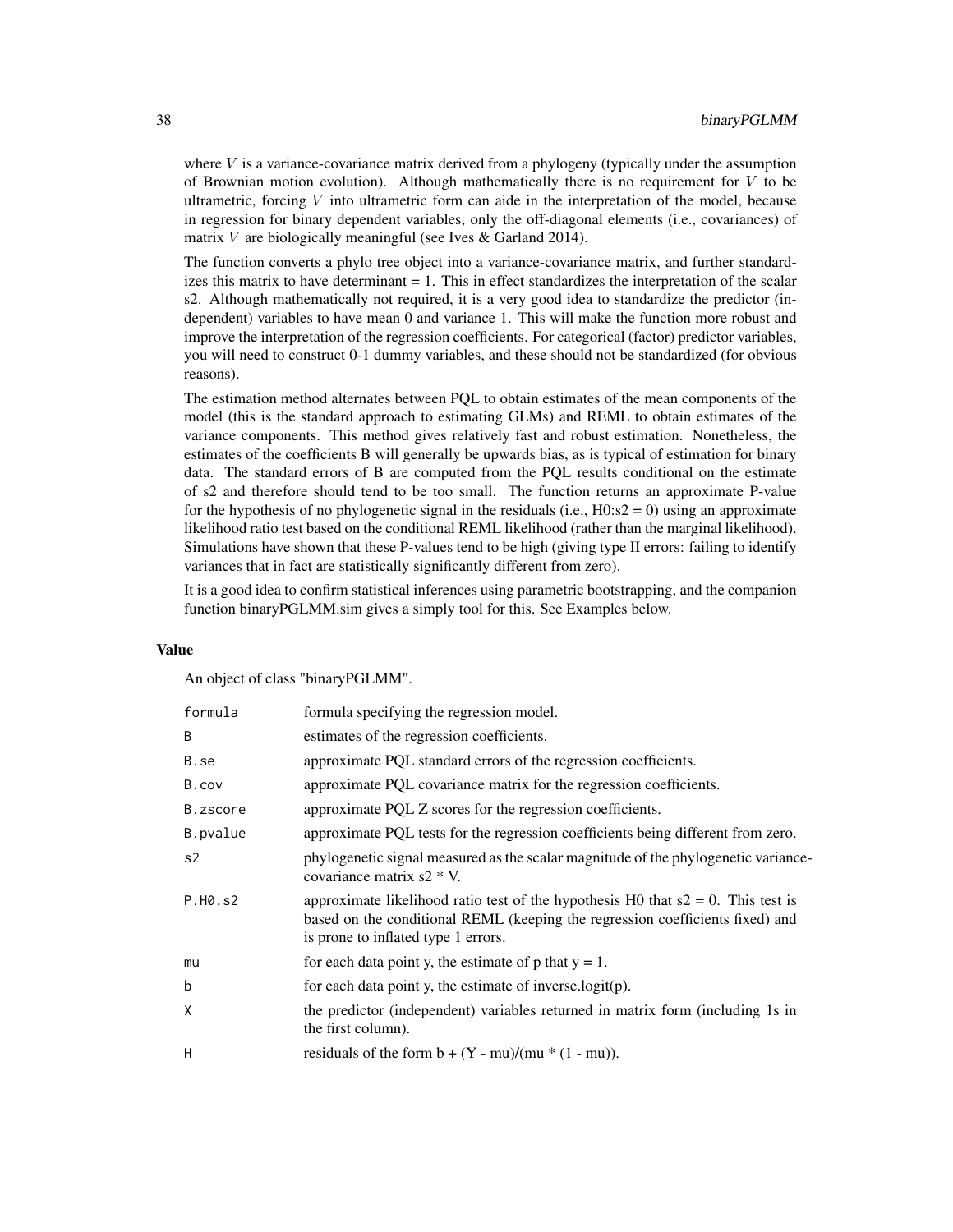# binaryPGLMM 39

| B.init           | the user-provided initial estimates of B. If B. init is not provided, these are es-<br>timated using glm() assuming no phylogenetic signal. The glm() estimates can<br>generate convergence problems, so using small values (e.g., $0.01$ ) is more robust<br>but slower. |  |
|------------------|---------------------------------------------------------------------------------------------------------------------------------------------------------------------------------------------------------------------------------------------------------------------------|--|
| <b>VCV</b>       | the standardized phylogenetic variance-covariance matrix.                                                                                                                                                                                                                 |  |
| V                | estimate of the covariance matrix of H.                                                                                                                                                                                                                                   |  |
| convergeflag     | flag for cases when convergence failed.                                                                                                                                                                                                                                   |  |
| iteration        | number of total iterations performed.                                                                                                                                                                                                                                     |  |
| converge.test.B  |                                                                                                                                                                                                                                                                           |  |
|                  | final tolerance for B.                                                                                                                                                                                                                                                    |  |
| converge.test.s2 |                                                                                                                                                                                                                                                                           |  |
|                  | final tolerance for s2.                                                                                                                                                                                                                                                   |  |
| rcondflag        | number of times B is reset to 0.01. This is done when rcond(V) < $10^{(4)}$ (-10),<br>which implies that V cannot be inverted.                                                                                                                                            |  |
| Y                | in binary PGLMM.sim, the simulated values of Y.                                                                                                                                                                                                                           |  |
|                  |                                                                                                                                                                                                                                                                           |  |

# Author(s)

Anthony R. Ives

#### References

Ives, A. R. and Helmus, M. R. (2011) Generalized linear mixed models for phylogenetic analyses of community structure. *Ecological Monographs*, 81, 511–525.

Ives, A. R. and Garland, T., Jr. (2014) Phylogenetic regression for binary dependent variables. Pages 231–261 *in* L. Z. Garamszegi, editor. *Modern Phylogenetic Comparative Methods and Their Application in Evolutionary Biology*. Springer-Verlag, Berlin Heidelberg.

## See Also

package pez and its function communityPGLMM; package phylolm and its function phyloglm; package MCMCglmm

# Examples

## Illustration of binaryPGLMM() with simulated data

# Generate random phylogeny

```
n < -100phy \leq compute.brlen(rtree(n=n), method = "Grafen", power = 1)
# Generate random data and standardize to have mean 0 and variance 1
X1 \leftarrow rTrainCont(phy, model = "BM", sigma = 1)X1 \leftarrow (X1 - \text{mean}(X1)) / \text{var}(X1)# Simulate binary Y
sim.dat <- data.frame(Y=array(0, dim=n), X1=X1, row.names=phy$tip.label)
```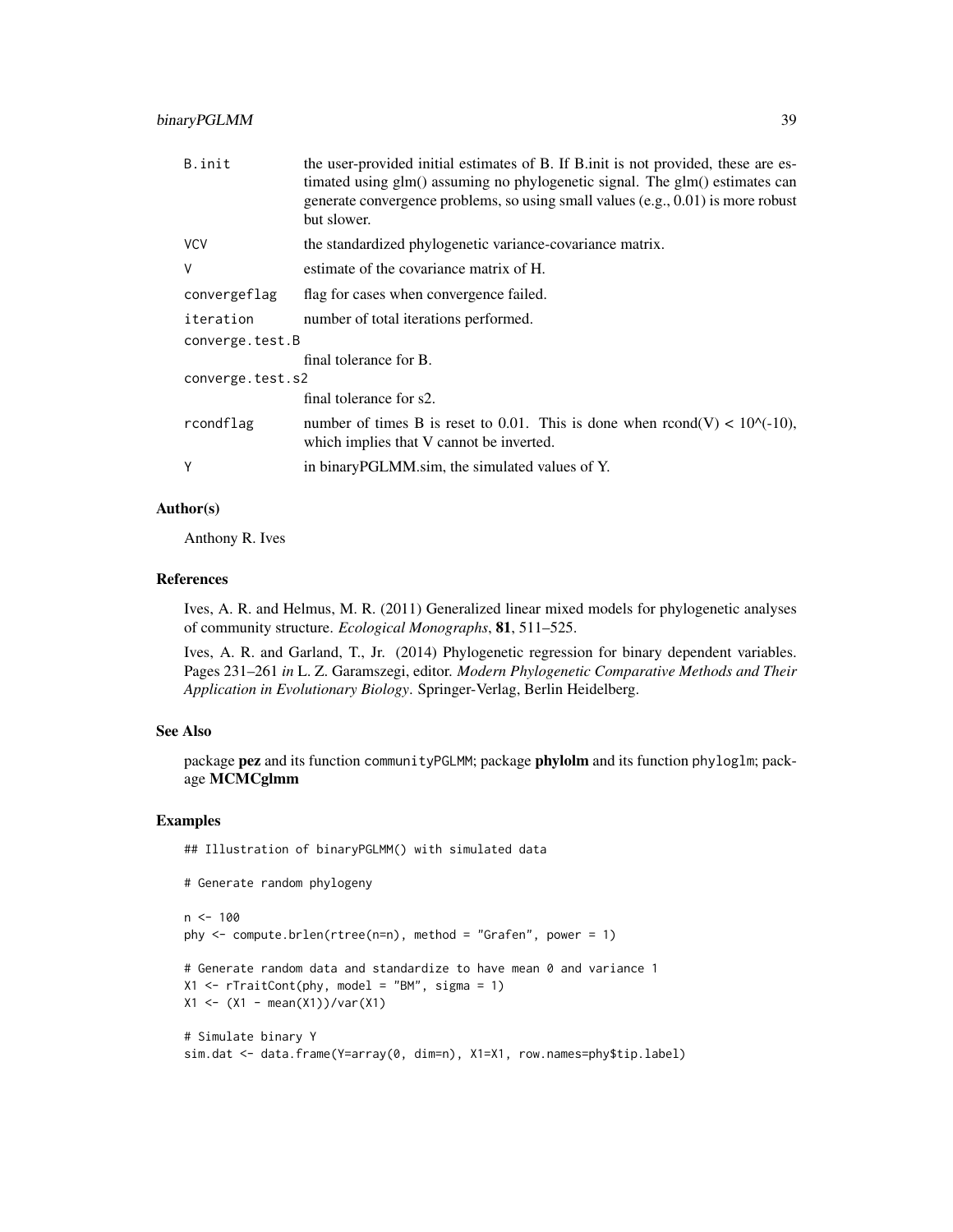40 binaryPGLMM

```
sim.dat$Y <- binaryPGLMM.sim(Y ~ X1, phy=phy, data=sim.dat, s2=.5,
                             B=matrix(c(0,.25),nrow=2,ncol=1), nrep=1)$Y
# Fit model
binaryPGLMM(Y \sim X1, phy=phy, data=sim.dat)
## Not run:
# Compare with phyloglm()
library(phylolm)
summary(phyloglm(Y ~ X1, phy=phy, data=sim.dat))
# Compare with glm() that does not account for phylogeny
summary(glm(Y ~ X1, data=sim.dat, family="binomial"))
# Compare with logistf() that does not account
# for phylogeny but is less biased than glm()
library(logistf)
logistf(Y ~ X1, data=sim.dat)
# Compare with MCMCglmm
library(MCMCglmm)
V \leftarrow \text{vcv}(\text{phy})V < -V/max(V)detV <- exp(determinant(V)$modulus[1])
V <- V/detV^(1/n)
invV <- Matrix(solve(V),sparse=T)
sim.dat$species <- phy$tip.label
rownames(invV) <- sim.dat$species
nitt <- 43000
thin <-10burnin <- 3000
prior <- list(R=list(V=1, fix=1), G=list(G1=list(V=1, nu=1000, alpha.mu=0, alpha.V=1)))
summary(MCMCglmm(Y ~ X1, random=~species, ginvers=list(species=invV),
    data=sim.dat, slice=TRUE, nitt=nitt, thin=thin, burnin=burnin,
    family="categorical", prior=prior, verbose=FALSE))
## Examine bias in estimates of B1 and s2 from binaryPGLMM with
# simulated data. Note that this will take a while.
Reps = 1000
s2 < -0.4B1 < -1meanEsts \le - data.frame(n = Inf, B1 = B1, s2 = s2, Pr.s2 = 1, propconverged = 1)
for (n in c(160, 80, 40, 20)) {
  meanEsts.n <- data.frame(B1 = 0, s2 = 0, Pr.s2 = 0, convergefailure = 0)
```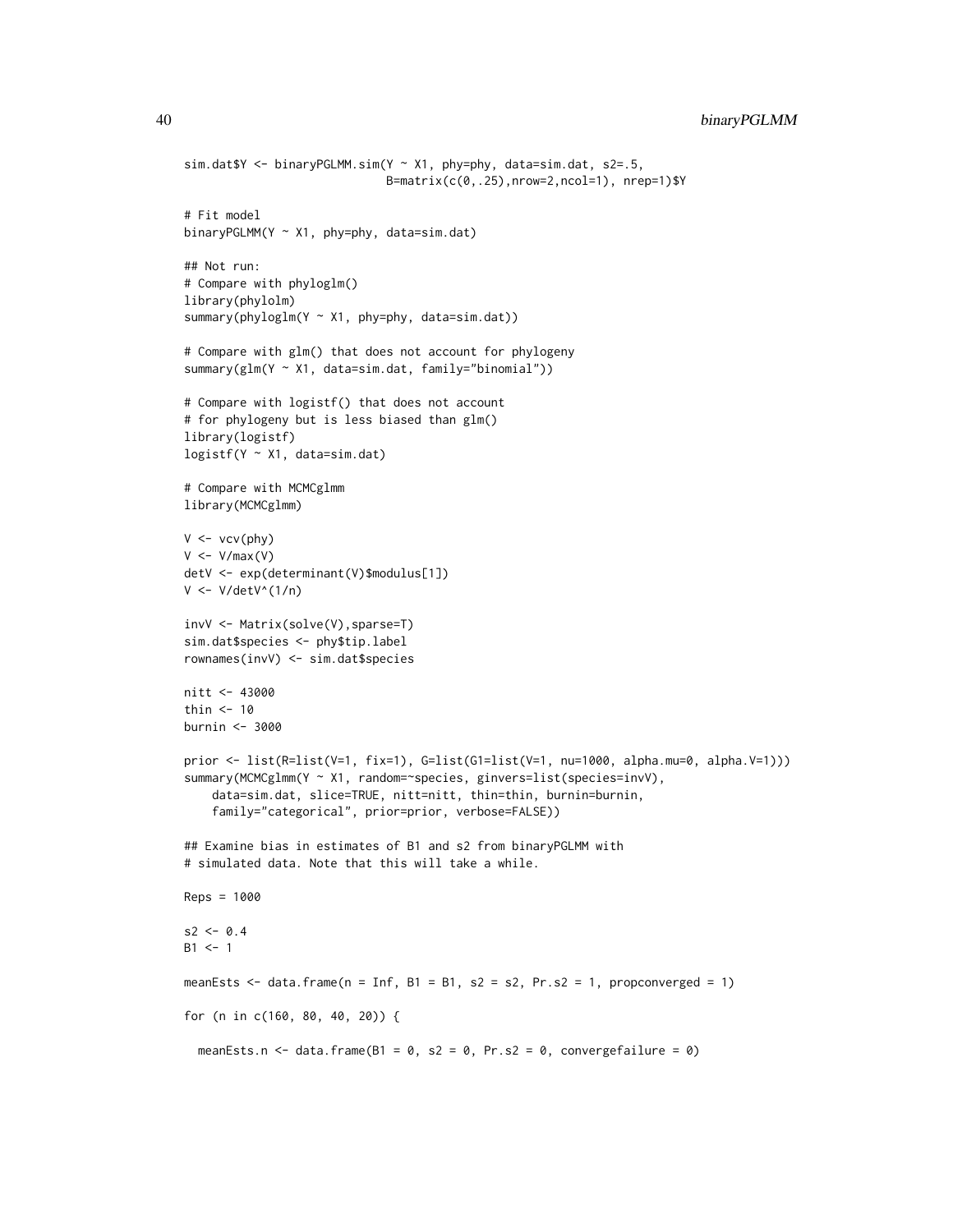```
for (rep in 1:Reps) {
      phy \leq compute.brlen(rtree(n = n), method = "Grafen", power = 1)
      X \leq rTraitCont(phy, model = "BM", sigma = 1)
      X \leftarrow (X - \text{mean}(X)) / \text{var}(X)sim.dat \leq data.frame(Y = array(0, dim = n), X = X, row.names = phy$tip.label)
      sim \le binaryPGLMM.sim(Y \sim 1 + X, phy = phy, data = sim.dat, s2 = s2,
                                       B = matrix(c(0, B1), nrow = 2, ncol = 1), nrep = 1)sim.dat$Y <- sim$Y
      z \le -\text{binaryPGLMM}(Y \sim 1 + X, \text{phy} = \text{phy}, \text{ data} = \text{sim.dat})meanEsts.n[rep, ] <- c(z$B[2], z$s2, z$P.H0.s2, z$convergeflag == "converged")
  }
converged <- meanEsts.n[,4]
meanEsts <- rbind(meanEsts,
                  c(n, mean(meanEsts.n[converged==1,1]),
                            mean(meanEsts.n[converged==1,2]),
                             mean(meanEsts.n[converged==1, 3] < 0.05),
                             mean(converged)))
}
meanEsts
# Results output for B1 = 0.5, s2 = 0.4; n-Inf gives the values used to
# simulate the data
# n B1 s2 Pr.s2 propconverged
# 1 Inf 1.000000 0.4000000 1.00000000 1.000
# 2 160 1.012719 0.4479946 0.36153072 0.993
# 3 80 1.030876 0.5992027 0.24623116 0.995
# 4 40 1.110201 0.7425203 0.13373860 0.987
# 5 20 1.249886 0.8774708 0.05727377 0.873
## Examine type I errors for estimates of B0 and s2 from binaryPGLMM()
# with simulated data. Note that this will take a while.
Reps = 1000
s2 < -0B0 < - 0B1 \leftarrow 0H0.tests <- data.frame(n = Inf, B0 = B0, s2 = s2, Pr.B0 = .05,
                       Pr.s2 = .05, propconverged = 1)
for (n in c(160, 80, 40, 20)) {
  ests.n <- data.frame(B1 = 0, s2 = 0, Pr.B0 = 0, Pr.s2 = 0, convergefailure = 0)
  for (rep in 1:Reps) {
    phy \leq compute.brlen(rtree(n = n), method = "Grafen", power = 1)
   X <- rTraitCont(phy, model = "BM", sigma = 1)
   X \leftarrow (X - \text{mean}(X)) / \text{var}(X)sim.dat \leq data.frame(Y = array(0, dim = n), X = X, row.names = phy$tip.label)
```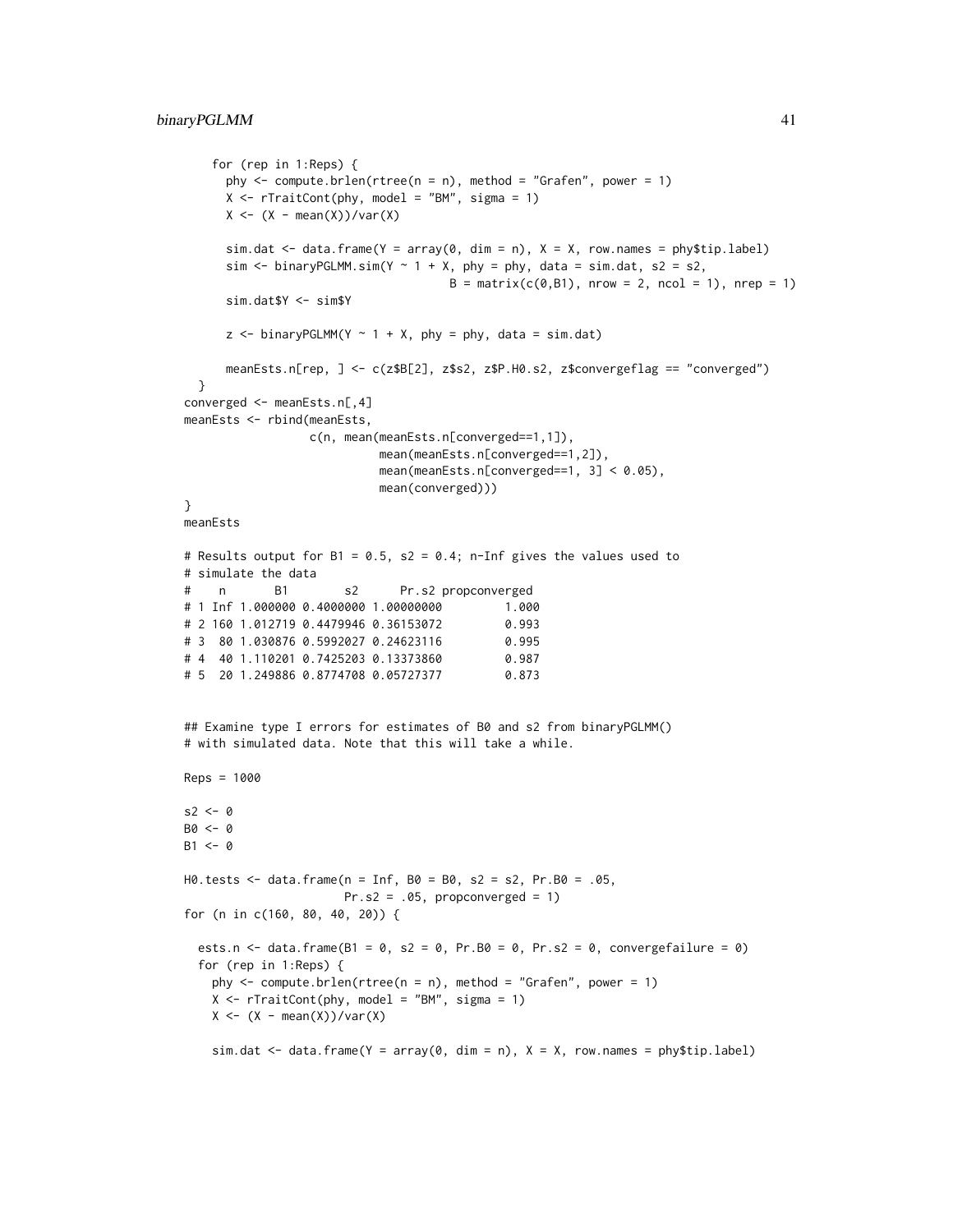```
sim \le binaryPGLMM.sim(Y \sim 1, phy = phy, data = sim.dat, s2 = s2,
                         B = matrix(B0, nrow = 1, ncol = 1), nrep = 1)sim.dat$Y <- sim$Y
   z <- binaryPGLMM(Y ~ 1, phy = phy, data = sim.dat)
   ests.n[rep, ] <- c(z$B[1], z$s2, z$B.pvalue, z$P.H0.s2, z$convergeflag == "converged")
 }
converged <- ests.n[,5]
H0.tests <- rbind(H0.tests,
                 c(n, mean(ests.n[converged==1,1]),
                   mean(ests.n[converged==1,2]),
                   mean(ests.n[converged==1, 3] < 0.05),
                  mean(ests.n[converged==1, 4] < 0.05),
                  mean(converged)))
}
H0.tests
# Results for type I errors for B0 = 0 and s2 = 0; n-Inf gives the values
# used to simulate the data. These results show that binaryPGLMM() tends to
# have lower-than-nominal p-values; fewer than 0.05 of the simulated
# data sets have H0:B0=0 and H0:s2=0 rejected at the alpha=0.05 level.
# n B0 s2 Pr.B0 Pr.s2 propconverged
# 1 Inf 0.0000000000 0.00000000 0.05000000 0.05000000 1.000
# 2 160 -0.0009350357 0.07273163 0.02802803 0.04804805 0.999
# 3 80 -0.0085831477 0.12205876 0.04004004 0.03403403 0.999
# 4 40 0.0019303847 0.25486307 0.02206620 0.03711133 0.997
# 5 20 0.0181394905 0.45949266 0.02811245 0.03313253 0.996
## End(Not run)
```
bind.tree *Binds Trees*

#### Description

This function binds together two phylogenetic trees to give a single object of class "phylo".

#### Usage

```
bind.tree(x, y, where = "root", position = 0, interactive = FALSE)
x + y
```
## Arguments

|       | an object of class "phylo".                                                           |
|-------|---------------------------------------------------------------------------------------|
|       | an object of class "phylo".                                                           |
| where | an integer giving the number of the node or tip of the tree $x$ where the tree $y$ is |
|       | binded ("root" is a short-cut for the root).                                          |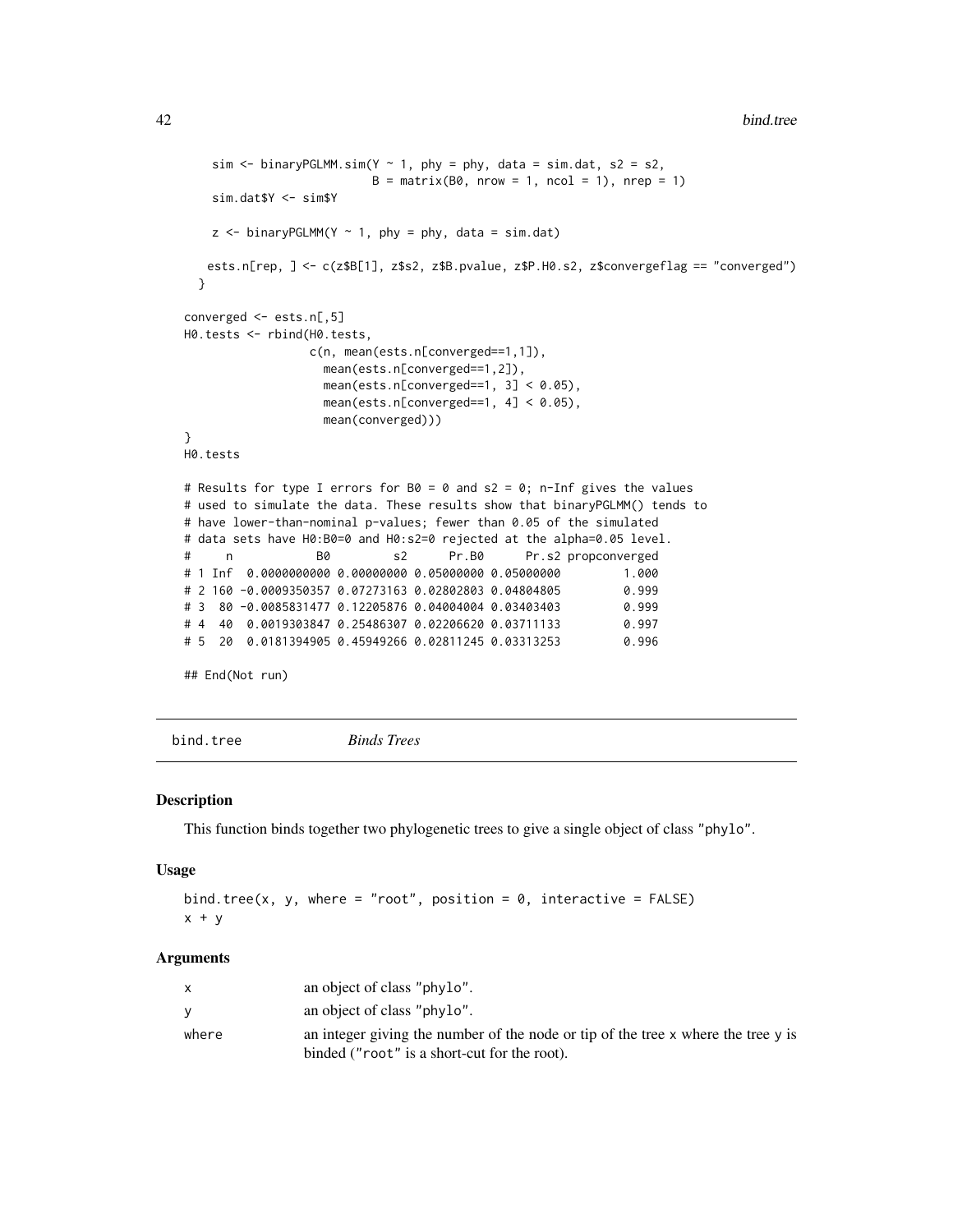#### bind.tree and the set of the set of the set of the set of the set of the set of the set of the set of the set of the set of the set of the set of the set of the set of the set of the set of the set of the set of the set of

| position    | a numeric value giving the position from the tip or node given by node where<br>the tree y is binded; negative values are ignored. |
|-------------|------------------------------------------------------------------------------------------------------------------------------------|
| interactive | if TRUE the user is asked to choose the tip or node of $x$ by clicking on the tree<br>which must be plotted.                       |

# Details

The argument x can be seen as the receptor tree, whereas y is the donor tree. The root of y is then grafted on a location of x specified by where and, possibly, position. If y has a root edge, this is added as in internal branch in the resulting tree.

```
x + y is a shortcut for:
```

```
bind.tree(x, y, position = if (is.null(x$root.edge)) 0 else
x$root.edge)
```
If only one of the trees has no branch length, the branch lengths of the other one are ignored with a warning.

If one (or both) of the trees has no branch length, it is possible to specify a value of 'position' to graft 'y' below the node of 'x' specified by 'where'. In this case, the exact value of 'position' is not important as long as it is greater than zero. The new node will be multichotomous if 'y' has no root edge. This can be solved by giving an arbitrary root edge to 'y' beforehand (e.g., y\$root.edge <- 1): it will be deleted during the binding operation.

## Value

an object of class "phylo".

# Author(s)

Emmanuel Paradis

#### See Also

[drop.tip](#page-125-0), [root](#page-230-0)

## Examples

```
### binds the two clades of bird orders
cat("((Struthioniformes:21.8,Tinamiformes:21.8):4.1,",
    "((Craciformes:21.6,Galliformes:21.6):1.3,Anseriformes:22.9):3.0):2.1;",
    file = "ex1.tre", sep = "\n")
cat("(Turniciformes:27.0,(Piciformes:26.3,((Galbuliformes:24.4,",
    "((Bucerotiformes:20.8,Upupiformes:20.8):2.6,",
    "(Trogoniformes:22.1,Coraciiformes:22.1):1.3):1.0):0.6,",
    "(Coliiformes:24.5,(Cuculiformes:23.7,(Psittaciformes:23.1,",
    "(((Apodiformes:21.3,Trochiliformes:21.3):0.6,",
    "(Musophagiformes:20.4,Strigiformes:20.4):1.5):0.6,",
    "((Columbiformes:20.8,(Gruiformes:20.1,Ciconiiformes:20.1):0.7):0.8,",
```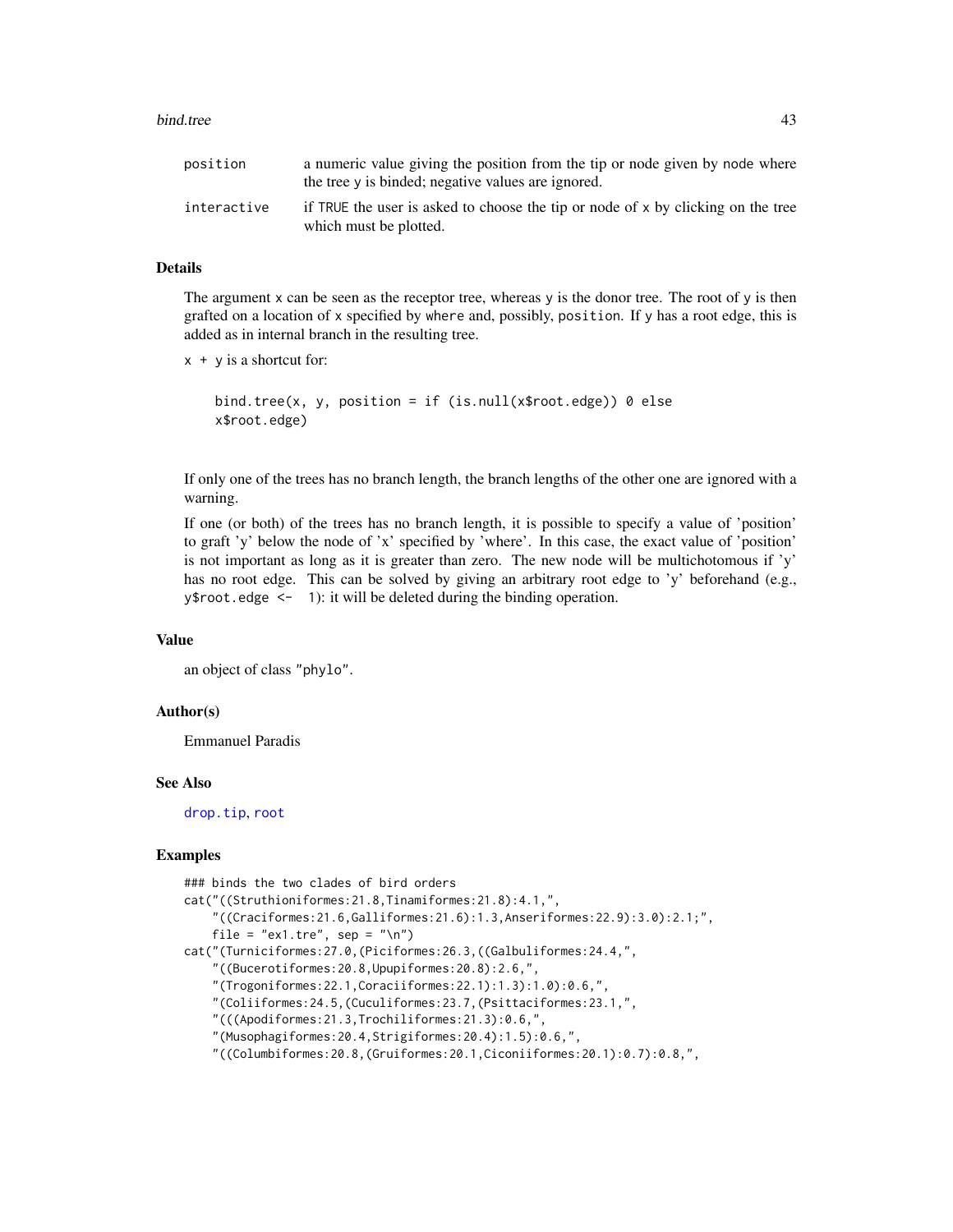```
"Passeriformes:21.6):0.9):0.6):0.6):0.8):0.5):1.3):0.7):1.0;",
    file = "ex2.tre", sep = "\n")
tree.bird1 <- read.tree("ex1.tre")
tree.bird2 <- read.tree("ex2.tre")
unlink(c("ex1.tre", "ex2.tre")) # clean-up
(birds <- tree.bird1 + tree.bird2)
layout(matrix(c(1, 2, 3, 3), 2, 2))
plot(tree.bird1)
plot(tree.bird2)
plot(birds)
### examples with random trees
x \le - rtree(4, tip.label = LETTERS[1:4])
y \le -r tree(4, tip.label = LETTERS[5:8])
x <- makeNodeLabel(x, prefix = "x_")
y <- makeNodeLabel(y, prefix = "y_")
x$root.edge <- y$root.edge <- .2
z \leftarrow bind.tree(x, y, po=.2)
plot(y, show.node.label = TRUE, font = 1, root. edge = TRUE)title("y")
plot(x, show.node.label = TRUE, font = 1, root. edge = TRUE)title("x")
plot(z, show.node.label = TRUE, font = 1, root. edge = TRUE)title("z \le - bind.tree(x, y, po = .2)")
## make sure the terminal branch length is long enough:
x$edge.length[x$edge[, 2] == 2] <- 0.2
z \le bind.tree(x, y, 2, .1)
plot(y, show.node.label = TRUE, font = 1, root. edge = TRUE)title("y")
plot(x, show.node.label = TRUE, font = 1, root. edge = TRUE)title("x")
plot(z, show.node.label = TRUE, font = 1, root. edge = TRUE)title("z <- bind.tree(x, y, 2, .1)")
x \leftarrow rtree(50)
y <- rtree(50)
x$root.edge <- y$root.edge <- .2
z \le -x + yplot(y, show.tip.label = FALSE, root.edge = TRUE); axisPhylo()
title("y")
plot(x, show.tip.label = FALSE, root.edge = TRUE); axisPhylo()
title("x")
plot(z, show.tip.label = FALSE, root.edge = TRUE); axisPhylo()
title("z \leftarrow x + y")
layout(1)
```
BIONJ *Tree Estimation Based on an Improved Version of the NJ Algorithm*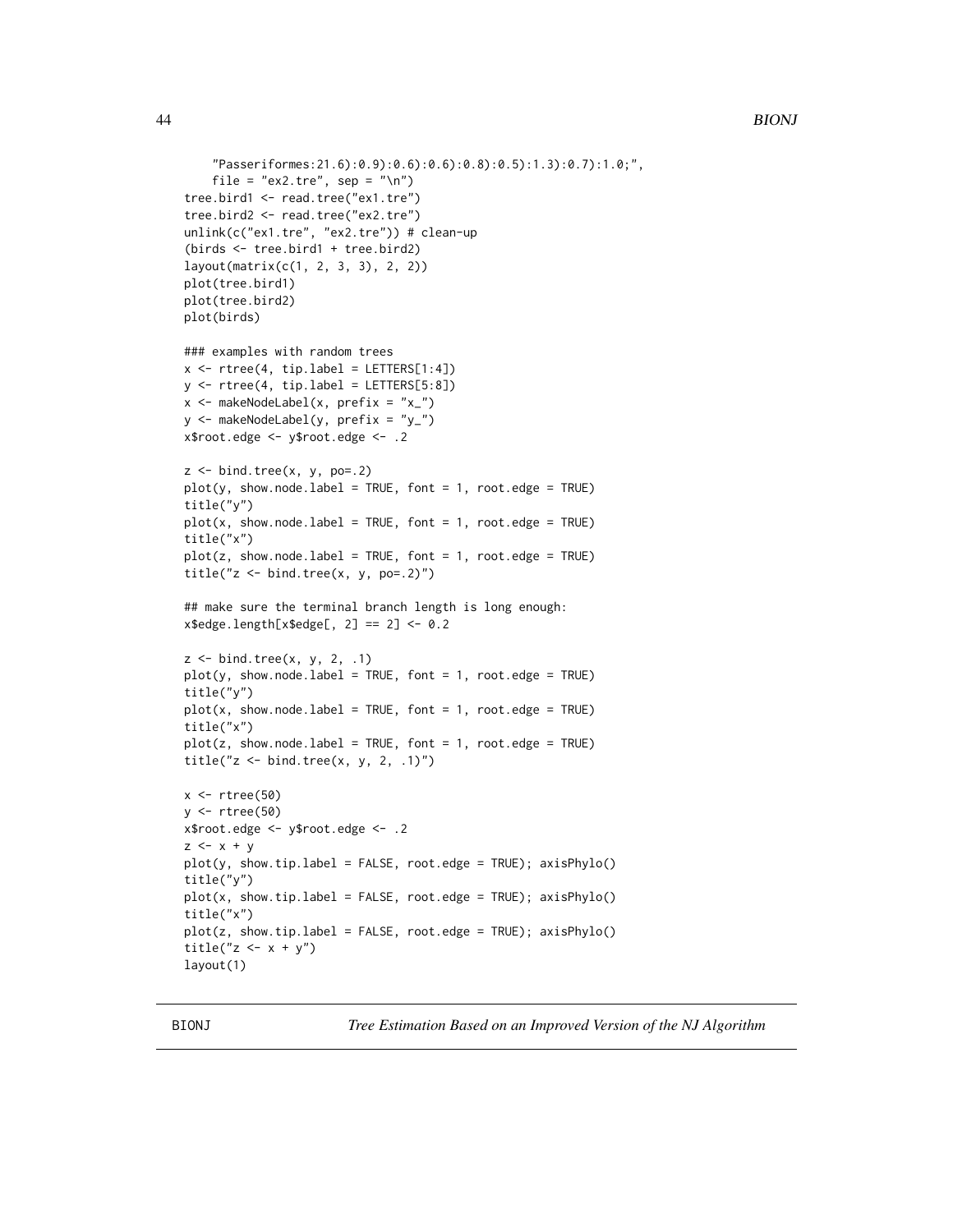#### BIONJ za stali se obrazoval se obrazoval se obrazoval se obrazoval se obrazoval se obrazoval se obrazoval se o

# Description

This function performs the BIONJ algorithm of Gascuel (1997).

#### Usage

bionj(X)

#### Arguments

X a distance matrix; may be an object of class "dist".

## Value

an object of class "phylo".

# Author(s)

original C code by Hoa Sien Cuong and Olivier Gascuel; adapted and ported to R by Vincent Lefort <vincent.lefort@lirmm.fr>

# References

Gascuel, O. (1997) BIONJ: an improved version of the NJ algorithm based on a simple model of sequence data. *Molecular Biology and Evolution*, 14:, 685–695.

# See Also

[nj](#page-174-0), [fastme](#page-131-0), [mvr](#page-173-0), [bionjs](#page-175-0), [SDM](#page-242-0), [dist.dna](#page-110-0)

## Examples

```
### From Saitou and Nei (1987, Table 1):
x <- c(7, 8, 11, 13, 16, 13, 17, 5, 8, 10, 13,
       10, 14, 5, 7, 10, 7, 11, 8, 11, 8, 12,
       5, 6, 10, 9, 13, 8)
M \leftarrow matrix(0, 8, 8)M[lower.tri(M)] <- x
M \leftarrow t(M)M[lower.tri(M)] <- x
dimnames(M) <- list(1:8, 1:8)
tr <- bionj(M)
plot(tr, "u")
### a less theoretical example
data(woodmouse)
trw <- bionj(dist.dna(woodmouse))
plot(trw)
```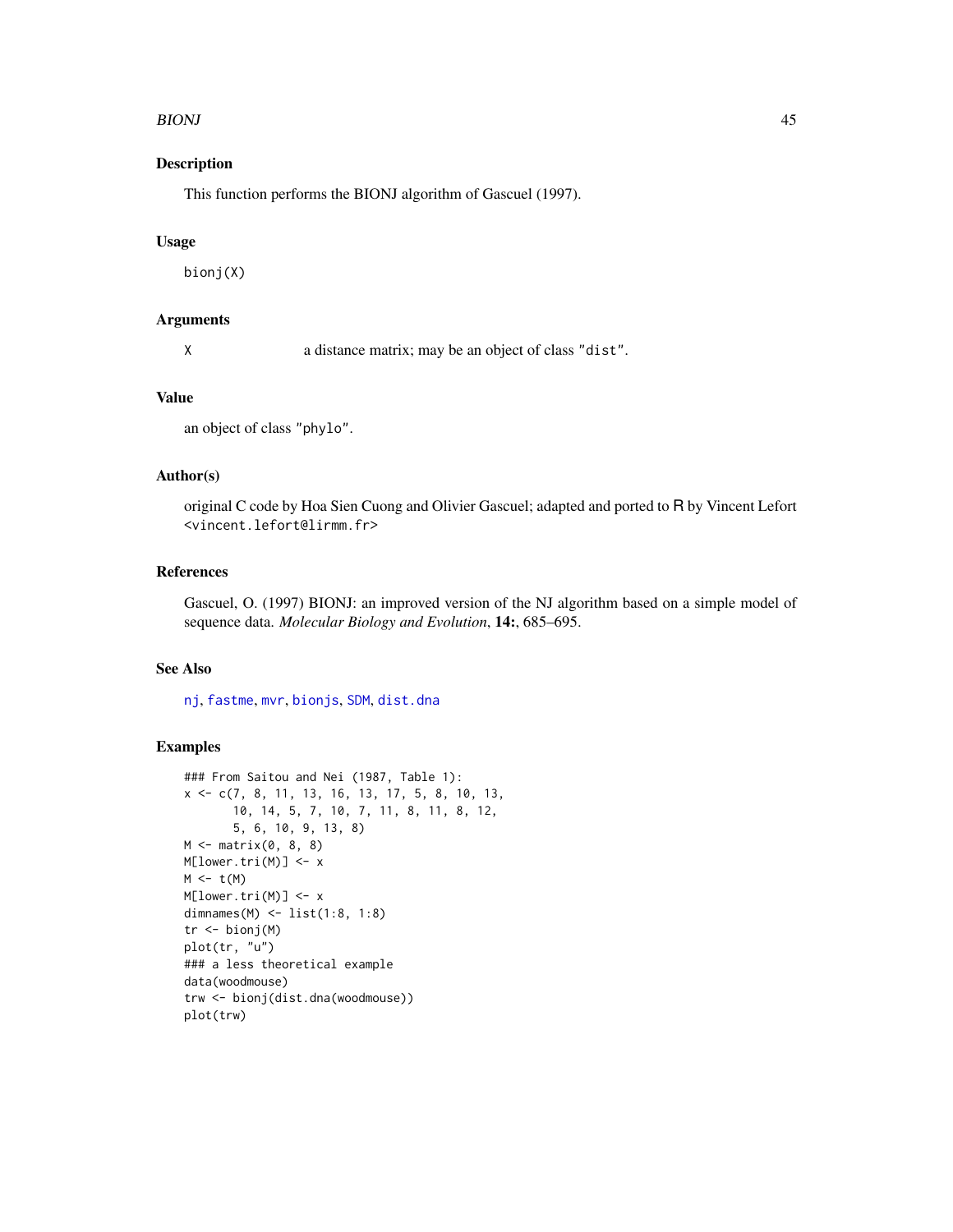<span id="page-45-0"></span>

## Description

This data set describes the phylogenetic relationships of the families of birds as reported by Sibley and Ahlquist (1990). Sibley and Ahlquist inferred this phylogeny from an extensive number of DNA/DNA hybridization experiments. The "tapestry" reported by these two authors (more than 1000 species out of the ca. 9000 extant bird species) generated a lot of debates.

The present tree is based on the relationships among families. A few families were not included in the figures in Sibley and Ahlquist, and thus are not included here as well. The branch lengths were calculated from the values of  $\Delta T_{50}H$  as found in Sibley and Ahlquist (1990, figs. 354, 355, 356, and 369).

# Usage

```
data(bird.families)
```
# Format

The data are stored as an object of class "phylo" which structure is described in the help page of the function [read.tree](#page-221-0).

#### Source

Sibley, C. G. and Ahlquist, J. E. (1990) Phylogeny and classification of birds: a study in molecular evolution. New Haven: Yale University Press.

# See Also

[read.tree](#page-221-0), [bird.orders](#page-46-0)

# Examples

```
data(bird.families)
op <- par()
par(cex = 0.3)plot(bird.families)
par(op)
```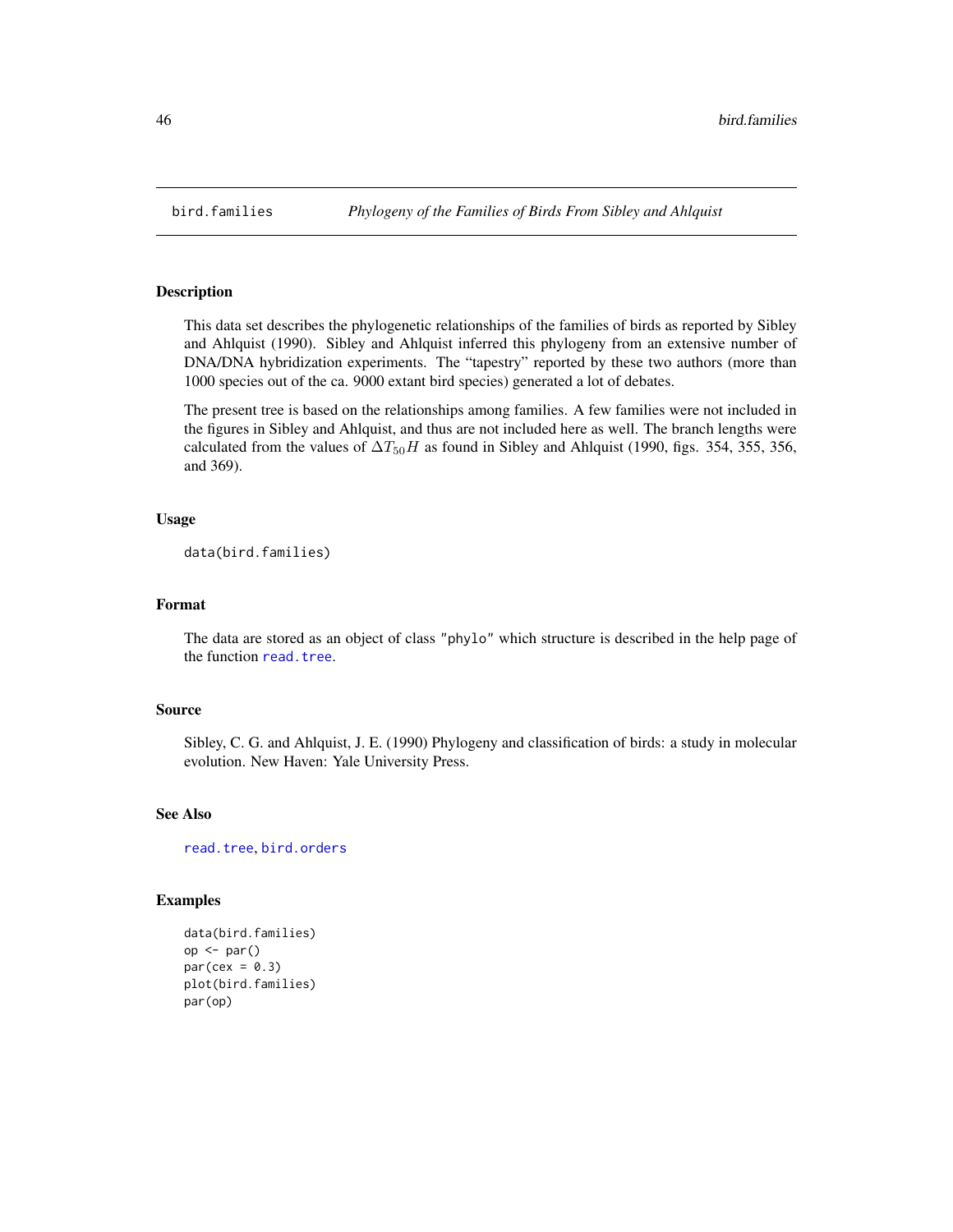<span id="page-46-0"></span>

## Description

This data set describes the phylogenetic relationships of the orders of birds as reported by Sibley and Ahlquist (1990). Sibley and Ahlquist inferred this phylogeny from an extensive number of DNA/DNA hybridization experiments. The "tapestry" reported by these two authors (more than 1000 species out of the ca. 9000 extant bird species) generated a lot of debates.

The present tree is based on the relationships among orders. The branch lengths were calculated from the values of  $\Delta T_{50}H$  as found in Sibley and Ahlquist (1990, fig. 353).

# Usage

data(bird.orders)

# Format

The data are stored as an object of class "phylo" which structure is described in the help page of the function [read.tree](#page-221-0).

# Source

Sibley, C. G. and Ahlquist, J. E. (1990) Phylogeny and classification of birds: a study in molecular evolution. New Haven: Yale University Press.

# See Also

[read.tree](#page-221-0), [bird.families](#page-45-0)

# Examples

data(bird.orders) plot(bird.orders)

| birthdeath | Estimation of Speciation and Extinction Rates With Birth-Death Mod- |
|------------|---------------------------------------------------------------------|
|            | els                                                                 |

## Description

This function fits by maximum likelihood a birth-death model to the branching times computed from a phylogenetic tree using the method of Nee et al. (1994).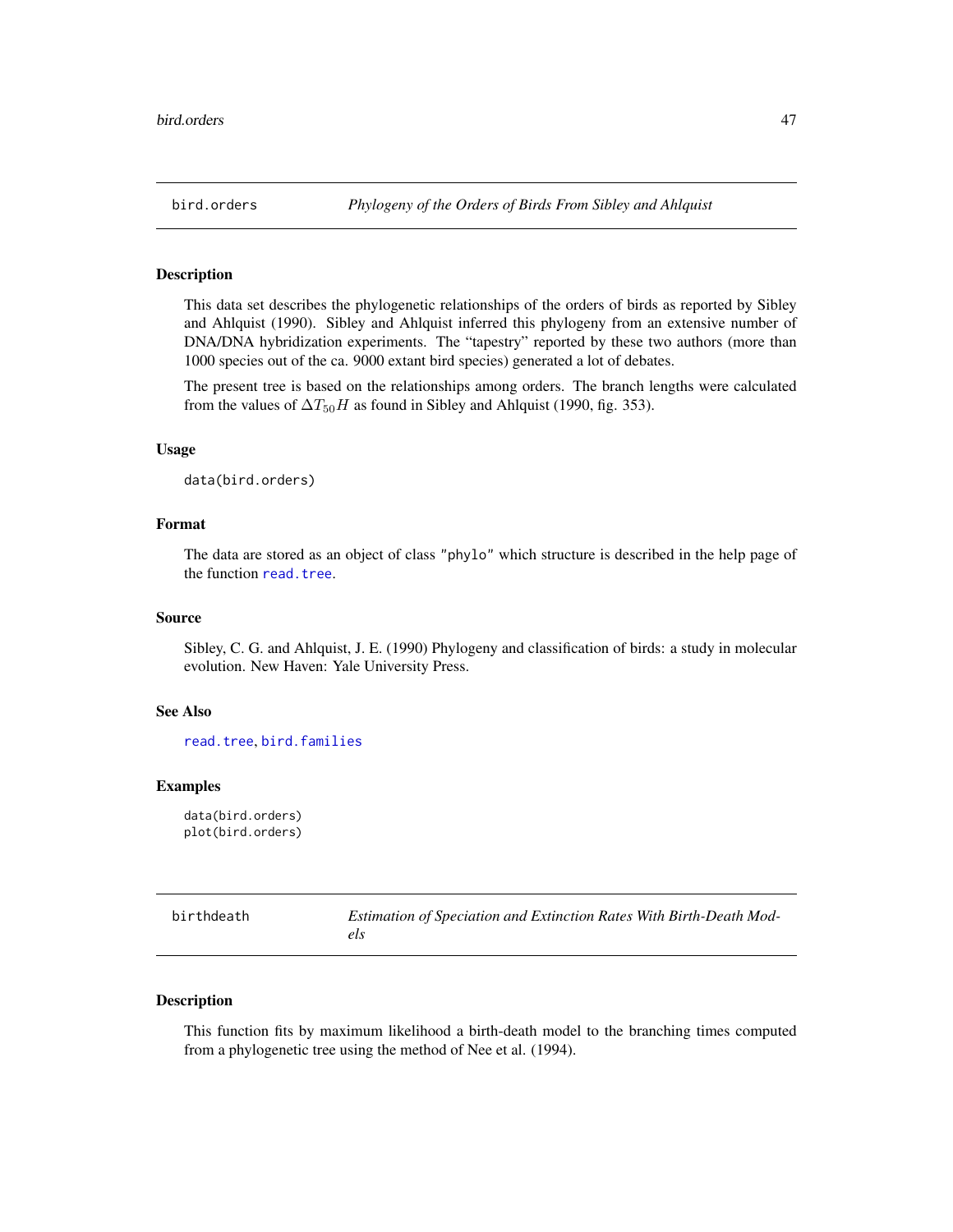#### 48 birthdeath and the contract of the contract of the contract of the contract of the contract of the contract of the contract of the contract of the contract of the contract of the contract of the contract of the contract

## Usage

```
birthdeath(phy)
## S3 method for class 'birthdeath'
print(x, \ldots)
```
## Arguments

| phy                     | an object of class "phylo".                     |
|-------------------------|-------------------------------------------------|
| x                       | an object of class "birthdeath".                |
| $\cdot$ $\cdot$ $\cdot$ | further arguments passed to the print function. |

# Details

Nee et al. (1994) used a re-parametrization of the birth-death model studied by Kendall (1948) so that the likelihood has to be maximized over *d/b* and *b - d*, where *b* is the birth rate, and *d* the death rate. This is the approach used by the present function.

This function computes the standard-errors of the estimated parameters using a normal approximations of the maximum likelihood estimates: this is likely to be inaccurate because of asymmetries of the likelihood function (Nee et al. 1995). In addition, 95 intervals of both parameters are computed using profile likelihood: they are particularly useful if the estimate of *d/b* is at the boundary of the parameter space (i.e. 0, which is often the case).

Note that the function does not check that the tree is effectively ultrametric, so if it is not, the returned result may not be meaningful.

## Value

An object of class "birthdeath" which is a list with the following components:

| tree | the name of the tree analysed.                        |
|------|-------------------------------------------------------|
| N    | the number of species.                                |
| dev  | the deviance $(= -2 \log \text{lik})$ at its minimum. |
| para | the estimated parameters.                             |
| se   | the corresponding standard-errors.                    |
| СI   | the 95% profile-likelihood confidence intervals.      |

# Author(s)

Emmanuel Paradis

# References

Kendall, D. G. (1948) On the generalized "birth-and-death" process. *Annals of Mathematical Statistics*, 19, 1–15.

Nee, S., May, R. M. and Harvey, P. H. (1994) The reconstructed evolutionary process. *Philosophical Transactions of the Royal Society of London. Series B. Biological Sciences*, 344, 305–311.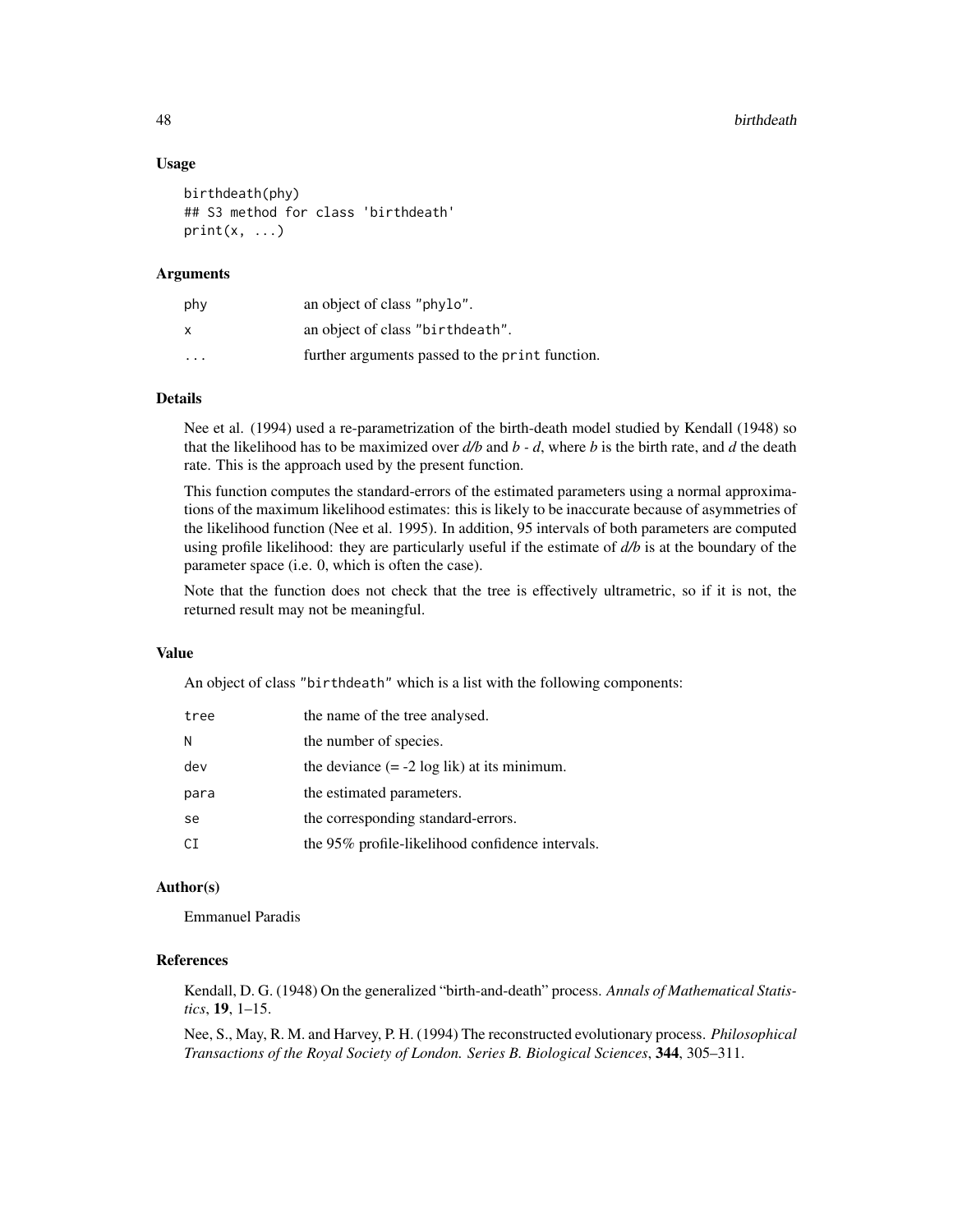#### boot.phylo 49

Nee, S., Holmes, E. C., May, R. M. and Harvey, P. H. (1995) Estimating extinctions from molecular phylogenies. in *Extinction Rates*, eds. Lawton, J. H. and May, R. M., pp. 164–182, Oxford University Press.

# See Also

[branching.times](#page-51-0), [diversi.gof](#page-116-0), [diversi.time](#page-118-0), [ltt.plot](#page-150-0), [yule](#page-276-0), [bd.ext](#page-32-0), [yule.cov](#page-277-0), [bd.time](#page-33-0)

boot.phylo *Tree Bipartition and Bootstrapping Phylogenies*

#### Description

These functions analyse bipartitions found in a series of trees.

prop.part counts the number of bipartitions found in a series of trees given as .... If a single tree is passed, the returned object is a list of vectors with the tips descending from each node (i.e., clade compositions indexed by node number).

prop.clades counts the number of times the bipartitions present in phy are present in a series of trees given as ... or in the list previously computed and given with part.

boot.phylo performs a bootstrap analysis.

#### Usage

```
boot.phylo(phy, x, FUN, B = 100, block = 1,
           trees = FALSE, quiet = FALSE,
           rooted = isrooted(phy), jumble = TRUE,
           mc.core = 1)
prop.part(..., check.labels = TRUE)
prop.class(phy, ..., part = NULL, rooted = FALSE)## S3 method for class 'prop.part'
print(x, \ldots)## S3 method for class 'prop.part'
summary(object, ...)
## S3 method for class 'prop.part'
plot(x, barcol = "blue", leftmar = 4, col = "red", ...)
```
#### Arguments

| phy          | an object of class "phylo".                                                                                                                 |
|--------------|---------------------------------------------------------------------------------------------------------------------------------------------|
| $\mathsf{x}$ | in the case of boot. phylo: a taxa (rows) by characters (columns) matrix; in the<br>case of print and plot: an object of class "prop.part". |
| <b>FUN</b>   | the function used to estimate phy (see details).                                                                                            |
| B            | the number of bootstrap replicates.                                                                                                         |
| block        | the number of columns in x that will be resampled together (see details).                                                                   |
| trees        | a logical specifying whether to return the bootstraped trees (FALSE by default).                                                            |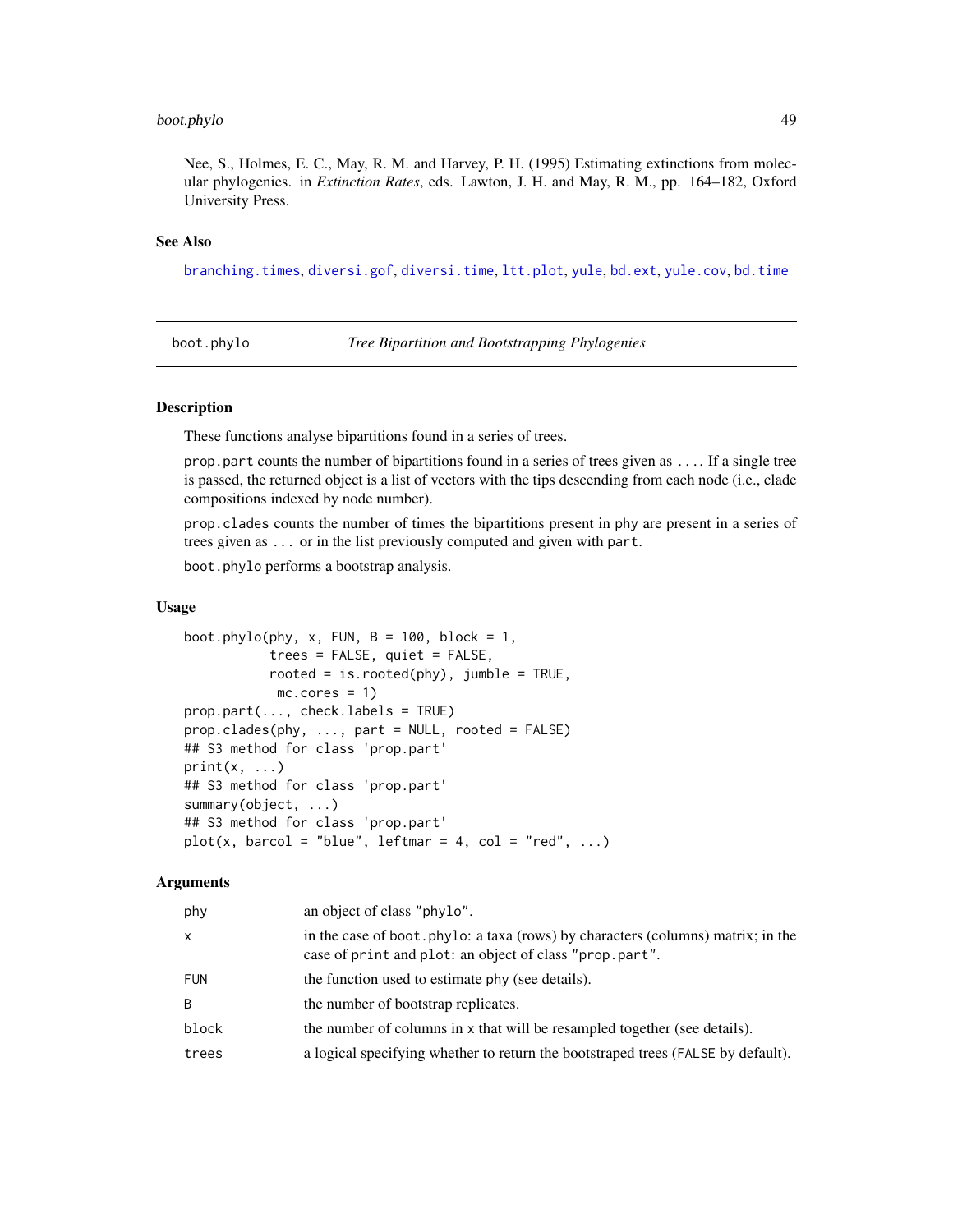| a logical: a progress bar is displayed by default.                                                                                                                                                               |
|------------------------------------------------------------------------------------------------------------------------------------------------------------------------------------------------------------------|
| a logical specifying whether the trees should be treated as rooted or not.                                                                                                                                       |
| a logical value. By default, the rows of x are randomized to avoid artificially too<br>large bootstrap values associated with very short branches.                                                               |
| the number of cores (CPUs) to be used (passed to <b>parallel</b> ).                                                                                                                                              |
| either (i) a single object of class "phylo", (ii) a series of such objects separated<br>by commas, or (iii) a list containing such objects. In the case of plot further<br>arguments for the plot (see details). |
| a logical specifying whether to check the labels of each tree. If FALSE, it is<br>assumed that all trees have the same tip labels, and that they are in the same<br>order (see details).                         |
| a list of partitions as returned by $prop$ . part; if this is used then $\dots$ is ignored.                                                                                                                      |
| an object of class "prop.part".                                                                                                                                                                                  |
| the colour used for the bars displaying the number of partitions in the upper<br>panel.                                                                                                                          |
| the size of the margin on the left to display the tip labels.                                                                                                                                                    |
| the colour used to visualise the bipartitions.                                                                                                                                                                   |
|                                                                                                                                                                                                                  |

# Details

The argument FUN in boot.phylo must be the function used to estimate the tree from the original data matrix. Thus, if the tree was estimated with neighbor-joining (see nj), one maybe wants something like FUN = function(xx)  $nj(dist.data(xx))$ .

block in boot.phylo specifies the number of columns to be resampled altogether. For instance, if one wants to resample at the codon-level, then block = 3 must be used.

Using check. labels  $=$  FALSE in prop. part decreases computing times. This requires that (i) all trees have the same tip labels, *and* (ii) these labels are ordered similarly in all trees (in other words, the element tip.label are identical in all trees).

The plot function represents a contingency table of the different partitions (on the *x*-axis) in the lower panel, and their observed numbers in the upper panel. Any further arguments  $(\dots)$  are used to change the aspects of the points in the lower panel: these may be pch, col, bg, cex, etc. This function works only if there is an attribute labels in the object.

The print method displays the partitions and their numbers. The summary method extracts the numbers only.

# Value

prop.part returns an object of class "prop.part" which is a list with an attribute "number". The elements of this list are the observed clades, and the attribute their respective numbers. If the default check.labels = FALSE is used, an attribute "labels" is added, and the vectors of the returned object contains the indices of these labels instead of the labels themselves.

prop.clades and boot.phylo return a numeric vector which *i*th element is the number associated to the *i*th node of phy. If trees = TRUE, boot.phylo returns a list whose first element (named "BP") is like before, and the second element ("trees") is a list with the bootstraped trees.

summary returns a numeric vector.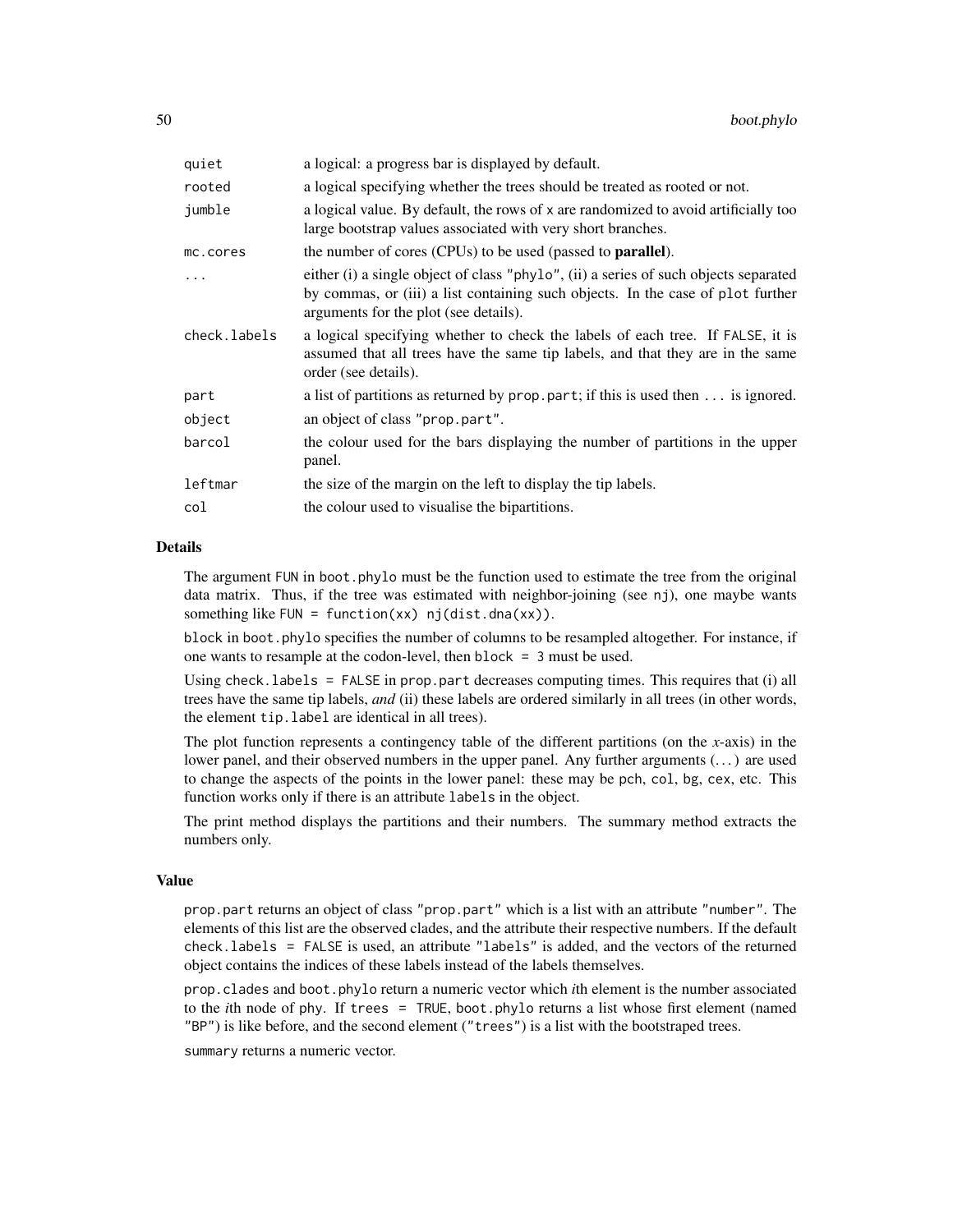#### boot.phylo 51

#### **Note**

prop.clades calls internally prop.part with the option check.labels = TRUE, which may be very slow. If the trees passed as ... fulfills conditions (i) and (ii) above, then it might be faster to first call, e.g.,  $pp \leq prop.parent(...)$ , then use the option part: prop.clades(phy, part = pp).

Since ape 3.5, prop.clades should return sensible results for all values of rooted: if FALSE, the numbers of bipartitions (or splits); if TRUE, the number of clades (of hopefully rooted trees).

## Author(s)

Emmanuel Paradis

## References

Efron, B., Halloran, E. and Holmes, S. (1996) Bootstrap confidence levels for phylogenetic trees. *Proceedings of the National Academy of Sciences USA*, 93, 13429–13434.

Felsenstein, J. (1985) Confidence limits on phylogenies: an approach using the bootstrap. *Evolution*, 39, 783–791.

#### See Also

[as.bitsplits](#page-23-0), [dist.topo](#page-115-0), [consensus](#page-86-0), [nodelabels](#page-180-0)

#### Examples

```
data(woodmouse)
f \leftarrow function(x) \text{ nj}(dist.data(x))tr <- f(woodmouse)
### Are bootstrap values stable?
for (i in 1:5)
  print(boot.phylo(tr, woodmouse, f, quiet = TRUE))
### How many partitions in 100 random trees of 10 labels?...
TR <- rmtree(100, 10)
pp10 <- prop.part(TR)
length(pp10)
### ... and in 100 random trees of 20 labels?
TR <- rmtree(100, 20)
pp20 <- prop.part(TR)
length(pp20)
plot(pp10, pch = "x", col = 2)plot(pp20, pch = "x", col = 2)set.seed(1)
tr \le rtree(10) # rooted
## the following used to return a wrong result with ape <= 3.4:
prop.clades(tr, tr)
prop.clades(tr, tr, rooted = TRUE)
tr < -rtree(10, rooted = FALSE)
prop.clades(tr, tr) # correct
```
### an illustration of the use of prop.clades with bootstrap trees: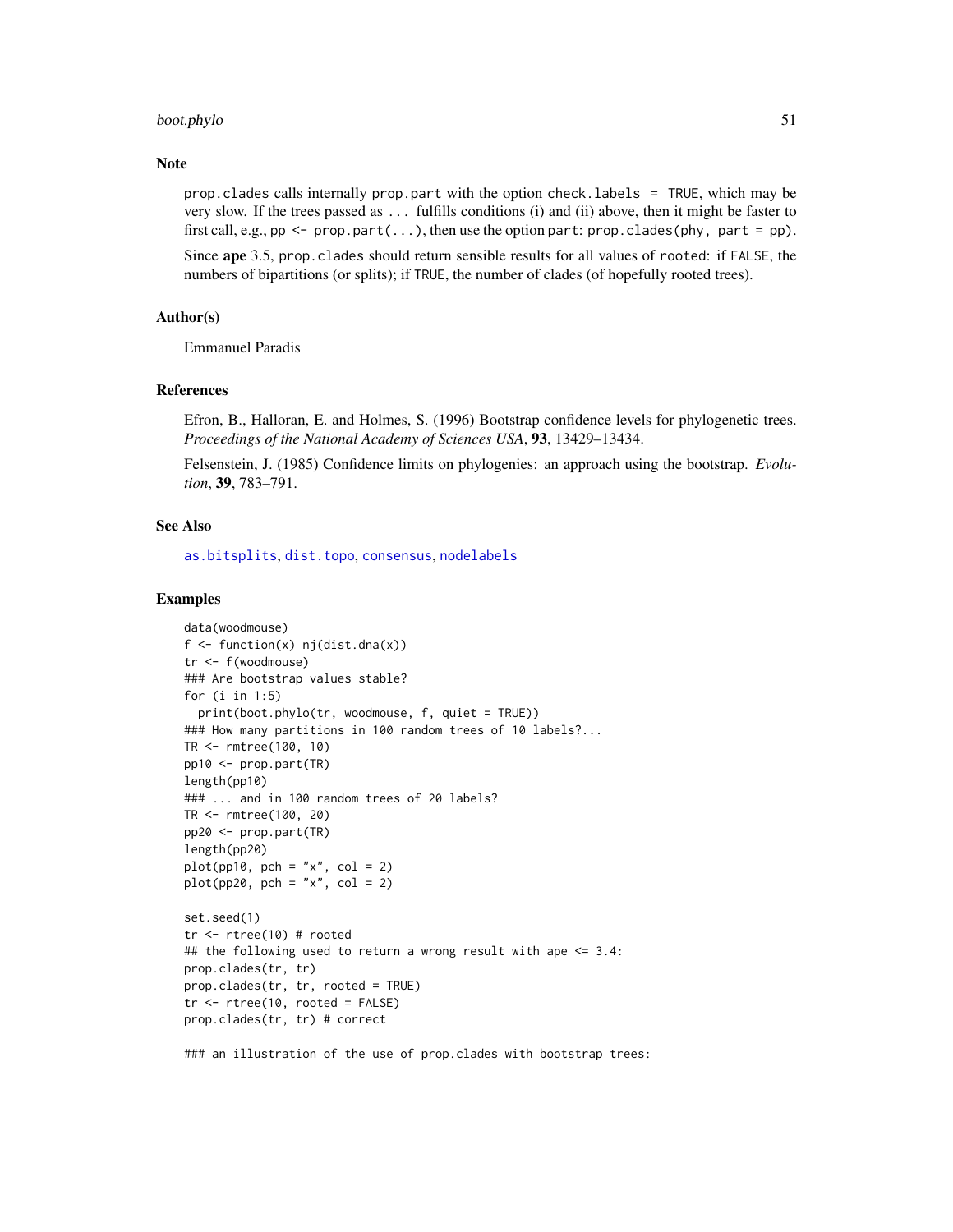```
fun <- function(x) as.phylo(hclust(dist.dna(x), "average")) # upgma() in phangorn
tree <- fun(woodmouse)
## get 100 bootstrap trees:
bstrees <- boot.phylo(tree, woodmouse, fun, trees = TRUE)$trees
## get proportions of each clade:
clad <- prop.clades(tree, bstrees, rooted = TRUE)
## get proportions of each bipartition:
boot <- prop.clades(tree, bstrees)
layout(1)
par(max = rep(2, 4))plot(tree, main = "Bipartition vs. Clade Support Values")
drawSupportOnEdges(boot)
nodelabels(clad)
legend("bottomleft", legend = c("Bipartitions", "Clades"), pch = 22,
       pt.bg = c("green", "lightblue"), pt.cex = 2.5)
## Not run:
## an example of double bootstrap:
nrep1 <- 100
nrep2 <- 100
p <- ncol(woodmouse)
DB < - 0for (b in 1:nrep1) {
   X <- woodmouse[, sample(p, p, TRUE)]
   DB \leq -DB + boot.phplo(tr, X, f, nrep2, quiet = TRUE)}
DB
## to compare with:
boot.phylo(tr, woodmouse, f, 1e4)
## End(Not run)
```
<span id="page-51-0"></span>branching.times *Branching Times of a Phylogenetic Tree*

## Description

This function computes the branching times of a phylogenetic tree, that is the distance from each node to the tips, under the assumption that the tree is ultrametric. Note that the function does not check that the tree is effectively ultrametric, so if it is not, the returned result may not be meaningful.

## Usage

```
branching.times(phy)
```
#### Arguments

phy an object of class "phylo".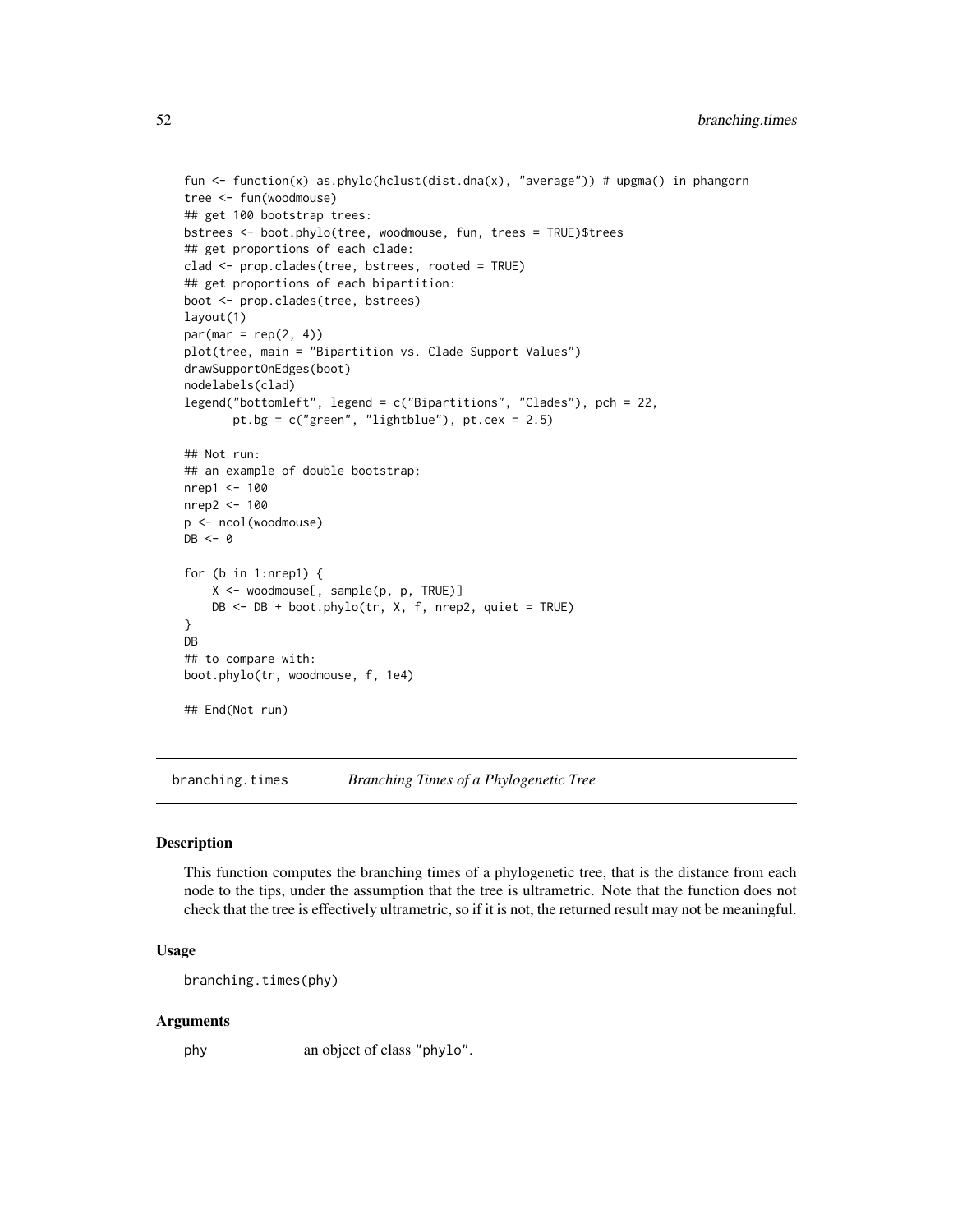#### c.phylo 53

# Value

a numeric vector with the branching times. If the phylogeny phy has an element node.label, this is used as names for the returned vector; otherwise the numbers (of mode character) of the matrix edge of phy are used as names.

## Author(s)

Emmanuel Paradis

# See Also

[is.ultrametric](#page-142-0)

c.phylo *Building Lists of Trees*

#### Description

These functions help to build lists of trees of class "multiPhylo".

# Usage

```
## S3 method for class 'phylo'
c(\ldots, recursive = TRUE)
## S3 method for class 'multiPhylo'
c(\ldots, recursive = TRUE)
.compressTipLabel(x, ref = NULL)
.uncompressTipLabel(x)
```
## Arguments

| $\cdots$  | one or several objects of class "phylo" and/or "multiPhylo".                    |
|-----------|---------------------------------------------------------------------------------|
| recursive | see details.                                                                    |
| X         | an object of class "phylo" or "multiPhylo".                                     |
| ref       | an optional vector of mode character to constrain the order of the tips. By de- |
|           | fault, the order from the first tree is used.                                   |

## Details

These c methods check all the arguments, and return by default a list of single trees unless some objects are not trees or lists of trees, in which case recursive is switched to FALSE and a warning message is given. If recursive = FALSE, the objects are simply concatenated into a list. Before ape 4.0, recursive was always set to FALSE.

.compressTipLabel transforms an object of class "multiPhylo" by checking that all trees have the same tip labels and renumbering the tips in the edge matrix so that the tip numbers are also the same taking the first tree as the reference (duplicated labels are not allowed). The returned object has a unique vector of tip labels (attr(x, "TipLabel")).

.uncompressTipLabel does the reverse operation.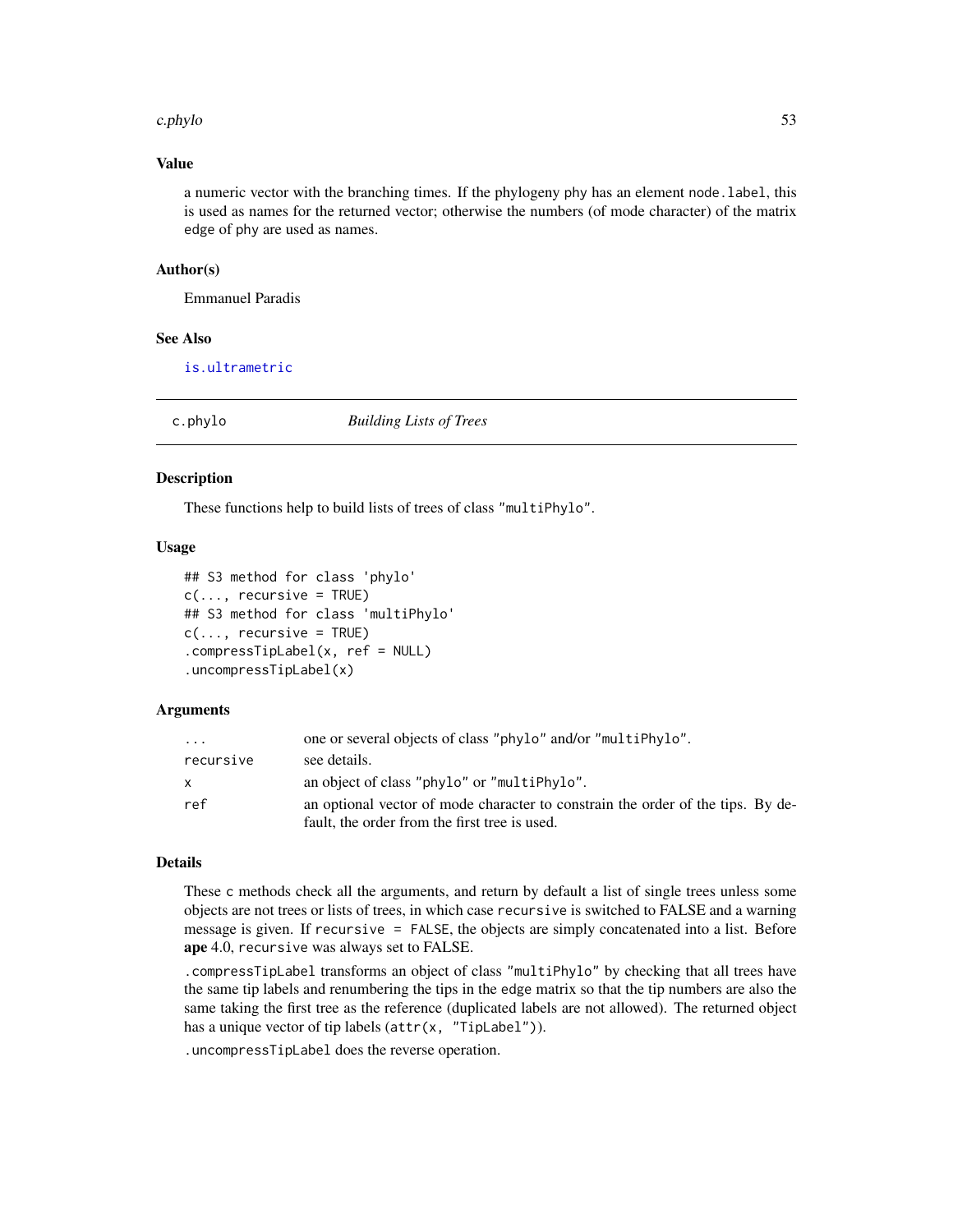# Value

An object of class "multiPhylo".

## Author(s)

Emmanuel Paradis

## See Also

[summary.phylo](#page-254-0), [multiphylo](#page-172-0)

# Examples

```
x \leftarrow c(rtree(4), rtree(2))x
y \leftarrow c(rtree(4), rtree(4))z \leq c(x, y)z
print(z, TRUE)
try(.compressTipLabel(x)) # error
a <- .compressTipLabel(y)
.uncompressTipLabel(a) # back to y
## eventually compare str(a) and str(y)
```
<span id="page-53-0"></span>CADM.global *Congruence among distance matrices*

## <span id="page-53-1"></span>Description

Function [CADM.global](#page-53-0) compute and test the coefficient of concordance among several distance matrices through a permutation test.

Function [CADM.post](#page-53-1) carries out a posteriori permutation tests of the contributions of individual distance matrices to the overall concordance of the group.

Use in phylogenetic analysis: to identify congruence among distance matrices (D) representing different genes or different types of data. Congruent D matrices correspond to data tables that can be used together in a combined phylogenetic or other type of multivariate analysis.

## Usage

CADM.global(Dmat, nmat, n, nperm=99, make.sym=TRUE, weights=NULL, silent=FALSE) CADM.post (Dmat, nmat, n, nperm=99, make.sym=TRUE, weights=NULL, mult="holm", mantel=FALSE, silent=FALSE)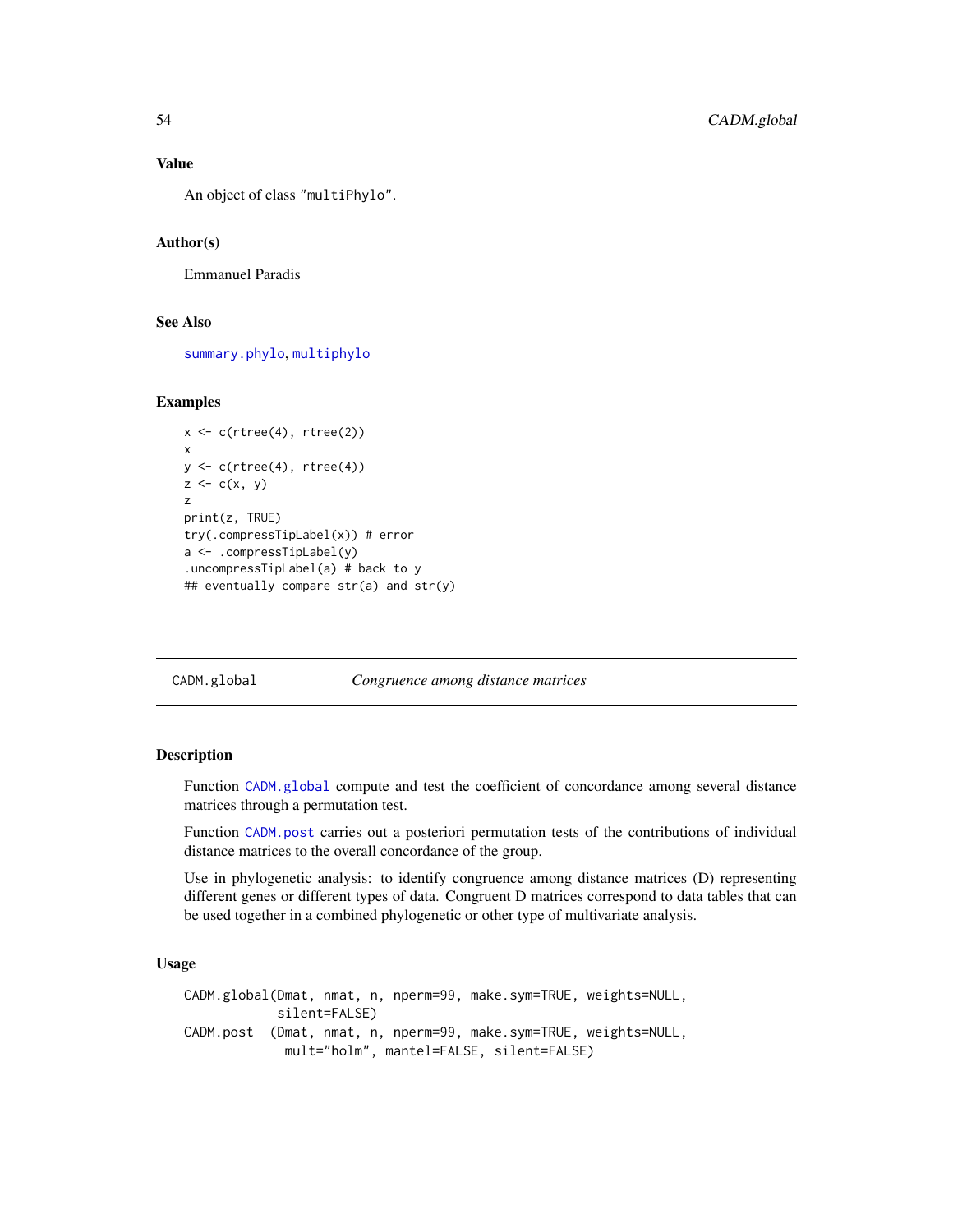# CADM.global 55

## **Arguments**

| Dmat     | A text file listing the distance matrices one after the other, with or without blank<br>lines in-between. Each matrix is in the form of a square distance matrix with 0's<br>on the diagonal.                                                                    |
|----------|------------------------------------------------------------------------------------------------------------------------------------------------------------------------------------------------------------------------------------------------------------------|
| nmat     | Number of distance matrices in file Dmat.                                                                                                                                                                                                                        |
| n        | Number of objects in each distance matrix. All matrices must have the same<br>number of objects.                                                                                                                                                                 |
| nperm    | Number of permutations for the tests of significance.                                                                                                                                                                                                            |
| make.sym | TRUE: turn asymmetric matrices into symmetric matrices by averaging the two<br>triangular portions. FALSE: analyse asymmetric matrices as they are.                                                                                                              |
| weights  | A vector of positive weights for the distance matrices. Example: weights =<br>$c(1,2,3)$ . NULL (default): all matrices have same weight in the calculation of<br>W.                                                                                             |
| mult     | Method for correcting P-values in multiple testing. The methods are "holm"<br>(default), "sidak", and "bonferroni". The Bonferroni correction is overly con-<br>servative; it is not recommended. It is included to allow comparisons with the<br>other methods. |
| mantel   | TRUE: Mantel statistics will be computed from ranked distances, as well as<br>permutational P-values. FALSE (default): Mantel statistics and tests will not be<br>computed.                                                                                      |
| silent   | TRUE: informative messages will not be printed, but stopping messages will.<br>Option useful for simulation work. FALSE: informative messages will be printed.                                                                                                   |

## Details

Dmat must contain two or more distance matrices, listed one after the other, all of the same size, and corresponding to the same objects in the same order. Raw data tables can be transformed into distance matrices before comparison with other such distance matrices, or with data that have been obtained as distance matrices, e.g. serological or DNA hybridization data. The distances will be transformed to ranks before computation of the coefficient of concordance and other statistics.

CADM.global tests the global null hypothesis that all matrices are incongruent. If the global null is rejected, function CADM.post can be used to identify the concordant (H0 rejected) and discordant matrices (H0 not rejected) in the group. If a distance matrix has a negative value for the Mantel.mean statistic, that matrix clearly does not belong to the group. Remove that matrix (if there are more than one, remove first the matrix that has the most strongly negative value for Mantel.mean) and run the analysis again.

The corrections used for multiple testing are applied to the list of P-values (P) produced in the a posteriori tests; they take into account the number of tests (k) carried out simulatenously (number of matrices, parameter nmat).

The Holm correction is computed after ordering the P-values in a list with the smallest value to the left. Compute adjusted P-values as:

$$
P_{corr} = (k - i + 1) * P
$$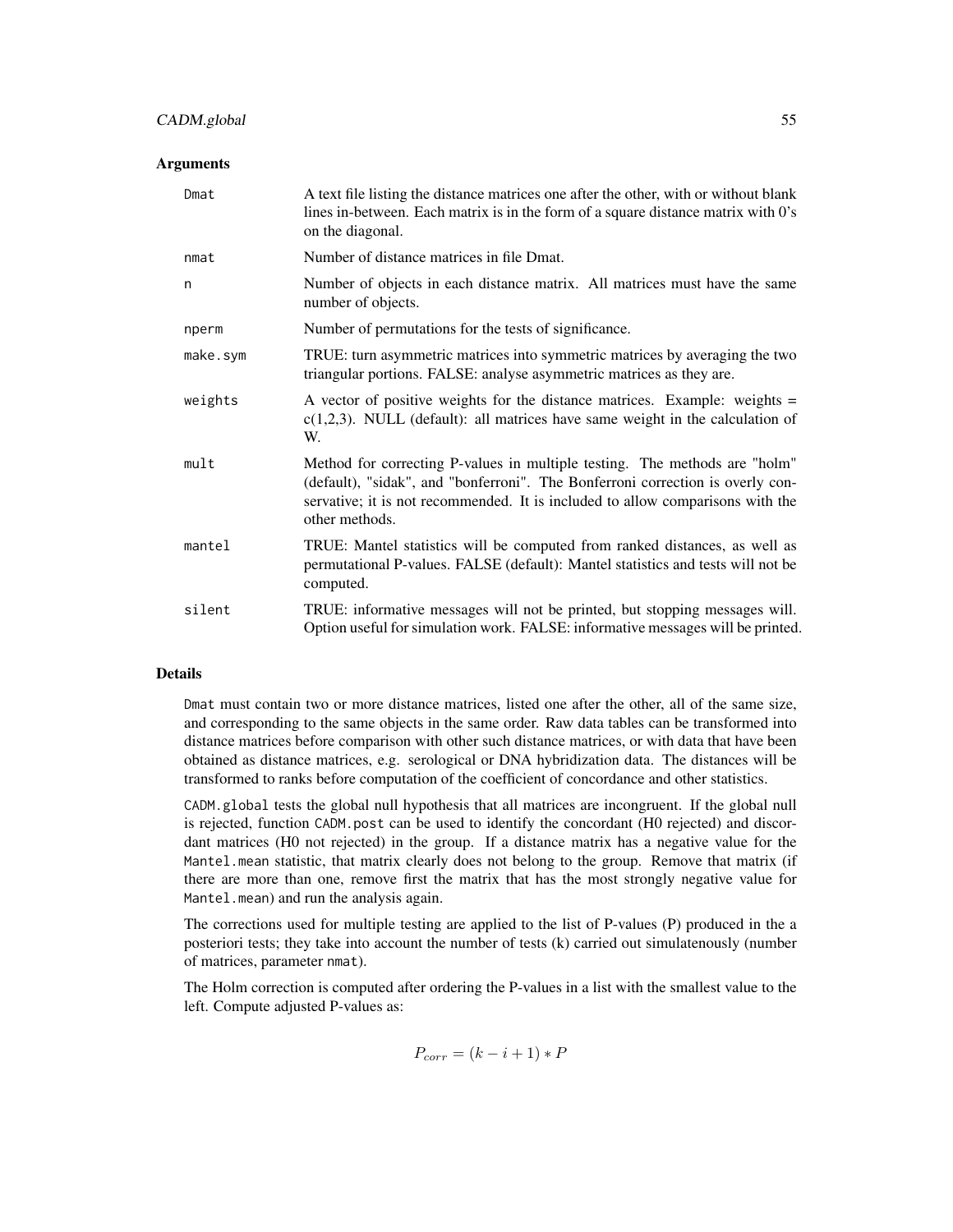where i is the position in the ordered list. Final step: from left to right, if an adjusted  $P_{corr}$  in the ordered list is smaller than the one occurring at its left, make the smallest one equal to the largest one.

The Sidak correction is:

$$
P_{corr} = 1 - (1 - P)^k
$$

The Bonferonni correction is:

$$
P_{corr} = k \ast P
$$

#### Value

CADM.global produces a small table containing the W, Chi2, and Prob.perm statistics described in the following list. CADM.post produces a table stored in element A\_posteriori\_tests, containing Mantel.mean, Prob, and Corrected.prob statistics in rows; the columns correspond to the k distance matrices under study, labeled Dmat.1 to Dmat.k. If parameter mantel is TRUE, tables of Mantel statistics and P-values are computed among the matrices.

| W                | Kendall's coefficient of concordance, W (Kendall and Babington Smith 1939;<br>see also Legendre 2010).                                                                                                                                                                                                          |
|------------------|-----------------------------------------------------------------------------------------------------------------------------------------------------------------------------------------------------------------------------------------------------------------------------------------------------------------|
| Chi <sub>2</sub> | Friedman's chi-square statistic (Friedman 1937) used in the permutation test of<br>W.                                                                                                                                                                                                                           |
| Prob.perm        | Permutational probability.                                                                                                                                                                                                                                                                                      |
| Mantel.mean      | Mean of the Mantel correlations, computed on rank-transformed distances, be-<br>tween the distance matrix under test and all the other matrices in the study.                                                                                                                                                   |
| Prob             | Permutational probabilities, uncorrected.                                                                                                                                                                                                                                                                       |
| Corrected prob   |                                                                                                                                                                                                                                                                                                                 |
|                  | Permutational probabilities corrected using the method selected in parameter<br>mult.                                                                                                                                                                                                                           |
| Mantel.cor       | Matrix of Mantel correlations, computed on rank-transformed distances, among<br>the distance matrices.                                                                                                                                                                                                          |
| Mantel.prob      | One-tailed P-values associated with the Mantel correlations of the previous ta-<br>ble. The probabilities are computed in the right-hand tail. HO is tested against<br>the alternative one-tailed hypothesis that the Mantel correlation under test is<br>positive. No correction is made for multiple testing. |

# Author(s)

Pierre Legendre, Universite de Montreal

# References

Campbell, V., Legendre, P. and Lapointe, F.-J. (2009) Assessing congruence among ultrametric distance matrices. *Journal of Classification*, 26, 103–117.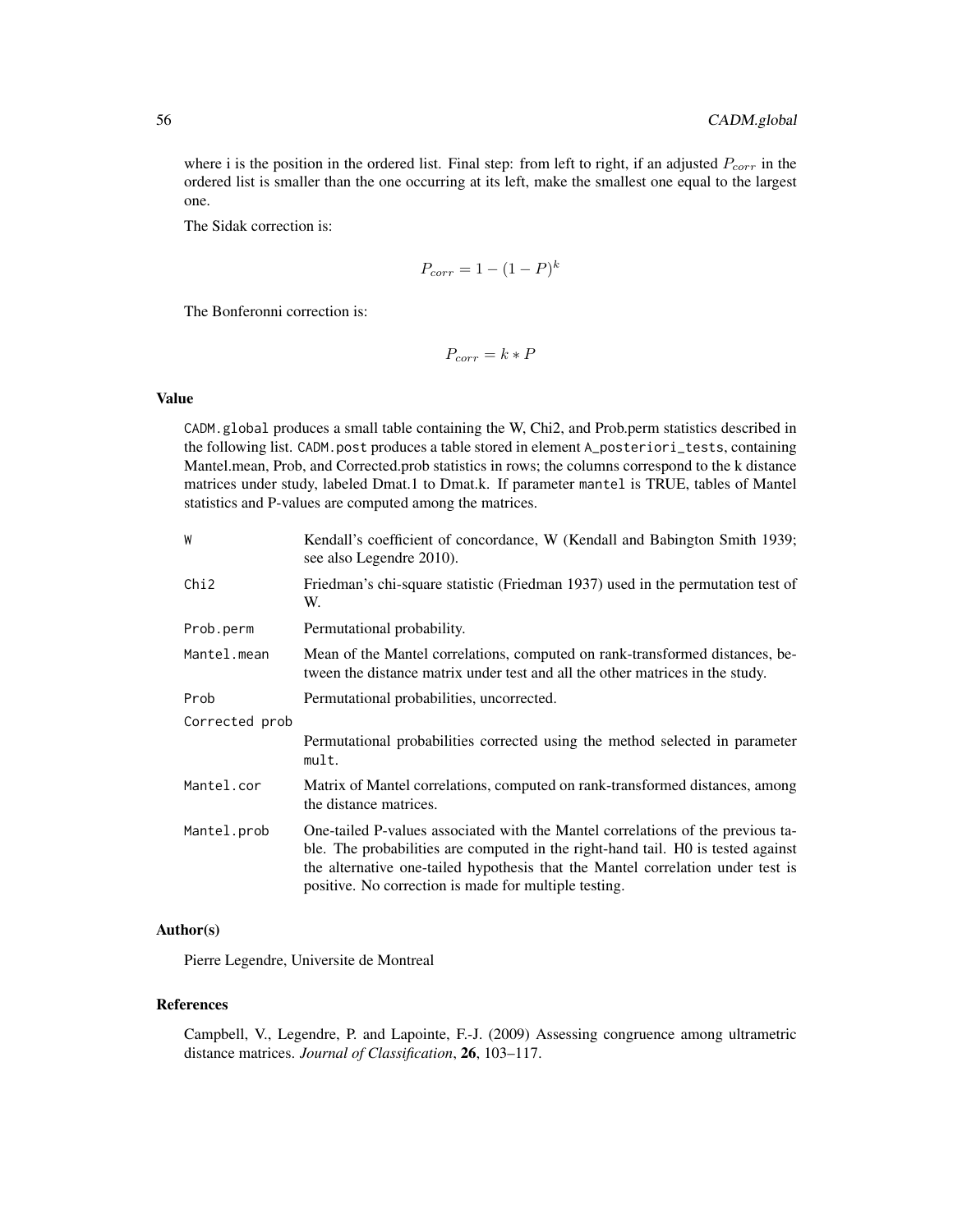## CADM.global 57

Campbell, V., Legendre, P. and Lapointe, F.-J. (2011) The performance of the Congruence Among Distance Matrices (CADM) test in phylogenetic analysis. *BMC Evolutionary Biology*, 11, 64. <http://www.biomedcentral.com/1471-2148/11/64>.

Friedman, M. (1937) The use of ranks to avoid the assumption of normality implicit in the analysis of variance. *Journal of the American Statistical Association*, 32, 675–701.

Kendall, M. G. and Babington Smith, B. (1939) The problem of m rankings. *Annals of Mathematical Statistics*, 10, 275–287.

Lapointe, F.-J., Kirsch, J. A. W. and Hutcheon, J. M. (1999) Total evidence, consensus, and bat phylogeny: a distance-based approach. *Molecular Phylogenetics and Evolution*, 11, 55–66.

Legendre, P. (2010) Coefficient of concordance. Pp. 164-169 in: Encyclopedia of Research Design, Vol. 1. N. J. Salkind, ed. SAGE Publications, Inc., Los Angeles.

Legendre, P. and Lapointe, F.-J. (2004) Assessing congruence among distance matrices: single malt Scotch whiskies revisited. *Australian and New Zealand Journal of Statistics*, 46, 615–629.

Legendre, P. and Lapointe, F.-J. (2005) Congruence entre matrices de distance. P. 178-181 in: Makarenkov, V., G. Cucumel et F.-J. Lapointe [eds] Comptes rendus des 12emes Rencontres de la Societe Francophone de Classification, Montreal, 30 mai - 1er juin 2005.

Siegel, S. and Castellan, N. J., Jr. (1988) *Nonparametric statistics for the behavioral sciences. 2nd edition*. New York: McGraw-Hill.

## Examples

```
# Examples 1 and 2: 5 genetic distance matrices computed from simulated DNA
# sequences representing 50 taxa having evolved along additive trees with
# identical evolutionary parameters (GTR+ Gamma + I). Distance matrices were
# computed from the DNA sequence matrices using a p distance corrected with the
# same parameters as those used to simulate the DNA sequences. See Campbell et
# al. (2009) for details.
# Example 1: five independent additive trees. Data provided by V. Campbell.
data(mat5Mrand)
res.global <- CADM.global(mat5Mrand, 5, 50)
# Example 2: three partly similar trees, two independent trees.
# Data provided by V. Campbell.
data(mat5M3ID)
res.global <- CADM.global(mat5M3ID, 5, 50)
res.post <- CADM.post(mat5M3ID, 5, 50, mantel=TRUE)
# Example 3: three matrices respectively representing Serological
# (asymmetric), DNA hybridization (asymmetric) and Anatomical (symmetric)
# distances among 9 families. Data from Lapointe et al. (1999).
data(mat3)
res.global <- CADM.global(mat3, 3, 9, nperm=999)
res.post <- CADM.post(mat3, 3, 9, nperm=999, mantel=TRUE)
# Example 4, showing how to bind two D matrices (cophenetic matrices
```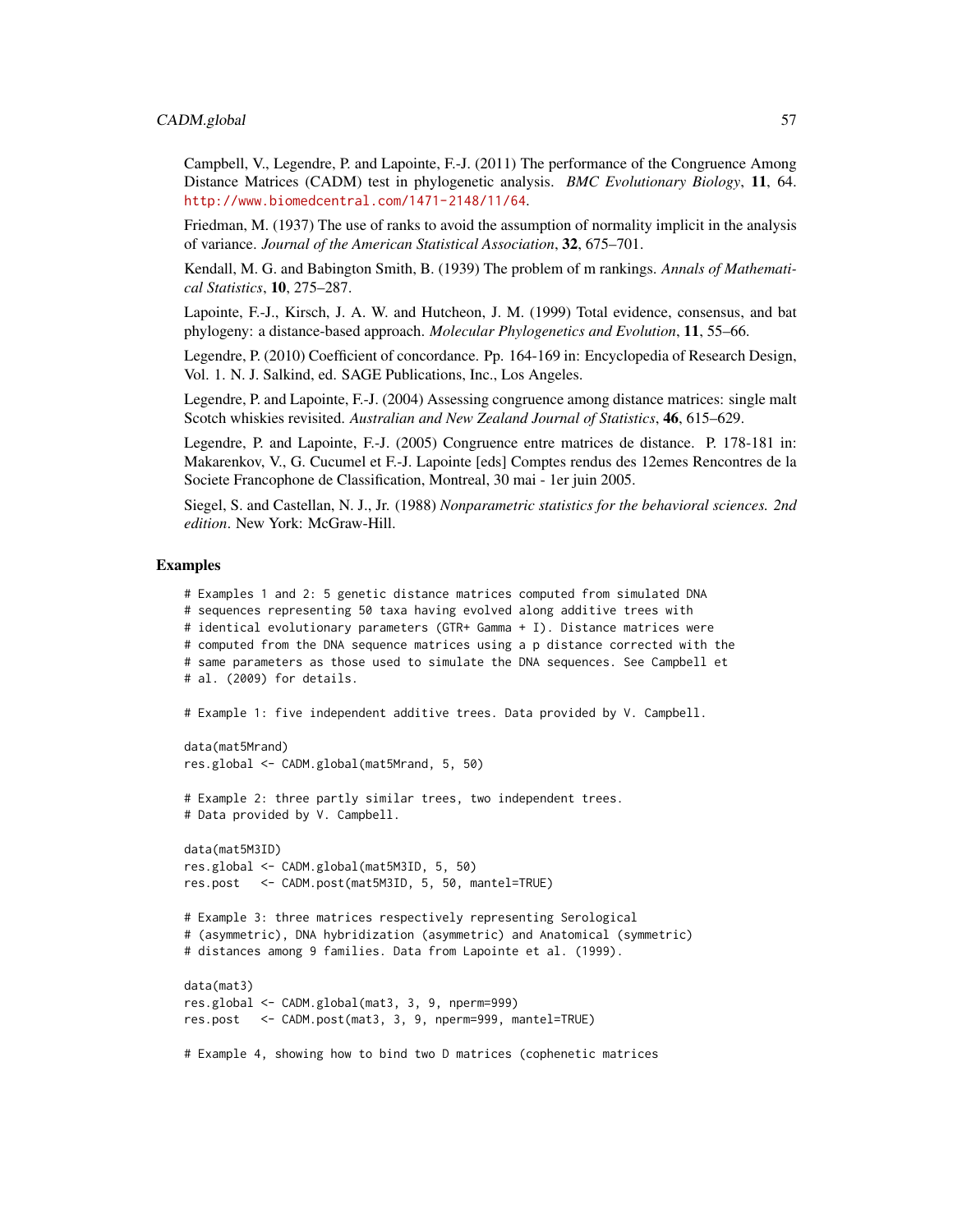# in this example) into a file using rbind(), then run the global test.

```
a \leftarrow rtree(5)
b \leftarrow rtree(5)
A \leftarrow \text{cophenetic(a)}B <- cophenetic(b)
x \leftarrow rownames(A)
B \leftarrow B[x, x]M \leftarrow \text{rbind}(A, B)CADM.global(M, 2, 5)
```
carnivora *Carnivora body sizes and life history traits*

# Description

Dataset adapted from Gittleman (1986), including 2 morphological variables (body and brain sizes), 8 life history traits variables and 4 taxonomic variables.

# Usage

data(carnivora)

# Format

A data frame with 112 observations on 17 variables.

| $[$                  | Order       | factor  | Carnivora order                                         |
|----------------------|-------------|---------|---------------------------------------------------------|
| $[$                  | SuperFamily | factor  | Super family (Caniformia or Feliformia)                 |
| $[0.3]$              | Family      | factor  | Carnivora family                                        |
| $[4]$                | Genus       | factor  | Carnivora genus                                         |
| $[$                  | Species     | factor  | Carnivora species                                       |
| $[0.6]$              | <b>FW</b>   | numeric | Female body weight (kg)                                 |
| $[0.7]$              | <b>SW</b>   | numeric | Average body weight of adult male and adult female (kg) |
| $[$ 8]               | <b>FB</b>   | numeric | Female brain weight (g)                                 |
| $[$ .9]              | SB.         | numeric | Average brain weight of adult male and adult female (g) |
| $[0.10]$             | LS.         | numeric | Litter size                                             |
| [,11]                | GL          | numeric | Gestation length (days)                                 |
| $\left[ .12 \right]$ | BW          | numeric | Birth weigth (g)                                        |
| [,13]                | <b>WA</b>   | numeric | Weaning age (days)                                      |
| [,14]                | AI          | numeric | Age of independance (days)                              |
| [,15]                | LY          | numeric | Longevity (months)                                      |
| [,16]                | AM          | numeric | Age of sexual maturity (days)                           |
| [.17]                | IB          | numeric | Inter-birth interval (months)                           |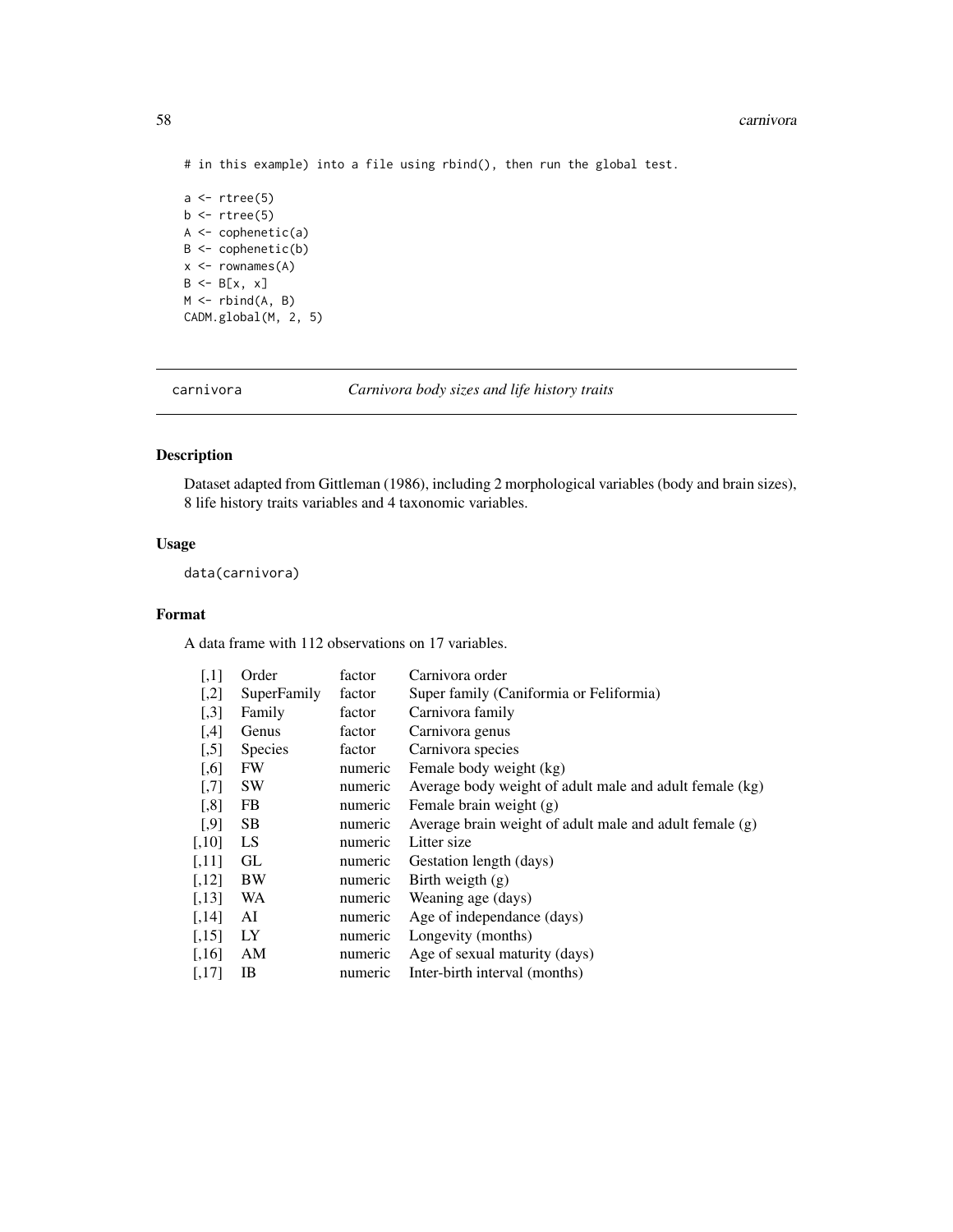# checkAlignment 59

### Source

Gittleman, J. L. (1986) Carnivore life history patterns: allometric, phylogenetic and ecological associations. *American Naturalist*, 127: 744–771.

#### Examples

```
data(carnivora)
## Fig. 1 in Gittleman (1986):
plot(carnivora$BW ~ carnivora$FW, pch = (1:8)[carnivora$Family], log = "xy",
    xlab = "Female body weight (kg)", ylab = "Birth weigth (g)",
    ylim = c(1, 2000)legend("bottomright", legend = levels(carnivora$Family), pch = 1:8)
plot(carnivora$BW ~ carnivora$FB, pch = (1:8)[carnivora$Family], log = "xy",
    xlab = "Female brain weight (g)", ylab = "Birth weigth (g)",
     ylim = c(1, 2000))
legend("bottomright", legend = levels(carnivora$Family), pch = 1:8)
```
<span id="page-58-0"></span>checkAlignment *Check DNA Alignments*

#### Description

This function performs a series of diagnostics on a DNA alignement.

#### Usage

```
checkAlignment(x, check.gaps = TRUE, plot = TRUE, what = 1:4)
```
## Arguments

| x          | an object of class "DNAbin".                                                                        |
|------------|-----------------------------------------------------------------------------------------------------|
| check.gaps | a logical value specifying whether to check the distribution of alignment gaps.                     |
| plot       | a logical value specifying whether to do the plots.                                                 |
| what       | an integer value giving the plot to be done. By default, four plots are done on<br>the same figure. |

#### Details

This function prints on the console a series of diagnostics on the set a aligned DNA sequences. If alignment gaps are present, their width distribution is analysed, as well as the width of contiguous base segments. The pattern of nucleotide diversity on each site is also analysed, and a relevant table is printed.

If plot = TRUE, four plots are done: an image of the alignement, the distribution of gap widths (if present), the Shannon index of nucleotide diversity along the sequence, and the number of observed bases along the sequence.

If the sequences contain many gaps, it might be better to set check.gaps = FALSE to skip the analysis of contiguous segments.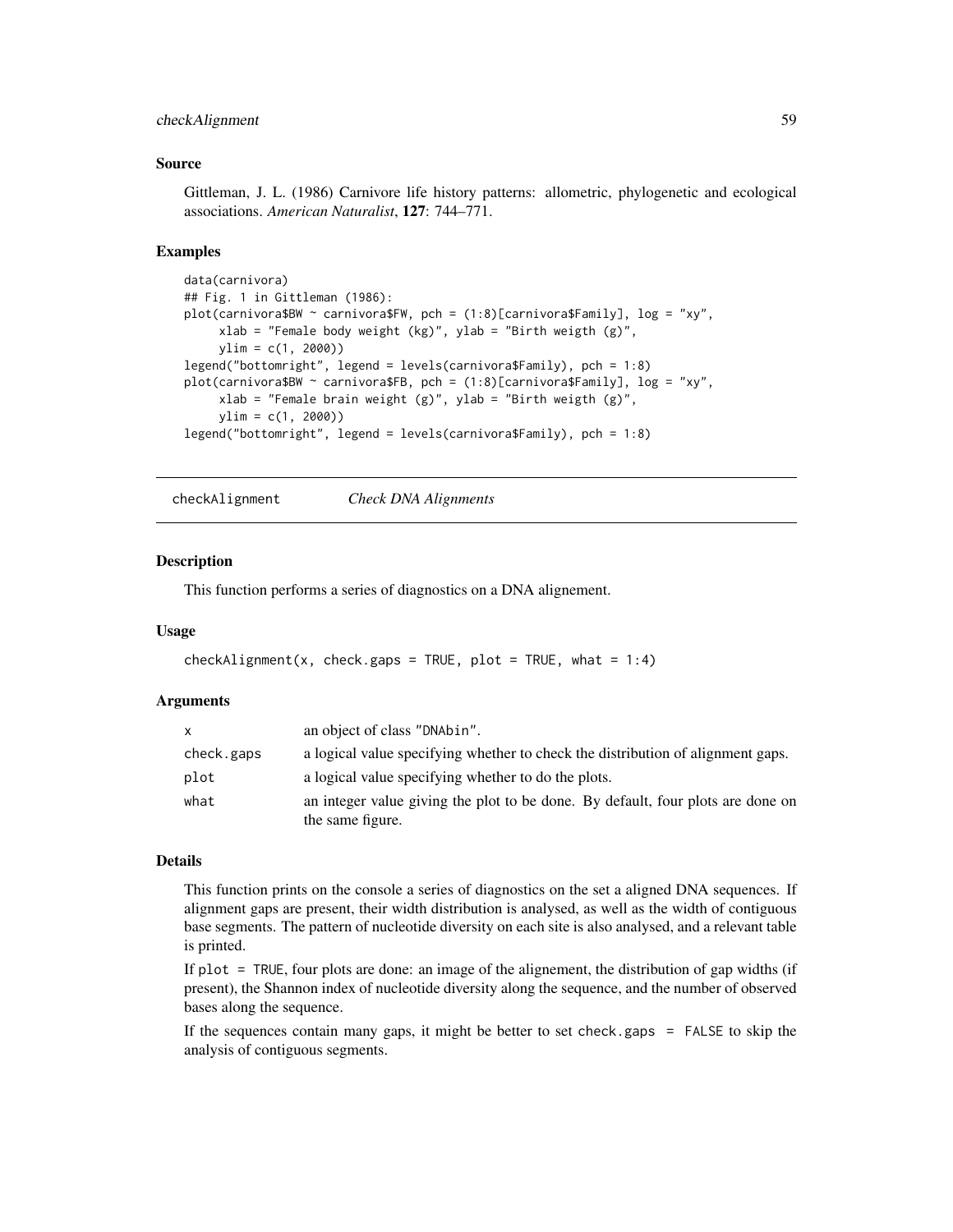# Value

NULL

# Author(s)

Emmanuel Paradis

# See Also

[alview](#page-19-0), [image.DNAbin](#page-137-0), [all.equal.DNAbin](#page-16-0)

# Examples

```
data(woodmouse)
checkAlignment(woodmouse)
layout(1)
```
checkLabel *Checking Labels*

# Description

Checking and correcting character strings, particularly before writing a Newick tree.

# Usage

checkLabel(x)

# Arguments

x a vector of mode character.

#### Details

This function deletes the leading and trailing spaces (including tabulations, new lines, and left or right parentheses at the beginning or end of the strings), substitutes the spaces inside the strings by underscores, and substitutes commas, colons, semicolons, and parentheses inside the strings by dashes.

# Value

a vector of mode character.

## Author(s)

Emmanuel Paradis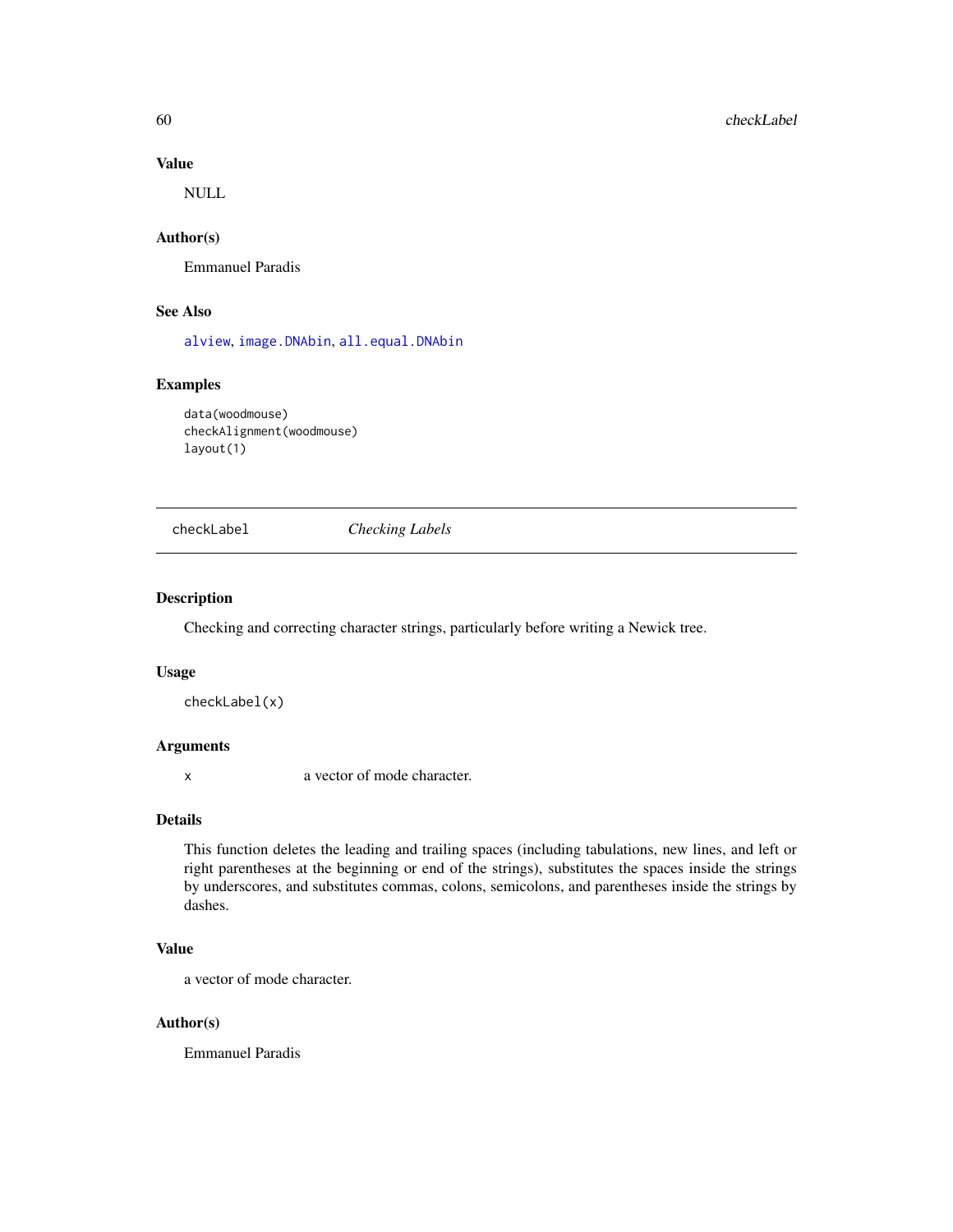# checkValidPhylo 61

# See Also

[makeLabel](#page-153-0), [makeNodeLabel](#page-154-0), [mixedFontLabel](#page-163-0), [stripLabel](#page-144-0), [updateLabel](#page-261-0)

# Examples

```
checkLabel(" Homo sapiens\t(Primates; World) ")
```
checkValidPhylo *Check the Structure of a "phylo" Object*

# Description

This function takes as single argument an object (phy), checks its elements, and prints a diagnostic. All problems are printed with a label: FATAL (will likely cause an error or a crash) or MODERATE (may cause some problems).

This function is mainly intended for developers creating "phylo" objects from scratch.

# Usage

checkValidPhylo(phy)

#### Arguments

phy an object of class "phylo".

# Value

NULL.

# Author(s)

Emmanuel Paradis

# Examples

```
tr < -rtree(3)checkValidPhylo(tr)
tr$edge[1] <- 0
checkValidPhylo(tr)
```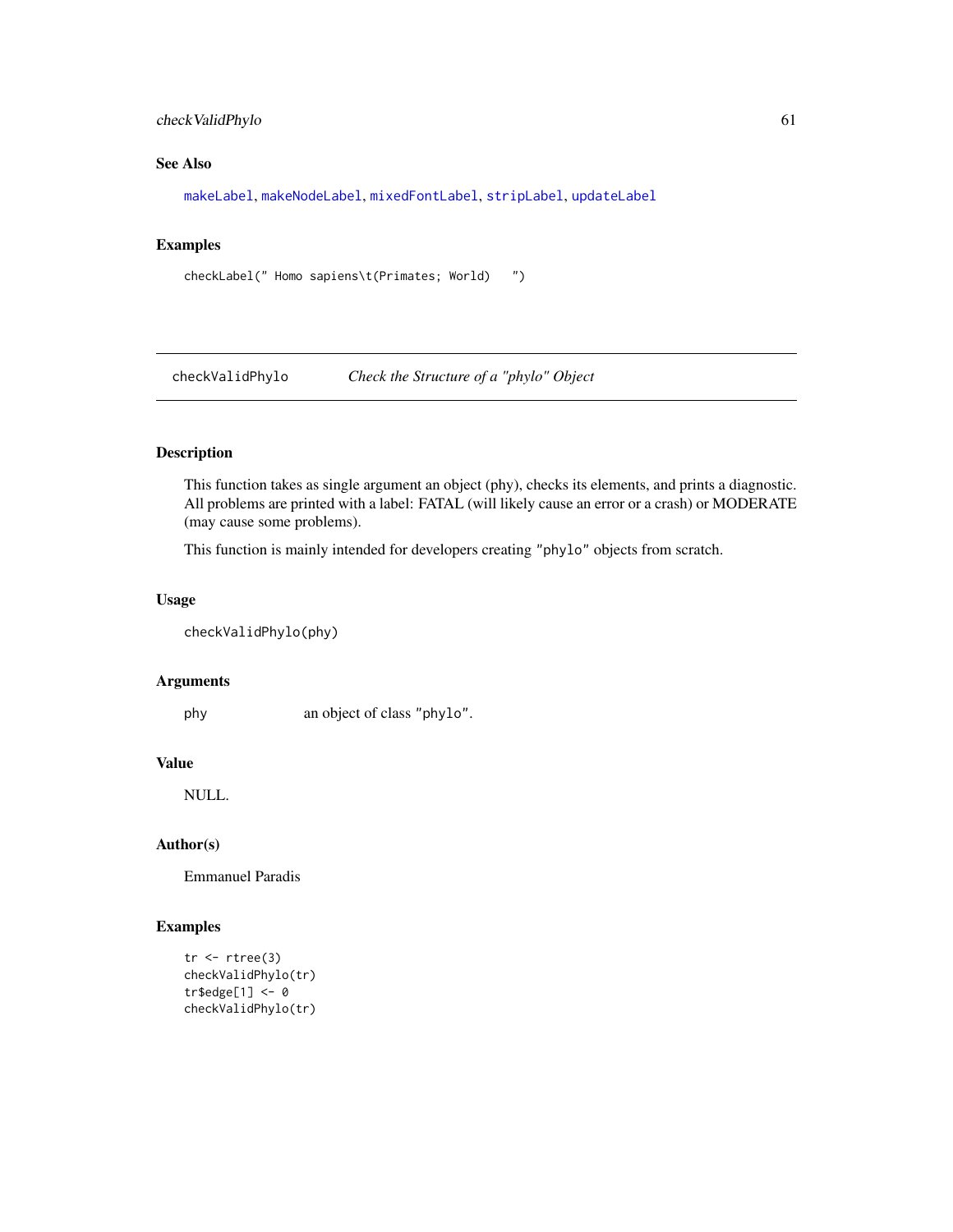## Description

This function calculates the number of cherries (see definition below) on a phylogenetic tree, and tests the null hypotheses whether this number agrees with those predicted from two null models of trees (the Yule model, and the uniform model).

#### Usage

cherry(phy)

#### Arguments

phy an object of class "phylo".

#### Details

A cherry is a pair of adjacent tips on a tree. The tree can be either rooted or unrooted, but the present function considers only rooted trees. The probability distribution function of the number of cherries on a tree depends on the speciation/extinction model that generated the tree.

McKenzie and Steel (2000) derived the probability distribution function of the number of cherries for two models: the Yule model and the uniform model. Broadly, in the Yule model, each extant species is equally likely to split into two daughter-species; in the uniform model, a branch is added to tree on any of the already existing branches with a uniform probability.

The probabilities are computed using recursive formulae; however, for both models, the probability density function converges to a normal law with increasing number of tips in the tree. The function uses these normal approximations for a number of tips greater than or equal to 20.

#### Value

A NULL value is returned, the results are simply printed.

# Author(s)

Emmanuel Paradis

## References

McKenzie, A. and Steel, M. (2000) Distributions of cherries for two models of trees. *Mathematical Biosciences*, 164, 81–92.

## See Also

[gammaStat](#page-132-0)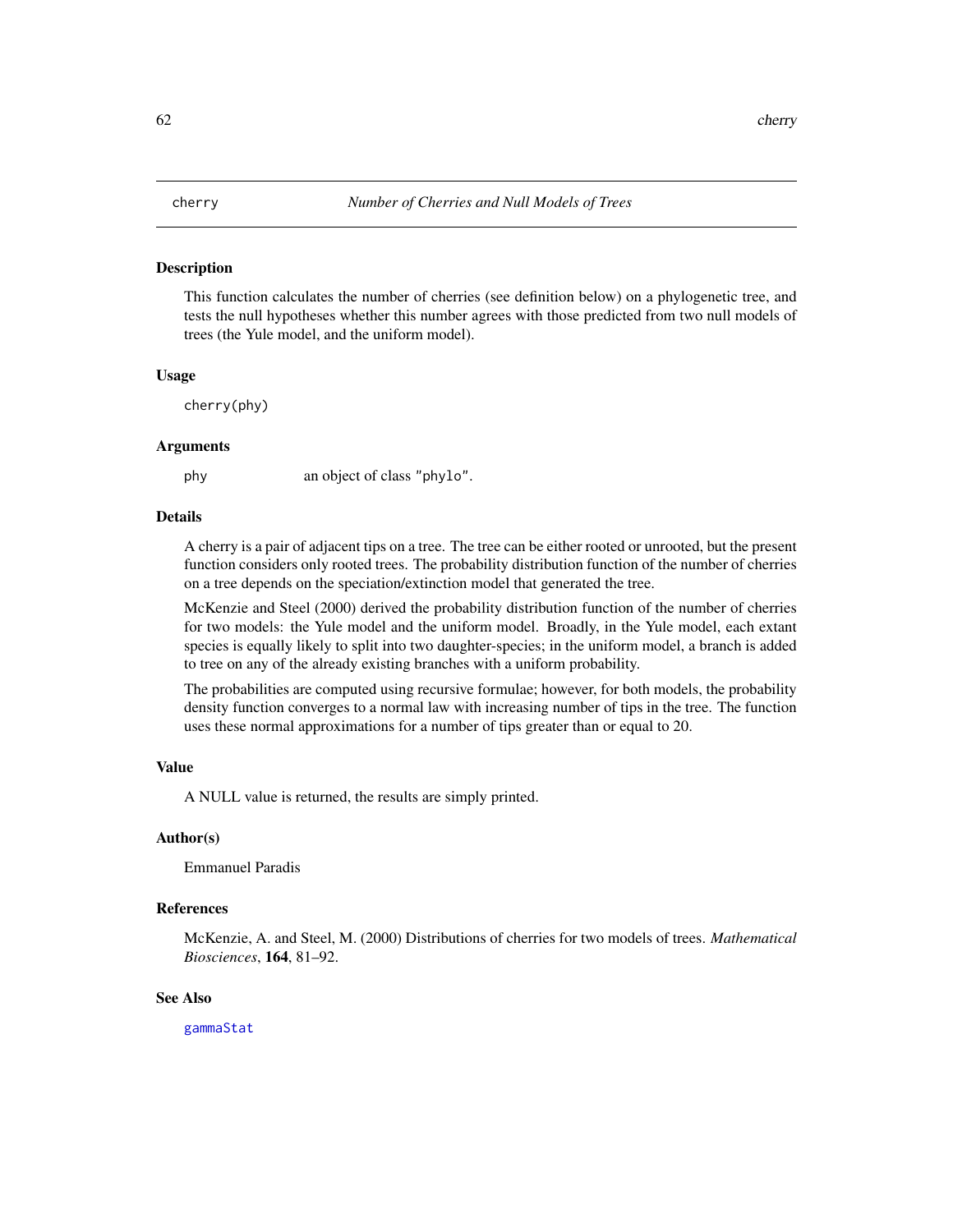# Description

This phylogeny of bats (Mammalia: Chiroptera) is a supertree (i.e. a composite phylogeny constructed from several sources; see source for details).

# Usage

data(chiroptera)

# Format

The data are stored in RData (binary) format.

# Source

Jones, K. E., Purvis, A., MacLarnon, A., Bininda-Emonds, O. R. P. and Simmons, N. B. (2002) A phylogenetic supertree of the bats (Mammalia: Chiroptera). *Biological Reviews of the Cambridge Philosophical Society*, 77, 223–259.

## See Also

[read.nexus](#page-217-0), [zoom](#page-280-0)

# Examples

```
data(chiroptera)
str(chiroptera)
op <- par()
par(cex = 0.3)plot(chiroptera, type = "c")
par(cex = op$cex)
```
<span id="page-62-0"></span>chronoMPL *Molecular Dating With Mean Path Lengths*

# Description

This function estimates the node ages of a tree using the mean path lengths method of Britton et al. (2002). The branch lengths of the input tree are interpreted as (mean) numbers of substitutions.

## Usage

 $chromoMPL(phy, se = TRUE, test = TRUE)$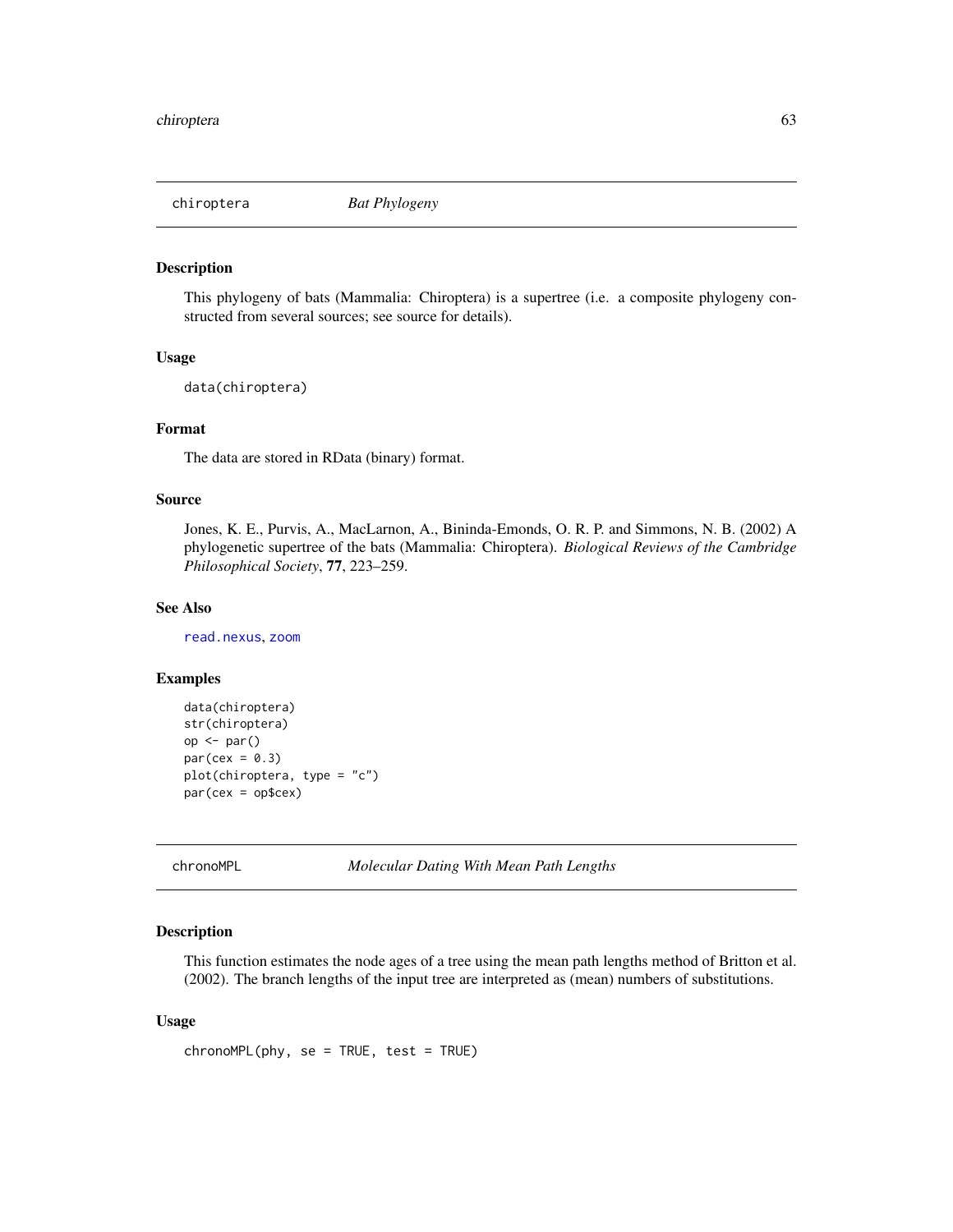#### Arguments

| phy  | an object of class "phylo".                                                                        |
|------|----------------------------------------------------------------------------------------------------|
| se   | a logical specifying whether to compute the standard-errors of the node ages<br>(TRUE by default). |
| test | a logical specifying whether to test the molecular clock at each node (TRUE by<br>default).        |

# **Details**

The mean path lengths (MPL) method estimates the age of a node with the mean of the distances from this node to all tips descending from it. Under the assumption of a molecular clock, standarderrors of the estimates node ages can be computed (Britton et al. 2002).

The tests performed if test  $=$  TRUE is a comparison of the MPL of the two subtrees originating from a node; the null hypothesis is that the rate of substitution was the same in both subtrees (Britton et al. 2002). The test statistic follows, under the null hypothesis, a standard normal distribution. The returned *P*-value is the probability of observing a greater absolute value (i.e., a two-sided test). No correction for multiple testing is applied: this is left to the user.

Absolute dating can be done by multiplying the edge lengths found by calibrating one node age.

#### Value

an object of class "phylo" with branch lengths as estimated by the function. There are, by default, two attributes:

| stderr | the standard-errors of the node ages.                                 |
|--------|-----------------------------------------------------------------------|
| Pval   | the <i>P</i> -value of the test of the molecular clock for each node. |

## Note

The present version requires a dichotomous tree.

# Author(s)

Emmanuel Paradis

### References

Britton, T., Oxelman, B., Vinnersten, A. and Bremer, K. (2002) Phylogenetic dating with confidence intervals using mean path lengths. *Molecular Phylogenetics and Evolution*, 24, 58–65.

# See Also

[chronopl](#page-64-0)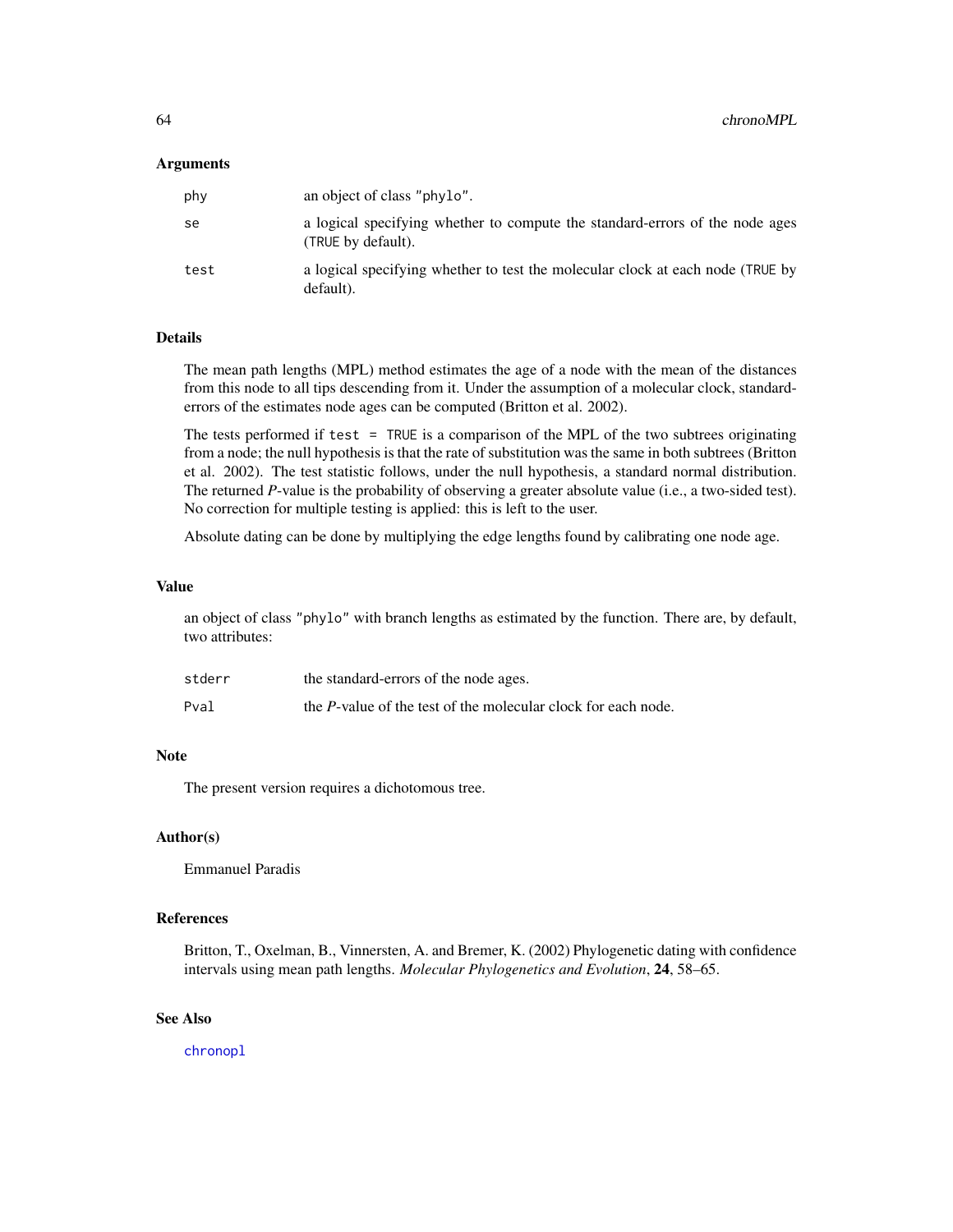#### chronopl<sup>65</sup> chronopl<sup>65</sup>

# Examples

```
tr < -rtree(10)tr$edge.length <- 5*tr$edge.length
chr <- chronoMPL(tr)
layout(matrix(1:4, 2, 2, byrow = TRUE))plot(tr)
title("The original tree")
plot(chr)
axisPhylo()
title("The dated MPL tree")
plot(chr)
nodelabels(round(attr(chr, "stderr"), 3))
title("The standard-errors")
plot(tr)
nodelabels(round(attr(chr, "Pval"), 3))
title("The tests")
layout(1)
```
<span id="page-64-0"></span>chronopl *Molecular Dating With Penalized Likelihood*

# Description

This function estimates the node ages of a tree using a semi-parametric method based on penalized likelihood (Sanderson 2002). The branch lengths of the input tree are interpreted as mean numbers of substitutions (i.e., per site).

# Usage

 $chronopl(phy, lambda, age.min = 1, age.max = NULL,$ node = " $root$ ",  $S = 1$ ,  $tol = 1e-8$ ,  $CV = FALSE, eval.max = 500, iter.max = 500, ...$ 

# Arguments

| phy     | an object of class "phylo".                                                                                                                |
|---------|--------------------------------------------------------------------------------------------------------------------------------------------|
| lambda  | value of the smoothing parameter.                                                                                                          |
| age.min | numeric values specifying the fixed node ages (if $age.max = NULL$ ) or the<br>youngest bound of the nodes known to be within an interval. |
| age.max | numeric values specifying the oldest bound of the nodes known to be within an<br>interval.                                                 |
| node    | the numbers of the nodes whose ages are given by age.min; "root" is a short-<br>cut for the root.                                          |
| S       | the number of sites in the sequences; leave the default if branch lengths are in<br>mean number of substitutions.                          |
| tol     | the value below which branch lengths are considered effectively zero.                                                                      |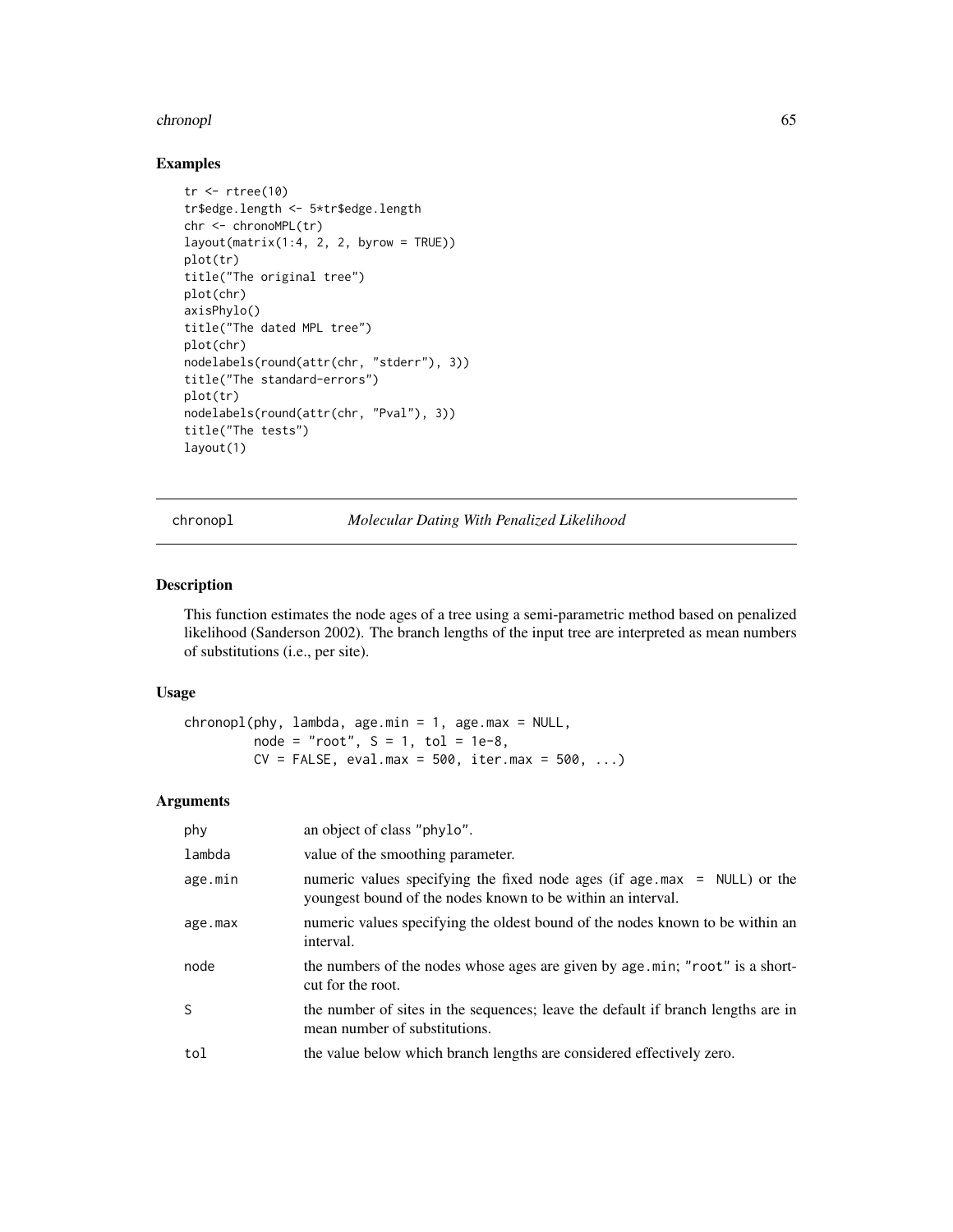66 chronopl

| C٧        | whether to perform cross-validation.                                    |
|-----------|-------------------------------------------------------------------------|
| eval.max  | the maximal number of evaluations of the penalized likelihood function. |
| iter.max  | the maximal number of iterations of the optimization algorithm.         |
| $\ddotsc$ | further arguments passed to control nlminb.                             |

# Details

,

The idea of this method is to use a trade-off between a parametric formulation where each branch has its own rate, and a nonparametric term where changes in rates are minimized between contiguous branches. A smoothing parameter (lambda) controls this trade-off. If lambda  $= 0$ , then the parametric component dominates and rates vary as much as possible among branches, whereas for increasing values of lambda, the variation are smoother to tend to a clock-like model (same rate for all branches).

lambda must be given. The known ages are given in age.min, and the correponding node numbers in node. These two arguments must obviously be of the same length. By default, an age of 1 is assumed for the root, and the ages of the other nodes are estimated.

If age.max = NULL (the default), it is assumed that age.min gives exactly known ages. Otherwise, age.max and age.min must be of the same length and give the intervals for each node. Some node may be known exactly while the others are known within some bounds: the values will be identical in both arguments for the former (e.g., age.min =  $c(10, 5)$ , age.max =  $c(10, 6)$ , node =  $c(15, 18)$  means that the age of node 15 is 10 units of time, and the age of node 18 is between 5 and 6).

If two nodes are linked (i.e., one is the ancestor of the other) and have the same values of age.min and age.max (say, 10 and 15) this will result in an error because the medians of these values are used as initial times (here 12.5) giving initial branch length(s) equal to zero. The easiest way to solve this is to change slightly the given values, for instance use age.max = 14.9 for the youngest node, or age.max = 15.1 for the oldest one (or similarly for age.min).

The input tree may have multichotomies. If some internal branches are of zero-length, they are collapsed (with a warning), and the returned tree will have less nodes than the input one. The presence of zero-lengthed terminal branches of results in an error since it makes little sense to have zero-rate branches.

The cross-validation used here is different from the one proposed by Sanderson (2002). Here, each tip is dropped successively and the analysis is repeated with the reduced tree: the estimated dates for the remaining nodes are compared with the estimates from the full data. For the ith tip the following is calculated:

$$
\sum_{j=1}^{n-2} \frac{(t_j - t_j^{-i})^2}{t_j}
$$

where  $t_j$  is the estimated date for the jth node with the full phylogeny,  $t_j^{-i}$  is the estimated date for the jth node after removing tip i from the tree, and n is the number of tips.

The present version uses the [nlminb](#page-0-0) to optimise the penalized likelihood function: see its help page for details on parameters controlling the optimisation procedure.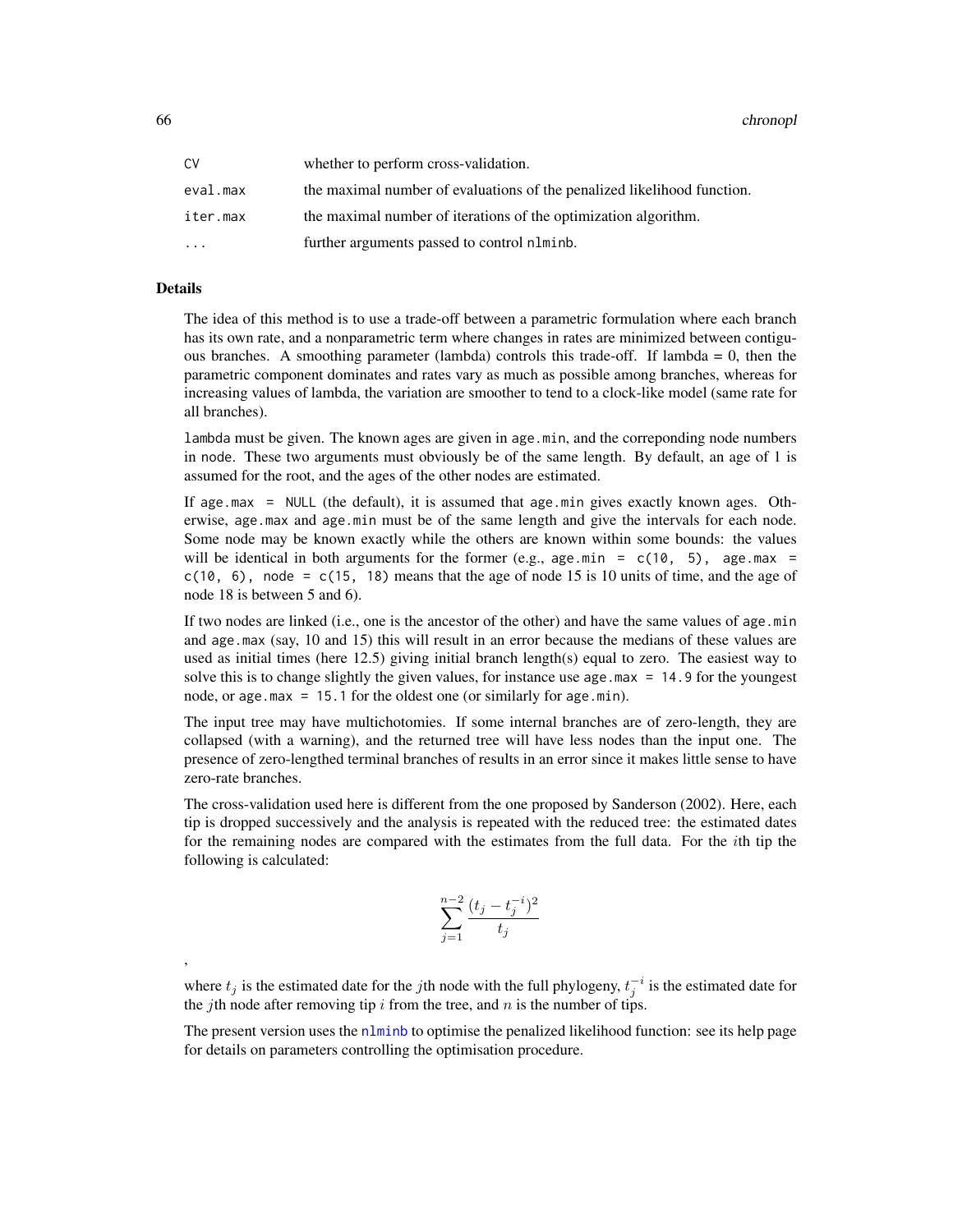#### chronos 67

# Value

an object of class "phylo" with branch lengths as estimated by the function. There are three or four further attributes:

| ploglik        | the maximum penalized log-likelihood.                                            |
|----------------|----------------------------------------------------------------------------------|
| rates          | the estimated rates for each branch.                                             |
| message        | the message returned by no number indicating whether the optimisation converged. |
| D <sub>2</sub> | the influence of each observation on overall date estimates (if $CV = TRUE$ ).   |

# Note

The new function [chronos](#page-66-0) replaces the present one which is no more maintained.

#### Author(s)

Emmanuel Paradis

## References

Sanderson, M. J. (2002) Estimating absolute rates of molecular evolution and divergence times: a penalized likelihood approach. *Molecular Biology and Evolution*, 19, 101–109.

### See Also

[chronos](#page-66-0), [chronoMPL](#page-62-0)

<span id="page-66-0"></span>chronos *Molecular Dating by Penalised Likelihood and Maximum Likelihood*

# **Description**

chronos is the main function fitting a chronogram to a phylogenetic tree whose branch lengths are in number of substitution per sites.

makeChronosCalib is a tool to prepare data frames with the calibration points of the phylogenetic tree.

chronos.control creates a list of parameters to be passed to chronos.

## Usage

```
chronos(\text{phy}, \text{lambda} = 1, \text{ model} = "correlated", \text{ quiet} = FALSE,calibration = makeChronosCalib(phy),
        control = chronos.control())
## S3 method for class 'chronos'
print(x, \ldots)makeChronosCalib(phy, node = "root", age.min = 1,
   age.max = age.min, interactive = FALSE, soft.bounds = FALSE)
chronos.control(...)
```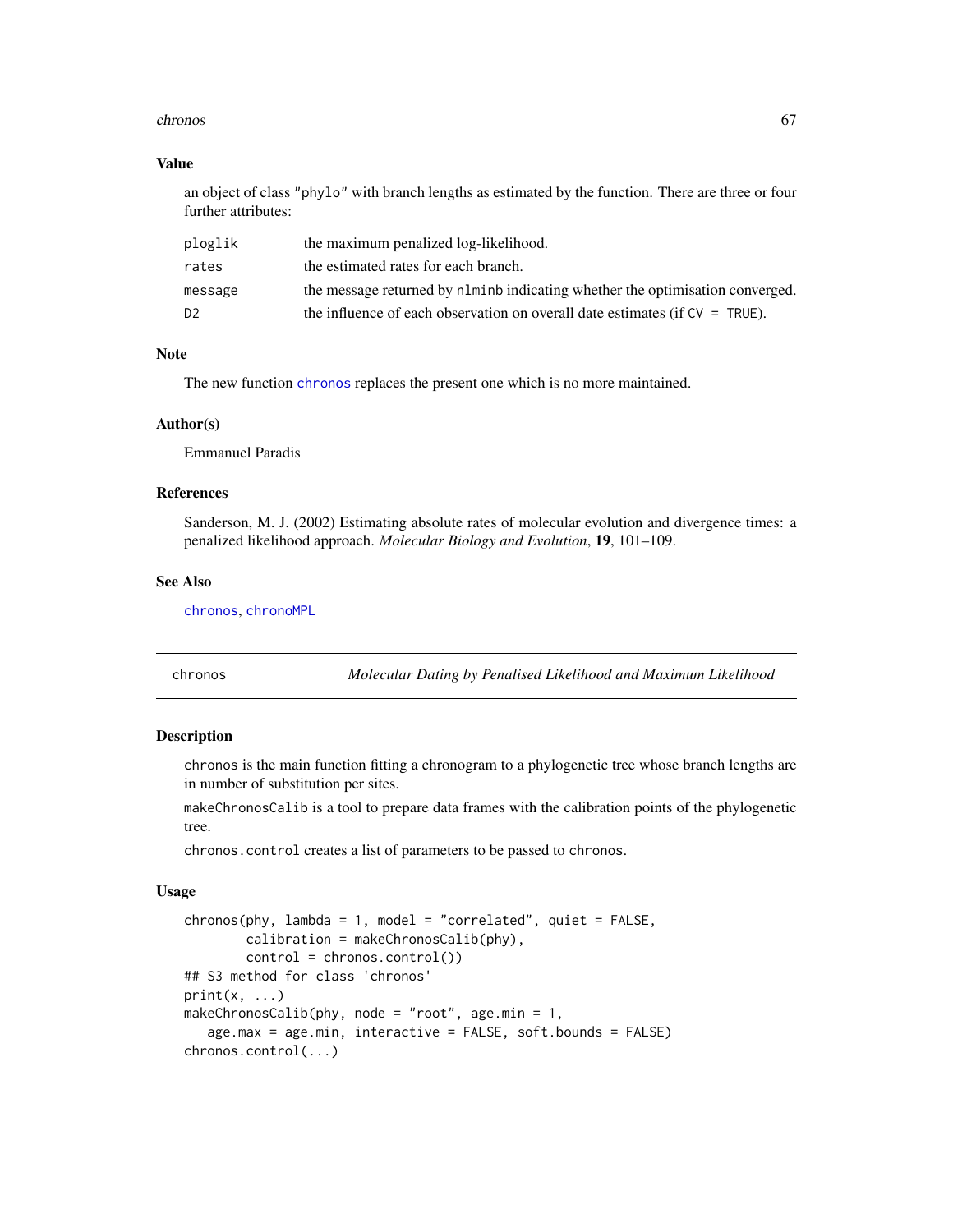## Arguments

| phy              | an object of class "phylo".                                                                                                                                                                          |  |
|------------------|------------------------------------------------------------------------------------------------------------------------------------------------------------------------------------------------------|--|
| lambda           | value of the smoothing parameter.                                                                                                                                                                    |  |
| model            | a character string specifying the model of substitution rate variation among<br>branches. The possible choices are: "correlated", "relaxed", "discrete", or an<br>unambiguous abbreviation of these. |  |
| quiet            | a logical value; by default the calculation progress are displayed.                                                                                                                                  |  |
| calibration      | a data frame (see details).                                                                                                                                                                          |  |
| control          | a list of parameters controlling the optimisation procedure (see details).                                                                                                                           |  |
| X                | an object of class c("chronos", "phylo").                                                                                                                                                            |  |
| node             | a vector of integers giving the node numbers for which a calibration point is<br>given. The default is a short-cut for the root.                                                                     |  |
| age.min, age.max |                                                                                                                                                                                                      |  |
|                  | vectors of numerical values giving the minimum and maximum ages of the<br>nodes specified in node.                                                                                                   |  |
| interactive      | a logical value. If TRUE, then phy is plotted and the user is asked to click close<br>to a node and enter the ages on the keyboard.                                                                  |  |
| soft.bounds      | (currently unused)                                                                                                                                                                                   |  |
| $\ddotsc$        | in the case of chronos. control: one of the five parameters controlling optimi-<br>sation (unused in the case of print. chronos).                                                                    |  |

# Details

chronos replaces chronopl but with a different interface and some extensions (see References).

The known dates (argument calibration) must be given in a data frame with the following column names: node, age.min, age.max, and soft.bounds (the last one is yet unused). For each row, these are, respectively: the number of the node in the "phylo" coding standard, the minimum age for this node, the maximum age, and a logical value specifying whether the bounds are soft. If age.min = age.max, this means that the age is exactly known. This data frame can be built with makeChronosCalib which returns by default a data frame with a single row giving  $\text{age} = 1$  for the root. The data frame can be built interactively by clicking on the plotted tree.

The argument control allows one to change some parameters of the optimisation procedure. This must be a list with names. The available options with their default values are:

- tol = 1e-8: tolerance for the estimation of the substitution rates.
- iter.max = 1e4: the maximum number of iterations at each optimization step.
- eval.max = 1e4: the maximum number of function evaluations at each optimization step.
- nb.rate.cat = 10: the number of rate categories if model = "discrete" (set this parameter to 1 to fit a strict clock model).
- dual.iter.max = 20: the maximum number of alternative iterations between rates and dates.

The command chronos.control() returns a list with the default values of these parameters. They may be modified by passing them to this function, or directly in the list.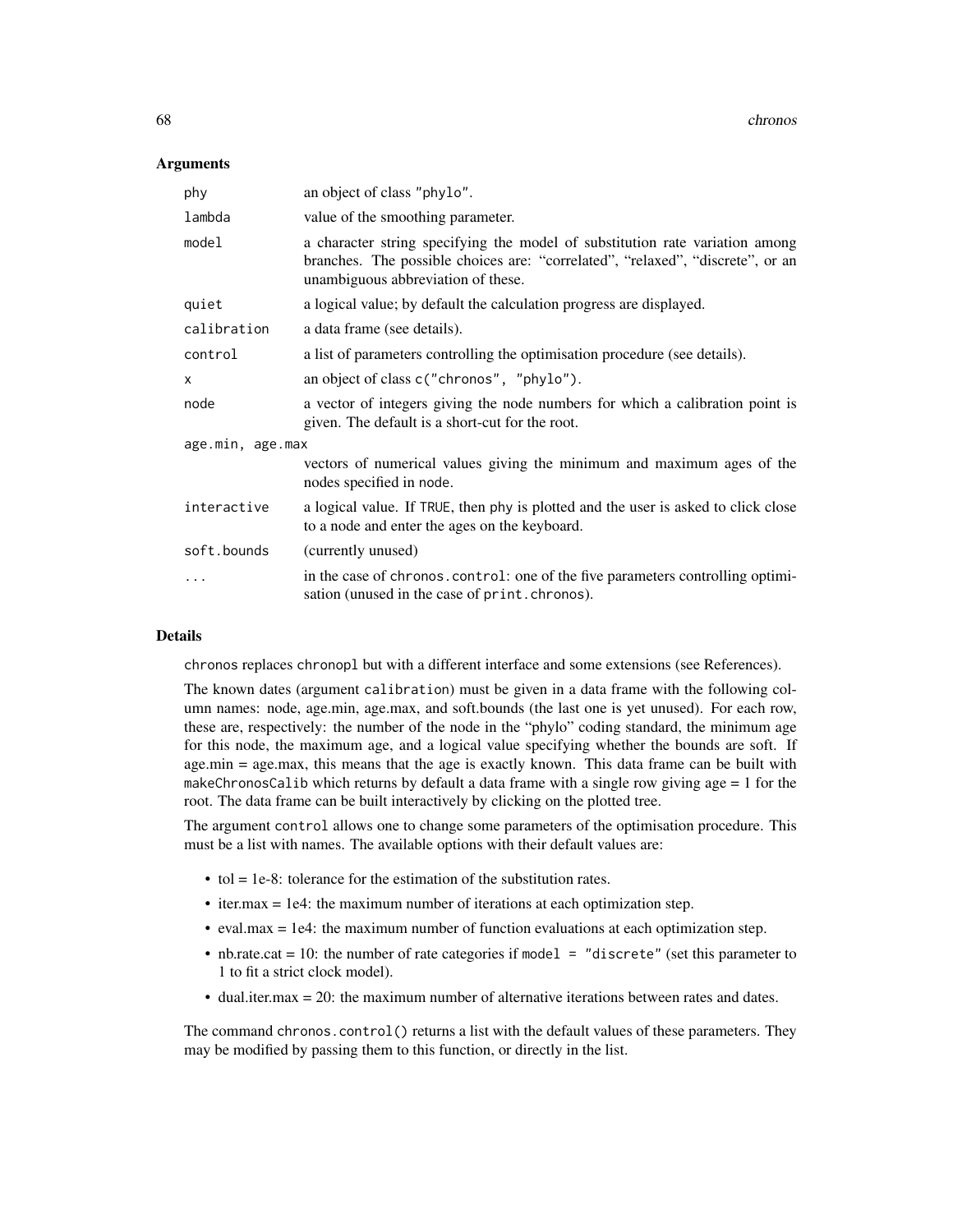#### chronos 69

# Value

chronos returns an object of class c("chronos", "phylo"). There is a print method for it. There are additional attributes which can be visualised with str or extracted with attr.

makeChronosCalib returns a data frame.

chronos.control returns a list.

# Author(s)

Emmanuel Paradis

# References

Kim, J. and Sanderson, M. J. (2008) Penalized likelihood phylogenetic inference: bridging the parsimony-likelihood gap. *Systematic Biology*, 57, 665–674.

Paradis, E. (2013) Molecular dating of phylogenies by likelihood methods: a comparison of models and a new information criterion. *Molecular Phylogenetics and Evolution*, 67, 436–444.

Sanderson, M. J. (2002) Estimating absolute rates of molecular evolution and divergence times: a penalized likelihood approach. *Molecular Biology and Evolution*, 19, 101–109.

### See Also

[chronoMPL](#page-62-0)

## Examples

```
tr < -rtree(10)### the default is the correlated rate model:
chr <- chronos(tr)
### strict clock model:
ctrl <- chronos.control(nb.rate.cat = 1)
chr.clock <- chronos(tr, model = "discrete", control = ctrl)
### How different are the rates?
attr(chr, "rates")
attr(chr.clock, "rates")
## Not run:
cal <- makeChronosCalib(tr, interactive = TRUE)
cal
### if you made mistakes, you can edit the data frame with:
### fix(cal)
chr <- chronos(tr, calibration = cal)
```
## End(Not run)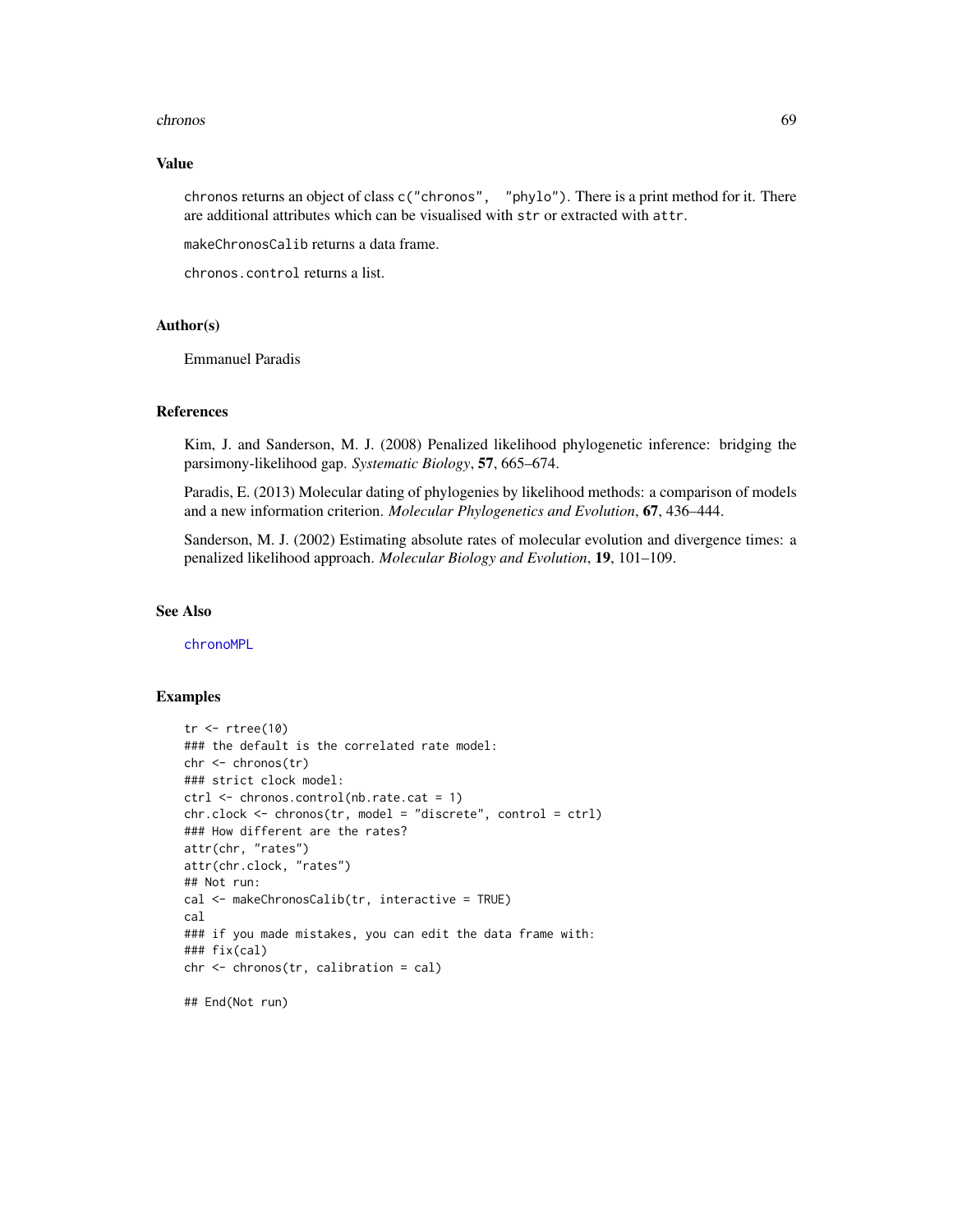# Description

These functions call their respective program from R to align a set of nucleotide sequences of class "DNAbin" or "AAbin". The application(s) must be installed seperately and it is highly recommended to do this so that the executables are in a directory located on the PATH of the system.

# Usage

```
clustal(x, y, guide.tree, pw.gapopen = 10, pw.gapext = 0.1,
        gapopen = 10, gapext = 0.2, exec = NULL, MoreArgs = "",
        quiet = TRUE, original.ordering = TRUE, file)
clustalomega(x, y, guide.tree, exec = NULL, MoreArgs = ",
              quiet = TRUE, original.ordering = TRUE, file)
muscle(x, y, guide.tree, exec, MoreArgs = "",
        quiet = TRUE, original.ordering = TRUE, file)
tcofree(x, exec = "t_coffee", MoreArgs = "", quiet = TRUE,original.ordering = TRUE)
```
## Arguments

| $\times$              | an object of class "DNAbin" or "AAbin" (can be missing).                                                                                                                   |  |
|-----------------------|----------------------------------------------------------------------------------------------------------------------------------------------------------------------------|--|
| У                     | an object of class "DNAbin" or "AAbin" used for profile alignment (can be miss-<br>ing).                                                                                   |  |
| guide.tree            | guide tree, an object of class "phylo" (can be missing).                                                                                                                   |  |
| pw.gapopen, pw.gapext |                                                                                                                                                                            |  |
|                       | gap opening and gap extension penalties used by Clustal during pairwise align-<br>ments.                                                                                   |  |
| gapopen, gapext       |                                                                                                                                                                            |  |
|                       | idem for global alignment.                                                                                                                                                 |  |
| exec                  | a character string giving the name of the program, with its path if necessary.<br>clustal tries to guess this argument depending on the operating system (see<br>details). |  |
| MoreArgs              | a character string giving additional options.                                                                                                                              |  |
| quiet                 | a logical: the default is to not print on R's console the messages from the exter-<br>nal program.                                                                         |  |
| original.ordering     |                                                                                                                                                                            |  |
|                       | a logical specifying whether to return the aligned sequences in the same order<br>than in x (TRUE by default).                                                             |  |
| file                  | a file with its path if results should be stored (can be missing).                                                                                                         |  |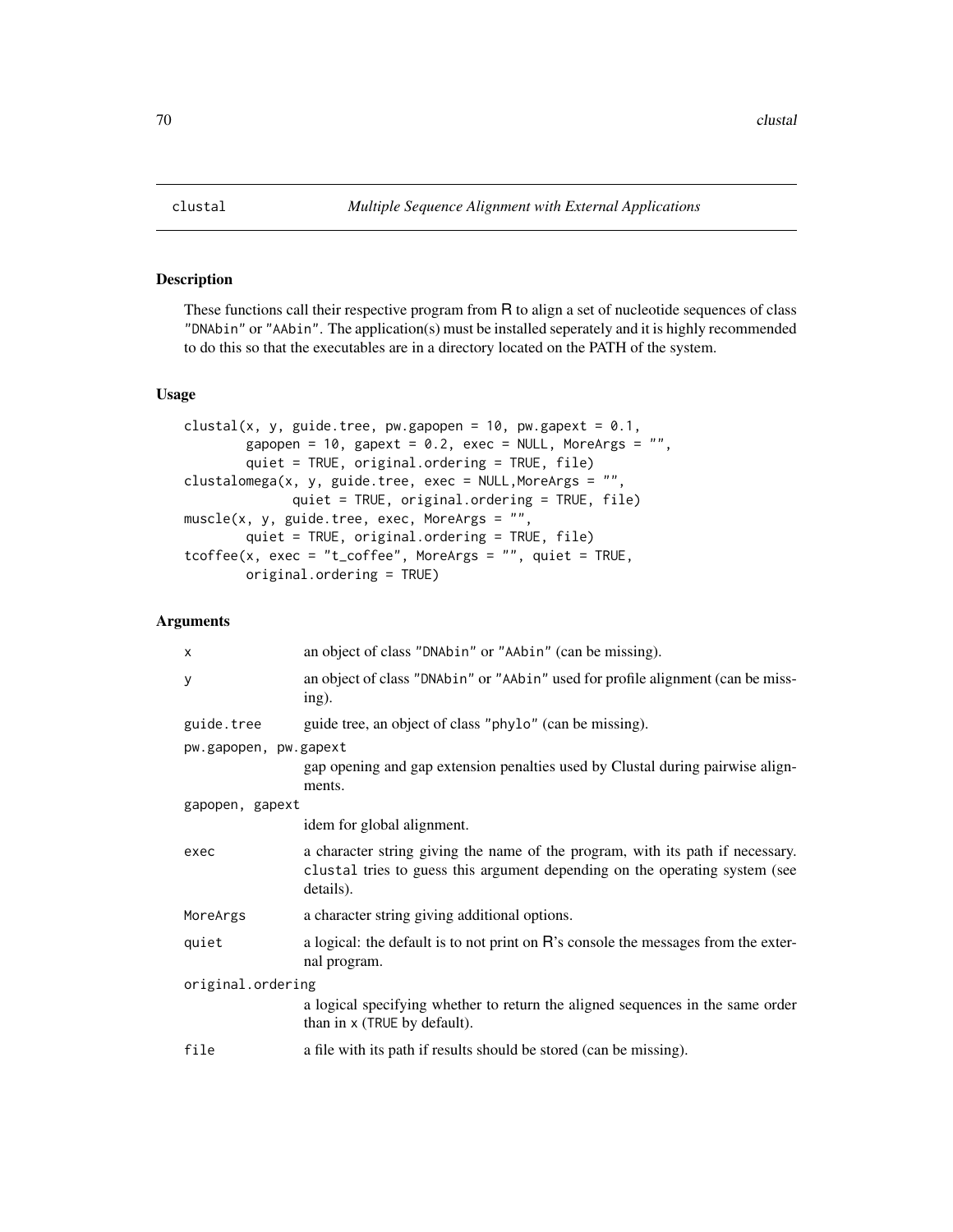#### clustal 71

# Details

It is highly recommended to install the executables properly so that they are in a directory located on the PATH (i.e., accessible from any other directory). Alternatively, the full path to the executable may be given (e.g., exec = "~/muscle/muscle"), or a (symbolic) link may be copied in the working directory. For Debian and its derivatives (e.g., Ubuntu), it is recommended to use the binaries distributed by Debian.

clustal tries to guess the name of the executable program depending on the operating system. Specifically, the followings are used: "clustalw" under Linux, "clustalw2" under MacOS, and "clustalw2.exe" under Windows. For clustalomega, "clustalo[.exe]" is the default on all systems (with no specific path).

When called without arguments  $(i.e.,  $clustal()$ , ...)$ , the function prints the options of the program which may be passed to MoreArgs.

Since ape 5.1, clustal, clustalomega, and muscle can align AA sequences as well as DNA sequences.

# Value

an object of class "DNAbin" or "AAbin" with the aligned sequences.

## Author(s)

Emmanuel Paradis

## References

Chenna, R., Sugawara, H., Koike, T., Lopez, R., Gibson, T. J., Higgins, D. G. and Thompson, J. D. (2003) Multiple sequence alignment with the Clustal series of programs. *Nucleic Acids Research* 31, 3497–3500. <http://www.clustal.org/>

Edgar, R. C. (2004) MUSCLE: Multiple sequence alignment with high accuracy and high throughput. *Nucleic Acids Research*, 32, 1792–1797. [http://www.drive5.com/muscle/muscle\\_userguid](http://www.drive5.com/muscle/muscle_userguide3.8.html)e3. [8.html](http://www.drive5.com/muscle/muscle_userguide3.8.html)

Notredame, C., Higgins, D. and Heringa, J. (2000) T-Coffee: A novel method for multiple sequence alignments. *Journal of Molecular Biology*, 302, 205–217. <http://www.tcoffee.org/>

Sievers, F., Wilm, A., Dineen, D., Gibson, T. J., Karplus, K., Li, W., Lopez, R., McWilliam, H., Remmert, M., S\"oding, J., Thompson, J. D. and Higgins, D. G. (2011) Fast, scalable generation of high-quality protein multiple sequence alignments using Clustal Omega. *Molecular Systems Biology*, 7, 539. <http://www.clustal.org/>

# See Also

[image.DNAbin](#page-137-0), [del.gaps](#page-108-0), [all.equal.DNAbin](#page-16-0), [alex](#page-15-0), [alview](#page-19-0), [checkAlignment](#page-58-0)

# Examples

## Not run: ### display the options: clustal()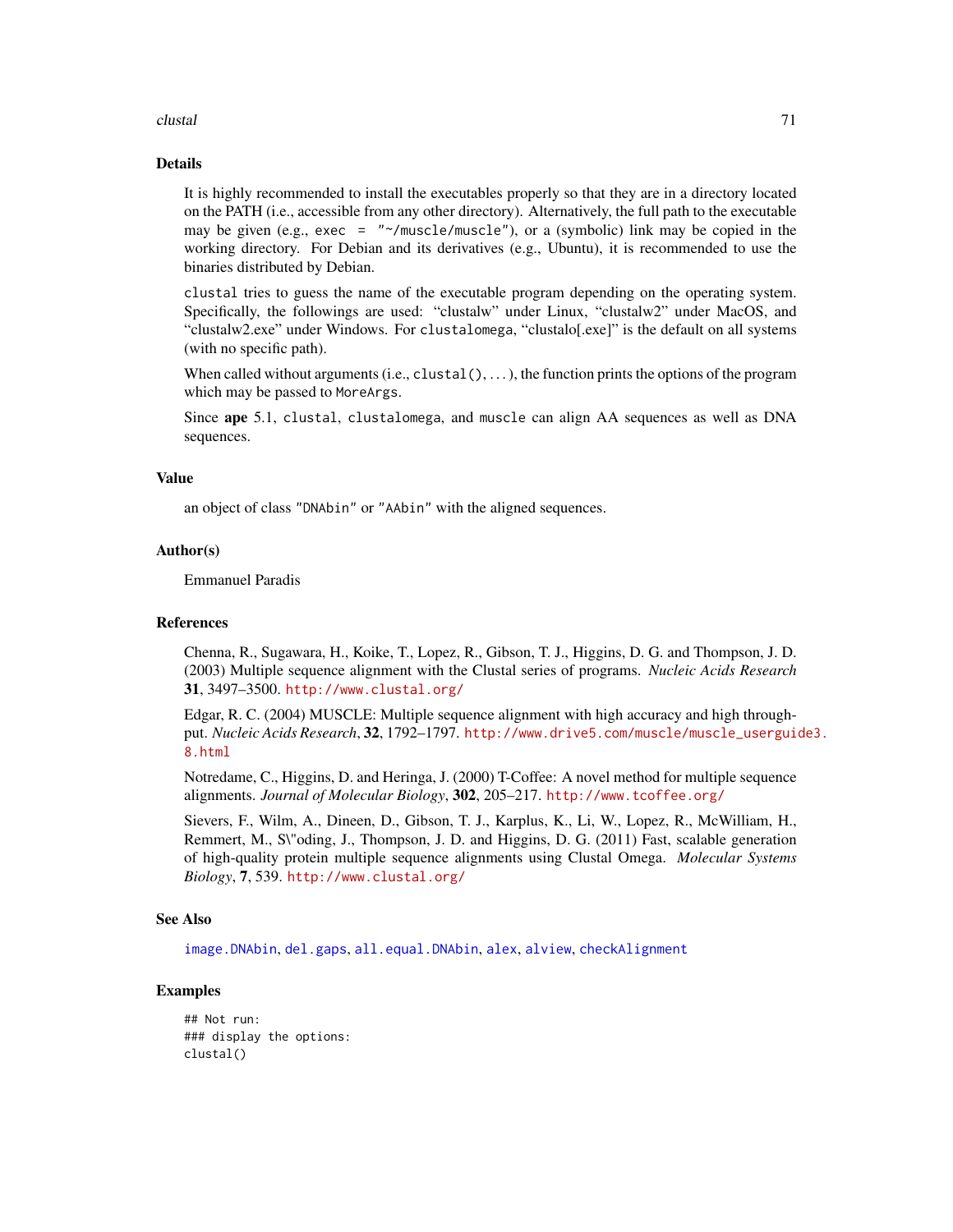```
clustalomega()
muscle()
tcoffee()
data(woodmouse)
### open gaps more easily:
clustal(woodmouse, pw.ga popen = 1, pw.ga pext = 1)### T-Coffee requires negative values (quite slow; muscle() is much faster):
tcoffee(woodmouse, MoreArgs = "-gapopen=-10 -gapext=-2")
## End(Not run)
```
coalescent.intervals *Coalescent Intervals*

#### Description

This function extracts or generates information about coalescent intervals (number of lineages, interval lengths, interval count, total depth) from a phylogenetic tree or a list of internode distances. The input tree needs to be ultra-metric (i.e. clock-like).

## Usage

```
coalescent.intervals(x)
```
# Arguments

x either an ultra-metric phylogenetic tree (i.e. an object of class "phylo") or, alternatively, a vector of interval lengths.

# Value

An object of class "coalescentIntervals" with the following entries:

| lineages        | A vector with the number of lineages at the start of each coalescent interval. |
|-----------------|--------------------------------------------------------------------------------|
| interval.length |                                                                                |
|                 | A vector with the length of each coalescent interval.                          |
|                 | interval.count The total number of coalescent intervals.                       |
| total.depth     | The sum of the lengths of all coalescent intervals.                            |

# Author(s)

Korbinian Strimmer

# See Also

[branching.times](#page-51-0), [collapsed.intervals](#page-73-0), [read.tree](#page-221-0).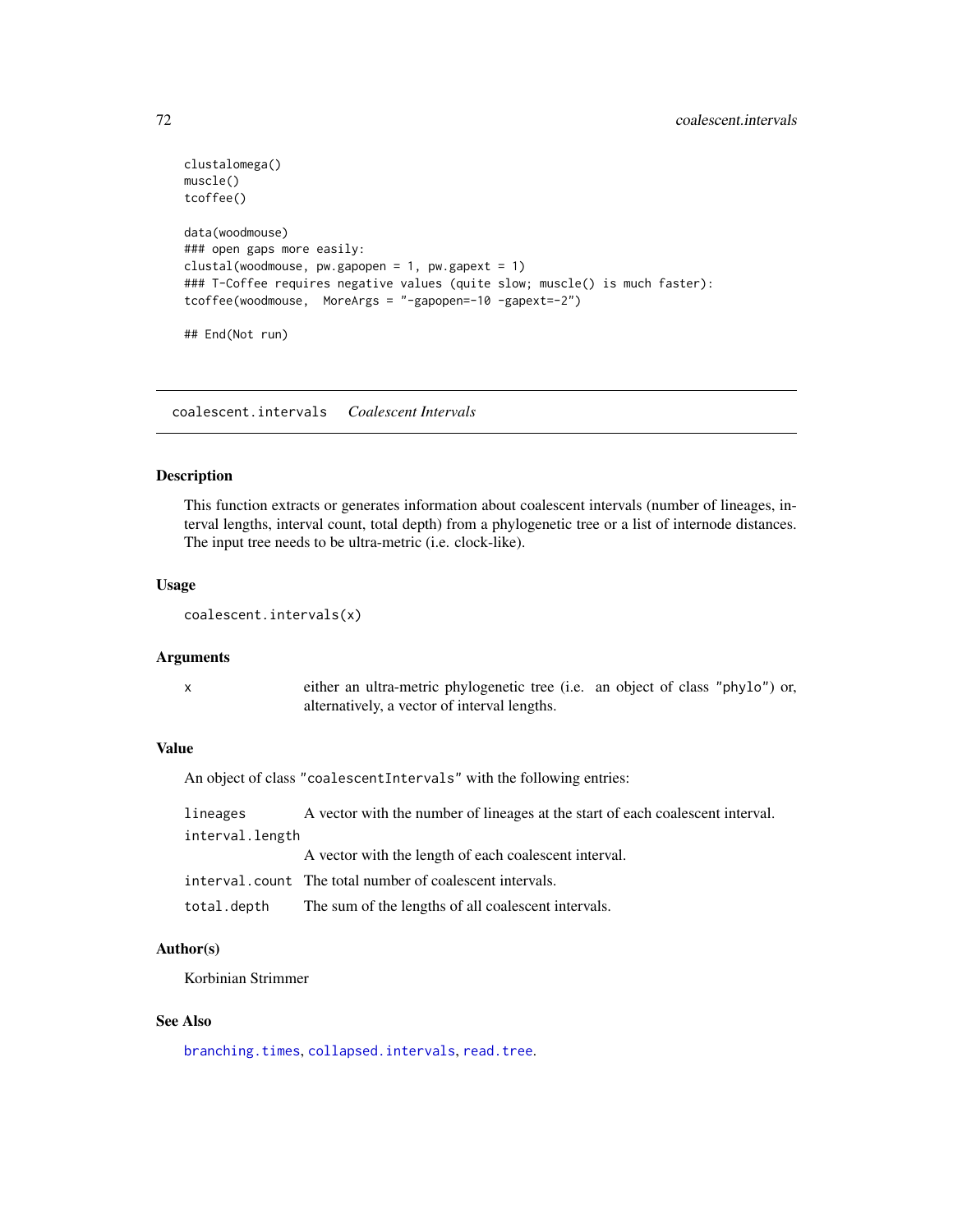# collapse.singles 73

## Examples

```
data("hivtree.newick") # example tree in NH format
tree.hiv <- read.tree(text = hivtree.newick) # load tree
ci <- coalescent.intervals(tree.hiv) # from tree
ci
data("hivtree.table") # same tree, but in table format
ci <- coalescent.intervals(hivtree.table$size) # from vector of interval lengths
ci
```
collapse.singles *Collapse Single Nodes*

# Description

collapse.singles deletes the single nodes (i.e., with a single descendant) in a tree.

has. singles tests for the presence of single node(s) in a tree.

#### Usage

```
collapse.singles(tree, root.edge = FALSE)
has.singles(tree)
```
## Arguments

| tree      | an object of class "phylo".                                                                                                                                                                                             |
|-----------|-------------------------------------------------------------------------------------------------------------------------------------------------------------------------------------------------------------------------|
| root.edge | whether to get the singleton edges from the root until the first bifurcating node<br>and put them as root, edge of the returned tree. By default, this is ignored or if<br>the tree has no edge lengths (see examples). |
|           |                                                                                                                                                                                                                         |

## Value

```
an object of class "phylo".
```
# Author(s)

Emmanuel Paradis, Klaus Schliep

# See Also

[plot.phylo](#page-200-0), [read.tree](#page-221-0)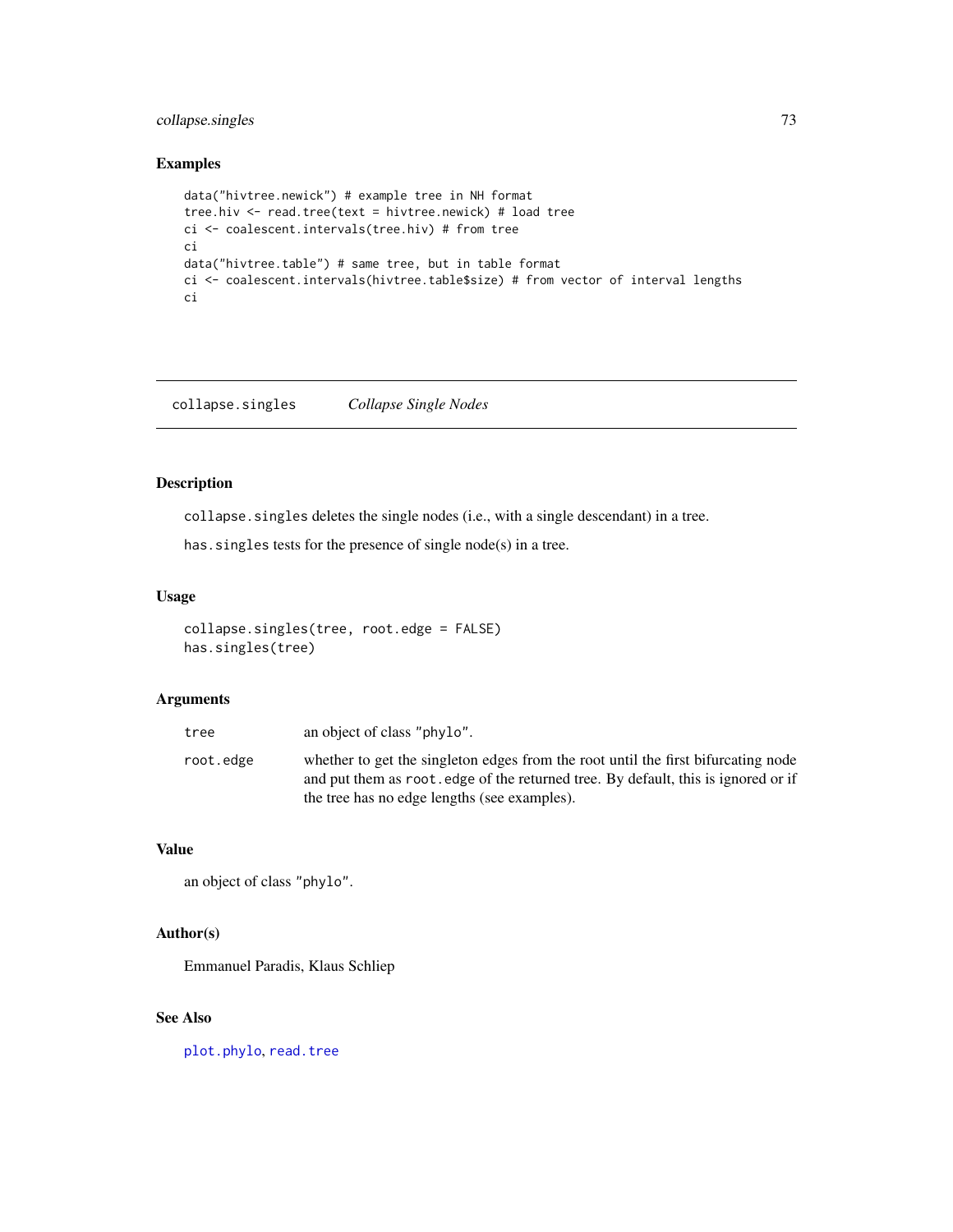## Examples

```
## a tree with 3 tips and 3 nodes:
e <- c(4L, 6L, 6L, 5L, 5L, 6L, 1L, 5L, 3L, 2L)
dim(e) <-c(5, 2)tr < - structure(list(edge = e, tip.label = LETTERS[1:3], Nnode = 3L),
                class = "phylo")
tr
has.singles(tr)
## the following shows that node #4 (ie, the root) is a singleton
## and node #6 is the first bifurcating node
tr$edge
## A bifurcating tree has less nodes than it has tips:
## the following used to fail with ape 4.1 or lower:
plot(tr)
collapse.singles(tr) # only 2 nodes
## give branch lengths to use the 'root.edge' option:
tr$edge.length <- runif(5)
str(collapse.singles(tr, TRUE)) # has a 'root.edge'
```
collapsed.intervals *Collapsed Coalescent Intervals*

#### Description

This function takes a "coalescentIntervals" objects and collapses neighbouring coalescent intervals into a single combined interval so that every collapsed interval is larger than epsilon. Collapsed coalescent intervals are used, e.g., to obtain the generalized skyline plot ([skyline](#page-244-0)). For epsilon =  $\theta$  no interval is collapsed.

## Usage

collapsed.intervals(ci, epsilon=0)

## Arguments

| сi      | coalescent intervals (i.e. an object of class "coalescent Intervals").                                          |
|---------|-----------------------------------------------------------------------------------------------------------------|
| epsilon | collapsing parameter that controls the amount of smoothing (allowed range:<br>from $\theta$ to ci\$total.depth) |

## Details

Proceeding from the tips to the root of the tree each small interval is pooled with the neighboring interval closer to the root. If the neighboring interval is also small, then pooling continues until the composite interval is larger than epsilon. Note that this approach prevents the occurrence of zero-length intervals at the present. For more details see Strimmer and Pybus (2001).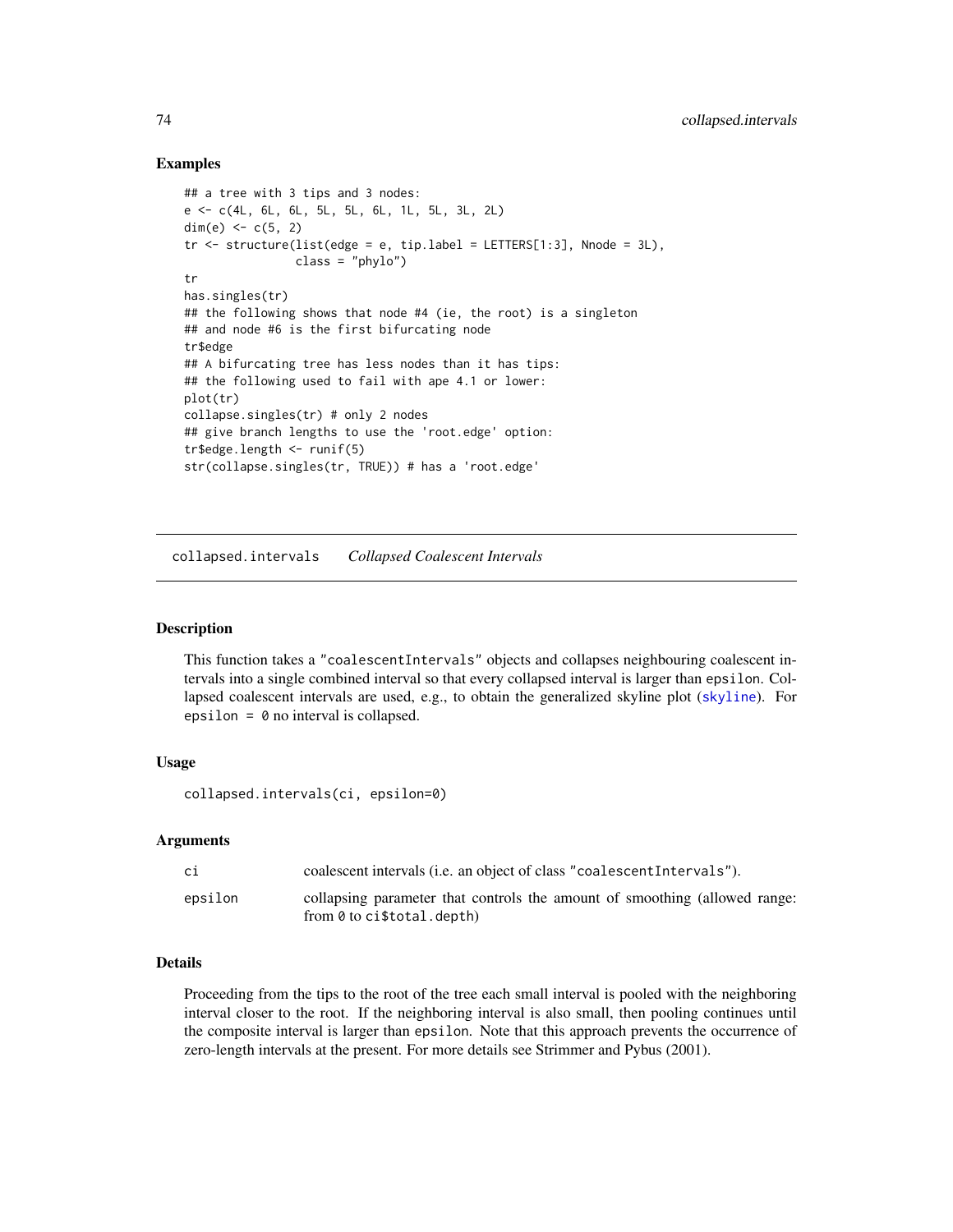# collapsed.intervals 75

# Value

An object of class "collapsedIntervals" with the following entries:

| lineages                 | A vector with the number of lineages at the start of each coalescent interval.              |  |
|--------------------------|---------------------------------------------------------------------------------------------|--|
| interval.length          |                                                                                             |  |
|                          | A vector with the length of each coalescent interval.                                       |  |
| collapsed.interval       |                                                                                             |  |
|                          | A vector indicating for each coalescent interval to which collapsed interval it<br>belongs. |  |
|                          | interval.count The total number of coalescent intervals.                                    |  |
| collapsed.interval.count |                                                                                             |  |
|                          | The number of collapsed intervals.                                                          |  |
| total.depth              | The sum of the lengths of all coalescent intervals.                                         |  |
| epsilon                  | The value of the underlying smoothing parameter.                                            |  |

# Author(s)

Korbinian Strimmer

# References

Strimmer, K. and Pybus, O. G. (2001) Exploring the demographic history of DNA sequences using the generalized skyline plot. *Molecular Biology and Evolution*, 18, 2298–2305.

# See Also

[coalescent.intervals](#page-71-0),[skyline](#page-244-0).

# Examples

```
data("hivtree.table") # example tree
# colescent intervals from vector of interval lengths
ci <- coalescent.intervals(hivtree.table$size)
ci
# collapsed intervals
cl1 <- collapsed.intervals(ci,0)
cl2 <- collapsed.intervals(ci,0.0119)
cl1
cl2
```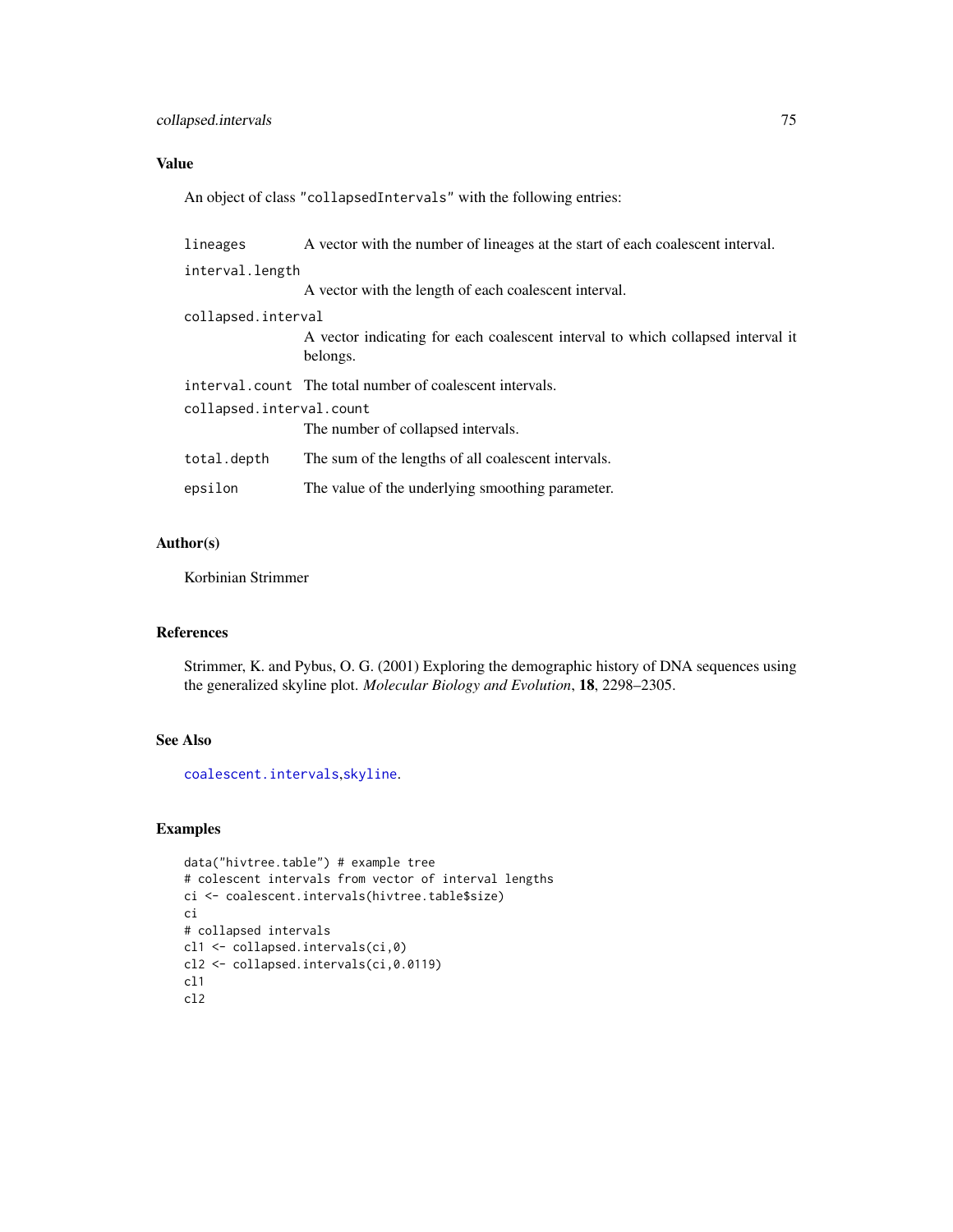#### Description

This function computes the phylogenetic variance component and the residual deviation for continous characters, taking into account the phylogenetic relationships among species, following the comparative method described in Cheverud et al. (1985). The correction proposed by Rholf (2001) is used.

#### Usage

```
compar.cheverud(y, W, tolerance = 1e-06, gold.tol = 1e-04)
```
#### Arguments

|           | A vector containing the data to analyse.                                     |
|-----------|------------------------------------------------------------------------------|
| W         | The phylogenetic connectivity matrix. All diagonal elements will be ignored. |
| tolerance | Minimum difference allowed to consider eigenvalues as distinct.              |
| gold.tol  | Precision to use in golden section search alogrithm.                         |

# Details

Model:

$$
y = \rho Wy + e
$$

where e is the error term, assumed to be normally distributed.  $\rho$  is estimated by the maximum likelihood procedure given in Rohlf (2001), using a golden section search algorithm. The code of this function is indeed adapted from a MatLab code given in appendix in Rohlf's article, to correct a mistake in Cheverud's original paper.

## Value

A list with the following components:

| rhohat    | The maximum likelihood estimate of $\rho$ |
|-----------|-------------------------------------------|
| Wnorm     | The normalized version of W               |
| residuals | Error terms $(e)$                         |

# Author(s)

Julien Dutheil <julien.dutheil@univ-montp2.fr>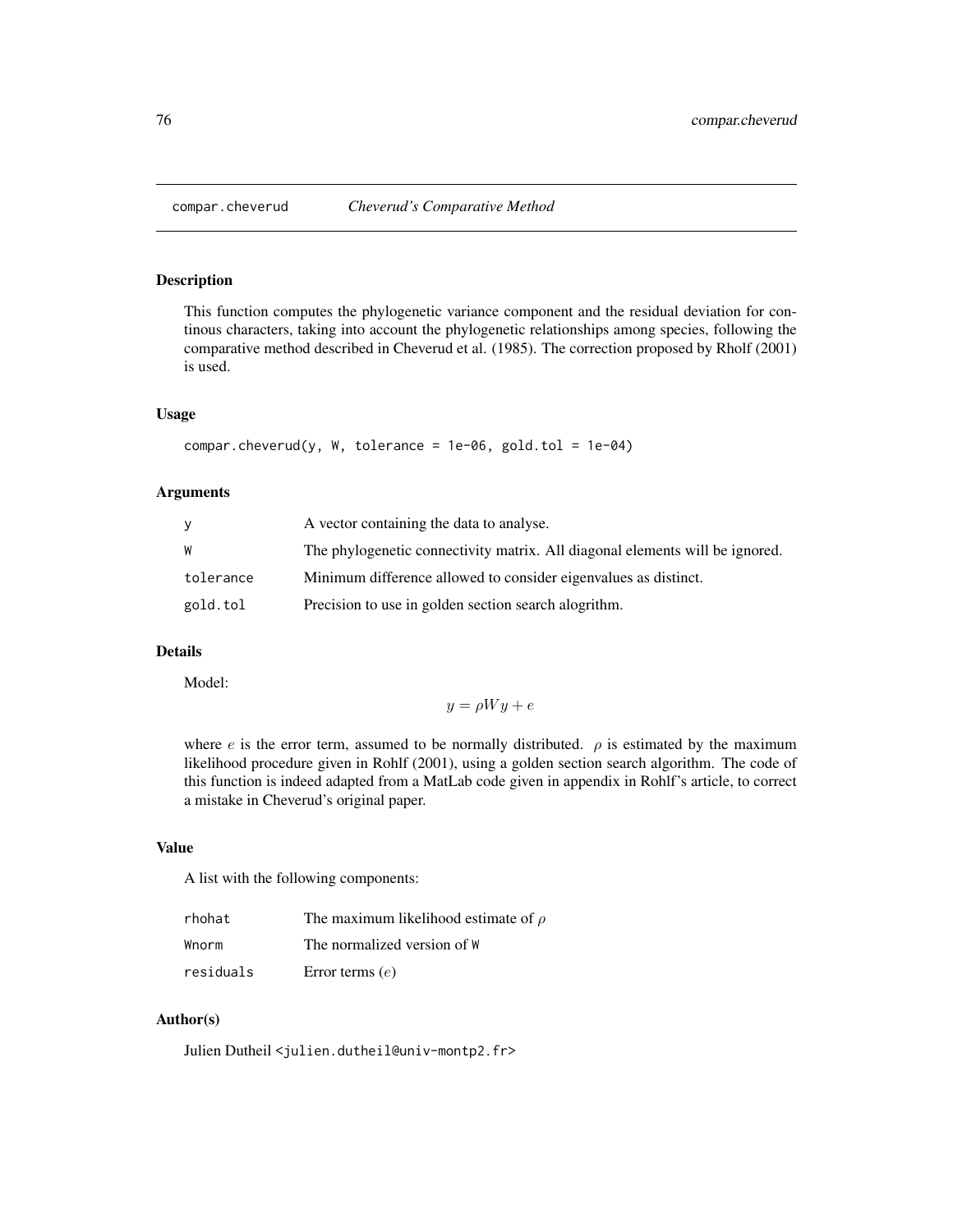# compar.gee 77

## References

Cheverud, J. M., Dow, M. M. and Leutenegger, W. (1985) The quantitative assessment of phylogenetic constraints in comparative analyses: sexual dimorphism in body weight among primates. *Evolution*, 39, 1335–1351.

Rohlf, F. J. (2001) Comparative methods for the analysis of continuous variables: geometric interpretations. *Evolution*, 55, 2143–2160.

Harvey, P. H. and Pagel, M. D. (1991) *The Comparative Method in Evolutionary Biology*. Oxford University Press.

#### See Also

[compar.lynch](#page-79-0)

## Examples

```
### Example from Harvey and Pagel's book:
y<-c(10,8,3,4)
W <- matrix(c(1,1/6,1/6,1/6,1/6,1,1/2,1/2,1/6,1/2,1,1,1/6,1/2,1,1), 4)
compar.cheverud(y,W)
### Example from Rohlf's 2001 article:
W<- matrix(c(
 0,1,1,2,0,0,0,0,
 1,0,1,2,0,0,0,0,
 1,1,0,2,0,0,0,0,
 2,2,2,0,0,0,0,0,
 0,0,0,0,0,1,1,2,
 0,0,0,0,1,0,1,2,
 0,0,0,0,1,1,0,2,
 0,0,0,0,2,2,2,0
),8)
W < -1/WW[W == Inf] < -\emptysety<-c(-0.12,0.36,-0.1,0.04,-0.15,0.29,-0.11,-0.06)
compar.cheverud(y,W)
```
<span id="page-76-0"></span>compar.gee *Comparative Analysis with GEEs*

#### Description

compar.gee performs the comparative analysis using generalized estimating equations as described by Paradis and Claude (2002).

drop1 tests single effects of a fitted model output from compar.gee.

predict returns the predicted (fitted) values of the model.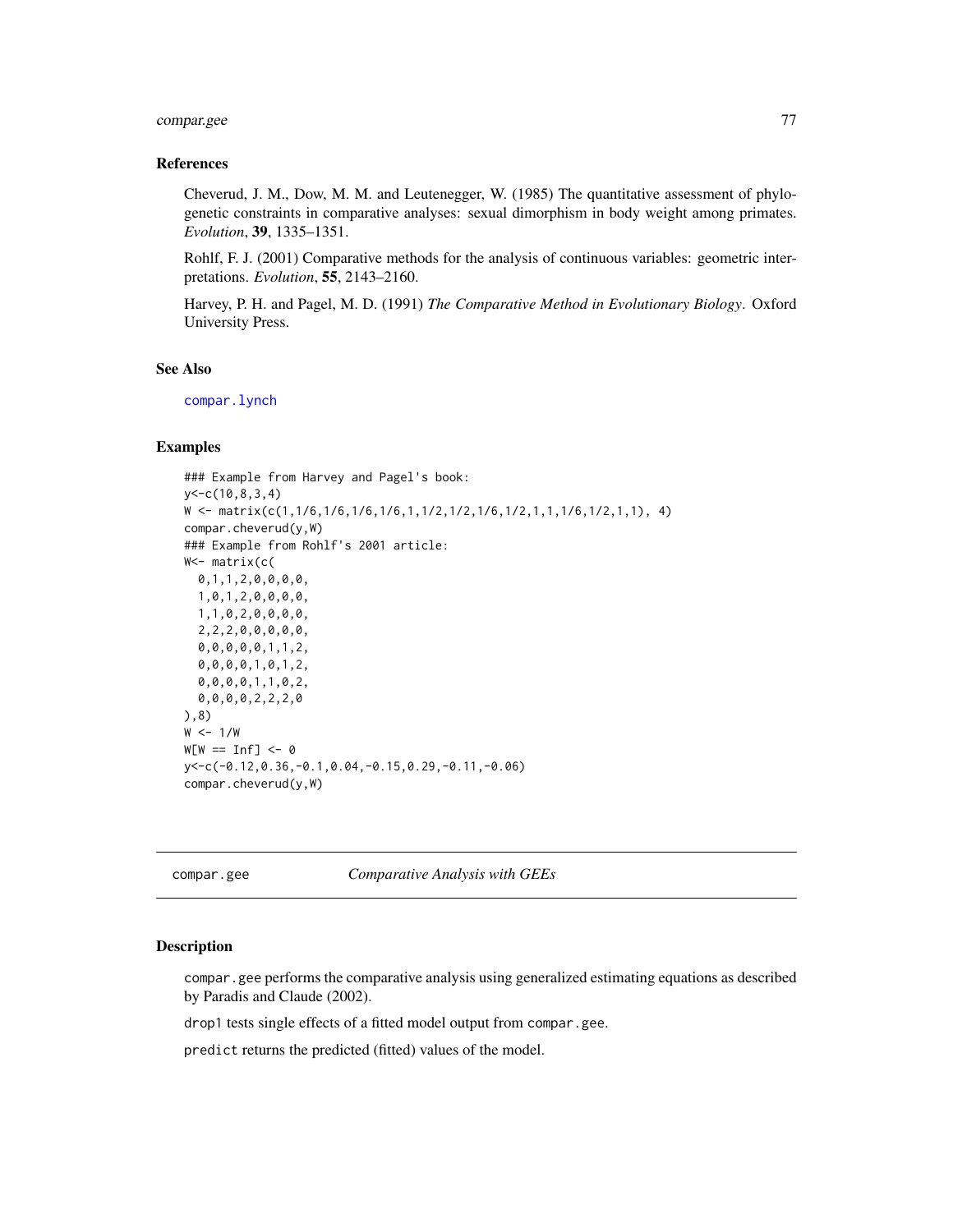## Usage

```
compar.gee(formula, data = NULL, family = "gaussian", phy, corStruct,
          scale.fix = FALSE, scale.value = 1)## S3 method for class 'compar.gee'
drop1(object, scope, quiet = FALSE, ...)
## S3 method for class 'compar.gee'
predict(object, new data = NULL, type = c("link", "response"), ...)
```
## Arguments

| formula     | a formula giving the model to be fitted.                                                                                                                                                                                               |
|-------------|----------------------------------------------------------------------------------------------------------------------------------------------------------------------------------------------------------------------------------------|
| data        | the name of the data frame where the variables in formula are to be found; by<br>default, the variables are looked for in the global environment.                                                                                      |
| family      | a function specifying the distribution assumed for the response; by default a<br>Gaussian distribution (with link identity) is assumed (see ?family for details on<br>specifying the distribution, and on changing the link function). |
| phy         | an object of class "phylo" (ignored if corstruct is used).                                                                                                                                                                             |
| corStruct   | a (phylogenetic) correlation structure.                                                                                                                                                                                                |
| scale.fix   | logical, indicates whether the scale parameter should be fixed (TRUE) or esti-<br>mated (FALSE, the default).                                                                                                                          |
| scale.value | if scale. $fix = TRUE$ , gives the value for the scale (default: scale. value = 1).                                                                                                                                                    |
| object      | an object of class "compar.gee" resulting from fitting compar.gee.                                                                                                                                                                     |
| scope       | $\langle$ unused $\rangle$ .                                                                                                                                                                                                           |
| quiet       | a logical specifying whether to display a warning message about eventual "marginal-<br>ity principle violation".                                                                                                                       |
| newdata     | a data frame with column names matching the variables in the formula of the<br>fitted object (see predict for details).                                                                                                                |
| type        | a character string specifying the type of predicted values. By default, the linear<br>(link) prediction is returned.                                                                                                                   |
| $\cdots$    | further arguments to be passed to drop1.                                                                                                                                                                                               |

## Details

If a data frame is specified for the argument data, then its rownames are matched to the tip labels of phy. The user must be careful here since the function requires that both series of names perfectly match, so this operation may fail if there is a typing or syntax error. If both series of names do not match, the values in the data frame are taken to be in the same order than the tip labels of phy, and a warning message is issued.

If data = NULL, then it is assumed that the variables are in the same order than the tip labels of phy.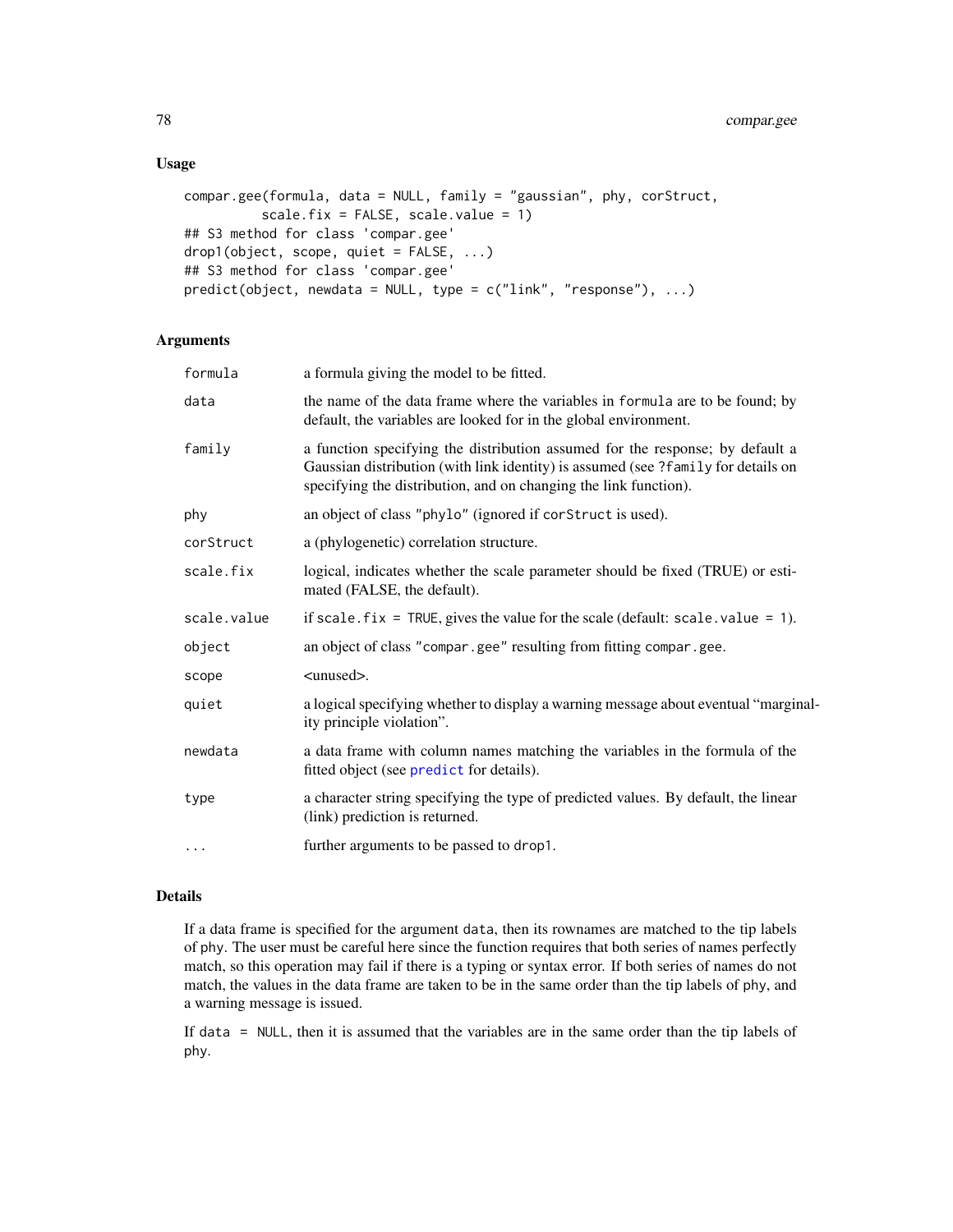# compar.gee 79

## Value

compar.gee returns an object of class "compar.gee" with the following components:

| call                                      | the function call, including the formula.                                         |
|-------------------------------------------|-----------------------------------------------------------------------------------|
| effect.assign                             | a vector of integers assigning the coefficients to the effects (used by drop1).   |
| nobs                                      | the number of observations.                                                       |
| 0IC                                       | the quasilikelihood information criterion as defined by Pan (2001).               |
| coefficients                              | the estimated coefficients (or regression parameters).                            |
| residuals                                 | the regression residuals.                                                         |
| family                                    | a character string, the distribution assumed for the response.                    |
| link                                      | a character string, the link function used for the mean function.                 |
| scale                                     | the scale (or dispersion parameter).                                              |
| W                                         | the variance-covariance matrix of the estimated coefficients.                     |
| dfP                                       | the phylogenetic degrees of freedom (see Paradis and Claude for details on this). |
| drop1 returns an object of class "anova". |                                                                                   |

predict returns a vector or a data frame if newdata is used.

## Note

The calculation of the phylogenetic degrees of freedom is likely to be approximative for non-Brownian correlation structures (this will be refined soon).

The calculation of the quasilikelihood information criterion (QIC) needs to be tested.

# Author(s)

Emmanuel Paradis

# References

Pan, W. (2001) Akaike's information criterion in generalized estimating equations. *Biometrics*, 57, 120–125.

Paradis, E. and Claude J. (2002) Analysis of comparative data using generalized estimating equations. *Journal of theoretical Biology*, 218, 175–185.

## See Also

[read.tree](#page-221-0), [pic](#page-196-0), [compar.lynch](#page-79-0), [drop1](#page-0-0)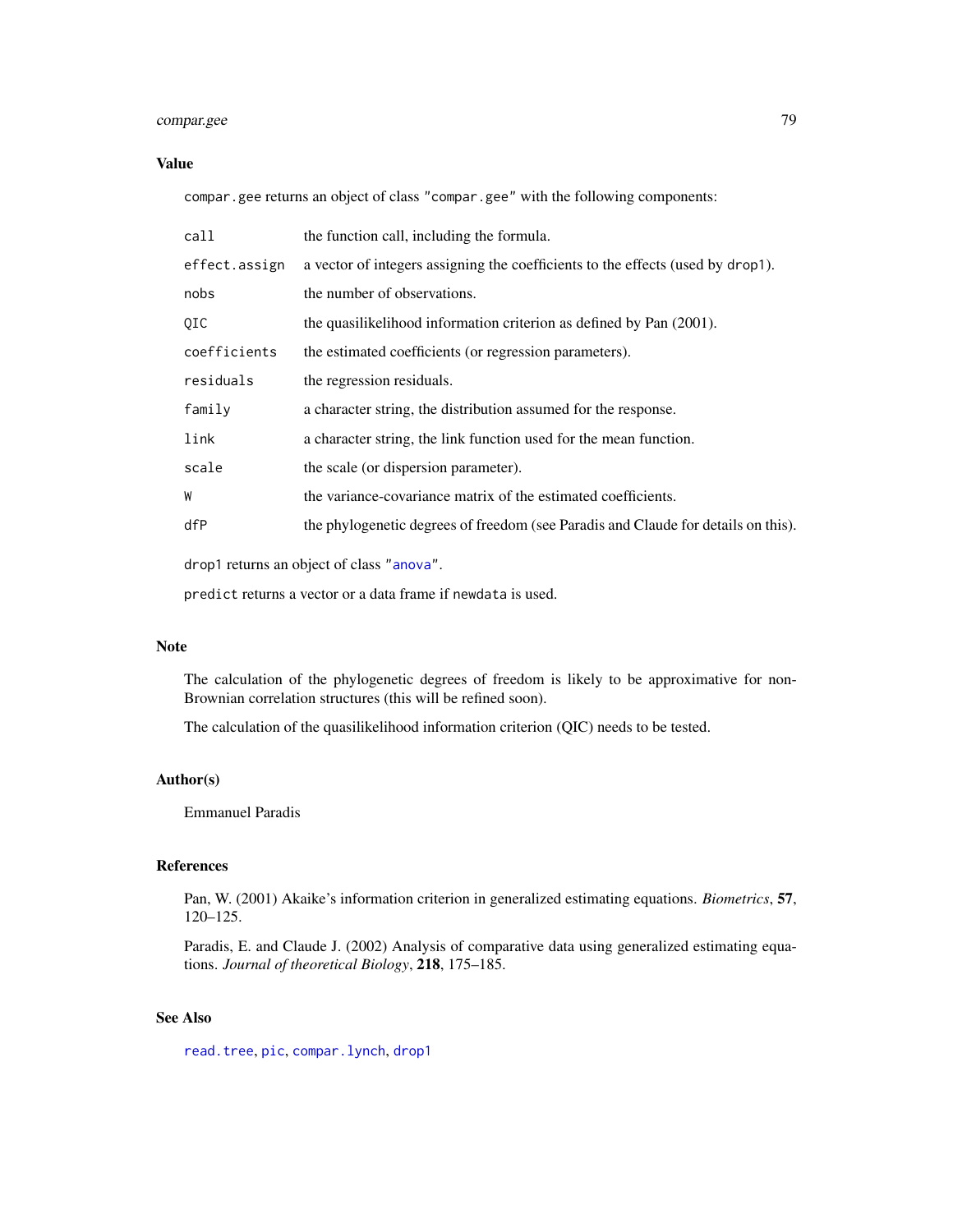## Examples

```
### The example in Phylip 3.5c (originally from Lynch 1991)
### (the same analysis than in help(pic)...)
tr <- "((((Homo:0.21,Pongo:0.21):0.28,Macaca:0.49):0.13,Ateles:0.62):0.38,Galago:1.00);"
tree.primates <- read.tree(text = tr)
X <- c(4.09434, 3.61092, 2.37024, 2.02815, -1.46968)
Y <- c(4.74493, 3.33220, 3.36730, 2.89037, 2.30259)
### Both regressions... the results are quite close to those obtained
### with pic().
compar.gee(X \sim Y, phy = tree.primates)
compar.gee(Y \sim X, phy = tree.primates)
### Now do the GEE regressions through the origin: the results are quite
### different!
compar.gee(X \sim Y - 1, phy = tree.primates)
compar.gee(Y \sim X - 1, phy = tree.primates)
```
<span id="page-79-0"></span>compar.lynch *Lynch's Comparative Method*

#### Description

This function computes the heritable additive value and the residual deviation for continous characters, taking into account the phylogenetic relationships among species, following the comparative method described in Lynch (1991).

## Usage

 $compar.lynch(x, G, eps = 1e-4)$ 

## Arguments

| X   | eiher a matrix, a vector, or a data. frame containing the data with species as rows<br>and variables as columns. |
|-----|------------------------------------------------------------------------------------------------------------------|
| G   | a matrix that can be interpreted as an among-species correlation matrix.                                         |
| eps | a numeric value to detect convergence of the EM algorithm.                                                       |

#### Details

The parameter estimates are computed following the EM (expectation-maximization) algorithm. This algorithm usually leads to convergence but may lead to local optima of the likelihood function. It is recommended to run several times the function in order to detect these potential local optima. The 'optimal' value for eps depends actually on the range of the data and may be changed by the user in order to check the stability of the parameter estimates. Convergence occurs when the differences between two successive iterations of the EM algorithm leads to differences between both residual and additive values less than or equal to eps.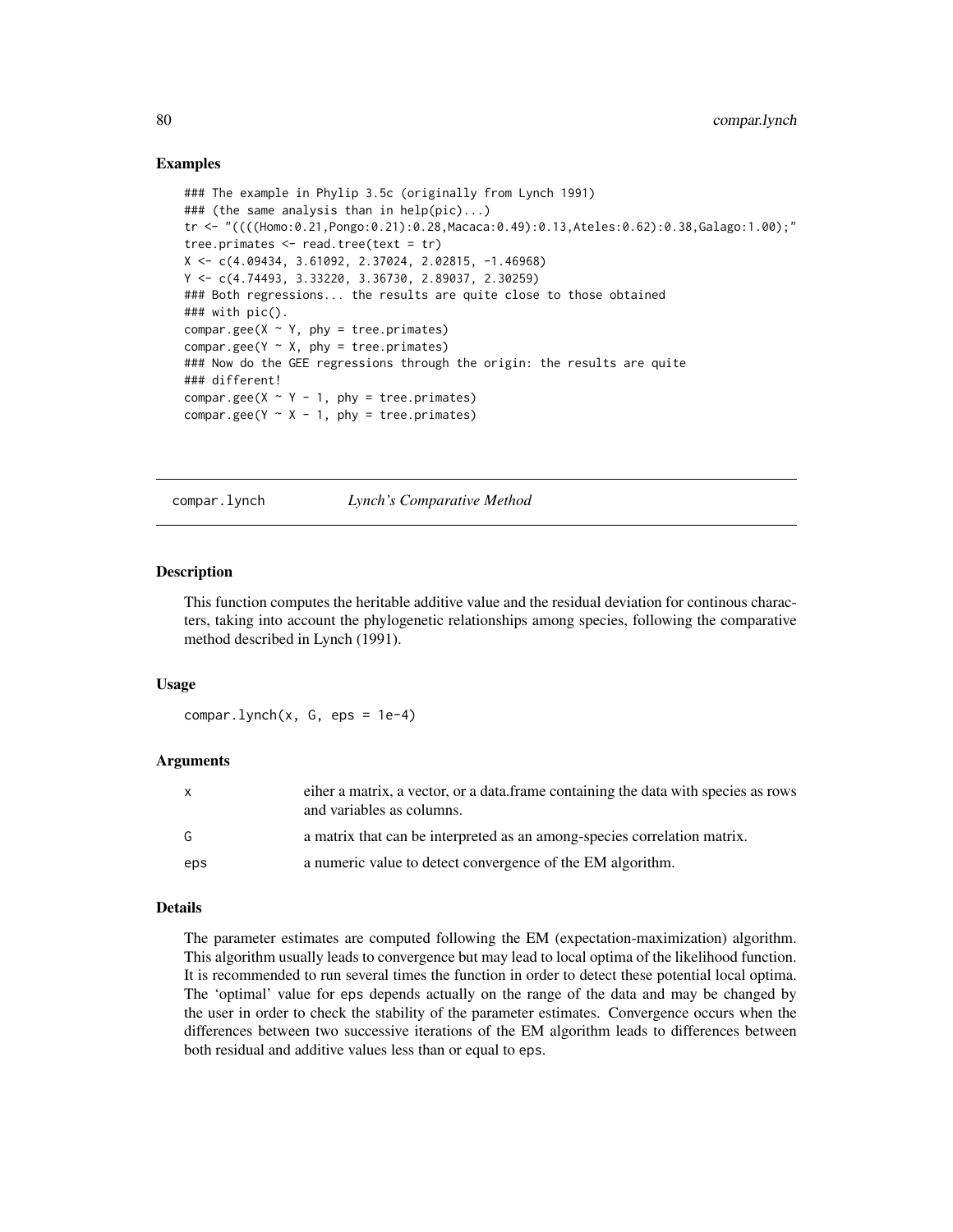# compar.lynch 81

# Value

A list with the following components:

| vare | estimated residual variance-covariance matrix.                                  |
|------|---------------------------------------------------------------------------------|
| vara | estimated additive effect variance covariance matrix.                           |
| u    | estimates of the phylogeny-wide means.                                          |
| A    | additive value estimates.                                                       |
| E    | residual values estimates.                                                      |
| lik  | logarithm of the likelihood for the entire set of observed taxon-specific mean. |

## Note

The present function does not perform the estimation of ancestral phentoypes as proposed by Lynch (1991). This will be implemented in a future version.

## Author(s)

Julien Claude <Julien.Claude@univ-montp2.fr>

# References

Lynch, M. (1991) Methods for the analysis of comparative data in evolutionary biology. *Evolution*, 45, 1065–1080.

# See Also

[pic](#page-196-0), [compar.gee](#page-76-0)

## Examples

```
### The example in Lynch (1991)
cat("((((Homo:0.21,Pongo:0.21):0.28,",
   "Macaca:0.49):0.13,Ateles:0.62):0.38,Galago:1.00);",
   file = "ex.tre", sep = "\n\pi")
tree.primates <- read.tree("ex.tre")
unlink("ex.tre")
X <- c(4.09434, 3.61092, 2.37024, 2.02815, -1.46968)
Y <- c(4.74493, 3.33220, 3.36730, 2.89037, 2.30259)
compar.lynch(cbind(X, Y),
             G = vcv.phylo(tree.primates, cor = TRUE))
```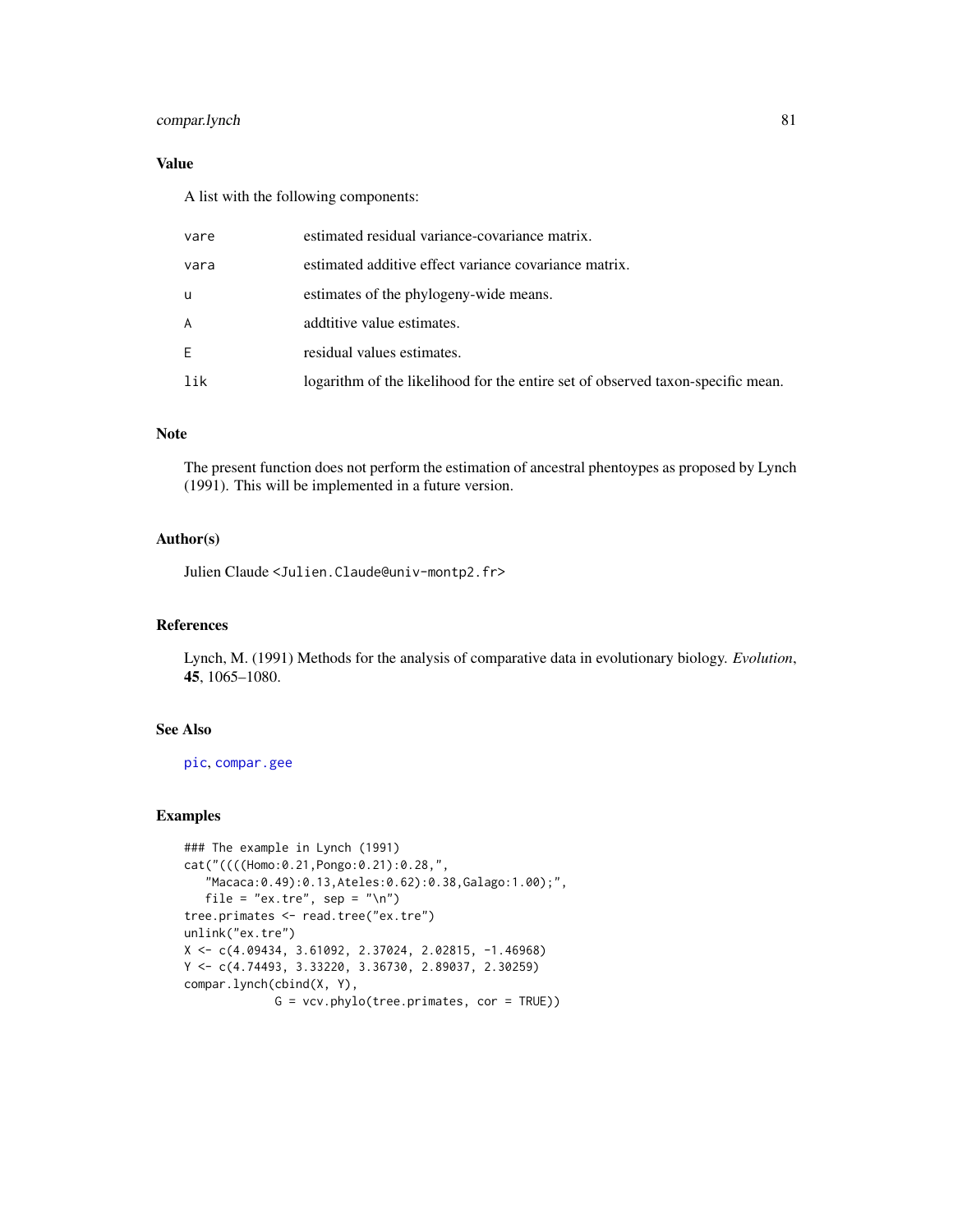#### Description

This function fits an Ornstein–Uhlenbeck model giving a phylogenetic tree, and a continuous character. The user specifies the node(s) where the optimum changes. The parameters are estimated by maximum likelihood; their standard-errors are computed assuming normality of these estimates.

## Usage

 $compar.out(x, phy, node = NULL, alpha = NULL)$ 

#### Arguments

| X     | a numeric vector giving the values of a continuous character.                                                                                                                                                                                                       |
|-------|---------------------------------------------------------------------------------------------------------------------------------------------------------------------------------------------------------------------------------------------------------------------|
| phy   | an object of class "phylo".                                                                                                                                                                                                                                         |
| node  | a vector giving the number(s) of the node(s) where the parameter 'theta' (the<br>trait optimum) is assumed to change. The node(s) can be specified with their<br>labels if phy has node labels. By default there is no change (same optimum<br>thoughout lineages). |
| alpha | the value of $\alpha$ to be used when fitting the model. By default, this parameter is<br>estimated (see details).                                                                                                                                                  |

#### Details

The Ornstein–Uhlenbeck (OU) process can be seen as a generalization of the Brownian motion process. In the latter, characters are assumed to evolve randomly under a random walk, that is change is equally likely in any direction. In the OU model, change is more likely towards the direction of an optimum (denoted  $\theta$ ) with a strength controlled by a parameter denoted  $\alpha$ .

The present function fits a model where the optimum parameter  $\theta$ , is allowed to vary throughout the tree. This is specified with the argument node:  $\theta$  changes after each node whose number is given there. Note that the optimum changes *only* for the lineages which are descendants of this node.

Hansen (1997) recommends to not estimate  $\alpha$  together with the other parameters. The present function allows this by giving a numeric value to the argument alpha. By default, this parameter is estimated, but this seems to yield very large standard-errors, thus validating Hansen's recommendation. In practice, a "poor man estimation" of  $\alpha$  can be done by repeating the function call with different values of alpha, and selecting the one that minimizes the deviance (see Hansen 1997 for an example).

If x has names, its values are matched to the tip labels of phy, otherwise its values are taken to be in the same order than the tip labels of phy.

The user must be careful here since the function requires that both series of names perfectly match, so this operation may fail if there is a typing or syntax error. If both series of names do not match, the values in the x are taken to be in the same order than the tip labels of phy, and a warning message is issued.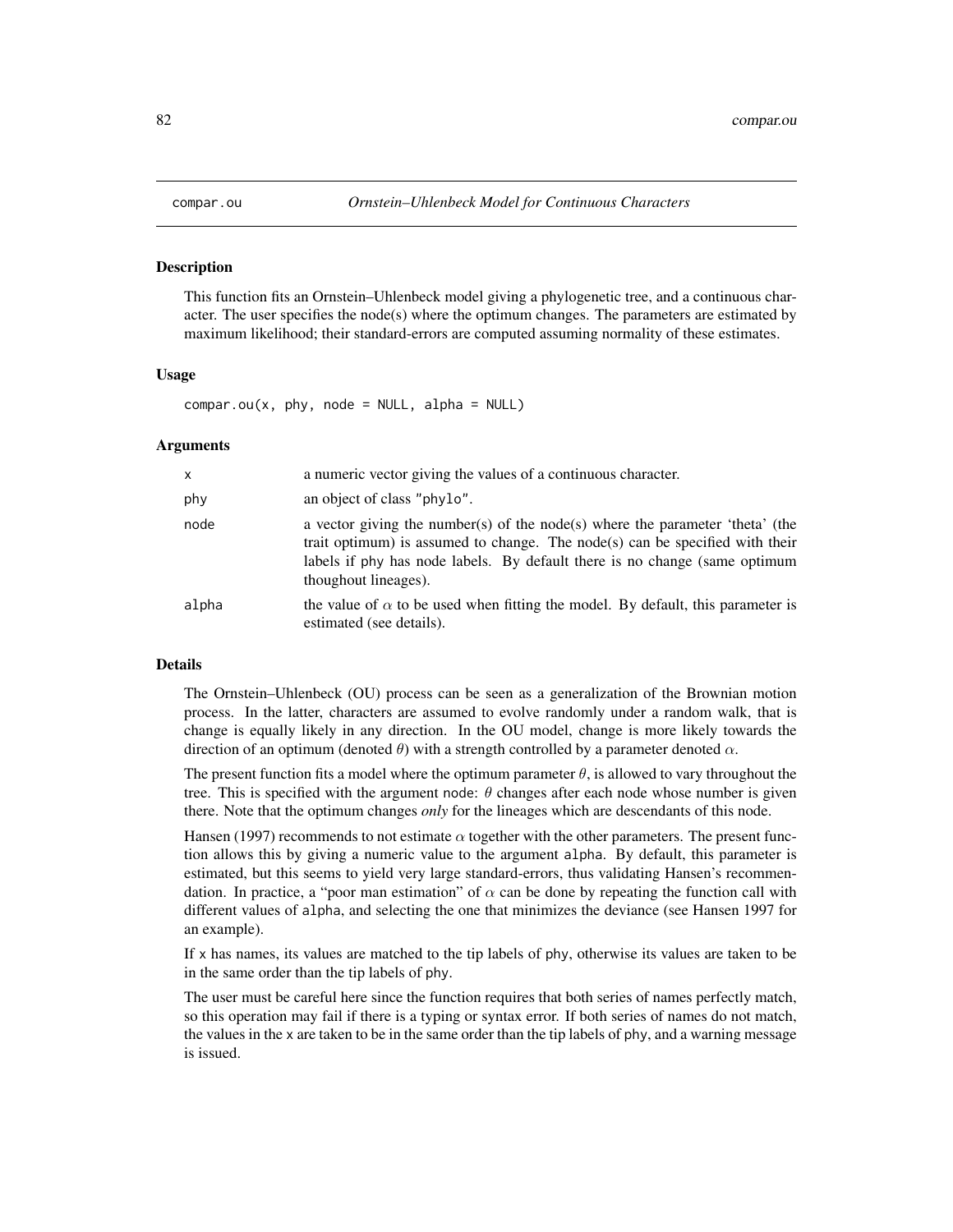# compar.ou 83

## Value

an object of class "compar.ou" which is list with the following components:

| deviance | the deviance $(= -2 * loglik)$ .                                              |
|----------|-------------------------------------------------------------------------------|
| para     | a data frame with the maximum likelihood estimates and their standard-errors. |
| call.    | the function call.                                                            |

## Note

The inversion of the variance-covariance matrix in the likelihood function appeared as somehow problematic. The present implementation uses a Cholevski decomposition with the function [chol2inv](#page-0-0) instead of the usual function [solve](#page-0-0).

## Author(s)

Emmanuel Paradis

# References

Hansen, T. F. (1997) Stabilizing selection and the comparative analysis of adaptation. *Evolution*, 51, 1341–1351.

# See Also

[ace](#page-8-0), [compar.lynch](#page-79-0), [corBrownian](#page-91-0), [corMartins](#page-94-0), [pic](#page-196-0)

# Examples

```
data(bird.orders)
### This is likely to give you estimates close to 0, 1, and 0
### for alpha, sigma^2, and theta, respectively:
compar.ou(x <- rnorm(23), bird.orders)
### Much better with a fixed alpha:
compar.out(x, bird.orders, alpha = 0.1)### Let us 'mimick' the effect of different optima
### for the two clades of birds...
x \leq c(\text{norm}(5, 0), \text{norm}(18, 5))### ... the model with two optima:
compar.out(x, bird.orders, node = 25, alpha = .1)### ... and the model with a single optimum:
compar.out(x, bird.orders, node = NULL, alpha = .1)### => Compare both models with the difference in deviances
## which follows a chi^2 with df = 1.
```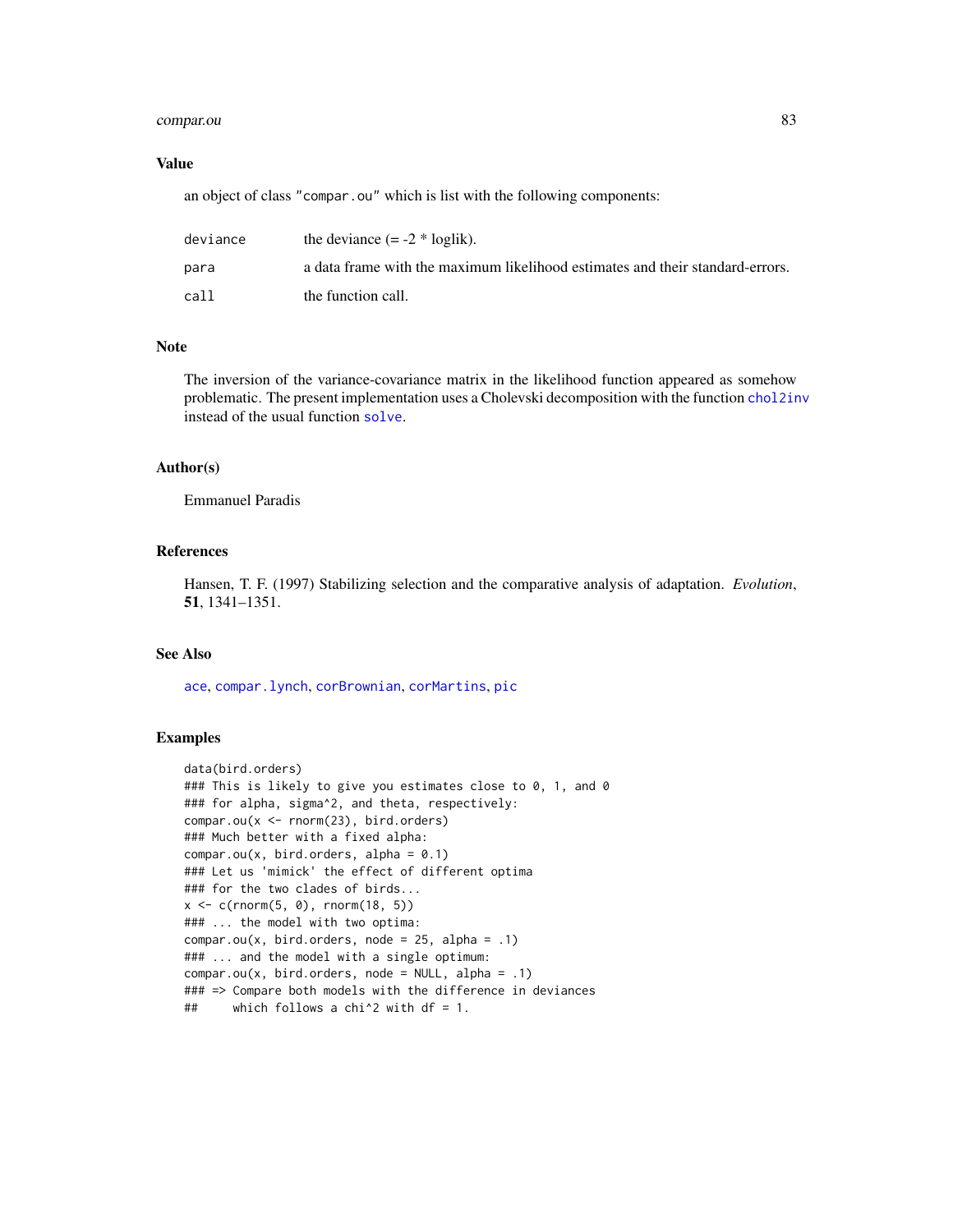#### Description

This function compares two phylogenetic trees, rooted or unrooted, and returns a detailed report of this comparison.

#### Usage

```
comparePhylo(x, y, plot = FALSE, force. rooted = FALSE,use.edge.length = FALSE)
## S3 method for class 'comparePhylo'
print(x, \ldots)
```
## Arguments

| x, y            | two objects of class "phylo".                                                                               |  |
|-----------------|-------------------------------------------------------------------------------------------------------------|--|
| plot            | a logical value. If TRUE, the two trees are plotted on the same device and their<br>similarities are shown. |  |
| force.rooted    | a logical value. If TRUE, the trees are considered rooted even if is rooted<br>returns FALSE.               |  |
| use.edge.length |                                                                                                             |  |
|                 | a logical value passed to plot. phylo (see below).                                                          |  |
| $\cdots$        | unused.                                                                                                     |  |
|                 |                                                                                                             |  |

# Details

In all cases, the numbers of tips and of nodes and the tip labels are compared.

If both trees are rooted, or if force.rooted = TRUE, the clade compositions of each tree are compared. If both trees are also ultrametric, their branching times are compared.

If both trees are unrooted and have the same number of nodes, the bipartitions (aka splits) are compared.

If plot = TRUE, the edge lengths are not used by default because in some situations with unrooted trees, some splits might not be visible if the corresponding internal edge length is very short. To use edge lengths, set use.edge.length = TRUE.

## Value

an object of class "comparePhylo" which is a list with messages from the comparison and, optionally, tables comparing branching times.

## Author(s)

Emmanuel Paradis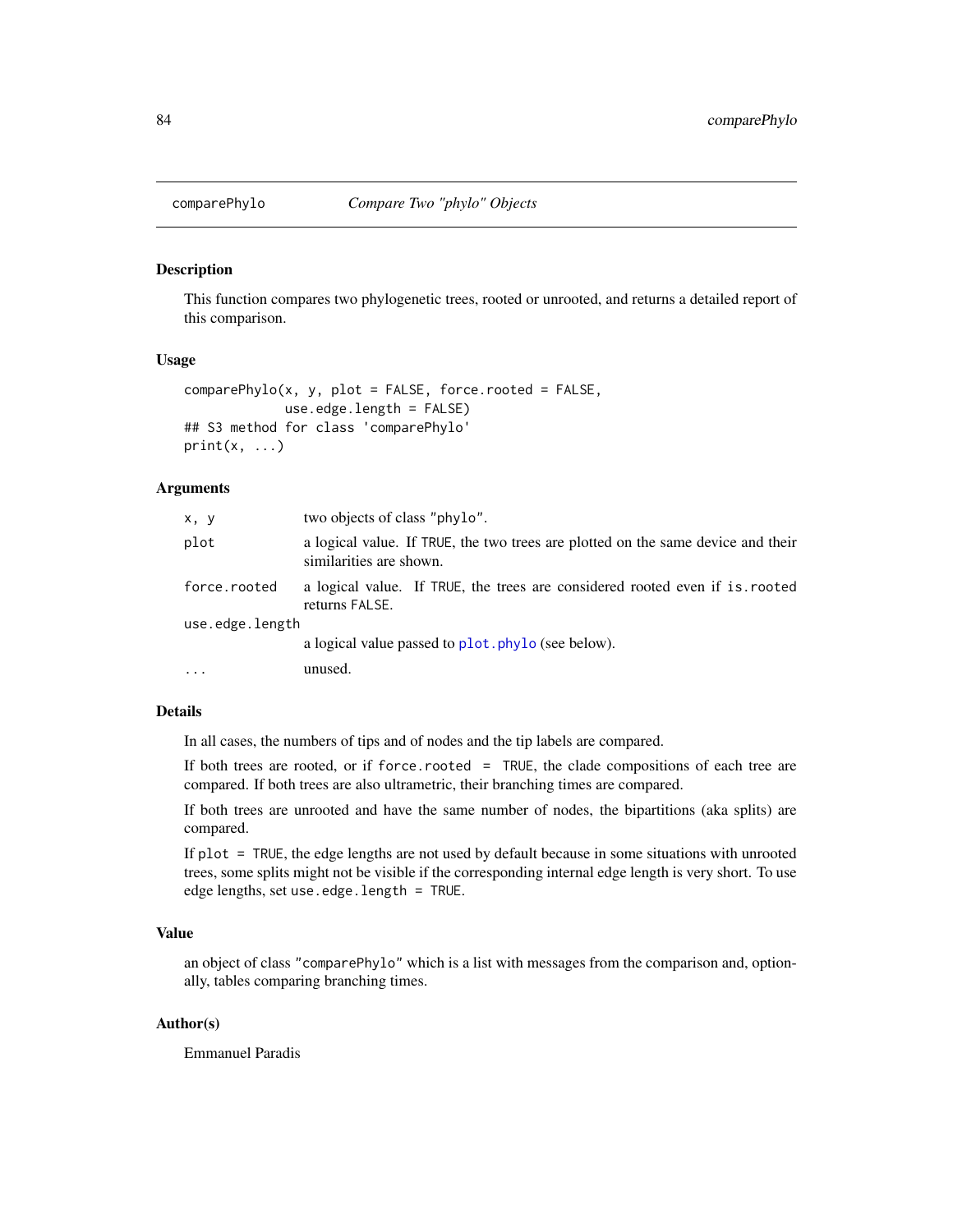## compute.brlen 85

## See Also

[all.equal.phylo](#page-17-0)

#### Examples

```
## two unrooted trees but force comparison as rooted:
a \leq read.tree(text = "(a,b,(c,d));")
b \le - read.tree(text = "(a,c,(b,d));")
comparePhylo(a, b, plot = TRUE, force.rooted = TRUE)
## two random unrooted trees:
c \leftarrow rtree(5, rooted = FALSE)
d \leq r rtree(5, rooted = FALSE)
comparePhylo(c, d, plot = TRUE)
```
<span id="page-84-0"></span>compute.brlen *Branch Lengths Computation*

#### Description

This function computes branch lengths of a tree using different methods.

#### Usage

compute.brlen(phy, method = "Grafen", power =  $1, ...$ )

## Arguments

| phy    | an object of class phylo representing the tree.                                                                                                                     |
|--------|---------------------------------------------------------------------------------------------------------------------------------------------------------------------|
| method | the method to be used to compute the branch lengths; this must be one of the<br>followings: (i) "Grafen" (the default), (ii) a numeric vector, or (iii) a function. |
| power  | The power at which heights must be raised (see below).                                                                                                              |
| .      | further argument(s) to be passed to method if it is a function.                                                                                                     |

#### Details

Grafen's (1989) computation of branch lengths: each node is given a 'height', namely the number of leaves of the subtree minus one, 0 for leaves. Each height is scaled so that root height is 1, and then raised at power 'rho' (> 0). Branch lengths are then computed as the difference between height of lower node and height of upper node.

If one or several numeric values are provided as method, they are recycled if necessary. If a function is given instead, further arguments are given in place of ... (they must be named, see examples).

Zero-length branches are not treated as multichotomies, and thus may need to be collapsed (see [di2multi](#page-170-0)).

## Value

An object of class phylo with branch lengths.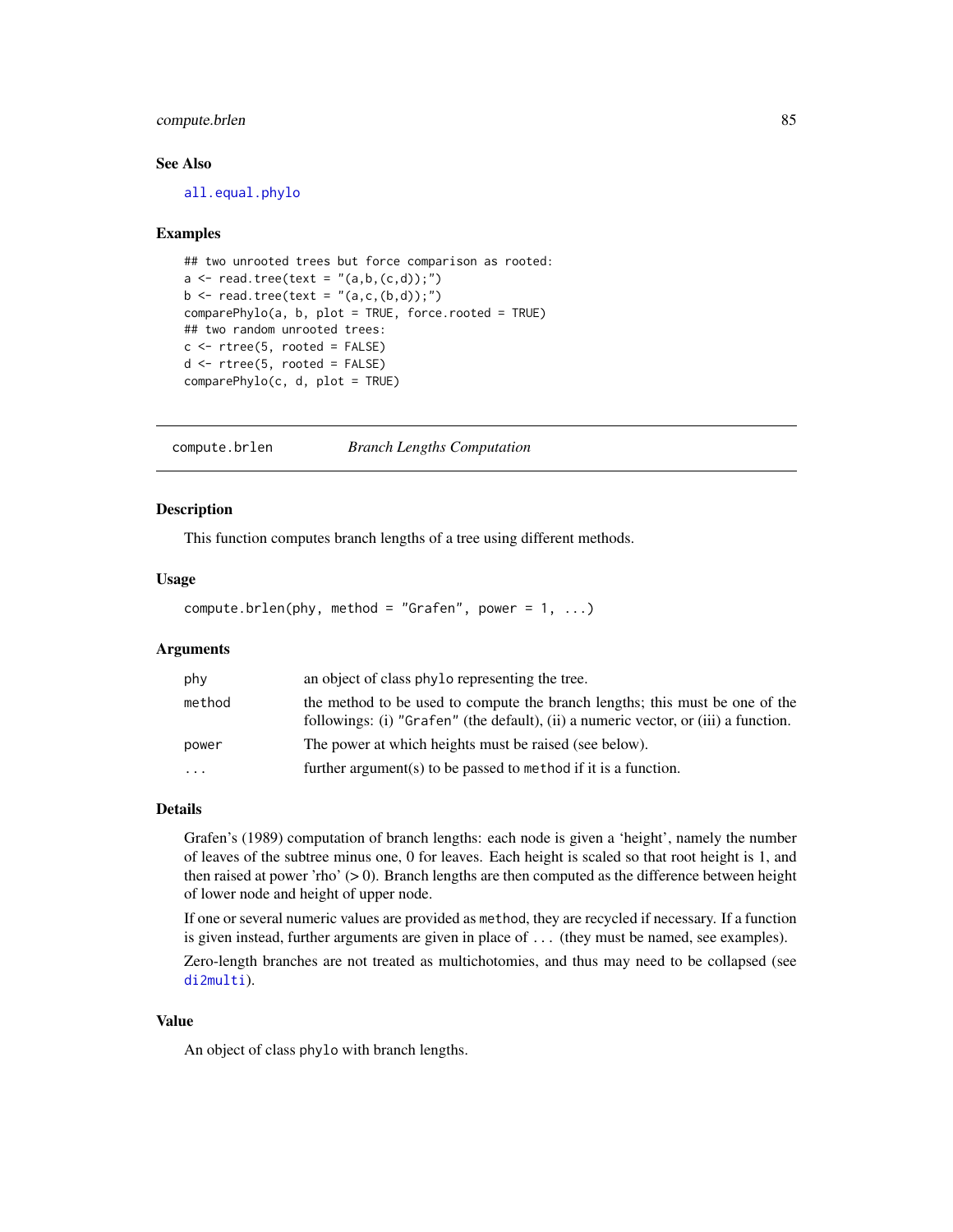#### Author(s)

Julien Dutheil <julien.dutheil@univ-montp2.fr> and Emmanuel Paradis

## References

Grafen, A. (1989) The phylogenetic regression. *Philosophical Transactions of the Royal society of London. Series B. Biological Sciences*, 326, 119–157.

## See Also

[read.tree](#page-221-0) for a description of phylo objects, [di2multi](#page-170-0), [multi2di](#page-170-1)

#### Examples

```
data(bird.orders)
plot(compute.brlen(bird.orders, 1))
plot(compute.brlen(bird.orders, runif, min = 0, max = 5))
layout(matrix(1:4, 2, 2))
plot(compute.brlen(bird.orders, power=1), main=expression(rho==1))
plot(compute.brlen(bird.orders, power=3), main=expression(rho==3))
plot(compute.brlen(bird.orders, power=0.5), main=expression(rho==0.5))
plot(compute.brlen(bird.orders, power=0.1), main=expression(rho==0.1))
layout(1)
```
compute.brtime *Compute and Set Branching Times*

## Description

This function computes the branch lengths of a tree giving its branching times (aka node ages or heights).

## Usage

```
compute.brtime(phy, method = "coalescent", force.positive = NULL)
```
#### Arguments

| phy    | an object of class "phylo".                                                           |
|--------|---------------------------------------------------------------------------------------|
| method | either "coalescent" (the default), or a numeric vector giving the branching<br>times. |

force.positive a logical value (see details).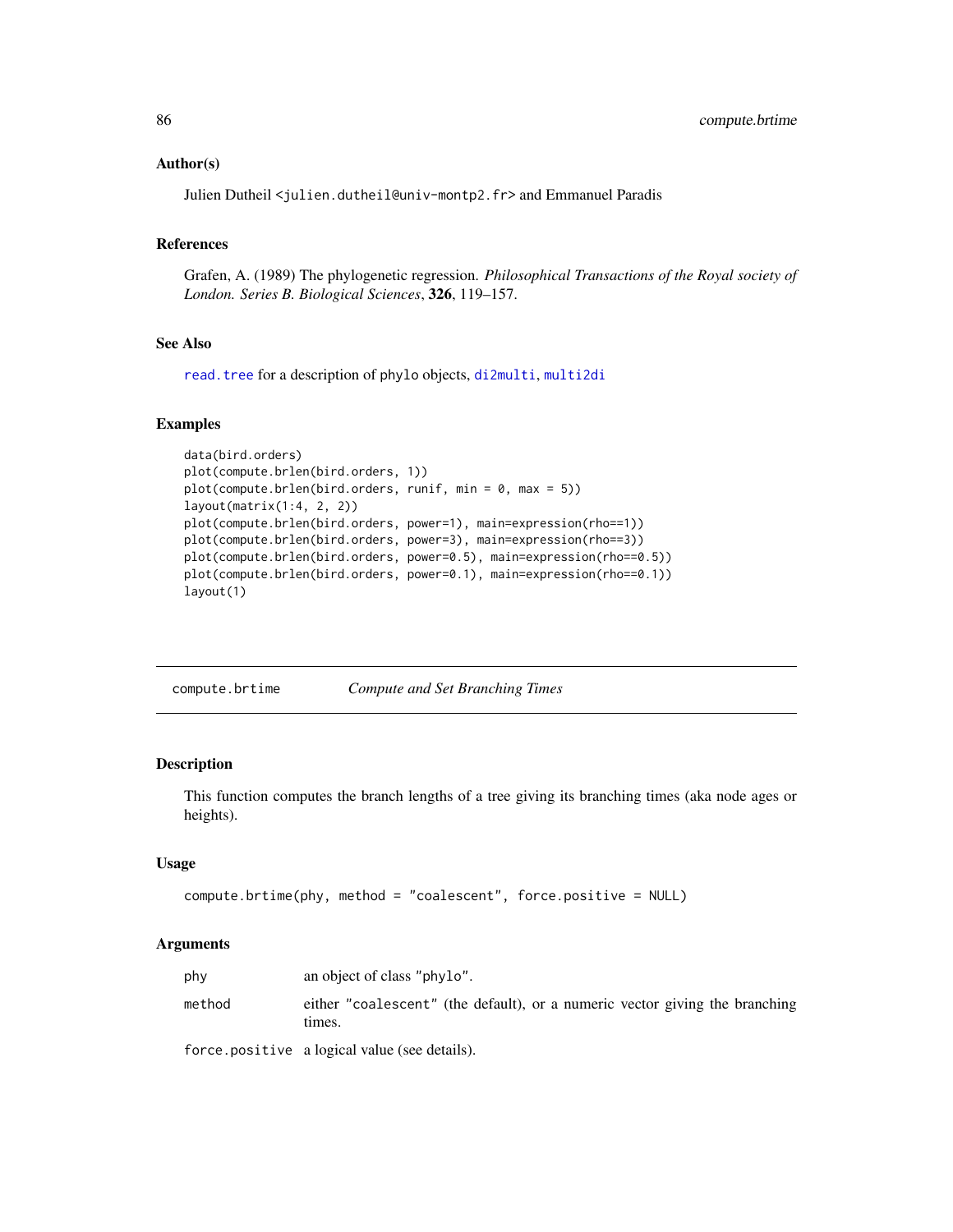#### consensus 87

#### Details

By default, a set of random branching times is generated from a simple coalescent, and the option force.positive is set to TRUE so that no branch length is negative.

If a numeric vector is passed to method, it is taken as the branching times of the nodes with respect to their numbers (i.e., the first element of method is the branching time of the node numbered  $n + 1$  $[=$  the root], the second element of the node numbered  $n+2$ , and so on), so force. positive is set to FALSE. This may result in negative branch lengths. To avoid this, one should use force.positive = TRUE in which case the branching times are eventually reordered.

## Value

An object of class "phylo" with branch lengths and ultrametric.

#### Author(s)

Emmanuel Paradis

# See Also

[compute.brlen](#page-84-0), [branching.times](#page-51-0)

#### Examples

```
tr < -rtree(10)layout(matrix(1:4, 2))
plot(compute.brtime(tr)); axisPhylo()
plot(compute.brtime(tr, force.positive = FALSE)); axisPhylo()
plot(compute.brtime(tr, 1:9)); axisPhylo() # a bit nonsense
plot(compute.brtime(tr, 1:9, TRUE)); axisPhylo()
layout(1)
```
consensus *Concensus Trees*

#### Description

Given a series of trees, this function returns the consensus tree. By default, the strict-consensus tree is computed. To get the majority-rule consensus tree, use  $p = 0.5$ . Any value between 0.5 and 1 can be used.

## Usage

```
consensus(..., p = 1, check.labels = TRUE)
```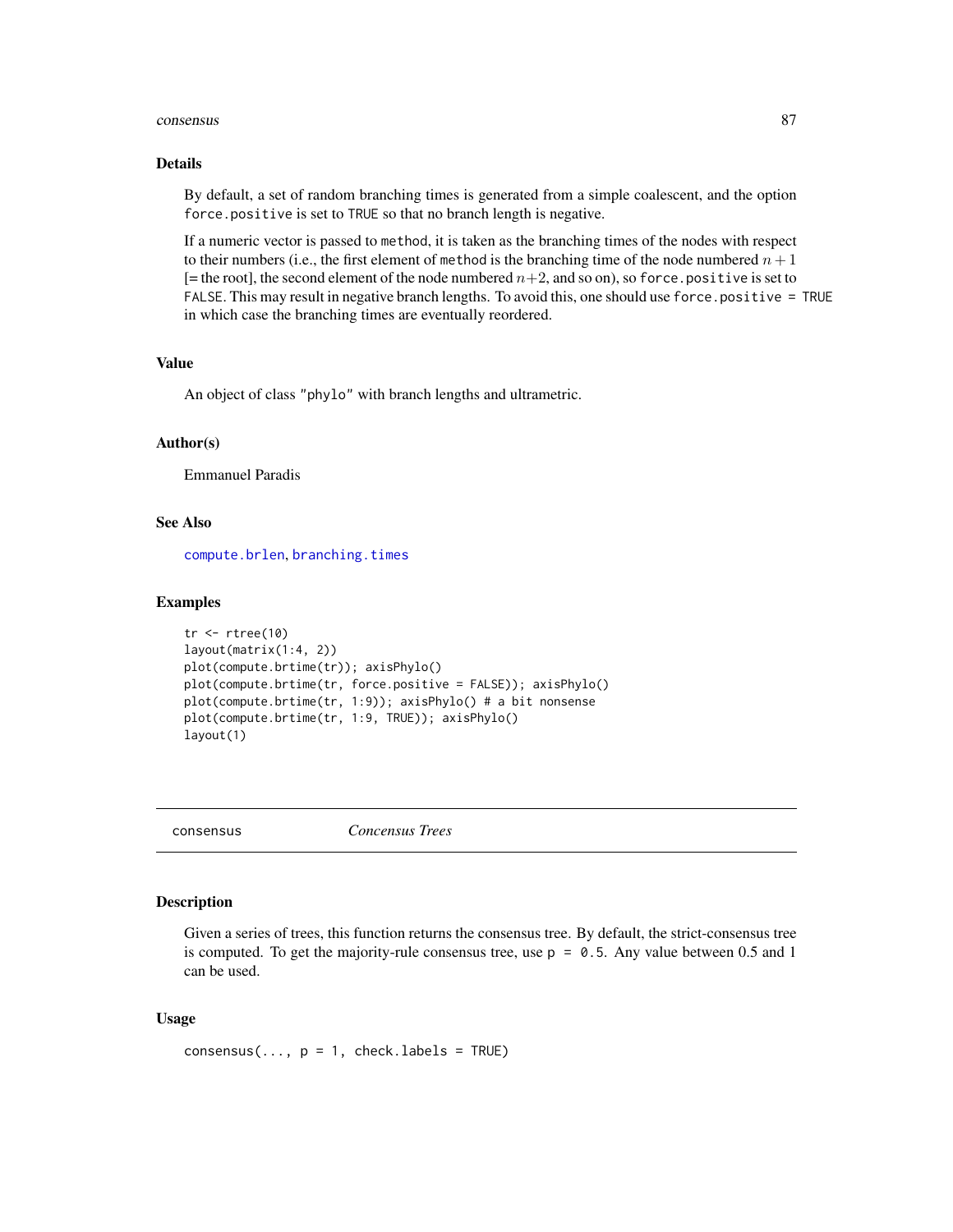#### Arguments

| $\cdots$     | either (i) a single object of class "phylo", (ii) a series of such objects separated<br>by commas, or (iii) a list containing such objects.                                                            |
|--------------|--------------------------------------------------------------------------------------------------------------------------------------------------------------------------------------------------------|
| p            | a numeric value between 0.5 and 1 giving the proportion for a clade to be repre-<br>sented in the consensus tree.                                                                                      |
| check.labels | a logical specifying whether to check the labels of each tree. If FALSE (the<br>default), it is assumed that all trees have the same tip labels, and that they are in<br>the same order (see details). |

# Details

Using check.labels = FALSE results in considerable decrease in computing times. This requires that all trees have the same tip labels, *and* these labels are ordered similarly in all trees (in other words, the element tip.label are identical in all trees).

## Value

```
an object of class "phylo".
```
## Author(s)

Emmanuel Paradis

## References

Felsenstein, J. (2004) *Inferring Phylogenies*. Sunderland: Sinauer Associates.

#### See Also

[prop.part](#page-48-0), [dist.topo](#page-115-0)

cophenetic.phylo *Pairwise Distances from a Phylogenetic Tree*

## Description

cophenetic.phylo computes the pairwise distances between the pairs of tips from a phylogenetic tree using its branch lengths.

dist.nodes does the same but between all nodes, internal and terminal, of the tree.

# Usage

```
## S3 method for class 'phylo'
cophenetic(x)
dist.nodes(x)
```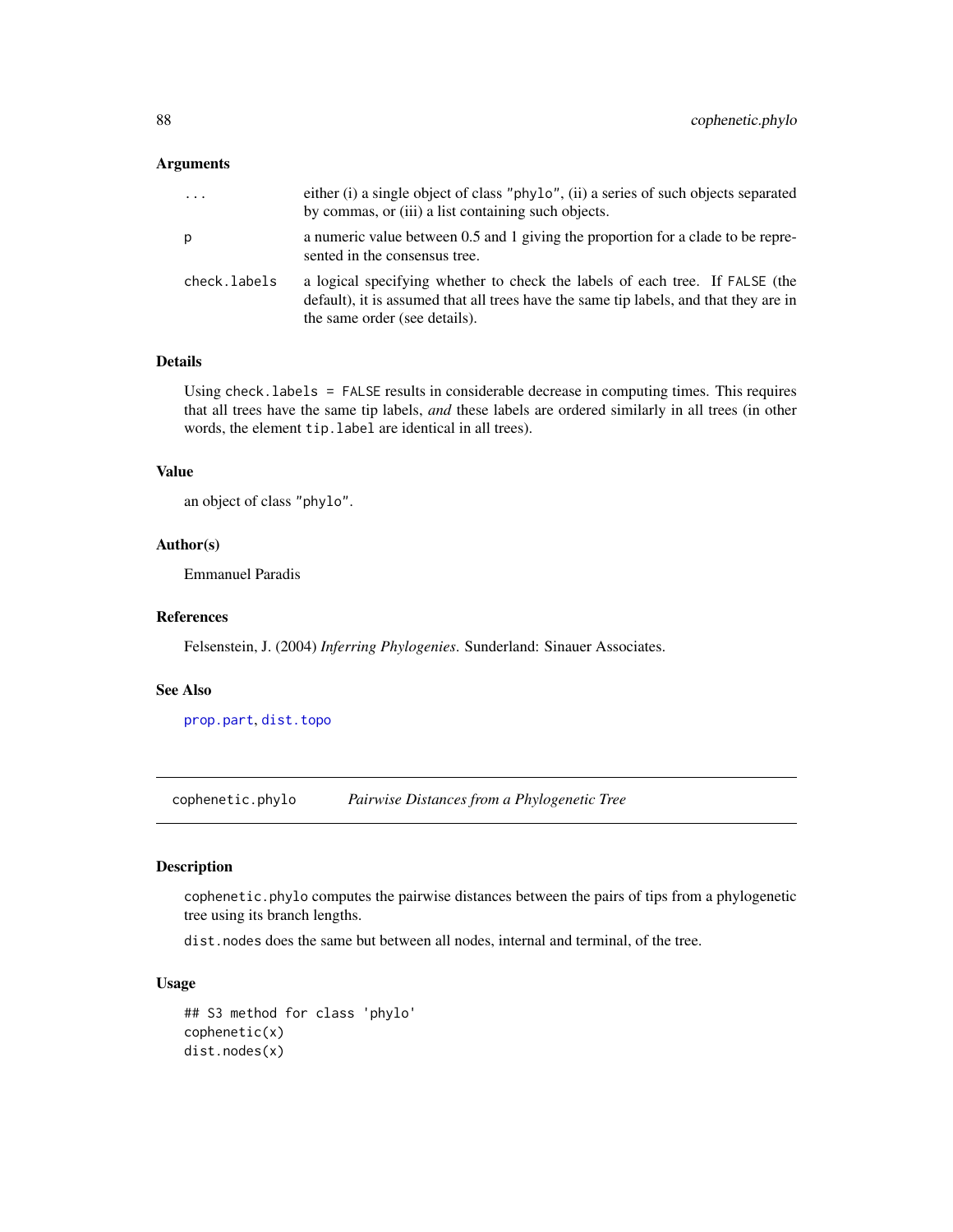# cophyloplot 89

#### Arguments

x an object of class "phylo".

#### Value

a numeric matrix with colnames and rownames set to the names of the tips (as given by the element tip.label of the argument phy), or, in the case of dist.nodes, the numbers of the tips and the nodes (as given by the element edge).

# Author(s)

Emmanuel Paradis

## See Also

[read.tree](#page-221-0) to read tree files in Newick format, [cophenetic](#page-0-0) for the generic function

cophyloplot *Plots two phylogenetic trees face to face with links between the tips.*

## Description

This function plots two trees face to face with the links if specified. It is possible to rotate the branches of each tree around the nodes by clicking.

#### Usage

```
cophyloplot(x, y, assoc = NULL, use.edge.length = FALSE, space = 0,
       length.line = 1, gap = 2, type = "phylogram", rotate = FALSE,
       col = par("fg"), lwd = par("lwd"), lty = par("lty"),
       show.tip.label = TRUE, font = 3, ...)
```
## Arguments

| x, y            | two objects of class "phylo".                                                                                                   |
|-----------------|---------------------------------------------------------------------------------------------------------------------------------|
| assoc           | a matrix with 2 columns specifying the associations between the tips. If NULL,<br>no links will be drawn.                       |
| use.edge.length |                                                                                                                                 |
|                 | a logical indicating whether the branch lengths should be used to plot the trees;<br>default is FALSE.                          |
| space           | a positive value that specifies the distance between the two trees.                                                             |
| length.line     | a positive value that specifies the length of the horizontal line associated to each<br>taxa. Default is 1.                     |
| gap             | a value specifying the distance between the tips of the phylogeny and the lines.                                                |
| type            | a character string specifying the type of phylogeny to be drawn; it must be one<br>of "phylogram" (the default) or "cladogram". |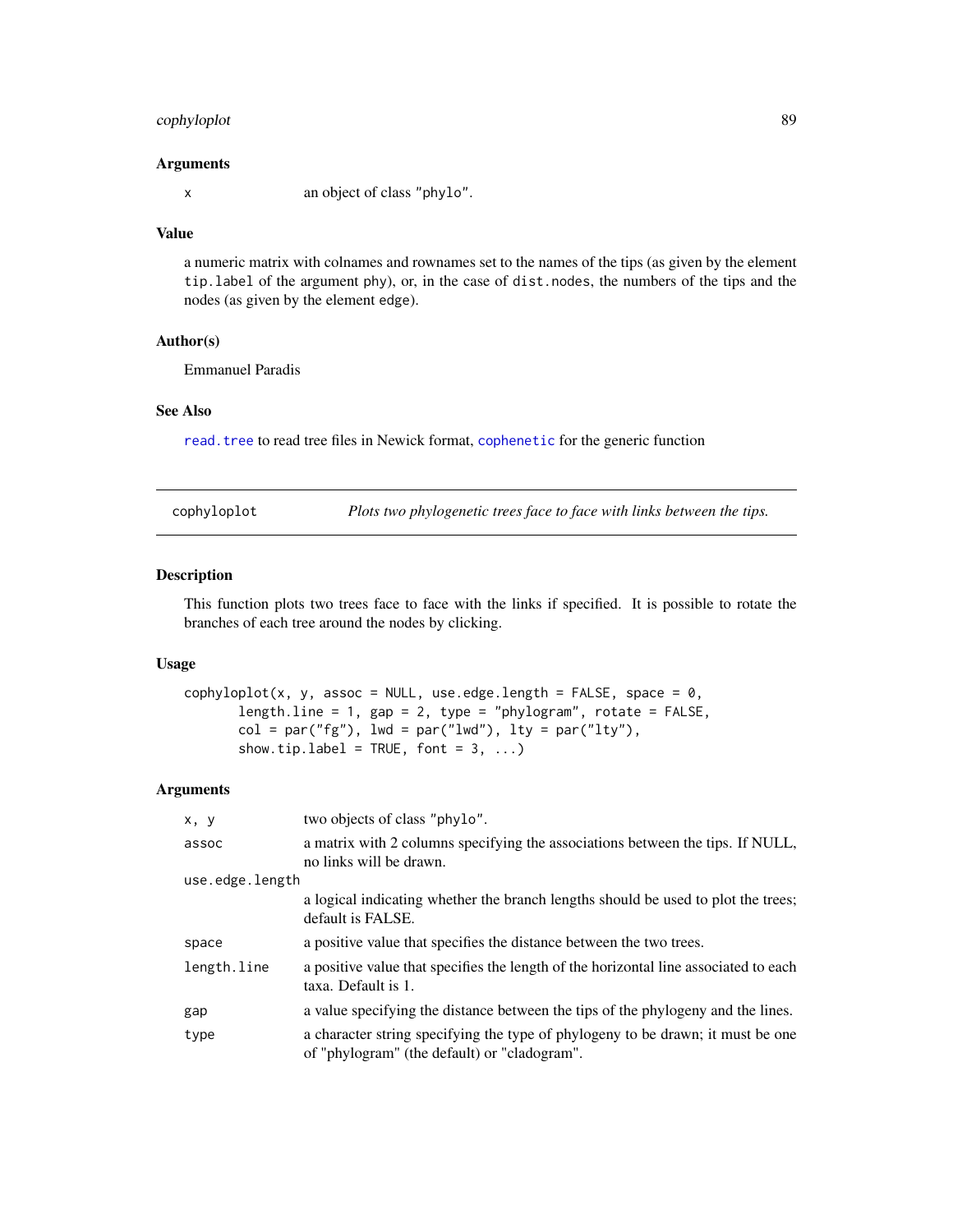| rotate   | a logical indicating whether the nodes of the phylogeny can be rotated by click-<br>ing. Default is FALSE.                                |
|----------|-------------------------------------------------------------------------------------------------------------------------------------------|
| col      | a character vector indicating the color to be used for the links; recycled as nec-<br>essary.                                             |
| lwd      | id. for the width.                                                                                                                        |
| ltv      | id. for the line type.                                                                                                                    |
|          | show, tip. label a logical indicating whether to show the tip labels on the phylogeny (defaults to<br>'TRUE', i.e. the labels are shown). |
| font     | an integer specifying the type of font for the labels: 1 (plain text), 2 (bold), 3<br>(italic, the default), or 4 (bold italic).          |
| $\cdots$ | (unused)                                                                                                                                  |

#### Details

The aim of this function is to plot simultaneously two phylogenetic trees with associated taxa. The two trees do not necessarily have the same number of tips and more than one tip in one phylogeny can be associated with a tip in the other.

The association matrix used to draw the links has to be a matrix with two columns containing the names of the tips. One line in the matrix represents one link on the plot. The first column of the matrix has to contain tip labels of the first tree (phy1) and the second column of the matrix, tip labels of the second tree (phy2). There is no limit (low or high) for the number of lines in the matrix. A matrix with two colums and one line will give a plot with one link.

Arguments gap, length.line and space have to be changed to get a nice plot of the two phylogenies. Note that the function takes into account the length of the character strings corresponding to the names at the tips, so that the lines do not overwrite those names.

The rotate argument can be used to transform both phylogenies in order to get the more readable plot (typically by decreasing the number of crossing lines). This can be done by clicking on the nodes. The escape button or right click take back to the console.

## Author(s)

Damien de Vienne <damien.de-vienne@u-psud.fr>

#### See Also

[plot.phylo](#page-200-0), [rotate](#page-232-0), [rotateConstr](#page-232-1)

#### Examples

```
#two random trees
tree1 <- rtree(40)
tree2 <- rtree(20)
#creation of the association matrix:
association <- cbind(tree2$tip.label, tree2$tip.label)
cophyloplot(tree1, tree2, assoc = association,
```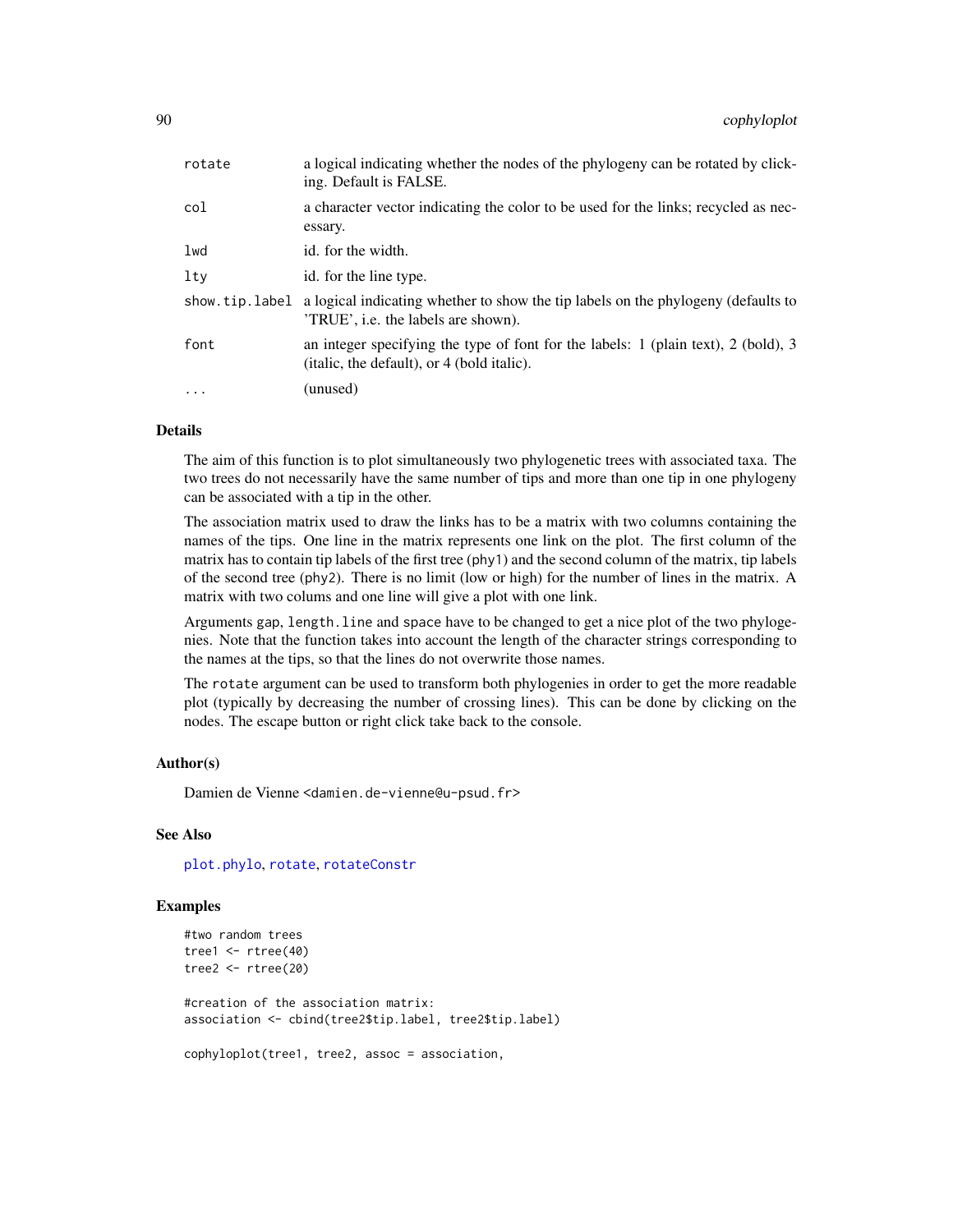# corBlomberg 91

```
length.line = 4, space = 28, gap = 3)
```

```
#plot with rotations
## Not run:
cophyloplot(tree1, tree2, assoc=association, length.line=4, space=28, gap=3, rotate=TRUE)
## End(Not run)
```
<span id="page-90-0"></span>corBlomberg *Blomberg et al.'s Correlation Structure*

#### Description

The "ACDC" (accelerated/decelerated) model assumes that continuous traits evolve under a Brownian motion model which rates accelerates (if  $g < 1$ ) or decelerates (if  $g > 1$ ) through time. If  $g = 1$ , then the model reduces to a Brownian motion model.

## Usage

```
corBlomberg(value, phy, form = ~1, fixed = FALSE)## S3 method for class 'corBlomberg'
corMatrix(object, covariate = getCovariate(object),
                  corr = TRUE, ...## S3 method for class 'corBlomberg'
coef(object, unconstrained = TRUE, ...)
```
## Arguments

| value         | the (initial) value of the parameter $q$ .                                                                                                                                                                                            |
|---------------|---------------------------------------------------------------------------------------------------------------------------------------------------------------------------------------------------------------------------------------|
| phy           | an object of class "phylo".                                                                                                                                                                                                           |
| form          | (ignored).                                                                                                                                                                                                                            |
| fixed         | a logical specifying whether gls should estimate $\gamma$ (the default) or keep it fixed.                                                                                                                                             |
| object        | an (initialized) object of class "corBlomberg".                                                                                                                                                                                       |
| covariate     | (ignored).                                                                                                                                                                                                                            |
| corr          | a logical value specifying whether to return the correlation matrix (the default)<br>or the variance-covariance matrix.                                                                                                               |
| unconstrained | a logical value. If TRUE (the default), the coefficients are returned in uncon-<br>strained form (the same used in the optimization algorithm). If FALSE the coef-<br>ficients are returned in "natural", possibly constrained, form. |
| $\cdot$       | further arguments passed to or from other methods.                                                                                                                                                                                    |

# Value

an object of class "corBlomberg", the coefficients from an object of this class, or the correlation matrix of an initialized object of this class. In most situations, only corBlomberg will be called by the user.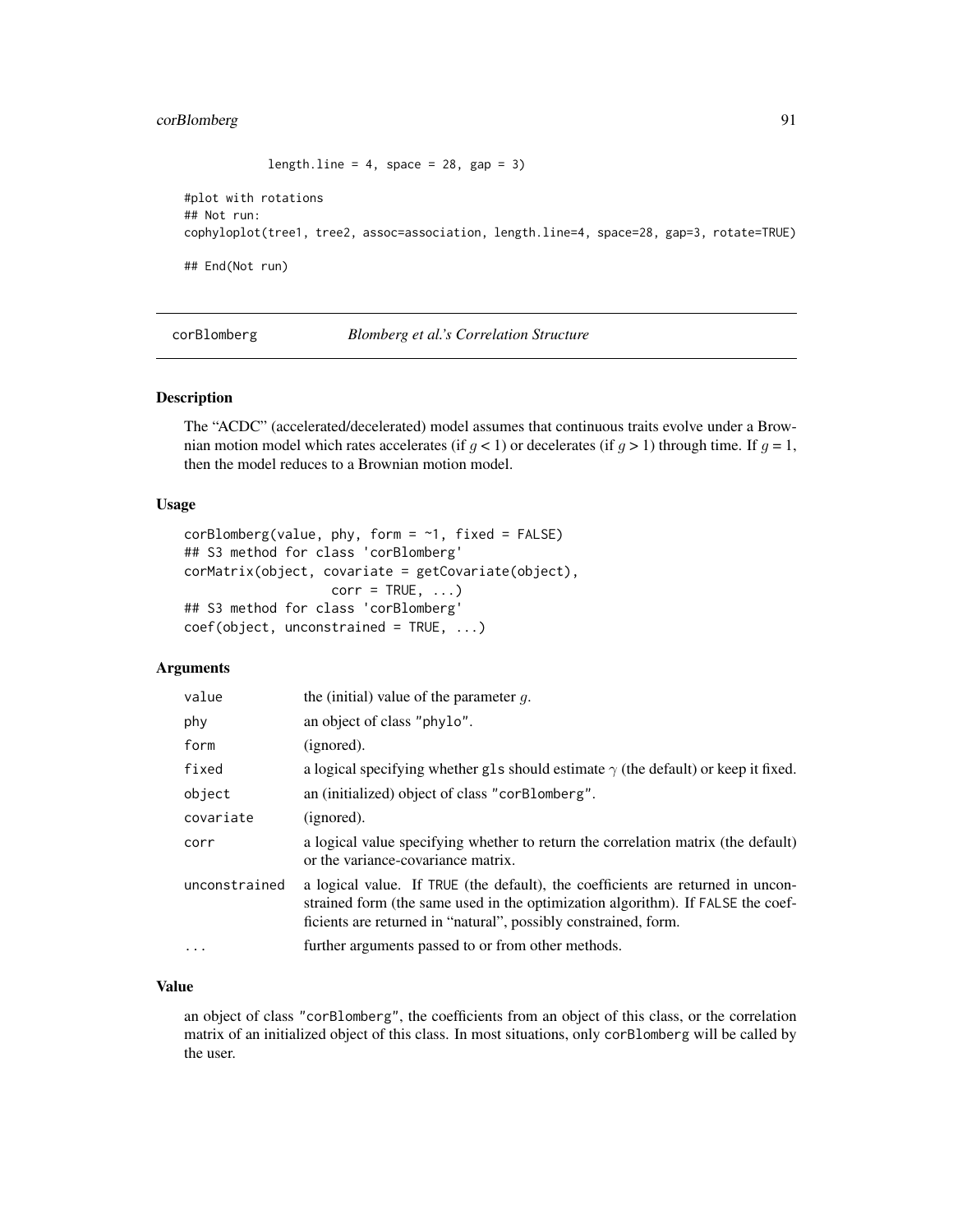## Author(s)

Emmanuel Paradis

# References

Blomberg, S. P., Garland, Jr, T., and Ives, A. R. (2003) Testing for phylogenetic signal in comparative data: behavioral traits are more labile. *Evolution*, 57, 717–745.

<span id="page-91-0"></span>corBrownian *Brownian Correlation Structure*

# Description

Expected covariance under a Brownian model (Felsenstein 1985, Martins and Hansen 1997)

$$
V_{ij} = \gamma \times t_a
$$

where  $t_a$  is the distance on the phylogeny between the root and the most recent common ancestor of taxa i and j and  $\gamma$  is a constant.

## Usage

```
corBrownian(value=1, phy, form=~1)
## S3 method for class 'corBrownian'
coef(object, unconstrained = TRUE, ...)
## S3 method for class 'corBrownian'
corMatrix(object, covariate = getCovariate(object), corr = TRUE, ...)
```
# Arguments

| value         | The $\gamma$ parameter (default to 1)                                                                                                                                                                                                     |
|---------------|-------------------------------------------------------------------------------------------------------------------------------------------------------------------------------------------------------------------------------------------|
| phy           | An object of class phylo representing the phylogeny (with branch lengths) to<br>consider                                                                                                                                                  |
| object        | An (initialized) object of class corBrownian                                                                                                                                                                                              |
| corr          | a logical value. If 'TRUE' the function returns the correlation matrix, otherwise<br>it returns the variance/covariance matrix.                                                                                                           |
| form          | ignored for now.                                                                                                                                                                                                                          |
| covariate     | ignored for now.                                                                                                                                                                                                                          |
| unconstrained | a logical value. If 'TRUE' the coefficients are returned in unconstrained form<br>(the same used in the optimization algorithm). If 'FALSE' the coefficients are<br>returned in "natural", possibly constrained, form. Defaults to 'TRUE' |
| .             | some methods for these generics require additional arguments. None are used<br>in these methods.                                                                                                                                          |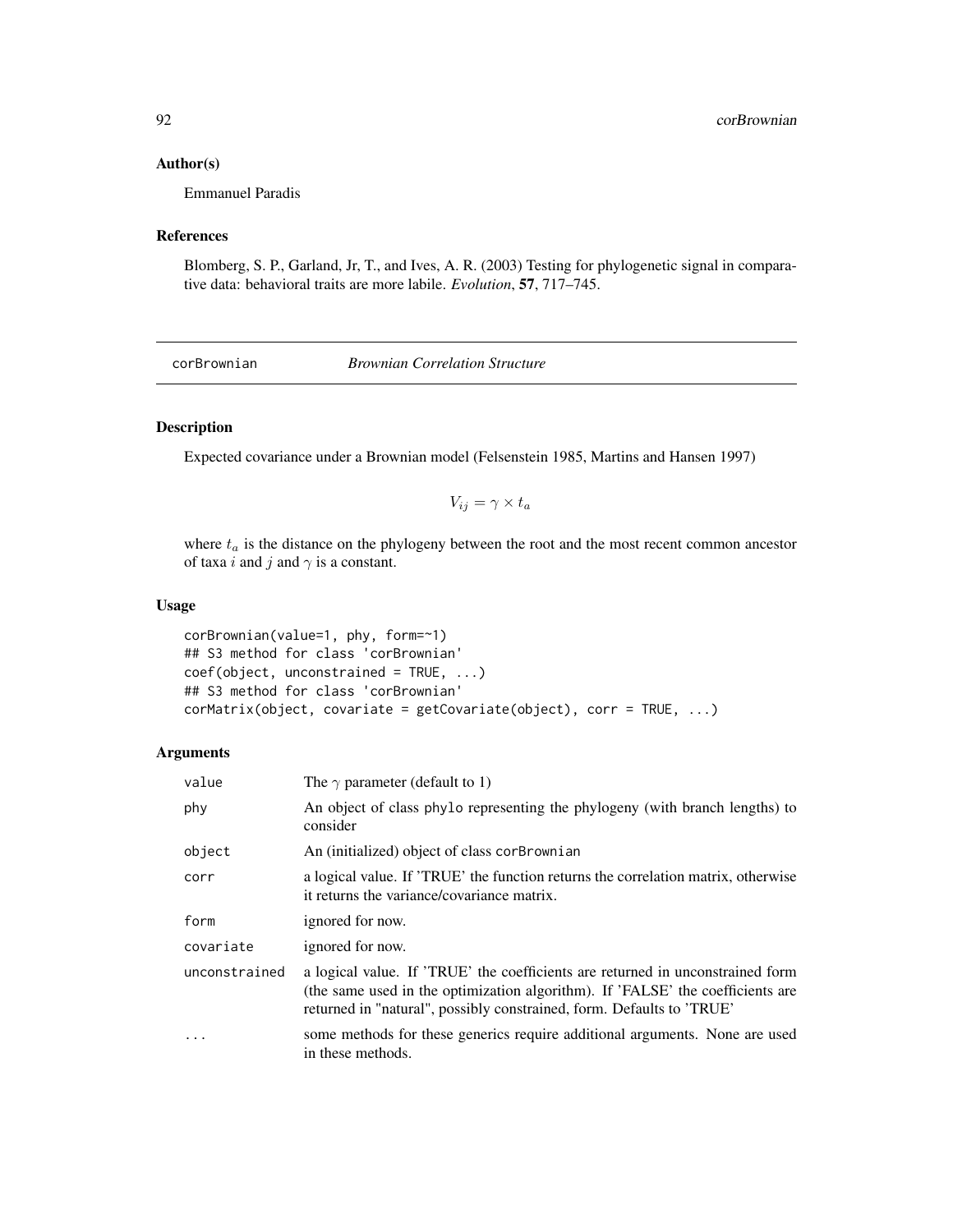#### corClasses 93

## Value

An object of class corBrownian, or the coefficient from an object of this class (actually sends numeric(0)), or the correlation matrix of an initialized object of this class.

#### Author(s)

Julien Dutheil <julien.dutheil@univ-montp2.fr>

#### References

Felsenstein, J. (1985) Phylogenies and the comparative method. *American Naturalist*, 125, 1–15.

Martins, E. P. and Hansen, T. F. (1997) Phylogenies and the comparative method: a general approach to incorporating phylogenetic information into the analysis of interspecific data. *American Naturalist*, 149, 646–667.

#### See Also

[corClasses](#page-92-0)

<span id="page-92-0"></span>corClasses *Phylogenetic Correlation Structures*

## **Description**

Classes of phylogenetic correlation structures ("corPhyl") available in ape.

- corBrownianBrownian motion model (Felsenstein 1985)
- corMartinsThe covariance matrix defined in Martins and Hansen (1997)
- corGrafenThe covariance matrix defined in Grafen (1989)
- corPagelThe covariance matrix defined in Freckelton et al. (2002)
- corBlombergThe covariance matrix defined in Blomberg et al. (2003)

See the help page of each class for references and detailed description.

## Author(s)

Julien Dutheil <julien.dutheil@univ-montp2.fr>, Emmanuel Paradis

#### See Also

[corClasses](#page-92-0) and [gls](#page-0-0) in the nlme librarie, [corBrownian](#page-91-0), [corMartins](#page-94-0), [corGrafen](#page-93-0), [corPagel](#page-96-0), [corBlomberg](#page-90-0), [vcv](#page-265-0), [vcv2phylo](#page-266-0)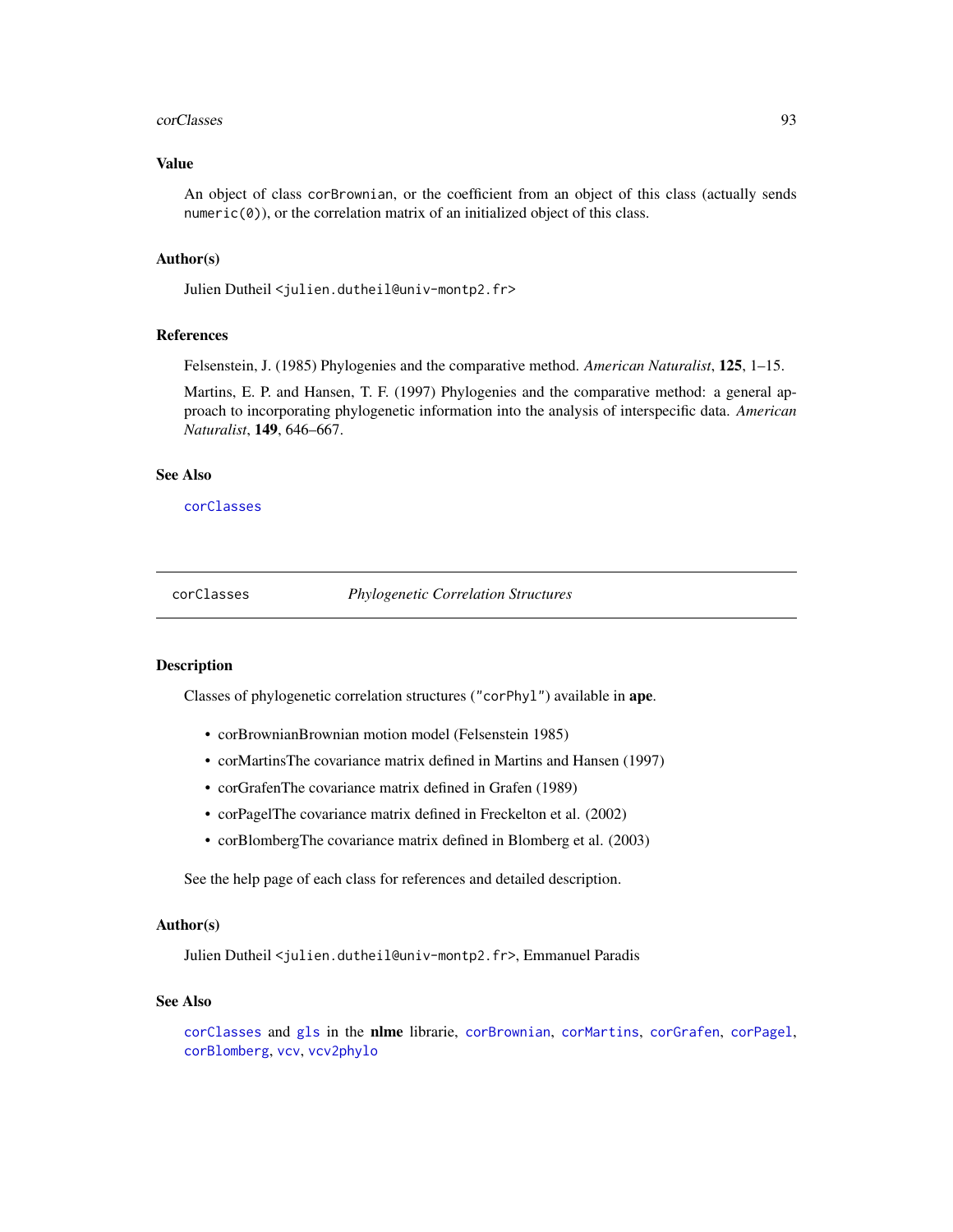## Examples

```
library(nlme)
cat("((((Homo:0.21,Pongo:0.21):0.28,",
"Macaca:0.49):0.13,Ateles:0.62):0.38,Galago:1.00);",
file = "ex.tre", sep = "\n\n\sqrt{n"})
tree.primates <- read.tree("ex.tre")
X <- c(4.09434, 3.61092, 2.37024, 2.02815, -1.46968)
Y <- c(4.74493, 3.33220, 3.36730, 2.89037, 2.30259)
unlink("ex.tre") # delete the file "ex.tre"
m1 \leq gls(Y \leq X, correlation=corBrownian(1, tree.primates))summary(m1)
m2 <- gls(Y ~ X, correlation=corMartins(1, tree.primates))
summary(m2)
corMatrix(m2$modelStruct$corStruct)
m3 <- gls(Y ~ X, correlation=corGrafen(1, tree.primates))
summary(m3)
corMatrix(m3$modelStruct$corStruct)
```
<span id="page-93-0"></span>corGrafen *Grafen's (1989) Correlation Structure*

#### Description

Grafen's (1989) covariance structure. Branch lengths are computed using Grafen's method (see [compute.brlen](#page-84-0)). The covariance matrice is then the traditional variance-covariance matrix for a phylogeny.

## Usage

```
corGrafen(value, phy, form=~1, fixed = FALSE)
## S3 method for class 'corGrafen'
coef(object, unconstrained = TRUE, ...)
## S3 method for class 'corGrafen'
corMatrix(object,
                  covariate = getCovariate(object), corr = TRUE, ...)
```
#### Arguments

| value  | The $\rho$ parameter                                                                                                                                                                                                              |
|--------|-----------------------------------------------------------------------------------------------------------------------------------------------------------------------------------------------------------------------------------|
| phy    | An object of class phylo representing the phylogeny (branch lengths are ig-<br>nored) to consider                                                                                                                                 |
| object | An (initialized) object of class corgrafen                                                                                                                                                                                        |
| corr   | a logical value. If 'TRUE' the function returns the correlation matrix, otherwise<br>it returns the variance/covariance matrix.                                                                                                   |
| fixed  | an optional logical value indicating whether the coefficients should be allowed to<br>vary in the optimization, or kept fixed at their initial value. Defaults to 'FALSE',<br>in which case the coefficients are allowed to vary. |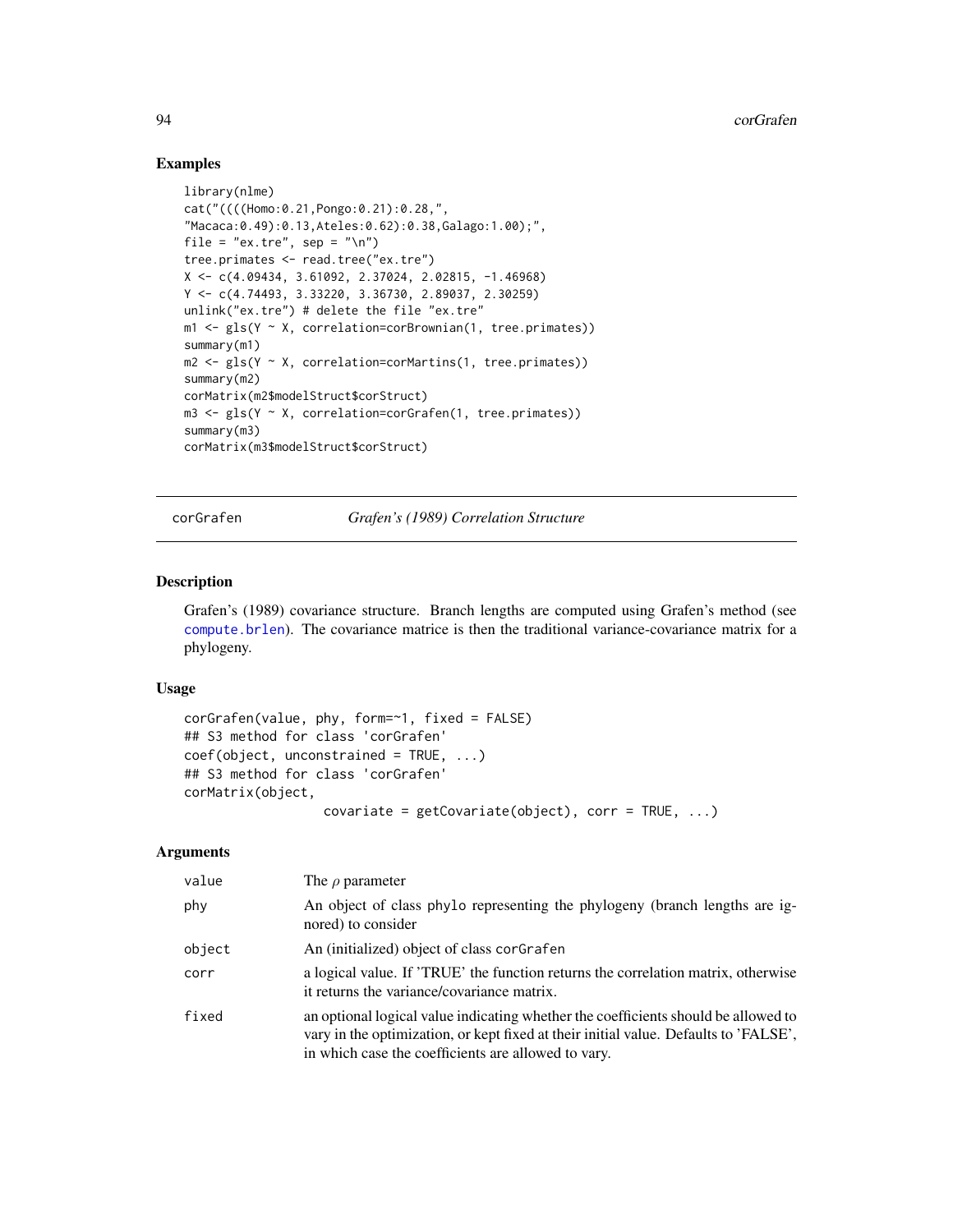#### corMartins 95

| form          | ignored for now.                                                                                                                                                                                                                          |
|---------------|-------------------------------------------------------------------------------------------------------------------------------------------------------------------------------------------------------------------------------------------|
| covariate     | ignored for now.                                                                                                                                                                                                                          |
| unconstrained | a logical value. If 'TRUE' the coefficients are returned in unconstrained form<br>(the same used in the optimization algorithm). If 'FALSE' the coefficients are<br>returned in "natural", possibly constrained, form. Defaults to 'TRUE' |
|               | some methods for these generics require additional arguments. None are used<br>in these methods.                                                                                                                                          |

# Value

An object of class corGrafen or the rho coefficient from an object of this class or the correlation matrix of an initialized object of this class.

#### Author(s)

Julien Dutheil <julien.dutheil@univ-montp2.fr>

## References

Grafen, A. (1989) The phylogenetic regression. *Philosophical Transactions of the Royal society of London. Series B. Biological Sciences*, 326, 119–157.

## See Also

[corClasses](#page-92-0), [compute.brlen](#page-84-0), [vcv.phylo](#page-265-1).

<span id="page-94-0"></span>corMartins *Martins's (1997) Correlation Structure*

## Description

Martins and Hansen's (1997) covariance structure:

$$
V_{ij} = \gamma \times e^{-\alpha t_{ij}}
$$

where  $t_{ij}$  is the phylogenetic distance between taxa i and j and  $\gamma$  is a constant.

#### Usage

```
corMartins(value, phy, form = \sim1, fixed = FALSE)
## S3 method for class 'corMartins'
coef(object, unconstrained = TRUE, ...)
## S3 method for class 'corMartins'
corMatrix(object,
covariate = getCovariate(object), corr = TRUE, ...)
```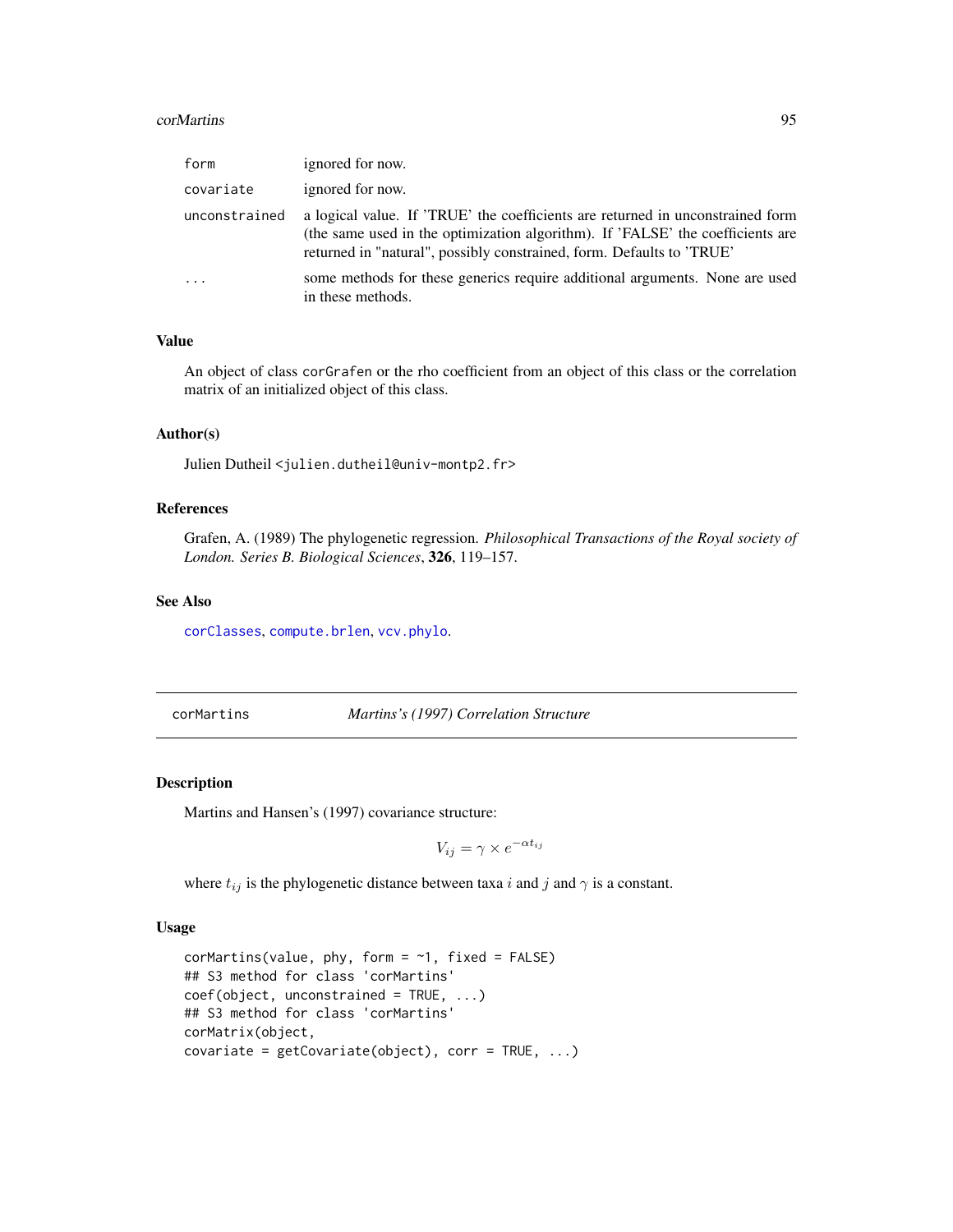# Arguments

| value         | The $\alpha$ parameter                                                                                                                                                                                                                    |
|---------------|-------------------------------------------------------------------------------------------------------------------------------------------------------------------------------------------------------------------------------------------|
| phy           | An object of class phylo representing the phylogeny (with branch lengths) to<br>consider                                                                                                                                                  |
| object        | An (initialized) object of class cormartins                                                                                                                                                                                               |
| corr          | a logical value. If 'TRUE' the function returns the correlation matrix, otherwise<br>it returns the variance/covariance matrix.                                                                                                           |
| fixed         | an optional logical value indicating whether the coefficients should be allowed to<br>vary in the optimization, ok kept fixed at their initial value. Defaults to 'FALSE',<br>in which case the coefficients are allowed to vary.         |
| form          | ignored for now.                                                                                                                                                                                                                          |
| covariate     | ignored for now.                                                                                                                                                                                                                          |
| unconstrained | a logical value. If 'TRUE' the coefficients are returned in unconstrained form<br>(the same used in the optimization algorithm). If 'FALSE' the coefficients are<br>returned in "natural", possibly constrained, form. Defaults to 'TRUE' |
|               | some methods for these generics require additional arguments. None are used<br>in these methods.                                                                                                                                          |

# Value

An object of class corMartins or the alpha coefficient from an object of this class or the correlation matrix of an initialized object of this class.

# Author(s)

Julien Dutheil <julien.dutheil@univ-montp2.fr>

# References

Martins, E. P. and Hansen, T. F. (1997) Phylogenies and the comparative method: a general approach to incorporating phylogenetic information into the analysis of interspecific data. *American Naturalist*, 149, 646–667.

# See Also

[corClasses](#page-92-0).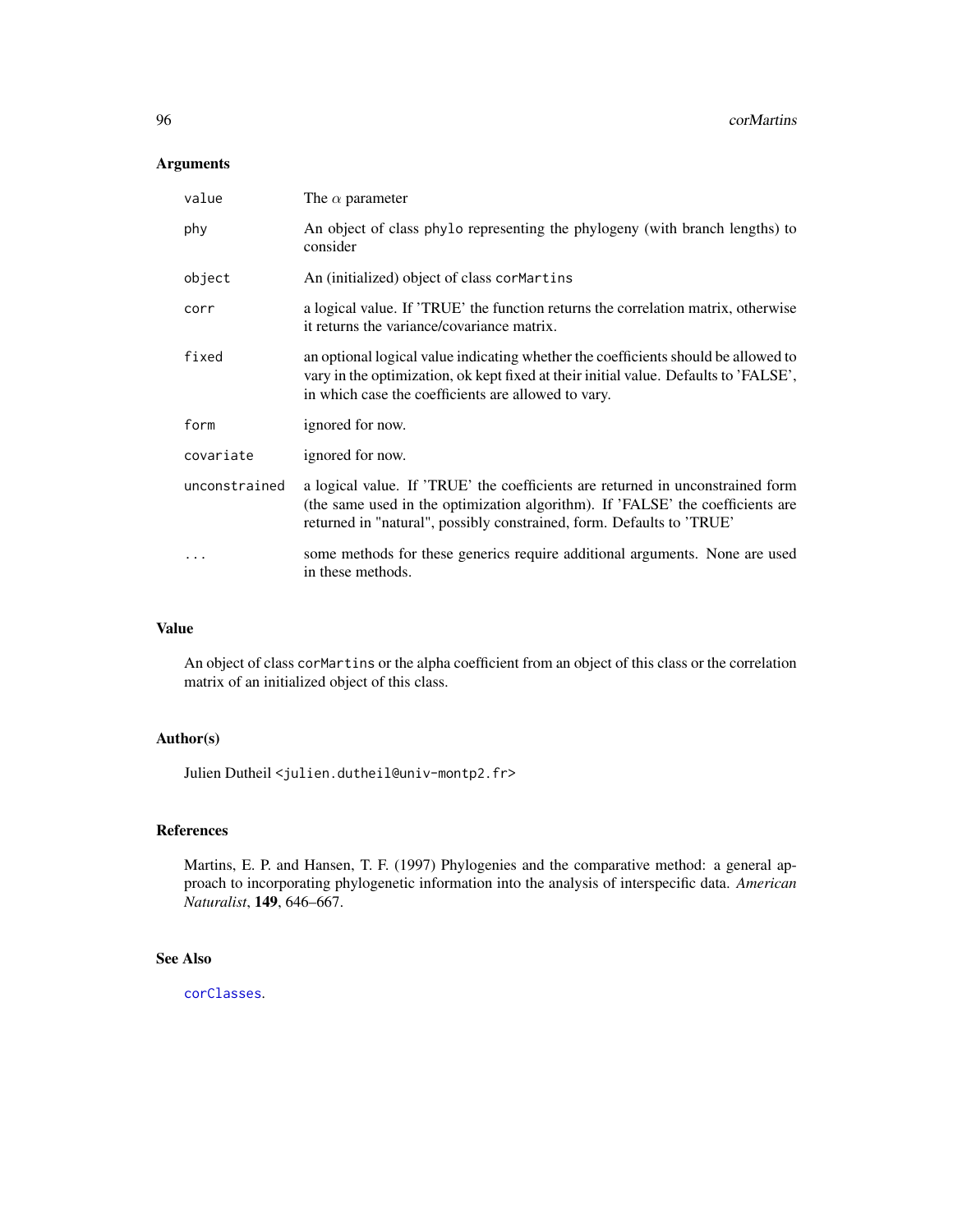# <span id="page-96-0"></span>Description

The correlation structure from the present model is derived from the Brownian motion model by multiplying the off-diagonal elements (i.e., the covariances) by  $\lambda$ . The variances are thus the same than for a Brownian motion model.

#### Usage

```
corPage1(value, phy, form = ~1, fixed = FALSE)## S3 method for class 'corPagel'
corMatrix(object, covariate = getCovariate(object),
                  corr = TRUE, ...## S3 method for class 'corPagel'
coef(object, unconstrained = TRUE, ...)
```
## Arguments

| value         | the (initial) value of the parameter $\lambda$ .                                                                                                                                                                                      |
|---------------|---------------------------------------------------------------------------------------------------------------------------------------------------------------------------------------------------------------------------------------|
| phy           | an object of class "phylo".                                                                                                                                                                                                           |
| form          | (ignored).                                                                                                                                                                                                                            |
| fixed         | a logical specifying whether gls should estimate $\lambda$ (the default) or keep it fixed.                                                                                                                                            |
| object        | an (initialized) object of class "corPage1".                                                                                                                                                                                          |
| covariate     | (ignored).                                                                                                                                                                                                                            |
| corr          | a logical value specifying whether to return the correlation matrix (the default)<br>or the variance-covariance matrix.                                                                                                               |
| unconstrained | a logical value. If TRUE (the default), the coefficients are returned in uncon-<br>strained form (the same used in the optimization algorithm). If FALSE the coef-<br>ficients are returned in "natural", possibly constrained, form. |
| $\cdots$      | further arguments passed to or from other methods.                                                                                                                                                                                    |

## Value

an object of class "corPagel", the coefficients from an object of this class, or the correlation matrix of an initialized object of this class. In most situations, only corPagel will be called by the user.

#### Author(s)

Emmanuel Paradis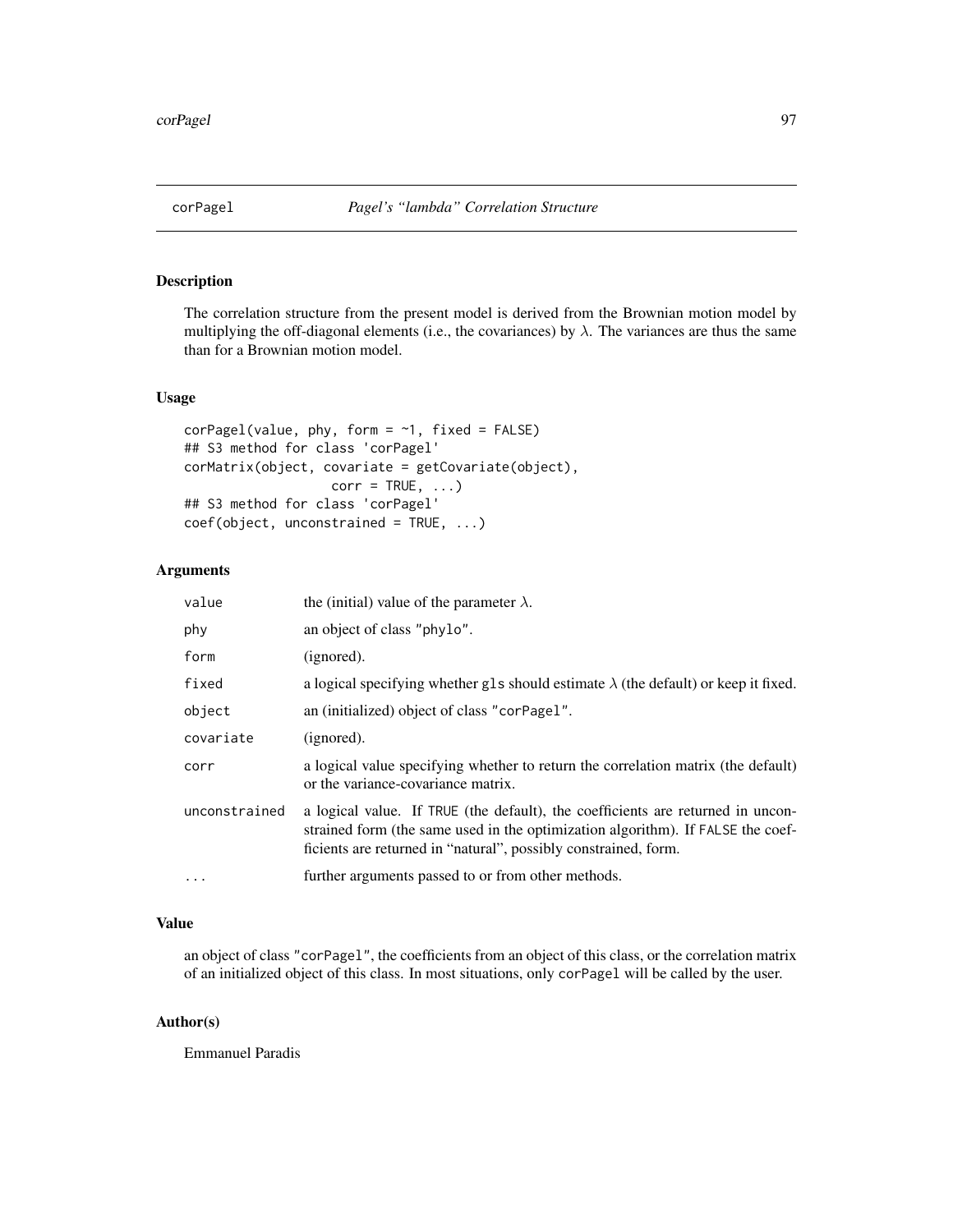## References

Freckleton, R. P., Harvey, P. H. and M. Pagel, M. (2002) Phylogenetic analysis and comparative data: a test and review of evidence. *American Naturalist*, 160, 712–726.

Pagel, M. (1999) Inferring the historical patterns of biological evolution. *Nature*, 401,877–884.

corphylo *Correlations among Multiple Traits with Phylogenetic Signal*

## Description

This function calculates Pearson correlation coefficients for multiple continuous traits that may have phylogenetic signal, allowing users to specify measurement error as the standard error of trait values at the tips of the phylogenetic tree. Phylogenetic signal for each trait is estimated from the data assuming that trait evolution is given by a Ornstein-Uhlenbeck process. Thus, the function allows the estimation of phylogenetic signal in multiple traits while incorporating correlations among traits. It is also possible to include independent variables (covariates) for each trait to remove possible confounding effects. corphylo() returns the correlation matrix for trait values, estimates of phylogenetic signal for each trait, and regression coefficients for independent variables affecting each trait.

#### Usage

```
corphylo(X, U = list(), SEM = NULL, phy = NULL, REM = TRUE,method = c("Nelder-Mead", "SANN"), constrain.d = FALSE, reltol = 10^-6,
maxit.NM = 1000, maxit.SA = 1000, temp.SA = 1, tmax.SA = 1, verbose = FALSE)
## S3 method for class 'corphylo'
print(x, digits = max(3, getOption("digits") - 3), ...)
```
#### Arguments

| X   | a n x p matrix with p columns containing the values for the n taxa. Rows of X<br>should have rownames matching the taxon names in phy.                                                                                                                                                                                                                                                                                                                                                                                                                                                                                                          |
|-----|-------------------------------------------------------------------------------------------------------------------------------------------------------------------------------------------------------------------------------------------------------------------------------------------------------------------------------------------------------------------------------------------------------------------------------------------------------------------------------------------------------------------------------------------------------------------------------------------------------------------------------------------------|
| U   | a list of p matrices corresponding to the p columns of X, with each matrix con-<br>taining independent variables for the corresponding column of X. The rownames<br>of each matrix within U must be the same as X, or alternatively, the order of<br>values in rows must match those in X. If U is omitted, only the mean (aka in-<br>tercept) for each column of X is estimated. If $U[[i]]$ is NULL, only an intercept<br>is estimated for $X$ [, i]. If all values of $U[[i]][j]$ are the same, this variable is<br>automatically dropped from the analysis ( <i>i.e.</i> , there is no offset in the regression<br>component of the model). |
| SeM | a n x p matrix with p columns containing standard errors of the trait values in<br>X. The rownames of SeM must be the same as X, or alternatively, the order of<br>values in rows must match those in X. If SeM is omitted, the trait values are<br>assumed to be known without error. If only some traits have mesurement errors,<br>the remaining traits can be given zero-valued standard errors.                                                                                                                                                                                                                                            |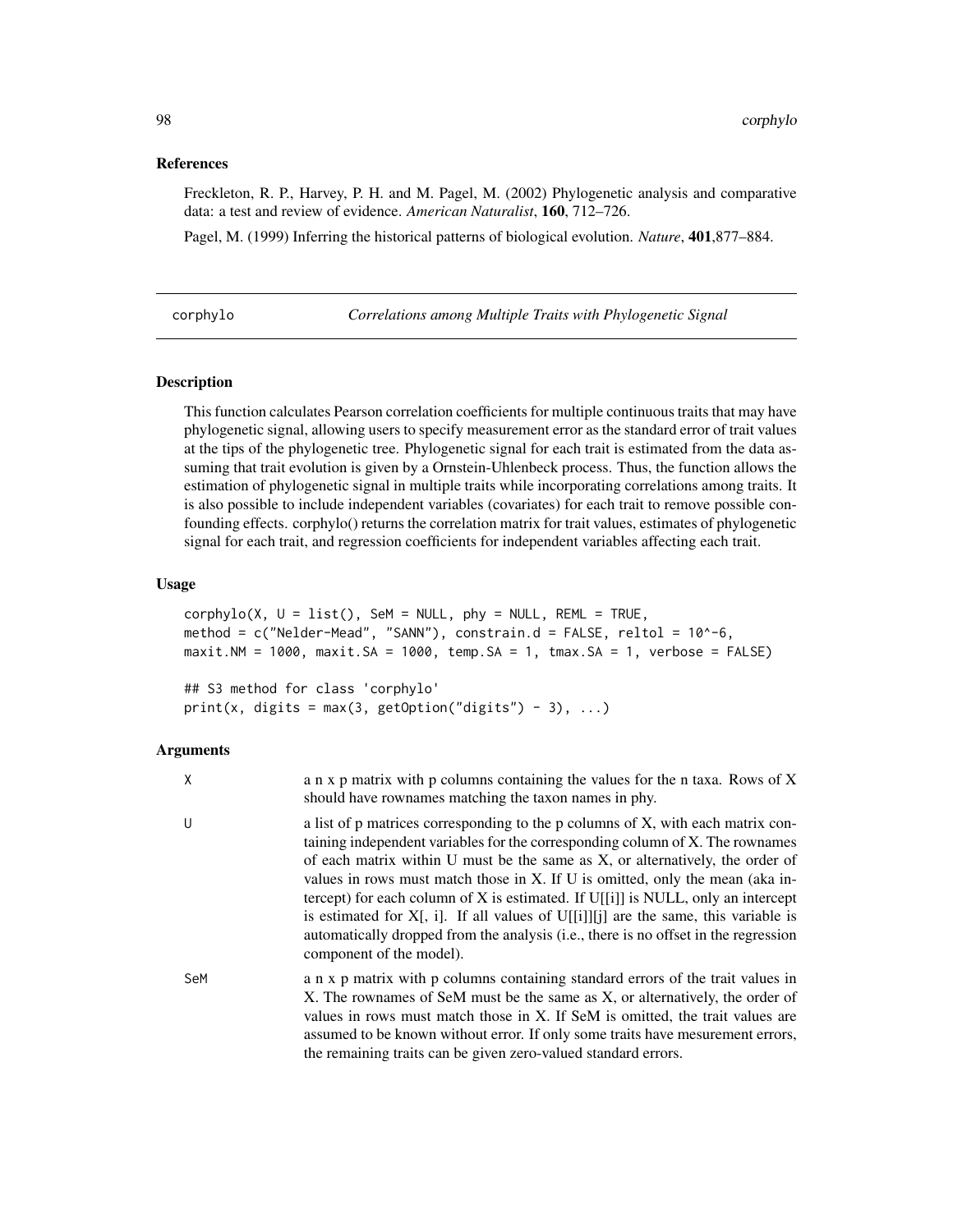corphylo 99

| phy         | a phylo object giving the phylogenetic tree. The rownames of phy must be the<br>same as X, or alternatively, the order of values in rows must match those in X.                                                                                                                                                                                                                               |
|-------------|-----------------------------------------------------------------------------------------------------------------------------------------------------------------------------------------------------------------------------------------------------------------------------------------------------------------------------------------------------------------------------------------------|
| <b>REML</b> | whether REML or ML is used for model fitting.                                                                                                                                                                                                                                                                                                                                                 |
| method      | in optim(), either Nelder-Mead simplex minimization or SANN (simulated an-<br>nealing) minimization is used. If SANN is used, it is followed by Nelder-Mead<br>minimization.                                                                                                                                                                                                                  |
| constrain.d | if constrain d is TRUE, the estimates of d are constrained to be between zero<br>and 1. This can make estimation more stable and can be tried if convergence is<br>problematic. This does not necessarily lead to loss of generality of the results,<br>because before using corphylo, branch lengths of phy can be transformed so that<br>the "starter" tree has strong phylogenetic signal. |
| reltol      | a control parameter dictating the relative tolerance for convergence in the opti-<br>mization; see optim().                                                                                                                                                                                                                                                                                   |
| maxit.NM    | a control parameter dictating the maximum number of iterations in the optimiza-<br>tion with Nelder-Mead minimization; see optim().                                                                                                                                                                                                                                                           |
| maxit.SA    | a control parameter dictating the maximum number of iterations in the optimiza-<br>tion with SANN minimization; see optim().                                                                                                                                                                                                                                                                  |
| temp.SA     | a control parameter dictating the starting temperature in the optimization with<br>SANN minimization; see optim().                                                                                                                                                                                                                                                                            |
| tmax.SA     | a control parameter dictating the number of function evaluations at each temper-<br>ature in the optimization with SANN minimization; see optim().                                                                                                                                                                                                                                            |
| verbose     | if TRUE, the model logLik and running estimates of the correlation coefficients<br>and values of d are printed each iteration during optimization.                                                                                                                                                                                                                                            |
| х           | an objects of class corphylo.                                                                                                                                                                                                                                                                                                                                                                 |
| digits      | the number of digits to be printed.                                                                                                                                                                                                                                                                                                                                                           |
| $\cdots$    | arguments passed to and from other methods.                                                                                                                                                                                                                                                                                                                                                   |

# Details

For the case of two variables, the function estimates parameters for the model of the form, for example,

$$
X[1] = B[1, 0] + B[1, 1] * u[1, 1] + \epsilon[1]
$$

$$
X[2] = B[2, 0] + B[2, 1] * u[2, 1] + \epsilon[2]
$$

$$
\epsilon \text{ Gaussian}(0, V)
$$

where  $B[1, 0], B[1, 1], B[2, 0],$  and  $B[2, 1]$  are regression coefficients, and V is a variance-covariance matrix containing the correlation coefficient r, parameters of the OU process  $d1$  and  $d2$ , and diagonal matrices  $M1$  and  $M2$  of measurement standard errors for  $X[1]$  and  $X[2]$ . The matrix V is  $2nx2n$ , with  $nxn$  blocks given by

$$
V[1, 1] = C[1, 1](d1) + M1
$$

$$
V[1, 2] = C[1, 2](d1, d2)
$$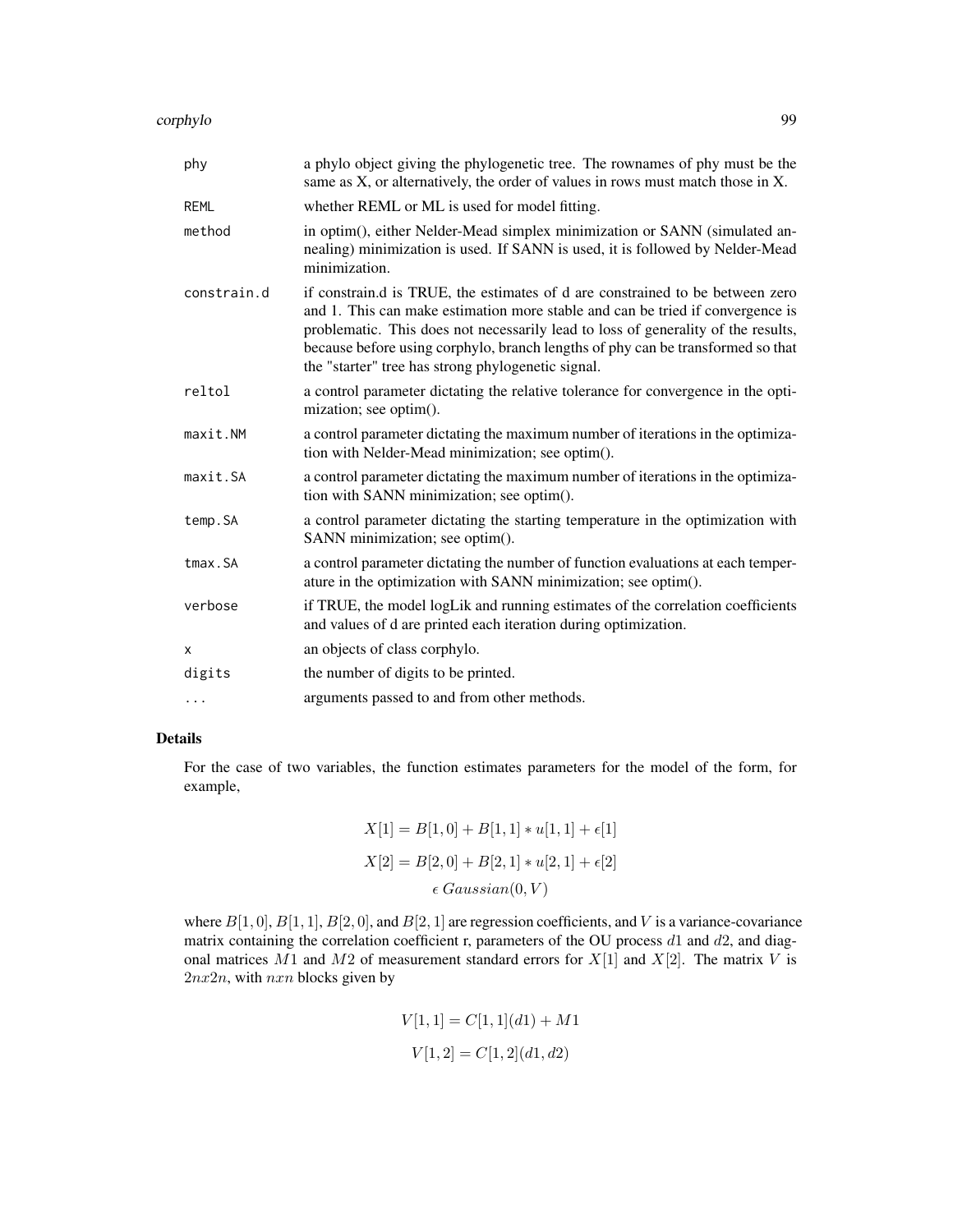100 corphylo

 $V[2, 1] = C[2, 1](d1, d2)$  $V[2,2] = C[2,2](d2) + M2$ 

where  $C[i, j](d1, d2)$  are derived from phy under the assumption of joint OU evolutionary processes for each trait (see Zheng et al. 2009). This formulation extends in the obvious way to more than two traits.

## Value

An object of class "corphylo".

| cor.matrix  | the p x p matrix of correlation coefficients.                                                                                                                                                                                                                                                                         |
|-------------|-----------------------------------------------------------------------------------------------------------------------------------------------------------------------------------------------------------------------------------------------------------------------------------------------------------------------|
| d           | values of d from the OU process for each trait.                                                                                                                                                                                                                                                                       |
| B           | estimates of the regression coefficients, including intercepts. Coefficients are<br>named according to the list U. For example, B1.2 is the coefficient correspond-<br>ing to U[[1]][, 2], and if column 2 in U[[1]] is named "colname2", then the<br>coefficient will be B1.colname2. Intercepts have the form B1.0. |
| B.se        | standard errors of the regression coefficients.                                                                                                                                                                                                                                                                       |
| B.cov       | covariance matrix for regression coefficients.                                                                                                                                                                                                                                                                        |
| B.zscore    | Z scores for the regression coefficients.                                                                                                                                                                                                                                                                             |
| B.pvalue    | tests for the regression coefficients being different from zero.                                                                                                                                                                                                                                                      |
| logLik      | he log likelihood for either the restricted likelihood (REML = TRUE) or the<br>overall likelihood (REML = FALSE).                                                                                                                                                                                                     |
| AIC         | AIC for either the restricted likelihood ( $REML = TRUE$ ) or the overall likeli-<br>$hood$ ( $REML = FALSE$ ).                                                                                                                                                                                                       |
| <b>BIC</b>  | BIC for either the restricted likelihood (REML = TRUE) or the overall likeli-<br>$hood$ ( $REML = FALSE$ ).                                                                                                                                                                                                           |
| REML        | whether REML is used rather than ML (TRUE or FALSE).                                                                                                                                                                                                                                                                  |
| constrain.d | whether or not values of d were constrained to be between 0 and 1 (TRUE or<br>FALSE).                                                                                                                                                                                                                                 |
| XX          | values of $X$ in vectorized form, with each trait $X$ [, i] standardized to have mean<br>zero and standard deviation one.                                                                                                                                                                                             |
| UU          | design matrix with values in UU corresponding to XX; each variable $U[[i]][, j]$<br>is standardized to have mean zero and standard deviation one.                                                                                                                                                                     |
| МM          | vector of measurement standard errors corresponding to XX, with the standard<br>errors suitably standardized.                                                                                                                                                                                                         |
| Vphy        | the phylogenetic covariance matrix computed from phy and standardized to have<br>determinant equal to one.                                                                                                                                                                                                            |
| R           | covariance matrix of trait values relative to the standardized values of XX.                                                                                                                                                                                                                                          |
| ٧           | overall estimated covariance matrix of residuals for XX including trait correla-<br>tions, phylogenetic signal, and measurement error variances. This matrix can be<br>used to simulate data for parametric bootstrapping. See examples.                                                                              |
| C           | matrix V excluding measurement error variances.                                                                                                                                                                                                                                                                       |
| convcode    | he convergence code provided by optim().                                                                                                                                                                                                                                                                              |
| niter       | number of iterations performed by optim().                                                                                                                                                                                                                                                                            |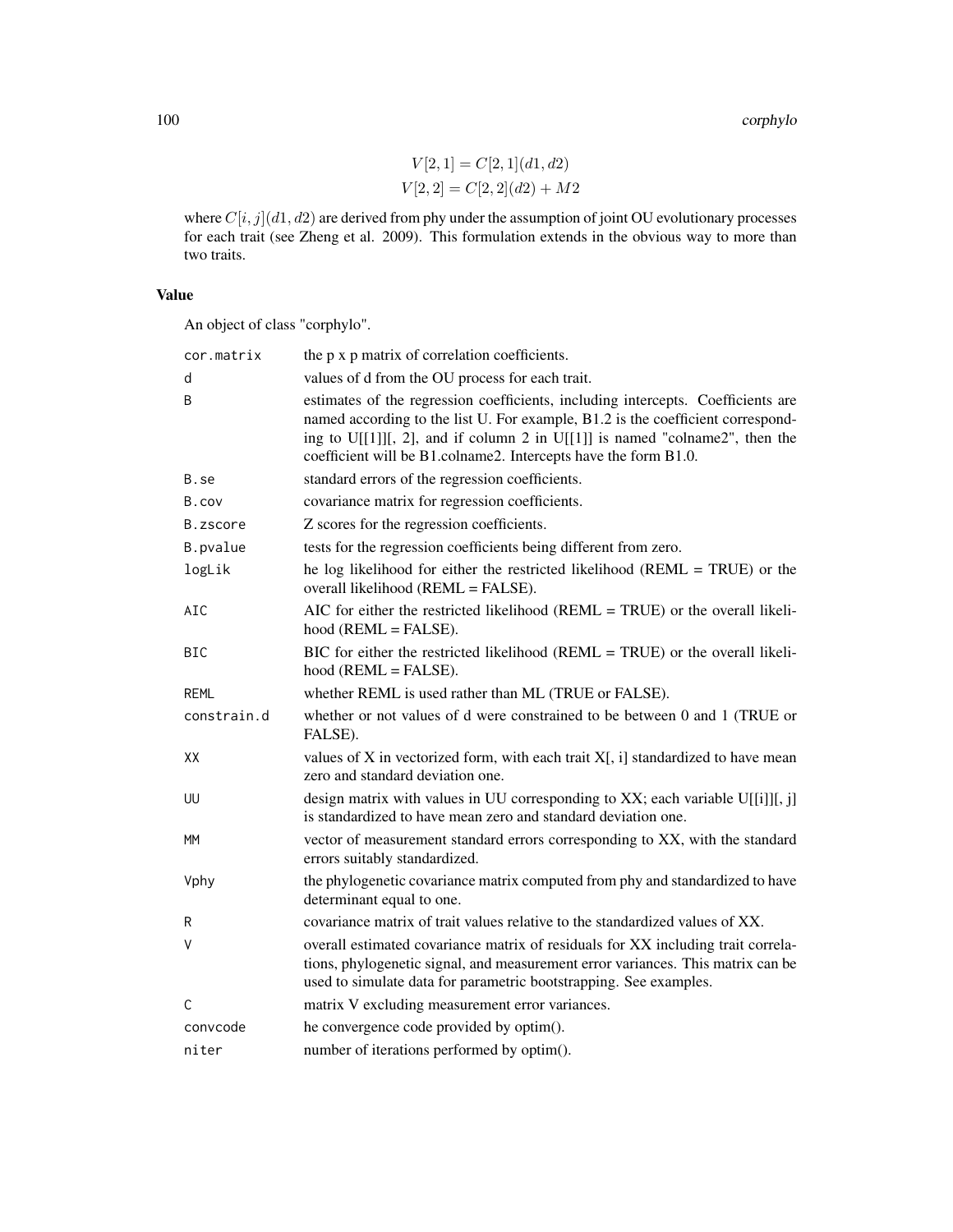#### corphylo 101

## Author(s)

Anthony R. Ives

#### References

Zheng, L., A. R. Ives, T. Garland, B. R. Larget, Y. Yu, and K. F. Cao. 2009. New multivariate tests for phylogenetic signal and trait correlations applied to ecophysiological phenotypes of nine *Manglietia* species. *Functional Ecology* 23:1059–1069.

## Examples

```
## Simple example using data without correlations or phylogenetic
## signal. This illustrates the structure of the input data.
phy \le rcoal(10, tip.label = 1:10)
X \le matrix(rnorm(20), nrow = 10, ncol = 2)
rownames(X) <- phy$tip.label
U \leftarrow list(NULL, matrix(rnorm(10, mean = 10, sd = 4), nrow = 10, ncol = 1))
rownames(U[[2]]) <- phy$tip.label
SeM <- matrix(c(0.2, 0.4), nrow = 10, ncol = 2)
rownames(SeM) <- phy$tip.label
corphylo(X = X, Sem = Sem, U = U, phy = phy, method = "Nelder-Mead")## Not run:
## Simulation example for the correlation between two variables. The
## example compares the estimates of the correlation coefficients from
## corphylo when measurement error is incorporated into the analyses with
## three other cases: (i) when measurement error is excluded, (ii) when
## phylogenetic signal is ignored (assuming a "star" phylogeny), and (iii)
## neither measurement error nor phylogenetic signal are included.
## In the simulations, variable 2 is associated with a single
## independent variable. This requires setting up a list U that has 2
## elements: element U[[1]] is NULL and element U[[2]] is a n x 1 vector
## containing simulated values of the independent variable.
# Set up parameter values for simulating data
n < -50phy \leq rcoal(n, tip.label = 1:n)
R <- matrix(c(1, 0.7, 0.7, 1), nrow = 2, ncol = 2)
d \leq c(0.3, .95)B2 \le -1Se \leq -c(0.2, 1)SeM \leq matrix(Se, nrow = n, ncol = 2, byrow = T)
rownames(SeM) <- phy$tip.label
# Set up needed matrices for the simulations
p \leftarrow length(d)
```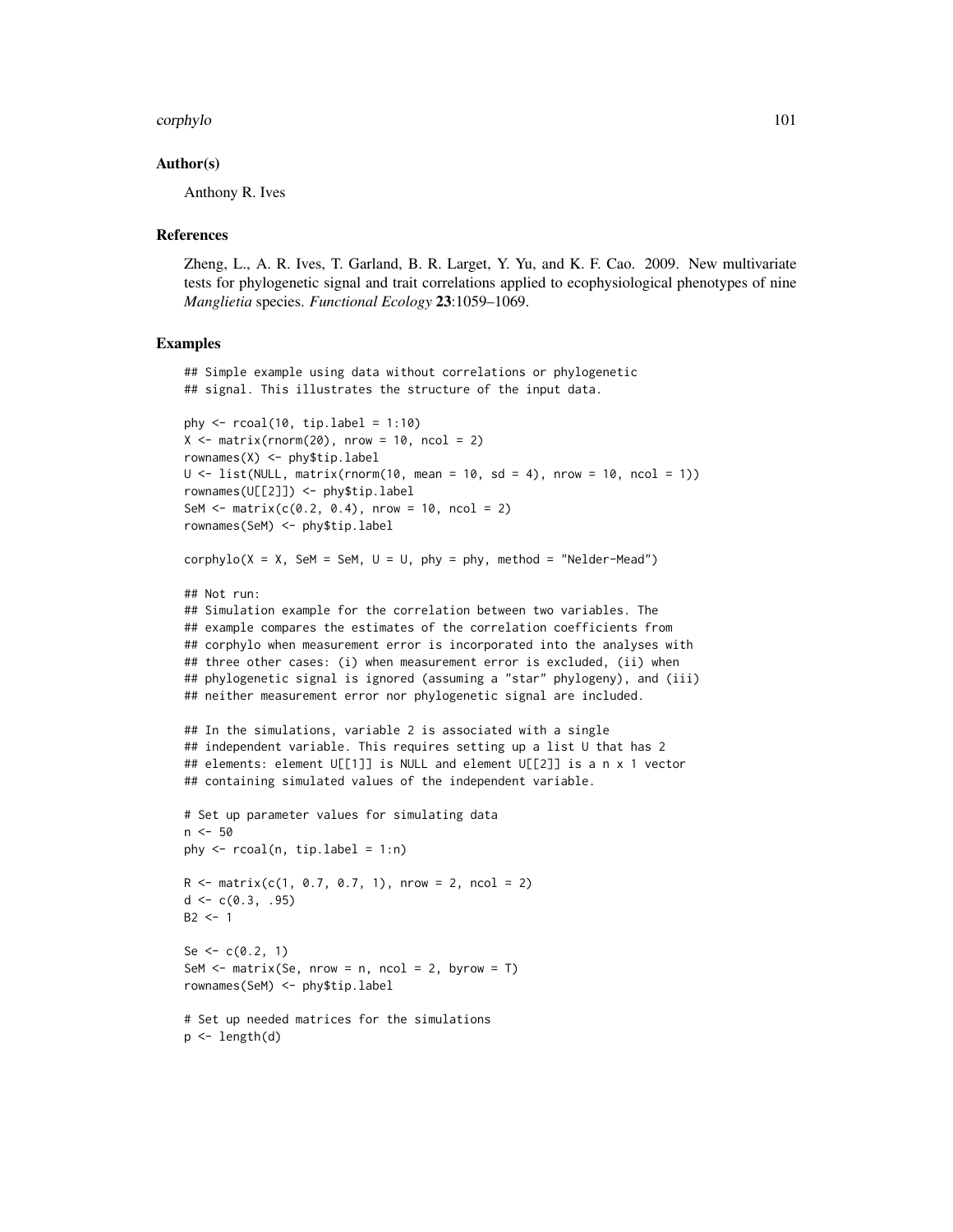```
star <- stree(n)
star$edge.length <- array(1, dim = c(n, 1))
star$tip.label <- phy$tip.label
Vphy \leftarrow vcv(phy)
Vphy <- Vphy/max(Vphy)
Vphy <- Vphy/exp(determinant(Vphy)$modulus[1]/n)
tau \leq matrix(1, nrow = n, ncol = 1)
C \le - matrix(0, nrow = p * n, ncol = p * n)
for (i in 1:p) for (j in 1:p) {
Cd <- (d[i]'tau * (d[j]'t(tau)) * (1 - (d[i] * d[j])'Vphy))/(1 - d[i] * d[j])C[(n * (i - 1) + 1):(i * n), (n * (j - 1) + 1):(j * n)] \leftarrow R[i, j] * Cd}
MM \leftarrow matrix(SeM^2, ncol = 1)V <- C + diag(as.numeric(MM))
## Perform a Cholesky decomposition of Vphy. This is used to generate
## phylogenetic signal: a vector of independent normal random variables,
## when multiplied by the transpose of the Cholesky deposition of Vphy will
## have covariance matrix equal to Vphy.
iD \leftarrow t(chol(V))# Perform Nrep simulations and collect the results
Nrep <- 100
cor.list \leq matrix(0, nrow = Nrep, ncol = 1)
cor.noM.list \leq matrix(0, nrow = Nrep, ncol = 1)
cor.noPu.list \leq matrix(0, nrow = Nrep, ncol = 1)
cor.noMP.list \leq matrix(0, nrow = Nrep, ncol = 1)d.list \leq matrix(0, nrow = Nrep, ncol = 2)
d.noM.list \leq matrix(0, nrow = Nrep, ncol = 2)
B.list \leq matrix(0, nrow = Nrep, ncol = 3)
B.noM.list \leq matrix(0, nrow = Nrep, ncol = 3)
B.noP.list \leq matrix(0, nrow = Nrep, ncol = 3)
for (rep in 1:Nrep) {
XX < -iDX \leq - matrix(XX, nrow = n, ncol = 2)
rownames(X) <- phy$tip.label
U \le - list(NULL, matrix(rnorm(n, mean = 2, sd = 10), nrow = n, ncol = 1))
rownames(U[[2]]) <- phy$tip.label
colnames(U[[2]]) <- "V1"
X[, 2] \leftarrow X[, 2] + B2[1] \times U[[2]][, 1] - B2[1] \times mean(U[[2]][, 1])z \le - corphylo(X = X, SeM = SeM, U = U, phy = phy, method = "Nelder-Mead")
z.noM <- corphylo(X = X, U = U, phy = phy, method = "Nelder-Mead")
z.noP \leq corphylo(X = X, SeM = SeM, U = U, phy = star, method = "Nelder-Mead")
cor.list[rep] <- z$cor.matrix[1, 2]
cor.noM.list[rep] <- z.noM$cor.matrix[1, 2]
cor.noP.list[rep] <- z.noP$cor.matrix[1, 2]
cor.noMP.list[rep] <- cor(cbind(lm(X[,1] \sim 1)$residuals, lm(X[,2] \sim U[[2]])$residuals))[1,2]
```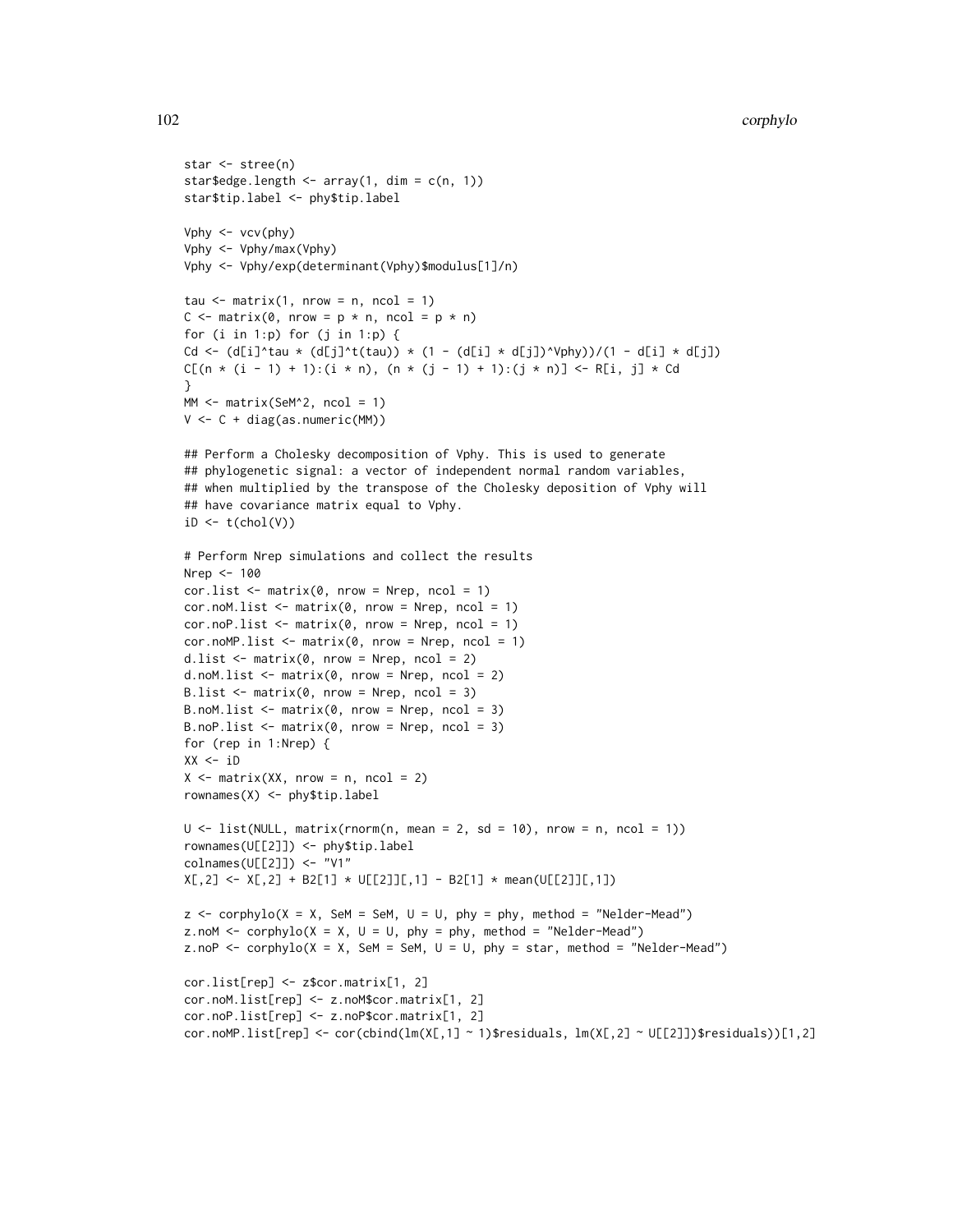```
d.list[rep, ] <- z$d
d.noM.list[rep, ] <- z.noM$d
B.list[rep, ] <- z$B
B.noM.list[rep, ] <- z.noM$B
B.noP.list[rep, ] <- z.noP$B
show(c(rep, z$convcode, z$cor.matrix[1, 2], z$d))
}
correlation <- rbind(R[1, 2], mean(cor.list), mean(cor.noM.list),
                    mean(cor.noP.list), mean(cor.noMP.list))
rownames(correlation) <- c("True", "With SeM and Phy", "Without SeM",
                         "Without Phy", "Without Phy or SeM")
correlation
signal.d <- rbind(d, colMeans(d.list), colMeans(d.noM.list))
rownames(signal.d) <- c("True", "With SeM and Phy", "Without SeM")
signal.d
est.B <- rbind(c(0, 0, B2), colMeans(B.list), colMeans(B.noM.list),
              colMeans(B.noP.list))
rownames(est.B) <- c("True", "With SeM and Phy", "Without SeM", "Without Phy")
colnames(est.B) <- rownames(z$B)
est.B
# Example simulation output
# correlation
                      # [,1]
# True 0.7000000
# With SeM and Phy 0.7055958
# Without SeM 0.3125253
# Without Phy 0.4054043
# Without Phy or SeM 0.3476589
# signal.d
                    # [, 1] [, 2]
# True 0.300000 0.9500000
# With SeM and Phy 0.301513 0.9276663
# Without SeM 0.241319 0.4872675
# est.B
                      # B1.0 B2.0 B2.V1
# True 0.00000000 0.0000000 1.0000000
# With SeM and Phy -0.01285834 0.2807215 0.9963163
# Without SeM 0.01406953 0.3059110 0.9977796
# Without Phy 0.02139281 0.3165731 0.9942140
## End(Not run)
```
correlogram.formula *Phylogenetic Correlogram*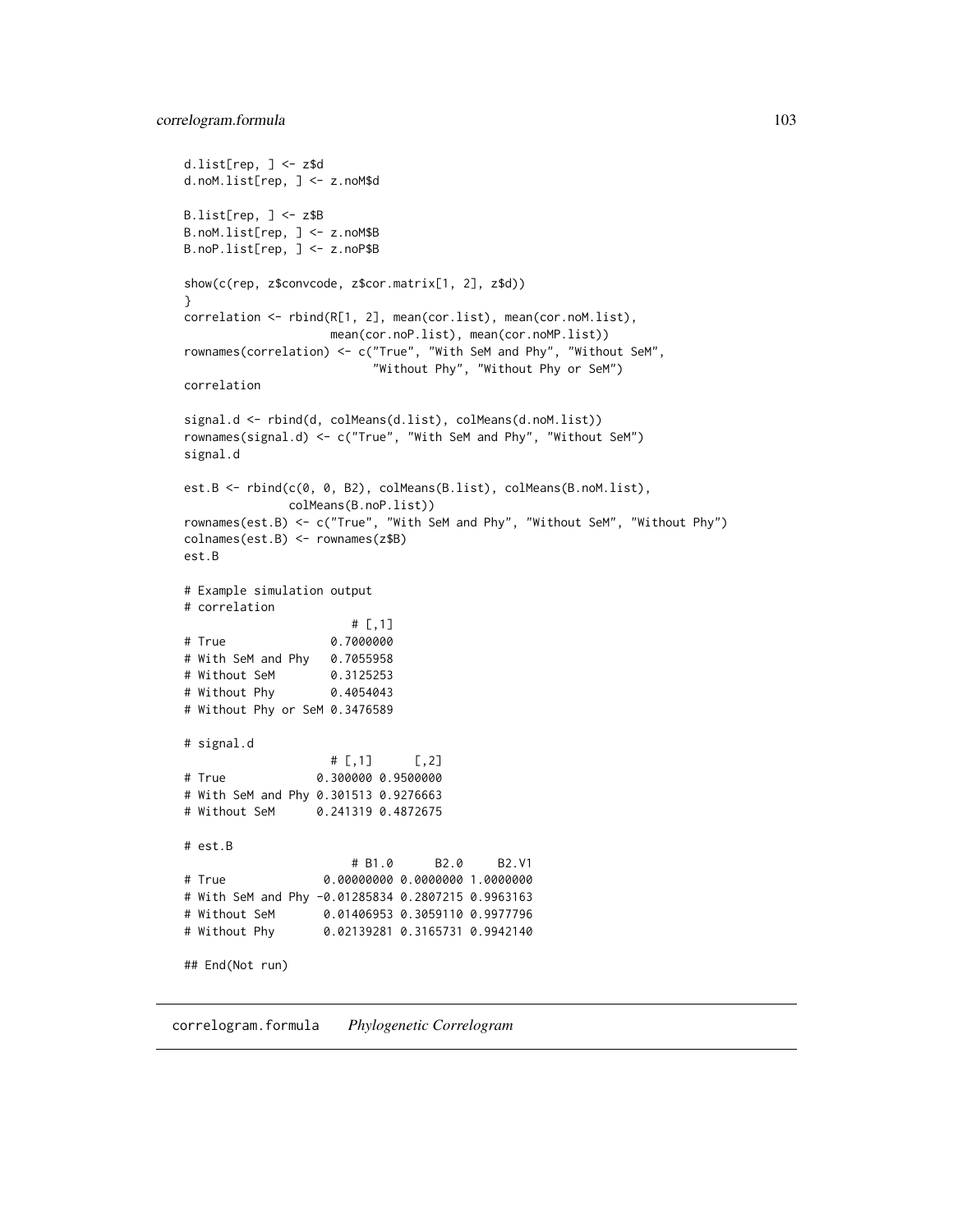## Description

This function computes a correlogram from taxonomic levels.

# Usage

```
correlogram.formula(formula, data = NULL, use = "all.obs")
```
# Arguments

| formula | a formula of the type $y1++yn$ ~ $g1//gn$ , where the y's are the data to<br>analyse and the g's are the taxonomic levels.                                                                                                                                                                                                                                                                                                                    |
|---------|-----------------------------------------------------------------------------------------------------------------------------------------------------------------------------------------------------------------------------------------------------------------------------------------------------------------------------------------------------------------------------------------------------------------------------------------------|
| data    | a data frame containing the variables specified in the formula. If NULL, the vari-<br>ables are sought in the user's workspace.                                                                                                                                                                                                                                                                                                               |
| use     | a character string specifying how to handle missing values (i.e., NA). This must<br>be one of "all.obs", "complete.obs", or "pairwise.complete.obs", or any unam-<br>biguous abbrevation of these. In the first case, the presence of missing values<br>produces an error. In the second case, all rows with missing values will be re-<br>moved before computation. In the last case, missing values are removed on a<br>case-by-case basis. |

# Details

See the vignette in R: vignette("MoranI").

## Value

An object of class correlogram which is a data frame with three columns:

| obs      | the computed Moran's I     |
|----------|----------------------------|
| p.values | the corresponding P-values |
| labels   | the names of each level    |

or an object of class correlogramList containing a list of objects of class correlogram if several variables are given as response in formula.

# Author(s)

Julien Dutheil <julien.dutheil@univ-montp2.fr> and Emmanuel Paradis

# See Also

[plot.correlogram,](#page-198-0) [Moran.I](#page-165-0)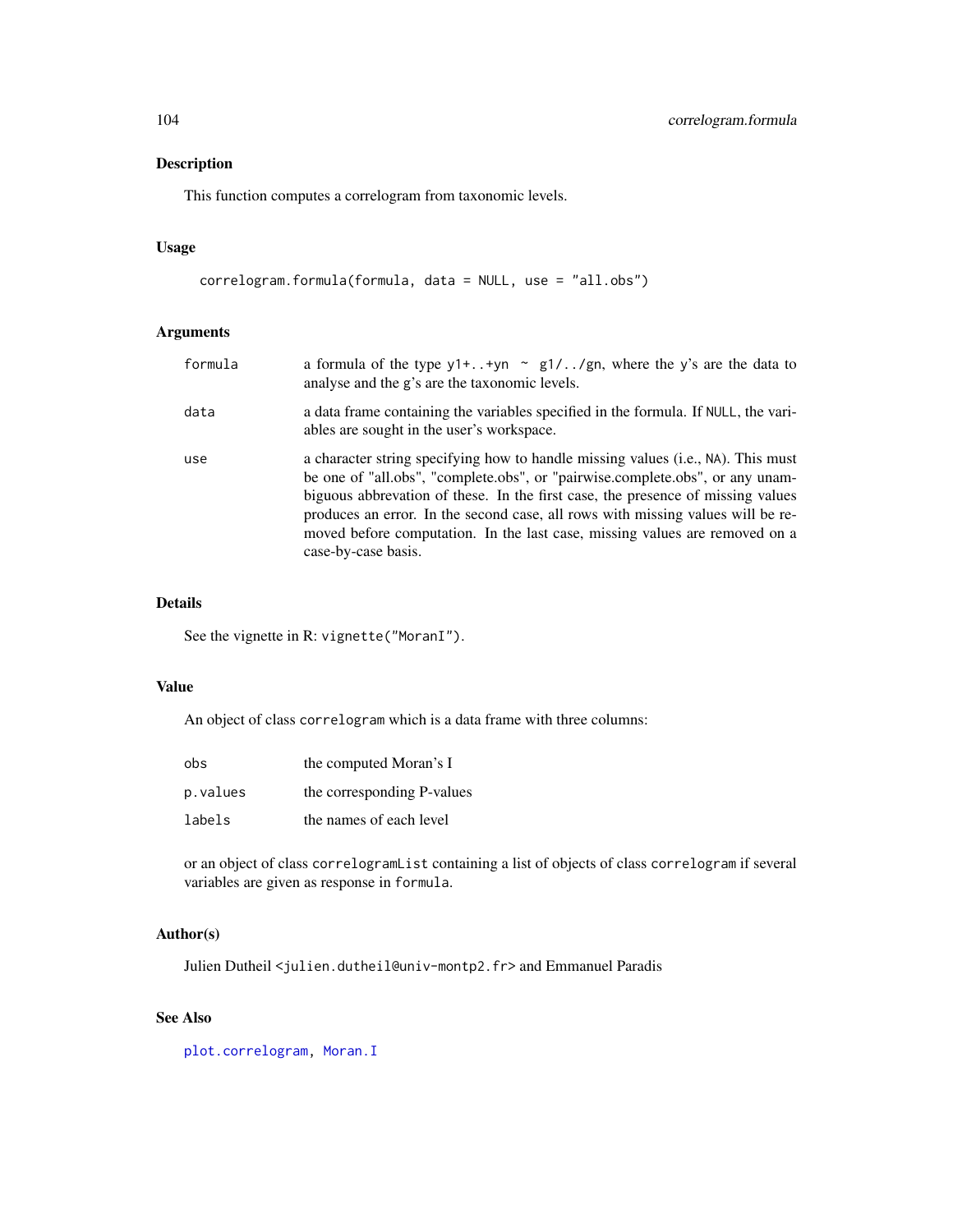#### data.nex 105

## Examples

```
data(carnivora)
### Using the formula interface:
co <- correlogram.formula(SW ~ Order/SuperFamily/Family/Genus,
     data=carnivora)
co
plot(co)
### Several correlograms on the same plot:
cos <- correlogram.formula(SW + FW ~ Order/SuperFamily/Family/Genus,
     data=carnivora)
cos
plot(cos)
```
data.nex *NEXUS Data Example*

## Description

Example of Protein data in NEXUS format (Maddison et al., 1997). Data is written in interleaved format using a single DATA block. Original data from Rokas et al (2002).

## Usage

data(cynipids)

# Format

ASCII text in NEXUS format

#### References

Maddison, D. R., Swofford, D. L. and Maddison, W. P. (1997) NEXUS: an extensible file format for systematic information. *Systematic Biology*, 46, 590–621.

Rokas, A., Nylander, J. A. A., Ronquist, F. and Stone, G. N. (2002) A maximum likelihood analysis of eight phylogenetic markers in Gallwasps (Hymenoptera: Cynipidae): implications for insect phylogenetic studies. *Molecular Phylogenetics and Evolution*, 22, 206–219.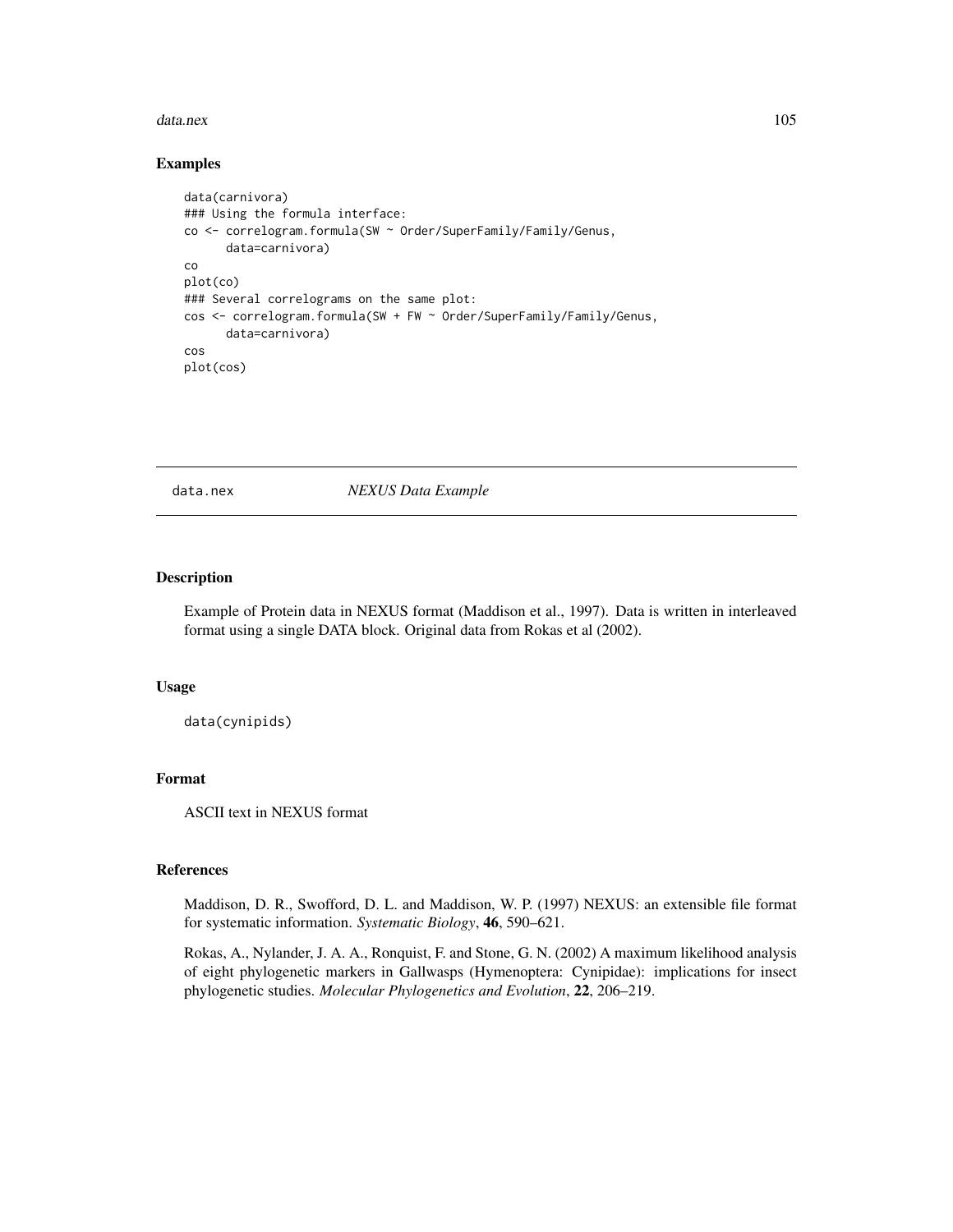#### Description

These functions compute the probability density under some birth–death models, that is the probability of obtaining *x* species after a time *t* giving how speciation and extinction probabilities vary through time (these may be constant, or even equal to zero for extinction).

#### Usage

```
dyule(x, lambda = 0.1, t = 1, log = FALSE)dbd(x, lambda, mu, t, conditional = FALSE, log = FALSE)dbdTime(x, birth, death, t, conditional = FALSE,BIRTH = NULL, DEATH = NULL, fast = FALSE)
```
## Arguments

| $\mathsf{x}$ | a numeric vector of species numbers (see Details).                                                                                   |
|--------------|--------------------------------------------------------------------------------------------------------------------------------------|
| lambda       | a numerical value giving the probability of speciation; can be a vector with<br>several values for dyule.                            |
| mu           | id. for extinction.                                                                                                                  |
| t            | id. for the time $(s)$ .                                                                                                             |
| log          | a logical value specifying whether the probabilities should be returned log-<br>transformed; the default is FALSE.                   |
| conditional  | a logical specifying whether the probabilities should be computed conditional<br>under the assumption of no extinction after time t. |
| birth, death | a (vectorized) function specifying how the speciation or extinction probability<br>changes through time (see yule.time and below).   |
| BIRTH, DEATH | a (vectorized) function giving the primitive of birth or death.                                                                      |
| fast         | a logical value specifying whether to use faster integration (see bd. time).                                                         |

## Details

These three functions compute the probabilities to observe x species starting from a single one after time t (assumed to be continuous). The first function is a short-cut for the second one with  $mu = 0$ and with default values for the two other arguments. dbdTime is for time-varying lambda and mu specified as R functions.

dyule is vectorized simultaneously on its three arguments  $x$ , lambda, and  $t$ , according to  $R$ 's rules of recycling arguments. dbd is vectorized simultaneously x and t (to make likelihood calculations easy), and dbdTime is vectorized only on x; the other arguments are eventually shortened with a warning if necessary.

The returned value is, logically, zero for values of x out of range, i.e., negative or zero for dyule or if conditional  $=$  TRUE. However, it is not checked if the values of x are positive non-integers and the probabilities are computed and returned.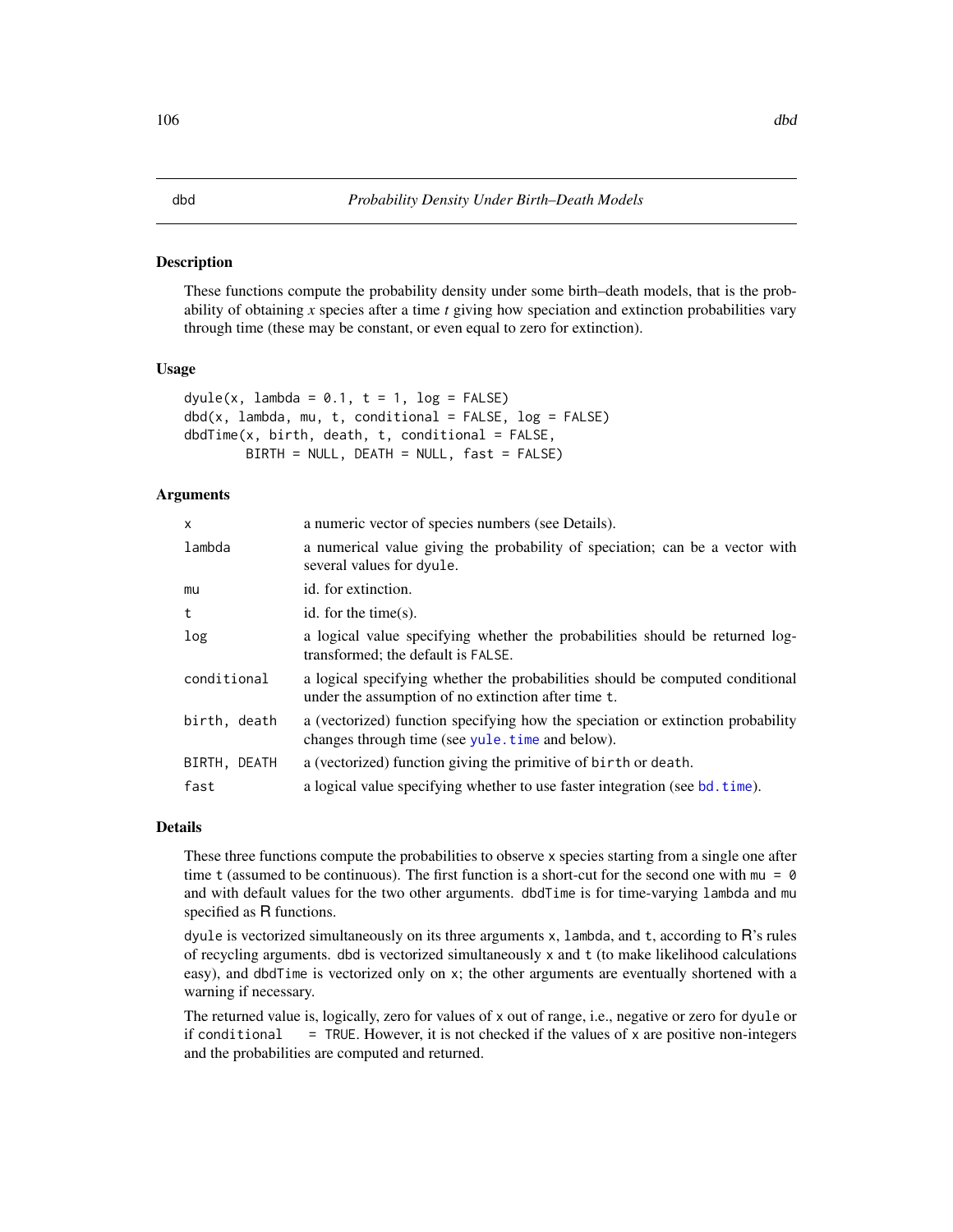The details on the form of the arguments birth, death, BIRTH, DEATH, and fast can be found in the links below.

## Value

a numeric vector.

## Note

If you use these functions to calculate a likelihood function, it is strongly recommended to compute the log-likelihood with, for instance in the case of a Yule process, sum(dyule( , log = TRUE)) (see examples).

#### Author(s)

Emmanuel Paradis

## References

Kendall, D. G. (1948) On the generalized "birth-and-death" process. *Annals of Mathematical Statistics*, 19, 1–15.

# See Also

[bd.time](#page-33-0), [yule.time](#page-279-0)

## Examples

```
x \le -0:10plot(x, dyule(x), type = "h", main = "Density of the Yule process")text(7, 0.85, expression(list(lambda == 0.1, t == 1)))
y \le - dbd(x, 0.1, 0.05, 10)z \le - dbd(x, 0.1, 0.05, 10, conditional = TRUE)
d \leftarrow \text{rbind}(y, z)colnames(d) <- x
barplot(d, beside = TRUE, ylab = "Density", xlab = "Number of species",
        legend = c("unconditional", "conditional on\nno extinction"),
        args.length = list(bty = "n"))title("Density of the birth-death process")
text(17, 0.4, expression(list(lambda == 0.1, mu == 0.05, t == 10)))## Not run:
### generate 1000 values from a Yule process with lambda = 0.05
x <- replicate(1e3, Ntip(rlineage(0.05, 0)))
### the correct way to calculate the log-likelihood...:
sum(dyule(x, 0.05, 50, log = TRUE))
### ... and the wrong way:
log(prod(dyule(x, 0.05, 50)))
```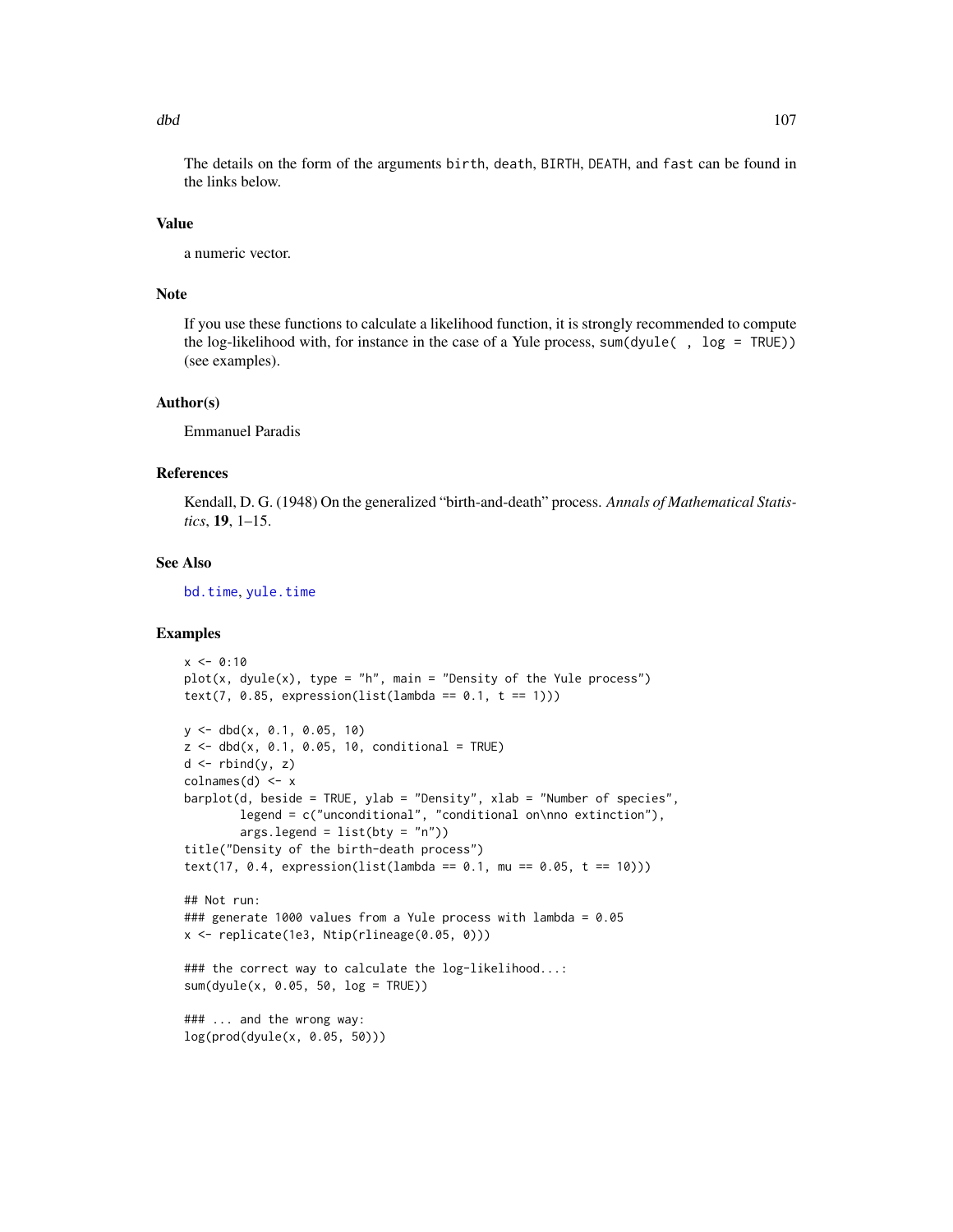```
### a third, less preferred, way:
sum(log(dyule(x, 0.05, 50)))
## End(Not run)
```
## def *Definition of Vectors for Plotting or Annotating*

# **Description**

This function can be used to define vectors to annotate a set of taxon names, labels, etc. It should facilitate the (re)definition of colours or similar attributes for plotting trees or other graphics.

## Usage

 $def(x, ..., default = NULL, regexp = FALSE)$ 

#### Arguments

|         | a vector of mode character.                                                                             |
|---------|---------------------------------------------------------------------------------------------------------|
| .       | a series of statements defining the attributes.                                                         |
| default | the default to be used (see details).                                                                   |
| regexp  | a logical value specifying whether the statements defined in should be taken<br>as regular expressions. |

# Details

The idea of this function is to make the definition of colours, etc., simpler than what is done usually. A typical use is:

def(tr\$tip.label, Homo\_sapiens = "blue")

which will return a vector of character strings all "black" except one matching the tip label "Homo\_sapiens" which will be "blue". Another use could be:

```
def(tr$tip.label, Homo_sapiens = 2)
```
which will return a vector a numerical values all 1 except for "Homo\_sapiens" which will be 2. Several definitions can be done, e.g.:

def(tr\$tip.label, Homo\_sapiens = "blue", Pan\_paniscus = "red")

The default value is determined with respect to the mode of the values given with the ... (either "black" or 1).

If regexp = TRUE is used, then the names of the statements must be quoted, e.g.:

def(tr\$tip.label, "^Pan\_" = "red", regexp = TRUE)

will return "red" for all labels starting with "Pan\_".

## Value

a vector of the same length than x.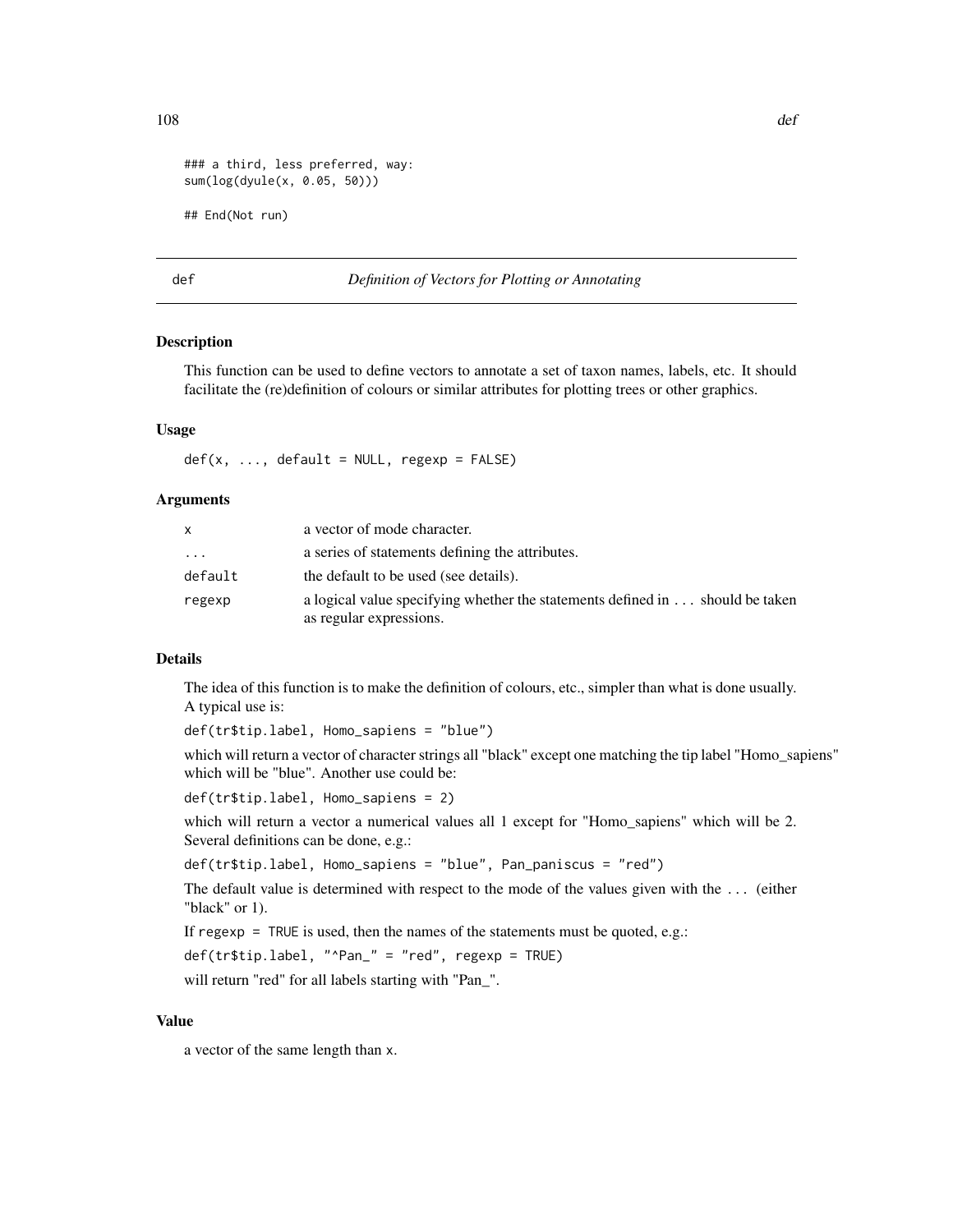#### del.gaps 109

## Author(s)

Emmanuel Paradis

## Examples

```
data(bird.orders)
a <- def(bird.orders$tip.label, Galliformes = 2)
str(a) # numeric
plot(bird.orders, font = a)
co <- def(bird.orders$tip.label, Passeriformes = "red", Trogoniformes = "blue")
str(co) # character
plot(bird.orders, tip.color = co)
### use of a regexp (so we need to quote it) to colour all orders
### with names starting with "C" (and change the default):
co2 <- def(bird.orders$tip.label, "^C" = "gold", default = "grey", regexp = TRUE)
plot(bird.orders, tip.color = co2)
```
<span id="page-108-0"></span>del.gaps *Delete Alignment Gaps in DNA Sequences*

## Description

These functions remove gaps ("-") in a sample of DNA sequences.

#### Usage

```
del.gaps(x)
del.colgapsonly(x, threshold = 1, freq-only = FALSE)del.rowgapsonly(x, threshold = 1, freq-only = FALSE)
```
## Arguments

| x         | a matrix, a list, or a vector containing the DNA sequences; only matrices for<br>del.colgapsonly and for del.rowgapsonly. |
|-----------|---------------------------------------------------------------------------------------------------------------------------|
| threshold | the largest gap proportion to delete the column or row.                                                                   |
| freg.only | if TRUE, returns only the numbers of gaps for each column or row.                                                         |

# Details

del.gaps remove all gaps, so the returned sequences may not have all the same lengths and are therefore returned in a list.

del.colgapsonly removes the columns with a proportion at least threshold of gaps. Thus by default, only the columns with gaps only are removed (useful when a small matrix is extracted from a large alignment). del.rowgapsonly does the same for the rows.

The sequences can be either in "DNAbin" or in another format, but the returned object is always of class "DNAbin".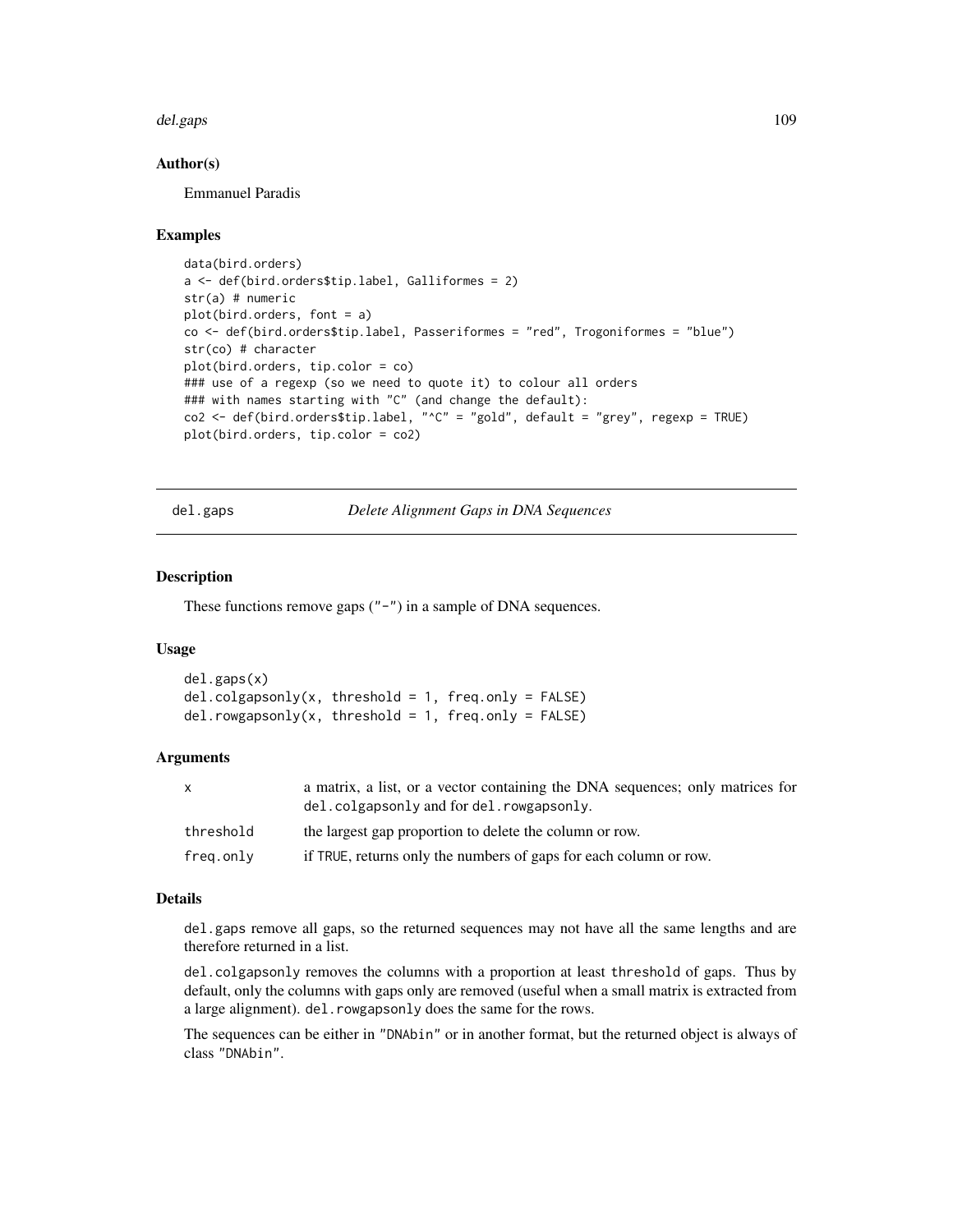# Value

del.gaps returns a vector (if there is only one input sequence) or a list of class "DNAbin"; del.colgapsonly and del.rowgapsonly return a matrix of class "DNAbin" or a numeric vector (with names for the second function) if  $freq-only = TRUE$ .

# Author(s)

Emmanuel Paradis

## See Also

[base.freq](#page-31-0), [seg.sites](#page-243-0), [image.DNAbin](#page-137-0), [checkAlignment](#page-58-0)

delta.plot *Delta Plots*

# Description

This function makes a  $\delta$  plot following Holland et al. (2002).

# Usage

delta.plot(X,  $k = 20$ , plot = TRUE, which = 1:2)

## Arguments

| X     | a distance matrix, may be an object of class "dist".                                                                                                                            |  |
|-------|---------------------------------------------------------------------------------------------------------------------------------------------------------------------------------|--|
| k     | an integer giving the number of intervals in the plot.                                                                                                                          |  |
| plot  | a logical specifying whether to draw the $\delta$ plot (the default).                                                                                                           |  |
| which | a numeric vector indicating which plots are done; 1: the histogram of the $\delta_a$<br>values, 2: the plot of the individual $\delta$ values. By default, both plots are done. |  |

## Details

See Holland et al. (2002) for details and interpretation.

The computing time of this function is proportional to the fourth power of the number of observations  $(O(n<sup>4</sup>)),$  so calculations may be very long with only a slight increase in sample size.

## Value

This function returns invisibly a named list with two components:

- countsthe counts for the histogram of  $\delta_q$  values
- delta.barthe mean  $\delta$  value for each observation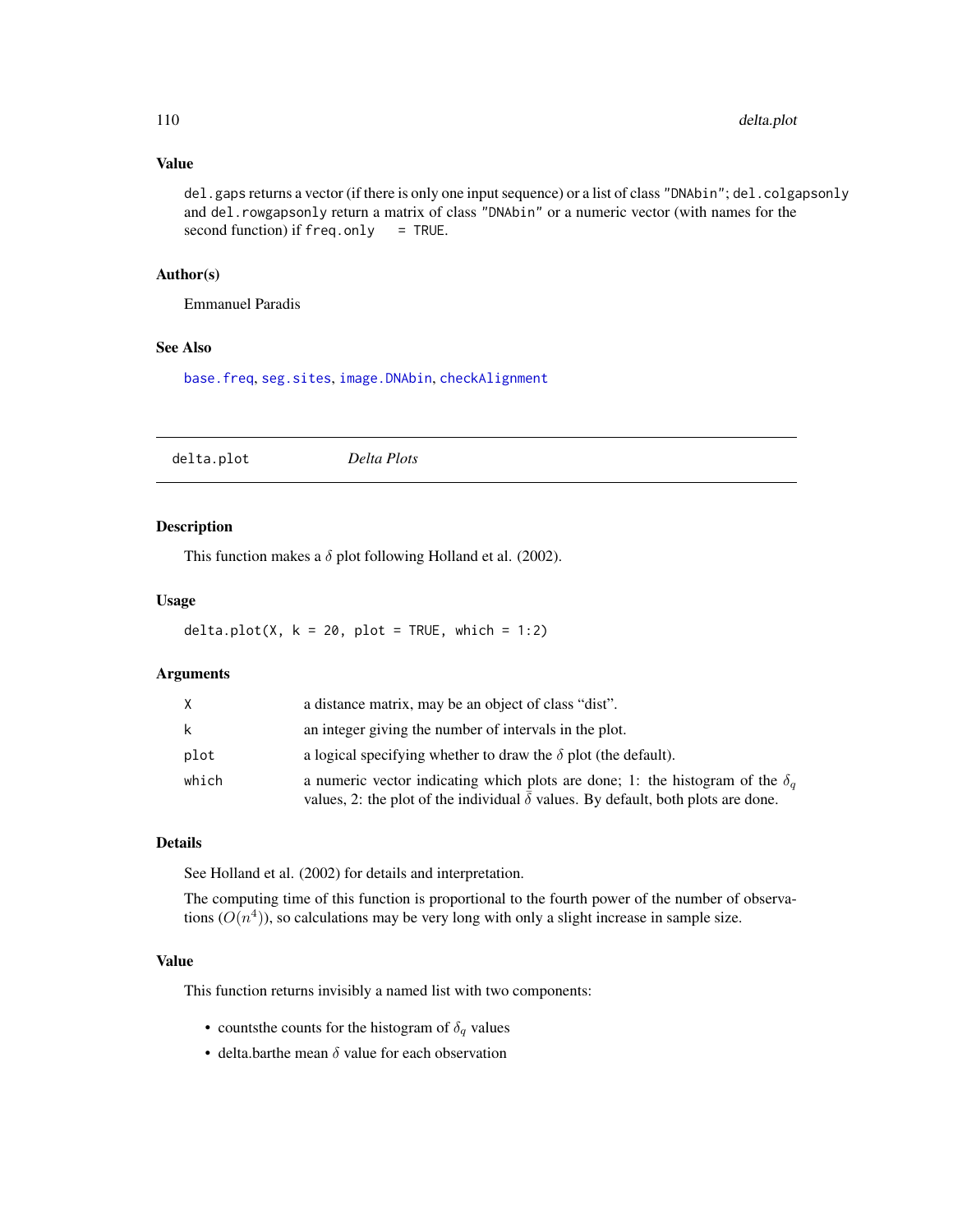#### dist.dna 111

## Author(s)

Emmanuel Paradis

## References

Holland, B. R., Huber, K. T., Dress, A. and Moulton, V. (2002) Delta plots: a tool for analyzing phylogenetic distance data. *Molecular Biology and Evolution*, 12, 2051–2059.

# See Also

[dist.dna](#page-110-0)

# Examples

```
data(woodmouse)
d <- dist.dna(woodmouse)
delta.plot(d)
layout(1)
delta.plot(d, 40, which = 1)
```
<span id="page-110-0"></span>dist.dna *Pairwise Distances from DNA Sequences*

# Description

This function computes a matrix of pairwise distances from DNA sequences using a model of DNA evolution. Eleven substitution models (and the raw distance) are currently available.

#### Usage

```
dist.dna(x, model = "K80", variance = FALSE,
        gamma = FALSE, pairwise.deletion = FALSE,
        base.freq = NULL, as.matrix = FALSE)
```
#### Arguments

| $\mathsf{x}$ | a matrix or a list containing the DNA sequences; this must be of class "DNAbin"<br>(use as . DNAbin is they are stored as character).                                                                                                         |
|--------------|-----------------------------------------------------------------------------------------------------------------------------------------------------------------------------------------------------------------------------------------------|
| model        | a character string specifying the evolutionary model to be used; must be one<br>of "raw", "N", "TS", "TV", "JC69", "K80" (the default), "F81", "K81", "F84",<br>"BH87", "T92", "TN93", "GG95", "logdet", "paralin", "indel", or "indelblock". |
| variance     | a logical indicating whether to compute the variances of the distances; defaults<br>to FALSE so the variances are not computed.                                                                                                               |
| gamma        | a value for the gamma parameter possibly used to apply a correction to the dis-<br>tances (by default no correction is applied).                                                                                                              |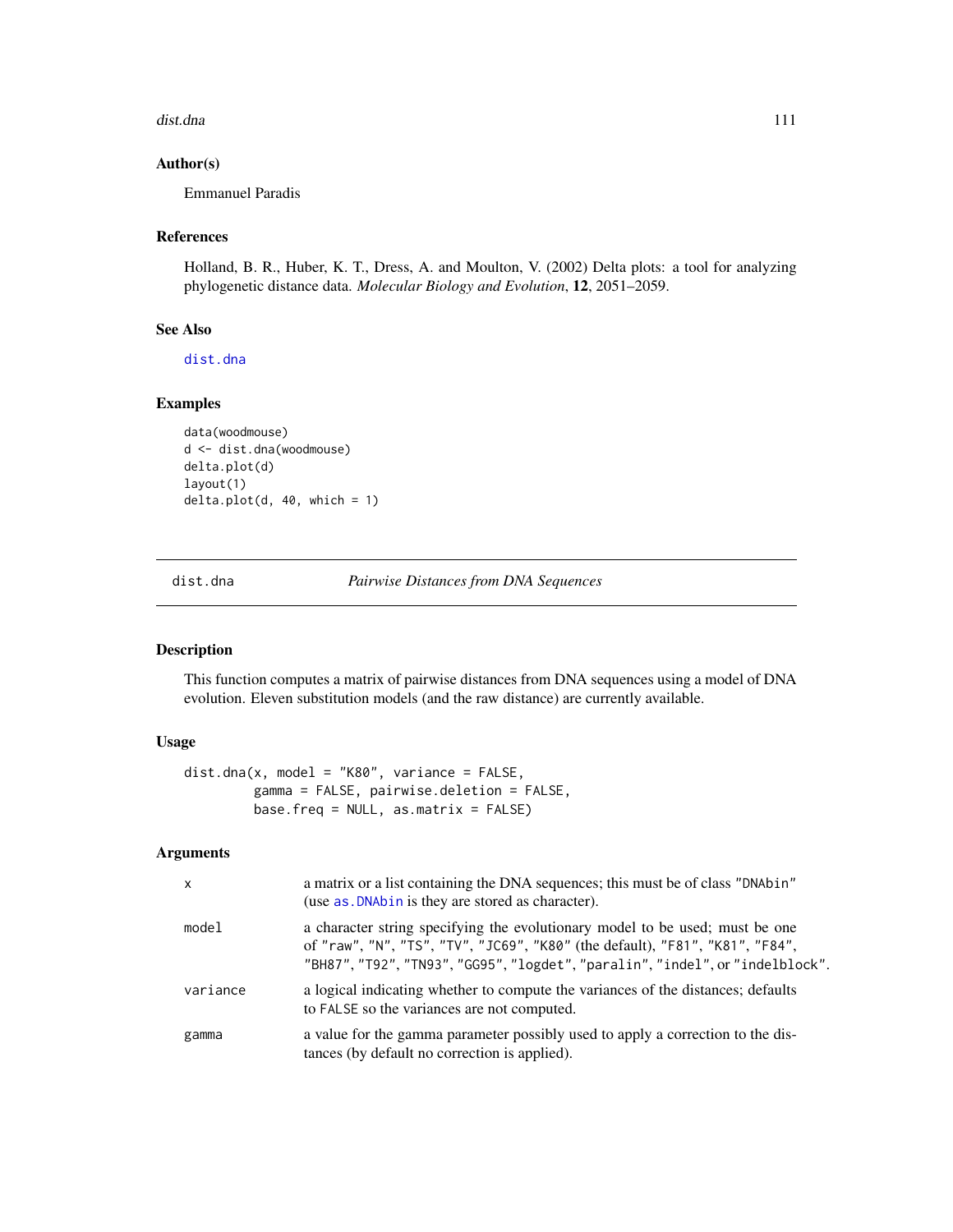| pairwise.deletion |                                                                                                                                                                                                                                 |
|-------------------|---------------------------------------------------------------------------------------------------------------------------------------------------------------------------------------------------------------------------------|
|                   | a logical indicating whether to delete the sites with missing data in a pairwise<br>way. The default is to delete the sites with at least one missing data for all<br>sequences (ignored if model $=$ "indel" or "indelblock"). |
| base.freg         | the base frequencies to be used in the computations (if applicable). By default,<br>the base frequencies are computed from the whole set of sequences.                                                                          |
| as.matrix         | a logical indicating whether to return the results as a matrix. The default is to<br>return an object of class dist.                                                                                                            |

#### Details

The molecular evolutionary models available through the option model have been extensively described in the literature. A brief description is given below; more details can be found in the references.

- raw, N: This is simply the proportion or the number of sites that differ between each pair of sequences. This may be useful to draw "saturation plots". The options variance and gamma have no effect, but pairwise.deletion can.
- TS, TV: These are the numbers of transitions and transversions, respectively.
- JC69: This model was developed by Jukes and Cantor (1969). It assumes that all substitutions (i.e. a change of a base by another one) have the same probability. This probability is the same for all sites along the DNA sequence. This last assumption can be relaxed by assuming that the substition rate varies among site following a gamma distribution which parameter must be given by the user. By default, no gamma correction is applied. Another assumption is that the base frequencies are balanced and thus equal to 0.25.
- K80: The distance derived by Kimura (1980), sometimes referred to as "Kimura's 2-parameters distance", has the same underlying assumptions than the Jukes–Cantor distance except that two kinds of substitutions are considered: transitions  $(A \leq S, C \leq T)$ , and transversions  $(A \leq C, A \leq T, C \leq G, G \leq T)$ . They are assumed to have different probabilities. A transition is the substitution of a purine  $(C, T)$  by another one, or the substitution of a pyrimidine (A, G) by another one. A transversion is the substitution of a purine by a pyrimidine, or vice-versa. Both transition and transversion rates are the same for all sites along the DNA sequence. Jin and Nei (1990) modified the Kimura model to allow for variation among sites following a gamma distribution. Like for the Jukes–Cantor model, the gamma parameter must be given by the user. By default, no gamma correction is applied.
- F81: Felsenstein (1981) generalized the Jukes–Cantor model by relaxing the assumption of equal base frequencies. The formulae used in this function were taken from McGuire et al. (1999).
- K81: Kimura (1981) generalized his model (Kimura 1980) by assuming different rates for two kinds of transversions: A  $\leq$  > C and G  $\leq$  > T on one side, and A  $\leq$  > T and C  $\leq$  > G on the other. This is what Kimura called his "three substitution types model" (3ST), and is sometimes referred to as "Kimura's 3-parameters distance".
- F84: This model generalizes K80 by relaxing the assumption of equal base frequencies. It was first introduced by Felsenstein in 1984 in Phylip, and is fully described by Felsenstein and Churchill (1996). The formulae used in this function were taken from McGuire et al. (1999).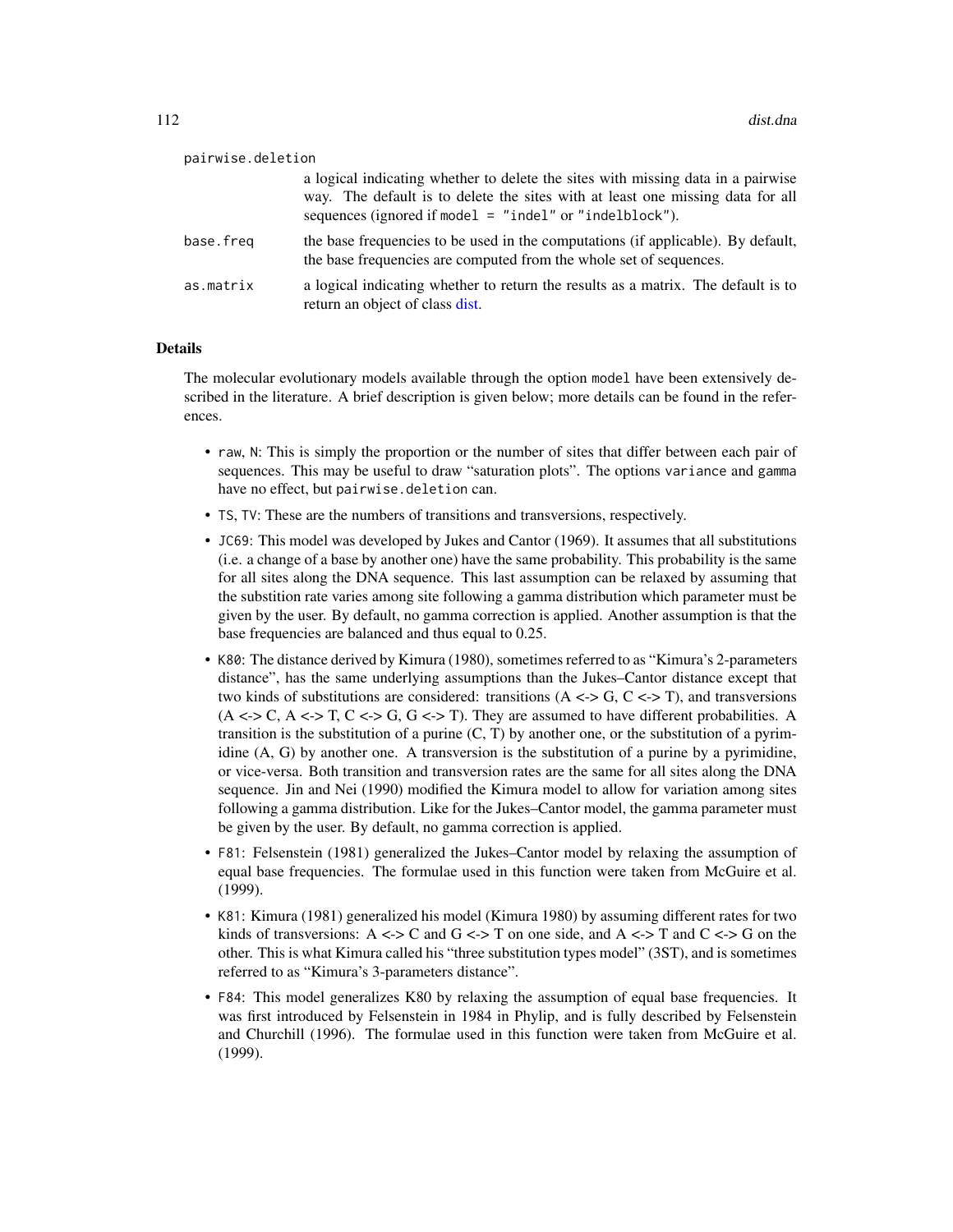#### dist.dna 113

- BH87: Barry and Hartigan (1987) developed a distance based on the observed proportions of changes among the four bases. This distance is not symmetric.
- T92: Tamura (1992) generalized the Kimura model by relaxing the assumption of equal base frequencies. This is done by taking into account the bias in G+C content in the sequences. The substitution rates are assumed to be the same for all sites along the DNA sequence.
- TN93: Tamura and Nei (1993) developed a model which assumes distinct rates for both kinds of transition  $(A \leq S$  versus  $C \leq S$  T), and transversions. The base frequencies are not assumed to be equal and are estimated from the data. A gamma correction of the inter-site variation in substitution rates is possible.
- GG95: Galtier and Gouy (1995) introduced a model where the G+C content may change through time. Different rates are assumed for transitons and transversions.
- logdet: The Log-Det distance, developed by Lockhart et al. (1994), is related to BH87. However, this distance is symmetric. Formulae from Gu and Li (1996) are used. dist.logdet in phangorn uses a different implementation that gives substantially different distances for low-diverging sequences.
- paralin: Lake (1994) developed the paralinear distance which can be viewed as another variant of the Barry–Hartigan distance.
- indel: this counts the number of sites where there is an insertion/deletion gap in one sequence and not in the other.
- indelblock: same than before but contiguous gaps are counted as a single unit. Note that the distance between  $-A-$  and  $A--$  is 3 because there are three different blocks of gaps, whereas the "indel" distance will be 2.

#### Value

an object of class [dist](#page-0-0) (by default), or a numeric matrix if as  $\mu$  matrix = TRUE. If model = "BH87", a numeric matrix is returned because the Barry–Hartigan distance is not symmetric.

If variance = TRUE an attribute called "variance" is given to the returned object.

#### Note

If the sequences are very different, most evolutionary distances are undefined and a non-finite value (Inf or NaN) is returned. You may do dist.dna(, model = "raw") to check whether some values are higher than 0.75.

#### Author(s)

Emmanuel Paradis

## References

Barry, D. and Hartigan, J. A. (1987) Asynchronous distance between homologous DNA sequences. *Biometrics*, 43, 261–276.

Felsenstein, J. (1981) Evolutionary trees from DNA sequences: a maximum likelihood approach. *Journal of Molecular Evolution*, 17, 368–376.

Felsenstein, J. and Churchill, G. A. (1996) A Hidden Markov model approach to variation among sites in rate of evolution. *Molecular Biology and Evolution*, 13, 93–104.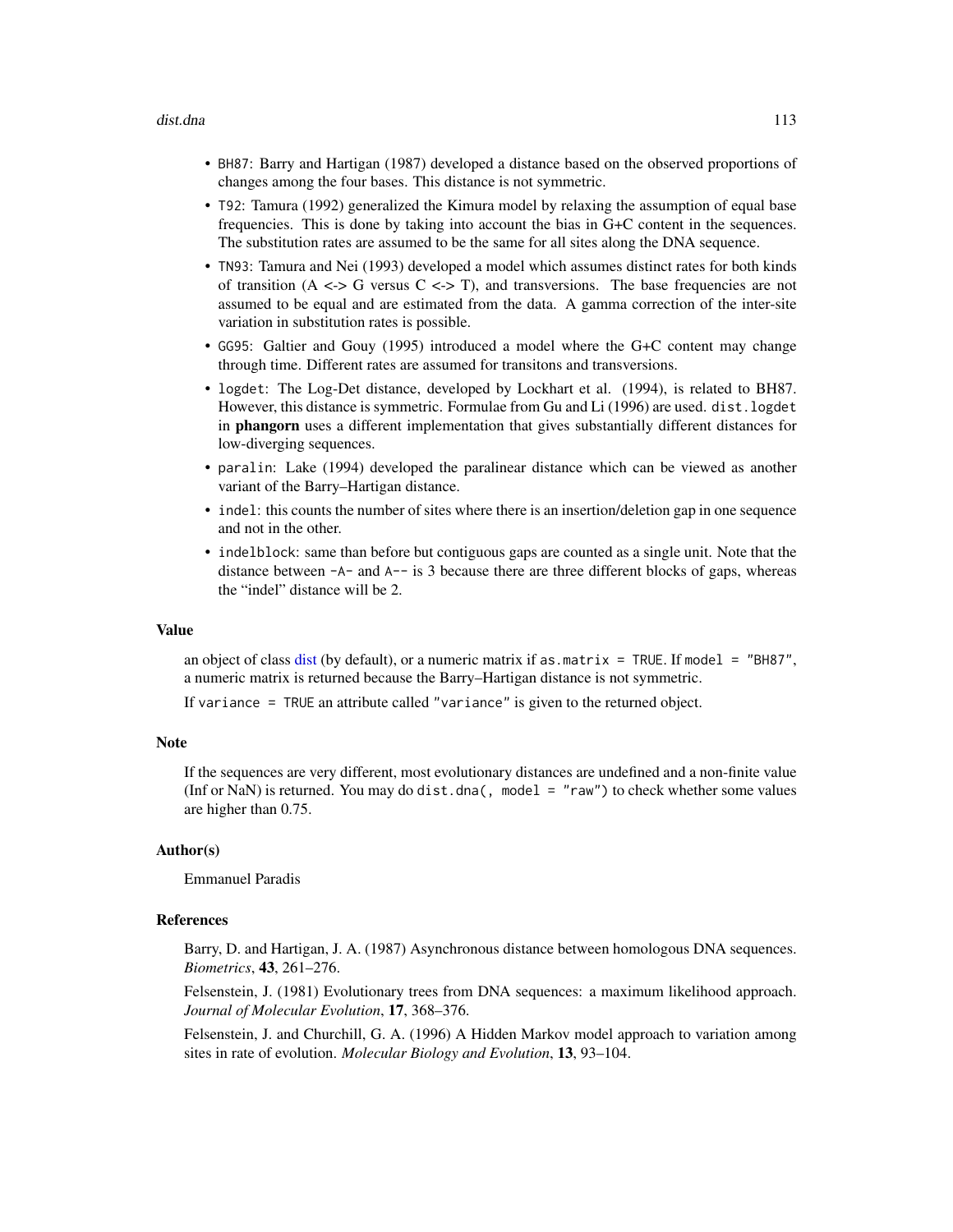Galtier, N. and Gouy, M. (1995) Inferring phylogenies from DNA sequences of unequal base compositions. *Proceedings of the National Academy of Sciences USA*, 92, 11317–11321.

Gu, X. and Li, W.-H. (1996) Bias-corrected paralinear and LogDet distances and tests of molecular clocks and phylogenies under nonstationary nucleotide frequencies. *Molecular Biology and Evolution*, 13, 1375–1383.

Jukes, T. H. and Cantor, C. R. (1969) Evolution of protein molecules. in *Mammalian Protein Metabolism*, ed. Munro, H. N., pp. 21–132, New York: Academic Press.

Kimura, M. (1980) A simple method for estimating evolutionary rates of base substitutions through comparative studies of nucleotide sequences. *Journal of Molecular Evolution*, 16, 111–120.

Kimura, M. (1981) Estimation of evolutionary distances between homologous nucleotide sequences. *Proceedings of the National Academy of Sciences USA*, 78, 454–458.

Jin, L. and Nei, M. (1990) Limitations of the evolutionary parsimony method of phylogenetic analysis. *Molecular Biology and Evolution*, 7, 82–102.

Lake, J. A. (1994) Reconstructing evolutionary trees from DNA and protein sequences: paralinear distances. *Proceedings of the National Academy of Sciences USA*, 91, 1455–1459.

Lockhart, P. J., Steel, M. A., Hendy, M. D. and Penny, D. (1994) Recovering evolutionary trees under a more realistic model of sequence evolution. *Molecular Biology and Evolution*, 11, 605– 602.

McGuire, G., Prentice, M. J. and Wright, F. (1999). Improved error bounds for genetic distances from DNA sequences. *Biometrics*, 55, 1064–1070.

Tamura, K. (1992) Estimation of the number of nucleotide substitutions when there are strong transition-transversion and G + C-content biases. *Molecular Biology and Evolution*, 9, 678–687.

Tamura, K. and Nei, M. (1993) Estimation of the number of nucleotide substitutions in the control region of mitochondrial DNA in humans and chimpanzees. *Molecular Biology and Evolution*, 10, 512–526.

## See Also

[read.GenBank](#page-215-0), [read.dna](#page-211-0), [write.dna](#page-270-0), [DNAbin](#page-121-0), [dist.gene](#page-113-0), [cophenetic.phylo](#page-87-0), [dist](#page-0-0)

<span id="page-113-0"></span>

dist.gene *Pairwise Distances from Genetic Data*

## **Description**

This function computes a matrix of distances between pairs of individuals from a matrix or a data frame of genetic data.

#### Usage

```
dist.gene(x, method = "pairwise", pairwise.deletion = FALSE,
          variance = FALSE)
```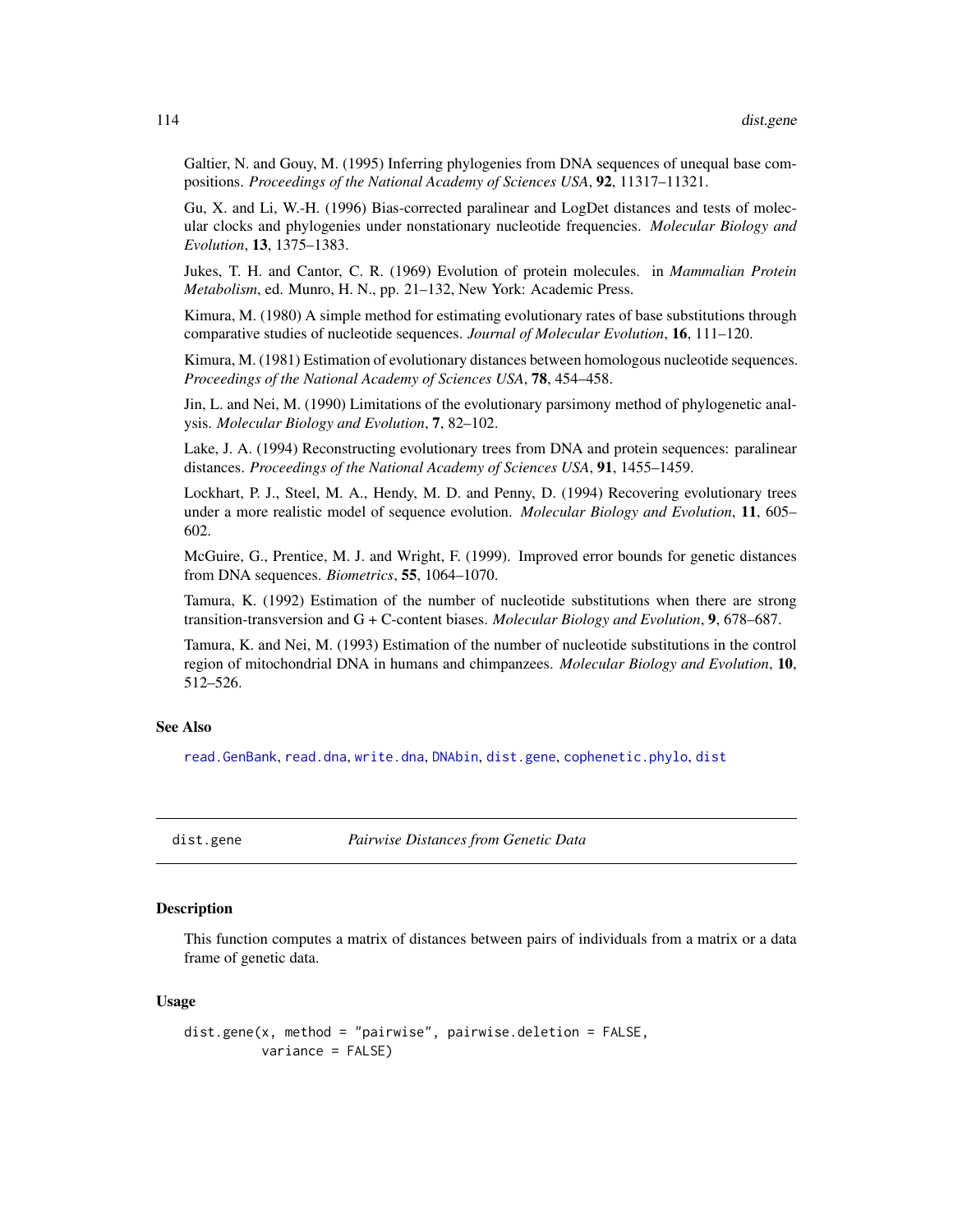#### dist.gene 115

# Arguments

| $\mathsf{x}$      | a matrix or a data frame (will be coerced as a matrix).                                                                                                                         |  |
|-------------------|---------------------------------------------------------------------------------------------------------------------------------------------------------------------------------|--|
| method            | a character string specifying the method used to compute the distances; two<br>choices are available: "pairwise" and "percentage", or any unambiguous<br>abbreviation of these. |  |
| pairwise.deletion |                                                                                                                                                                                 |  |
|                   | a logical indicating whether to delete the columns with missing data on a pair-<br>wise basis. The default is to delete the columns with at least one missing obser-<br>vation. |  |
| variance          | a logical, indicates whether the variance of the distances should be returned<br>(default to FALSE).                                                                            |  |

# Details

This function is meant to be very general and accepts different kinds of data (alleles, haplotypes, SNP, DNA sequences, ...). The rows of the data matrix represent the individuals, and the columns the loci.

In the case of the pairwise method, the distance  $d$  between two individuals is the number of loci for which they differ, and the associated variance is  $d(L - d)/L$ , where L is the number of loci.

In the case of the percentage method, this distance is divided by  $L$ , and the associated variance is  $d(1 - d)/L$ .

For more elaborate distances with DNA sequences, see the function dist.dna.

## Value

an object of class dist. If variance = TRUE an attribute called "variance" is given to the returned object.

# Note

Missing data (NA) are coded and treated in R's usual way.

# Author(s)

Emmanuel Paradis

# See Also

[dist.dna](#page-110-0), [cophenetic.phylo](#page-87-0), [dist](#page-0-0)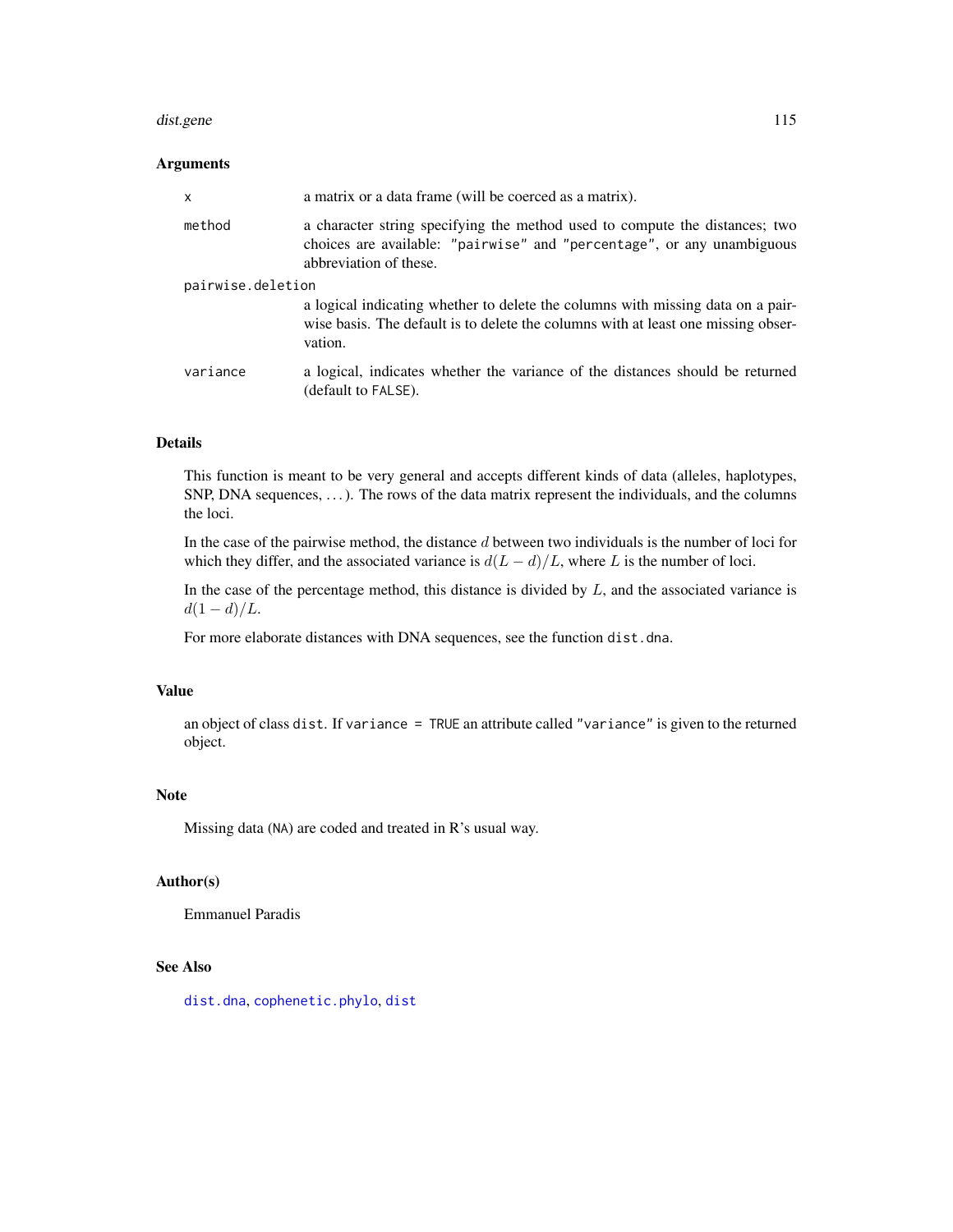# Description

This function computes the topological distance between two phylogenetic trees or among trees in a list (if y = NULL using different methods.

## Usage

 $dist.topo(x, y = NULL, method = "PH85")$ 

#### Arguments

|        | an object of class "phylo" or of class "multiPhylo".                        |
|--------|-----------------------------------------------------------------------------|
|        | an (optional) object of class "phylo".                                      |
| method | a character string giving the method to be used: either "PH85", or "score". |

## Details

Two methods are available: the one by Penny and Hendy (1985, originally from Robinson and Foulds 1981), and the branch length score by Kuhner and Felsenstein (1994). The trees are always considered as unrooted.

The topological distance is defined as twice the number of internal branches defining different bipartitions of the tips (Robinson and Foulds 1981; Penny and Hendy 1985). Rzhetsky and Nei (1992) proposed a modification of the original formula to take multifurcations into account.

The branch length score may be seen as similar to the previous distance but taking branch lengths into account. Kuhner and Felsenstein (1994) proposed to calculate the square root of the sum of the squared differences of the (internal) branch lengths defining similar bipartitions (or splits) in both trees.

#### Value

a single numeric value if both x and y are used, an object of class "dist" otherwise.

# Note

The geodesic distance of Billera et al. (2001) has been disabled: see the package distory on CRAN.

#### Author(s)

Emmanuel Paradis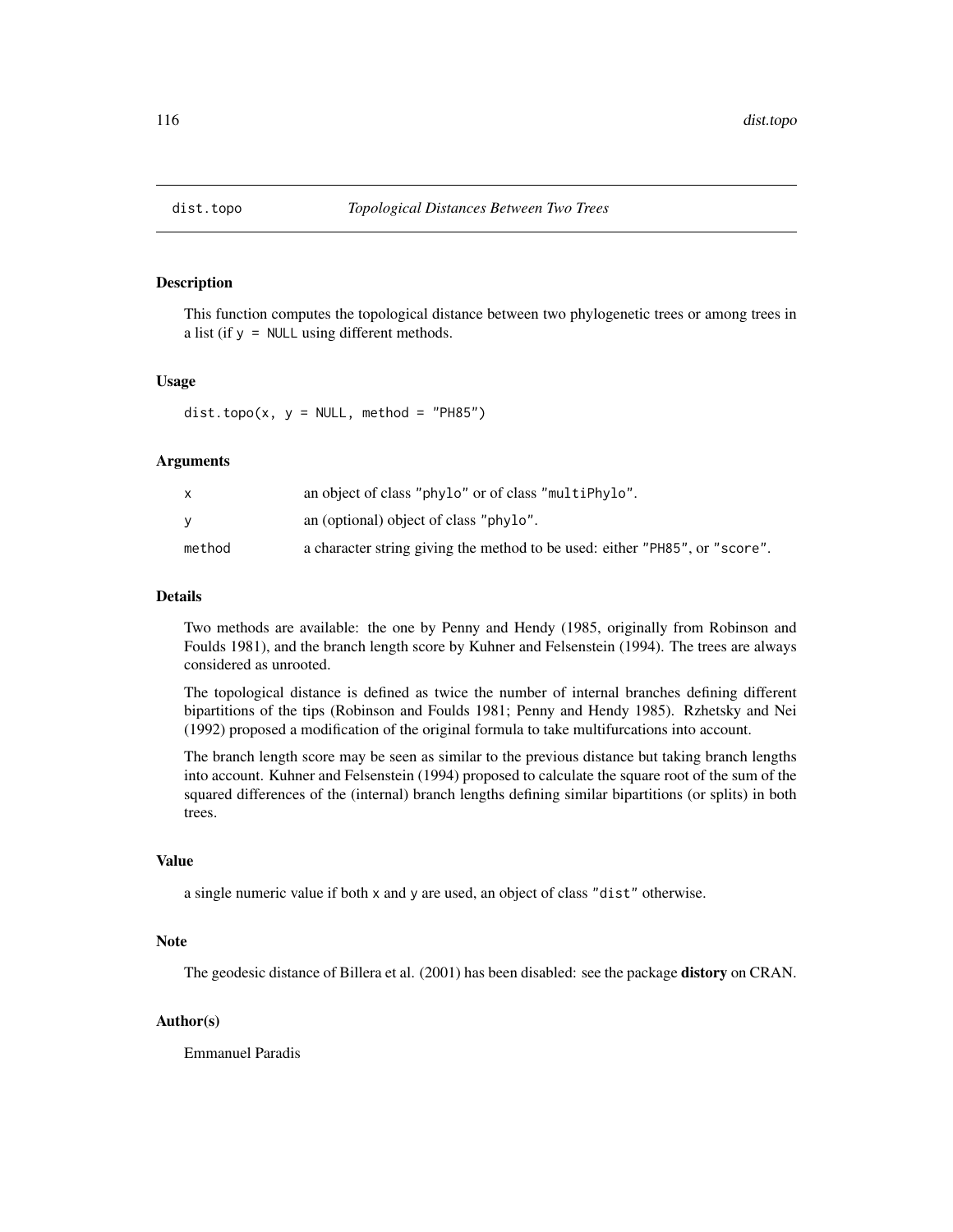#### diversi.gof 117

## References

Billera, L. J., Holmes, S. P. and Vogtmann, K. (2001) Geometry of the space of phylogenetic trees. *Advances in Applied Mathematics*, 27, 733–767.

Kuhner, M. K. and Felsenstein, J. (1994) Simulation comparison of phylogeny algorithms under equal and unequal evolutionary rates. *Molecular Biology and Evolution*, 11, 459–468.

Nei, M. and Kumar, S. (2000) *Molecular Evolution and Phylogenetics*. Oxford: Oxford University Press.

Penny, D. and Hendy, M. D. (1985) The use of tree comparison metrics. *Systemetic Zoology*, 34, 75–82.

Robinson, D. F. and Foulds, L. R. (1981) Comparison of phylogenetic trees. *Mathematical Biosciences*, 53, 131–147.

Rzhetsky, A. and Nei, M. (1992) A simple method for estimating and testing minimum-evolution trees. *Molecular Biology and Evolution*, 9, 945–967.

## See Also

[cophenetic.phylo](#page-87-0), [prop.part](#page-48-0)

## Examples

```
ta <- rtree(30)
tb \le rtree(30)
dist.topo(ta, ta) # 0
dist.topo(ta, tb) # unlikely to be 0
```
<span id="page-116-0"></span>diversi.gof *Tests of Constant Diversification Rates*

## **Description**

This function computes two tests of the distribution of branching times using the Cramér–von Mises and Anderson–Darling goodness-of-fit tests. By default, it is assumed that the diversification rate is constant, and an exponential distribution is assumed for the branching times. In this case, the expected distribution under this model is computed with a rate estimated from the data. Alternatively, the user may specify an expected cumulative density function (z): in this case, x and z must be of the same length. See the examples for how to compute the latter from a sample of expected branching times.

## Usage

```
diversi.gof(x, null = "exponential", z = NULL)
```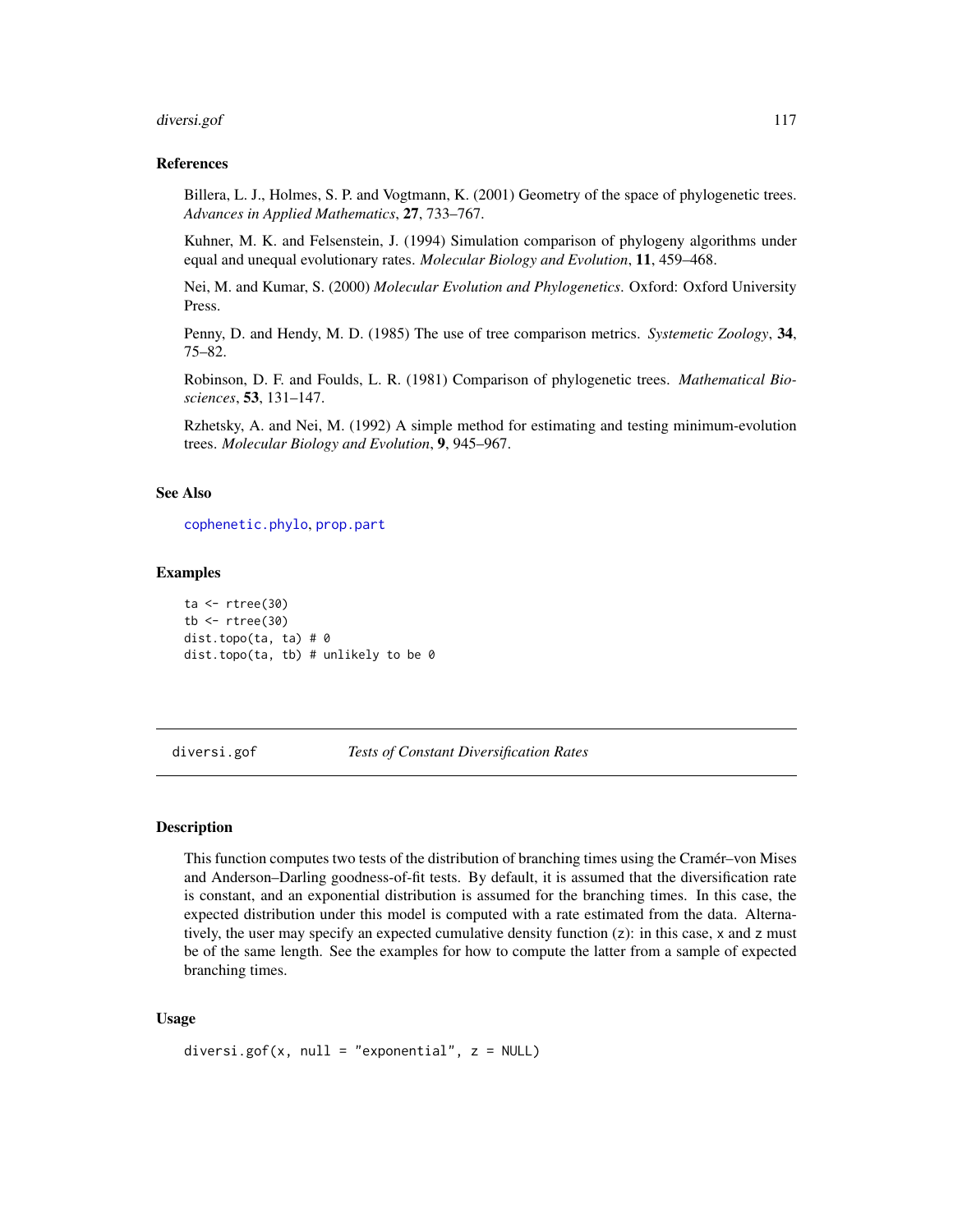## Arguments

| x.   | a numeric vector with the branching times.                                                                                                      |
|------|-------------------------------------------------------------------------------------------------------------------------------------------------|
| null | a character string specifying the null distribution for the branching times. Only<br>two choices are possible: either "exponential", or "user". |
| z    | used if $null = "user";$ gives the expected distribution under the model.                                                                       |

# Details

The Cramér–von Mises and Anderson–Darling tests compare the empirical density function (EDF) of the observations to an expected cumulative density function. By contrast to the Kolmogorov– Smirnov test where the greatest difference between these two functions is used, in both tests all differences are taken into account.

The distributions of both test statistics depend on the null hypothesis, and on whether or not some parameters were estimated from the data. However, these distributions are not known precisely and critical values were determined by Stephens (1974) using simulations. These critical values were used for the present function.

## Value

A NULL value is returned, the results are simply printed.

## Author(s)

Emmanuel Paradis

# References

Paradis, E. (1998) Testing for constant diversification rates using molecular phylogenies: a general approach based on statistical tests for goodness of fit. *Molecular Biology and Evolution*, 15, 476– 479.

Stephens, M. A. (1974) EDF statistics for goodness of fit and some comparisons. *Journal of the American Statistical Association*, 69, 730–737.

## See Also

[branching.times](#page-51-0), [diversi.time](#page-118-0) [ltt.plot](#page-150-0), [birthdeath](#page-46-0), [yule](#page-276-0), [yule.cov](#page-277-0)

#### Examples

```
data(bird.families)
x <- branching.times(bird.families)
### suppose we have a sample of expected branching times \gamma;
### for simplicity, take them from a uniform distribution:
y \le - runif(500, 0, max(x) + 1) # + 1 to avoid A2 = Inf
### now compute the expected cumulative distribution:
x \leftarrow sort(x)N \leftarrow length(x)
ecdf <- numeric(N)
for (i in 1:N) ecdf[i] < -sum(y \le x[i])/500
```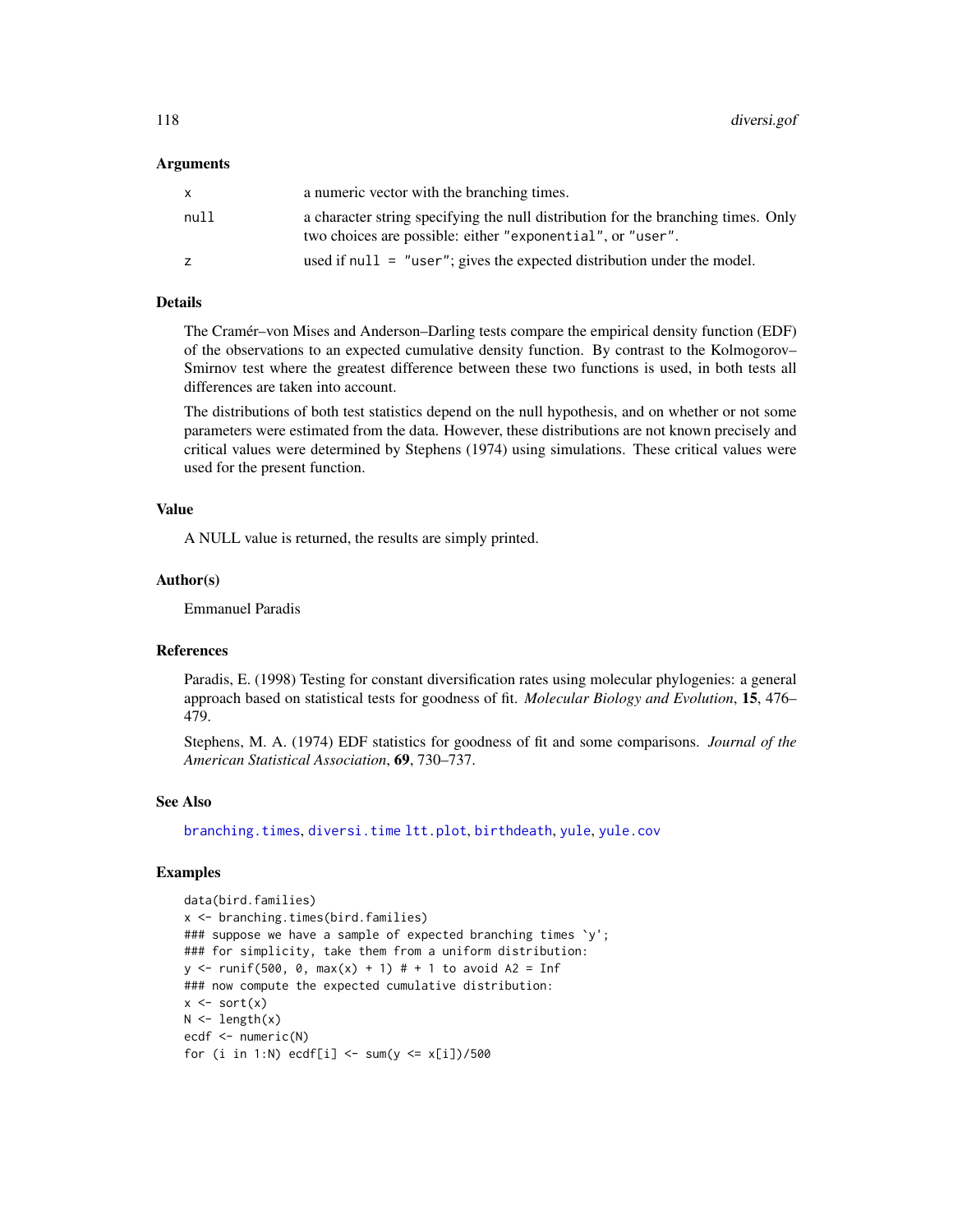#### diversi.time 119

```
### finally do the test:
diversi.gof(x, "user", z = e c df)
```
<span id="page-118-0"></span>

```
diversi.time Analysis of Diversification with Survival Models
```
#### **Description**

This functions fits survival models to a set of branching times, some of them may be known approximately (censored). Three models are fitted, Model A assuming constant diversification, Model B assuming that diversification follows a Weibull law, and Model C assuming that diversification changes with a breakpoint at time 'Tc'. The models are fitted by maximum likelihood.

#### Usage

```
diversi.time(x, census = NULL, censoring.codes = c(1, 0), Tc = NULL)
```
#### Arguments

| x               | a numeric vector with the branching times.                                                                                                                                                                                                                                                             |  |
|-----------------|--------------------------------------------------------------------------------------------------------------------------------------------------------------------------------------------------------------------------------------------------------------------------------------------------------|--|
| census          | a vector of the same length than 'x' used as an indicator variable; thus, it must<br>have only two values, one coding for accurately known branching times, and<br>the other for censored branching times. This argument can be of any mode<br>(numeric, character, logical), or can even be a factor. |  |
| censoring.codes |                                                                                                                                                                                                                                                                                                        |  |
|                 | a vector of length two giving the codes used for census: by default 1 (accurately<br>known times) and $0$ (censored times). The mode must be the same than the one<br>of census.                                                                                                                       |  |
| Тc              | a single numeric value specifying the break-point time to fit Model C. If none is<br>provided, then it is set arbitrarily to the mean of the analysed branching times.                                                                                                                                 |  |

#### Details

The principle of the method is to consider each branching time as an event: if the branching time is accurately known, then it is a failure event; if it is approximately knwon then it is a censoring event. An analogy is thus made between the failure (or hazard) rate estimated by the survival models and the diversification rate of the lineage. Time is here considered from present to past.

Model B assumes a monotonically changing diversification rate. The parameter that controls the change of this rate is called beta. If beta is greater than one, then the diversification rate decreases through time; if it is lesser than one, the the rate increases through time. If beta is equal to one, then Model B reduces to Model A.

# Value

A NULL value is returned, the results are simply printed.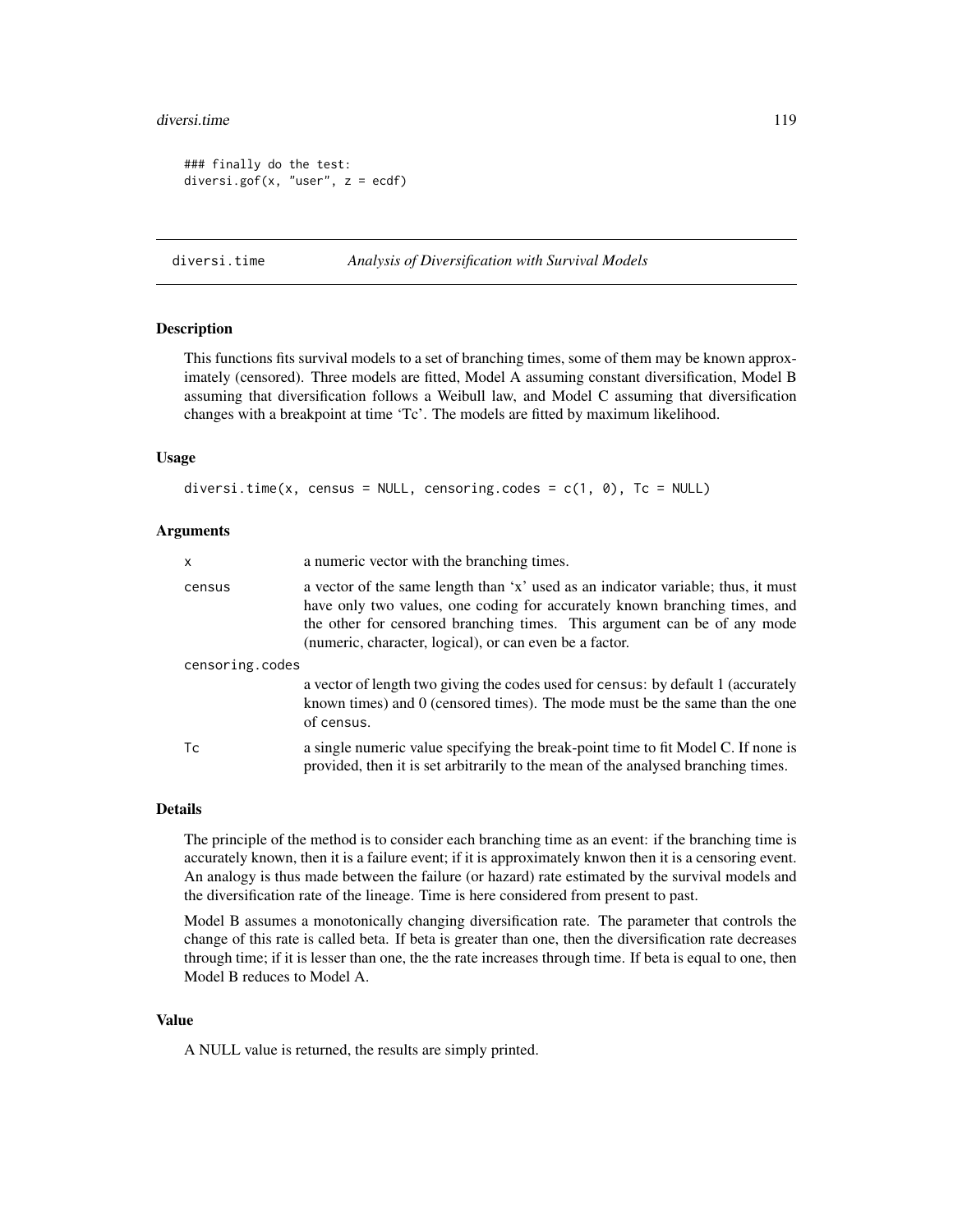# Author(s)

Emmanuel Paradis

# References

Paradis, E. (1997) Assessing temporal variations in diversification rates from phylogenies: estimation and hypothesis testing. *Proceedings of the Royal Society of London. Series B. Biological Sciences*, 264, 1141–1147.

# See Also

[branching.times](#page-51-0), [diversi.gof](#page-116-0) [ltt.plot](#page-150-0), [birthdeath](#page-46-0), [bd.ext](#page-32-0), [yule](#page-276-0), [yule.cov](#page-277-0)

diversity.contrast.test

*Diversity Contrast Test*

# Description

This function performs the diversity contrast test comparing pairs of sister-clades.

## Usage

```
diversity.contrast.test(x, method = "ratiolog",
        alternative = "two.sided", nrep = 0, ...)
```
## Arguments

| $\mathsf{x}$ | a matrix or a data frame with at least two columns: the first one gives the number<br>of species in clades with a trait supposed to increase or decrease diversification<br>rate, and the second one the number of species in the sister-clades without the<br>trait. Each row represents a pair of sister-clades. |
|--------------|--------------------------------------------------------------------------------------------------------------------------------------------------------------------------------------------------------------------------------------------------------------------------------------------------------------------|
| method       | a character string specifying the kind of test: "ratiolog" (default), "proportion",<br>"difference", "logratio", or any unambiguous abbreviation of these.                                                                                                                                                         |
| alternative  | a character string defining the alternative hypothesis: "two.sided" (default),<br>"less", "greater", or any unambiguous abbreviation of these.                                                                                                                                                                     |
| nrep         | the number of replications of the randomization test; by default, a Wilcoxon test<br>is done.                                                                                                                                                                                                                      |
| $\ddots$ .   | arguments passed to the function wilcox. test.                                                                                                                                                                                                                                                                     |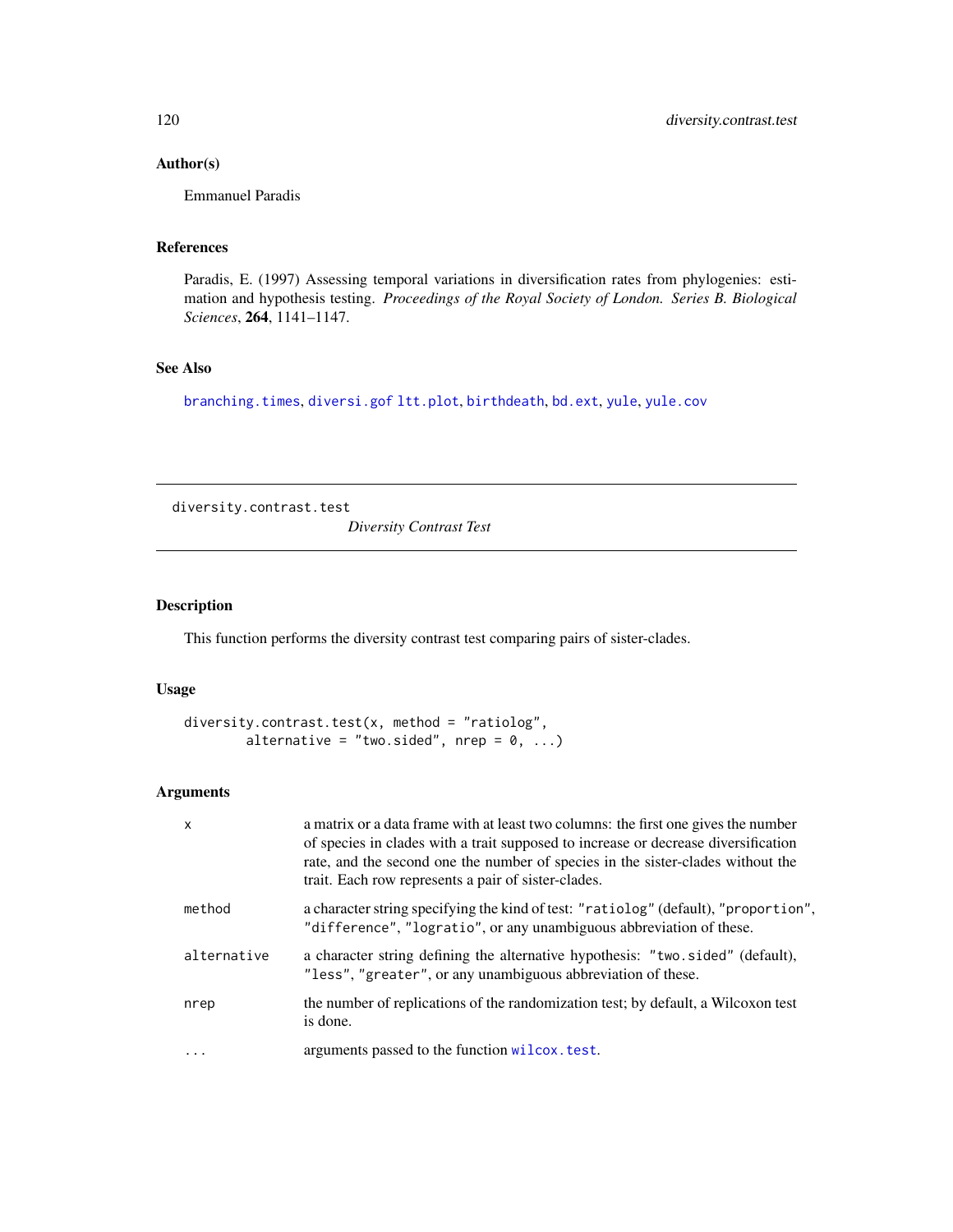#### diversity.contrast.test 121

#### Details

If method = "ratiolog", the test described in Barraclough et al. (1996) is performed. If method = "proportion", the version in Barraclough et al. (1995) is used. If method = "difference", the signed difference is used (Sargent 2004). If method = "logratio", then this is Wiegmann et al.'s (1993) version. These four tests are essentially different versions of the same test (Vamosi and Vamosi 2005, Vamosi 2007). See Paradis (2012) for a comparison of their statistical performance with other tests.

If nrep  $= 0$ , a Wilcoxon test is done on the species diversity contrasts with the null hypothesis is that they are distributed around zero. If nrep  $> 0$ , a randomization procedure is done where the signs of the diversity contrasts are randomly chosen. This is used to create a distribution of the test statistic which is compared with the observed value (the sum of the diversity contrasts).

#### Value

a single numeric value with the *P*-value.

## Author(s)

Emmanuel Paradis

#### References

Barraclough, T. G., Harvey, P. H. and Nee, S. (1995) Sexual selection and taxonomic diversity in passerine birds. *Proceedings of the Royal Society of London. Series B. Biological Sciences*, 259, 211–215.

Barraclough, T. G., Harvey, P. H., and Nee, S. (1996) Rate of *rbc*L gene sequence evolution and species diversification in flowering plants (angiosperms). *Proceedings of the Royal Society of London. Series B. Biological Sciences*, 263, 589–591.

Paradis, E. (2012) Shift in diversification in sister-clade comparisons: a more powerful test. *Evolution*, 66, 288–295.

Sargent, R. D. (2004) Floral symmetry affects speciation rates in angiosperms. *Proceedings of the Royal Society of London. Series B. Biological Sciences*, 271, 603–608.

Vamosi, S. M. (2007) Endless tests: guidelines for analysing non-nested sister-group comparisons. An addendum. *Evolutionary Ecology Research*, 9, 717.

Vamosi, S. M. and Vamosi, J. C. (2005) Endless tests: guidelines for analysing non-nested sistergroup comparisons. *Evolutionary Ecology Research*, 7, 567–579.

Wiegmann, B., Mitter, C. and Farrell, B. 1993. Diversification of carnivorous parasitic insects: extraordinary radiation or specialized dead end? *American Naturalist*, 142, 737–754.

## See Also

[slowinskiguyer.test](#page-248-0), [mcconwaysims.test](#page-159-0) [richness.yule.test](#page-227-0)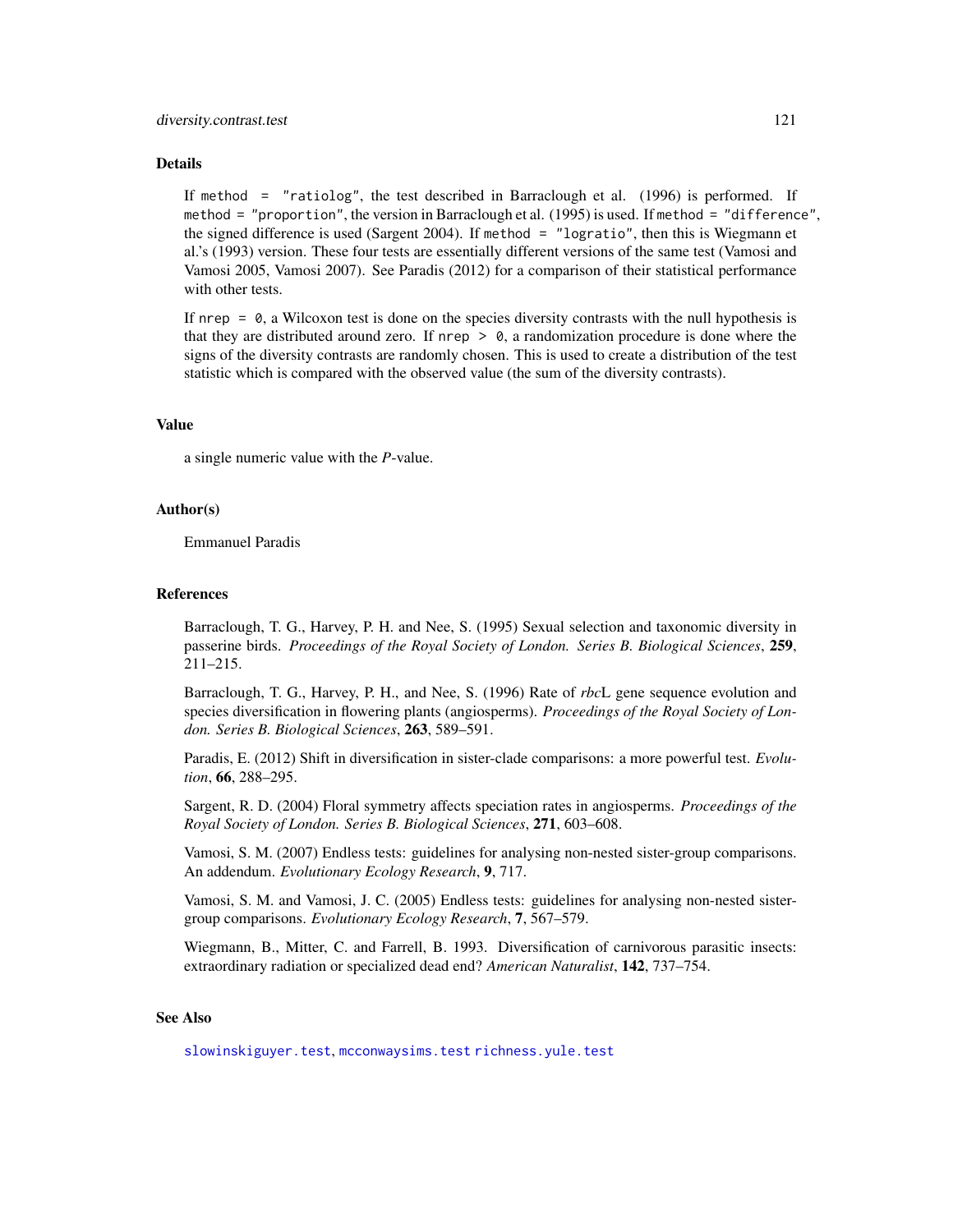## Examples

```
### data from Vamosi & Vamosi (2005):
fleshy <- c(1, 1, 1, 1, 1, 3, 3, 5, 9, 16, 33, 40, 50, 100, 216, 393, 850, 947,1700)
dry <- c(2, 64, 300, 89, 67, 4, 34, 10, 150, 35, 2, 60, 81, 1, 3, 1, 11, 1, 18)
x <- cbind(fleshy, dry)
diversity.contrast.test(x)
diversity.contrast.test(x, alt = "g")
diversity.contrast.test(x, alt = "g", nrep = 1e4)
slowinskiguyer.test(x)
mcconwaysims.test(x)
```
<span id="page-121-0"></span>

DNAbin *Manipulate DNA Sequences in Bit-Level Format*

# Description

These functions help to manipulate DNA sequences coded in the bit-level coding scheme.

## Usage

```
## S3 method for class 'DNAbin'
print(x, printlen = 6, digits = 3, ...)
## S3 method for class 'DNAbin'
rbind(...)
## S3 method for class 'DNAbin'
cbind(..., check.names = TRUE, fill.wikipedia, gaps = FALSE,quiet = FALSE)
## S3 method for class 'DNAbin'
x[i, j, drop = FALSE]## S3 method for class 'DNAbin'
as.matrix(x, \ldots)## S3 method for class 'DNAbin'
c(\ldots, recursive = FALSE)
## S3 method for class 'DNAbin'
as.list(x, \ldots)## S3 method for class 'DNAbin'
labels(object, ...)
```
## Arguments

| x, object  | an object of class "DNAbin".                                                                                                                                                                   |
|------------|------------------------------------------------------------------------------------------------------------------------------------------------------------------------------------------------|
| $\ddots$ . | either further arguments to be passed to or from other methods in the case of<br>print, as matrix, and labels, or a series of objects of class "DNAbin" in the<br>case of rbind, cbind, and c. |
| printlen   | the number of labels to print (6 by default).                                                                                                                                                  |
| digits     | the number of digits to print (3 by default).                                                                                                                                                  |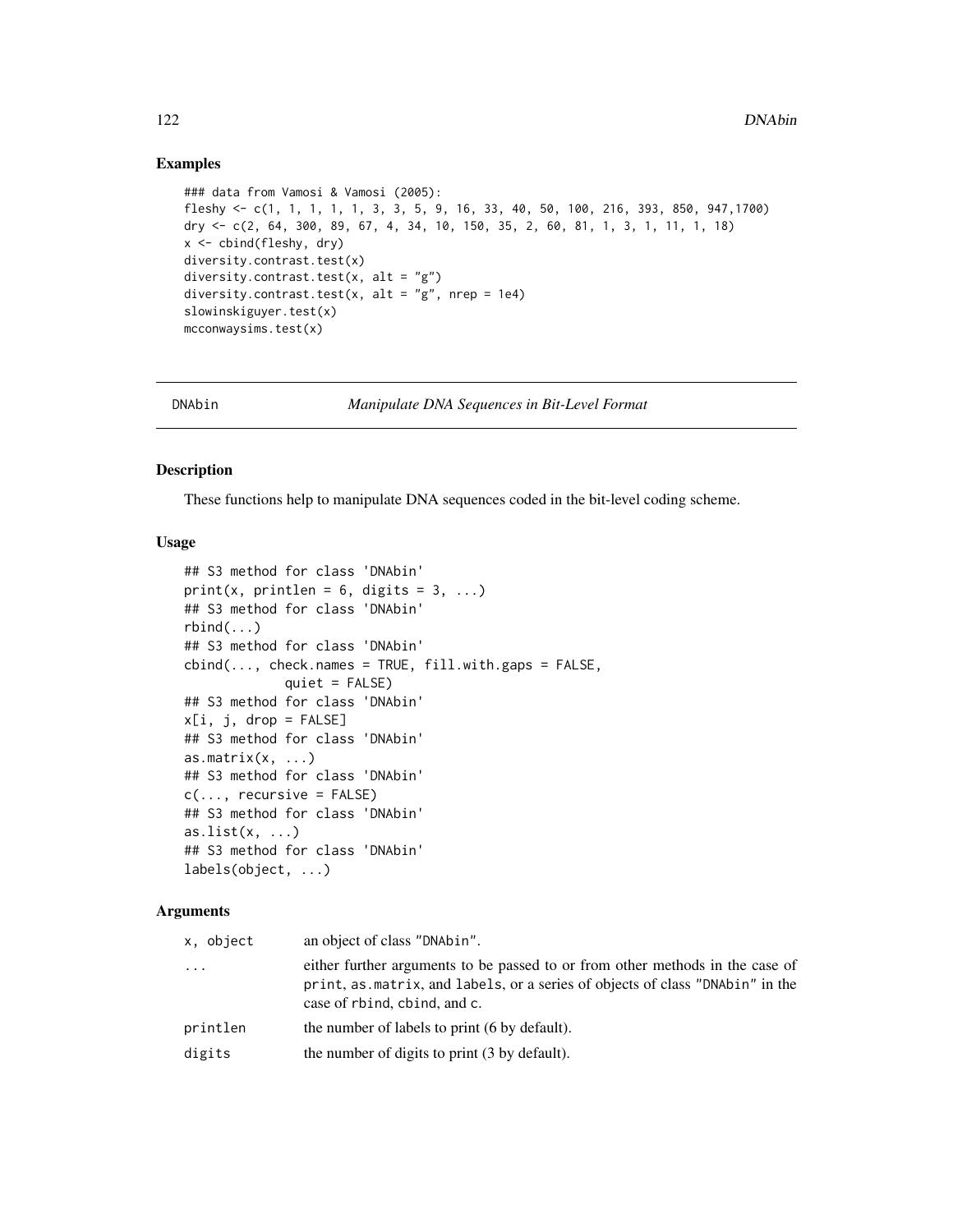#### DNAbin 123

| check.names    | a logical specifying whether to check the rownames before binding the columns<br>(see details).                                                                                                     |
|----------------|-----------------------------------------------------------------------------------------------------------------------------------------------------------------------------------------------------|
| fill.with.gaps | a logical indicating whether to keep all possible individuals as indicating by the<br>rownames, and eventually filling the missing data with insertion gaps (ignored<br>if $check.names = FALSE$ ). |
| quiet          | a logical to switch off warning messages when some rows are dropped.                                                                                                                                |
| i, j           | indices of the rows and/or columns to select or to drop. They may be numeric,<br>logical, or character (in the same way than for standard R objects).                                               |
| drop           | logical; if TRUE, the returned object is of the lowest possible dimension.                                                                                                                          |
| recursive      | for compatibility with the generic (unused).                                                                                                                                                        |

## Details

These are all 'methods' of generic functions which are here applied to DNA sequences stored as objects of class "DNAbin". They are used in the same way than the standard R functions to manipulate vectors, matrices, and lists. Additionally, the operators [[ and \$ may be used to extract a vector from a list. Note that the default of drop is not the same than the generic operator: this is to avoid dropping rownames when selecting a single sequence.

These functions are provided to manipulate easily DNA sequences coded with the bit-level coding scheme. The latter allows much faster comparisons of sequences, as well as storing them in less memory compared to the format used before ape 1.10.

For cbind, the default behaviour is to keep only individuals (as indicated by the rownames) for which there are no missing data. If fill.with.gaps = TRUE, a 'complete' matrix is returned, enventually with insertion gaps as missing data. If check, names  $=$  TRUE (the default), the rownames of each matrix are checked, and the rows are reordered if necessary (if some rownames are duplicated, an error is returned). If check.names = FALSE, the matrices must all have the same number of rows, and are simply binded; the rownames of the first matrix are used. See the examples.

as.matrix may be used to convert DNA sequences (of the same length) stored in a list into a matrix while keeping the names and the class. as. list does the reverse operation.

# Value

an object of class "DNAbin" in the case of rbind, cbind, and [.

## Author(s)

Emmanuel Paradis

## References

Paradis, E. (2007) A Bit-Level Coding Scheme for Nucleotides. [http://ape-package.ird.fr/](http://ape-package.ird.fr/misc/BitLevelCodingScheme_20April2007.pdf) [misc/BitLevelCodingScheme\\_20April2007.pdf](http://ape-package.ird.fr/misc/BitLevelCodingScheme_20April2007.pdf)

Paradis, E. (2012) *Analysis of Phylogenetics and Evolution with R (Second Edition).* New York: Springer.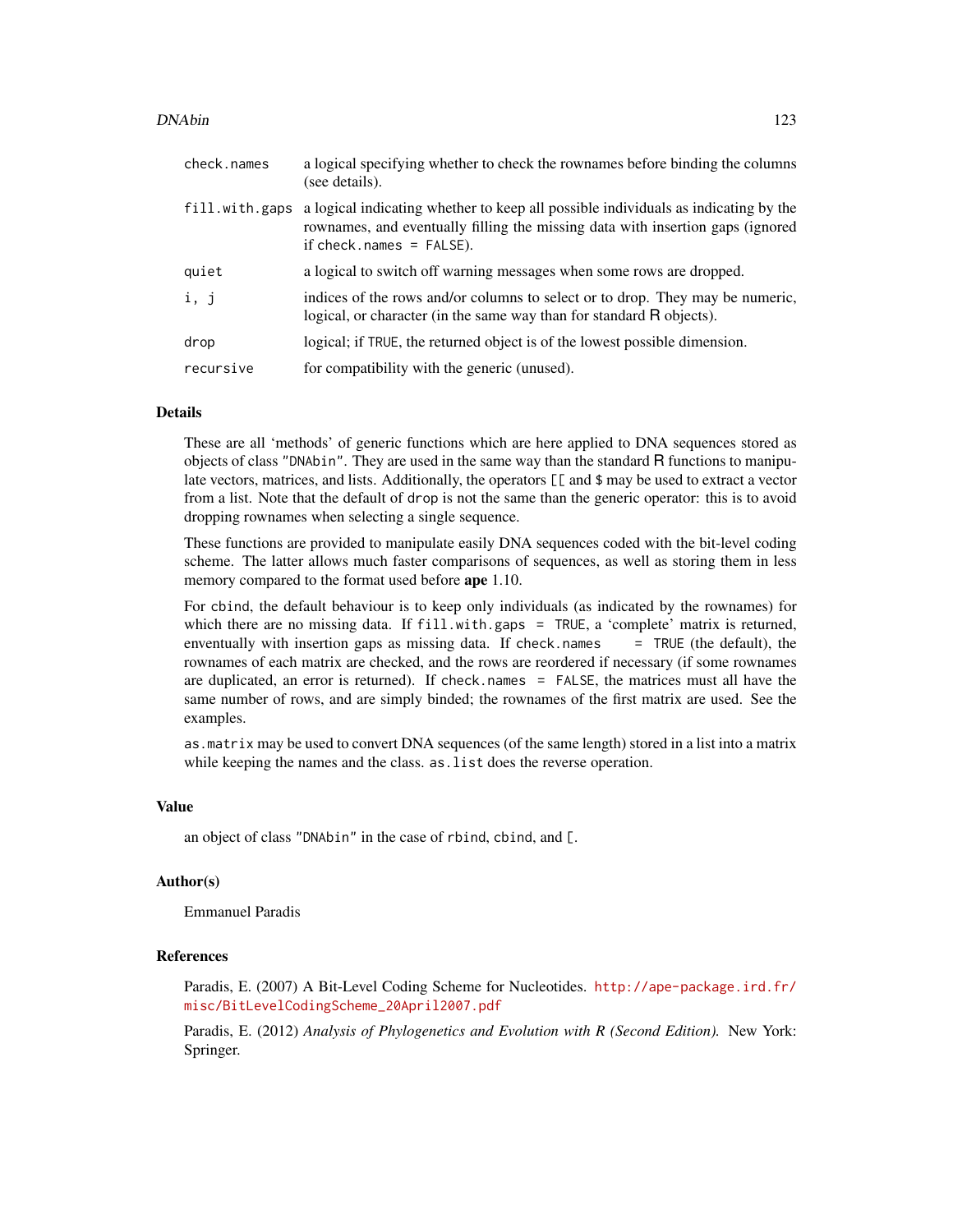# See Also

[as.DNAbin](#page-21-0), [read.dna](#page-211-0), [read.GenBank](#page-215-0), [write.dna](#page-270-0), [image.DNAbin](#page-137-0),[AAbin](#page-6-0)

The corresponding generic functions are documented in the package base.

## Examples

```
data(woodmouse)
woodmouse
print(woodmouse, 15, 6)
print(woodmouse[1:5, 1:300], 15, 6)
### Just to show how distances could be influenced by sampling:
dist.dna(woodmouse[1:2, ])
dist.dna(woodmouse[1:3, ])
### cbind and its options:
x \le - woodmouse[1:2, 1:5]
y <- woodmouse[2:4, 6:10]
as.character(cbind(x, y)) # gives warning
as.character(cbind(x, y, fill.with.gaps = TRUE))
## Not run:
as.character(cbind(x, y, check.names = FALSE)) # gives an error
```

```
## End(Not run)
```

| DNAbin2indel | Recode Blocks of Indels |
|--------------|-------------------------|
|--------------|-------------------------|

## Description

This function scans a set of aligned DNA sequences and returns a matrix with information of the localisations and lengths on alignment gaps.

# Usage

```
DNAbin2indel(x)
```
## Arguments

x an object of class "DNAbin".

# Details

The output matrix has the same dimensions than the input one with, either a numeric value where an alignment gap starts giving the length of the gap, or zero. The rownames are kept.

#### Value

a numeric matrix.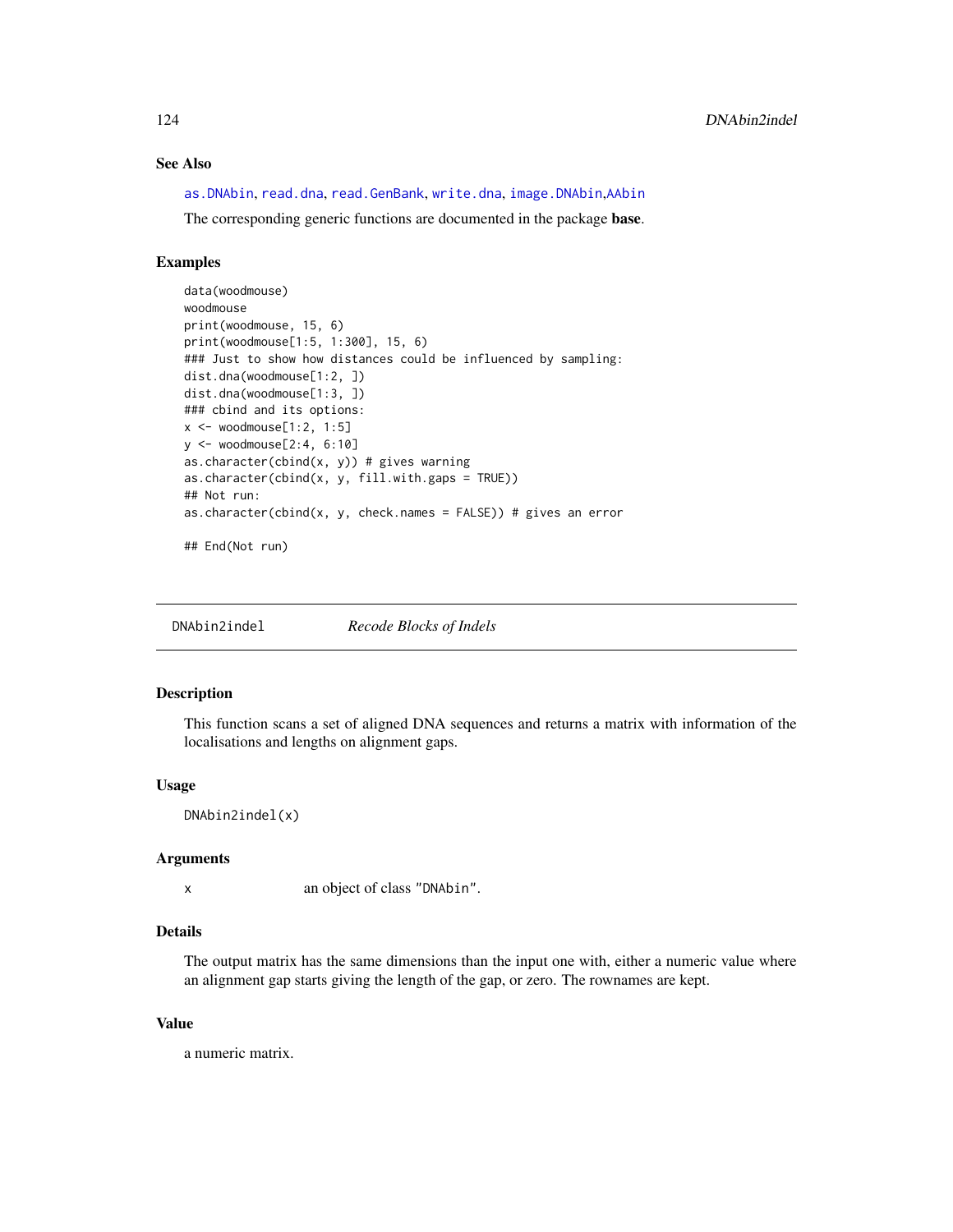#### dnds and the contract of the contract of the contract of the contract of the contract of the contract of the contract of the contract of the contract of the contract of the contract of the contract of the contract of the c

# Author(s)

Emmanuel Paradis

# See Also

[DNAbin](#page-121-0), [as.DNAbin](#page-21-0), [del.gaps](#page-108-0), [seg.sites](#page-243-0), [image.DNAbin](#page-137-0), [checkAlignment](#page-58-0)

dnds *dN/dS Ratio*

# Description

This function computes the pairwise ratios dN/dS for a set of aligned DNA sequences using Li's (1993) method.

# Usage

dnds(x, code = 1, codonstart = 1, quiet =  $FALSE)$ 

# Arguments

| $\mathsf{x}$ | an object of class "DNAbin" (matrix or list) with the aligned sequences.                                                                                                                         |  |
|--------------|--------------------------------------------------------------------------------------------------------------------------------------------------------------------------------------------------|--|
| code         | an integer value giving the genetic code to be used. Currently only 1 (standard<br>code) and 2 (vertebrate mitochondrial code) are supported.                                                    |  |
| codonstart   | an integer giving where to start the translation. This should be $1, 2,$ or $3$ , but<br>larger values are accepted and have for effect to start the translation further<br>within the sequence. |  |
| quiet        | single logical value: whether to indicate progress of calculations.                                                                                                                              |  |

# Value

an object of class "dist".

## Author(s)

Emmanuel Paradis

# References

Li, W.-H. (1993) Unbiased estimation of the rates of synonymous and nonsynonymous substitution. *Journal of Molecular Evolution*, 36, 96–99.

## See Also

[AAbin](#page-6-0), [trans](#page-255-0), [alview](#page-19-0)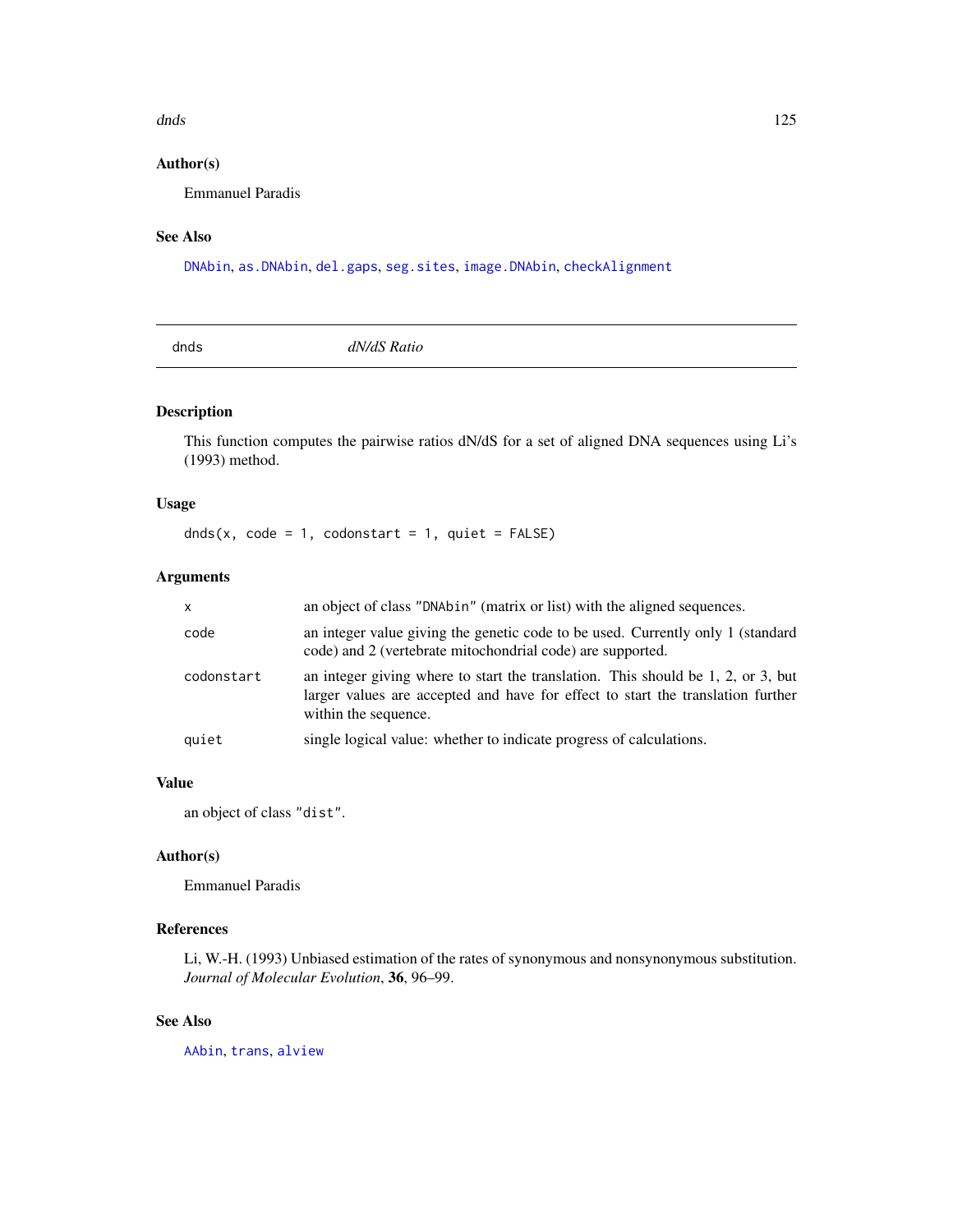# Examples

```
data(woodmouse)
res <- dnds(woodmouse, quiet = TRUE) # NOT correct
res2 <- dnds(woodmouse, code = 2, quiet = TRUE) # using the correct code
identical(res, res2)
```
<span id="page-125-0"></span>drop.tip *Remove Tips in a Phylogenetic Tree*

## Description

drop.tip removes the terminal branches of a phylogenetic tree, possibly removing the corresponding internal branches. keep.tip does the opposite operation (i.e., returns the induced tree).

extract.clade does the inverse operation: it keeps all the tips from a given node, and deletes all the other tips.

## Usage

```
drop.tip(phy, tip, trim.internal = TRUE, subtree = FALSE,
         root.edge = 0, rooted = is.rooted(phy), collapse.singles = TRUE,
         interactive = FALSE)
keep.tip(phy, tip)
extract.clade(phy, node, root.edge = 0, collapse.singles = TRUE,
              interactive = FALSE)
```
#### Arguments

| phy              | an object of class "phylo".                                                                                                                           |  |
|------------------|-------------------------------------------------------------------------------------------------------------------------------------------------------|--|
| tip              | a vector of mode numeric or character specifying the tips to delete.                                                                                  |  |
| trim.internal    | a logical specifying whether to delete the corresponding internal branches.                                                                           |  |
| subtree          | a logical specifying whether to output in the tree how many tips have been<br>deleted and where.                                                      |  |
| root.edge        | an integer giving the number of internal branches to be used to build the new<br>root edge. This has no effect if $trim. internal = FALSE.$           |  |
| rooted           | a logical indicating whether the tree must be treated as rooted or not. This allows<br>to force the tree to be considered as unrooted (see examples). |  |
| collapse.singles |                                                                                                                                                       |  |
|                  | a logical specifying whether to delete the internal nodes of degree 2.                                                                                |  |
| node             | a node number or label.                                                                                                                               |  |
| interactive      | if TRUE the user is asked to select the tips or the node by clicking on the tree<br>which must be plotted.                                            |  |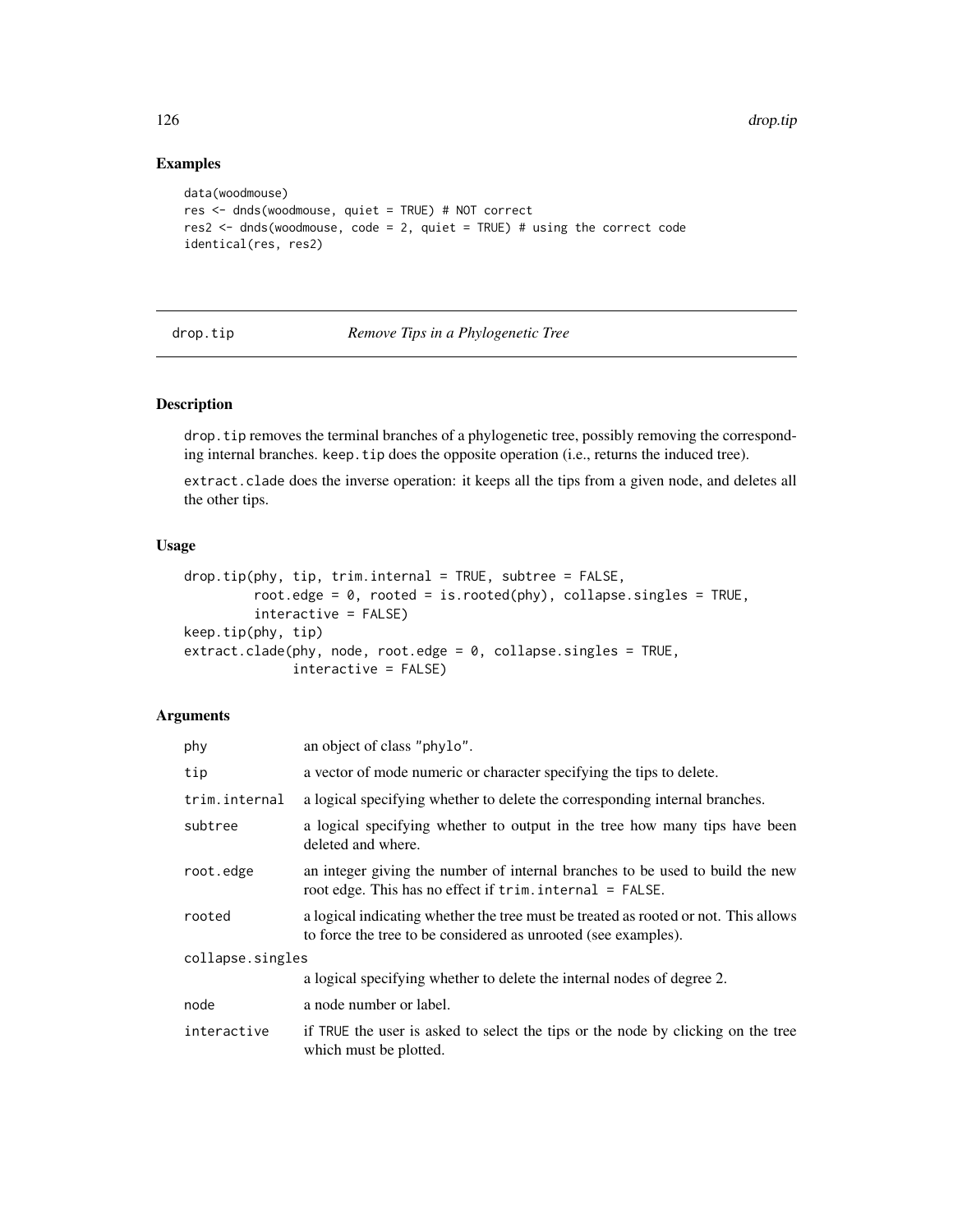#### drop.tip the contract of the contract of the contract of the contract of the contract of the contract of the contract of the contract of the contract of the contract of the contract of the contract of the contract of the c

## Details

The argument tip can be either character or numeric. In the first case, it gives the labels of the tips to be deleted; in the second case the numbers of these labels in the vector phy\$tip.label are given.

This also applies to node, but if this argument is character and the tree has no node label, this results in an error. If more than one value is given with node (i.e., a vector of length two or more), only the first one is used with a warning.

If trim.internal = FALSE, the new tips are given "NA" as labels, unless there are node labels in the tree in which case they are used.

If subtree = TRUE, the returned tree has one or several terminal branches indicating how many tips have been removed (with a label "[x\_tips]"). This is done for as many monophyletic groups that have been deleted.

Note that subtree =  $TRUE$  implies  $trim.internal = TRUE$ .

To undestand how the option root.edge works, see the examples below.

#### Value

an object of class "phylo".

## Author(s)

Emmanuel Paradis, Klaus Schliep, Joseph Brown

## See Also

[bind.tree](#page-41-0), [root](#page-230-0)

## Examples

```
data(bird.families)
tip \leq c(
"Eopsaltriidae", "Acanthisittidae", "Pittidae", "Eurylaimidae",
"Philepittidae", "Tyrannidae", "Thamnophilidae", "Furnariidae",
"Formicariidae", "Conopophagidae", "Rhinocryptidae", "Climacteridae",
"Menuridae", "Ptilonorhynchidae", "Maluridae", "Meliphagidae",
"Pardalotidae", "Petroicidae", "Irenidae", "Orthonychidae",
"Pomatostomidae", "Laniidae", "Vireonidae", "Corvidae",
"Callaeatidae", "Picathartidae", "Bombycillidae", "Cinclidae",
"Muscicapidae", "Sturnidae", "Sittidae", "Certhiidae",
"Paridae", "Aegithalidae", "Hirundinidae", "Regulidae",
"Pycnonotidae", "Hypocoliidae", "Cisticolidae", "Zosteropidae",
"Sylviidae", "Alaudidae", "Nectariniidae", "Melanocharitidae",
"Paramythiidae","Passeridae", "Fringillidae")
plot(drop.tip(bird.families, tip))
plot(drop.tip(bird.families, tip, trim.internal = FALSE))
data(bird.orders)
plot(drop.tip(bird.orders, 6:23, subtree = TRUE))
plot(drop.tip(bird.orders, c(1:5, 20:23), subtree = TRUE))
plot(drop.tip(bird.orders, c(1:20, 23), subtree = TRUE))
```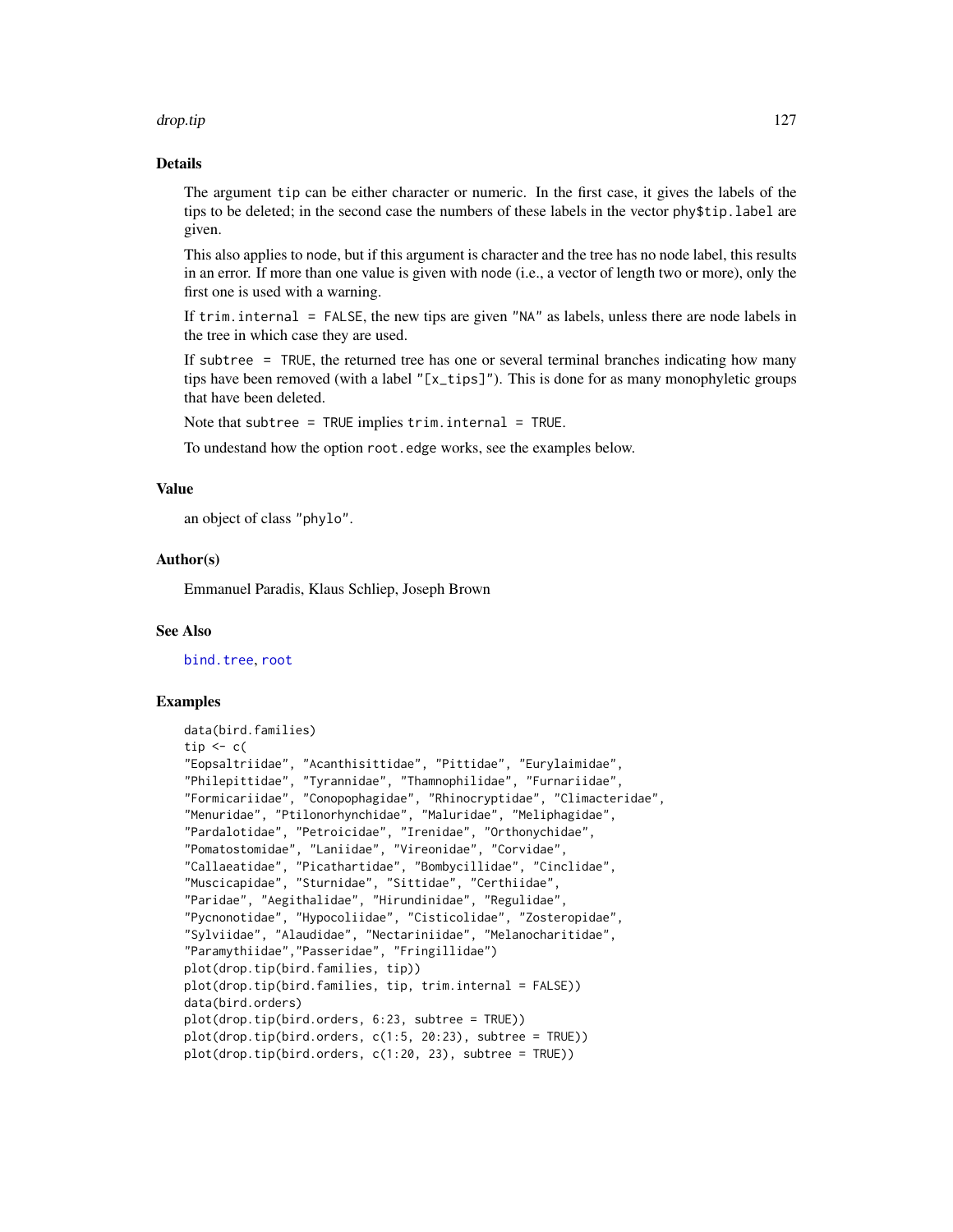```
plot(drop.tip(bird.orders, c(1:20, 23), subtree = TRUE, rooted = FALSE))
### Examples of the use of `root.edge'
tr <- read.tree(text = "(A:1,(B:1,(C:1,(D:1,E:1):1):1):1):1;")
drop.tip(tr, c("A", "B"), root.edge = 0) # = (C:1, (D:1, E:1):1);
drop.tip(tr, c("A", "B"), root.edge = 1) # = (C:1, (D:1, E:1):1):1;drop.tip(tr, c("A", "B"), root.edge = 2) # = (C:1,(D:1,E:1):1):2;
drop.tip(tr, c("A", "B"), root.edge = 3) # = (C:1, (D:1, E:1):1):3;
```
edges *Draw Additional Edges on a Plotted Tree*

# <span id="page-127-0"></span>Description

edges draws edges on a plotted tree. fancyarrows enhances [arrows](#page-0-0) with triangle and harpoon heads; it can be called from edges.

#### Usage

```
edges(nodes0, nodes1, arrows = 0, type = "classical", \ldots)
fancyarrows(x0, y0, x1, y1, length = 0.25, angle = 30, code = 2,
            col = par("fg"), lty = par("lty"), lwd = par("lwd"),
            type = "triangle", \ldots)
```
## Arguments

|          | nodes0, nodes1 vectors of integers giving the tip and/or node numbers where to start and to end<br>the edges (eventually recycled).                                                                                        |
|----------|----------------------------------------------------------------------------------------------------------------------------------------------------------------------------------------------------------------------------|
| arrows   | an integer between 0 and 3; 0: lines (the default); 1: an arrow head is drawn at<br>nodes0; 2: at nodes1; 3: both.                                                                                                         |
| type     | if the previous argument is not 0, the type of arrow head: "classical" (just<br>lines, the default), "triangle", "harpoon", or any unambiguous abbreviations<br>of these. For fancyarrows only the last two are available. |
|          | $x\theta$ , $y\theta$ , $x\theta$ , $y\theta$ the coordinates of the start and end points for fancyarrows (these are not recy-<br>cled and so should be vectors of the same length).                                       |
|          | length, angle, code, col, lty, lwd<br>default options similar to those of arrows.                                                                                                                                          |
| $\ddots$ | further arguments passed to segments.                                                                                                                                                                                      |

# Details

The first function is helpful when drawing reticulations on a phylogeny, especially if computed from the edge matrix.

## Author(s)

Emmanuel Paradis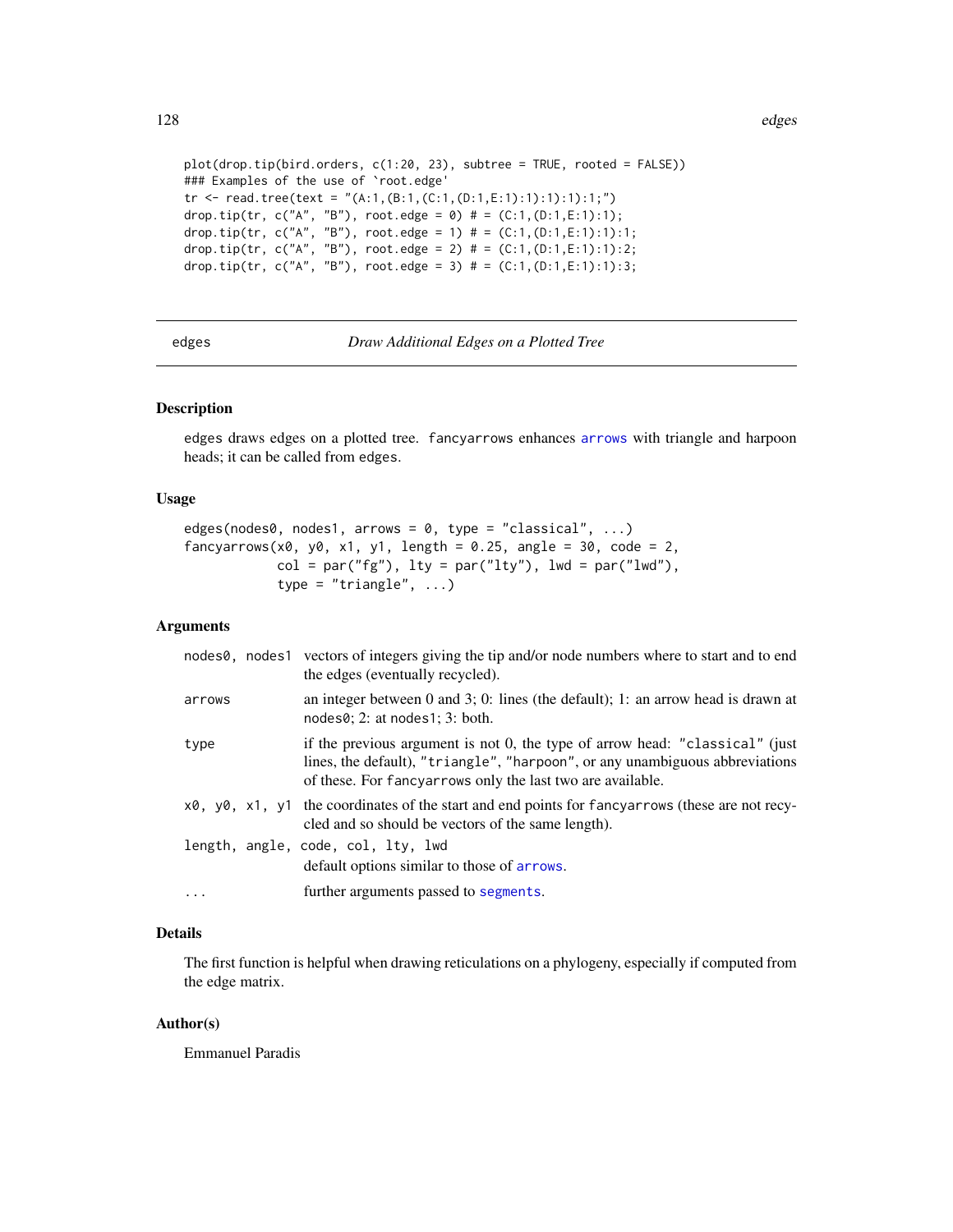#### evonet 129

## See Also

[plot.phylo](#page-200-0), [nodelabels](#page-180-0)

## Examples

```
set.seed(2)
tr < -r \cosh(6)plot(tr, "c")
edges(10, 9, col = "red", 1ty = 2)edges(10:11, 8, col = c("blue", "green")) # recycling of 'nodes1'edges(1, 2, 1wd = 2, type = "h", arrows = 3, col = "green")nodelabels()
```
evonet *Evolutionary Networks*

## Description

evonet builds a network from a tree of class "phylo". There are print, plot, and reorder methods as well as a few conversion functions.

## Usage

```
evonet(phy, from, to = NULL)
## S3 method for class 'evonet'
print(x, \ldots)## S3 method for class 'evonet'
plot(x, col = "blue", lty = 1, lwd = 1, alpha = 0.5,arrows = 0, arrows = 0, arrows = "classical", ...)## S3 method for class 'evonet'
Nedge(phy)
## S3 method for class 'evonet'
reorder(x, order = "cladewise", index.only = FALSE, ...)
## S3 method for class 'evonet'
as. phylo(x, \ldots)## S3 method for class 'evonet'
as.networx(x, weight = NA, ...)
## S3 method for class 'evonet'
as.network(x, directed = TRUE, \dots)
## S3 method for class 'evonet'
as.igraph(x, directed = TRUE, use.labels = TRUE, \ldots)
as.evonet(x, \ldots)## S3 method for class 'phylo'
as.evonet(x, \ldots)read.evonet(file = "", text = NULL, comment.char = "", ...)
write.evonet(x, file = ", ...)
```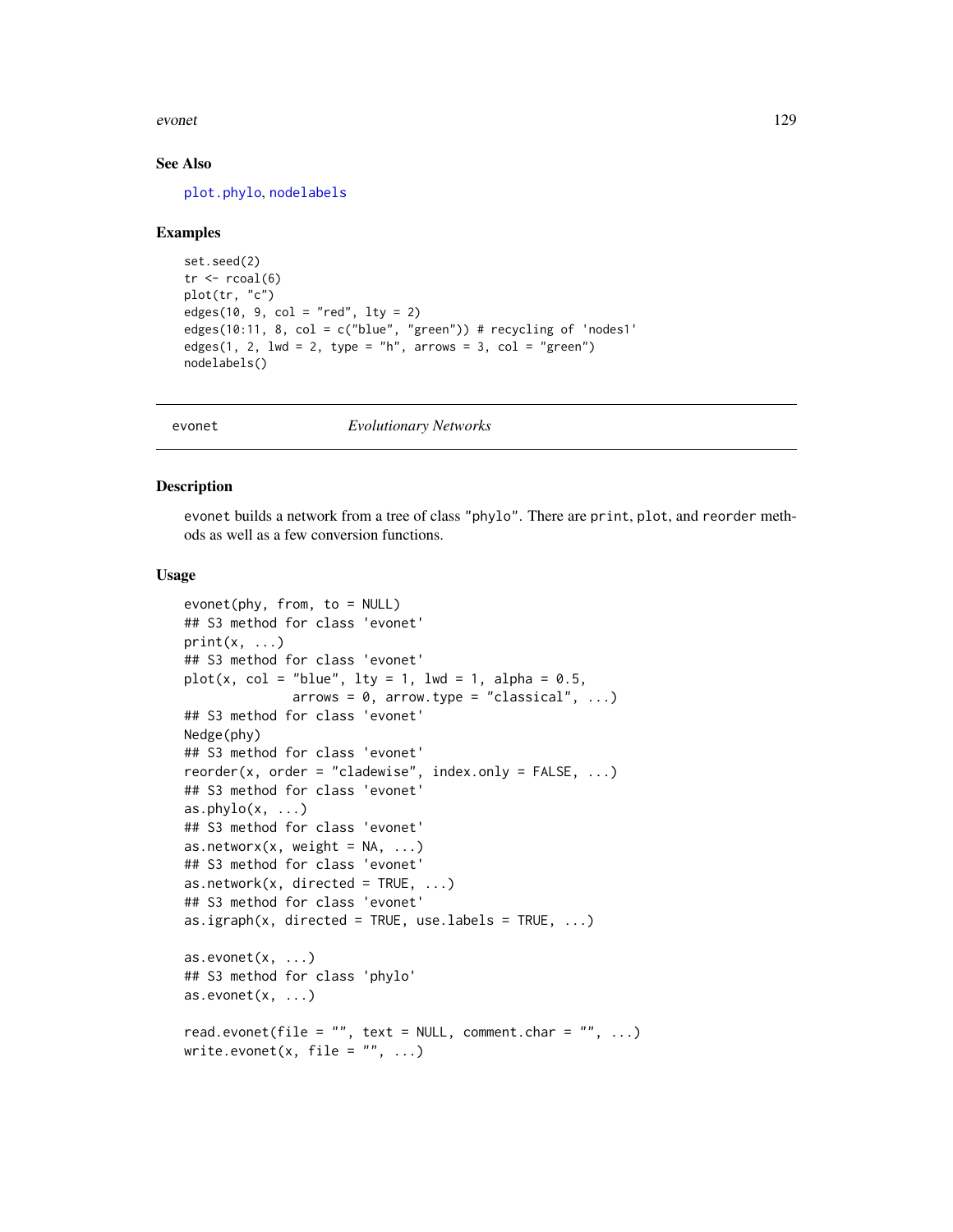#### Arguments

| phy                      | an object of class "phylo".                                                                                                            |  |
|--------------------------|----------------------------------------------------------------------------------------------------------------------------------------|--|
| $\times$                 | an object of class "evonet".                                                                                                           |  |
| from                     | a vector (or a matrix if to $=$ NULL) giving the node or tip numbers involved in<br>the reticulations.                                 |  |
| to                       | a vector of the same length than from.                                                                                                 |  |
| col, lty, lwd            | colors, line type and width of the reticulations (recycled if necessary).                                                              |  |
| alpha                    | a value between 0 and 1 specifying the transparency of the reticulations.                                                              |  |
| arrows, arrow.type       |                                                                                                                                        |  |
|                          | see fancyarrows.                                                                                                                       |  |
| order, index.only        |                                                                                                                                        |  |
|                          | see reorder.phylo.                                                                                                                     |  |
| weight                   | a numeric vector giving the weights for the reticulations when converting to the<br>class "networx" (recycled or shortened if needed). |  |
| directed                 | a logical: should the network be considered as directed? TRUE by default.                                                              |  |
| use.labels               | a logical specifying whether to use the tip and node labels when building the<br>network of class "igraph".                            |  |
| file, text, comment.char |                                                                                                                                        |  |
|                          | see read. tree.                                                                                                                        |  |
| $\cdots$                 | arguments passed to other methods.                                                                                                     |  |

### Details

evonet is a constructor function that checks the arguments.

The classes "networx", "network", and "igraph" are defined in the packages phangorn, network, and igraph, respectively.

read.evonet reads networks from files in extended newick format (Cardona et al. 2008).

## Value

an object of class c("evonet", "phylo") which is made of an object of class ["phylo"](#page-221-1) plus an element reticulation coding additional edges among nodes and uses the same coding rules than the edge matrix.

The conversion functions return an object of the appropriate class.

## Author(s)

Emmanuel Paradis, Klaus Schliep

# References

Cardona, G., Rossell, F., and Valiente, G. (2008) Extended Newick: it is time for a standard representation of phylogenetic networks. *BMC Bioinformatics*, 9, 532.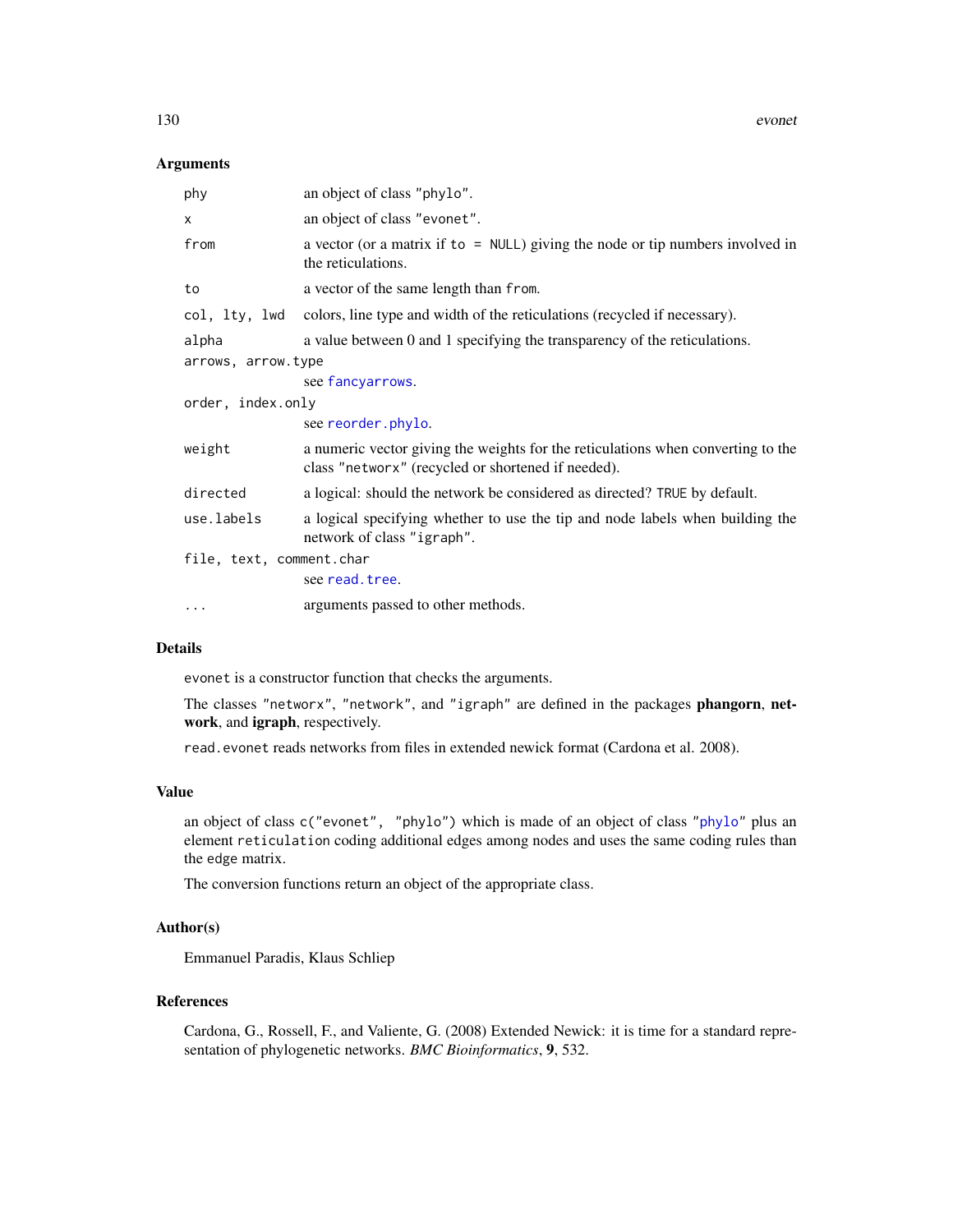ewLasso 131

## See Also

[as.networx](#page-0-0) in package phangorn

## Examples

```
tr \le rcoal(5)
(x <- evonet(tr, 6:7, 8:9))
plot(x)
## simple example of extended Newick format:
(enet <- read.evonet(text = "((a:2,(b:1)#H1:1):1,(#H1,c:1):2);"))
plot(enet, arrows=1)
## from Fig. 2 in Cardona et al. 2008:
z <- read.evonet(text =
"((1,((2,(3,(4)Y#H1)g)e,(((Y#H1, 5)h,6)f)X#H2)c)a,((X#H2,7)d,8)b)r;")
z
plot(z)
## Not run:
if (require(igraph)) {
    plot(as.igraph(z))
}
## End(Not run)
```
ewLasso *Incomplete distances and edge weights of unrooted topology*

## Description

This function implements a method for checking whether an incomplete set of distances satisfy certain conditions that might make it uniquely determine the edge weights of a given topology, T. It prints information about whether the graph with vertex set the set of leaves, denoted by X, and edge set the set of non-missing distance pairs, denoted by L, is connected or strongly non-bipartite. It then also checks whether L is a triplet cover for T.

#### Usage

ewLasso(X, phy)

## Arguments

|     | a distance matrix.                 |
|-----|------------------------------------|
| phy | an unrooted tree of class "phylo". |

## Details

Missing values must be represented by either NA or a negative value.

This implements a method for checking whether an incomplete set of distances satisfies certain conditions that might make it uniquely determine the edge weights of a given topology, T. It prints information about whether the graph, G, with vertex set the set of leaves, denoted by X, and edge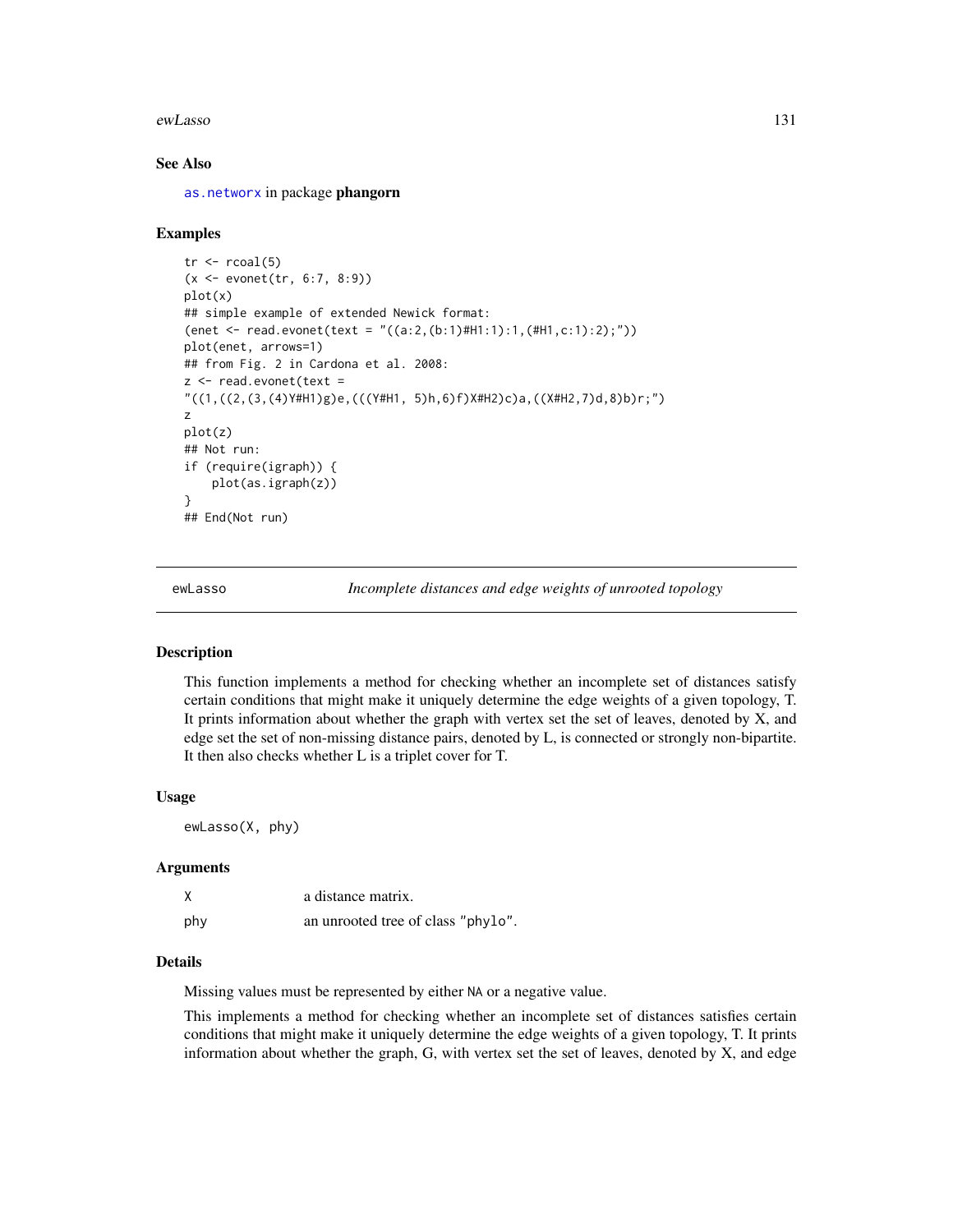set the set of non-missing distance pairs, denoted by L, is connected or strongly non-bipartite. It also checks whether L is a triplet cover for T. If G is not connected, then T does not need to be the only topology satisfying the input incomplete distances. If G is not strongly non-bipartite then the edge-weights of the edges of T are not the unique ones for which the input distance is satisfied. If L is a triplet cover, then the input distance matrix uniquely determines the edge weights of T. See Dress et al. (2012) for details.

# Value

NULL, the results are printed in the console.

## Author(s)

Andrei Popescu <niteloserpopescu@gmail.com>

#### References

Dress, A. W. M., Huber, K. T., and Steel, M. (2012) 'Lassoing' a phylogentic tree I: basic properties, shellings and covers. *Journal of Mathematical Biology*, 65(1), 77–105.

FastME *Tree Estimation Based on the Minimum Evolution Algorithm*

## Description

The two FastME functions (balanced and OLS) perform the minimum evolution algorithm of Desper and Gascuel (2002).

## Usage

 $fastme.bal(X, nni = TRUE, spr = TRUE, thr = TRUE)$  $f$ astme.ols $(X, \text{nni} = \text{TRUE})$ 

## Arguments

| X   | a distance matrix; may be an object of class "dist". |
|-----|------------------------------------------------------|
| nni | a boolean value; TRUE to do NNIs (default).          |
| spr | ditto for SPRs.                                      |
| tbr | ditto for TBRs.                                      |

## Value

an object of class "phylo".

## Author(s)

original C code by Richard Desper; adapted and ported to R by Vincent Lefort <vincent.lefort@lirmm.fr>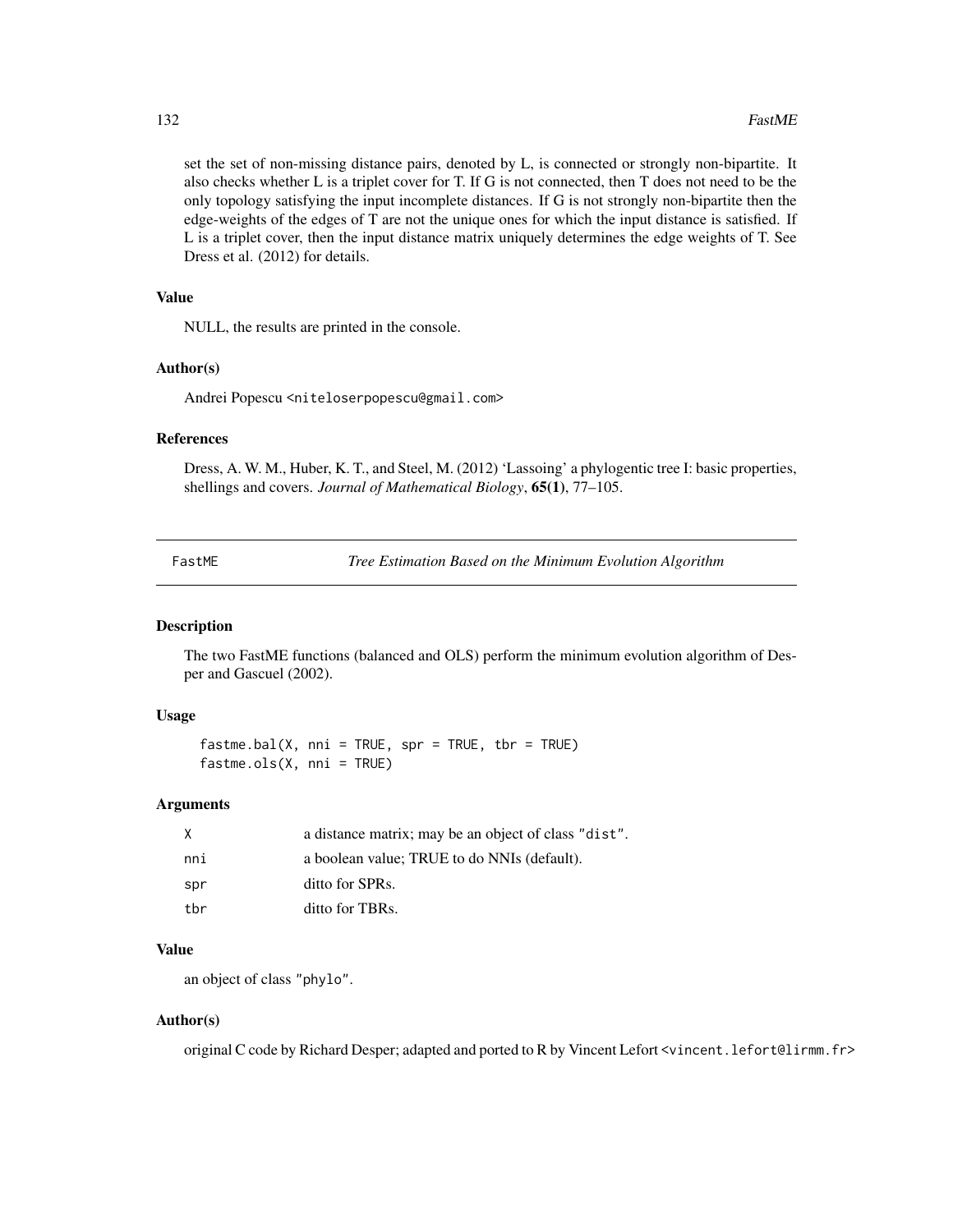# gammaStat 133

## References

Desper, R. and Gascuel, O. (2002) Fast and accurate phylogeny reconstruction algorithms based on the minimum-evolution principle. *Journal of Computational Biology*, 9(5), 687–705.

# See Also

[nj](#page-174-0), [bionj](#page-43-0), [write.tree](#page-275-0), [read.tree](#page-221-0), [dist.dna](#page-110-0)

#### Examples

```
### From Saitou and Nei (1987, Table 1):
x <- c(7, 8, 11, 13, 16, 13, 17, 5, 8, 10, 13,
       10, 14, 5, 7, 10, 7, 11, 8, 11, 8, 12,
       5, 6, 10, 9, 13, 8)
M \leftarrow matrix(0, 8, 8)M[lower.tri(M)] <- x
M \leftarrow t(M)M[lower.tri(M)] <- x
dimnames(M) <- list(1:8, 1:8)
tr <- fastme.bal(M)
plot(tr, "u")
### a less theoretical example
data(woodmouse)
trw <- fastme.bal(dist.dna(woodmouse))
plot(trw)
```
gammaStat *Gamma-Statistic of Pybus and Harvey*

## Description

This function computes the gamma-statistic which summarizes the information contained in the inter-node intervals of a phylogeny. It is assumed that the tree is ultrametric. Note that the function does not check that the tree is effectively ultrametric, so if it is not, the returned result may not be meaningful.

#### Usage

```
gammaStat(phy)
```
## Arguments

phy an object of class "phylo".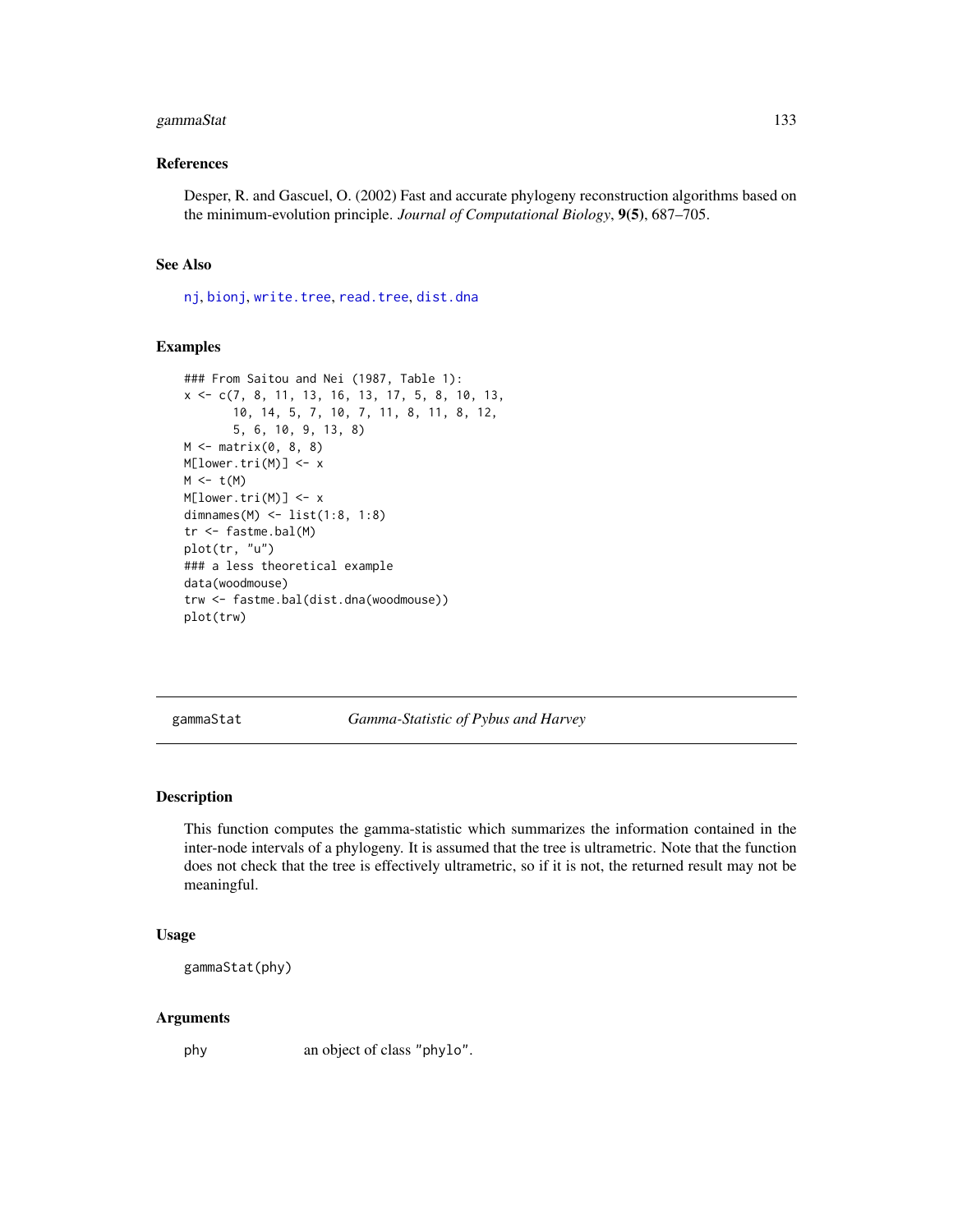# Details

The gamma-statistic is a summary of the information contained in the inter-node intervals of a phylogeny; it follows, under the assumption that the clade diversified with constant rates, a normal distribution with mean zero and standard-deviation unity (Pybus and Harvey 2000). Thus, the null hypothesis that the clade diversified with constant rates may be tested with  $2*(1 - \text{pnorm}(\text{abs}(\text{gammaStat}(p\text{hy}))))$ for a two-tailed test, or  $1 -$  pnorm(abs(gammaStat(phy))) for a one-tailed test, both returning the corresponding P-value.

## Value

a numeric vector of length one.

#### Author(s)

Emmanuel Paradis

# References

Pybus, O. G. and Harvey, P. H. (2000) Testing macro-evolutionary models using incomplete molecular phylogenies. *Proceedings of the Royal Society of London. Series B. Biological Sciences*, 267, 2267–2272.

## See Also

[branching.times](#page-51-0), [ltt.plot](#page-150-0), [skyline](#page-244-0)

hivtree *Phylogenetic Tree of 193 HIV-1 Sequences*

## Description

This data set describes an estimated clock-like phylogeny of 193 HIV-1 group M sequences sampled in the Democratic Republic of Congo.

### Usage

```
data(hivtree.newick)
data(hivtree.table)
```
## Format

hivtree.newick is a string with the tree in Newick format. The data frame hivtree.table contains the corresponding internode distances.

## Source

This is a data example from Strimmer and Pybus (2001).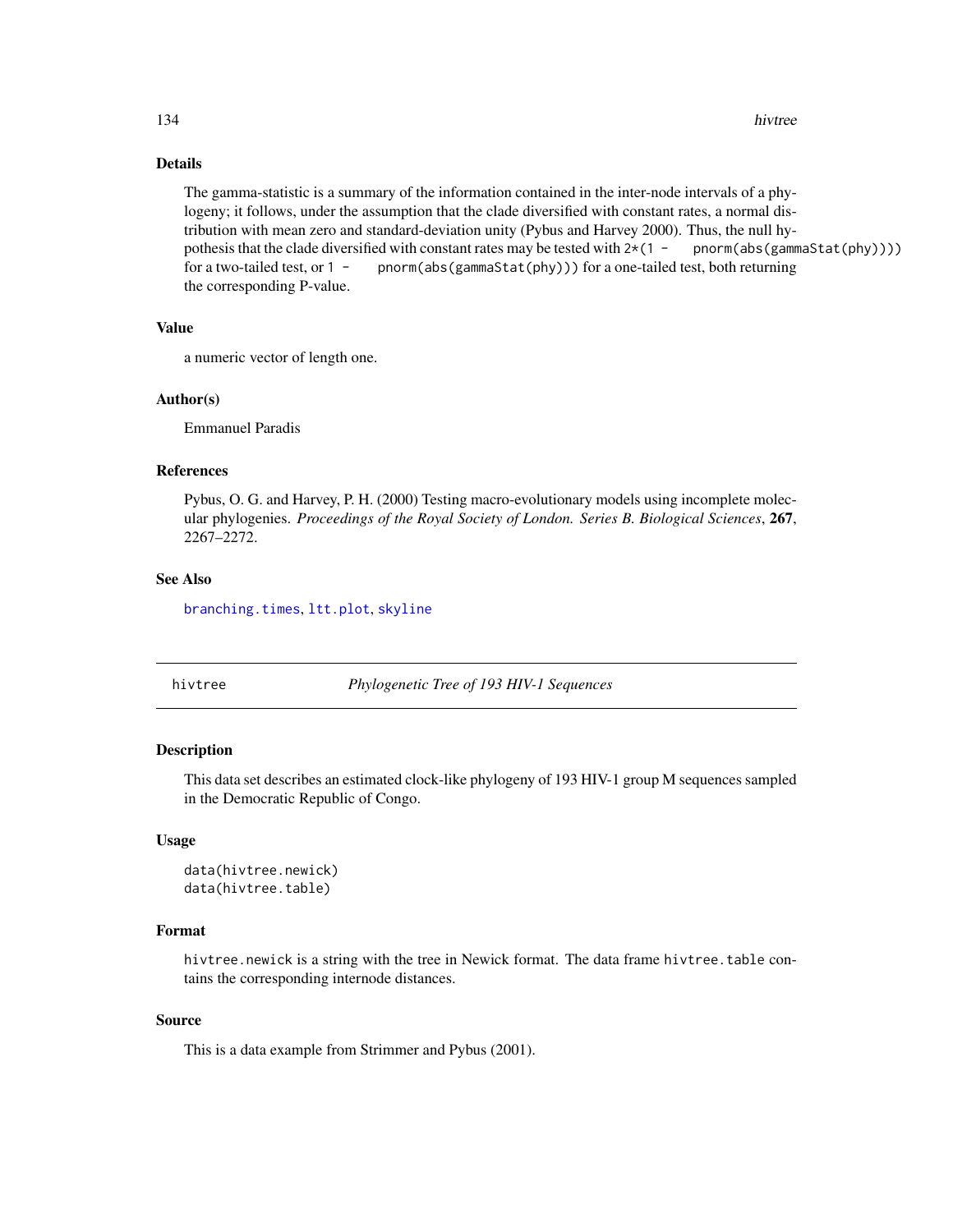# howmanytrees 135

## References

Strimmer, K. and Pybus, O. G. (2001) Exploring the demographic history of DNA sequences using the generalized skyline plot. *Molecular Biology and Evolution*, 18, 2298–2305.

#### Examples

```
# example tree in NH format (a string)
data("hivtree.newick")
hivtree.newick
# generate file "hivtree.phy" in working directory
cat(hivtree.newick, file = "hivtree.php", sep = "\n")tree.hiv <- read.tree("hivtree.phy") # load tree
unlink("hivtree.phy") # delete the file "hivtree.phy"
plot(tree.hiv)
```

```
# table with list of internode distances
data("hivtree.table")
hivtree.table
```

```
# construct coalescence intervals
ci <- coalescent.intervals(tree.hiv) # from tree
ci <- coalescent.intervals(hivtree.table$size) #from intervals
ci
```

```
howmanytrees Calculate Numbers of Phylogenetic Trees
```
## Description

This function calculates the number of possible phylogenetic trees for a given number of tips.

#### Usage

```
howmanytrees(n, rooted = TRUE, binary = TRUE,
             labeled = TRUE, detail = FALSE)
```
## Arguments

| n       | a positive numeric integer giving the number of tips.                                                                                                                                                                            |  |
|---------|----------------------------------------------------------------------------------------------------------------------------------------------------------------------------------------------------------------------------------|--|
| rooted  | a logical indicating whether the trees are rooted (default is TRUE).                                                                                                                                                             |  |
| binary  | a logical indicating whether the trees are bifurcating (default is TRUE).                                                                                                                                                        |  |
| labeled | a logical indicating whether the trees have tips labeled (default is TRUE).                                                                                                                                                      |  |
| detail  | a logical indicating whether the eventual intermediate calculations should be<br>returned (default is FALSE). This applies only for the multifurcating trees, and<br>the bifurcating, rooted, unlabeled trees (aka tree shapes). |  |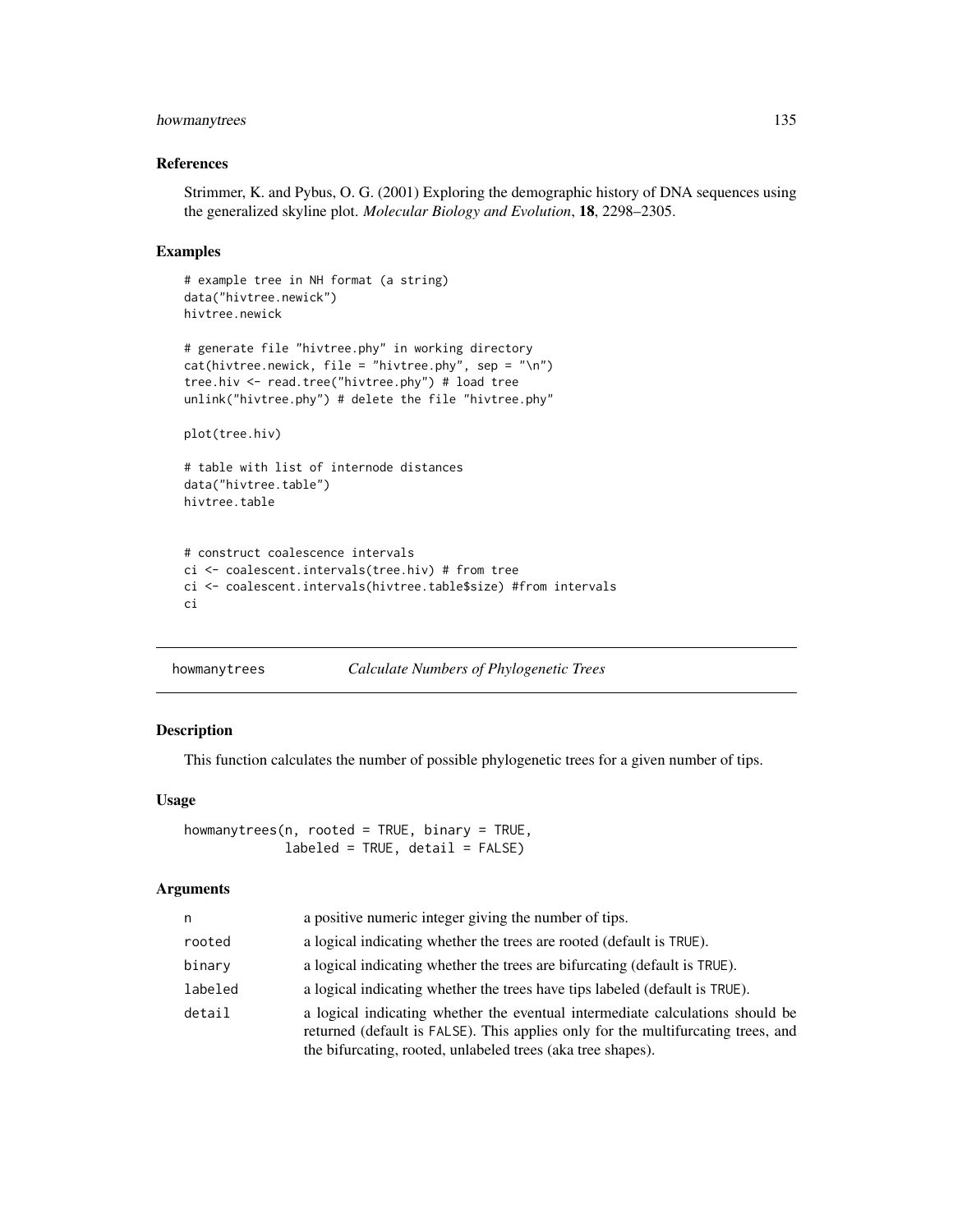## Details

In the cases of labeled binary trees, the calculation is done directly and a single numeric value is returned.

For multifurcating trees, and bifurcating, rooted, unlabeled trees, the calculation is done iteratively for 1 to n tips. Thus the user can print all the intermediate values if detail = TRUE, or only a single value if  $\text{detail} = \text{FALSE}$  (the default).

For multifurcating trees, if detail = TRUE, a matrix is returned with the number of tips as rows (named from 1 to n), and the number of nodes as columns (named from 1 to  $n - 1$ ). For bifurcating, rooted, unlabeled trees, a vector is returned with names equal to the number of tips (from 1 to n).

The number of unlabeled trees (aka tree shapes) can be computed only for the rooted binary cases.

Note that if an infinite value (Inf) is returned this does not mean that there is an infinite number of trees (this cannot be if the number of tips is finite), but that the calculation is beyond the limits of the computer.

# Value

a single numeric value, or in the case where  $\delta$  detail = TRUE is used, a named vector or matrix.

## Author(s)

Emmanuel Paradis

# References

Felsenstein, J. (2004) *Inferring Phylogenies*. Sunderland: Sinauer Associates.

## Examples

```
### Table 3.1 in Felsenstein 2004:
for (i in c(1:20, 30, 40, 50))
 cat(paste(i, howmanytrees(i), sep = " \t', 'k"), sep = " \n', m")### Table 3.6:
howmanytrees(8, binary = FALSE, detail = TRUE)
```
identify.phylo *Graphical Identification of Nodes and Tips*

## **Description**

This function allows to identify a clade on a plotted tree by clicking on the plot with the mouse. The tree, specified in the argument x, must be plotted beforehand.

## Usage

```
## S3 method for class 'phylo'
identity(x, nodes = TRUE, tips = FALSE,labels = FALSE, quiet = FALSE, ...)
```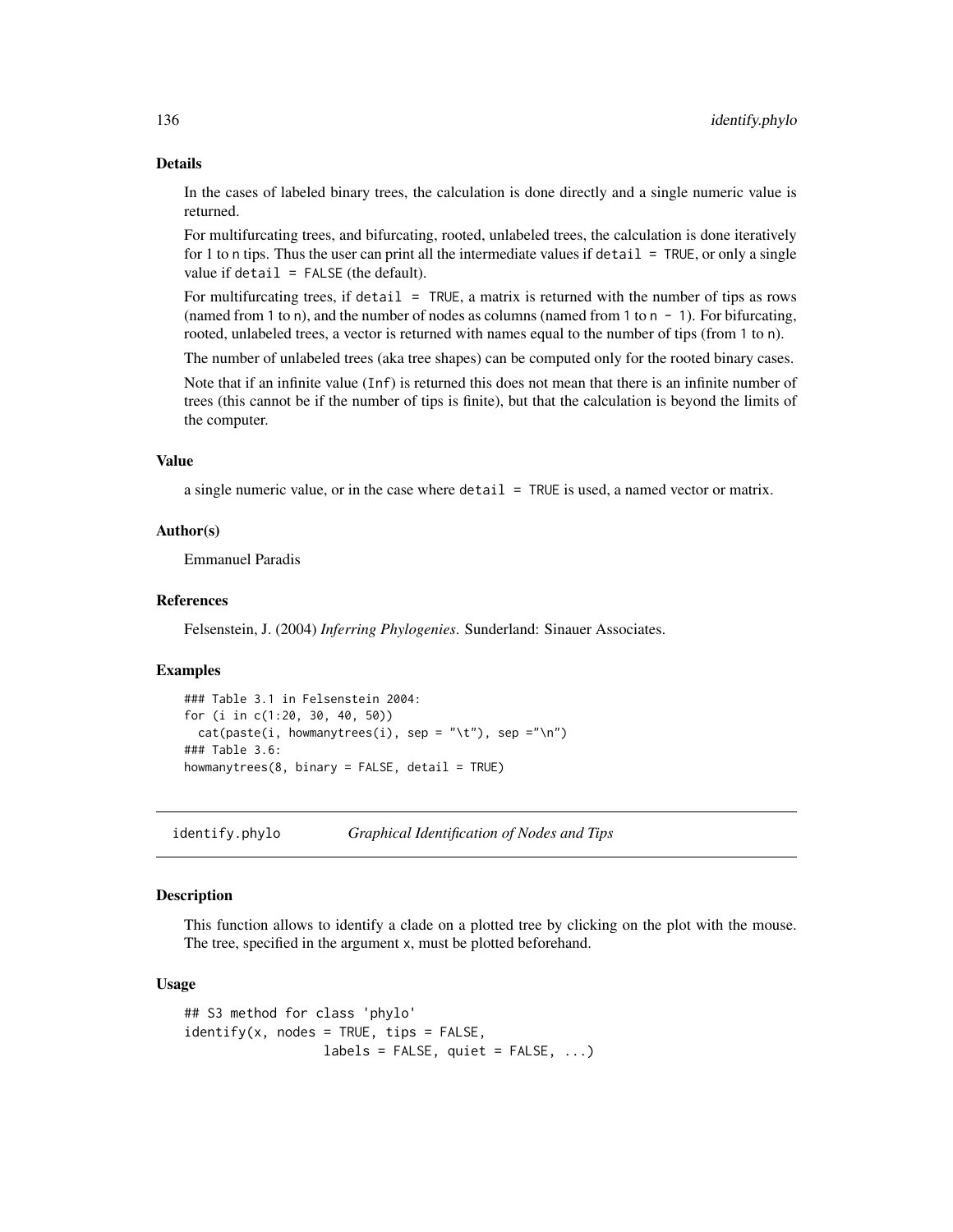# identify.phylo 137

#### **Arguments**

| $\mathsf{x}$ | an object of class "phylo".                                                                     |
|--------------|-------------------------------------------------------------------------------------------------|
| nodes        | a logical specifying whether to identify the node.                                              |
| tips         | a logical specifying whether to return the tip information.                                     |
| labels       | a logical specifying whether to return the labels; by default only the numbers<br>are returned. |
| quiet        | a logical controlling whether to print a message inviting the user to click on the<br>tree.     |
| $\ddotsc$    | further arguments to be passed to or from other methods.                                        |

# Details

By default, the clade is identified by its number as found in the 'edge' matrix of the tree. If tips = TRUE, the tips descending from the identified node are returned, possibly together with the node. If labels = TRUE, the labels are returned (if the tree has no node labels, then the node numbered is returned).

The node is identified by the shortest distance where the click occurs. If the click occurs close to a tip, the function returns its information.

## Value

A list with one or two vectors named "tips" and/or "nodes" with the identification of the tips and/or of the nodes.

# Note

This function does not add anything on the plot, but it can be wrapped with, e.g., [nodelabels](#page-180-0) (see example), or its results can be sent to, e.g., [drop.tip](#page-125-0).

## Author(s)

Emmanuel Paradis

## See Also

[plot.phylo](#page-200-0), [nodelabels](#page-180-0), [identify](#page-0-0) for the generic function

# Examples

```
## Not run:
tr <- rtree(20)
f \leftarrow function(col) {
    o <- identify(tr)
    nodelabels(node=o$nodes, pch = 19, col = col)
}
plot(tr)
f("red") # click close to a node
f("green")
```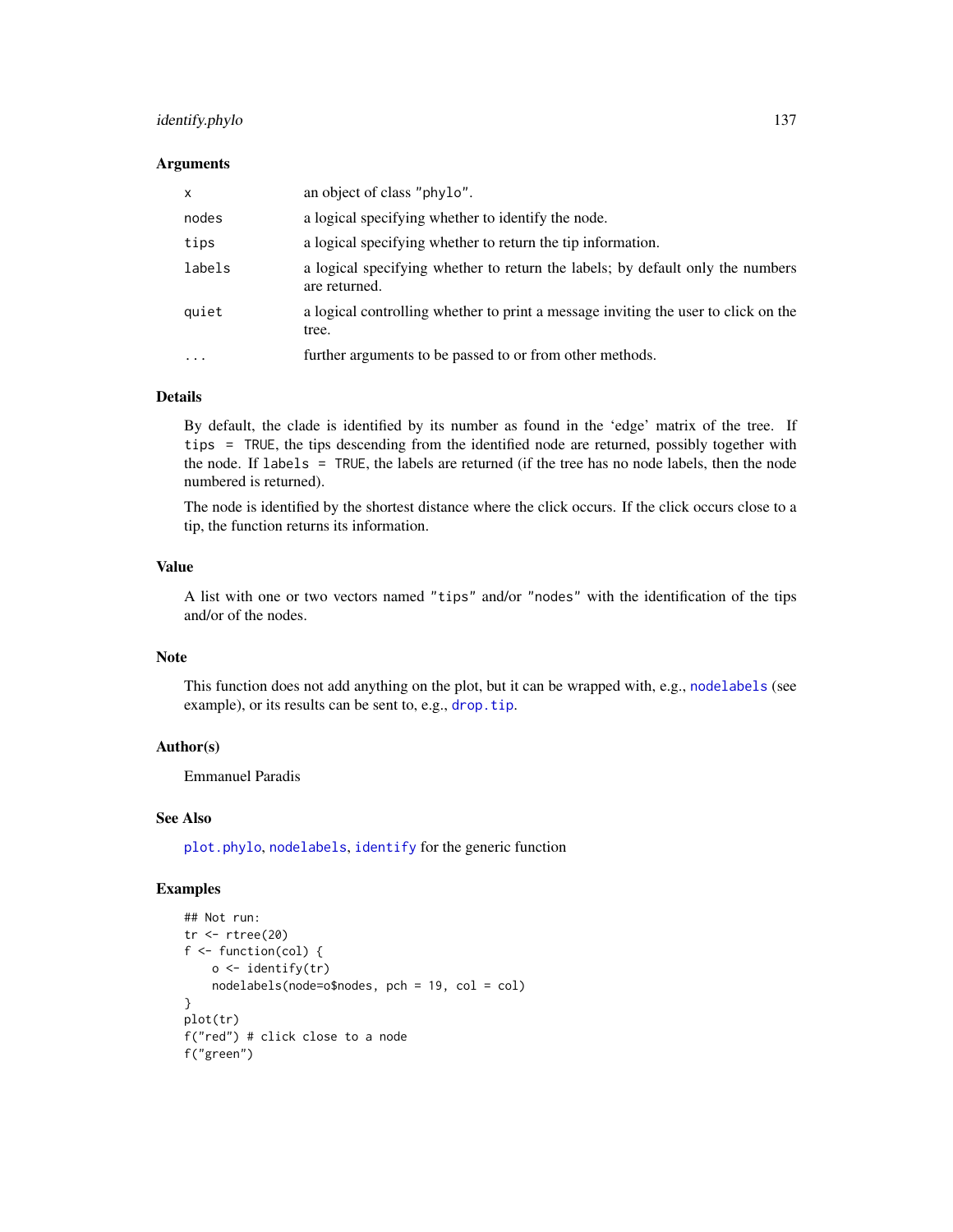## End(Not run)

# <span id="page-137-0"></span>image.DNAbin *Plot of DNA Sequence Alignement*

# Description

This function plots an image of an alignment of nucleotide sequences.

# Usage

```
## S3 method for class 'DNAbin'
image(x, what, col, bg = "white", xlab = "", ylab = "",show.labels = TRUE, cex.lab = 1, legend = TRUE,
     grid = FALSE, show.bases = FALSE, base.cex = 1,base.font = 1, base.col = "black", \ldots)
```
# Arguments

| x                             | a matrix of DNA sequences (class "DNAbin").                                                                                                                                         |  |
|-------------------------------|-------------------------------------------------------------------------------------------------------------------------------------------------------------------------------------|--|
| what                          | a vector of characters specifying the bases to visualize. If missing, this is set to<br>"a", "g", "c", "t", "n", and "-" (in this order).                                           |  |
| col                           | a vector of colours. If missing, this is set to "red", "yellow", "green", "blue",<br>"grey", and "black". If it is shorter (or longer) than what, it is recycled (or<br>shortened). |  |
| bg                            | the colour used for nucleotides whose base is not among what.                                                                                                                       |  |
| xlab                          | the label for the $x$ -axis; none by default.                                                                                                                                       |  |
| ylab                          | Idem for the y-axis. Note that by default, the labels of the sequences are printed<br>on the y-axis (see next option).                                                              |  |
| show.labels                   | a logical controlling whether the sequence labels are printed (TRUE by default).                                                                                                    |  |
| cex.lab                       | a single numeric controlling the size of the sequence labels. Use cex. axis to<br>control the size of the annotations on the $x$ -axis.                                             |  |
| legend                        | a logical controlling whether the legend is plotted (TRUE by default).                                                                                                              |  |
| grid                          | a logical controlling whether to draw a grid (FALSE by default).                                                                                                                    |  |
| show.bases                    | a logical controlling whether to show the base symbols (FALSE by default).                                                                                                          |  |
| base.cex, base.font, base.col | control the aspect of the base symbols (ignored if the previous is FALSE).                                                                                                          |  |
| $\cdots$                      | further arguments passed to image.default (e.g., xlab, cex.axis).                                                                                                                   |  |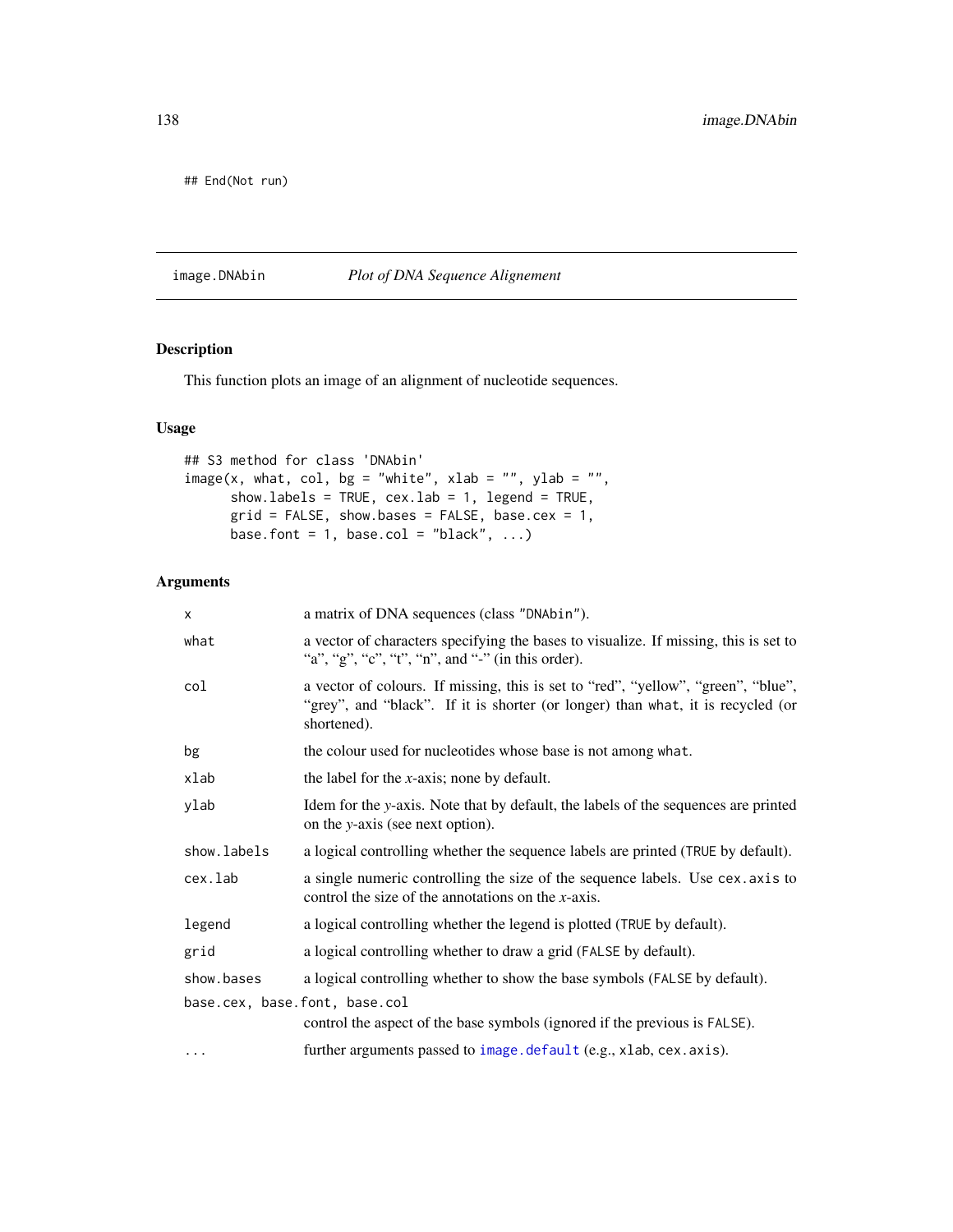# Details

The idea of this function is to allow flexible plotting and colouring of a nucleotide alignment. By default, the most common bases (a, g, c, t, and n) and alignment gap are plotted using a standard colour scheme.

It is possible to plot only one base specified as what with a chosen colour: this might be useful to check, for instance, the distribution of alignment gaps (image(x,  $"$ -")) or missing data (see examples).

## Author(s)

Emmanuel Paradis

#### See Also

[DNAbin](#page-121-0), [del.gaps](#page-108-0), [alex](#page-15-0), [alview](#page-19-0), [all.equal.DNAbin](#page-16-0), [clustal](#page-69-0), [grid](#page-0-0), [image.AAbin](#page-6-1)

## Examples

```
data(woodmouse)
image(woodmouse)
rug(seg.sites(woodmouse), -0.02, 3, 1)
image(woodmouse, "n", "blue") # show missing data
image(woodmouse, c("g", "c"), "green") # G+C
par(mfcol = c(2, 2))### barcoding style:
for (x in c("a", "g", "c", "t"))
    image(woodmouse, x, "black", cex.lab = 0.5, cex.axis = 0.7)par(mfcol = c(1, 1))### zoom on a portion of the data:
image(woodmouse[11:15, 1:50], c("a", "n"), c("blue", "grey"))
grid(50, 5, col = "black")### see the guanines on a black background:
image(woodmouse, "g", "yellow", "black")
```
Initialize.corPhyl *Initialize a 'corPhyl' Structure Object*

## Description

Initialize a corPhyl correlation structure object. Does the same as Initialize.corStruct, but also checks the row names of data and builds an index.

#### Usage

```
## S3 method for class 'corPhyl'
Initialize(object, data, ...)
```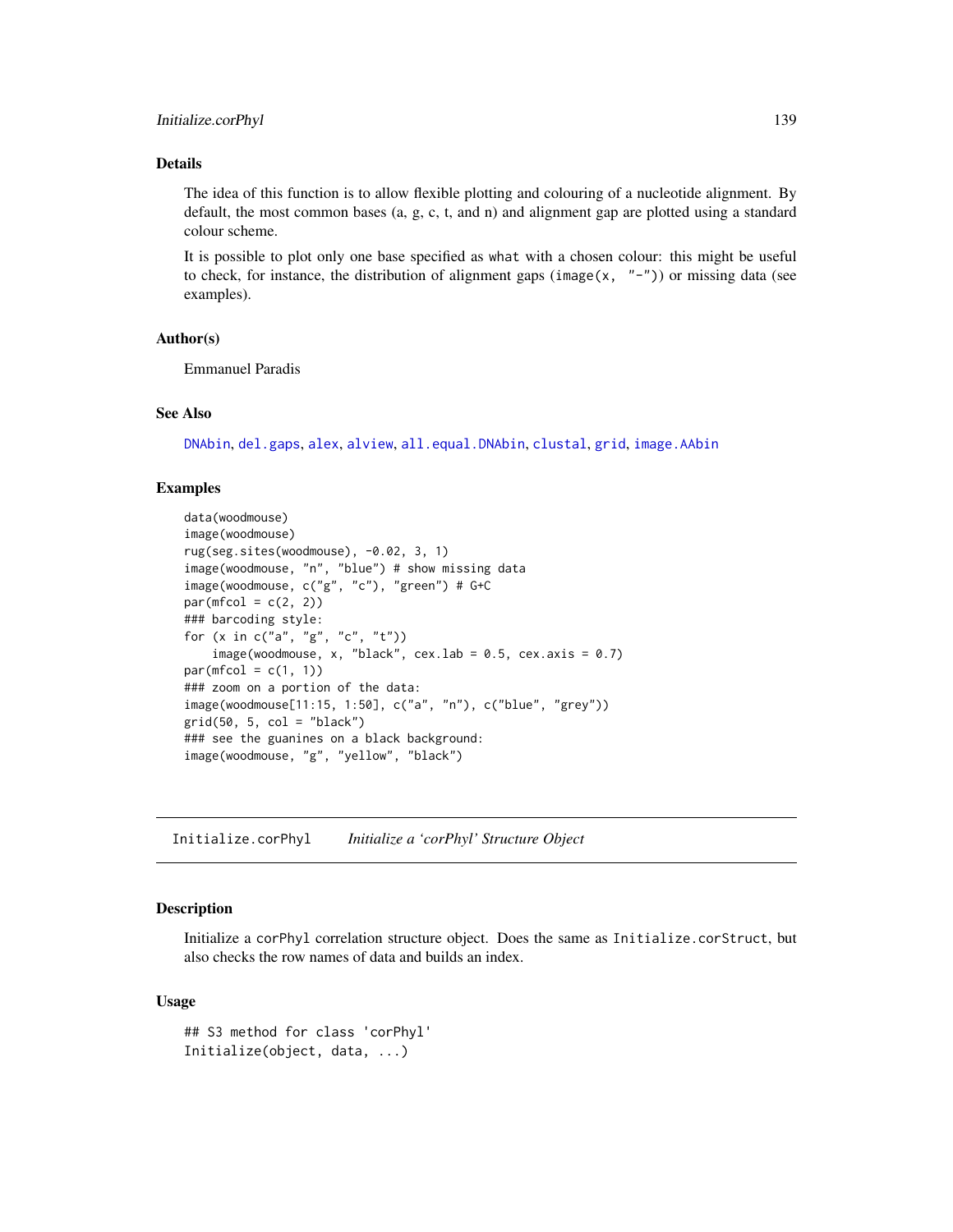## **Arguments**

| object                  | An object inheriting from class corphyl.                                                                                                                                              |
|-------------------------|---------------------------------------------------------------------------------------------------------------------------------------------------------------------------------------|
| data                    | The data to use. If it contains rownames, they are matched with the tree tip<br>labels, otherwise data are supposed to be in the same order than tip labels and a<br>warning is sent. |
| $\cdot$ $\cdot$ $\cdot$ | some methods for this generic require additional arguments. None are used in<br>this method.                                                                                          |

## Value

An initialized object of same class as object.

# Author(s)

Julien Dutheil <julien.dutheil@univ-montp2.fr>

## See Also

[corClasses](#page-92-0), [Initialize.corStruct](#page-0-0).

<span id="page-139-0"></span>is.binary *Test for Binary Tree*

#### Description

This function tests whether a phylogenetic tree is binary.

## Usage

```
is.binary(phy)
## S3 method for class 'phylo'
is.binary(phy)
## S3 method for class 'multiPhylo'
is.binary(phy)
## S3 method for class 'tree'
is.binary(phy)
```
## Arguments

phy an object of class "phylo" or "multiPhylo".

## Details

The test differs whether the tree is rooted or not. An urooted tree is considered binary if all its nodes are of degree three (i.e., three edges connect to each node). A rooted tree is considered binary if all nodes (including the root node) have exactly two descendant nodes, so that they are of degree three expect the root which is of degree 2.

is.binary.tree is deprecated and will be removed soon: currently it calls is.binary.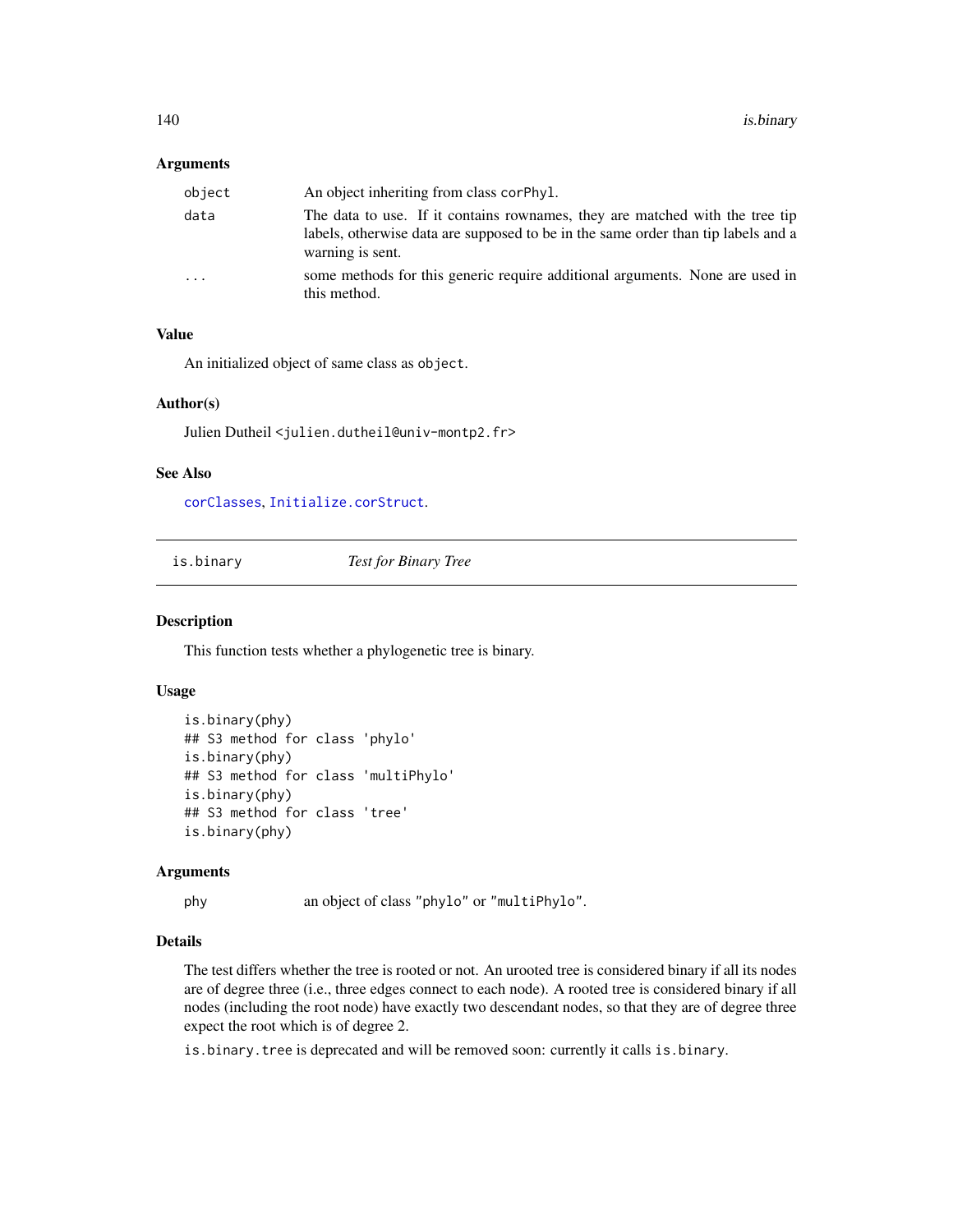# is.compatible 141

# Value

a logical vector.

## Author(s)

Emmanuel Paradis

# See Also

[is.rooted](#page-230-1), [is.ultrametric](#page-142-0), [multi2di](#page-170-0)

# Examples

```
is.binary(rtree(10))
is.binary(rtree(10, rooted = FALSE))
is.binary(stree(10))
x <- setNames(rmtree(10, 10), LETTERS[1:10])
is.binary(x)
```
is.compatible *Check Compatibility of Splits*

## Description

is.compatible is a generic function with a method for the class "bitsplits". It checks whether a set of splits is compatible using the arecompatible function.

# Usage

```
is.compatible(obj)
## S3 method for class 'bitsplits'
is.compatible(obj)
arecompatible(x, y, n)
```
# Arguments

| obi  | an object of class "bitsplits".   |
|------|-----------------------------------|
| x, y | a vector of mode raw.             |
| n    | the number of taxa in the splits. |

# Value

TRUE if the splits are compatible, FALSE otherwise.

# Author(s)

Andrei Popescu <niteloserpopescu@gmail.com>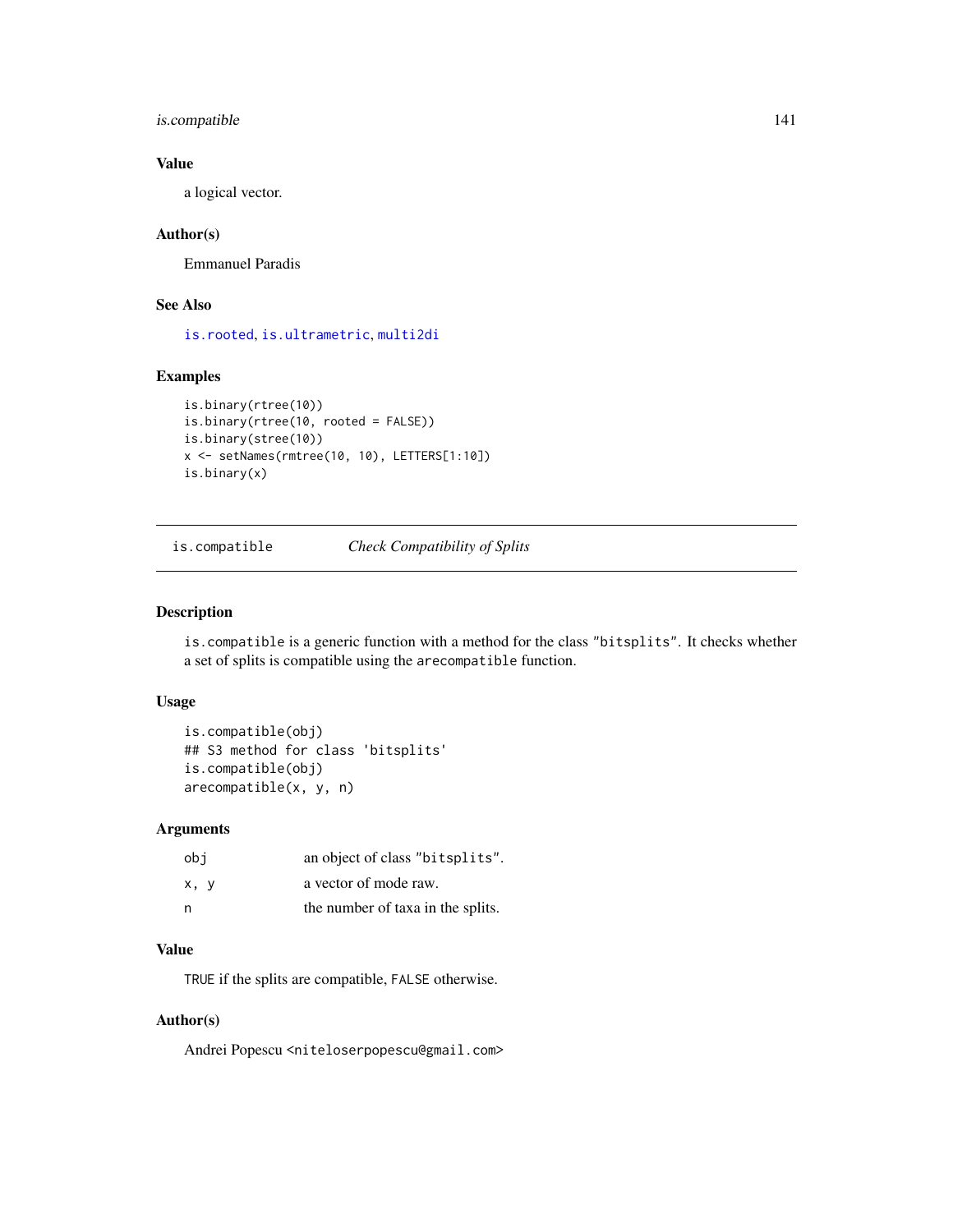# See Also

[as.bitsplits](#page-23-0)

is.monophyletic *Is Group Monophyletic*

# Description

This function tests whether a list of tip labels is monophyletic on a given tree.

# Usage

```
is.monophyletic(phy, tips, reroot = !is.rooted(phy), plot = FALSE, ...)
```
#### Arguments

| phy      | a phylogenetic tree description of class "phylo".                                            |  |
|----------|----------------------------------------------------------------------------------------------|--|
| tips     | a vector of mode numeric or character specifying the tips to be tested.                      |  |
| reroot   | a logical. If FALSE, then the input tree is not unrooted before the test.                    |  |
| plot     | a logical. If TRUE, then the tree is plotted with the specified group tips high-<br>lighted. |  |
| $\cdots$ | further arguments passed to plot.                                                            |  |

## Details

If phy is rooted, the test is done on the rooted tree, otherwise the tree is first unrooted, then arbitrarily rerooted, in order to be independent on the current position of the root. That is, the test asks if tips could be monophyletic given any favourably rooting of phy.

If phy is unrooted the test is done on an unrooted tree, unless reroot = FALSE is specified.

If tip labels in the list tips are given as characters, they need to be spelled as in the object phy.

# Value

TRUE or FALSE.

## Author(s)

Johan Nylander <jnylander@users.sourceforge.net>

# See Also

[which.edge](#page-269-0), [drop.tip](#page-125-0), [mrca](#page-168-0).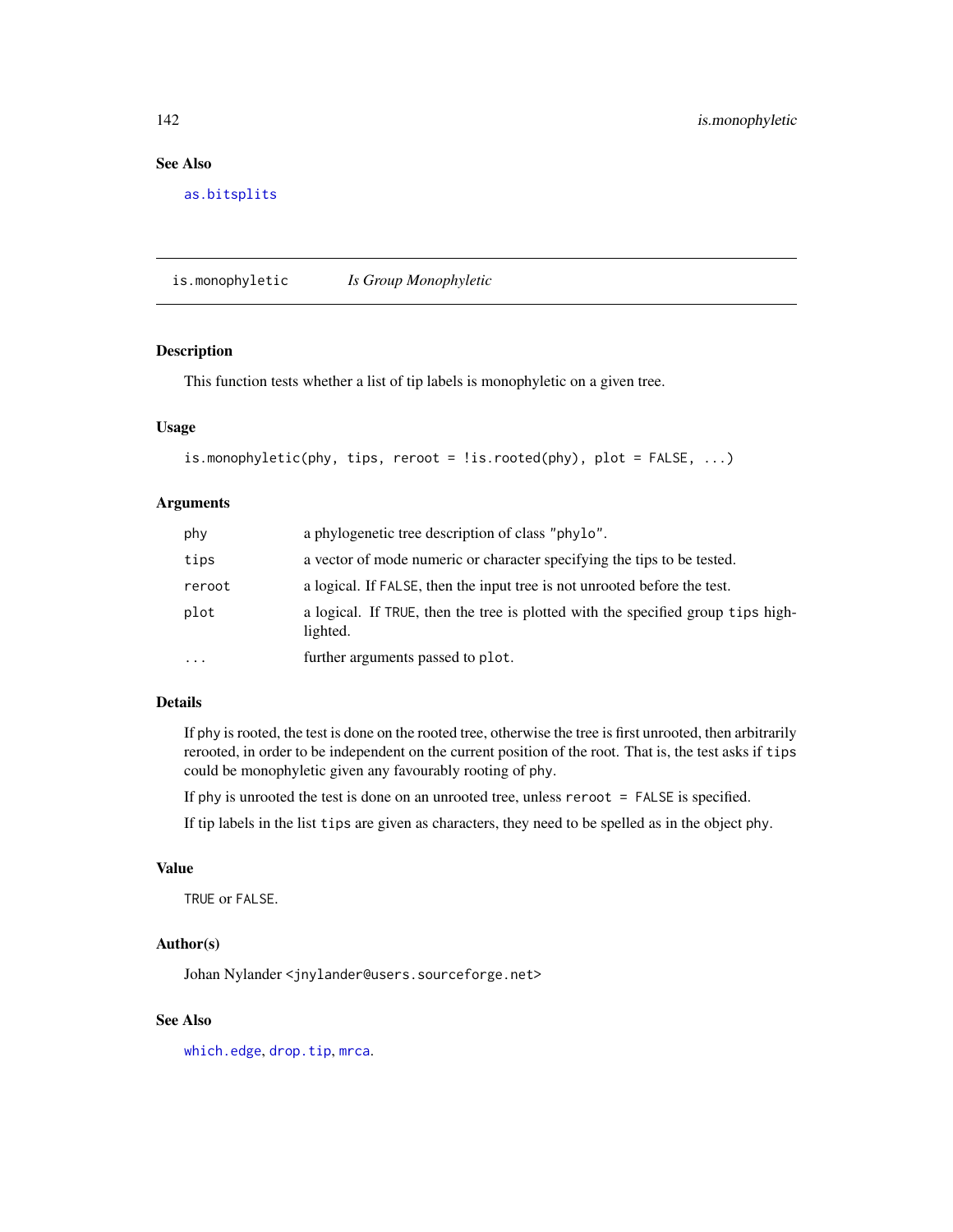#### is.ultrametric 143

## Examples

```
## Test one monophyletic and one paraphyletic group on the bird.orders tree
## Not run: data("bird.orders")
## Not run: is.monophyletic(phy = bird.orders, tips = c("Ciconiiformes", "Gruiformes"))
## Not run: is.monophyletic(bird.orders, c("Passeriformes", "Ciconiiformes", "Gruiformes"))
```
<span id="page-142-0"></span>is.ultrametric *Test if a Tree is Ultrametric*

# Description

This function tests whether a tree is ultrametric using the distances from each tip to the root.

## Usage

```
is.ultrametric(phy, ...)
## S3 method for class 'phylo'
is.ultrametric(phy, tol = .Machine$double.eps^0.5, option = 1, ...)
## S3 method for class 'multiPhylo'
is.ultrametric(phy, tol = .Machine$double.eps^0.5, option = 1, ...)
```
## Arguments

| phy      | an object of class "phylo" or "multiPhylo".                                     |
|----------|---------------------------------------------------------------------------------|
| tol      | a numeric $\geq 0$ , variation below this value are considered non-significant. |
| option   | an integer $(1 \text{ or } 2)$ ; see details).                                  |
| $\cdots$ | arguments passed among methods.                                                 |

# Details

The test is based on the distances from each tip to the root and a criterion: if option = 1, the criterion is the scaled range ((max - min/max)), if option  $= 2$ , the variance is used (this was the method used until ape 3.5). The default criterion is invariant to linear changes of the branch lengths.

#### Value

a logical vector.

# Author(s)

Emmanuel Paradis

## See Also

[is.binary](#page-139-0), [.Machine](#page-0-0)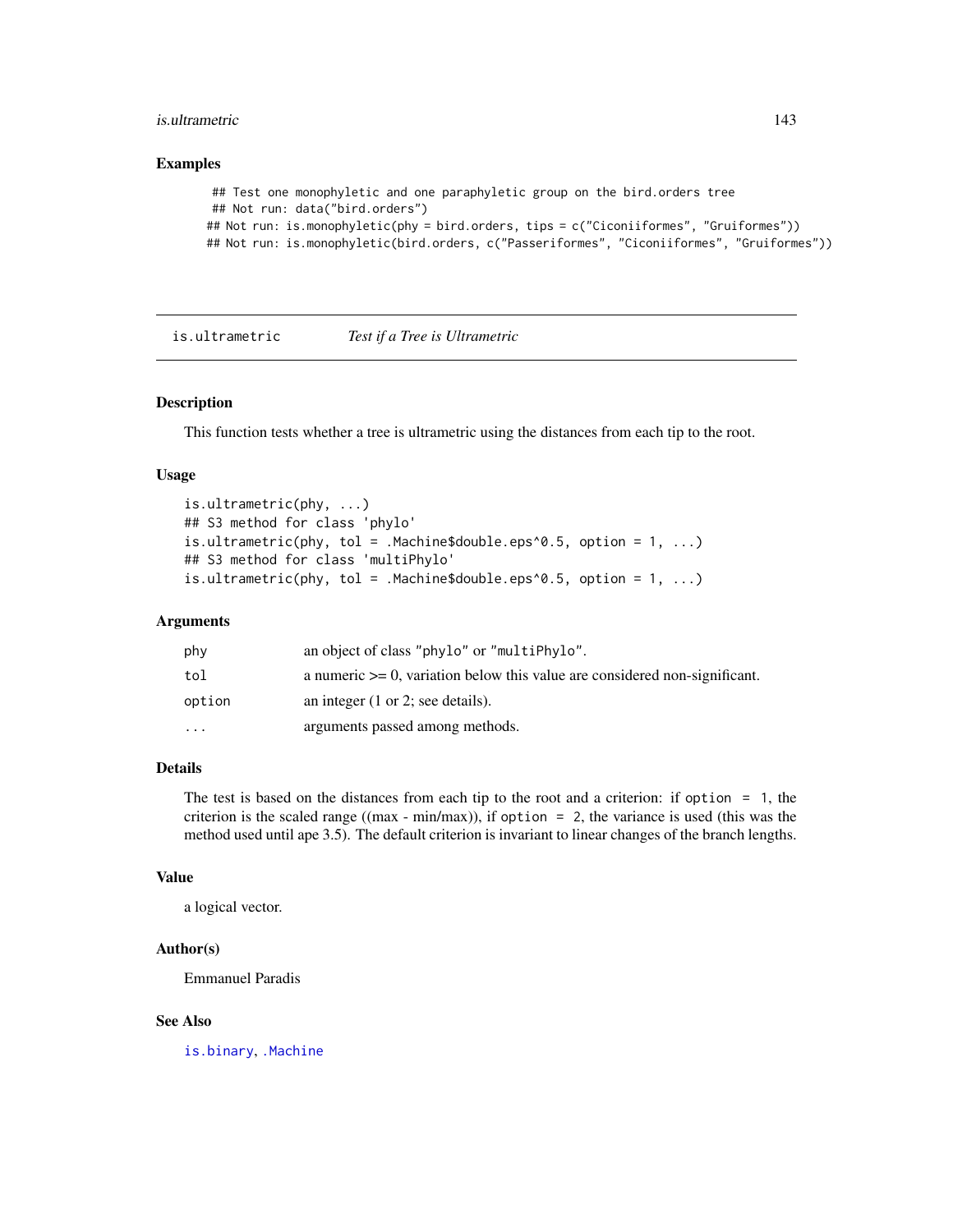# Examples

```
is.ultrametric(rtree(10))
is.ultrametric(rcoal(10))
```
kronoviz *Plot Multiple Chronograms on the Same Scale*

# Description

The main argument is a list of (rooted) trees which are plotted on the same scale.

# Usage

```
kronoviz(x, layout = length(x), horiz = TRUE, \dots)
```
# Arguments

| X        | a list of (rooted) trees of class "phylo".                                                       |
|----------|--------------------------------------------------------------------------------------------------|
| layout   | an integer giving the number of trees plotted simultaneously; by default all.                    |
| horiz    | a logical specifying whether the trees should be plotted rightwards (the default)<br>or upwards. |
| $\cdots$ | further arguments passed to plot. phylo.                                                         |

## Details

The size of the individual plots is proportional to the size of the trees.

#### Value

NULL

# Author(s)

Emmanuel Paradis

## See Also

[plot.phylo](#page-200-0)

# Examples

```
TR <- replicate(10, rcoal(sample(11:20, size = 1)), simplify = FALSE)
kronoviz(TR)
kronoviz(TR, horiz = FALSE, type = "c", show.tip.label = FALSE)
```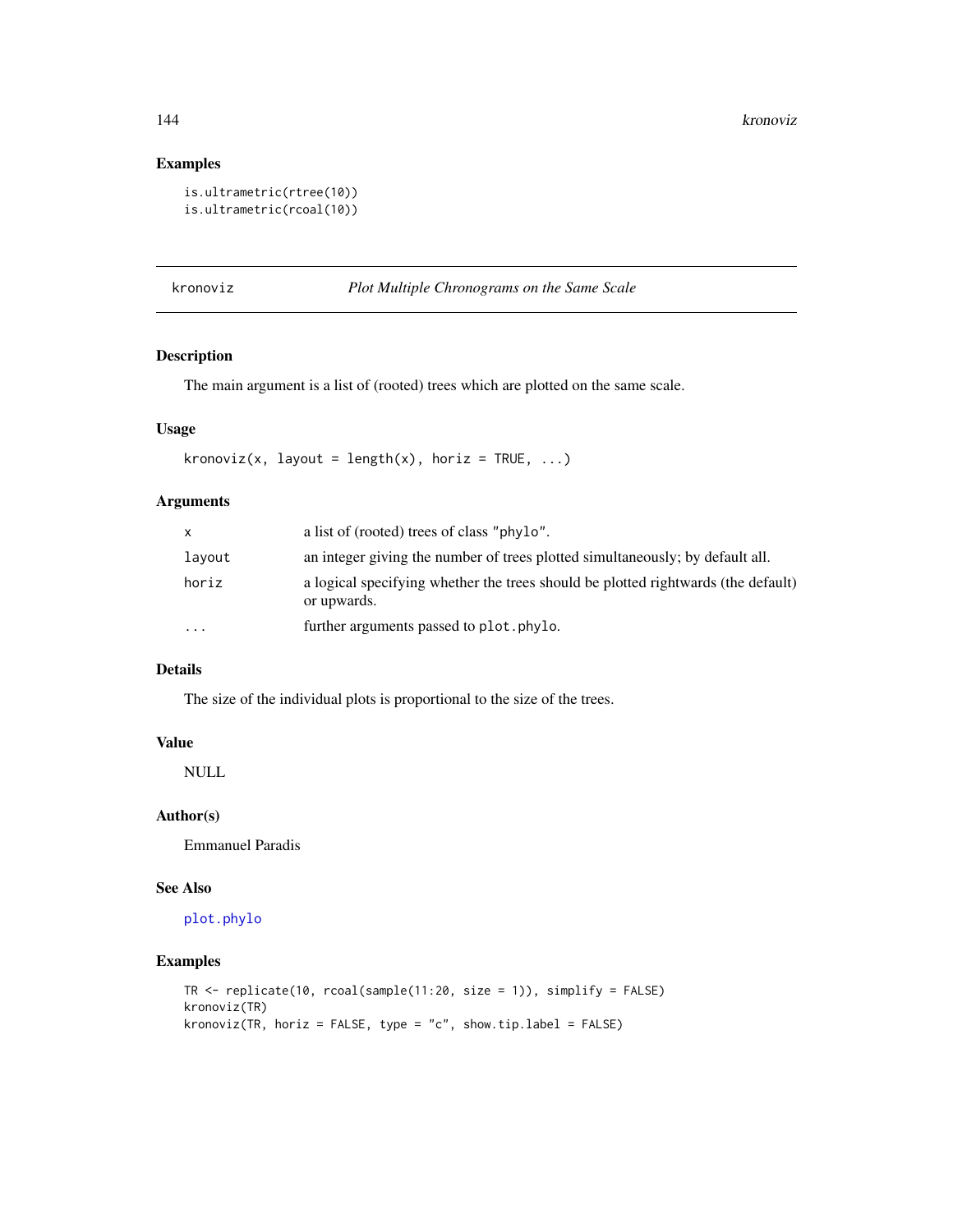<span id="page-144-0"></span>

These functions work on a vector of character strings storing bi- or trinomial species names, typically "Genus\_species\_subspecies".

#### Usage

```
label2table(x, sep = NULL, as.is = FALSE)stripLabel(x, species = FALSE, subsp = TRUE, sep = NULL)
abbreviateGenus(x, genus = TRUE, species = FALSE, sep = NULL)
```
#### Arguments

| x.                    | a vector of mode character.                                                            |
|-----------------------|----------------------------------------------------------------------------------------|
| sep                   | the separator (a single character) between the taxonomic levels (see details).         |
| as.is                 | a logical specifying whether to convert characters into factors (like in read, table). |
| species, subsp, genus |                                                                                        |
|                       | a logical specifying whether the taxonomic level is concerned by the operation.        |

#### Details

label2table returns a data frame with three columns named "genus", "species", and "subspecies" (with NA if the level is missing).

 $stripLabel$  deletes the subspecies names from the input. If species  $=$  TRUE, the species names are also removed, thus returning only the genus names.

abbreviateGenus abbreviates the genus names keeping only the first letter. If species = TRUE, the species names are abbreviated.

By default, these functions try to guess what is the separator between the genus, species and/or subspecies names. If an underscore is present in the input, then this character is assumed to be the separator; otherwise, a space. If this does not work, you can specify sep to its appropriate value.

#### Value

A vector of mode character or a data frame.

# Author(s)

Emmanuel Paradis

#### See Also

[makeLabel](#page-153-0), [makeNodeLabel](#page-154-0), [mixedFontLabel](#page-163-0), [updateLabel](#page-261-0), [checkLabel](#page-59-0)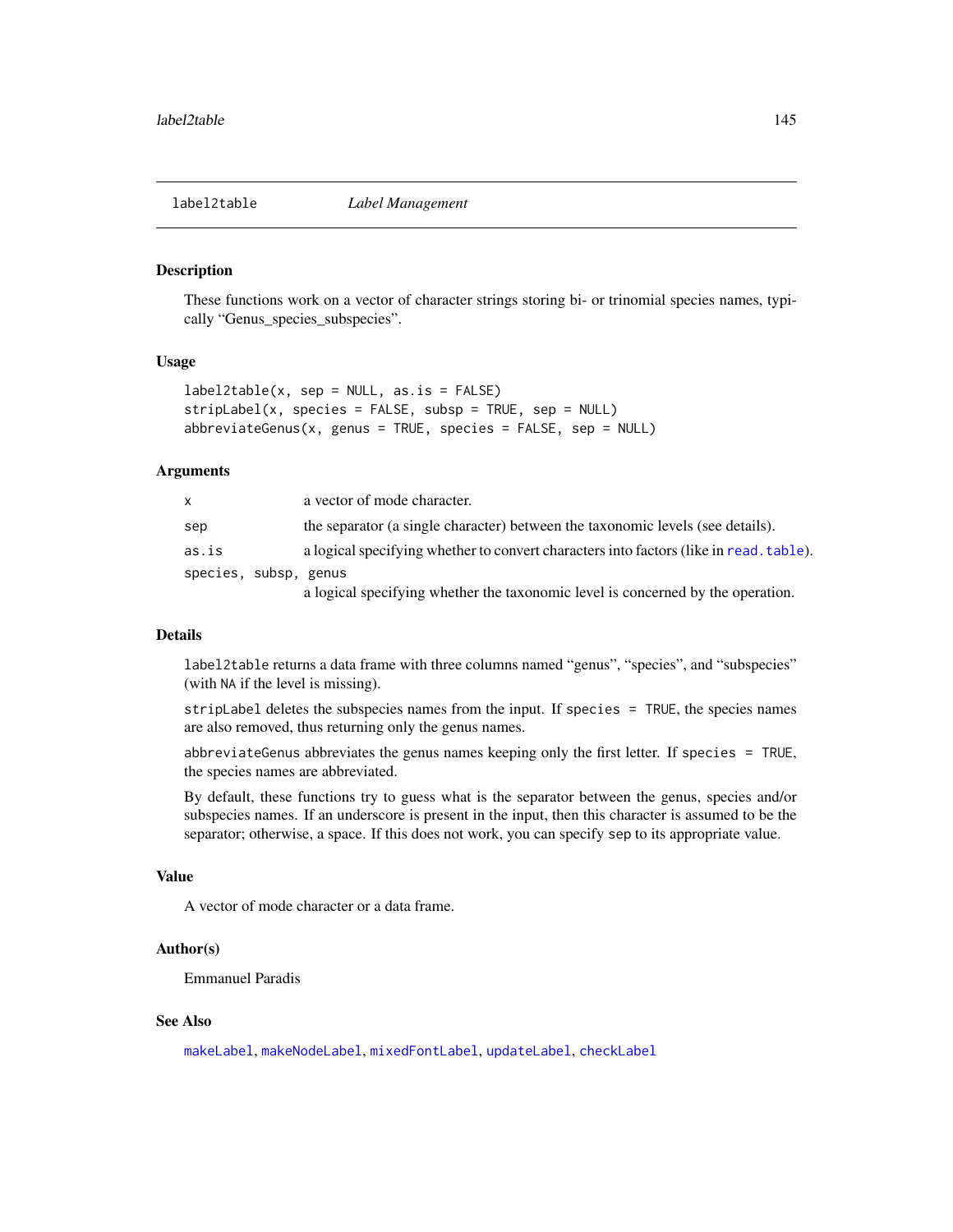#### Examples

```
x <- c("Panthera_leo", "Panthera_pardus", "Panthera_onca", "Panthera_uncia",
       "Panthera_tigris_altaica", "Panthera_tigris_amoyensis")
label2table(x)
stripLabel(x)
stripLabel(x, TRUE)
abbreviateGenus(x)
abbreviateGenus(x, species = TRUE)
abbreviateGenus(x, genus = FALSE, species = TRUE)
```
ladderize *Ladderize a Tree*

# Description

This function reorganizes the internal structure of the tree to get the ladderized effect when plotted.

#### Usage

ladderize(phy, right = TRUE)

## Arguments

| phy   | an object of class "phylo".                                                                                                                  |
|-------|----------------------------------------------------------------------------------------------------------------------------------------------|
| right | a logical specifying whether the smallest clade is on the right-hand side (when<br>the tree is plotted upwards), or the opposite (if FALSE). |

#### Author(s)

Emmanuel Paradis

#### See Also

[plot.phylo](#page-200-0), [reorder.phylo](#page-225-0)

```
tr < -r \text{coal}(50)layout(matrix(1:4, 2, 2))
plot(tr, main = "normal")
plot(ladderize(tr), main = "right-ladderized")
plot(ladderize(tr, FALSE), main = "left-ladderized")
layout(matrix(1, 1))
```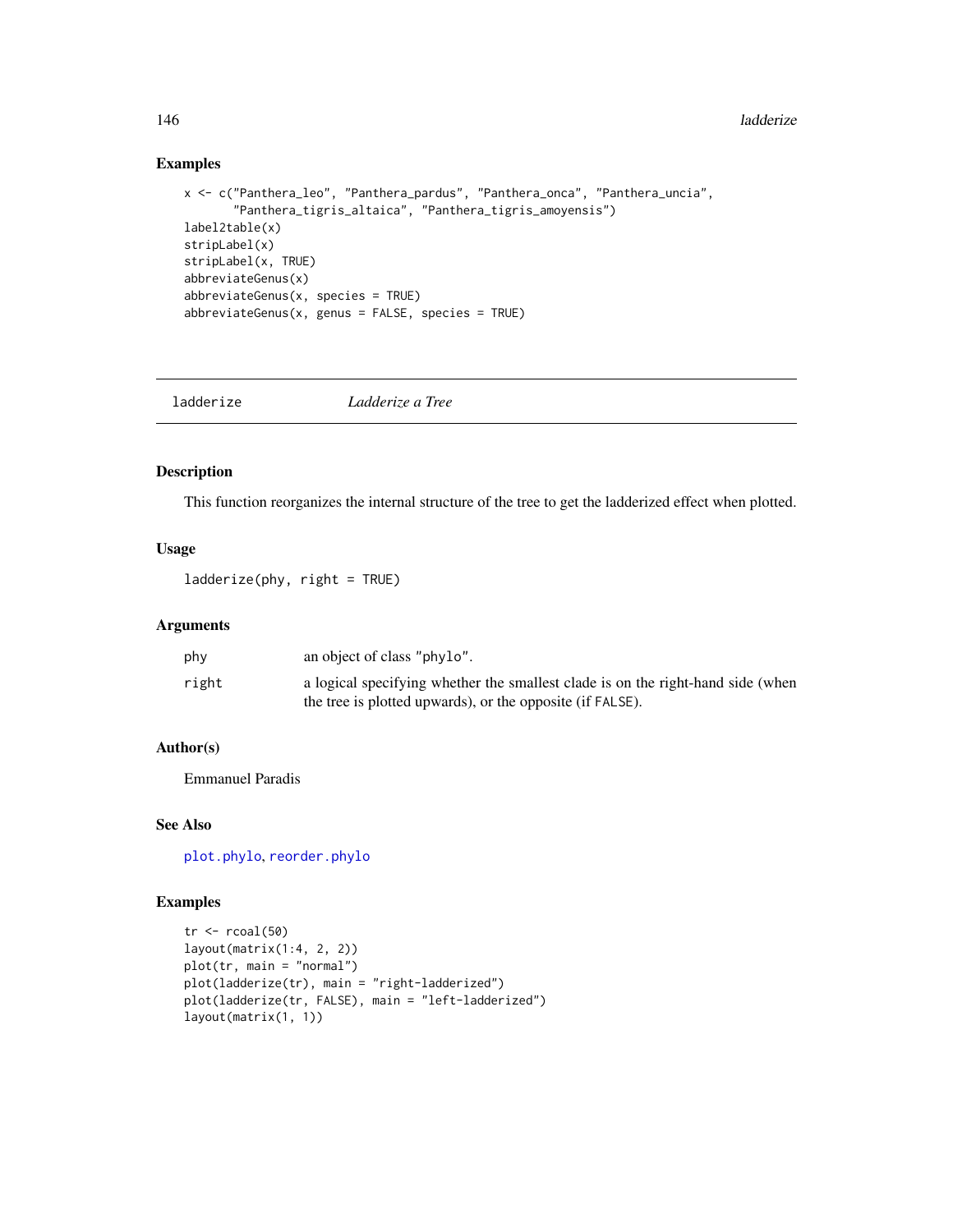<span id="page-146-0"></span>

Function [lmorigin](#page-146-0) computes a multiple linear regression and performs tests of significance of the equation parameters (F-test of R-square and t-tests of regression coefficients) using permutations.

The regression line can be forced through the origin. Testing the significance in that case requires a special permutation procedure. This option was developed for the analysis of independent contrasts, which requires regression through the origin. A permutation test, described by Legendre & Desdevises (2009), is needed to analyze contrasts that are not normally distributed.

#### Usage

lmorigin(formula, data, origin=TRUE, nperm=999, method=NULL, silent=FALSE)

#### Arguments

| formula | A formula specifying the bivariate model, as in $\text{Im}$ and aov.                                                                                                                                                                                                                                                                                                                                                                                                                                  |
|---------|-------------------------------------------------------------------------------------------------------------------------------------------------------------------------------------------------------------------------------------------------------------------------------------------------------------------------------------------------------------------------------------------------------------------------------------------------------------------------------------------------------|
| data    | A data frame containing the two variables specified in the formula.                                                                                                                                                                                                                                                                                                                                                                                                                                   |
| origin  | origin = TRUE (default) to compute regression through the origin; origin = FALSE<br>to compute multiple regression with estimation of the intercept.                                                                                                                                                                                                                                                                                                                                                  |
| nperm   | Number of permutations for the tests. If nperm $=$ 0, permutation tests will<br>not be computed. The default value is nperm = 999. For large data files, the<br>permutation test is rather slow since the permutation procedure is not compiled.                                                                                                                                                                                                                                                      |
| method  | method = "raw" computes t-tests of the regression coefficients by permutation<br>of the raw data. method $=$ "residuals" computes t-tests of the regression co-<br>efficients by permutation of the residuals of the full model. If method $=$ NULL,<br>permutation of the raw data is used to test the regression coefficients in regres-<br>sion through the origin; permutation of the residuals of the full model is used to<br>test the regression coefficients in ordinary multiple regression. |
| silent  | Informative messages and the time to compute the tests will not be written to the<br>R console if silent=TRUE. Useful when the function is called by a numerical<br>simulation function.                                                                                                                                                                                                                                                                                                              |

# Details

The permutation F-test of R-square is always done by permutation of the raw data. When there is a single explanatory variable, permutation of the raw data is used for the t-test of the single regression coefficient, whatever the method chosen by the user. The rationale is found in Anderson & Legendre (1999).

The print.lmorigin function prints out the results of the parametric tests (in all cases) and the results of the permutational tests (when nperm  $> 0$ ).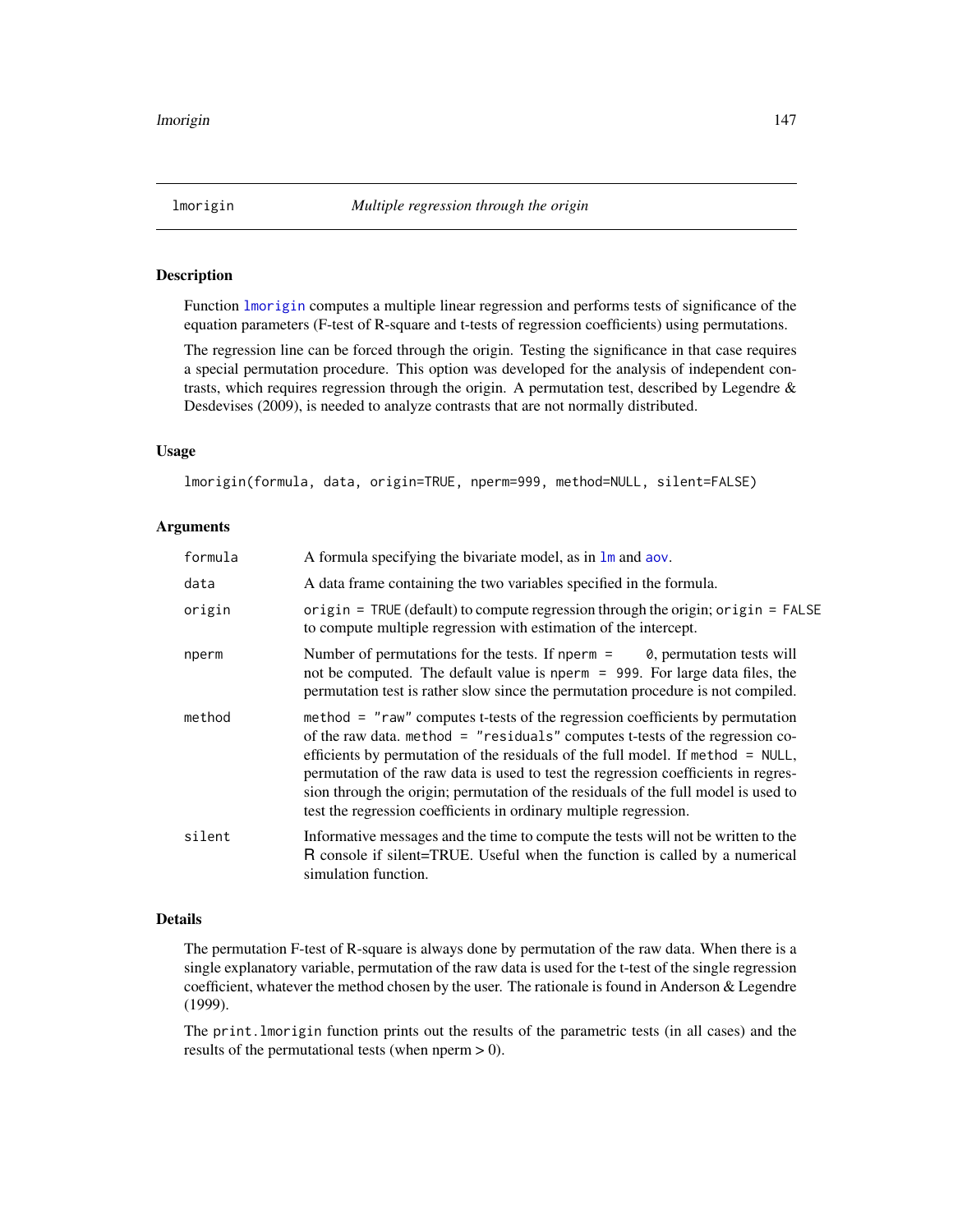## Value

| reg             | The regression output object produced by function 1m.                                                                                                       |
|-----------------|-------------------------------------------------------------------------------------------------------------------------------------------------------------|
| p.param.t.2tail |                                                                                                                                                             |
|                 | Parametric probabilities for 2-tailed tests of the regression coefficients.                                                                                 |
| p.param.t.1tail |                                                                                                                                                             |
|                 | Parametric probabilities for 1-tailed tests of the regression coefficients. Each<br>test is carried out in the direction of the sign of the coefficient.    |
| p.perm.t.2tail  |                                                                                                                                                             |
|                 | Permutational probabilities for 2-tailed tests of the regression coefficients.                                                                              |
| p.perm.t.1tail  |                                                                                                                                                             |
|                 | Permutational probabilities for 1-tailed tests of the regression coefficients. Each<br>test is carried out in the direction of the sign of the coefficient. |
| p.perm.F        | Permutational probability for the F-test of R-square.                                                                                                       |
| origin          | TRUE is regression through the origin has been computed, FALSE if multiple<br>regression with estimation of the intercept has been used.                    |
| nperm           | Number of permutations used in the permutation tests.                                                                                                       |
| method          | Permutation method for the t-tests of the regression coefficients: method = "raw"<br>or method $=$ "residuals".                                             |
| var.names       | Vector containing the names of the variables used in the regression.                                                                                        |
| call            | The function call.                                                                                                                                          |

## Author(s)

Pierre Legendre, Universite de Montreal

# References

Anderson, M. J. and Legendre, P. (1999) An empirical comparison of permutation methods for tests of partial regression coefficients in a linear model. *Journal of Statistical Computation and Simulation*, 62, 271–303.

Legendre, P. and Desdevises, Y. (2009) Independent contrasts and regression through the origin. *Journal of Theoretical Biology*, 259, 727–743.

Sokal, R. R. and Rohlf, F. J. (1995) *Biometry - The principles and practice of statistics in biological research. Third edition.* New York: W. H. Freeman.

#### Examples

```
## Example 1 from Sokal & Rohlf (1995) Table 16.1
## SO2 air pollution in 41 cities of the USA
data(lmorigin.ex1)
out <- lmorigin(SO2 ~ ., data=lmorigin.ex1, origin=FALSE, nperm=99)
out
## Example 2: Contrasts computed on the phylogenetic tree of Lamellodiscus
## parasites. Response variable: non-specificity index (NSI); explanatory
```
## variable: maximum host size. Data from Table 1 of Legendre & Desdevises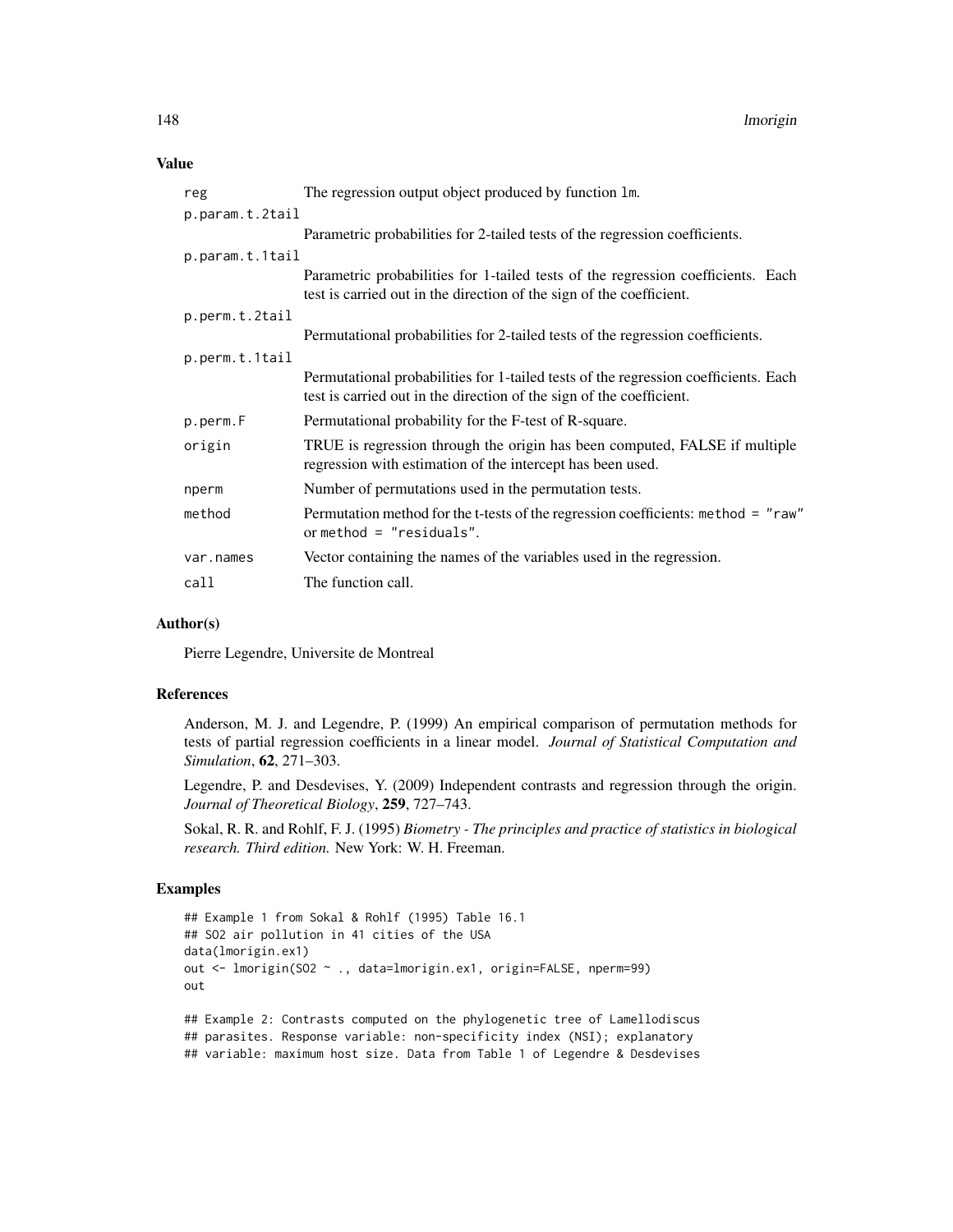```
## (2009).
data(lmorigin.ex2)
out <- lmorigin(NSI ~ MaxHostSize, data=lmorigin.ex2, origin=TRUE, nperm=99)
out
## Example 3: random numbers
y \le - rnorm(50)X \leftarrow as.data-frame(maxrix(rnorm(250),50,5))out <- lmorigin(y ~ ., data=X, origin=FALSE, nperm=99)
out
```
#### <span id="page-148-0"></span>LTT *Theoretical Lineage-Through Time Plots*

#### Description

This function draws the lineage-through time (LTT) plots predicted under a speciation-extinction model (aka birth-death model) with specified values of speciation and extinction rates (which may vary with time).

A prediction interval is plotted by default which requires to define a sample size (100 by default), and different curves can be combined.

## Usage

```
LTT(birth = 0.1, death = 0, N = 100, Tmax = 50, PI = 95,
    scaled = TRUE, eps = 0.1, add = FALSE, backward = TRUE,
    ltt.style = list("black", 1, 1), pi.style = list("blue", 1, 2), ...)
```
# Arguments

| birth     | the speciation rate, this may be either a numeric value or a funtion of time<br>(named t in the code of the function).                                         |
|-----------|----------------------------------------------------------------------------------------------------------------------------------------------------------------|
| death     | id. for the extinction rate.                                                                                                                                   |
| N         | the size of the tree.                                                                                                                                          |
| Tmax      | the age of the root of the tree.                                                                                                                               |
| PI        | the percentage value of the prediction interval; set this value to $0$ to not draw<br>this interval.                                                           |
| scaled    | a logical values specifying whether to scale the y-axis between 0 and 1.                                                                                       |
| eps       | a numerical value giving the resolution of the time axis.                                                                                                      |
| add       | a logical values specifying whether to make a new plot (the default).                                                                                          |
| backward  | a logical value: should the time axis be traced from the present (the default), or<br>from the root of the tree?                                               |
| ltt.style | a list with three elements giving the style of the LTT curve with, respectively,<br>the colour ("col"), the line thickness ("lwd"), and the line type ("lty"). |
| pi.style  | id. for the prediction interval.                                                                                                                               |
| $\cdots$  | arguments passed to plot (e.g., log="y").                                                                                                                      |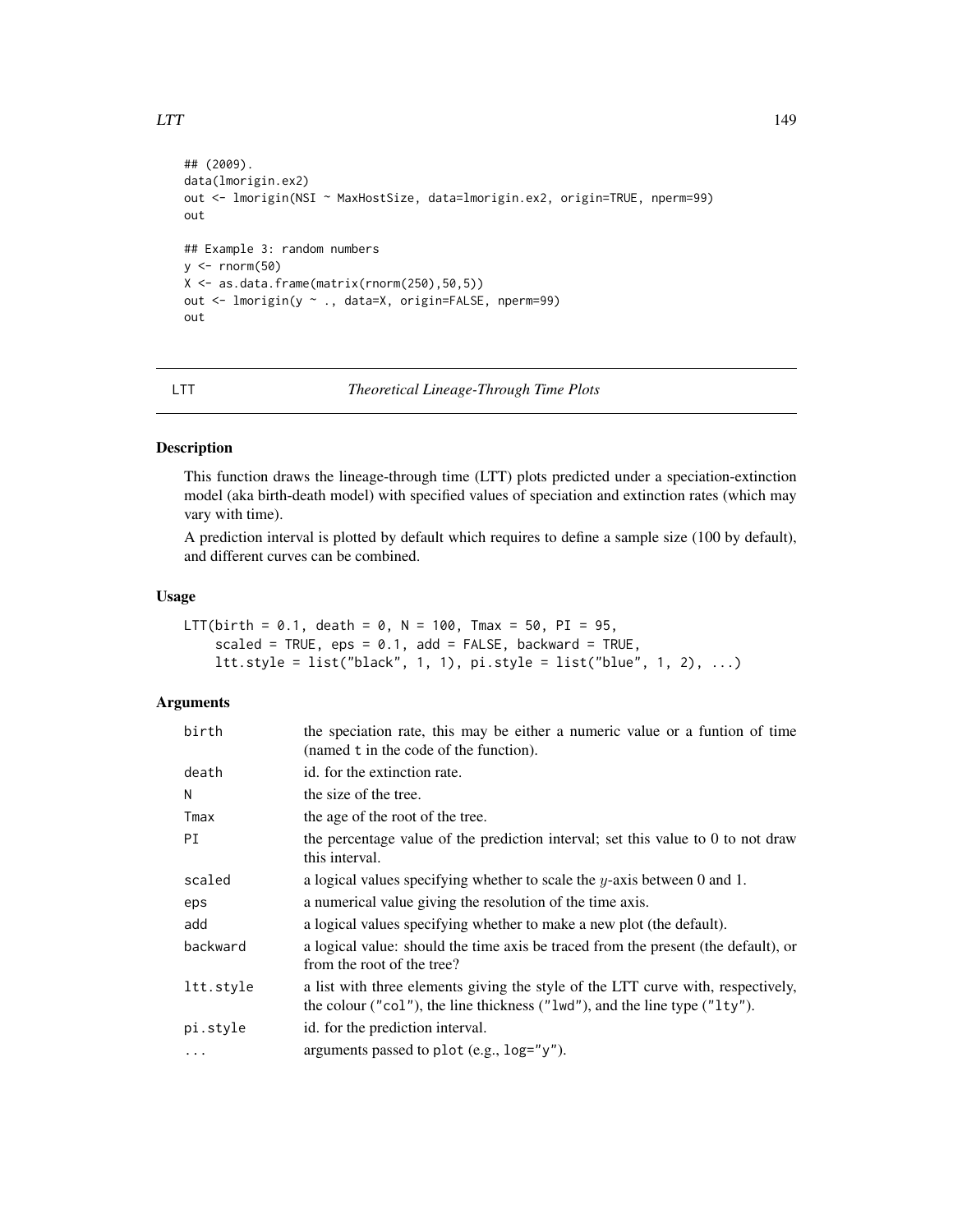# Details

For the moment, this works well when birth and death are constant. Some improvements are under progress for time-dependent rates (but see below for an example).

#### Author(s)

Emmanuel Paradis

## References

Hallinan, N. (2012) The generalized time variable reconstructed birth–death process. *Journal of Theoretical Biology*, 300, 265–276.

Paradis, E. (2011) Time-dependent speciation and extinction from phylogenies: a least squares approach. *Evolution*, 65, 661–672.

Paradis, E. (2015) Random phylogenies and the distribution of branching times. *Journal of Theoretical Biology*, 387, 39–45.

# See Also

[ltt.plot](#page-150-0)

# Examples

```
### predicted LTT plot under a Yule model with lambda = 0.1
### and 50 species after 50 units of time...
LTT(N = 50)### ... and with a birth-death model with the same rate of
### diversification (try with N = 500):
LTT(0.2, 0.1, N = 50, PI = 0, add = TRUE, ltt.style = list("red", 2, 1))
### predictions under different tree sizes:
layout(maxrix(1:4, 2, 2, byrow = TRUE))for (N in c(50, 100, 500, 1000)) {
   LTT(0.2, 0.1, N = N)title(paste("N =", N))
}
layout(1)
## Not run:
### speciation rate decreasing with time
birth.logis <- function(t) 1/(1 + \exp(0.02 + t + 4))LTT(birth.logis)
LTT(birth.logis, 0.05)
LTT(birth.logis, 0.1)
```
## End(Not run)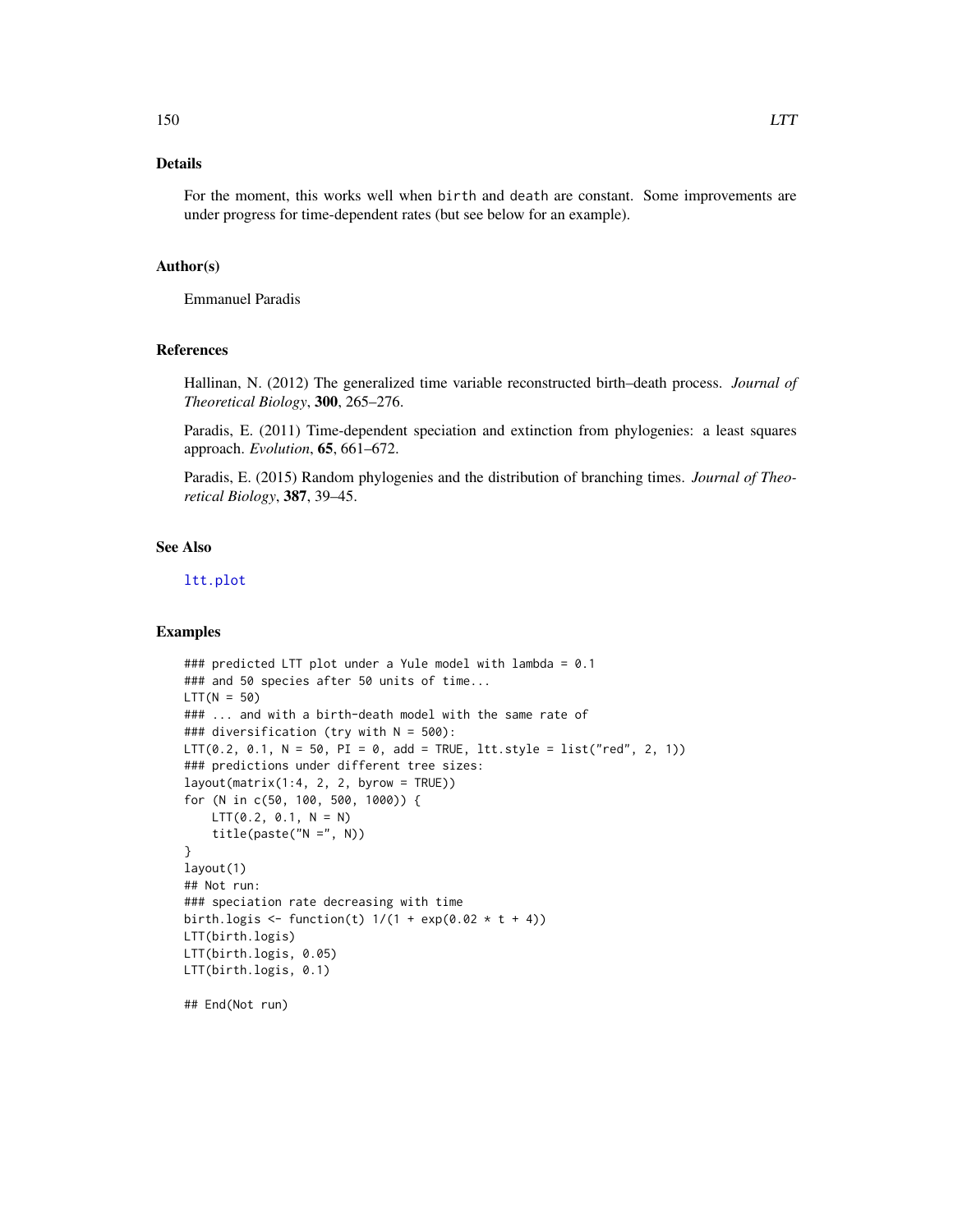<span id="page-150-0"></span>

These functions provide tools for plotting the numbers of lineages through time from phylogenetic trees.

## Usage

```
ltt.plot(phy, xlab = "Time", ylab = "N",
        backward = TRUE, tol = 1e-6, ...)
lttu.lines(phy, backward = TRUE, tol = 1e-6, ...)
mltt.plot(phy, ..., dcol = TRUE, dlty = FALSE, legend = TRUE,
          xlab = "Time", ylab = "N", log = "", backward = TRUE,
          tol = 1e-6ltt.coplot(phy, backward = TRUE, ...)
ltt.plot.coords(phy, backward = TRUE, tol = 1e-6)
```
# Arguments

| phy      | an object of class "phylo"; this could be an object of class "multiPhylo" in the<br>case of mltt.plot.                                                                                                                                                                                                    |
|----------|-----------------------------------------------------------------------------------------------------------------------------------------------------------------------------------------------------------------------------------------------------------------------------------------------------------|
| xlab     | a character string (or a variable of mode character) giving the label for the $x$ -axis<br>(default is "Time").                                                                                                                                                                                           |
| ylab     | idem for the $y$ -axis (default is "N").                                                                                                                                                                                                                                                                  |
| backward | a logical value: should the time axis be traced from the present (the default), or<br>from the root of the tree?                                                                                                                                                                                          |
| tol      | a numeric value (see details).                                                                                                                                                                                                                                                                            |
| $\ddots$ | in the cases of ltt.plot(), ltt.lines(), or ltt.coplot() these are further<br>(graphical) arguments to be passed to plot(), lines(), or plot.phylo(), re-<br>spectively (see details on how to transform the axes); in the case of mltt.plot()<br>these are additional trees to be plotted (see details). |
| dcol     | a logical specifying whether the different curves should be differentiated with<br>colors (default is TRUE).                                                                                                                                                                                              |
| dlty     | a logical specifying whether the different curves should be differentiated with<br>patterns of dots and dashes (default is FALSE).                                                                                                                                                                        |
| legend   | a logical specifying whether a legend should be plotted.                                                                                                                                                                                                                                                  |
| log      | a character string specifying which axis(es) to be log-transformed; must be one<br>of the followings: "", "x", "y", or "xy".                                                                                                                                                                              |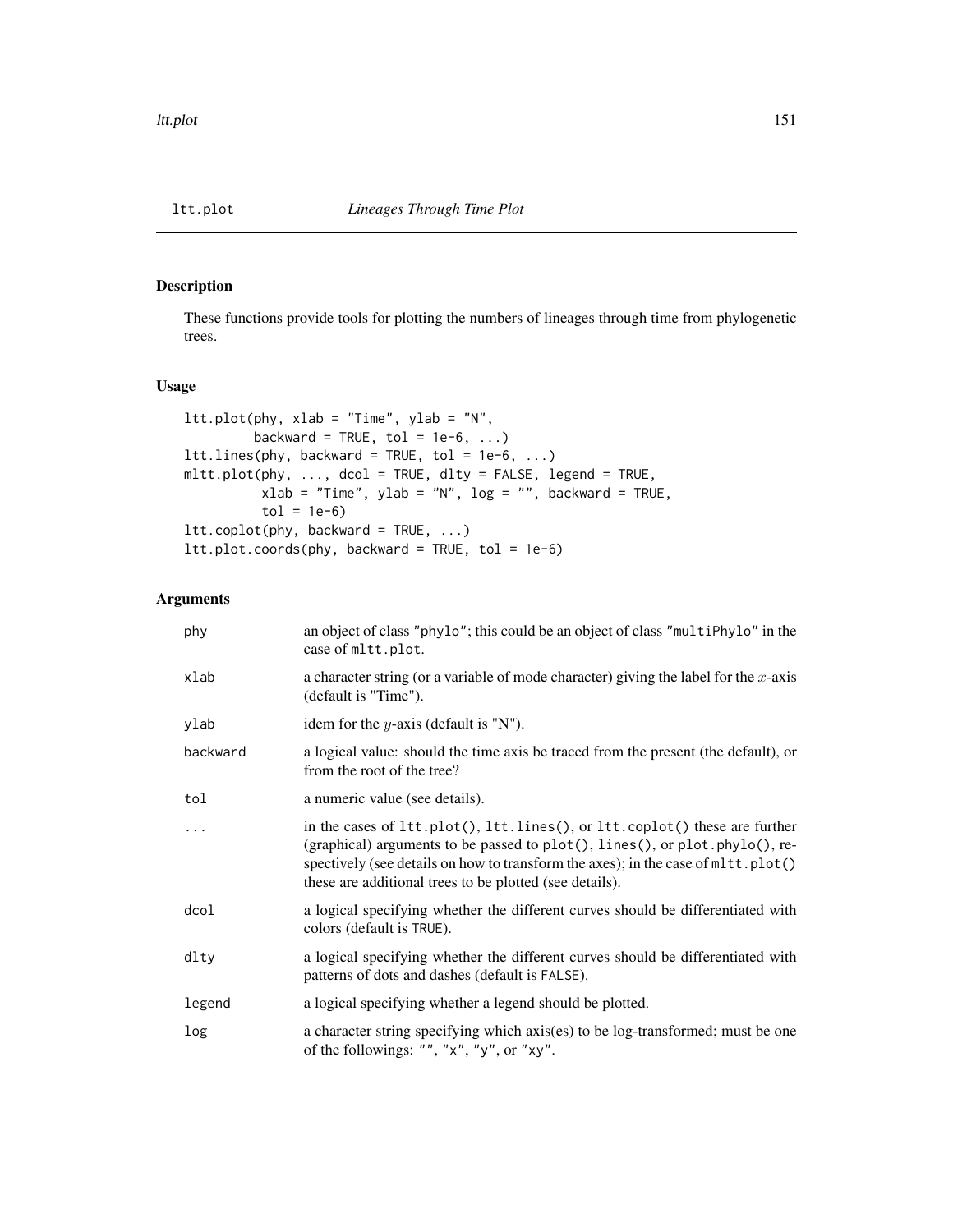## Details

ltt.plot does a simple lineages through time (LTT) plot. Additional arguments (...) may be used to change, for instance, the limits on the axes (with xlim and/or ylim) or other graphical settings (col for the color, lwd for the line thickness, lty for the line type may be useful; see [par](#page-0-0) for an exhaustive listing of graphical parameters). The y-axis can be log-transformed by adding the following option:  $log = "y".$ 

The option tol is used as follows: first the most distant tip from the root is found, then all tips whose distance to the root is not different from the previous one more than tol are considered to be contemporaneous with it.

If the tree is not ultrametric, the plot is done assuming the tips, except the most distant from the root, represent extinction events. If a root edge is present, it is taken into account.

ltt.lines adds a LTT curve to an existing plot. Additional arguments (...) may be used to change the settings of the added line.

mltt.plot does a multiple LTT plot taking as arguments one or several trees. These trees may be given as objects of class "phylo" (single trees) and/or "multiPhylo" (multiple trees). Any number of objects may be given. This function is mainly for exploratory analyses with the advantages that the axes are set properly to view all lines, and the legend is plotted by default. The plot will certainly make sense if all trees have their most-distant-from-the-root tips contemporaneous (i.e., trees with only extinct lineages will not be represented properly). For more flexible settings of line drawings, it may be better to combine ltt.plot() with successive calls of ltt.lines() (see examples).

ltt.coplot is meant to show how to set a tree and a LTT plots on the same scales. All extra arguments modify only the appearance of the tree. The code can be easily edited and tailored.

#### Value

ltt.plot.coords returns a two-column matrix with the time points and the number of lineages, respectively. The ith value of the second column is the number of lineages for the interval defined by the  $(i - 1)$ th and the *i*th values of the first column. These are then plotted with the option type  $=$  "S" by the other functions.

#### Author(s)

Emmanuel Paradis

#### References

Harvey, P. H., May, R. M. and Nee, S. (1994) Phylogenies without fossils. *Evolution*, 48, 523–529.

Nee, S., Holmes, E. C., Rambaut, A. and Harvey, P. H. (1995) Inferring population history from molecular phylogenies. *Philosophical Transactions of the Royal Society of London. Series B. Biological Sciences*, 349, 25–31.

#### See Also

[kronoviz](#page-143-0), [skyline](#page-244-0), [LTT](#page-148-0), [branching.times](#page-51-0), [birthdeath](#page-46-0), [bd.ext](#page-32-0), [yule.cov](#page-277-0), [bd.time](#page-33-0); [plot](#page-0-0) for the basic plotting function in R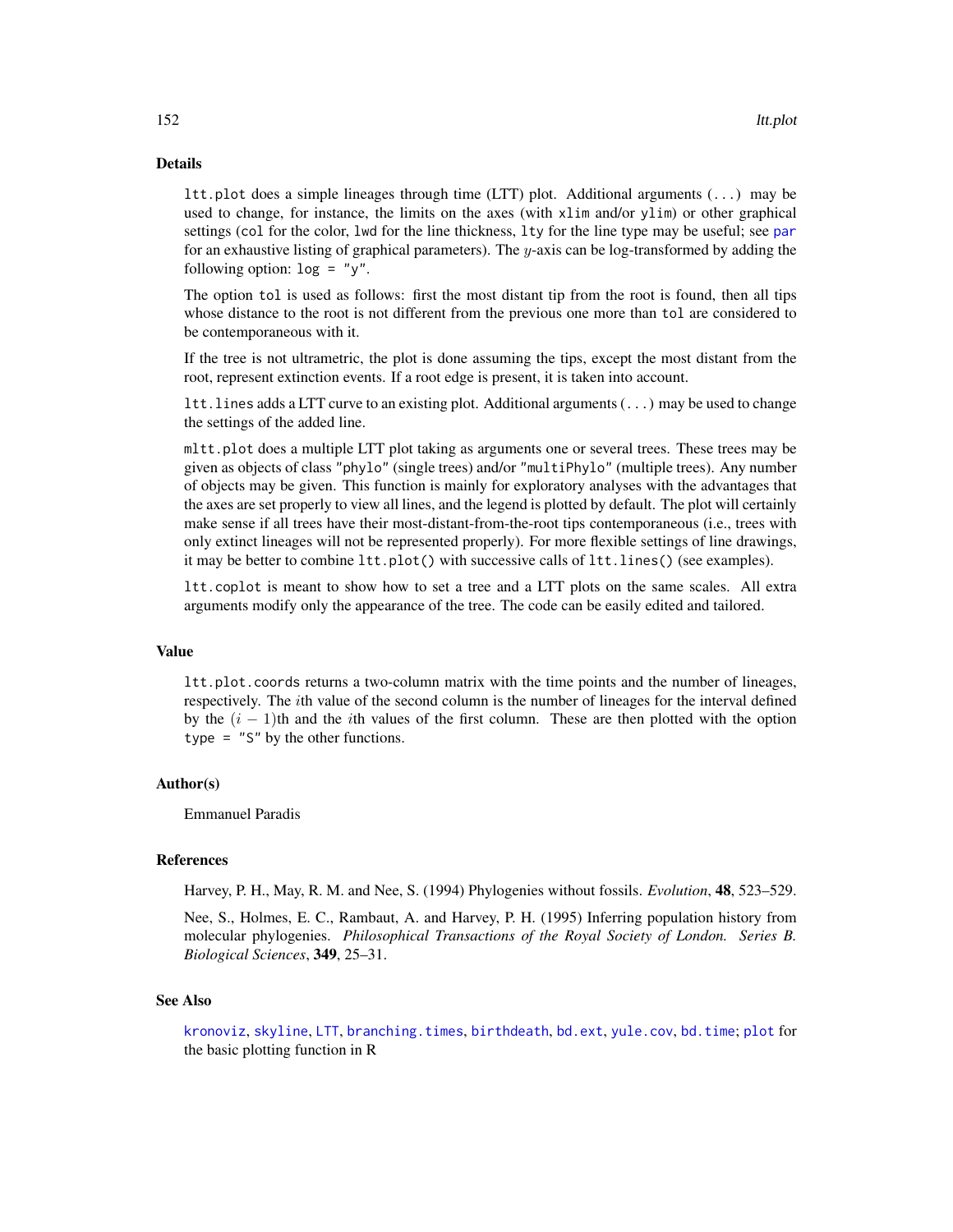#### ltt.plot the contract of the contract of the contract of the contract of the contract of the contract of the contract of the contract of the contract of the contract of the contract of the contract of the contract of the c

```
data(bird.families)
opar \leq par(mfrow = c(2, 1))
ltt.plot(bird.families)
title("Lineages Through Time Plot of the Bird Families")
ltt.plot(bird.families, log = "y")
title(main = "Lineages Through Time Plot of the Bird Families",
      sub = "(with logarithmic transformation of the y-axis)")
par(opar)
### to plot the tree and the LTT plot together
data(bird.orders)
layout(matrix(1:4, 2, 2))
plot(bird.families, show.tip.label = FALSE)
ltt.plot(bird.families, main = "Bird families")
plot(bird.orders, show.tip.label = FALSE)
ltt.plot(bird.orders, main = "Bird orders")
layout(1)
### better with ltt.coplot():
ltt.coplot(bird.families, show.tip.label = FALSE, x.lim = 27.5)
data(chiroptera)
chiroptera <- compute.brlen(chiroptera)
ltt.coplot(chiroptera, show.tip.label = FALSE, type = "c")
### with extinct lineages and a root edge:
omar <- par("mar")
set.seed(31)
tr <- rlineage(0.2, 0.15)
tr$root.edge <- 5
ltt.coplot(tr, show.tip.label = FALSE, x.lim = 55)
## compare with:
## ltt.coplot(drop.fossil(tr), show.tip.label = FALSE)
layout(1)
par(mar = omar)
mltt.plot(bird.families, bird.orders)
### Generates 10 random trees with 23 tips:
TR <- replicate(10, rcoal(23), FALSE)
### Give names to each tree:
names(TR) <- paste("random tree", 1:10)
### And specify the class of the list so that mltt.plot()
### does not trash it!
class(TR) <- "multiPhylo"
mltt.plot(TR, bird.orders)
### And now for something (not so) completely different:
ltt.plot(bird.orders, lwd = 2)
for (i in 1:10) lttu.lines(TR[[i]], lty = 2)
legend(-20, 10, lwd = c(2, 1), lty = c(1, 2), bty = "n",
       legend = c("Bird orders", "Random (coalescent) trees"))
```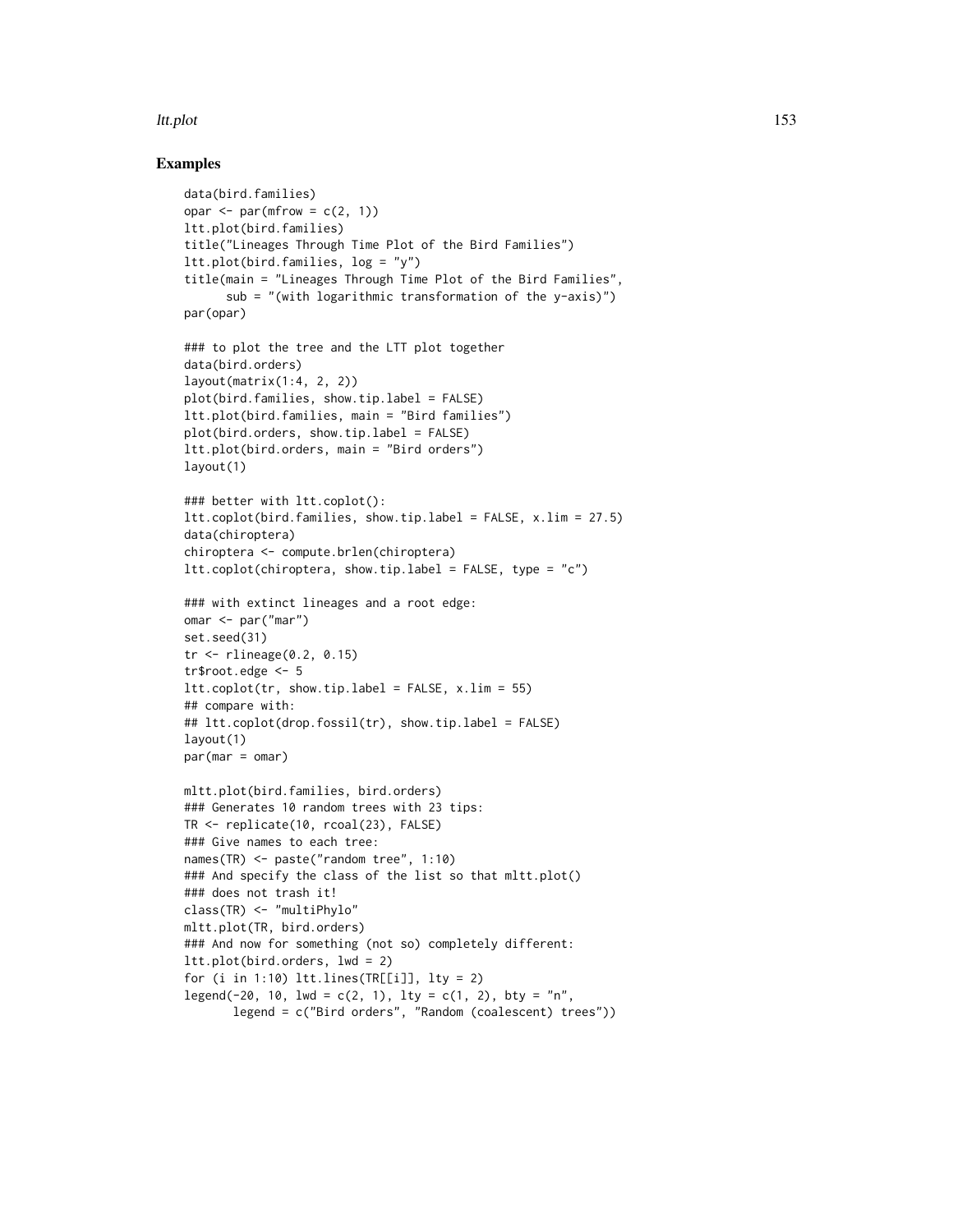<span id="page-153-0"></span>

This is a generic function with methods for character vectors, trees of class "phylo", lists of trees of class "multiPhylo", and DNA sequences of class "DNAbin". All options for the class character may be used in the other methods.

#### Usage

```
makeLabel(x, ...)## S3 method for class 'character'
makeLabel(x, len = 99, space = "_", make.unique = TRUE,
          illegal = "():;,[]", quote = FALSE, ...)
## S3 method for class 'phylo'
makeLabel(x, tips = TRUE, nodes = TRUE, \dots)
## S3 method for class 'multiPhylo'
makeLabel(x, tips = TRUE, nodes = TRUE, \ldots)
## S3 method for class 'DNAbin'
makeLabel(x, ...)
```
### Arguments

| $\mathsf{x}$ | a vector of mode character or an object for which labels are to be changed.                                      |
|--------------|------------------------------------------------------------------------------------------------------------------|
| len          | the maximum length of the labels: those longer than 'len' will be truncated.                                     |
| space        | the character to replace spaces, tabulations, and linebreaks.                                                    |
| make.unique  | a logical specifying whether duplicate labels should be made unique by append-<br>ing numerals; TRUE by default. |
| illegal      | a string specifying the characters to be deleted.                                                                |
| quote        | a logical specifying whether to quote the labels; FALSE by default.                                              |
| tips         | a logical specifying whether tip labels are to be modified; TRUE by default.                                     |
| nodes        | a logical specifying whether node labels are to be modified; TRUE by default.                                    |
| .            | further arguments to be passed to or from other methods.                                                         |

#### Details

The option make.unique does not work exactly in the same way then the function of the same name: numbers are suffixed to all labels that are identical (without separator). See the examples.

If there are 10–99 identical labels, the labels returned are "xxx01", "xxx02", etc, or "xxx001", "xxx002", etc, if they are 100–999, and so on. The number of digits added preserves the option 'len'.

The default for 'len' makes labels short enough to be read by PhyML. Clustal accepts labels up to 30 character long.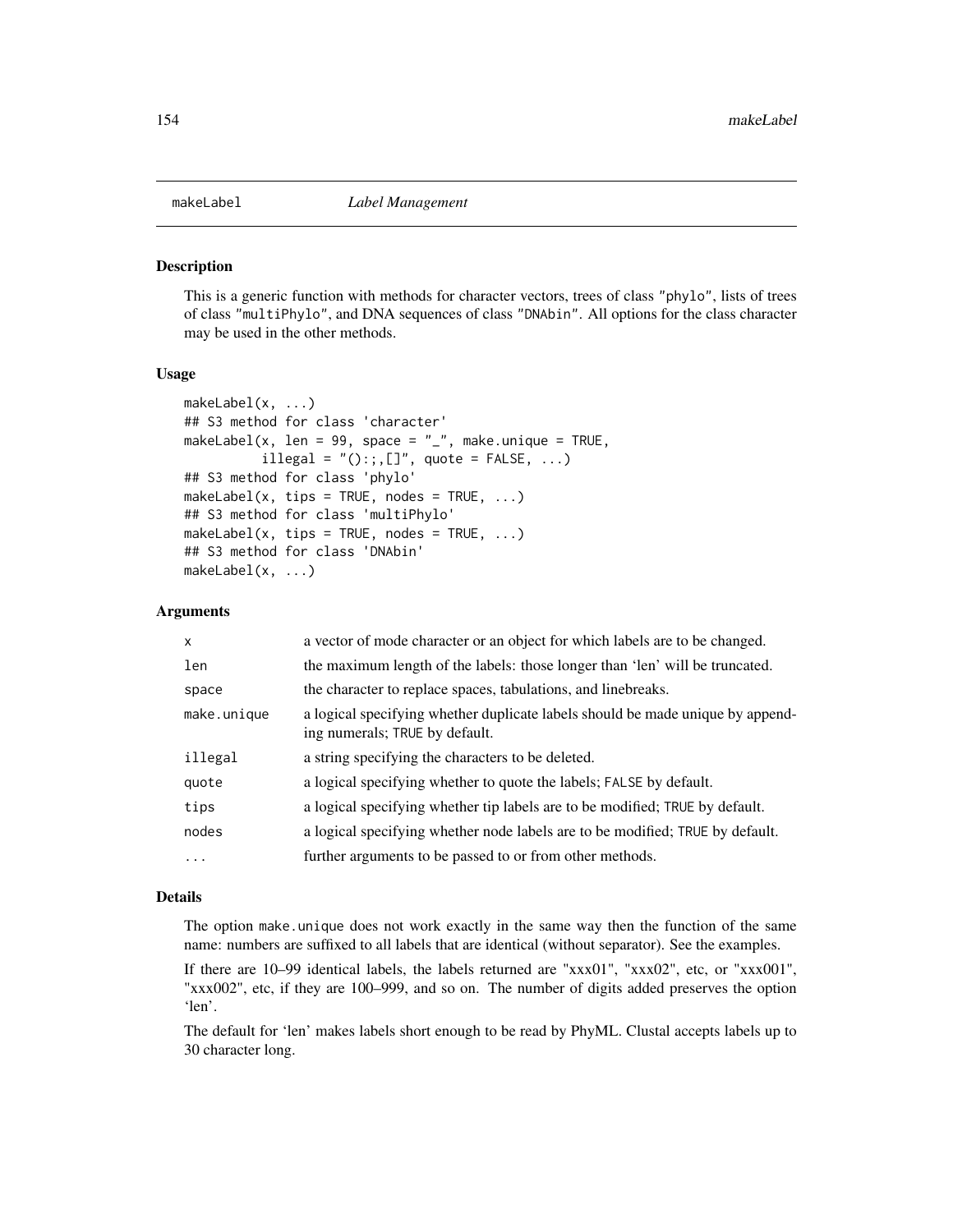## makeNodeLabel 155

# Value

An object of the appropriate class.

#### Note

The current version does not perform well when trying to make very short unique labels (e.g., less than 5 character long).

#### Author(s)

Emmanuel Paradis

# See Also

[makeNodeLabel](#page-154-0), [make.unique](#page-0-0), [make.names](#page-0-0), [abbreviate](#page-0-0), [mixedFontLabel](#page-163-0), [label2table](#page-144-0), [updateLabel](#page-261-0), [checkLabel](#page-59-0)

# Examples

```
x \leq - rep("a", 3)makeLabel(x)
make.unique(x) # <- from R's base
x \leftarrow rep("aaaa", 2)makeLabel(x, len = 3) # made unique and of length 3
makeLabel(x, len = 3, make.unique = FALSE)
```
<span id="page-154-0"></span>makeNodeLabel *Makes Node Labels*

# Description

This function makes node labels in a tree in a flexible way.

## Usage

```
makeNodeLabel(phy, method = "number", prefix = "Node", nodeList = list(), ...)
```
# Arguments

| phy      | an object of class "phylo".                                                                                                                                                               |
|----------|-------------------------------------------------------------------------------------------------------------------------------------------------------------------------------------------|
| method   | a character string giving the method used to create the labels. Three choices are<br>possible: "number" (the default), "md5sum", and "user", or any unambiguous<br>abbreviation of these. |
| prefix   | the prefix used if method $=$ "number".                                                                                                                                                   |
| nodeList | a named list specifying how nodes are names if method $=$ "user" (see details<br>and examples).                                                                                           |
|          | further arguments passed to grep.                                                                                                                                                         |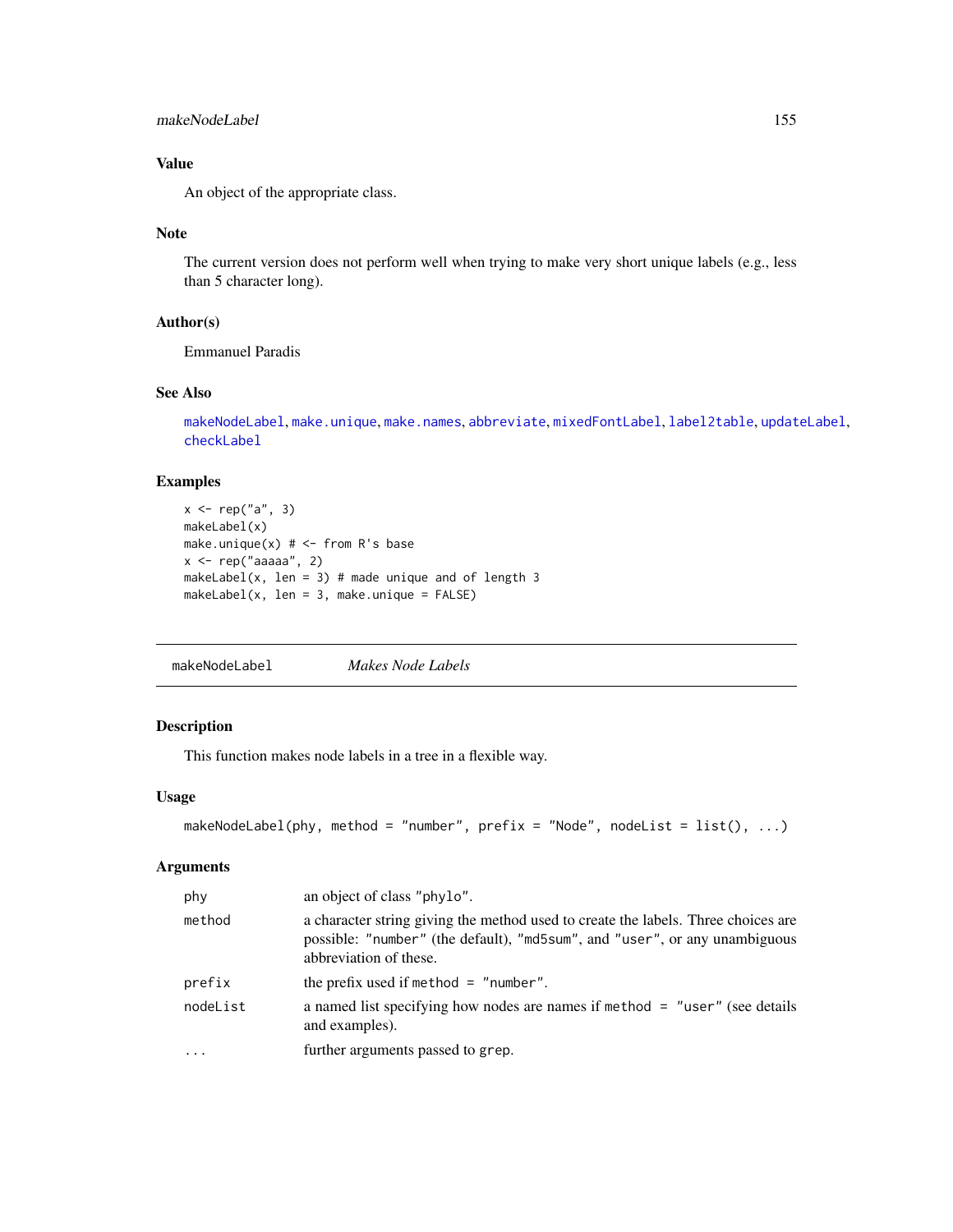# Details

The three methods are described below:

- "number"The labels are created with 1, 2, ... prefixed with the argument prefix; thus the default is to have Node1, Node2,  $\dots$  Set prefix = "" to have only numbers.
- "md5sum"For each node, the labels of the tips descendant from this node are extracted, sorted alphabetically, and written into a temporary file, then the md5sum of this file is extracted and used as label. This results in a 32-character string which is unique (even accross trees) for a given set of tip labels.
- "user"the argument nodeList must be a list with names, the latter will be used as node labels. For each element of nodeList, the tip labels of the tree are searched for patterns present in this element: this is done using [grep](#page-0-0). Then the most recent common ancestor of the matching tips is given the corresponding names as labels. This is repeated for each element of nodeList.

The method "user" can be used in combination with either of the two others (see examples). Note that this method only modifies the specified node labels (so that if the other nodes have already labels they are not modified) while the two others change all labels.

#### Value

an object of class "phylo".

## Author(s)

Emmanuel Paradis

#### See Also

[makeLabel](#page-153-0), [grep](#page-0-0), [mixedFontLabel](#page-163-0), [label2table](#page-144-0), [checkLabel](#page-59-0)

```
tr <-
"((Pan_paniscus,Pan_troglodytes),((Homo_sapiens,Homo_erectus),Homo_abilis));"
tr < - read.tree(text = tr)
tr <- makeNodeLabel(tr, "u", nodeList = list(Pan = "Pan", Homo = "Homo"))
plot(tr, show.node.label = TRUE)
### does not erase the previous node labels:
tr <- makeNodeLabel(tr, "u", nodeList = list(Hominid = c("Pan","Homo")))
plot(tr, show.node.label = TRUE)
### the two previous commands could be combined:
L \le - list(Pan = "Pan", Homo = "Homo", Hominid = c("Pan", "Home"))
tr <- makeNodeLabel(tr, "u", nodeList = L)
### combining different methods:
tr <- makeNodeLabel(tr, c("n", "u"), prefix = "#", nodeList = list(Hominid = c("Pan","Homo")))
plot(tr, show.node.label = TRUE)
```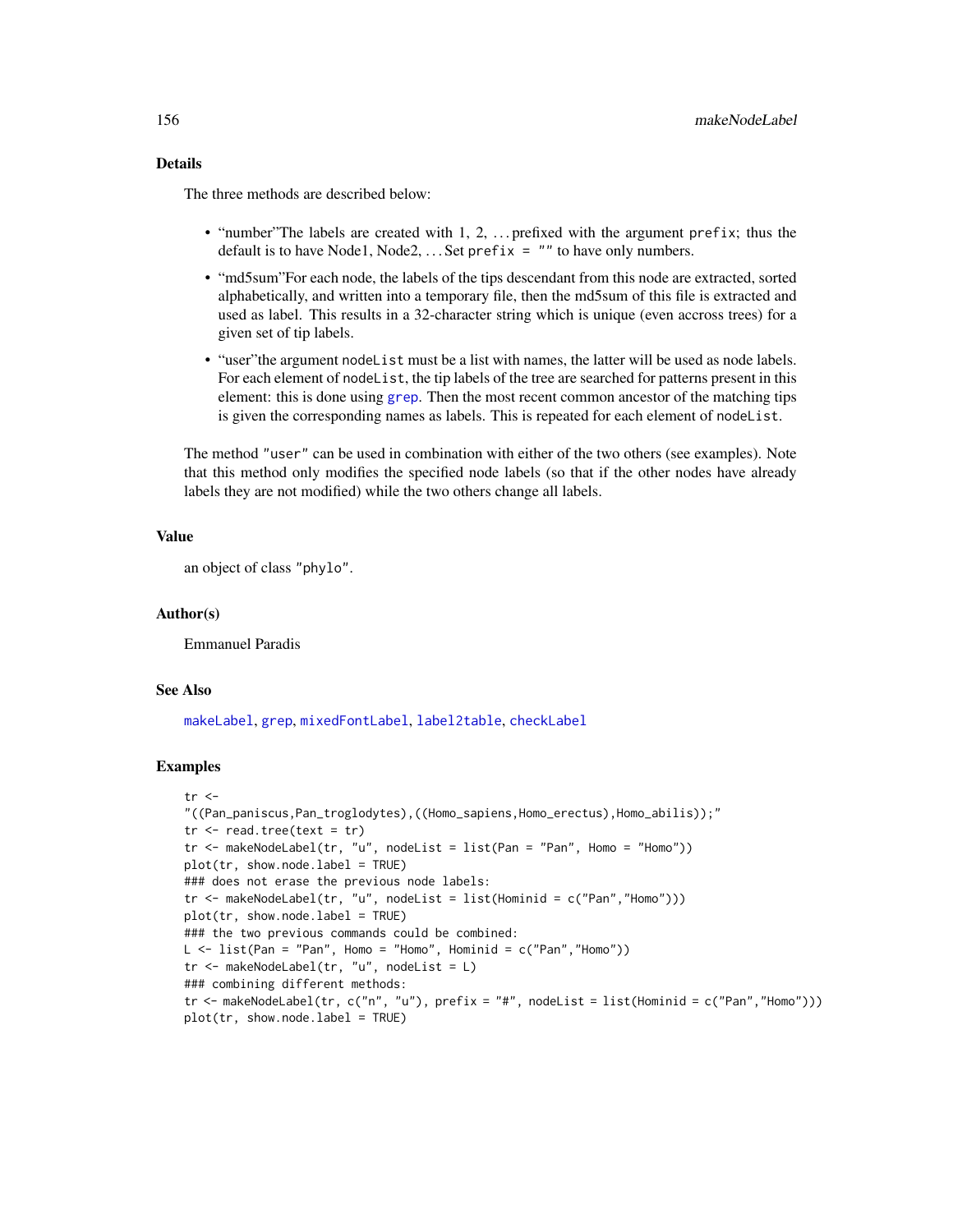This function computes Mantel's permutation test for similarity of two matrices. It permutes the rows and columns of the second matrix randomly and calculates a Z-statistic.

#### Usage

```
mantel.test(m1, m2, nperm = 999, graph = FALSE,
            alternative = "two.sided", \ldots)
```
# Arguments

| m1             | a numeric matrix giving a measure of pairwise distances, correlations, or simi-<br>larities among observations.                                |
|----------------|------------------------------------------------------------------------------------------------------------------------------------------------|
| m <sub>2</sub> | a second numeric matrix giving another measure of pairwise distances, correla-<br>tions, or similarities among observations.                   |
| nperm          | the number of times to permute the data.                                                                                                       |
| graph          | a logical indicating whether to produce a summary graph (by default the graph<br>is not plotted).                                              |
| alternative    | a character string defining the alternative hypothesis: "two.sided" (default),<br>"less", "greater", or any unambiguous abbreviation of these. |
| .              | further arguments to be passed to plot() (to add a title, change the axis labels,<br>and so on).                                               |

# Details

The function calculates a Z-statistic for the Mantel test, equal to the sum of the pairwise product of the lower triangles of the permuted matrices, for each permutation of rows and columns. It compares the permuted distribution with the Z-statistic observed for the actual data.

The present implementation can analyse symmetric as well as (since version 5.1 of ape) asymmetric matrices (see Mantel 1967, Sects. 4 and 5). The diagonals of both matrices are ignored.

If graph = TRUE, the functions plots the density estimate of the permutation distribution along with the observed Z-statistic as a vertical line.

The ... argument allows the user to give further options to the plot function: the title main be changed with main=, the axis labels with  $x$ lab =, and  $y$ lab =, and so on.

# Value

| z.stat      | the $Z$ -statistic (sum of rows*columns of lower triangle) of the data matrices. |
|-------------|----------------------------------------------------------------------------------|
|             | P-value (quantile of the observed Z-statistic in the permutation distribution).  |
| alternative | the alternative hypothesis.                                                      |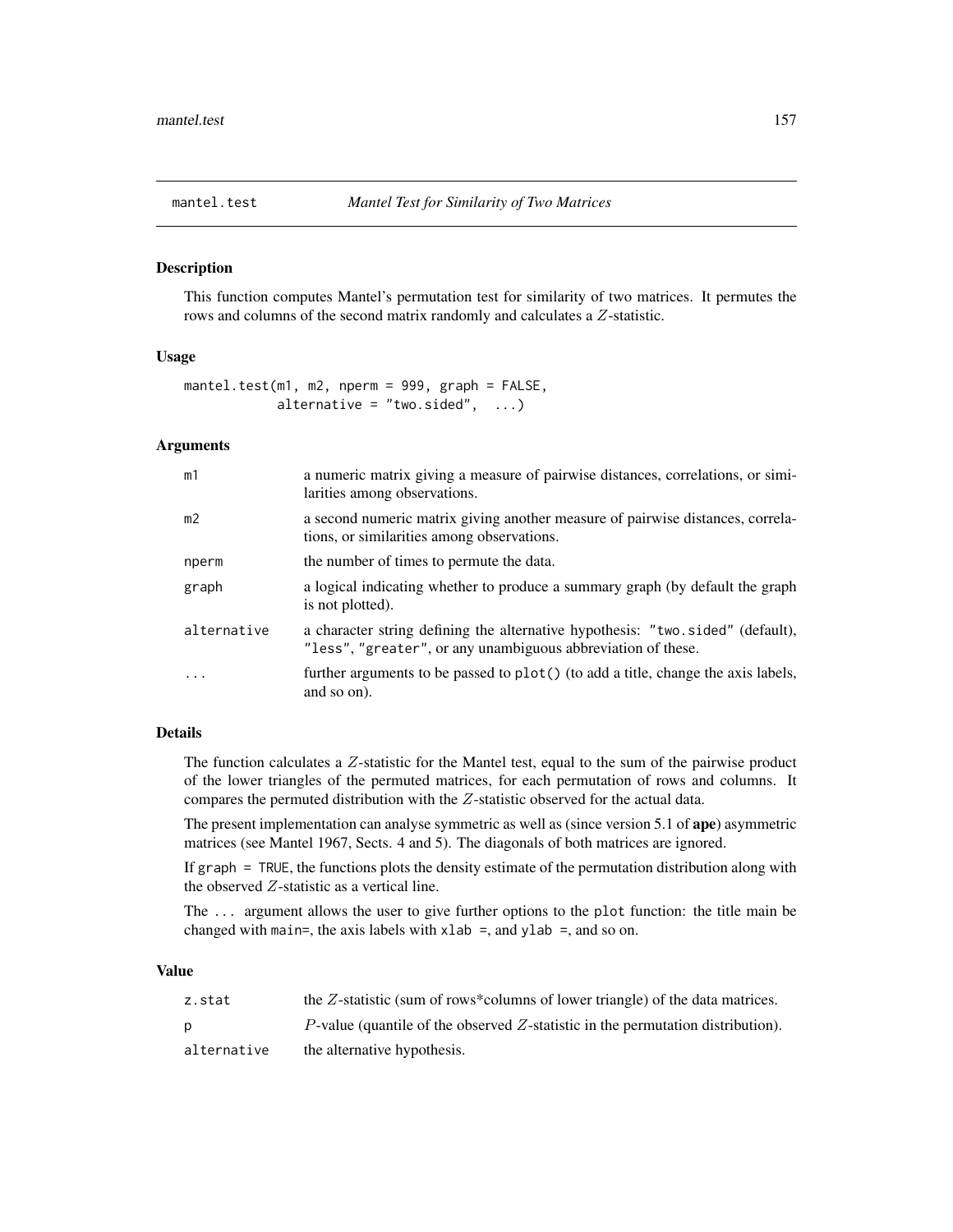#### Author(s)

Original code in S by Ben Bolker, ported to R by Julien Claude

#### References

Mantel, N. (1967) The detection of disease clustering and a generalized regression approach. *Cancer Research*, 27, 209–220.

Manly, B. F. J. (1986) *Multivariate statistical methods: a primer.* London: Chapman & Hall.

#### Examples

```
q1 \leq - matrix(runif(36), nrow = 6)
q2 \leq - matrix(runif(36), nrow = 6)
diag(q1) \leftarrow diag(q2) \leftarrow \emptysetmantel.test(q1, q2, graph = TRUE,
             main = "Mantel test: a random example with 6 X 6 matrices
representing asymmetric relationships",
             xlab = "z-statistic", ylab = "Density",
             sub = "The vertical line shows the observed z-statistic")
```
<span id="page-157-0"></span>mat3 *Three Matrices*

#### Description

Three matrices respectively representing Serological (asymmetric), DNA hybridization (asymmetric) and Anatomical (symmetric) distances among 9 families.

## Usage

data(mat3)

#### Format

A data frame with 27 observations and 9 variables.

#### Source

Lapointe, F.-J., J. A. W. Kirsch and J. M. Hutcheon. 1999. Total evidence, consensus, and bat phylogeny: a distance-based approach. Molecular Phylogenetics and Evolution 11: 55-66.

## See Also

[mat5Mrand](#page-158-0), [mat5M3ID](#page-158-1)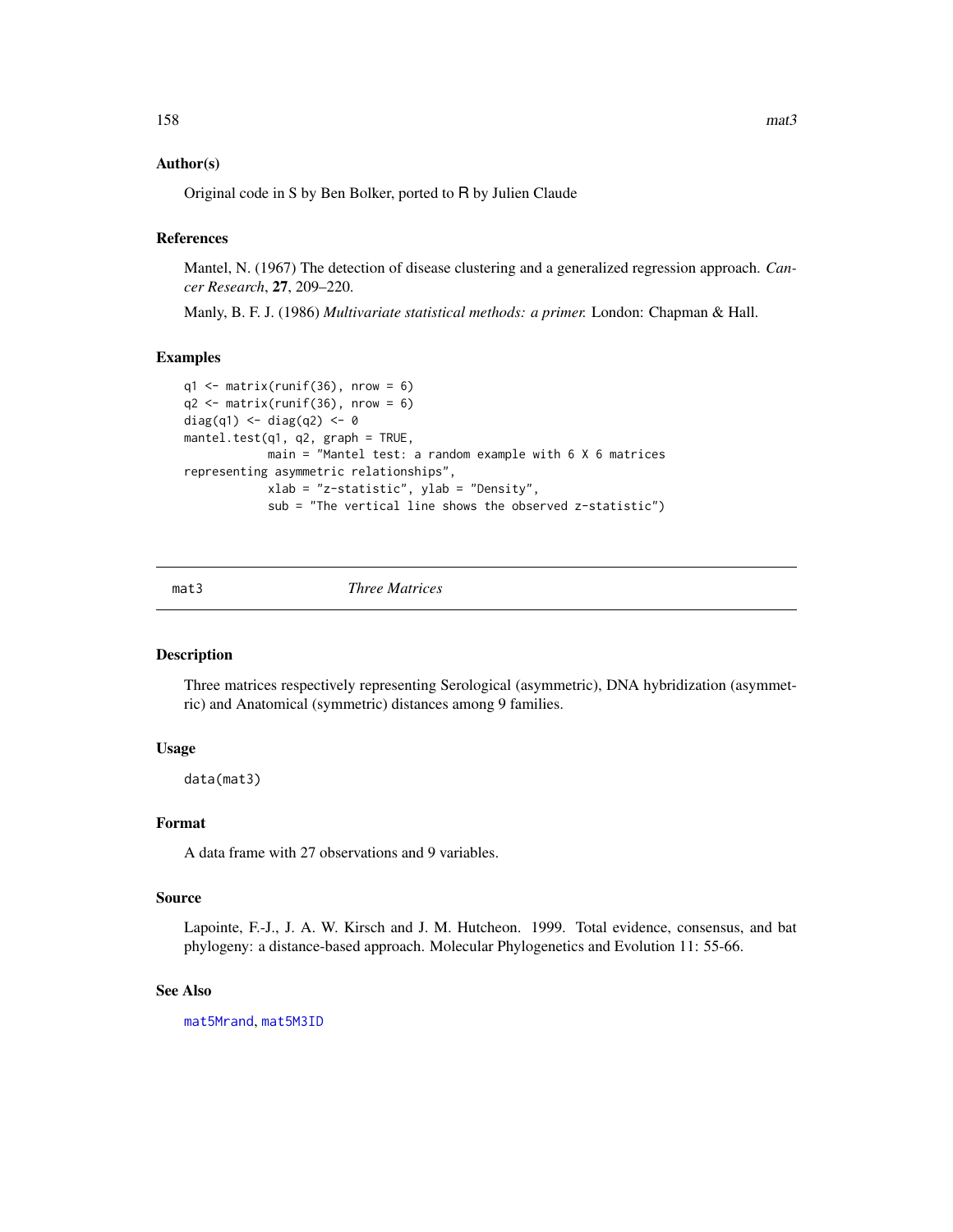<span id="page-158-1"></span>

Three partly similar trees, two independent trees.

## Usage

data(mat5M3ID)

# Format

A data frame with 250 observations and 50 variables.

#### Source

Data provided by V. Campbell.

## See Also

[mat5Mrand](#page-158-0), [mat3](#page-157-0)

<span id="page-158-0"></span>mat5Mrand *Five Independent Trees*

# Description

Five independent additive trees.

# Usage

data(mat5Mrand)

# Format

A data frame with 250 observations and 50 variables.

## Source

Data provided by V. Campbell.

### See Also

[mat5M3ID](#page-158-1), [mat3](#page-157-0)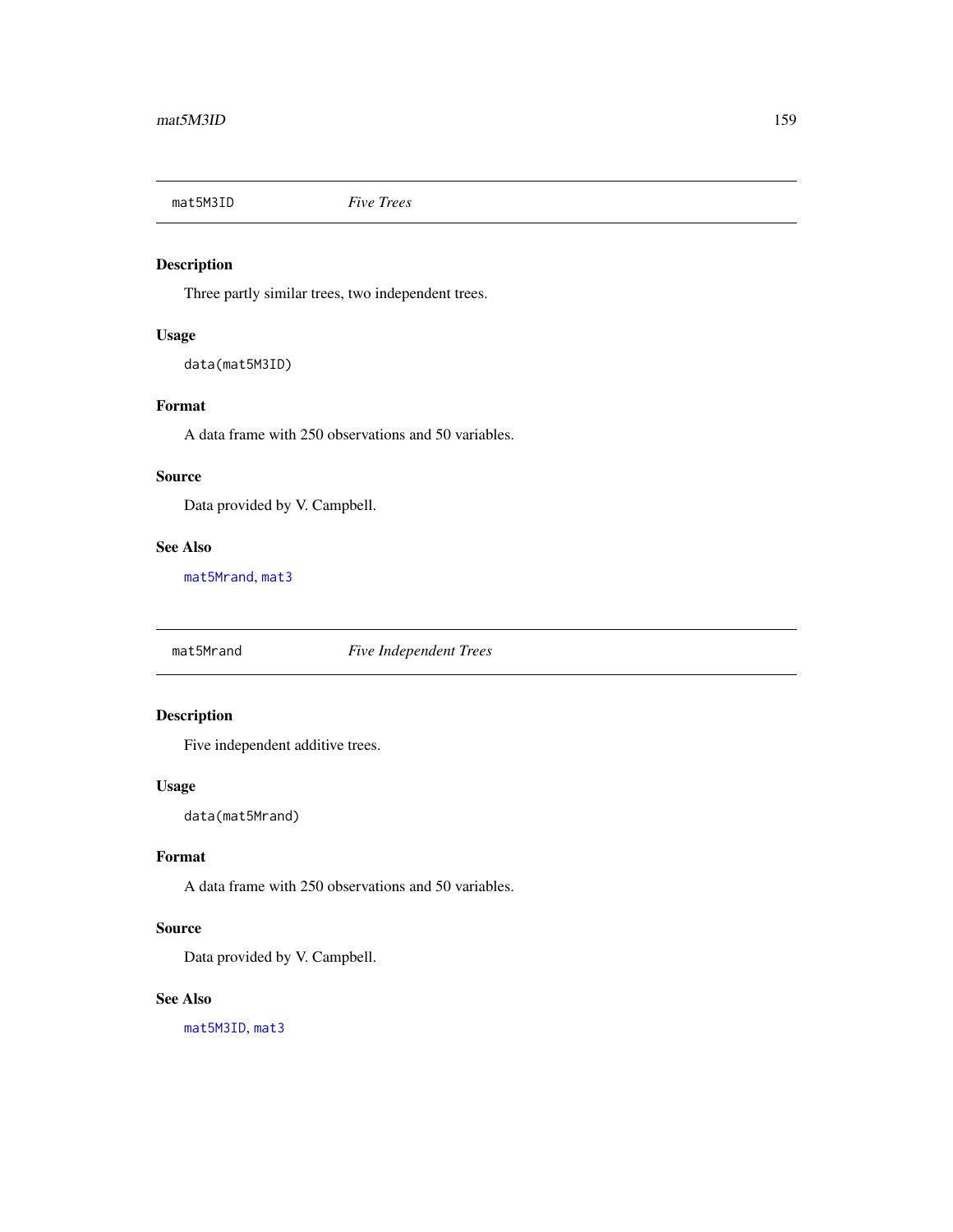This function computes the exponential of a square matrix using a spectral decomposition.

## Usage

matexpo(x)

# Arguments

x a square matrix of mode numeric.

## Value

a numeric matrix of the same dimensions than 'x'.

#### Author(s)

Emmanuel Paradis

# Examples

```
### a simple rate matrix:
m \leq - matrix(0.1, 4, 4)
diag(m) <- -0.3### towards equilibrium:
for (t in c(1, 5, 10, 50)) print(matexpo(m*t))
```
mcconwaysims.test *McConway-Sims Test of Homogeneous Diversification*

# Description

This function performs the McConway–Sims test that a trait or variable does not affect diversification rate.

# Usage

mcconwaysims.test(x)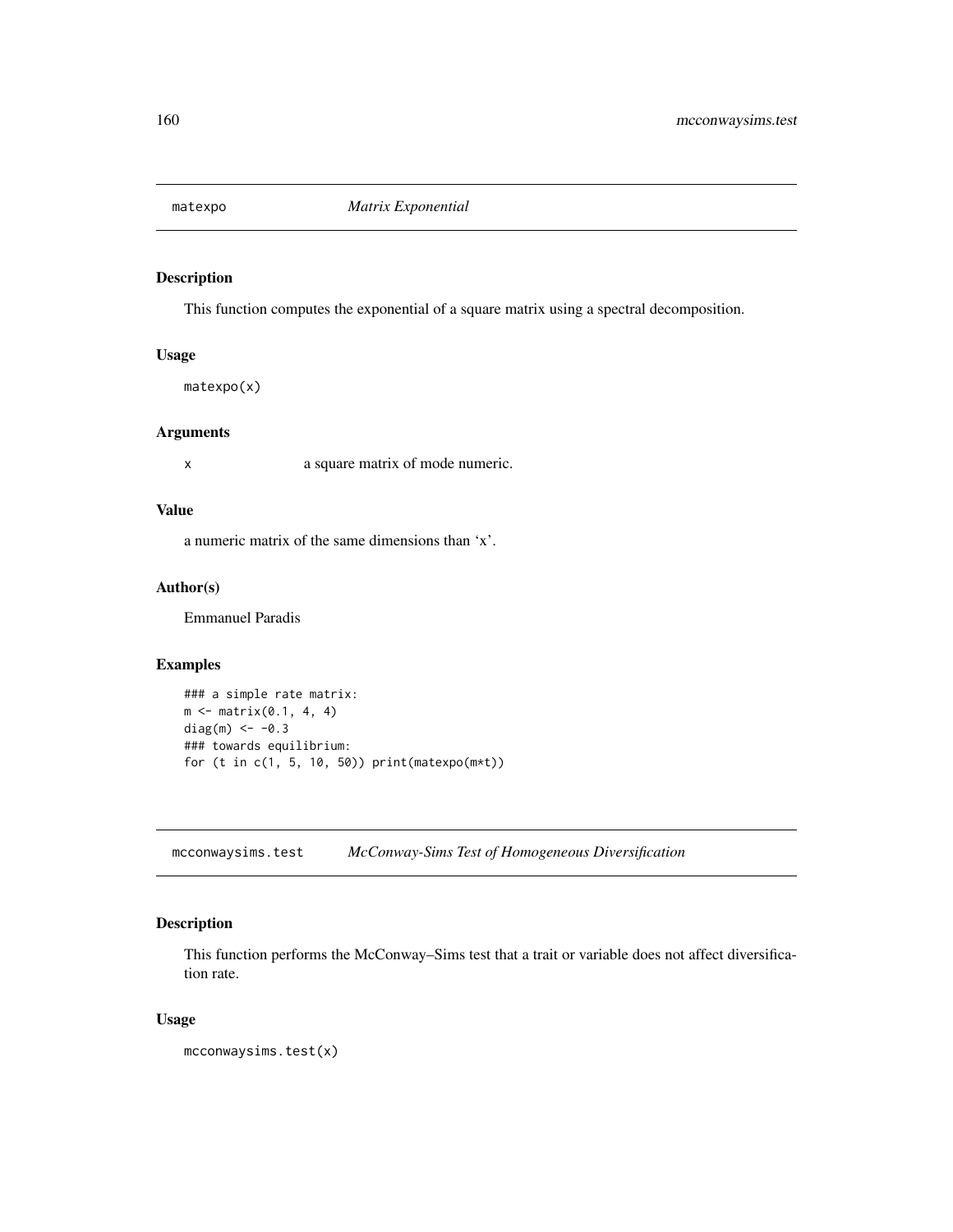#### Arguments

x a matrix or a data frame with at least two columns: the first one gives the number of species in clades with a trait supposed to increase or decrease diversification rate, and the second one the number of species in the sister-clades without the trait. Each row represents a pair of sister-clades.

# Details

The McConway–Sims test compares a series of sister-clades where one of the two is characterized by a trait supposed to affect diversification rate. The null hypothesis is that the trait does not affect diversification. The alternative hypothesis is that diversification rate is increased or decreased by the trait (by contrast to the Slowinski–Guyer test). The test is a likelihood-ratio of a null Yule model and an alternative model with two parameters.

#### Value

a data frame with the  $\chi^2$ , the number of degrees of freedom, and the *P*-value.

#### Author(s)

Emmanuel Paradis

## References

McConway, K. J. and Sims, H. J. (2004) A likelihood-based method for testing for nonstochastic variation of diversification rates in phylogenies. *Evolution*, 58, 12–23.

Paradis, E. (2012) Shift in diversification in sister-clade comparisons: a more powerful test. *Evolution*, 66, 288–295.

#### See Also

[balance](#page-30-0), [slowinskiguyer.test](#page-248-0), [rc](#page-0-0) in geiger, [shift.test](#page-0-0) in apTreeshape

```
### simulate 10 clades with lambda = 0.1 and mu = 0.09:
n0 <- replicate(10, balance(rbdtree(.1, .09, Tmax = 35))[1])
### simulate 10 clades with lambda = 0.15 and mu = 0.1:
n1 <- replicate(10, balance(rbdtree(.15, .1, Tmax = 35))[1])
x \le cbind(n1, n0)
mcconwaysims.test(x)
slowinskiguyer.test(x)
richness.yule.test(x, 35)
```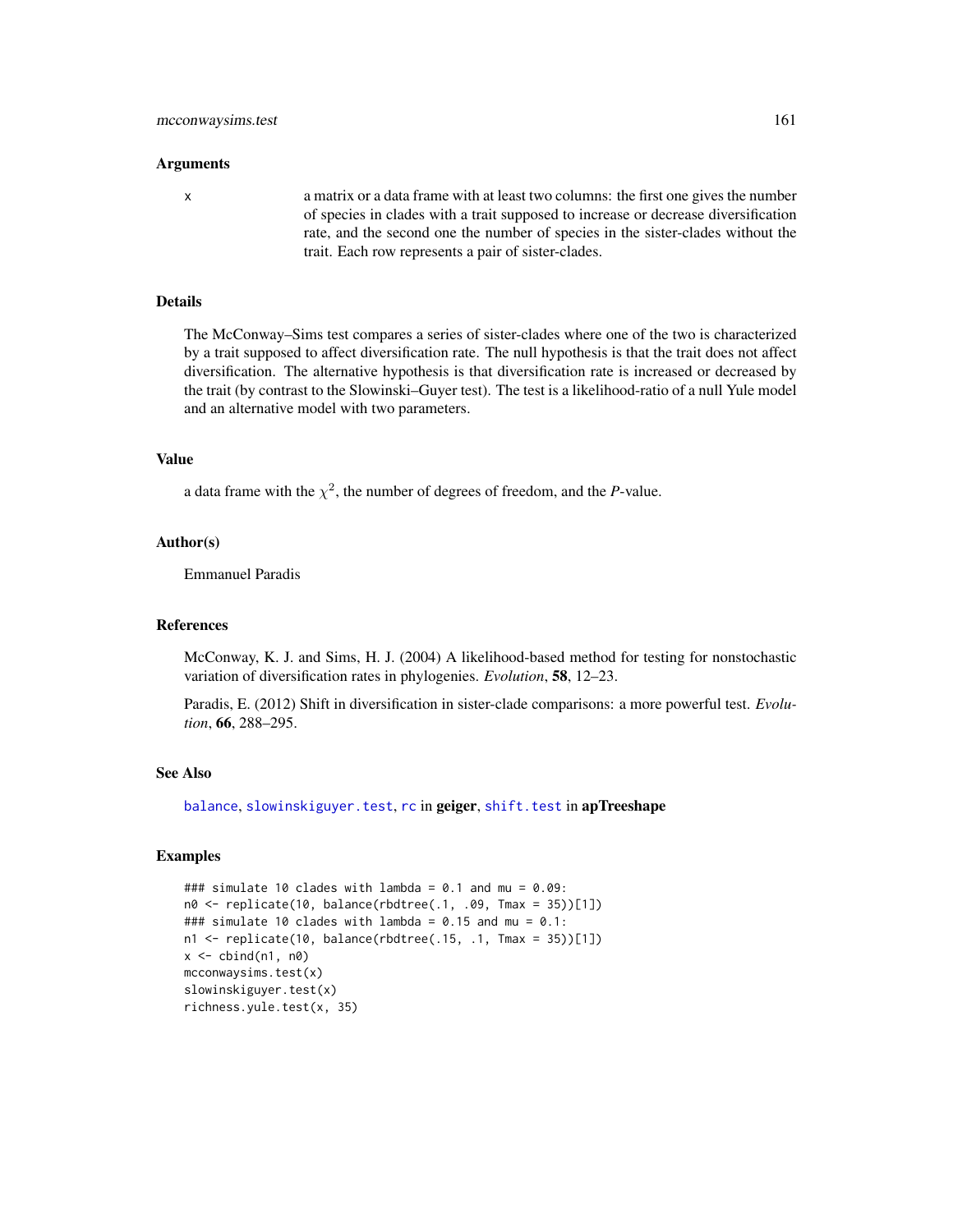These functions implement a reversible jump MCMC framework to infer the demographic history, as well as corresponding confidence bands, from a genealogical tree. The computed demographic history is a continous and smooth function in time. mcmc.popsize runs the actual MCMC chain and outputs information about the sampling steps, extract.popsize generates from this MCMC output a table of population size in time, and plot.popsize and lines.popsize provide utility functions to plot the corresponding demographic functions.

## Usage

```
mcmc.popsize(tree,nstep, thinning=1, burn.in=0,progress.bar=TRUE,
   method.prior.changepoints=c("hierarchical", "fixed.lambda"), max.nodes=30,
   lambda=0.5, gamma.shape=0.5, gamma.scale=2,
   method.prior.heights=c("skyline", "constant", "custom"),
   prior.height.mean,
   prior.height.var)
extract.popsize(mcmc.out, credible.interval=0.95, time.points=200, thinning=1, burn.in=0)
## S3 method for class 'popsize'
plot(x, show.median=TRUE, show.years=FALSE,
             subst.rate, present.year, xlab = NULL,
             ylab = "Effective population size", log = "y", ...)
## S3 method for class 'popsize'
lines(x, show.median=TRUE,show.years=FALSE, subst.rate, present.year, ...)
```
#### Arguments

| tree                                      | Either an ultrametric tree (i.e. an object of class "phylo"), or coalescent inter-<br>vals (i.e. an object of class "coalescentIntervals").                                                                                                      |
|-------------------------------------------|--------------------------------------------------------------------------------------------------------------------------------------------------------------------------------------------------------------------------------------------------|
| nstep                                     | Number of MCMC steps, i.e. length of the Markov chain (suggested value:<br>$10,000 - 50,000$ ).                                                                                                                                                  |
| thinning                                  | Thinning factor (suggest value: 10-100).                                                                                                                                                                                                         |
| burn.in                                   | Number of steps dropped from the chain to allow for a burn-in phase (suggest<br>value: 1000).                                                                                                                                                    |
| progress.bar<br>method.prior.changepoints | Show progress bar during the MCMC run.                                                                                                                                                                                                           |
|                                           | If hierarchical is chosen (the default) then the smoothing parameter lambda is<br>drawn from a gamma distribution with some specified shape and scale parame-<br>ters. Alternatively, for fixed. Lambda the value of lambda is a given constant. |
| max.nodes                                 | Upper limit for the number of internal nodes of the approximating spline (de-<br>fault: $30$ ).                                                                                                                                                  |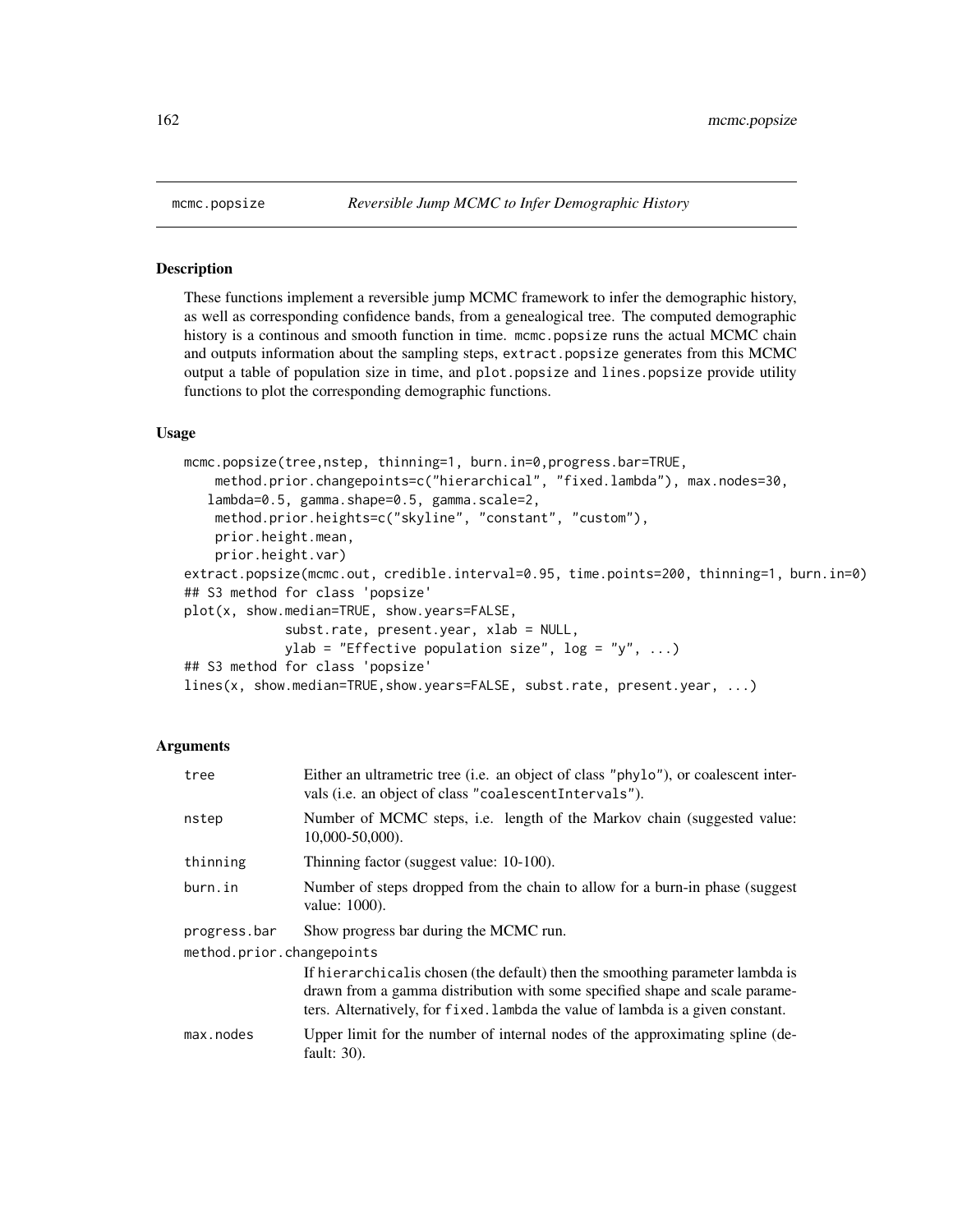| lambda               | Smoothing parameter. For method="fixed.lambda" the specifed value of lambda<br>determines the mean of the prior distribution for the number of internal nodes<br>of the approximating spline for the demographic function (suggested value: 0.1-<br>$1.0$ ). |
|----------------------|--------------------------------------------------------------------------------------------------------------------------------------------------------------------------------------------------------------------------------------------------------------|
| gamma.shape          | Shape parameter of the gamma function from which lambda is drawn for method="hierarchical".                                                                                                                                                                  |
| gamma.scale          | Scale parameter of the gamma function from which lambda is drawn for method="hierarchical".                                                                                                                                                                  |
| method.prior.heights |                                                                                                                                                                                                                                                              |
|                      | Determines the prior for the heights of the change points. If custom is chosen                                                                                                                                                                               |
|                      | then two functions describing the mean and variance of the heigths in depence<br>of time have to be specified (via prior.height.mean and prior.height.var                                                                                                    |
|                      | options). Alternatively, two built-in priors are available: constant assumes                                                                                                                                                                                 |
|                      | constant population size and variance determined by Felsenstein (1992), and                                                                                                                                                                                  |
|                      | skyline assumes a skyline plot (see Opgen-Rhein et al. 2004 for more details).                                                                                                                                                                               |
| prior.height.mean    |                                                                                                                                                                                                                                                              |
|                      | Function describing the mean of the prior distribution for the heights (only used<br>if method.prior.heights = $\text{custom}$ ).                                                                                                                            |
| prior.height.var     |                                                                                                                                                                                                                                                              |
|                      | Function describing the variance of the prior distribution for the heights (only<br>used if method.prior.heights = $\text{custom}$ ).                                                                                                                        |
| mcmc.out             | Output from mcmc.popsize - this is needed as input for extract.popsize.                                                                                                                                                                                      |
| credible.interval    |                                                                                                                                                                                                                                                              |
|                      | Probability mass of the confidence band (default: 0.95).                                                                                                                                                                                                     |
| time.points          | Number of discrete time points in the table output by extract.popsize.                                                                                                                                                                                       |
| х                    | Table with population size versus time, as computed by extract.popsize.                                                                                                                                                                                      |
| show.median          | Plot median rather than mean as point estimate for demographic function (de-<br>fault: TRUE).                                                                                                                                                                |
| show.years           | Option that determines whether the time is plotted in units of of substitutions<br>(default) or in years (requires specification of substution rate and year of present).                                                                                    |
| subst.rate           | Substitution rate (see option show.years).                                                                                                                                                                                                                   |
| present.year         | Present year (see option show.years).                                                                                                                                                                                                                        |
| xlab                 | label on the x-axis (depends on the value of show.years).                                                                                                                                                                                                    |
| ylab                 | label on the y-axis.                                                                                                                                                                                                                                         |
| log                  | log-transformation of axes; by default, the y-axis is log-transformed.                                                                                                                                                                                       |
| $\cdots$             | Further arguments to be passed on to plot or lines.                                                                                                                                                                                                          |

## Details

Please refer to Opgen-Rhein et al. (2005) for methodological details, and the help page of [skyline](#page-244-0) for information on a related approach.

# Author(s)

Rainer Opgen-Rhein and Korbinian Strimmer (<http://strimmerlab.org>). Parts of the rjMCMC sampling procedure are adapted from R code by Karl Browman (<http://kbroman.org/>)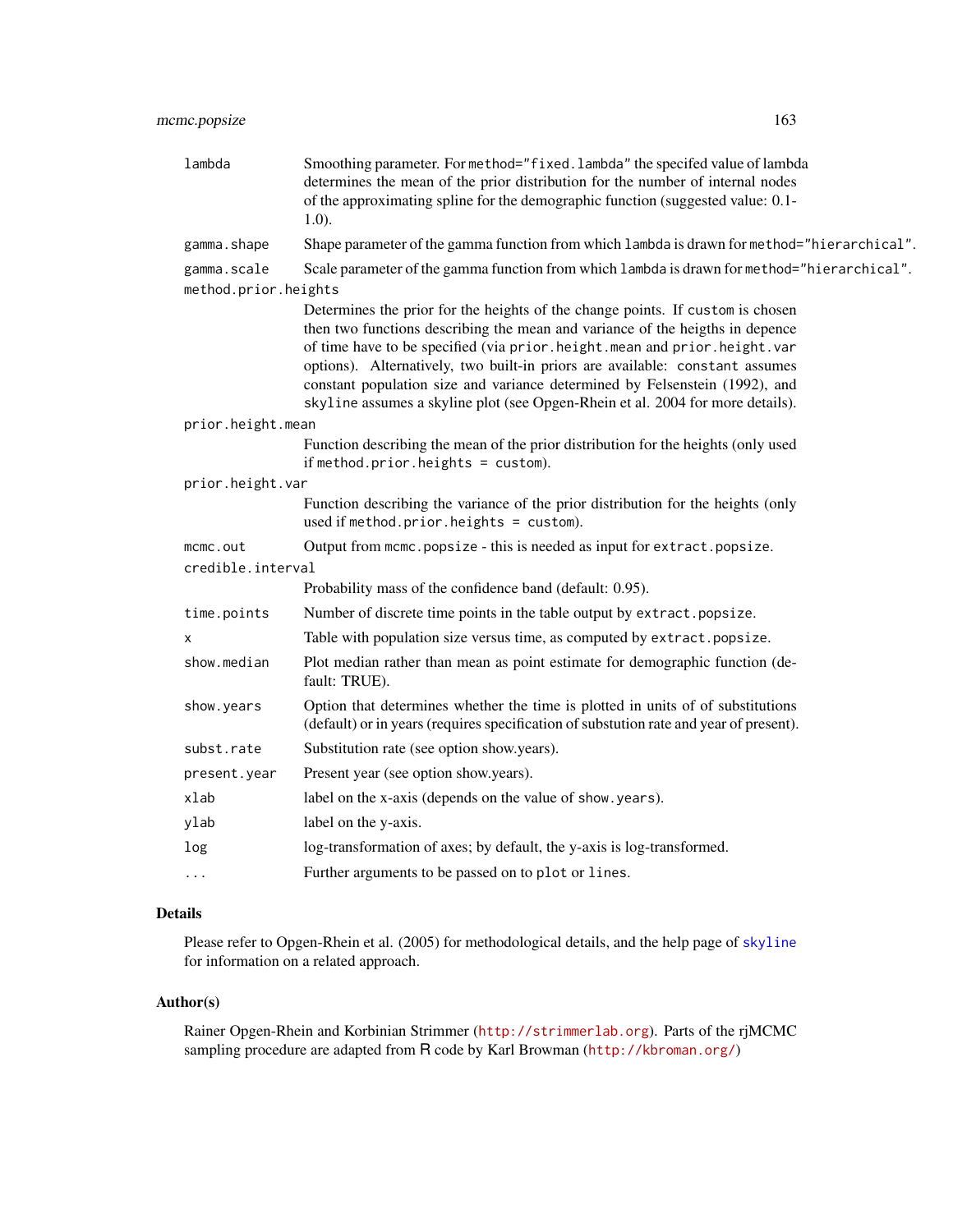## References

Opgen-Rhein, R., Fahrmeir, L. and Strimmer, K. 2005. Inference of demographic history from genealogical trees using reversible jump Markov chain Monte Carlo. *BMC Evolutionary Biology*, 5, 6.

#### See Also

[skyline](#page-244-0) and [skylineplot](#page-246-0).

# Examples

```
# get tree
data("hivtree.newick") # example tree in NH format
tree.hiv <- read.tree(text = hivtree.newick) # load tree
# run mcmc chain
mcmc.out <- mcmc.popsize(tree.hiv, nstep=100, thinning=1, burn.in=0,progress.bar=FALSE) # toy run
#mcmc.out <- mcmc.popsize(tree.hiv, nstep=10000, thinning=5, burn.in=500) # remove comments!!
# make list of population size versus time
popsize <- extract.popsize(mcmc.out)
# plot and compare with skyline plot
sk <- skyline(tree.hiv)
plot(sk, lwd=1, lty=3, show.years=TRUE, subst.rate=0.0023, present.year = 1997)
lines(popsize, show.years=TRUE, subst.rate=0.0023, present.year = 1997)
```
<span id="page-163-0"></span>mixedFontLabel *Mixed Font Labels for Plotting*

#### Description

This function helps to format labels with bits of text in different font shapes (italics, bold, or bolditalics) and different separators. The output is intended to be used for plotting.

## Usage

```
mixedFontLabel(..., sep = " ", italic = NULL, bold = NULL,parenthesis = NULL,
               always.upright = c("sp.", "spp.", "ssp."))
```
#### **Arguments**

| .      | vectors of mode character to be formatted. They may be of different lengths in<br>which case the shortest ones are recycled. |
|--------|------------------------------------------------------------------------------------------------------------------------------|
| sep    | a vector of mode character giving the separators to be printed between the ele-<br>ments in $\dots$                          |
| italic | a vector of integers specifying the elements in $\dots$ to be printed in italics.                                            |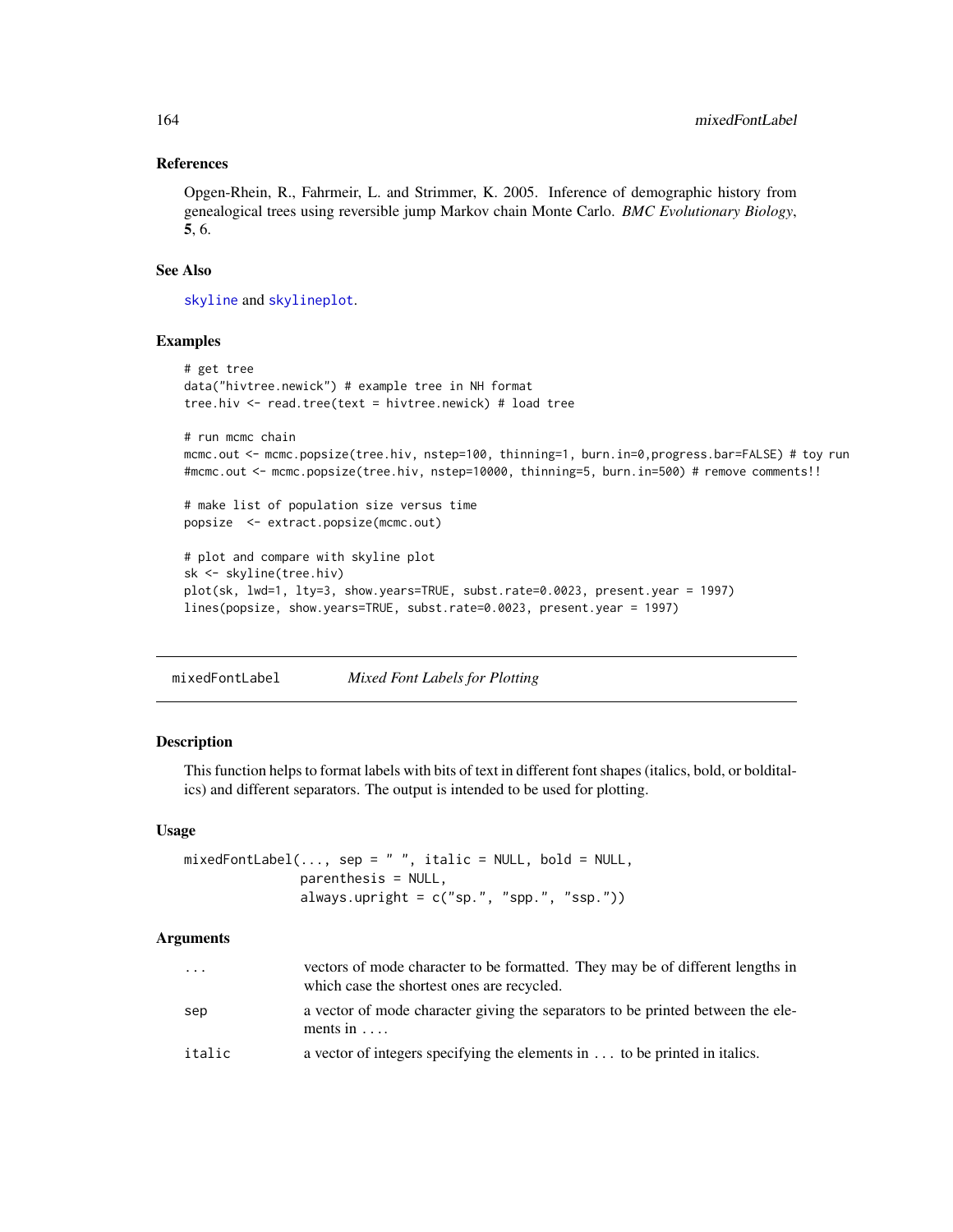| bold        | id. in boldface.                                                                                                                           |
|-------------|--------------------------------------------------------------------------------------------------------------------------------------------|
| parenthesis | id. within parentheses.                                                                                                                    |
|             | always, upright of vector of mode character giving the strings to not print in italics. Use always, upright = ""<br>to cancel this option. |

### Details

The idea is to have different bits of text in different vectors that are put together to make a vector of R expressions. This vector is interpreted by graphical functions to format the text. A simple use may be mixedFontLabel(genus, species, italic =  $1:2$ ), but it is more interesting when mixing fonts (see examples).

To have an element in bolditalics, its number must given in both italic and bold.

The vector returned by this function may be assigned as the tip.label element of a tree of class "phylo", or even as its node. label element.

#### Value

A vector of mode expression.

#### Author(s)

Emmanuel Paradis

# See Also

[makeLabel](#page-153-0), [makeNodeLabel](#page-154-0), [label2table](#page-144-0), [updateLabel](#page-261-0), [checkLabel](#page-59-0)

```
tr < - read.tree(text = "((a,(b,c)),d);")
genus <- c("Gorilla", "Pan", "Homo", "Pongo")
species <- c("gorilla", "spp.", "sapiens", "pygmaeus")
geo <- c("Africa", "Africa", "World", "Asia")
tr$tip.label <- mixedFontLabel(genus, species, geo, italic = 1:2,
  parenthesis = 3)
layout(matrix(c(1, 2), 2))
plot(tr)
tr$tip.label <- mixedFontLabel(genus, species, geo, sep = c(" ", " | "),
  italic = 1:2, bold = 3)plot(tr)
layout(1)
```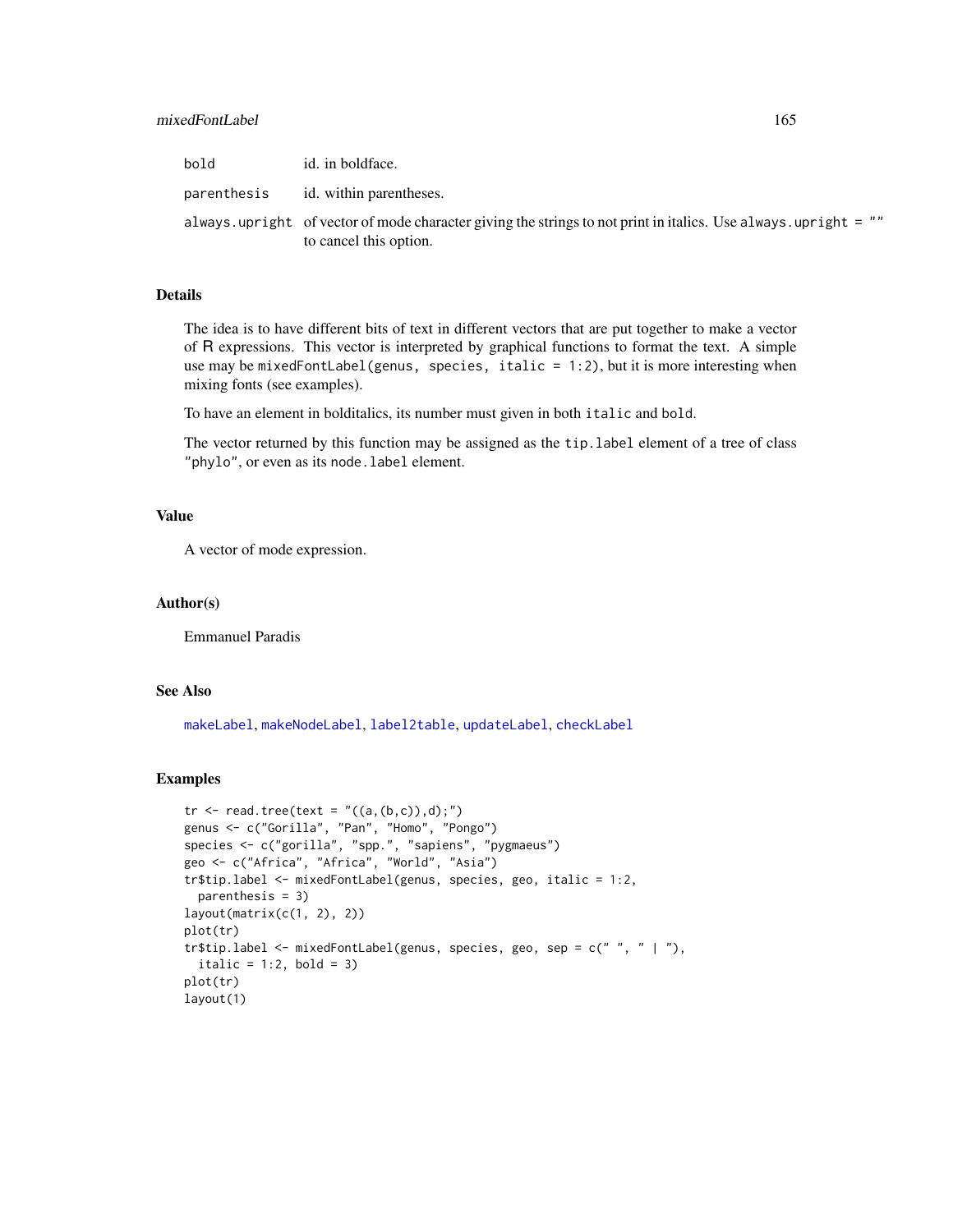This function computes Moran's I autocorrelation coefficient of x giving a matrix of weights using the method described by Gittleman and Kot (1990).

## Usage

```
Moran.I(x, weight, scaled = FALSE, na.rm = FALSE,
        alternative = "two.sided")
```
#### Arguments

| X           | a numeric vector.                                                                                                                                                                                                                    |
|-------------|--------------------------------------------------------------------------------------------------------------------------------------------------------------------------------------------------------------------------------------|
| weight      | a matrix of weights.                                                                                                                                                                                                                 |
| scaled      | a logical indicating whether the coefficient should be scaled so that it varies<br>between $-1$ and $+1$ (default to FALSE).                                                                                                         |
| na.rm       | a logical indicating whether missing values should be removed.                                                                                                                                                                       |
| alternative | a character string specifying the alternative hypothesis that is tested against the<br>null hypothesis of no phylogenetic correlation; must be of one "two.sided",<br>"less", or "greater", or any unambiguous abbrevation of these. |

#### Details

The matrix weight is used as "neighbourhood" weights, and Moran's I coefficient is computed using the formula:

$$
I = \frac{n}{S_0} \frac{\sum_{i=1}^{n} \sum_{j=1}^{n} w_{i,j} (y_i - \overline{y})(y_j - \overline{y})}{\sum_{i=1}^{n} (y_i - \overline{y})^2}
$$

with

- $y_i$  = observations
- $w_{i,j}$  = distance weight
- $n =$  number of observations
- $S_0 = \sum_{i=1}^n \sum_{j=1}^n wij$

The null hypothesis of no phylogenetic correlation is tested assuming normality of I under this null hypothesis. If the observed value of I is significantly greater than the expected value, then the values of x are positively autocorrelated, whereas if Iobserved < Iexpected, this will indicate negative autocorrelation.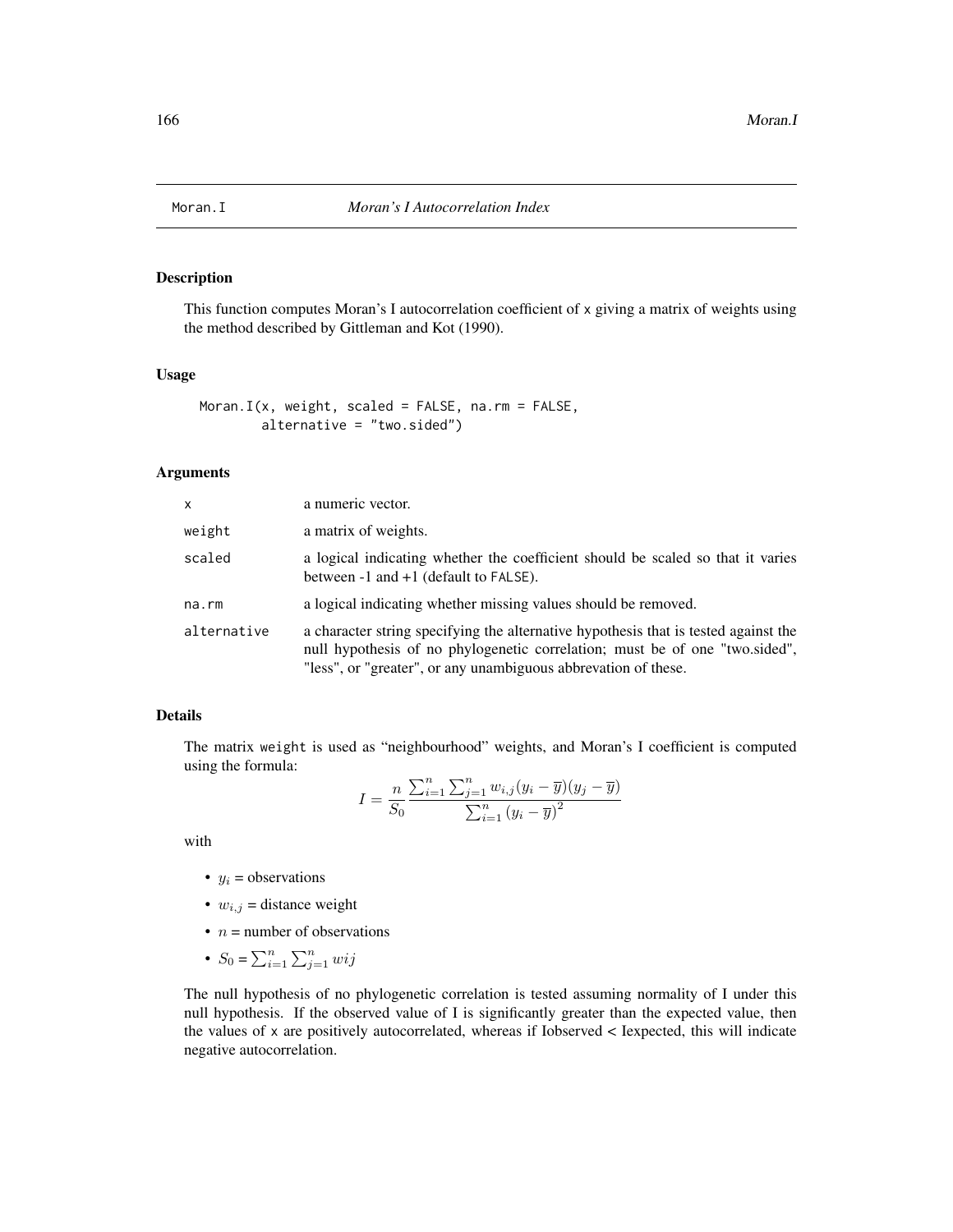## $MPR$  and the set of the set of the set of the set of the set of the set of the set of the set of the set of the set of the set of the set of the set of the set of the set of the set of the set of the set of the set of the

# Value

A list containing the elements:

| observed | the computed Moran's I.                                                                                        |
|----------|----------------------------------------------------------------------------------------------------------------|
| expected | the expected value of I under the null hypothesis.                                                             |
| sd       | the standard deviation of I under the null hypothesis.                                                         |
| p.value  | the P-value of the test of the null hypothesis against the alternative hypothesis<br>specified in alternative. |

# Author(s)

Julien Dutheil <julien.dutheil@univ-montp2.fr> and Emmanuel Paradis

# References

Gittleman, J. L. and Kot, M. (1990) Adaptation: statistics and a null model for estimating phylogenetic effects. *Systematic Zoology*, 39, 227–241.

# See Also

[weight.taxo](#page-267-0)

#### Examples

```
tr <- rtree(30)
x < - rnorm(30)
## weights w[i,j] = 1/d[i,j]:
w <- 1/cophenetic(tr)
## set the diagonal w[i, i] = 0 (instead of Inf...):
diag(w) <- 0
Moran.I(x, w)
Moran.I(x, w, alt = "l")
Moran.I(x, w, alt = "g")
Moran.I(x, w, scaled = TRUE) # usualy the same
```
MPR *Most Parsimonious Reconstruction*

## Description

This function does ancestral character reconstruction by parsimony as described in Hanazawa et al. (1995) and modified by Narushima and Hanazawa (1997).

# Usage

MPR(x, phy, outgroup)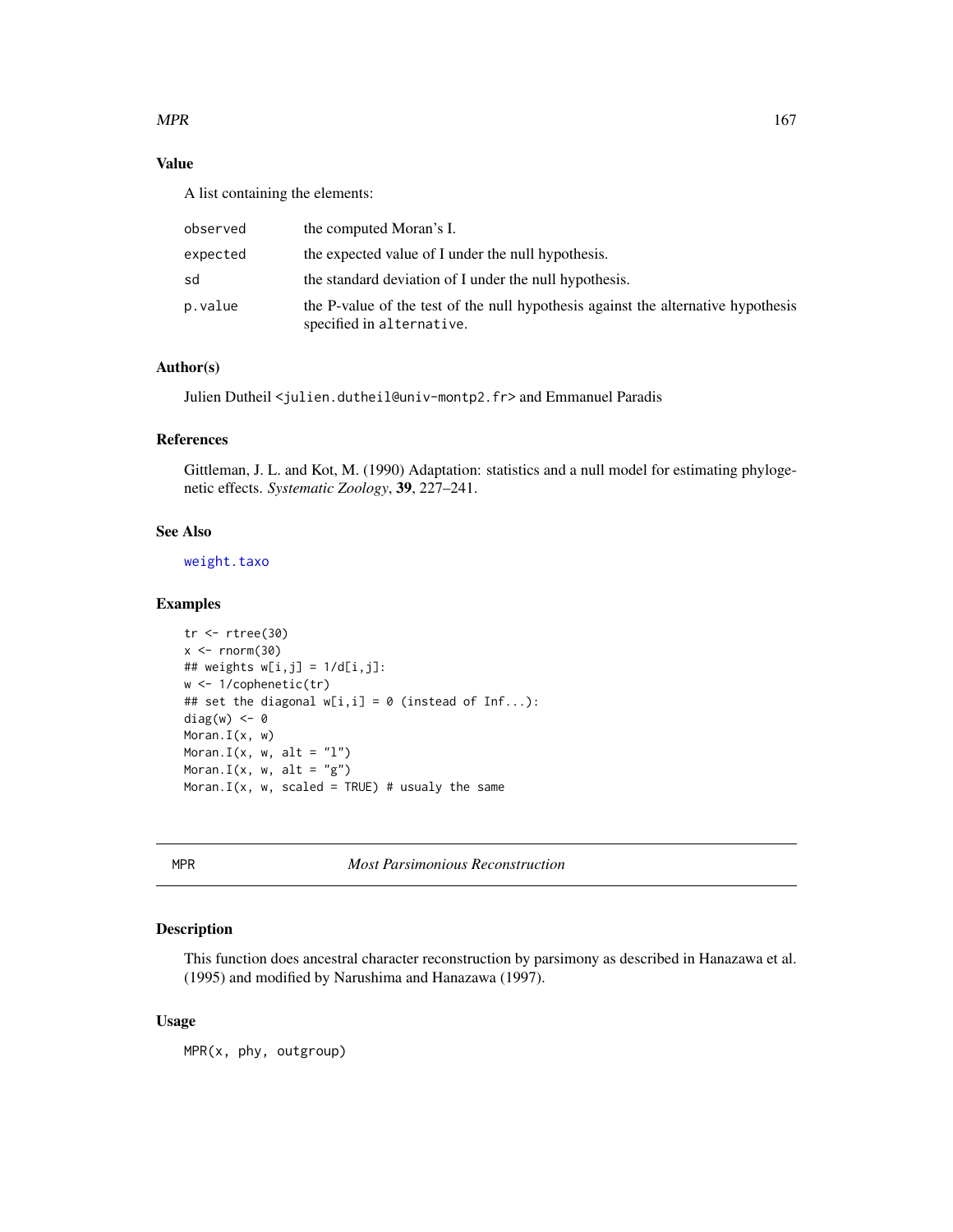#### Arguments

|          | a vector of integers.                                                        |
|----------|------------------------------------------------------------------------------|
| phy      | an object of class "phylo"; the tree must be unrooted and fully dichotomous. |
| outgroup | an integer or a character string giving the tip of phy used as outgroup.     |

# Details

Hanazawa et al. (1995) and Narushima and Hanazawa (1997) used Farris's (1970) and Swofford and Maddison's (1987) framework to reconstruct ancestral states using parsimony. The character is assumed to take integer values. The algorithm finds the sets of values for each node as intervals with lower and upper values.

It is recommended to root the tree with the outgroup before the analysis, so plotting the values with [nodelabels](#page-180-0) is simple.

#### Value

a matrix of integers with two columns named "lower" and "upper" giving the lower and upper values of the reconstructed sets for each node.

#### Author(s)

Emmanuel Paradis

#### References

Farris, J. M. (1970) Methods for computing Wagner trees. *Systematic Zoology*, 19, 83–92.

Hanazawa, M., Narushima, H. and Minaka, N. (1995) Generating most parsimonious reconstructions on a tree: a generalization of the Farris–Swofford–Maddison method. *Discrete Applied Mathematics*, 56, 245–265.

Narushima, H. and Hanazawa, M. (1997) A more efficient algorithm for MPR problems in phylogeny. *Discrete Applied Mathematics*, 80, 231–238.

Swofford, D. L. and Maddison, W. P. (1987) Reconstructing ancestral character states under Wagner parsimony. *Mathematical Biosciences*, 87, 199–229.

#### See Also

[ace](#page-8-0), [root](#page-230-0), [nodelabels](#page-180-0)

```
## the example in Narushima and Hanazawa (1997):
tr <- read.tree(text = "(((i,j)c,(k,l)b)a,(h,g)e,f)d;")
x \leq -c(1, 3, 0, 6, 5, 2, 4)names(x) <- letters[6:12]
(o \leq MPR(x, tr, "f"))plot(tr)
nodelabels(paste("[", o[, 1], ",", o[, 2], "]", sep = ""))
tiplabels(x[tr$tip.label], adj = -2)
```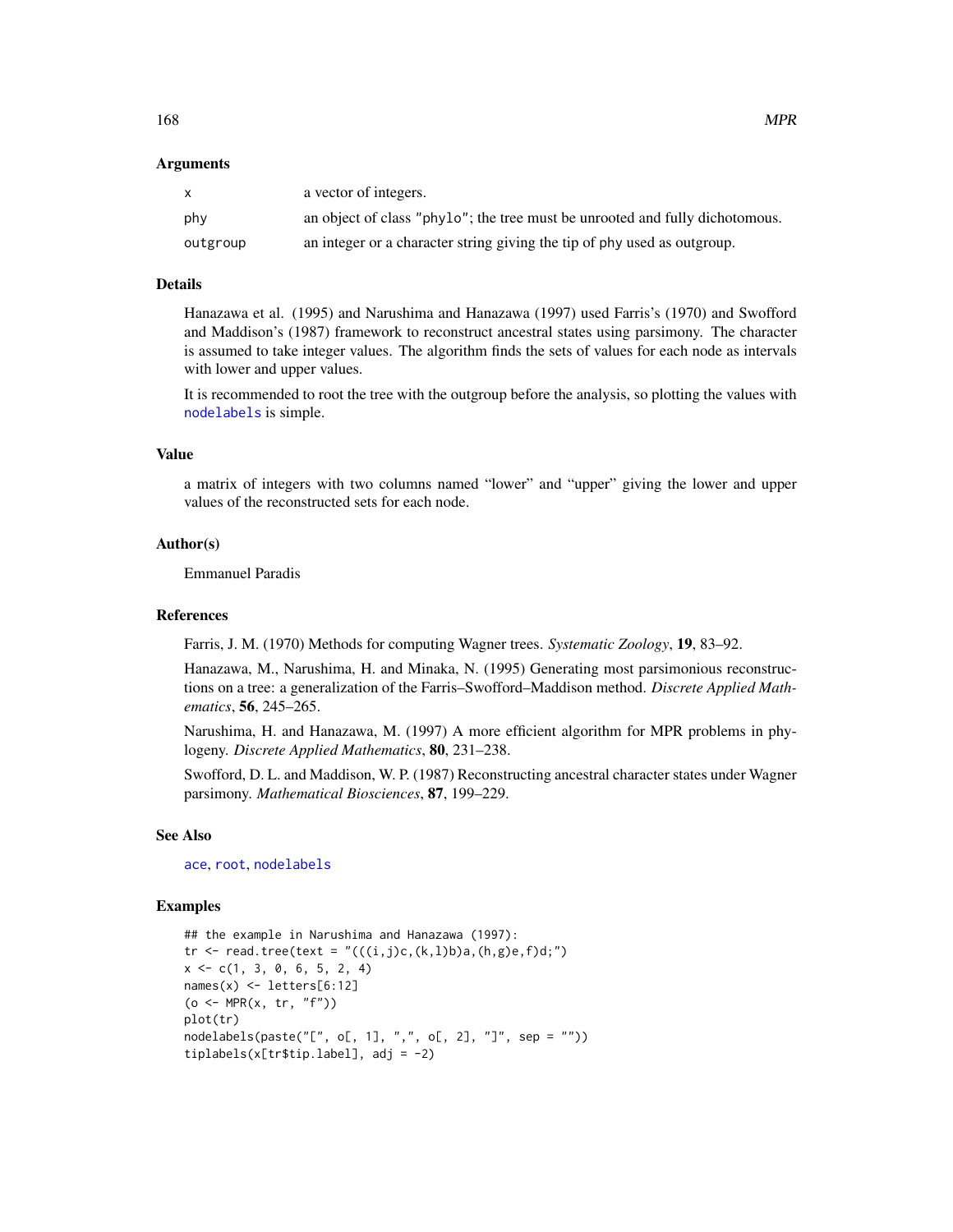mrca and the contract of the contract of the contract of the contract of the contract of the contract of the contract of the contract of the contract of the contract of the contract of the contract of the contract of the c

```
## some random data:
x \leftarrow \text{rpois}(30, 1)tr <- rtree(30, rooted = FALSE)
MPR(x, tr, "t1")
```
# mrca *Find Most Recent Common Ancestors Between Pairs*

## Description

mrca returns for each pair of tips (and nodes) its most recent common ancestor (MRCA). getMRCA returns the MRCA of two or more tips.

# Usage

mrca(phy, full = FALSE) getMRCA(phy, tip)

#### Arguments

| phy  | an object of class "phylo".                                                                                                                 |
|------|---------------------------------------------------------------------------------------------------------------------------------------------|
| full | a logical indicating whether to return the MRCAs among all tips and nodes (if<br>TRUE); the default is to return only the MRCAs among tips. |
| tip  | a vector of mode numeric or character specifying the tips; can also be node<br>numbers.                                                     |

# Details

For mrca, the diagonal is set to the number of the tips (and nodes if full = TRUE). If full = FALSE, the colnames and rownames are set with the tip labels of the tree; otherwise the numbers are given as names.

For getMRCA, if tip is of length one or zero then NULL is returned.

# Value

a matrix of mode numeric (mrca) or a single numeric value (getMRCA).

# Author(s)

Emmanuel Paradis, Klaus Schliep, Joseph W. Brown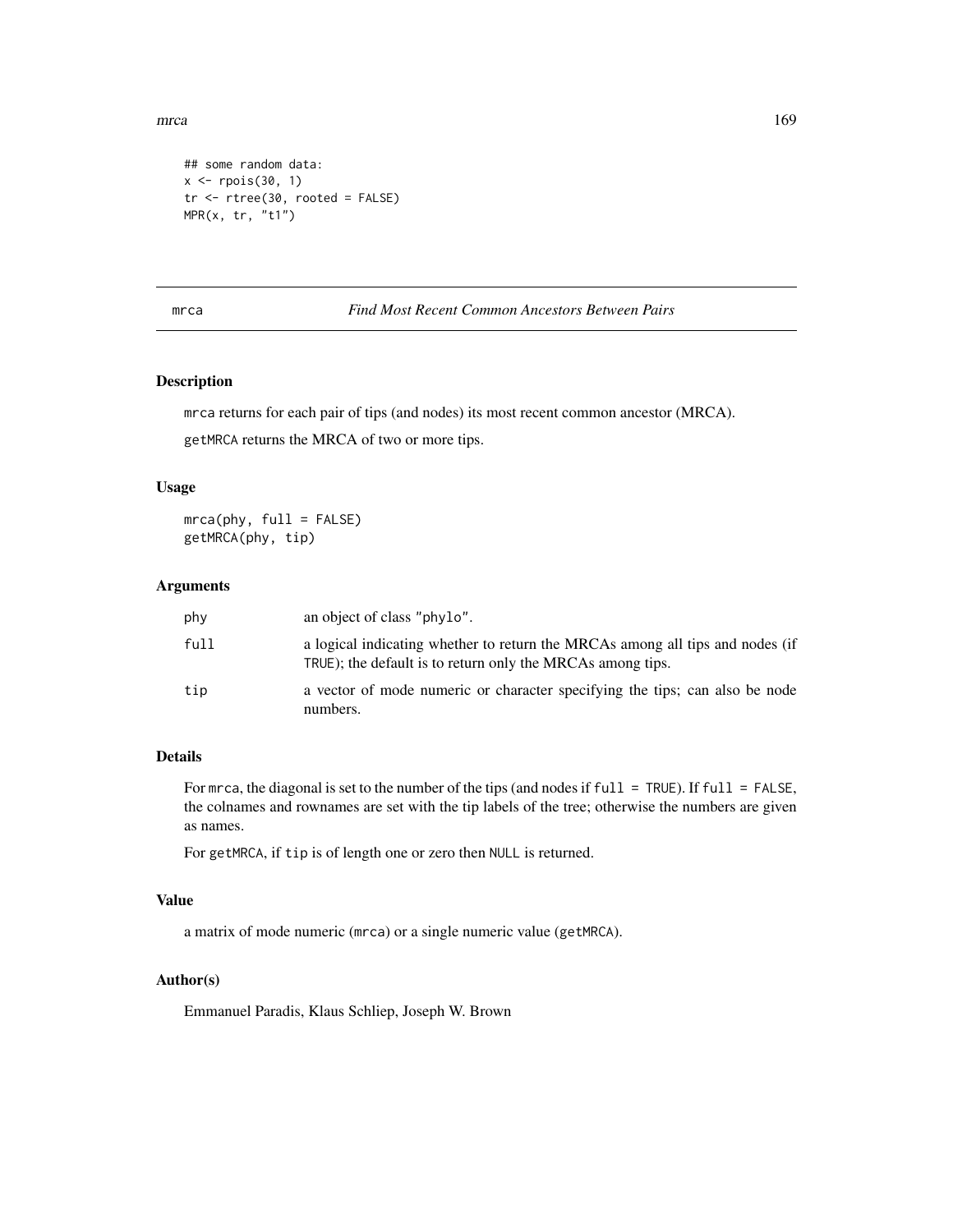The function mst finds the minimum spanning tree between a set of observations using a matrix of pairwise distances.

The plot method plots the minimum spanning tree showing the links where the observations are identified by their numbers.

#### Usage

mst(X) ## S3 method for class 'mst'  $plot(x, graph = "circle", x1 = NULL, x2 = NULL, ...)$ 

#### Arguments

| X              | either a matrix that can be interpreted as a distance matrix, or an object of class<br>"dist".                                                                                                                                                                                                                                                                                                                 |
|----------------|----------------------------------------------------------------------------------------------------------------------------------------------------------------------------------------------------------------------------------------------------------------------------------------------------------------------------------------------------------------------------------------------------------------|
| $\mathsf{x}$   | an object of class "mst" (e.g. returned by $mst()$ ).                                                                                                                                                                                                                                                                                                                                                          |
| graph          | a character string indicating the type of graph to plot the minimum spanning tree;<br>two choices are possible: "circle" where the observations are plotted regularly<br>spaced on a circle, and "nsca" where the two first axes of a non-symmetric<br>correspondence analysis are used to plot the observations (see Details below). If<br>both arguments x1 and x2 are given, the argument graph is ignored. |
| x1             | a numeric vector giving the coordinates of the observations on the $x$ -axis. Both<br>x1 and x2 must be specified to be used.                                                                                                                                                                                                                                                                                  |
| x <sub>2</sub> | a numeric vector giving the coordinates of the observations on the y-axis. Both<br>x1 and x2 must be specified to be used.                                                                                                                                                                                                                                                                                     |
|                | further arguments to be passed to plot().                                                                                                                                                                                                                                                                                                                                                                      |

# Details

These functions provide two ways to plot the minimum spanning tree which try to space as much as possible the observations in order to show as clearly as possible the links. The option graph = "circle" simply plots regularly the observations on a circle, whereas graph = "nsca" uses a non-symmetric correspondence analysis where each observation is represented at the centroid of its neighbours.

Alternatively, the user may use any system of coordinates for the obsevations, for instance a principal components analysis (PCA) if the distances were computed from an original matrix of continous variables.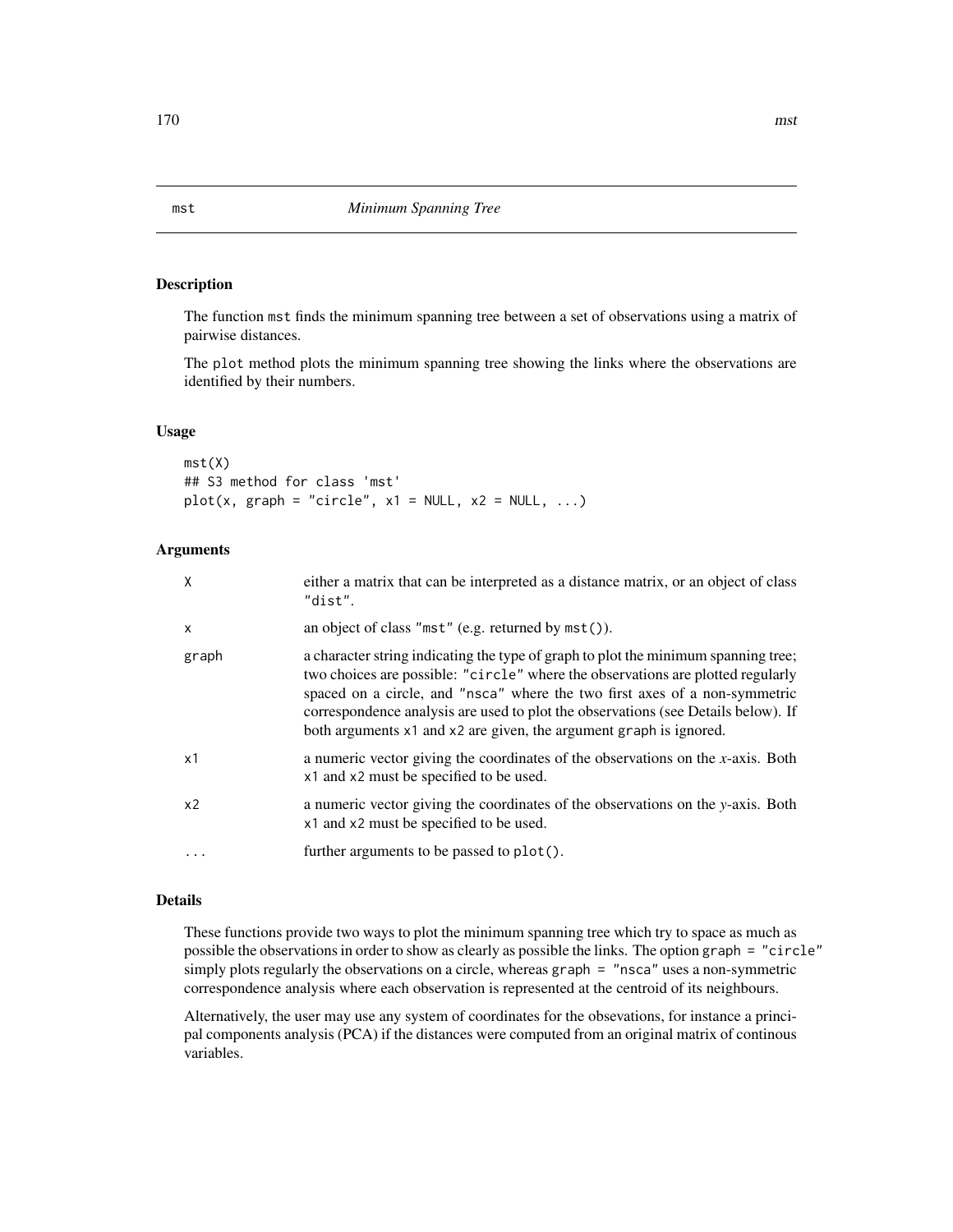#### multi2di 171

# Value

an object of class "mst" which is a square numeric matrix of size equal to the number of observations with either 1 if a link between the corresponding observations was found, or 0 otherwise. The names of the rows and columns of the distance matrix, if available, are given as rownames and colnames to the returned object.

# Author(s)

Yvonnick Noel<noel@univ-lille3.fr>, Julien Claude<Julien.Claude@univ-montp2.fr>and Emmanuel Paradis

# See Also

[dist.dna](#page-110-0), [dist.gene](#page-113-0), [dist](#page-0-0), [plot](#page-0-0)

# Examples

```
require(stats)
X <- matrix(runif(200), 20, 10)
d <- dist(X)
PC < - prcomp(X)M \leftarrow mst(d)opar <- par()
par(mfcol = c(2, 2))plot(M)
plot(M, graph = "nsca")
plot(M, x1 = PC$x[, 1], x2 = PC$x[, 2]par(opar)
```
multi2di *Collapse and Resolve Multichotomies*

#### Description

These two functions collapse or resolve multichotomies in phylogenetic trees.

## Usage

```
multi2di(phy, ...)
## S3 method for class 'phylo'
multi2di(phy, random = TRUE, ...)## S3 method for class 'multiPhylo'
multi2di(phy, random = TRUE, ...)
di2multi(phy, ...)
## S3 method for class 'phylo'
di2multi(phy, tol = 1e-08, ...)## S3 method for class 'multiPhylo'
di2multi(phy, tol = 1e-08, ...)
```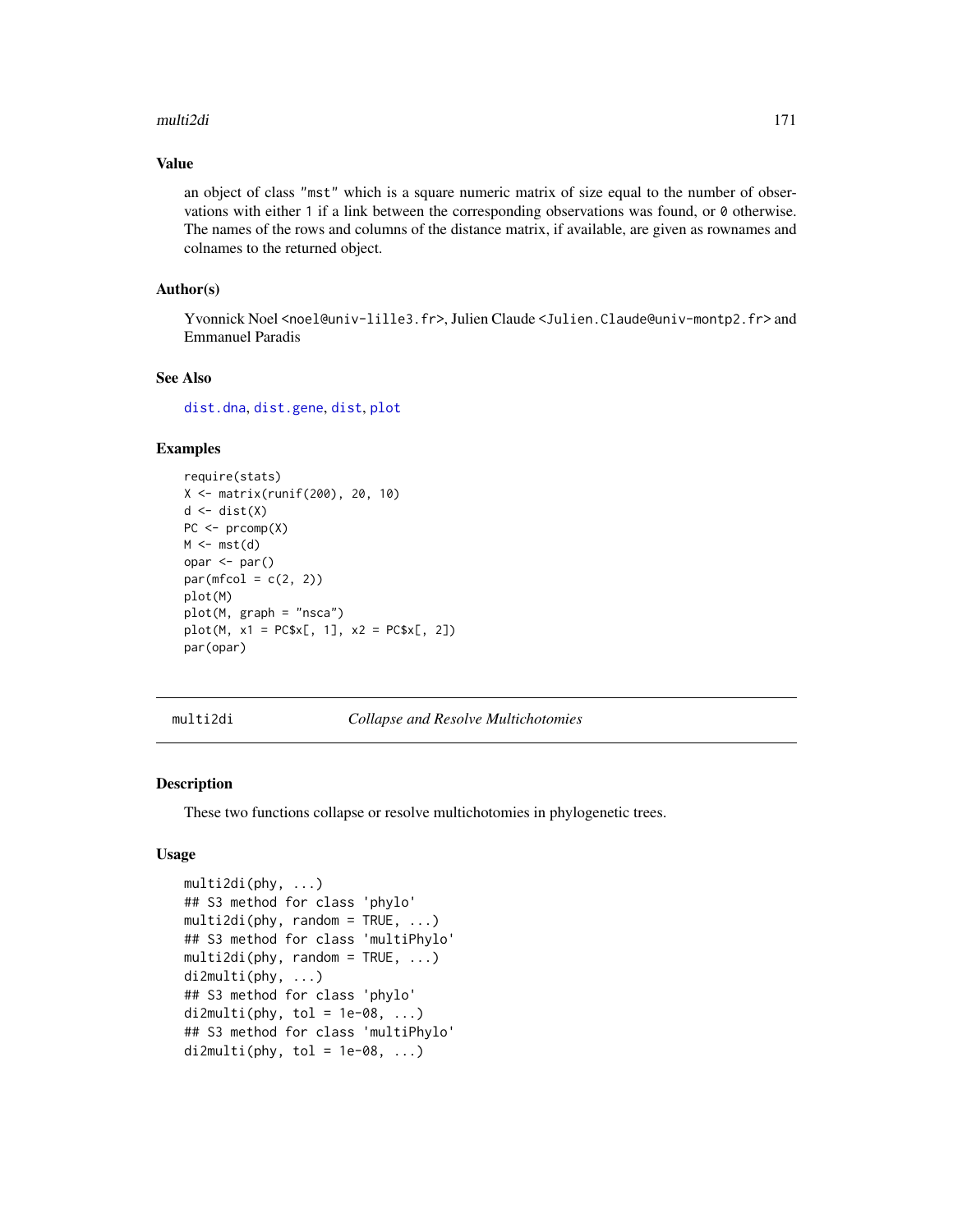# Arguments

| phy       | an object of class "phylo" or "multiPhylo".                                                                                                               |
|-----------|-----------------------------------------------------------------------------------------------------------------------------------------------------------|
| random    | a logical value specifying whether to resolve the multichotomies randomly (the<br>$default)$ or in the order they appear in the tree (if random = FALSE). |
| tol       | a numeric value giving the tolerance to consider a branch length significantly<br>greater than zero.                                                      |
| $\ddotsc$ | arguments passed among methods.                                                                                                                           |

# Details

multi2di transforms all multichotomies into a series of dichotomies with one (or several) branch(es) of length zero.

di2multi deletes all branches smaller than tol and collapses the corresponding dichotomies into a multichotomy.

## Value

an object of the same class than the input.

## Author(s)

Emmanuel Paradis

# See Also

[is.binary](#page-139-0)

```
data(bird.families)
is.binary(bird.families)
is.binary(multi2di(bird.families))
all.equal(di2multi(multi2di(bird.families)), bird.families)
### To see the results of randomly resolving a trichotomy:
tr <- read.tree(text = "(a:1,b:1,c:1);")
layout(matrix(1:4, 2, 2))
for (i in 1:4)
  plot(multi2di(tr), use.edge.length = FALSE, cex = 1.5)
layout(1)
```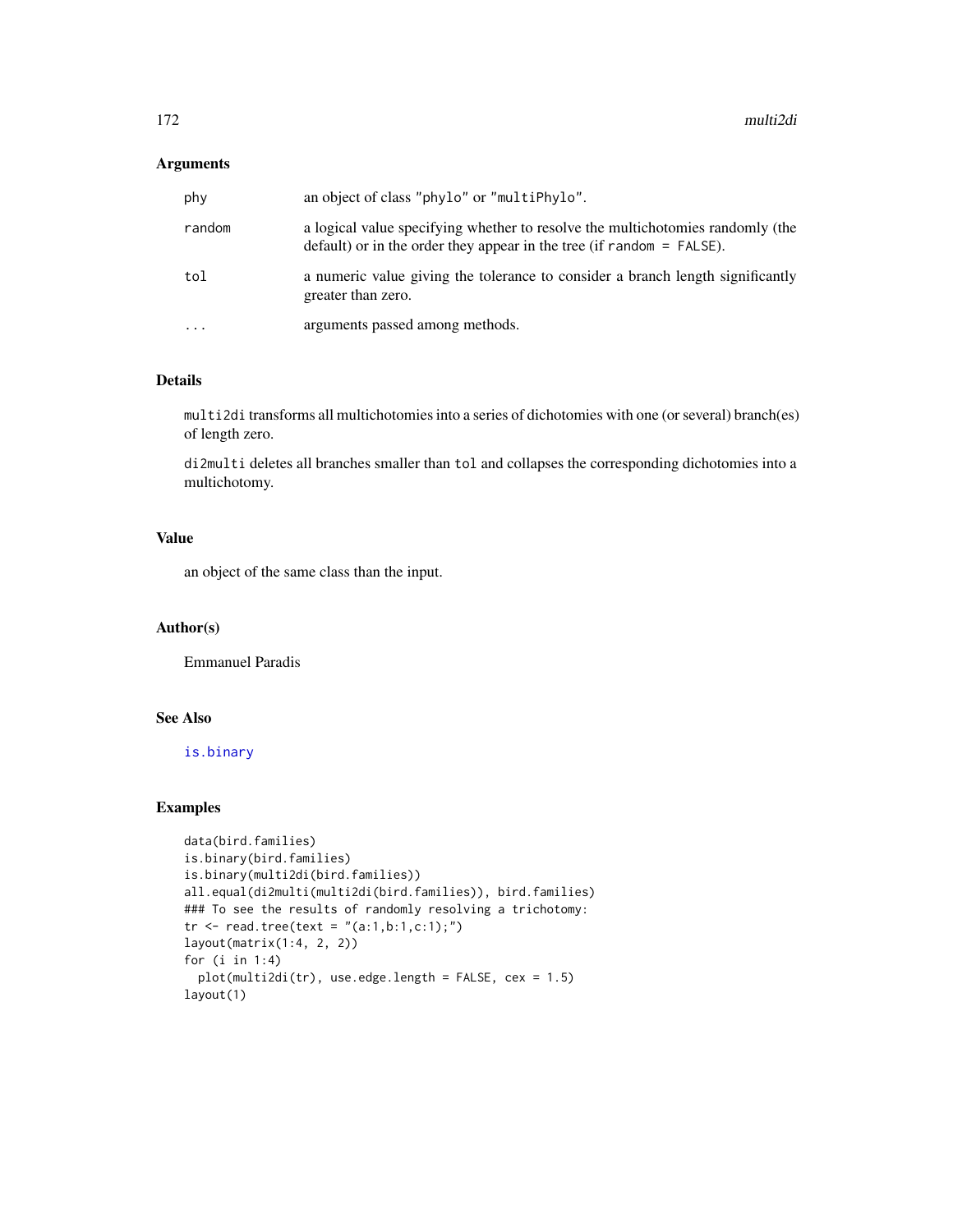These are extraction and replacement operators for lists of trees stored in the class "multiPhylo".

#### Usage

```
## S3 method for class 'multiPhylo'
x[i]
## S3 method for class 'multiPhylo'
x[[i]]
## S3 method for class 'multiPhylo'
x$name
## S3 replacement method for class 'multiPhylo'
x[\ldots] <- value
## S3 replacement method for class 'multiPhylo'
x[[...]] <- value
## S3 replacement method for class 'multiPhylo'
x$... \leq value
```
# Arguments

| x. value | an object of class "phylo" or "multiPhylo".                                                                  |
|----------|--------------------------------------------------------------------------------------------------------------|
|          | $index(ices)$ of the tree(s) to select from a list; this may be a vector of integers,<br>logicals, or names. |
| name     | a character string specifying the tree to be extracted.                                                      |
| .        | $index(ices)$ of the tree(s) to replace; this may be a vector of integers, logicals, or                      |
|          | names.                                                                                                       |

#### Details

The subsetting operator [ keeps the class correctly ("multiPhylo").

The replacement operators check the labels of value if x has a single vector of tip labels for all trees (see examples).

## Value

An object of class "phylo" ([[, \$) or of class "multiPhylo" ([ and the replacement operators).

## Author(s)

Emmanuel Paradis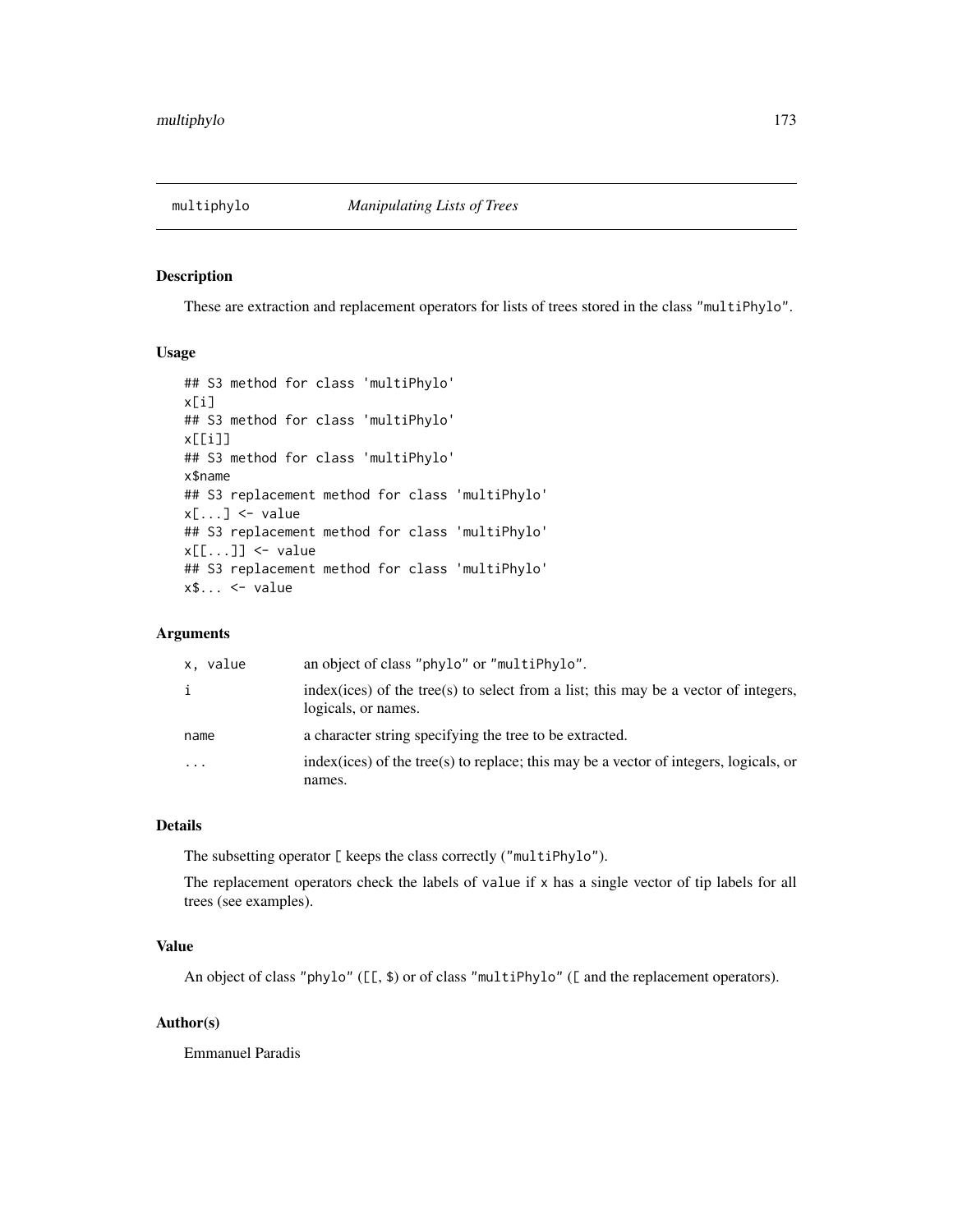#### 174 mvr

# See Also

[summary.phylo](#page-254-0), [c.phylo](#page-52-0)

# Examples

```
x <- rmtree(10, 20)
names(x) \leq paste("tree", 1:10, sep = "")
x[1:5]
x[1] # subsetting
x[[1]] # extraction
x$tree1 # same than above
x[[1]] <- rtree(20)
y <- .compressTipLabel(x)
## up to here 'x' and 'y' have exactly the same information
## but 'y' has a unique vector of tip labels for all the trees
x[[1]] <- rtree(10) # no error
try(y[[1]] \leftarrow true(10)) # error
try(x[1] < -r rtree(20)) # error
## use instead one of the two:
x[1] <- list(rtree(20))
x[1] <- c(rtree(20))
x[1:5] <- rmtree(5, 20) # replacement
x[11:20] <- rmtree(10, 20) # elongation
x # 20 trees
```
## mvr *Minimum Variance Reduction*

# Description

Phylogenetic tree construction based on the minimum variance reduction.

# Usage

mvr(X, V)  $mvrs(X, V, fs = 15)$ 

# Arguments

|    | a distance matrix.                                                                                |
|----|---------------------------------------------------------------------------------------------------|
|    | a variance matrix.                                                                                |
| fs | agglomeration criterion parameter: it is coerced as an integer and must at least<br>equal to one. |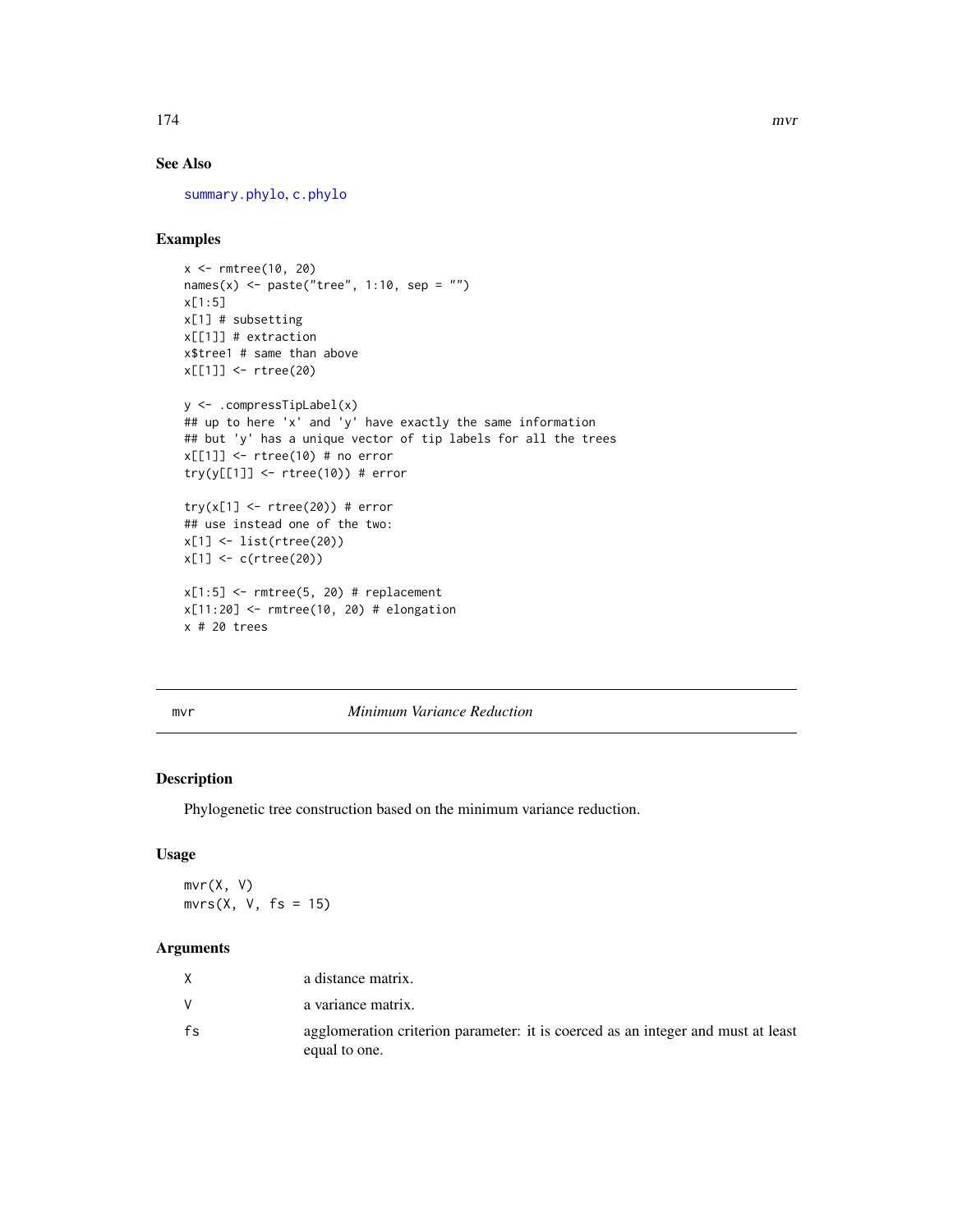# Details

The MVR method can be seen as a version of BIONJ which is not restricted to the Poison model of variance (Gascuel 2000).

## Value

an object of class "phylo".

# Author(s)

Andrei Popescu <niteloserpopescu@gmail.com>

#### References

Criscuolo, A. and Gascuel, O. (2008). Fast NJ-like algorithms to deal with incomplete distance matrices. *BMC Bioinformatics*, 9.

Gascuel, O. (2000). Data model and classification by trees: the minimum variance reduction (MVR) method. *Journal of Classification*, 17, 67–99.

#### See Also

[bionj](#page-43-0), [fastme](#page-131-0), [njs](#page-175-0), [SDM](#page-242-0)

## Examples

```
data(woodmouse)
rt <- dist.dna(woodmouse, variance = TRUE)
v <- attr(rt, "variance")
tr <- mvr(rt, v)
plot(tr, "u")
```
<span id="page-174-0"></span>nj *Neighbor-Joining Tree Estimation*

#### Description

This function performs the neighbor-joining tree estimation of Saitou and Nei (1987).

#### Usage

nj(X)

## Arguments

X a distance matrix; may be an object of class "dist".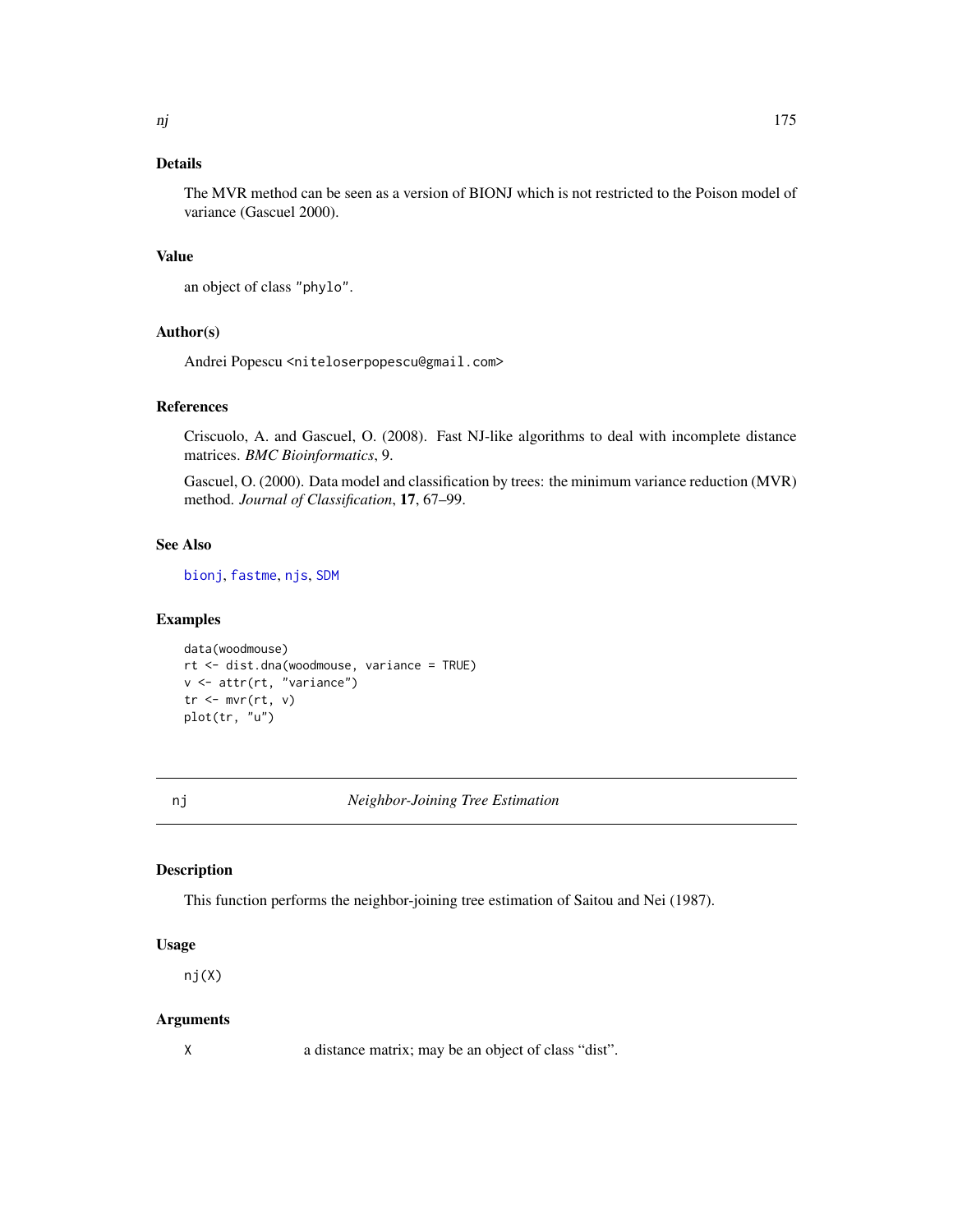# Value

an object of class "phylo".

## Author(s)

Emmanuel Paradis

# References

Saitou, N. and Nei, M. (1987) The neighbor-joining method: a new method for reconstructing phylogenetic trees. *Molecular Biology and Evolution*, 4, 406–425.

Studier, J. A. and Keppler, K. J. (1988) A note on the neighbor-joining algorithm of Saitou and Nei. *Molecular Biology and Evolution*, 5, 729–731.

# See Also

[write.tree](#page-275-0), [read.tree](#page-221-0), [dist.dna](#page-110-0), [bionj](#page-43-0), [fastme](#page-131-0), [njs](#page-175-0)

#### Examples

```
### From Saitou and Nei (1987, Table 1):
x <- c(7, 8, 11, 13, 16, 13, 17, 5, 8, 10, 13,
       10, 14, 5, 7, 10, 7, 11, 8, 11, 8, 12,
       5, 6, 10, 9, 13, 8)
M \leftarrow matrix(0, 8, 8)M[lower.tri(M)] <- x
M \leftarrow t(M)M[lower.tri(M)] <- x
dimnames(M) <- list(1:8, 1:8)
tr < - nj(M)plot(tr, "u")
### a less theoretical example
data(woodmouse)
trw <- nj(dist.dna(woodmouse))
plot(trw)
```
<span id="page-175-0"></span>njs *Tree Reconstruction from Incomplete Distances With NJ\* or bio-NJ\**

# Description

Reconstructs a phylogenetic tree from a distance matrix with possibly missing values.

#### Usage

 $njs(X, fs = 15)$ bionjs( $X$ , fs = 15)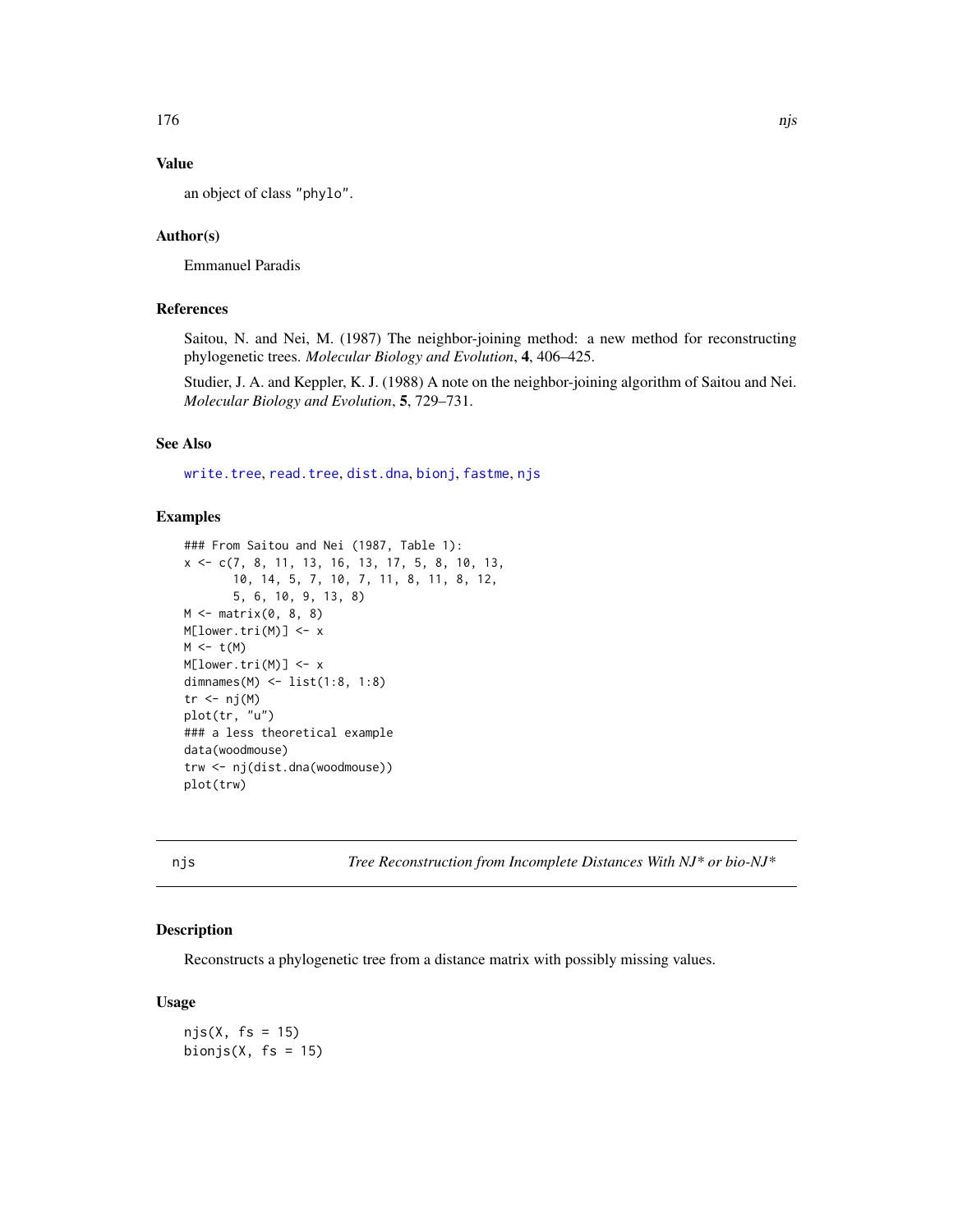# node.dating 177

#### Arguments

|    | a distance matrix.                                                                                        |
|----|-----------------------------------------------------------------------------------------------------------|
| fs | argument s of the agglomerative criterion: it is coerced as an integer and must<br>at least equal to one. |

# Details

Missing values represented by either NA or any negative number.

Basically, the Q\* criterion is applied to all the pairs of leaves, and the *s* highest scoring ones are chosen for further analysis by the agglomeration criteria that better handle missing distances (see references for details).

# Value

```
an object of class "phylo".
```
## Author(s)

Andrei Popescu <niteloserpopescu@gmail.com>

# References

<http://www.biomedcentral.com/1471-2105/9/166>

# See Also

[nj](#page-174-0), [bionj](#page-43-0), [triangMtds](#page-259-0)

#### Examples

```
data(woodmouse)
d <- dist.dna(woodmouse)
dm < - ddm[sample(length(dm), size = 3)] <- NA
dist.topo(njs(dm), nj(d)) # often 0
dm[sample(length(dm), size = 10)] <- NA
dist.topo(njs(dm), nj(d)) # sometimes 0
```
node.dating *node.dating*

# Description

Estimate the dates of a rooted phylogenetic tree from the tip dates.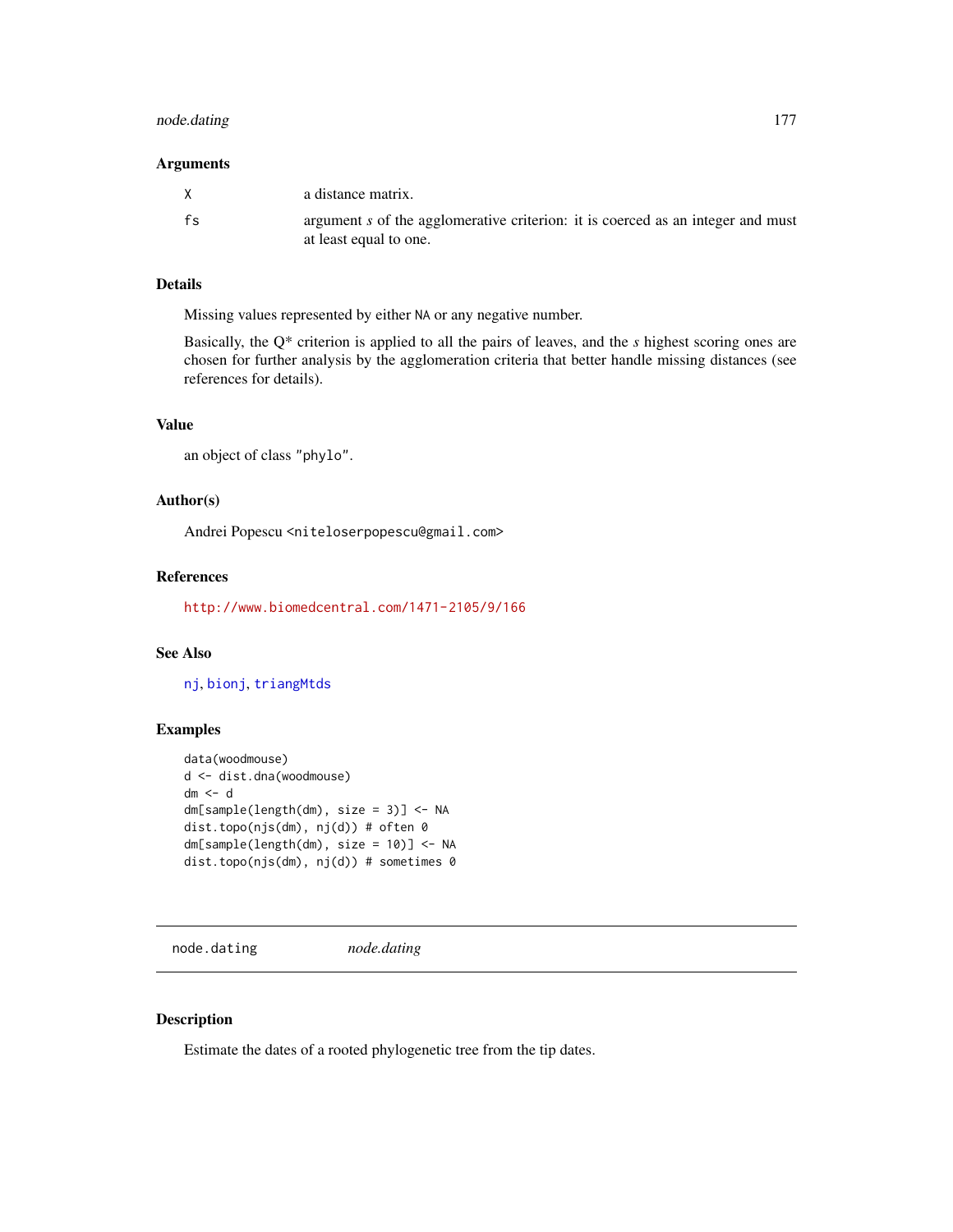#### Usage

```
estimate.mu(t, node.dates, p.tol = 0.05)
estimate.dates(t, node.dates, mu = estimate.mu(t, node.dates),
               min.date = -. Machine$double.xmax, show.steps = 0,
               opt.tol = 1e-8, nsteps = 1000,
               lik.tol = 0, is.binary = is.binary.phylo(t))
```
## Arguments

| t          | an object of class "phylo"                                                                                                                         |
|------------|----------------------------------------------------------------------------------------------------------------------------------------------------|
| node.dates | a numeric vector of dates for the tips, in the same order as 't\$tip.label' or a<br>vector of dates for all of the nodes.                          |
| p.tol      | p-value cutoff for failed regression.                                                                                                              |
| mu         | mutation rate.                                                                                                                                     |
| min.date   | the minimum bound on the dates of nodes                                                                                                            |
| show.steps | print the log likelihood every show steps. If $\theta$ will supress output.                                                                        |
| opt.tol    | tolerance for optimization precision.                                                                                                              |
| lik.tol    | tolerance for likelihood comparison.                                                                                                               |
| nsteps     | the maximum number of steps to run.                                                                                                                |
| is.binarv  | if TRUE, will run a faster optimization method that only works if the tree is<br>binary; otherwise will use optimize() as the optimization method. |

#### Details

This code duplicates the functionality of the program Tip.Dates (see references). The dates of the internal nodes of 't' are estimated using a maximum likelihood approach.

't' must be rooted and have branch lengths in units of expected substitutions per site.

'node.dates' can be either a numeric vector of dates for the tips or a numeric vector for all of the nodes of 't'. 'estimate.mu' will use all of the values given in 'node.dates' to estimate the mutation rate. Dates can be censored with NA. 'node.dates' must contain all of the tip dates when it is a parameter of 'estimate.dates'. If only tip dates are given, then 'estimate.dates' will run an initial step to estimate the dates of the internal nodes. If 'node.dates' contains dates for some of the nodes, 'estimate.dates' will use those dates as priors in the inital step. If all of the dates for nodes are given, then 'estimate.dates' will not run the inital step.

If 'is.binary' is set to FALSE, 'estimate.dates' uses the "optimize" function as the optimization method. By default, R's "optimize" function uses a precision of ".Machine\$double.eps^0.25", which is about 0.0001 on a 64-bit system. This should be set to a smaller value if the branch lengths of 't' are very short. If 'is.binary' is set to TRUE, estimate dates uses calculus to deterimine the maximum likelihood at each step, which is faster. The bounds of permissible values are reduced by 'opt.tol'.

'estimate.dates' has several criteria to decide how many steps it will run. If 'lik.tol' and 'nsteps' are both 0, then 'estimate.dates' will only run the initial step. If 'lik.tol' is greater than 0 and 'nsteps' is 0, then 'estimate.dates' will run until the difference between successive steps is less than 'lik.tol'. If 'lik.tol' is 0 and 'nsteps' is greater than 0, then 'estimate.dates' will run the inital step and then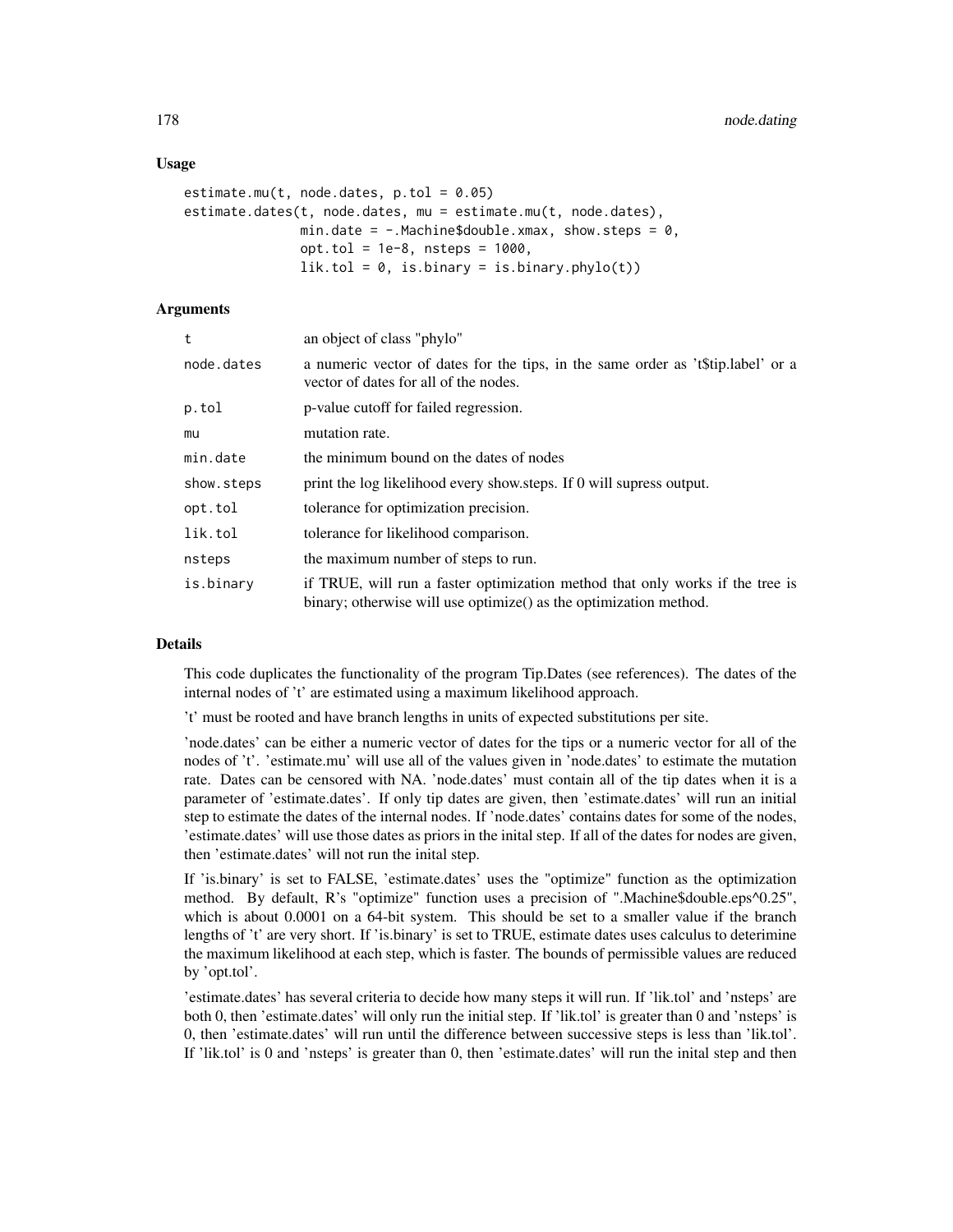# node.dating 179

'nsteps' steps. If 'lik.tol' and 'nsteps' are both greater than 0, then 'estimate.dates' will run the inital step and then either 'nsteps' steps or until the difference between successive steps is less than 'lik.tol'.

## Value

The estimated mutation rate as a numeric vector of length one for estimate.mu.

The estimated dates of all of the nodes of the tree as a numeric vector with length equal to the number of nodes in the tree.

# **Note**

This model assumes that the tree follows a molecular clock. It only performs a rudimentary statistical test of the molecular clock hypothesis.

#### Author(s)

Bradley R. Jones <email: brj1@sfu.ca>

#### References

Felsenstein, J. (1981) Evolutionary trees from DNA sequences: a maximum likelihood approach. *Journal of Molecular Evolution*, 17, 368–376.

Rambaut, A. (2000) Estimating the rate of molecular evolution: incorporating non-contemporaneous sequences into maximum likelihood phylogenies. *Bioinformatics*, 16, 395–399.

Jones, Bradley R., and Poon, Art F. Y. (2016) node.dating: dating ancestors in phylogenetic trees in R *Bioinformatics*, 33, 932–934.

## See Also

[optimize,](#page-0-0) [rtt](#page-241-0), [plotTreeTime](#page-207-0)

```
t <- rtree(100)
tip.date <- rnorm(t$tip.label, mean = node.depth.edgelength(t)[1:Ntip(t)])^2
t <- rtt(t, tip.date)
mu <- estimate.mu(t, tip.date)
```

```
## Run for 100 steps
node.date <- estimate.dates(t, tip.date, mu, nsteps = 100)
```

```
## Run until the difference between successive log likelihoods is
## less than $10^{-4}$ starting with the 100th step's results
node.date <- estimate.dates(t, node.date, mu, nsteps = 0, lik.tol = 1e-4)
```

```
## To rescale the tree over time
t$edge.length <- node.date[t$edge[, 2]] - node.date[t$edge[, 1]]
```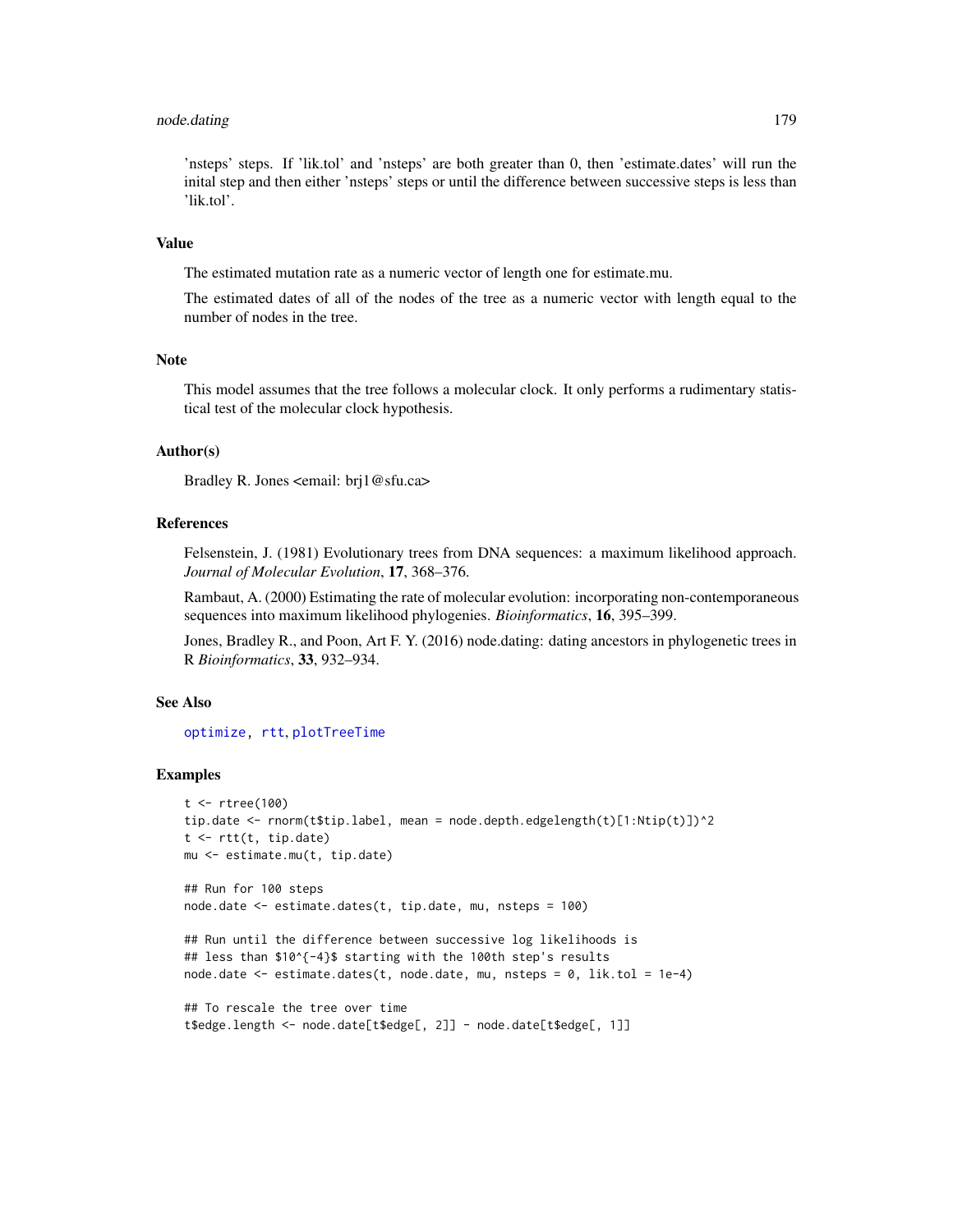These functions return the depths or heights of nodes and tips.

# Usage

```
node.depth(phy, method = 1)
node.depth.edgelength(phy)
node.height(phy, clado.style = FALSE)
```
# Arguments

| phy         | an object of class "phylo".                                                                                                                               |
|-------------|-----------------------------------------------------------------------------------------------------------------------------------------------------------|
| method      | an integer value $(1 \text{ or } 2)$ ; 1: the node depths are proportional to the number of<br>tips descending from each node, 2: they are evenly spaced. |
| clado.style | a logical value; if TRUE, the node heights are calculated for a cladogram.                                                                                |

# Details

node.depth computes the depth of a node depending on the value of method (see the option node.depth in [plot.phylo](#page-200-0)). The value of 1 is given to the tips.

node.depth.edgelength does the same but using branch lengths.

node.height computes the heights of nodes and tips as plotted by a phylogram or a cladogram.

## Value

A numeric vector indexed with the node numbers of the matrix 'edge' of phy.

# Author(s)

Emmanuel Paradis

# See Also

[plot.phylo](#page-200-0)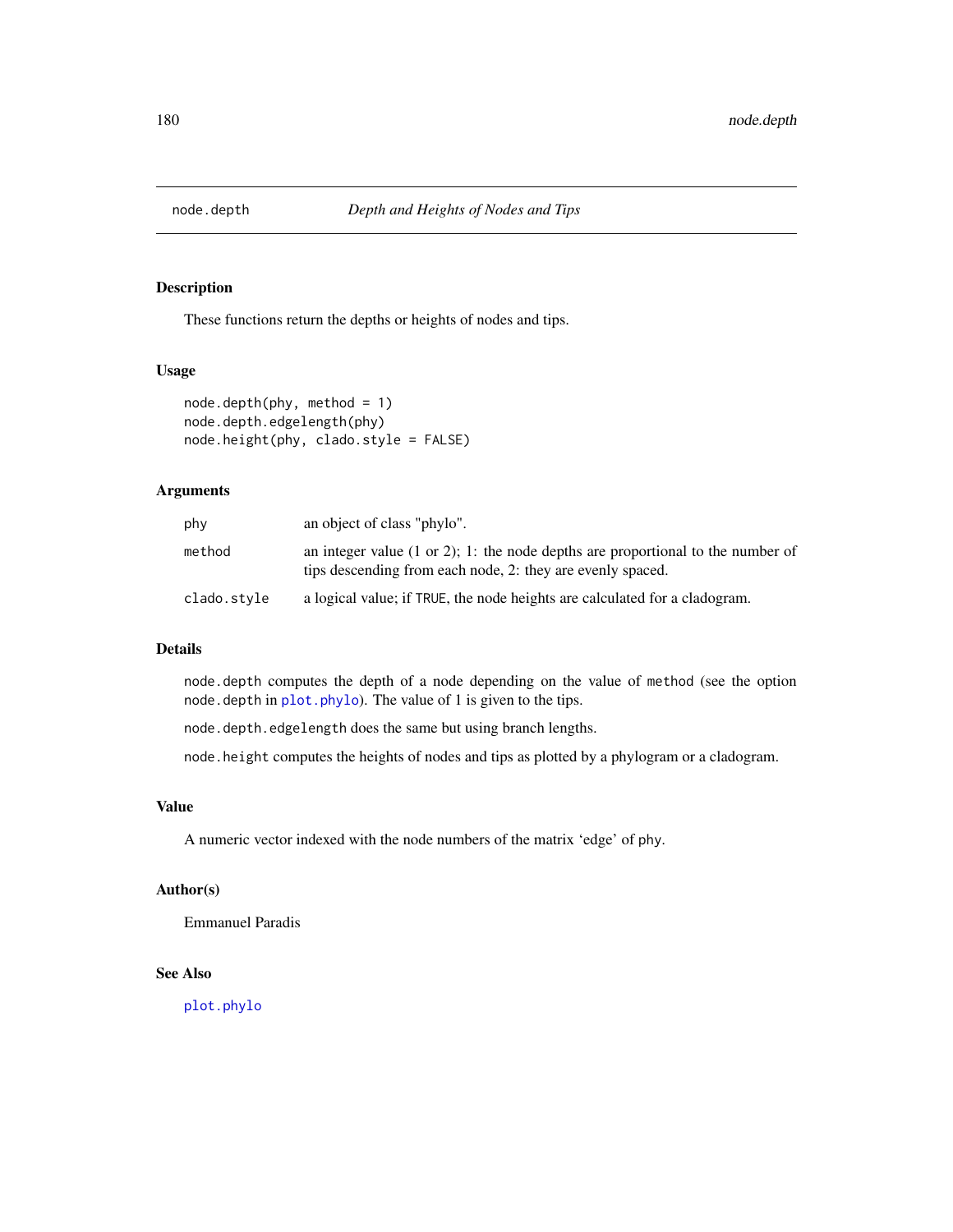<span id="page-180-0"></span>

# <span id="page-180-1"></span>Description

These functions add labels to or near the nodes, the tips, or the edges of a tree using text or plotting symbols. The text can be framed.

#### Usage

```
nodelabels(text, node, adj = c(0.5, 0.5), frame = "rect",
          pch = NULL, thermo = NULL, pie = NULL, piecol = NULL,
          col = "black", bg = "lightblue", horiz = FALSE,width = NULL, height = NULL, ...)
tiplabels(text, tip, adj = c(0.5, 0.5), frame = "rect",
         pch = NULL, thermo = NULL, pie = NULL, piecol = NULL,
          col = "black", bg = "yellow", horiz = FALSE,width = NULL, height = NULL, offset = 0, ...)
edgelabels(text, edge, adj = c(0.5, 0.5), frame = "rect",
          pch = NULL, thermo = NULL, pie = NULL, piecol = NULL,
          col = "black", bg = "lightgreen", horiz = FALSE,width = NULL, height = NULL, date = NULL, \dots)
```
## Arguments

| text   | a vector of mode character giving the text to be printed. Can be left empty.                                                                                                                                                                                                   |
|--------|--------------------------------------------------------------------------------------------------------------------------------------------------------------------------------------------------------------------------------------------------------------------------------|
| node   | a vector of mode numeric giving the numbers of the nodes where the text or the<br>symbols are to be printed. Can be left empty.                                                                                                                                                |
| tip    | a vector of mode numeric giving the numbers of the tips where the text or the<br>symbols are to be printed. Can be left empty.                                                                                                                                                 |
| edge   | a vector of mode numeric giving the numbers of the edges where the text or the<br>symbols are to be printed. Can be left empty.                                                                                                                                                |
| adj    | one or two numeric values specifying the horizontal and vertical, respectively,<br>justification of the text or symbols. By default, the text is centered horizontally<br>and vertically. If a single value is given, this alters only the horizontal position<br>of the text. |
| frame  | a character string specifying the kind of frame to be printed around the text.<br>This must be one of "rect" (the default), "circle", "none", or any unambiguous<br>abbreviation of these.                                                                                     |
| pch    | a numeric giving the type of plotting symbol to be used; this is eventually recy-<br>cled. See par for R's plotting symbols. If pch is used, then text is ignored.                                                                                                             |
| thermo | a numeric vector giving some proportions (values between 0 and 1) for each<br>node, or a numeric matrix giving some proportions (the rows must sum to one).                                                                                                                    |
| pie    | same than thermo.                                                                                                                                                                                                                                                              |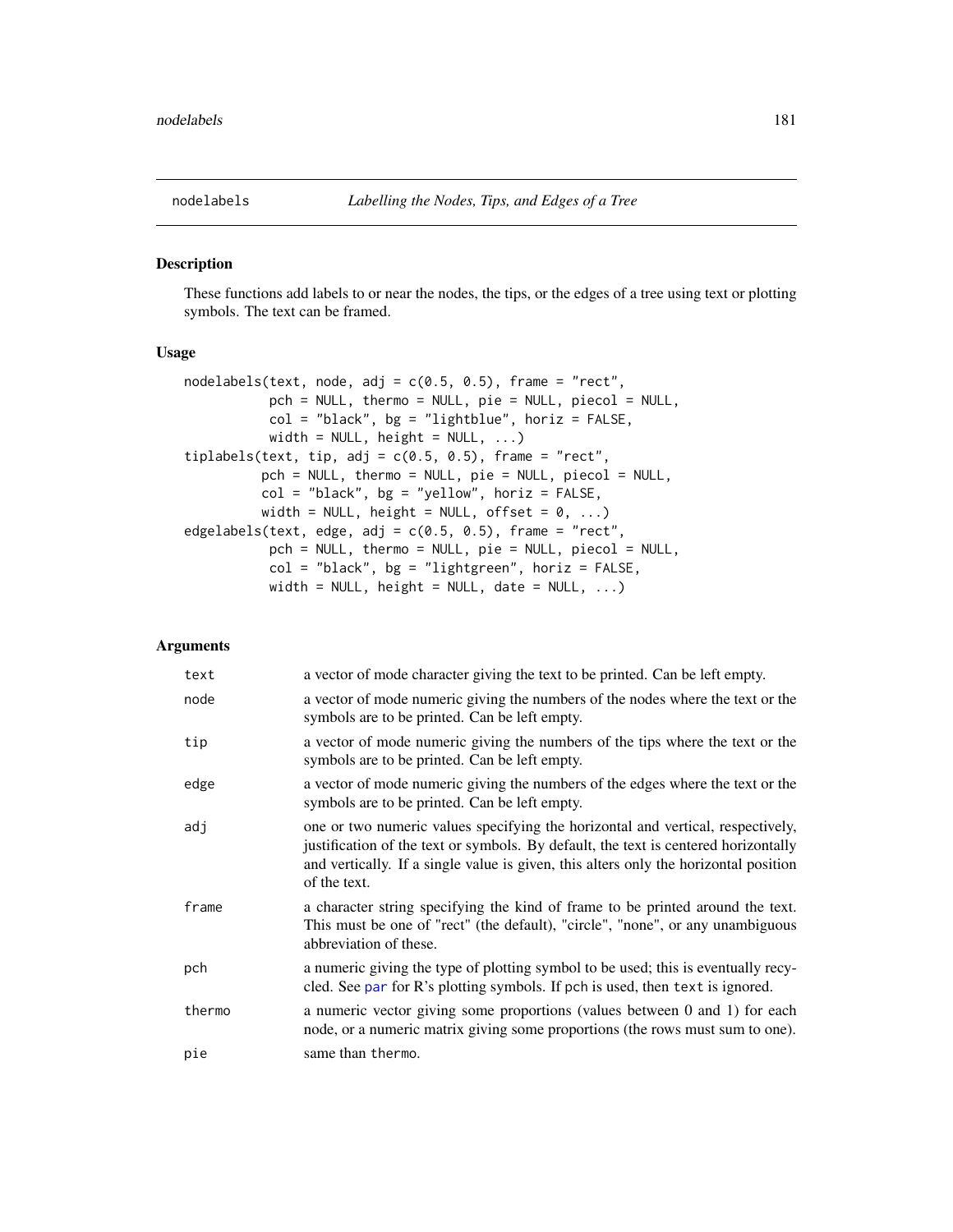| piecol               | a list of colours (given as a character vector) to be used by thermo or pie; if left<br>NULL, a series of colours given by the function rainbow is used.           |
|----------------------|--------------------------------------------------------------------------------------------------------------------------------------------------------------------|
| col                  | a character string giving the color to be used for the text or the plotting symbols;<br>this is eventually recycled.                                               |
| bg                   | a character string giving the color to be used for the background of the text<br>frames or of the plotting symbols if it applies; this is eventually recycled.     |
| $\ddots$             | further arguments passed to the text or points functions (e.g. cex to alter the<br>size of the text or the symbols, or font for the text; see the examples below). |
| horiz, width, height |                                                                                                                                                                    |
|                      | parameters controlling the aspect of thermometers; by default, their width and<br>height are determined automatically.                                             |
| offset               | offset of the tip labels (can be negative).                                                                                                                        |
| date                 | specifies the positions of labels on edges of chronograms with respect to the<br>time scale.                                                                       |
|                      |                                                                                                                                                                    |

# Details

These three functions have the same optional arguments and the same functioning.

If the arguments text is missing and pch and thermo are left as NULL, then the numbers of the nodes (or of the tips) are printed.

If node, tip, or edge is missing, then the text or the symbols are printed on all nodes, tips, or edges.

The option cex can be used to change the size of all types of labels.

A simple call of these functions with no arguments (e.g., nodelabels()) prints the numbers of all nodes (or tips).

In the case of tiplabels, it would be useful to play with the options x.lim and label.offset (and possibly show.tip.label) of plot.phylo in most cases (see the examples).

## Author(s)

Emmanuel Paradis, Ben Bolker, and Jim Lemon

## See Also

[plot.phylo](#page-200-0), [edges](#page-127-0), [mixedFontLabel](#page-163-0)

## Examples

```
tr < - read.tree(text = "((Homo, Pan), Gorilla);")
plot(tr)
nodelabels("7.3 Ma", 4, frame = "r", bg = "yellow", adj = 0)
nodelabels("5.4 Ma", 5, frame = "c", bg = "tomato", font = 3)
## A trick by Liam Revell when there are many categories:
plot(tr, x.lim = c(-1, 4))nodelabels(node = 4, pie = matrix(rep(1, 100), 1), cex = 5)op <- par(fg = "transparent")
nodelabels(node = 5, pie = matrix(rep(1, 100), 1), cex = 5)
```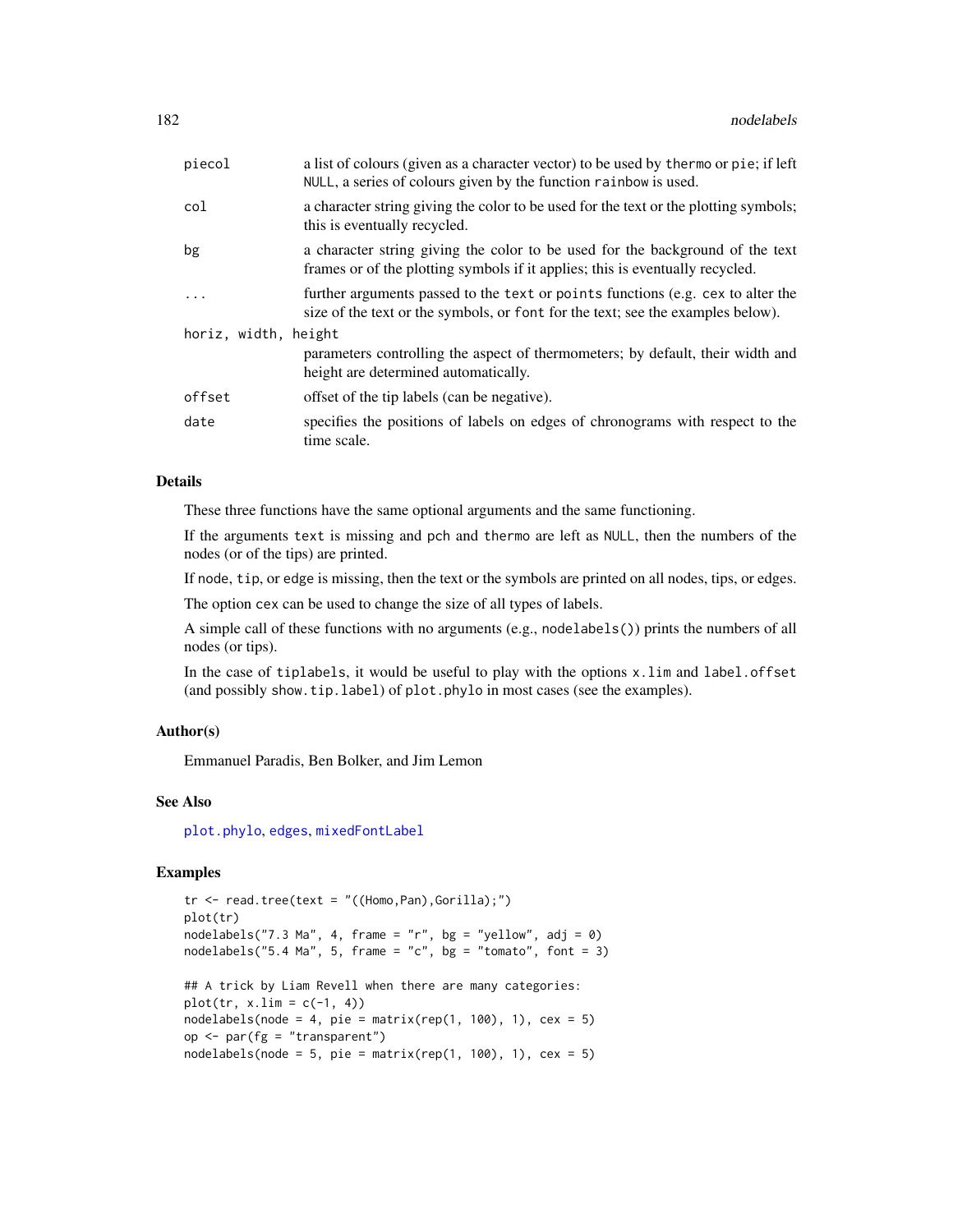#### nodelabels and the set of the set of the set of the set of the set of the set of the set of the set of the set of the set of the set of the set of the set of the set of the set of the set of the set of the set of the set o

par(op)

```
data(bird.orders)
plot(bird.orders, use.edge.length = FALSE, font = 1)
bs <- round(runif(22, 90, 100), 0) # some imaginary bootstrap values
bs2 <- round(runif(22, 90, 100), 0)
bs3 <- round(runif(22, 90, 100), 0)
nodelabels(bs, adj = 1.2)nodelabels(bs2, adj = -0.2, bg = "yellow")
### something more classical
plot(bird.orders, use.edge.length = FALSE, font = 1)
nodelabels(bs, adj = -0.2, frame = "n", cex = 0.8)
nodelabels(bs2, adj = c(1.2, 1), frame = "n", cex = 0.8)nodelabels(bs3, adj = c(1.2, -0.2), frame = "n", cex = 0.8)### the same but we play with the font
plot(bird.orders, use. edge. length = FALSE, font = 1)nodelabels(bs, adj = -0.2, frame = "n", cex = 0.8, font = 2)
nodelabels(bs2, adj = c(1.2, 1), frame = "n", cex = 0.8, font = 3)
nodelabels(bs3, adj = c(1.2, -0.2), frame = "n", cex = 0.8)plot(bird.orders, "c", use.edge.length = FALSE, font = 1)
nodelabels(thermo = runif(22), cex = .8)plot(bird.orders, "u", FALSE, font = 1, lab4ut = "a")
nodelabels(cex = .75, bg = "yellow")### representing two characters at the tips (you could have as many
### as you want)
plot(bird.orders, "c", FALSE, font = 1, label.offset = 3,
     x.lim = 31, no.margin = TRUE)
tiplabels(pch = 21, bg = gray(1:23/23), cex = 2, adj = 1.4)tiplabels(pch = 19, col = c("yellow", "red", "blue"), adj = 2.5, cex = 2)### This can be used to highlight tip labels:
plot(bird.orders, font = 1)
i \leq c(1, 7, 18)tiplabels(bird.orders$tip.label[i], i, adj = 0)
### Some random data to compare piecharts and thermometres:
tr < -rtree(15)x <- runif(14, 0, 0.33)
y <- runif(14, 0, 0.33)
z <- runif(14, 0, 0.33)
x \le - \text{cbind}(x, y, z, 1 - x - y - z)layout(matrix(1:2, 1, 2))
plot(tr, "c", FALSE, no.margin = TRUE)
nodelabels(pie = x, cex = 1.3)text(4.5, 15, "Are you \"pie\"...", font = 4, cex = 1.5)
plot(tr, "c", FALSE, no.margin = TRUE)
nodelabels(thermo = x, col = rainbow(4), cex = 1.3)text(4.5, 15, "... or \"thermo\"?", font = 4, cex = 1.5)
plot(tr, "c", FALSE, no.margin = TRUE)
nodelabels(thermo = x, col = rainbow(4), cex = 1.3)
```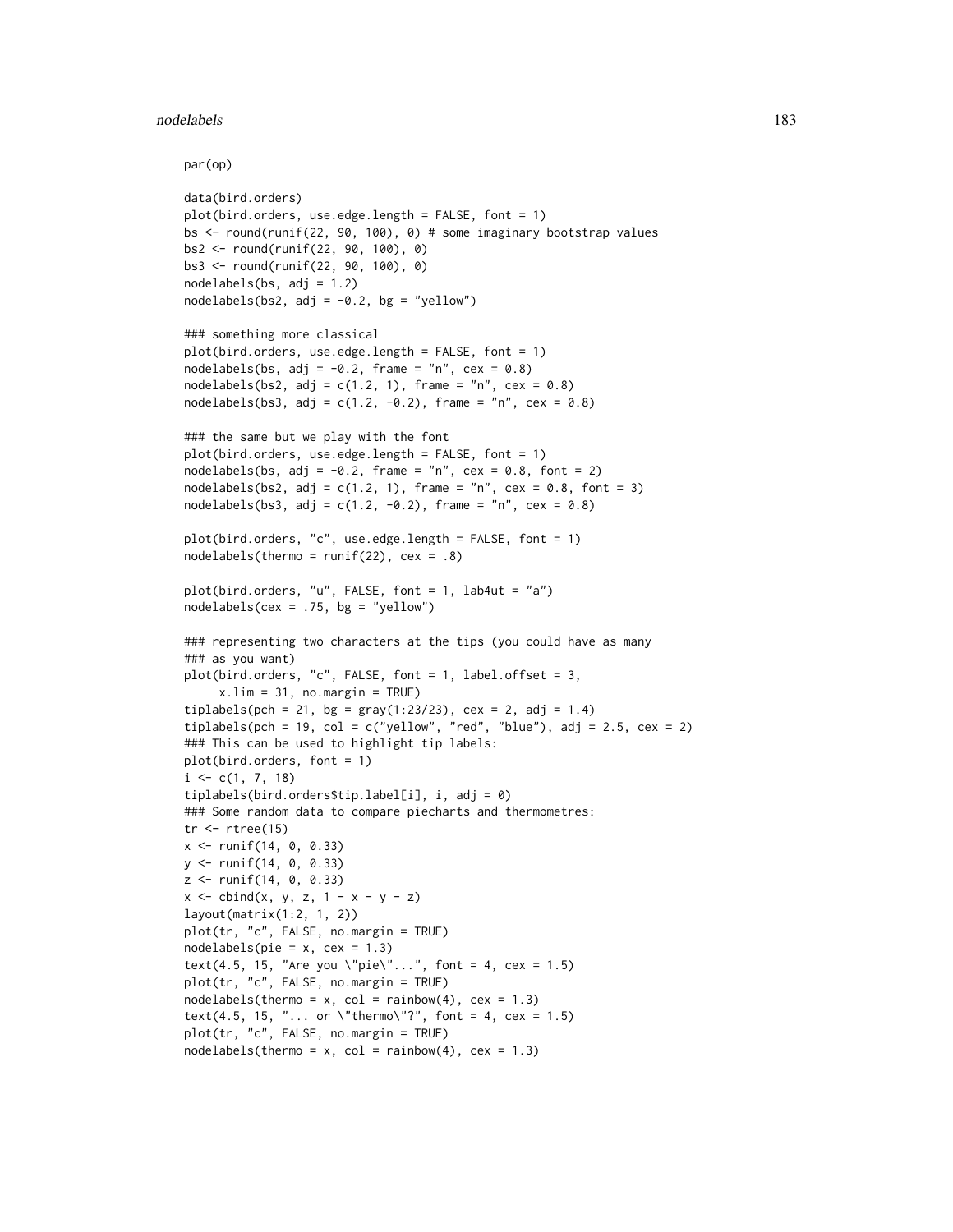#### 184 nodepath and the state of the state of the state of the state of the state of the state of the state of the state of the state of the state of the state of the state of the state of the state of the state of the state

```
plot(tr, "c", FALSE, no.margin = TRUE)
nodelabels(thermo = x, col = rainbow(4), width = 3, horiz = TRUE)layout(1)
plot(tr, main = "Showing Edge Lengths")
edgelabels(round(tr$edge.length, 3), srt = 90)
plot(tr, "p", FALSE)
edgelabels("above", adj = c(0.5, -0.25), bg = "yellow")
edgelabels("below", adj = c(0.5, 1.25), bg = "lightblue")
```
nodepath *Find Paths of Nodes*

## Description

This function finds paths of nodes in a tree. The nodes can be internal and/or terminal (i.e., tips).

## Usage

nodepath(phy, from = NULL, to = NULL)

## Arguments

| phy      | an object of class "phylo".          |
|----------|--------------------------------------|
| from, to | integers giving node or tip numbers. |

# Details

By default, this function returns all the paths from the root to each tip of the tree. If both arguments from and to are specified, the shortest path of nodes linking them is returned.

# Value

a list of vectors of integers (by default), or a single vector of integers.

## Author(s)

Emmanuel Paradis

## See Also

[getMRCA](#page-168-0)

## Examples

```
tr < -rtree(2)nodepath(tr)
nodepath(tr, 1, 2)
```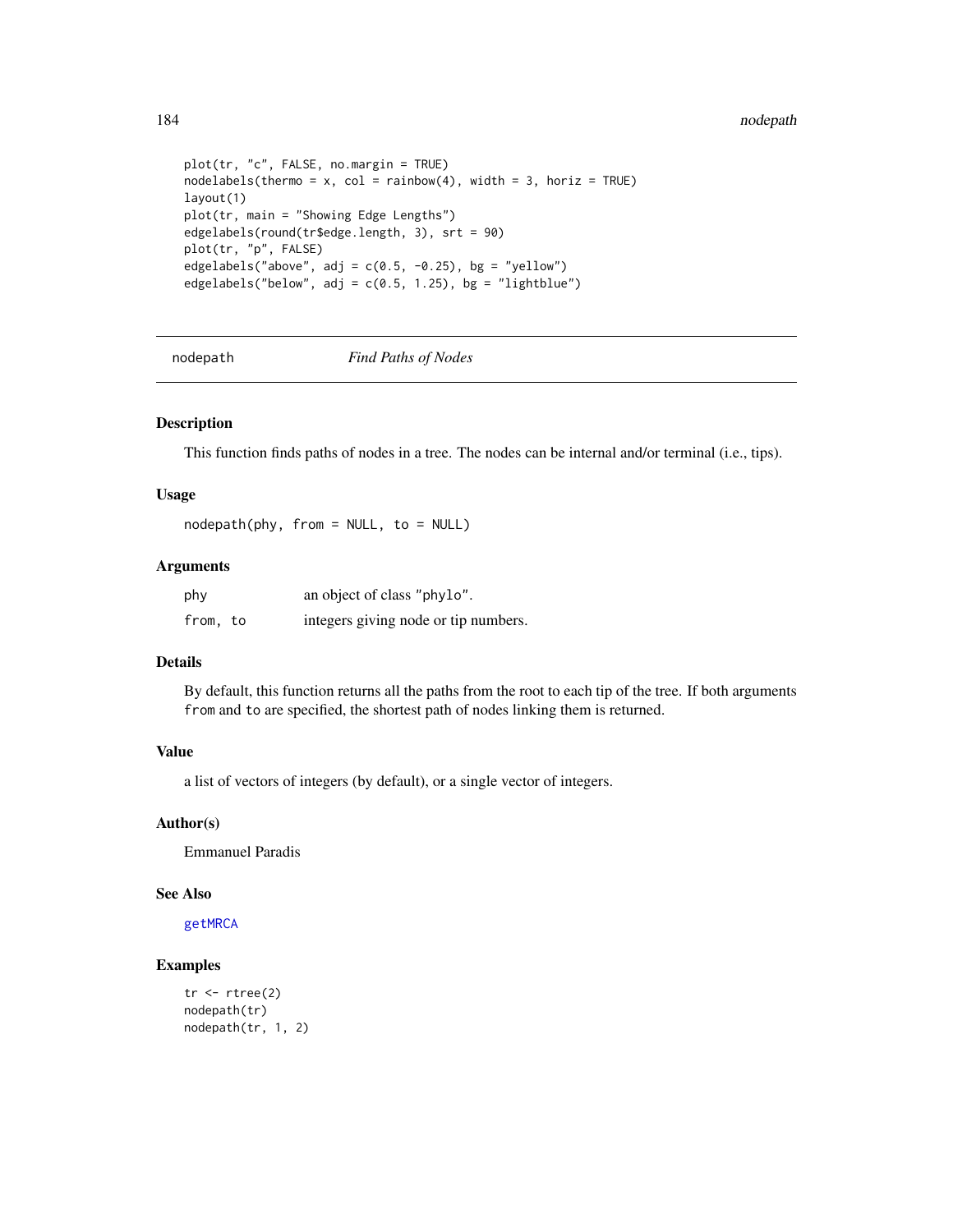<span id="page-184-0"></span>

# Description

Function [parafit](#page-184-0) tests the hypothesis of coevolution between a clade of hosts and a clade of parasites. The null hypothesis (H0) of the global test is that the evolution of the two groups, as revealed by the two phylogenetic trees and the set of host-parasite association links, has been independent. Tests of individual host-parasite links are also available as an option.

The method, which is described in detail in Legendre et al. (2002), requires some estimates of the phylogenetic trees or phylogenetic distances, and also a description of the host-parasite associations (H-P links) observed in nature.

# Usage

parafit(host.D, para.D, HP, nperm = 999, test.links = FALSE, seed = NULL, correction = "none", silent = FALSE)

# Arguments

| host.D     | A matrix of phylogenetic or patristic distances among the hosts (object class:<br>matrix, data. frame or dist). A matrix of patristic distances exactly represents<br>the information in a phylogenetic tree.                                                                                                                                                                                                                                            |
|------------|----------------------------------------------------------------------------------------------------------------------------------------------------------------------------------------------------------------------------------------------------------------------------------------------------------------------------------------------------------------------------------------------------------------------------------------------------------|
| para.D     | A matrix of phylogenetic or patristic distances among the parasites (object class:<br>matrix, data. frame or dist). A matrix of patristic distances exactly represents<br>the information in a phylogenetic tree.                                                                                                                                                                                                                                        |
| HР         | A rectangular matrix with hosts as rows and parasites as columns. The matrix<br>contains 1's when a host-parasite link has been observed in nature between the<br>host in the row and the parasite in the column, and 0's otherwise.                                                                                                                                                                                                                     |
| nperm      | Number of permutations for the tests. If nperm $=$ 0, permutation tests will<br>not be computed. The default value is nperm = 999. For large data files, the<br>permutation test is rather slow since the permutation procedure is not compiled.                                                                                                                                                                                                         |
| test.links | test. links = TRUE will test the significance of individual host-parasite links.<br>Default: test.links = FALSE.                                                                                                                                                                                                                                                                                                                                         |
| seed       | seed = NULL (default): a seed is chosen at random by the function. That seed is<br>used as the starting point for all tests of significance, i.e. the global H-P test and<br>the tests of individual H-P links if they are requested. Users can select a seed of<br>their choice by giving any integer value to seed, for example seed = $-123456$ .<br>Running the function again with the same seed value will produce the exact<br>same test results. |
| correction | Correction methods for negative eigenvalues (details below): correction="lingoes"<br>and correction="cailliez". Default value: "none".                                                                                                                                                                                                                                                                                                                   |
| silent     | Informative messages and the time to compute the tests will not be written to the<br>R console if silent=TRUE. Useful when the function is called by a numerical<br>simulation function.                                                                                                                                                                                                                                                                 |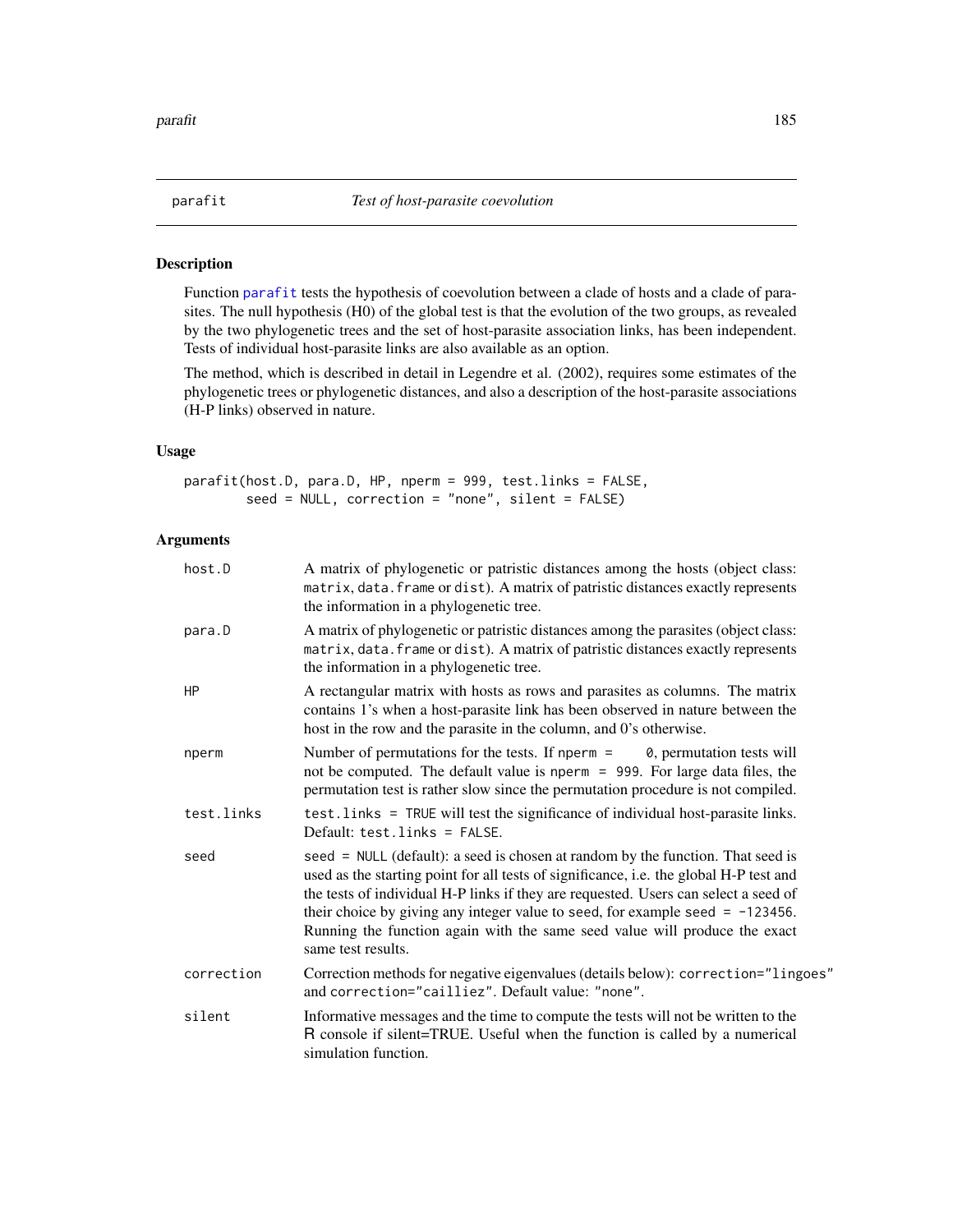### Details

Two types of test are produced by the program: a global test of coevolution and, optionally, a test on the individual host-parasite (H-P) link.

The function computes principal coordinates for the host and the parasite distance matrices. The principal coordinates (all of them) act as a complete representation of either the phylogenetic distance matrix or the phylogenetic tree.

Phylogenetic distance matrices are normally Euclidean. Patristic distance matrices are additive, thus they are metric and Euclidean. Euclidean matrices are fully represented by real-valued principal coordinate axes. For non-Euclidean matrices, negative eigenvalues are produced; complex principal coordinate axes are associated with the negative eigenvalues. So, the program rejects matrices that are not Euclidean and stops.

Negative eigenvalues can be corrected for by one of two methods: the Lingoes or the Caillez correction. It is up to the user to decide which correction method should be applied. This is done by selecting the option correction="lingoes" or correction="cailliez". Details on these correction methods are given in the help file of the pcoa function.

The principle of the global test is the following (H0: independent evolution of the hosts and parasites): (1) Compute matrix  $D = C t(A) B$ . Note: D is a fourth-corner matrix (sensu Legendre et al. 1997), where A is the H-P link matrix, B is the matrix of principal coordinates computed from the host.D matrix, and C is the matrix of principal coordinates computed from the para.D matrix. (2) Compute the statistic ParaFitGlobal, the sum of squares of all values in matrix D. (3) Permute at random, separately, each row of matrix A, obtaining matrix A.perm. Compute D.perm = C

The test of each individual H-P link is carried out as follows (H0: this particular link is random): (1) Remove one link (k) from matrix A. (2) Compute matrix  $D = C t(A) B$ . (3a) Compute trace(k), the sum of squares of all values in matrix D. (3b) Compute the statistic ParaFitLink1 = (trace  $trace(k)$ ) where trace is the ParaFitGlobal statistic. (3c) Compute the statistic ParaFitLink2 = (trace - trace(k)) / (tracemax - trace) where tracemax is the maximum value that can be taken by trace. (4) Permute at random, separately, each row of matrix A, obtaining A.perm. Use the same sequences of permutations as were used in the test of ParaFitGlobal. Using the values of trace and trace.perm saved during the global test, compute the permuted values of the two statistics, ParaFit1.perm and ParaFit2.perm. (5) Repeat step 4 a large number of times. (6) Add the reference value of ParaFit1 to the distribution of ParaFit1.perm values; add the reference value of ParaFit2 to the distribution of ParaFit2.perm values. Calculate the permutational probabilities associated to ParaFit1 and ParaFit2.

The print.parafit function prints out the results of the global test and, optionally, the results of the tests of the individual host-parasite links.

## Value

| ParaFitGlobal | The statistic of the global H-P test.                                                                                                                                                 |  |
|---------------|---------------------------------------------------------------------------------------------------------------------------------------------------------------------------------------|--|
| p.global      | The permutational p-value associated with the ParaFitGlobal statistic.                                                                                                                |  |
| link.table    | The results of the tests of individual H-P links, including the ParaFitLink1 and<br>ParaFitLink2 statistics and the p-values obtained from their respective permuta-<br>tional tests. |  |
| para.per.host | Number of parasites per host.                                                                                                                                                         |  |
| host.per.para | Number of hosts per parasite.                                                                                                                                                         |  |
| nperm         | Number of permutations for the tests.                                                                                                                                                 |  |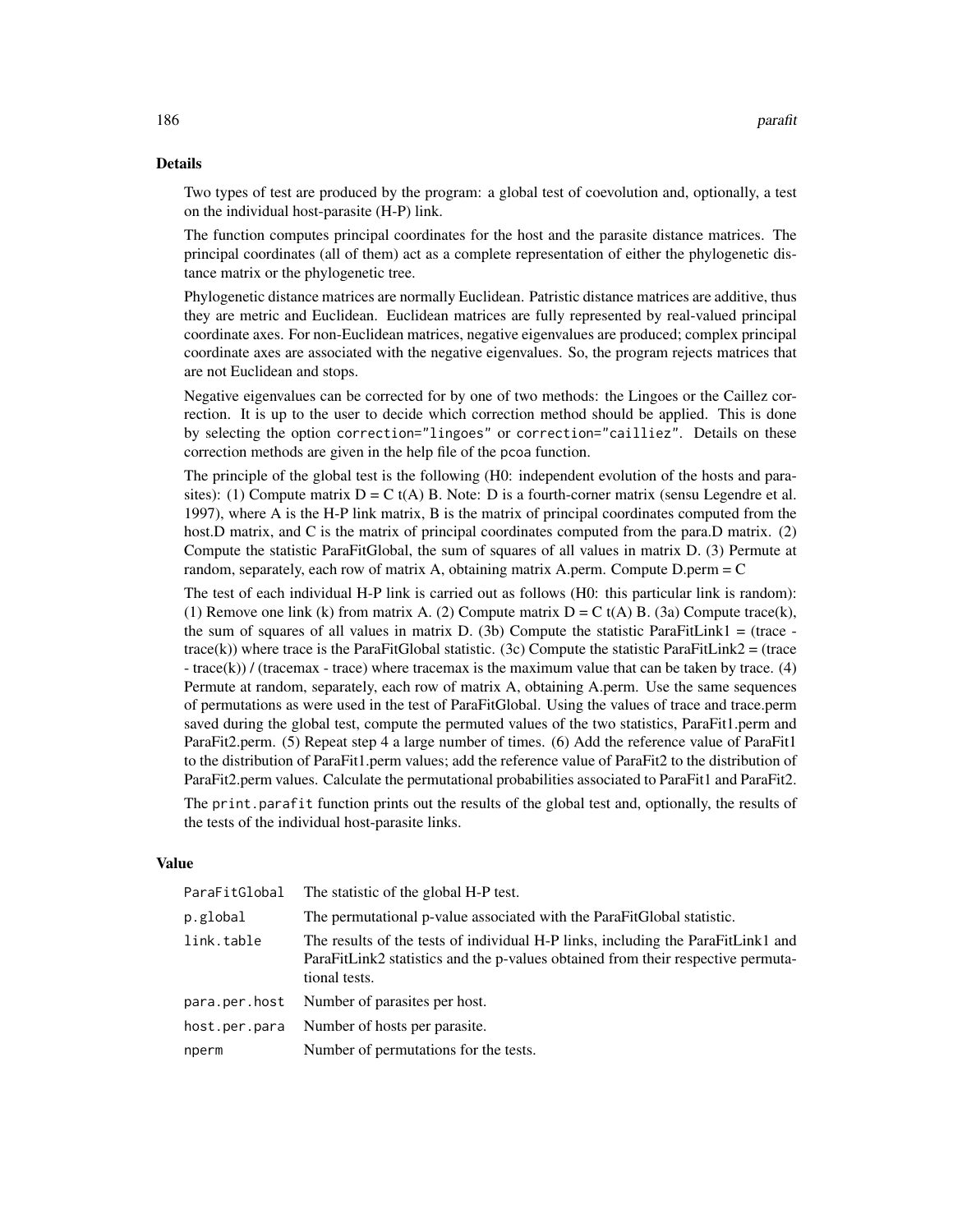# Author(s)

Pierre Legendre, Universite de Montreal

# References

Hafner, M. S, P. D. Sudman, F. X. Villablanca, T. A. Spradling, J. W. Demastes and S. A. Nadler. 1994. Disparate rates of molecular evolution in cospeciating hosts and parasites. *Science*, 265, 1087–1090.

Legendre, P., Y. Desdevises and E. Bazin. 2002. A statistical test for host-parasite coevolution. *Systematic Biology*, 51(2), 217–234.

## See Also

[pcoa](#page-186-0)

## Examples

## Gopher and lice data from Hafner et al. (1994)

```
data(gopher.D)
data(lice.D)
data(HP.links)
res <- parafit(gopher.D, lice.D, HP.links, nperm=99, test.links=TRUE)
# res # or else: print(res)
```
<span id="page-186-0"></span>pcoa *Principal Coordinate Analysis*

# Description

Function [pcoa](#page-186-0) computes principal coordinate decomposition (also called classical scaling) of a distance matrix D (Gower 1966). It implements two correction methods for negative eigenvalues.

#### Usage

```
pcoa(D, correction="none", rn=NULL)
## S3 method for class 'pcoa'
biplot(x, Y=NULL, plot.axes = c(1,2), dir.axis1=1,dir.axis2=1, rn=NULL, main=NULL, ...)
```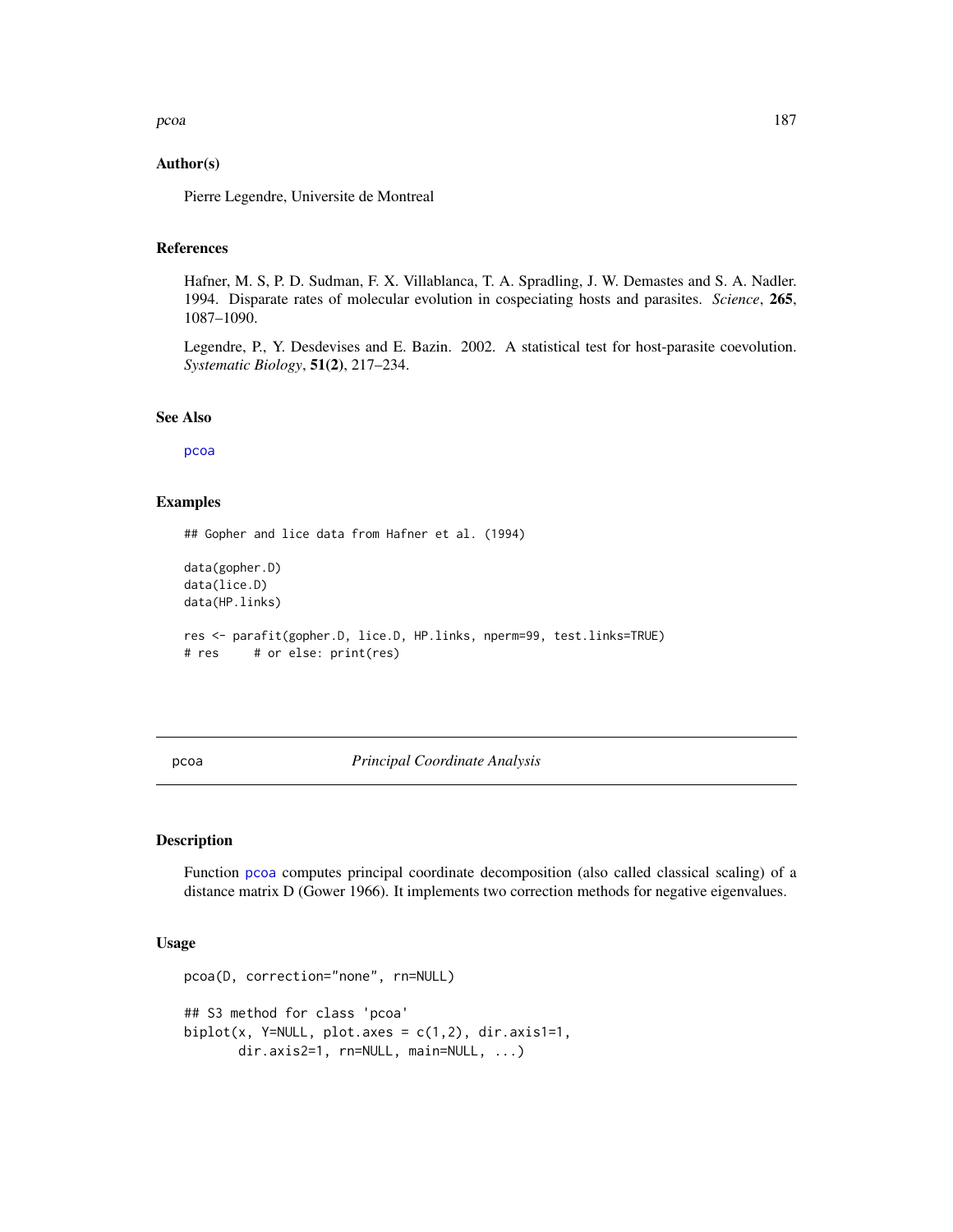## Arguments

| D            | A distance matrix of class dist or matrix.                                                                                                                                                                                                              |
|--------------|---------------------------------------------------------------------------------------------------------------------------------------------------------------------------------------------------------------------------------------------------------|
| correction   | Correction methods for negative eigenvalues (details below): "lingoes" and<br>"cailliez". Default value: "none".                                                                                                                                        |
| rn           | An optional vector of row names, of length n, for the n objects.                                                                                                                                                                                        |
| $\mathsf{x}$ | Output object from pcoa.                                                                                                                                                                                                                                |
| Y            | Any rectangular data table containing explanatory variables to be projected onto<br>the ordination plot. That table may contain, for example, the community compo-<br>sition data used to compute D, or any transformation of these data; see examples. |
| plot.axes    | The two PCoA axes to plot.                                                                                                                                                                                                                              |
| dir.axis1    | $=$ -1 to revert axis 1 for the projection of points and variables. Default value: $+1$ .                                                                                                                                                               |
| dir.axis2    | $= -1$ to revert axis 2 for the projection of points and variables. Default value: $+1$ .                                                                                                                                                               |
| main         | An optional title.                                                                                                                                                                                                                                      |
| $\ddots$ .   | Other graphical arguments passed to function.                                                                                                                                                                                                           |

## Details

This function implements two methods for correcting for negative values in principal coordinate analysis (PCoA). Negative eigenvalues can be produced in PCoA when decomposing distance matrices produced by coefficients that are not Euclidean (Gower and Legendre 1986, Legendre and Legendre 1998).

In pcoa, when negative eigenvalues are present in the decomposition results, the distance matrix D can be modified using either the Lingoes or the Cailliez procedure to produce results without negative eigenvalues.

In the Lingoes (1971) procedure, a constant c1, equal to twice absolute value of the largest negative value of the original principal coordinate analysis, is added to each original squared distance in the distance matrix, except the diagonal values. A newe principal coordinate analysis, performed on the modified distances, has at most (n-2) positive eigenvalues, at least 2 null eigenvalues, and no negative eigenvalue.

In the Cailliez (1983) procedure, a constant c2 is added to the original distances in the distance matrix, except the diagonal values. The calculation of c2 is described in Legendre and Legendre (1998). A new principal coordinate analysis, performed on the modified distances, has at most (n-2) positive eigenvalues, at least 2 null eigenvalues, and no negative eigenvalue.

In all cases, only the eigenvectors corresponding to positive eigenvalues are shown in the output list. The eigenvectors are scaled to the square root of the corresponding eigenvalues. Gower (1966) has shown that eigenvectors scaled in that way preserve the original distance (in the D matrix) among the objects. These eigenvectors can be used to plot ordination graphs of the objects.

We recommend not to use PCoA to produce ordinations from the chord, chi-square, abundance profile, or Hellinger distances. It is easier to first transform the community composition data using the following transformations, available in the decostand function of the vegan package, and then carry out a principal component analysis (PCA) on the transformed data:

Chord transformation: decostand(spiders,"normalize")

Transformation to relative abundance profiles: decostand(spiders,"total")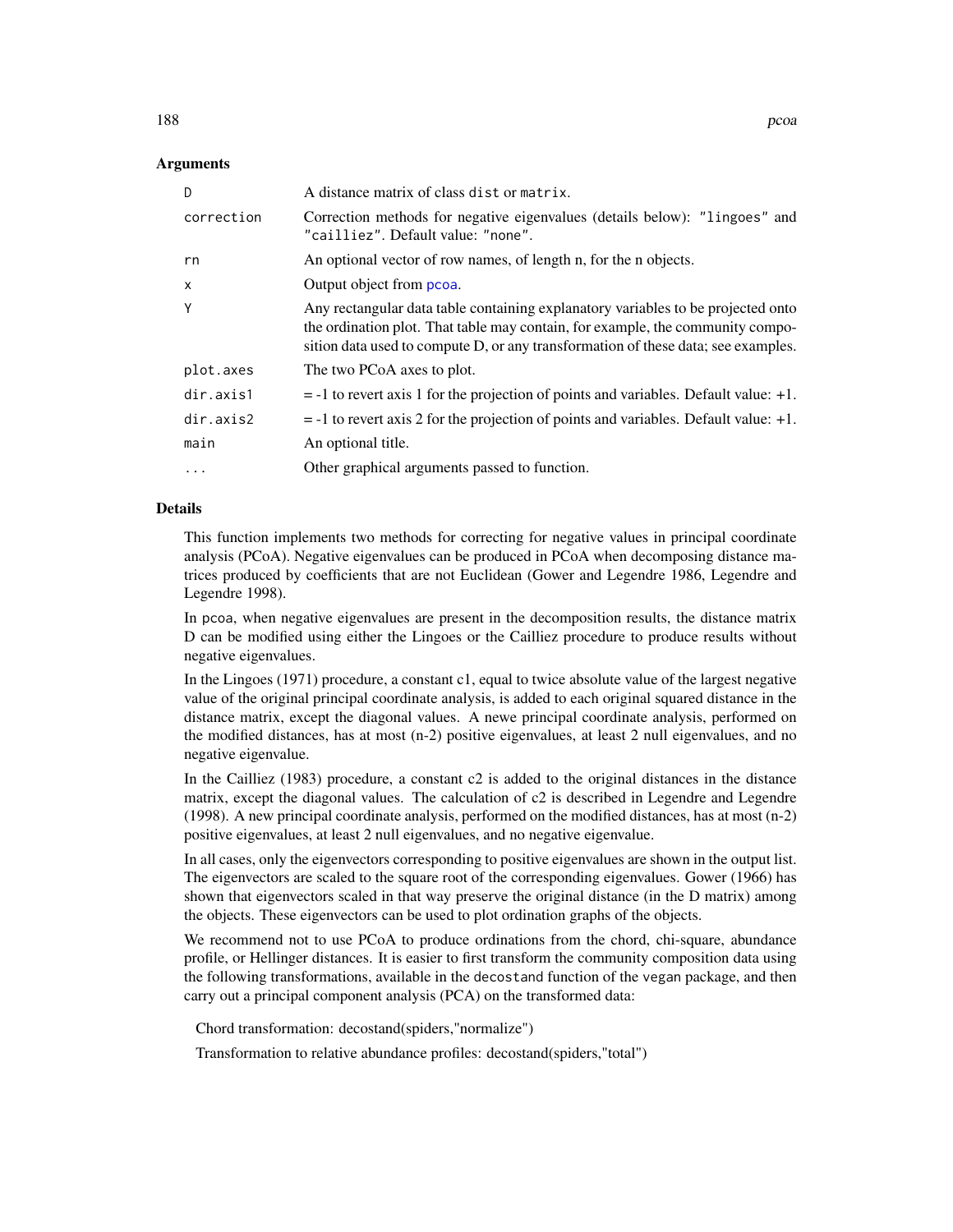Hellinger transformation: decostand(spiders,"hellinger")

Chi-square transformation: decostand(spiders,"chi.square")

The ordination results will be identical and the calculations shorter. This two-step ordination method, called transformation-based PCA (tb-PCA), was described by Legendre and Gallagher (2001).

The biplot.pcoa function produces plots for any pair of principal coordinates. The original variables can be projected onto the ordination plot.

## Value

| correction   | The values of parameter correction and variable 'correct' in the function.                                                                    |  |
|--------------|-----------------------------------------------------------------------------------------------------------------------------------------------|--|
| note         | A note describing the type of correction done, if any.                                                                                        |  |
| values       | The eigenvalues and related information:                                                                                                      |  |
| Eigenvalues  | All eigenvalues (positive, null, negative).                                                                                                   |  |
| Relative_eig | Relative eigenvalues.                                                                                                                         |  |
| Corr_eig     | Corrected eigenvalues (Lingoes correction); Legendre and Legendre (1998, p.<br>438, eq. 9.27).                                                |  |
| Rel_corr_eig | Relative eigenvalues after Lingoes or Cailliez correction.                                                                                    |  |
| Broken_stick | Expected fractions of variance under the broken stick model.                                                                                  |  |
| Cumul_eig    | Cumulative relative eigenvalues.                                                                                                              |  |
| Cum_corr_eig | Cumulative corrected relative eigenvalues.                                                                                                    |  |
|              | Cumul_br_stick Cumulative broken stick fractions.                                                                                             |  |
| vectors      | The principal coordinates with positive eigenvalues.                                                                                          |  |
| trace        | The trace of the distance matrix. This is also the sum of all eigenvalues, positive<br>and negative.                                          |  |
| vectors.cor  | The principal coordinates with positive eigenvalues from the distance matrix<br>corrected using the method specified by parameter correction. |  |
| trace.cor    | The trace of the corrected distance matrix. This is also the sum of its eigenval-<br>ues.                                                     |  |

# Author(s)

Pierre Legendre, Universite de Montreal

# References

Cailliez, F. (1983) The analytical solution of the additive constant problem. *Psychometrika*, 48, 305–308.

Gower, J. C. (1966) Some distance properties of latent root and vector methods used in multivariate analysis. *Biometrika*, 53, 325–338.

Gower, J. C. and Legendre, P. (1986) Metric and Euclidean properties of dissimilarity coefficients. *Journal of Classification*, 3, 5–48.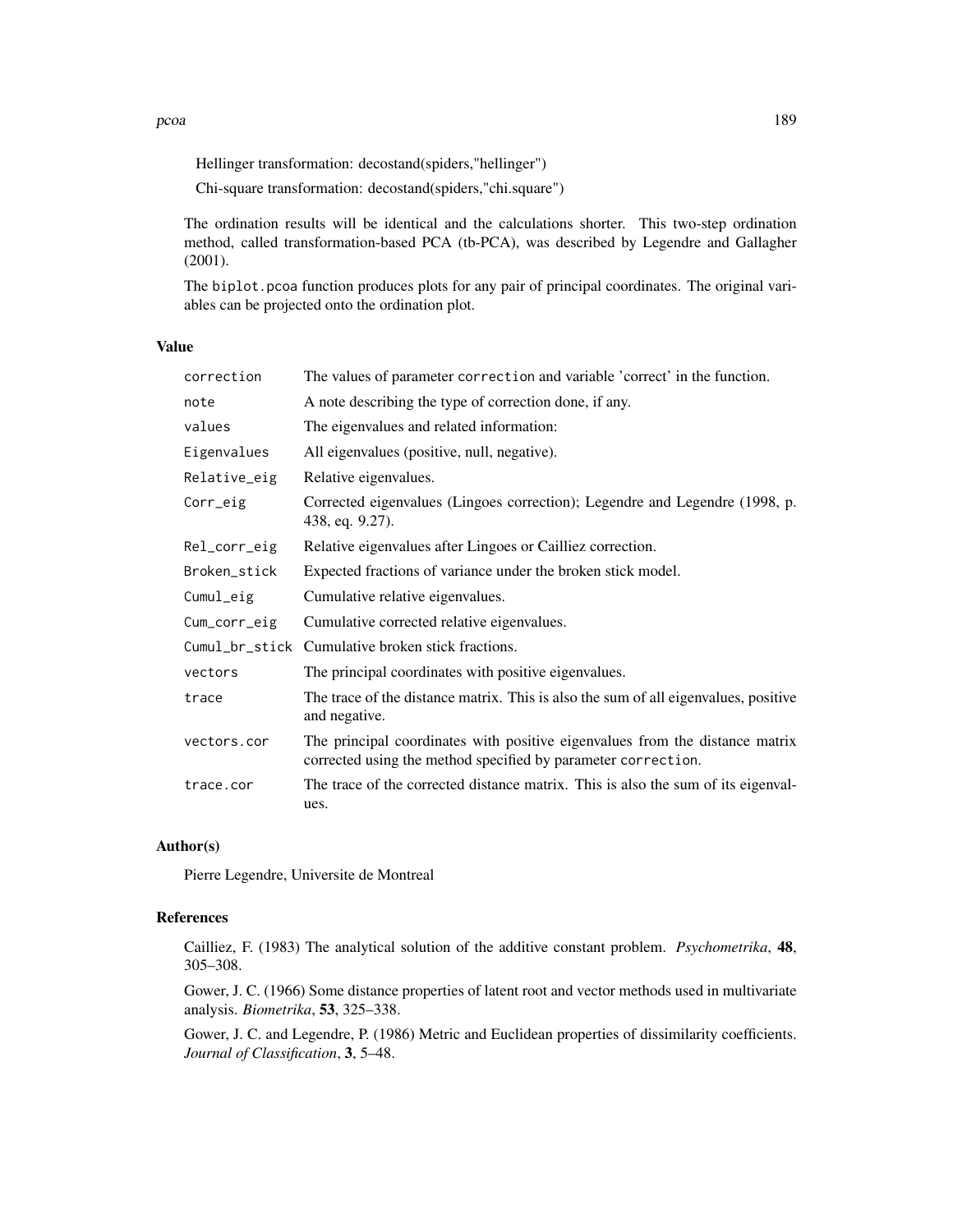Legendre, P. and Gallagher, E. D. (2001) Ecologically meaningful transformations for ordination of species data. *Oecologia*, 129, 271–280.

Legendre, P. and Legendre, L. (1998) *Numerical Ecology, 2nd English edition.* Amsterdam: Elsevier Science BV.

Lingoes, J. C. (1971) Some boundary conditions for a monotone analysis of symmetric matrices. *Psychometrika*, 36, 195–203.

# Examples

# Oribatid mite data from Borcard and Legendre (1994)

```
## Not run:
if (require(vegan)) {
data(mite) # Community composition data, 70 peat cores, 35 species
# Select rows 1:30. Species 35 is absent from these rows. Transform to log
mite.log <- log(mite[1:30,-35]+1) # Equivalent: log1p(mite[1:30,-35])
# Principal coordinate analysis and simple ordination plot
mite.D <- vegdist(mite.log, "bray")
res <- pcoa(mite.D)
res$values
biplot(res)
# Project unstandardized and standardized species on the PCoA ordination plot
mite.log.st = apply(mite.log, 2, scale, center=TRUE, scale=TRUE)
par(mfrow=c(1,2))
biplot(res, mite.log)
biplot(res, mite.log.st)
# Reverse the ordination axes in the plot
par(mfrow=c(1,2))
biplot(res, mite.log, dir.axis1=-1, dir.axis2=-1)
biplot(res, mite.log.st, dir.axis1=-1, dir.axis2=-1)
}
## End(Not run)
```
phydataplot *Tree Annotation*

#### Description

phydataplot plots data on a tree in a way that adapts to the type of tree. ring does the same for circular trees.

Both functions match the data with the labels of the tree.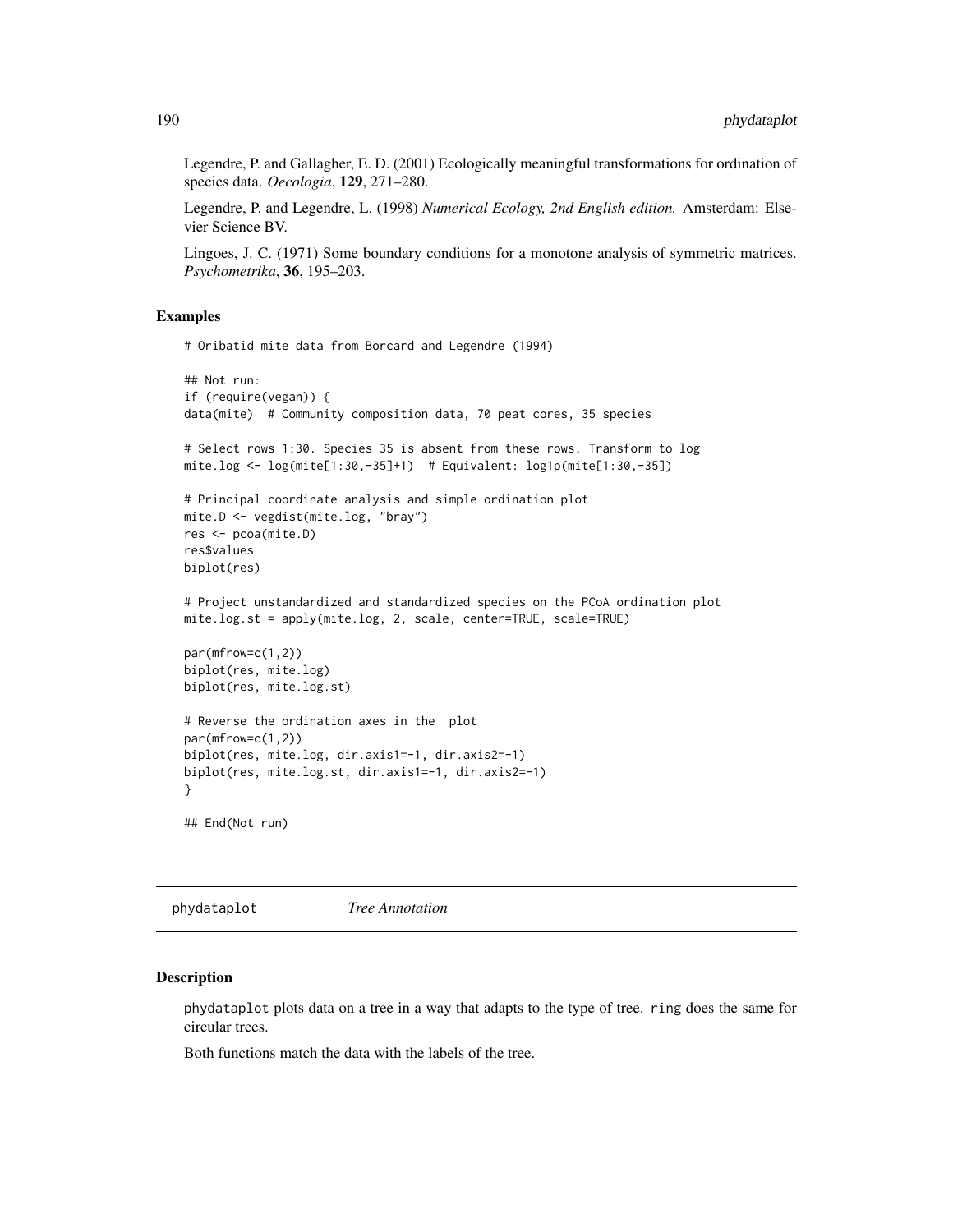# phydataplot 191

## Usage

```
phydataplot(x, phy, style = "bars", offset = 1, scaling = 1,
           continuous = FALSE, width = NULL, legend = "below",
           funcol = rainbow, ...)ring(x, phy, style = "ring", offset = 1, ...)
```
# **Arguments**

| $\mathsf{x}$ | a vector, a factor, a matrix, or a data frame.                                                                                                                   |
|--------------|------------------------------------------------------------------------------------------------------------------------------------------------------------------|
| phy          | the tree (which must be already plotted).                                                                                                                        |
| style        | a character string specifying the type of graphics; can be abbreviated (see de-<br>tails).                                                                       |
| offset       | the space between the tips of the tree and the plot.                                                                                                             |
| scaling      | the scaling factor to apply to the data.                                                                                                                         |
| continuous   | (used if style="mosaic") a logical specifying whether to treat the values in x as<br>continuous or not; can be an integer value giving the number of categories. |
| width        | (used if style = "mosaic") the width of the cells; by default, all the available<br>space is used.                                                               |
| legend       | (used if style = "mosaic") the place where to draw the legend; one of "below"<br>(the default), "side", or "none", or an unambiguous abbreviation of these.      |
| funcol       | (used if style = "mosaic") the function used to generate the colours (see details<br>and examples).                                                              |
| $\ddotsc$    | further arguments passed to the graphical functions.                                                                                                             |

# Details

The possible values for style are "bars", "segments", "image", "arrows", "boxplot", "dotchart", or "mosaic" for phydataplot, and "ring", "segments", or "arrows" for ring.

style = "image" works only with square matrices (e.g., similarities). If you want to plot a DNA alignment in the same way than [image.DNAbin](#page-137-0), try style = "mosaic".

style = "mosaic" can plot any kind of matrices, possibly after discretizing its values (using continuous). The default colour palette is taken from the function [rainbow](#page-0-0). If you want to use specified colours, a function simply returning the vector of colours must be used, possibly with names if you want to assign a specific colour to each value (see examples).

# Note

For the moment, only rightwards trees are supported (does not apply to circular trees).

# Author(s)

Emmanuel Paradis

## See Also

[plot.phylo](#page-200-0), [nodelabels](#page-180-0), [fancyarrows](#page-127-1)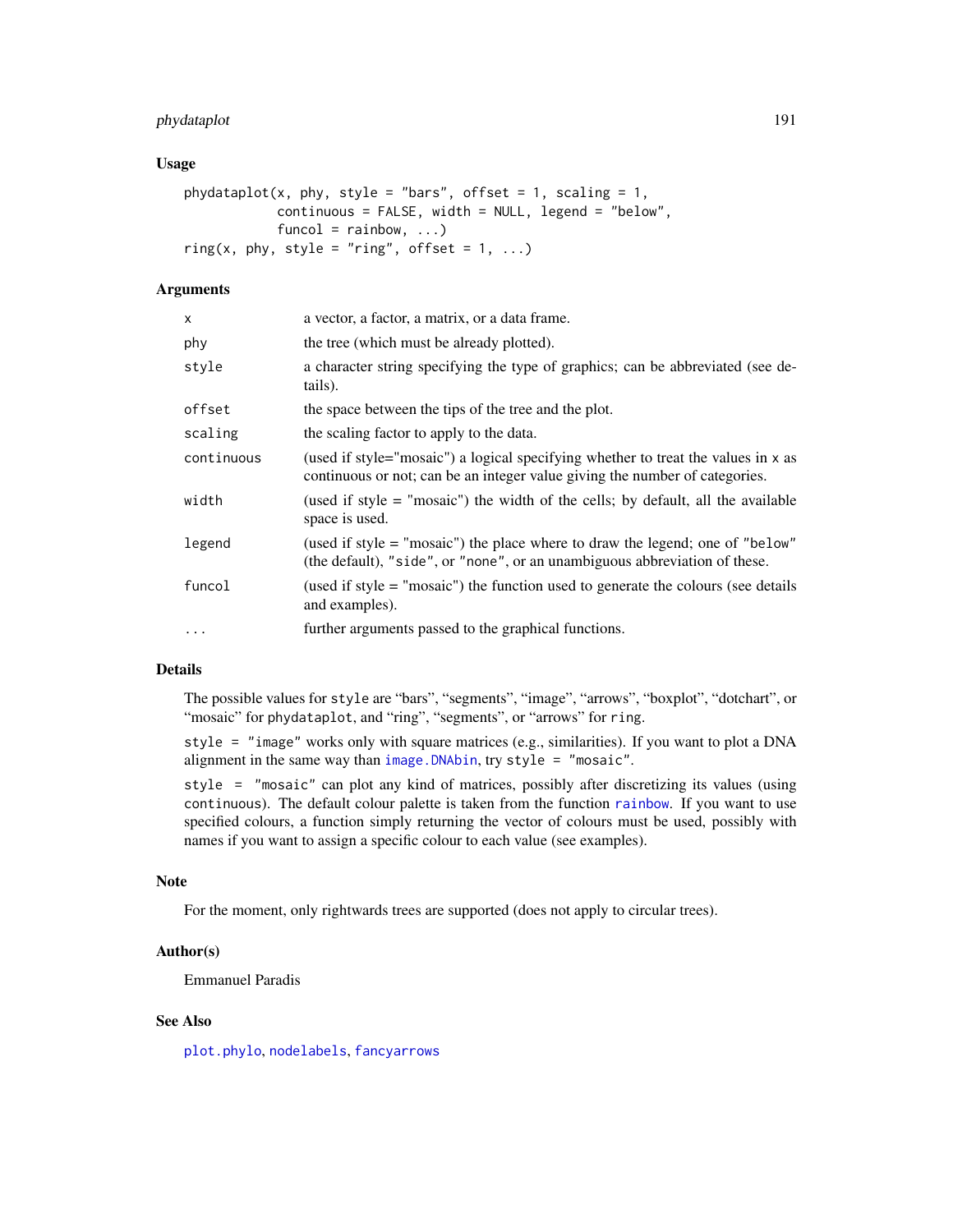## Examples

```
## demonstrates matching with names:
tr < -r \cosh(n < -10)x < -1:nnames(x) <- tr$tip.label
plot(tr, x.lim = 11)phydataplot(x, tr)
## shuffle x but matching names with tip labels reorders them:
phydataplot(sample(x), tr, "s", lwd = 3, lty = 3)
## adapts to the tree:
plot(tr, "f", x.l = c(-11, 11), y.l = c(-11, 11))
phydataplot(x, tr, "s")
## leave more space with x.lim to show a barplot and a dotchart:
plot(tr, x.lim = 22)phydataplot(x, tr, col = "yellow")phydataplot(x, tr, "d", offset = 13)
ts < - \text{rcoal}(N < -100)X \leftarrow rTrainCont(ts) # names are set
dd \leftarrow dist(X)op <- par(mar = rep(0, 4))
plot(ts, x.lim = 10, cex = 0.4, font = 1)phydataplot(as.matrix(dd), ts, "i", offset = 0.2)
par(xpd = TRUE, mar = op$mar)co <- c("blue", "red"); 1 <- c(-2, 2)
X \le -X + abs(min(X)) # move scale so X \ge 0plot(ts, "f", show.tip.label = FALSE, x.lim = 1, y.lim = 1, open.angle = 30)
phydataplot(X, ts, "s", col = co, offset = 0.05)
ring(X, ts, "ring", col = co, offset = max(X) + 0.1) # the same info as a ring
## as many rings as you want...
co <- c("blue", "yellow")
plot(ts, "r", show.tip.label = FALSE, x.l = c(-1, 1), y.l = c(-1, 1))
for (o in seq(0, 0.4, 0.2)) {
    co < -rev(co)ring(0.2, ts, "r", col = rep(co, each = 5), offset = o)}
\lim <- c(-5, 5)
co < -rgb(0, 0.4, 1, alpha = 0.1)y <- seq(0.01, 1, 0.01)
plot(ts, "f", x.lim = lim, y.lim = lim, show.tip.label = FALSE)
ring(y, ts, offset = 0, col = co, lwd = 0.1)
for (i in 1:3) {
    y \le -y + 1ring(y, ts, offset = 0, col = co, lwd = 0.1)
}
```
## rings can be in the background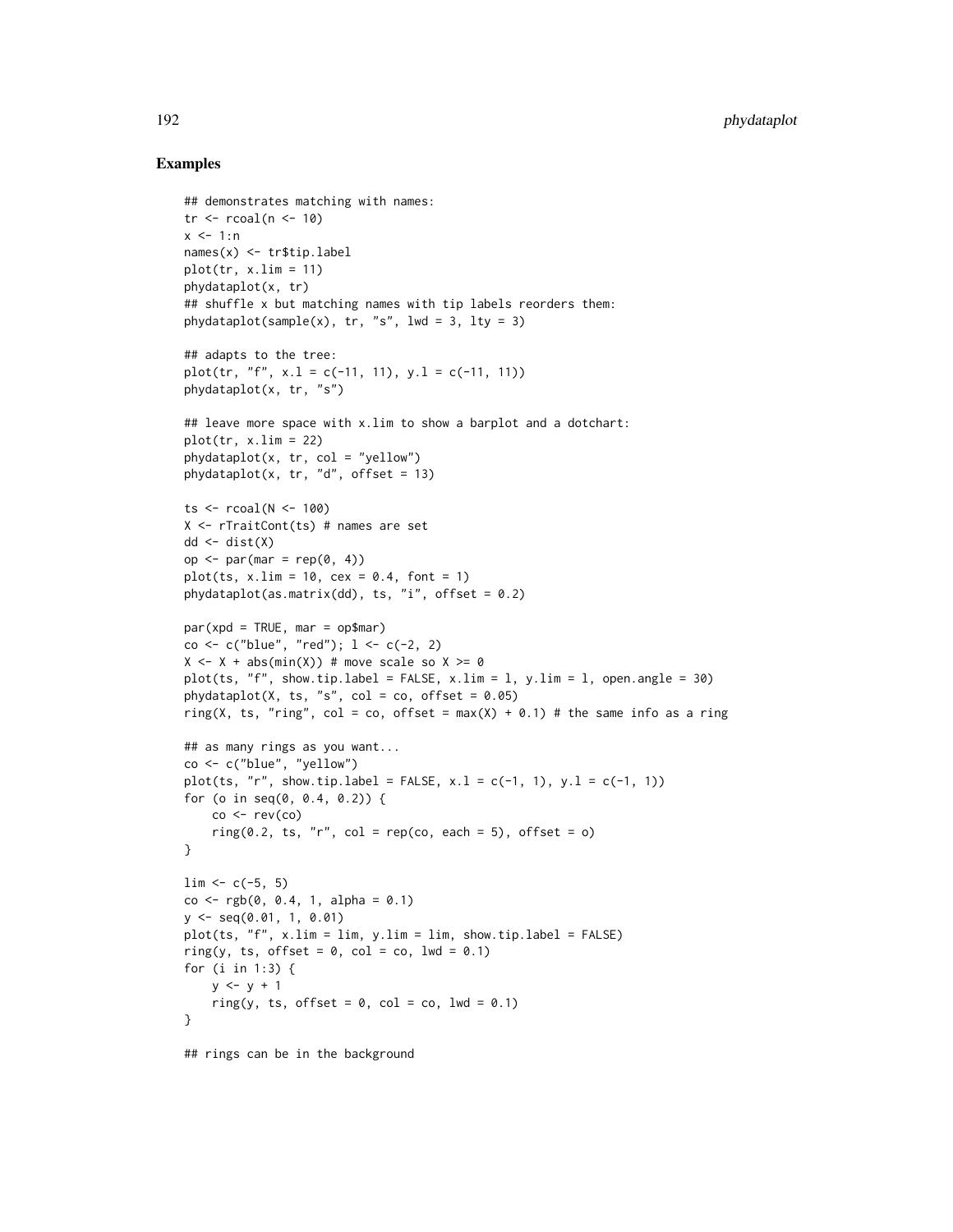# phydataplot 193

```
plot(ts, "r", plot = FALSE)
ring(1, ts, "r", col = rainbow(100), offset = -1)
par(new = TRUE)plot(ts, rr, font = 1, edge.color = "white")
## might be more useful:
co <- c("lightblue", "yellow")
plot(ts, "r", plot = FALSE)
ring(0.1, ts, "r", col = sample(co, size = N, rep = TRUE), offset = -1)
par(new = TRUE)
plot(ts, "r", font = 1)
## if x is matrix:
tx < -\text{recall}(m <-20)
X \leftarrow runif(m, 0, 0.5); Y \leftarrow runif(m, 0, 0.5)X \leftarrow \text{cbind}(X, Y, 1 - X - Y)rownames(X) <- tx$tip.label
plot(tx, x.lim = 6)co < -rgb(diag(3))phydataplot(X, tx, col = co)## a variation:
plot(tx, show.tip.label = FALSE, x.lim = 5)phydataplot(X, tx, col = co, offset = 0.05, border = NA)plot(tx, "f", show.tip.label = FALSE, open.angle = 180)ring(X, tx, col = co, offset = 0.05)Z \leq - matrix(rnorm(m * 5), m)
rownames(Z) <- rownames(X)
plot(tx, x.lim = 5)phydataplot(Z, tx, "bo", scaling = .5, offset = 0.5,
            boxfill = c("gold", "skyblue"))
## plot an alignment with a NJ tree:
data(woodmouse)
trw <- nj(dist.dna(woodmouse))
plot(trw, x.lim = 0.1, align.tip = TRUE, font = 1)phydataplot(woodmouse[, 1:50], trw, "m", 0.02, border = NA)
## use type = "mosaic" on a 30x5 matrix:
tr <- rtree(n <- 30)
p \le -5x \le matrix(sample(3, size = n*p, replace = TRUE), n, p)
dimnames(x) <- list(paste0("t", 1:n), LETTERS[1:p])
plot(tr, x.lim = 35, align: tip = TRUE, adj = 1)phydataplot(x, tr, "m", 2)
## change the aspect:
plot(tr, x.lim = 35, align: tip = TRUE, adj = 1)phydataplot(x, tr, "m", 2, width = 2, border = "white", lwd = 3, legend = "side")
## user-defined colour:
f <- function(n) c("yellow", "blue", "red")
phydataplot(x, tr, "m", 18, width = 2, border = "white", lwd = 3,
            legend = "side", funcol = f)
```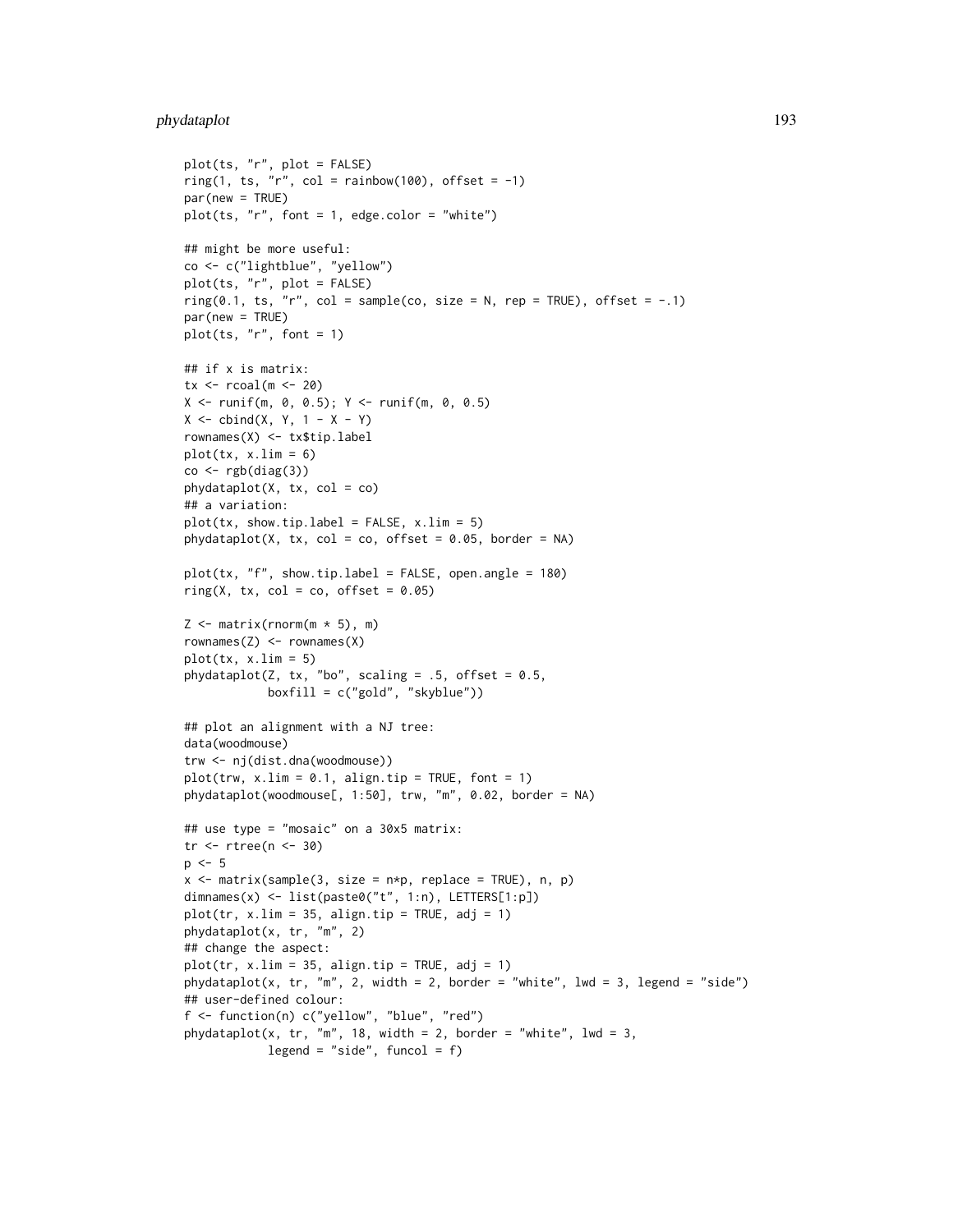```
## alternative colour function...:
## fb <- function(n) c("3" = "red", "2" = "blue", "1" = "yellow")
## ... but since the values are sorted alphabetically,
## both f and fb will produce the same plot.
## use continuous = TRUE with two different scales:
x[] <- 1: (n*p)
plot(tr, x.lim = 35, align: tip = TRUE, adj = 1)phydataplot(x, tr, "m", 2, width = 1.5, continuous = TRUE, legend = "side",
            funcol = colorRampPalette(c("white", "darkgreen")))
phydataplot(x, tr, "m", 18, width = 1.5, continuous = 5, legend = "side",
            funcol = topo.colors)
```
phymltest *Fits a Bunch of Models with PhyML*

#### Description

This function calls PhyML and fits successively 28 models of DNA evolution. The results are saved on disk, as PhyML usually does, and returned in R as a vector with the log-likelihood value of each model.

#### Usage

```
phymltest(seqfile, format = "interleaved", itree = NULL,
          exclude = NULL, execname = NULL, append = TRUE)
## S3 method for class 'phymltest'
print(x, \ldots)## S3 method for class 'phymltest'
summary(object, ...)
## S3 method for class 'phymltest'
plot(x, main = NULL, col = "blue", ...)
```
## Arguments

| segfile | a character string giving the name of the file that contains the DNA sequences<br>to be analysed by PhyML.                                                                |
|---------|---------------------------------------------------------------------------------------------------------------------------------------------------------------------------|
| format  | a character string specifying the format of the DNA sequences: either "interleaved"<br>(the default), or "sequential".                                                    |
| itree   | a character string giving the name of a file with a tree in Newick format to be<br>used as an initial tree by PhyML. If NULL (the default), PhyML uses a "BIONJ"<br>tree. |
| exclude | a vector of mode character giving the models to be excluded from the analysis.<br>These must be among those below, and follow the same syntax.                            |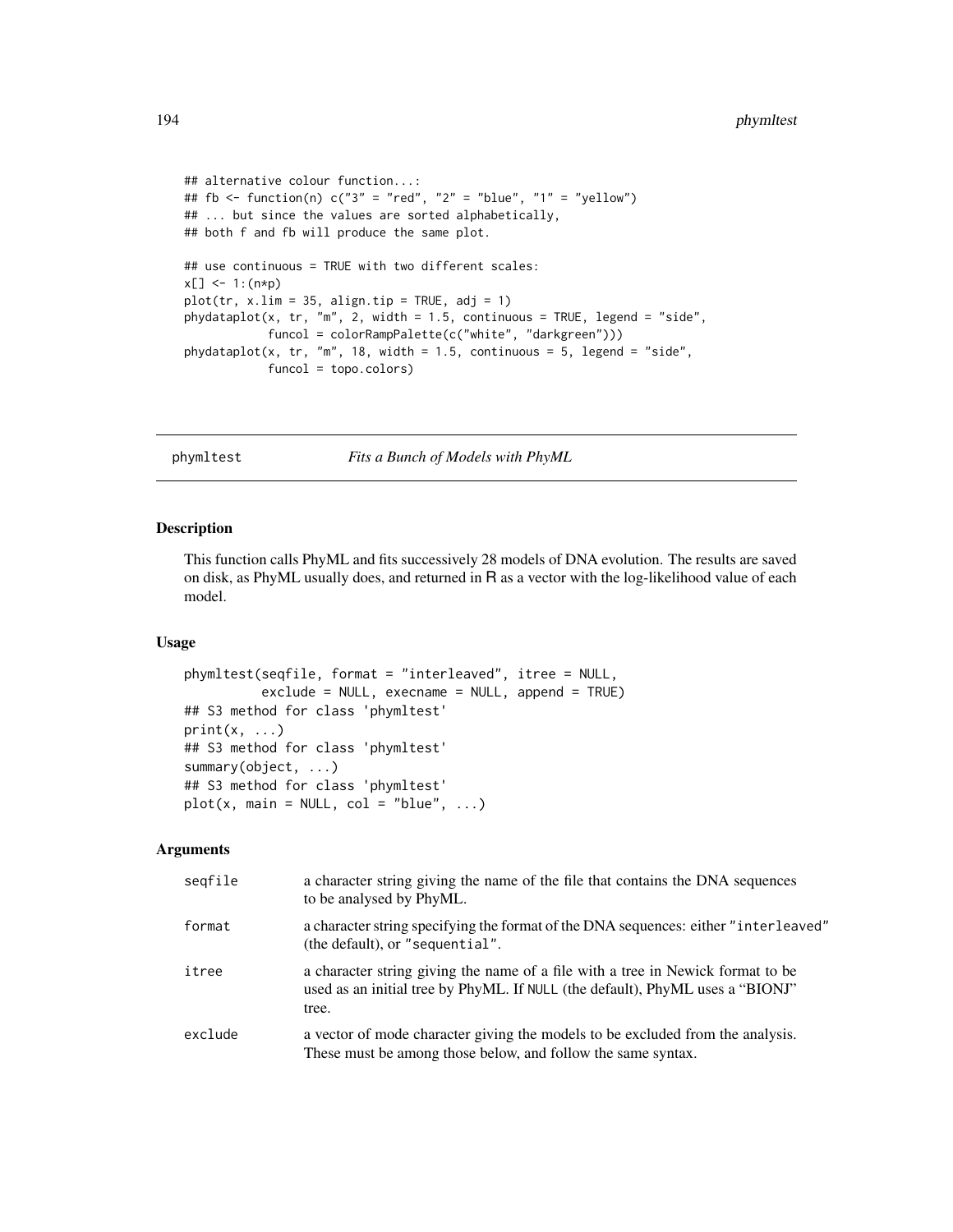#### phymltest 195

| execname | a character string specifying the name of the PhyML executable. This argument<br>can be left as NULL if PhyML's default names are used: "phyml_3.0_linux32",<br>"phyml_3.0_macintel", or "phyml_3.0_win32.exe", under Linux, MacOS,<br>or Windows respectively. |
|----------|-----------------------------------------------------------------------------------------------------------------------------------------------------------------------------------------------------------------------------------------------------------------|
| append   | a logical indicating whether to erase previous PhyML output files if present; the<br>default is to not erase.                                                                                                                                                   |
| X        | an object of class "phymltest".                                                                                                                                                                                                                                 |
| object   | an object of class "phymltest".                                                                                                                                                                                                                                 |
| main     | a title for the plot; if left NULL, a title is made with the name of the object (use<br>main $=$ "" to have no title).                                                                                                                                          |
| col      | a colour used for the segments showing the AIC values (blue by default).                                                                                                                                                                                        |
| .        | further arguments passed to or from other methods.                                                                                                                                                                                                              |
|          |                                                                                                                                                                                                                                                                 |

#### Details

The present function requires version 3.0.1 of PhyML; it won't work with older versions.

The user must take care to set correctly the three different paths involved here: the path to PhyML's binary, the path to the sequence file, and the path to R's working directory. The function should work if all three paths are different. Obviously, there should be no problem if they are all the same.

The following syntax is used for the models:

# "X[Y][Z]00[+I][+G]"

where "X" is the first letter of the author of the model, "Y" and "Z" are possibly other co-authors of the model, "00" is the year of the publication of the model, and "+I" and "+G" indicates whether the presence of invariant sites and/or a gamma distribution of substitution rates have been specified. Thus, Kimura's model is denoted "K80" and not "K2P". The exception to this rule is the general time-reversible model which is simple denoted "GTR" model.

The seven substitution models used are: "JC69", "K80", "F81", "F84", "HKY85", "TN93", and "GTR". These models are then altered by adding the "+I" and/or "+G", resulting thus in four variants for each of them (e.g., "JC69", "JC69+I", "JC69+G", "JC69+I+G"). Some of these models are described in the help page of [dist.dna](#page-110-0).

When a gamma distribution of substitution rates is specified, four categories are used (which is PhyML's default behaviour), and the "alpha" parameter is estimated from the data.

For the models with a different substition rate for transitions and transversions, these rates are left free and estimated from the data (and not constrained with a ratio of 4 as in PhyML's default).

The option path2exec has been removed in the present version: the path to PhyML's executable can be specified with the option execname.

#### Value

phymltest returns an object of class "phymltest": a numeric vector with the models as names.

The print method prints an object of class "phymltest" as matrix with the name of the models, the number of free parameters, the log-likelihood value, and the value of the Akaike information criterion (AIC =  $-2 * loglik + 2 * number of free parameters$ )

The summary method prints all the possible likelihood ratio tests for an object of class "phymltest".

The plot method plots the values of AIC of an object of class "phymltest" on a vertical scale.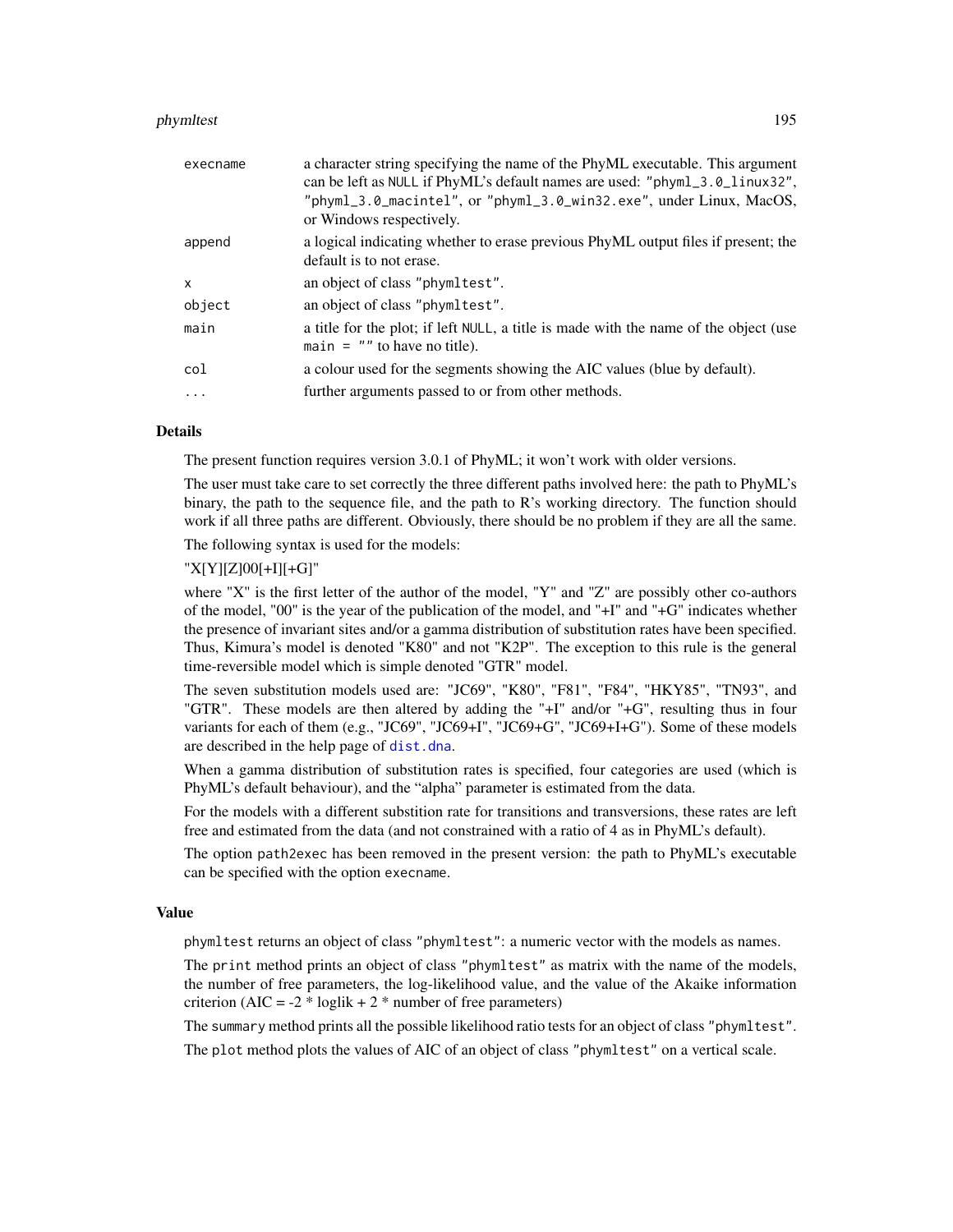It is important to note that the models fitted by this function is only a small fraction of the models possible with PhyML. For instance, it is possible to vary the number of categories in the (discretized) gamma distribution of substitution rates, and many parameters can be fixed by the user. The results from the present function should rather be taken as indicative of a best model.

## Author(s)

Emmanuel Paradis

#### References

Posada, D. and Crandall, K. A. (2001) Selecting the best-fit model of nucleotide substitution. *Systematic Biology*, 50, 580–601.

Guindon, S. and Gascuel, O. (2003) A simple, fast, and accurate algorithm to estimate large phylogenies by maximum likelihood. *Systematic Biology*, 52, 696–704. [http://www.atgc-montpellier](http://www.atgc-montpellier.fr/phyml/). [fr/phyml/](http://www.atgc-montpellier.fr/phyml/)

## See Also

[read.tree](#page-221-0), [write.tree](#page-275-0), [dist.dna](#page-110-0)

#### Examples

```
### A `fake' example with random likelihood values: it does not
### make sense, but does not need PhyML and gives you a flavour
### of what the output looks like:
x <- runif(28, -100, -50)
names(x) <- ape:::.phymltest.model
class(x) <- "phymltest"
x
summary(x)
plot(x)
plot(x, main = "", col = "red")### This example needs PhyML, copy/paste or type the
### following commands if you want to try them, eventually
### changing setwd() and the options of phymltest()
## Not run:
setwd("D:/phyml_v2.4/exe") # under Windows
data(woodmouse)
write.dna(woodmouse, "woodmouse.txt")
X <- phymltest("woodmouse.txt")
X
summary(X)
plot(X)
```
## End(Not run)

# Note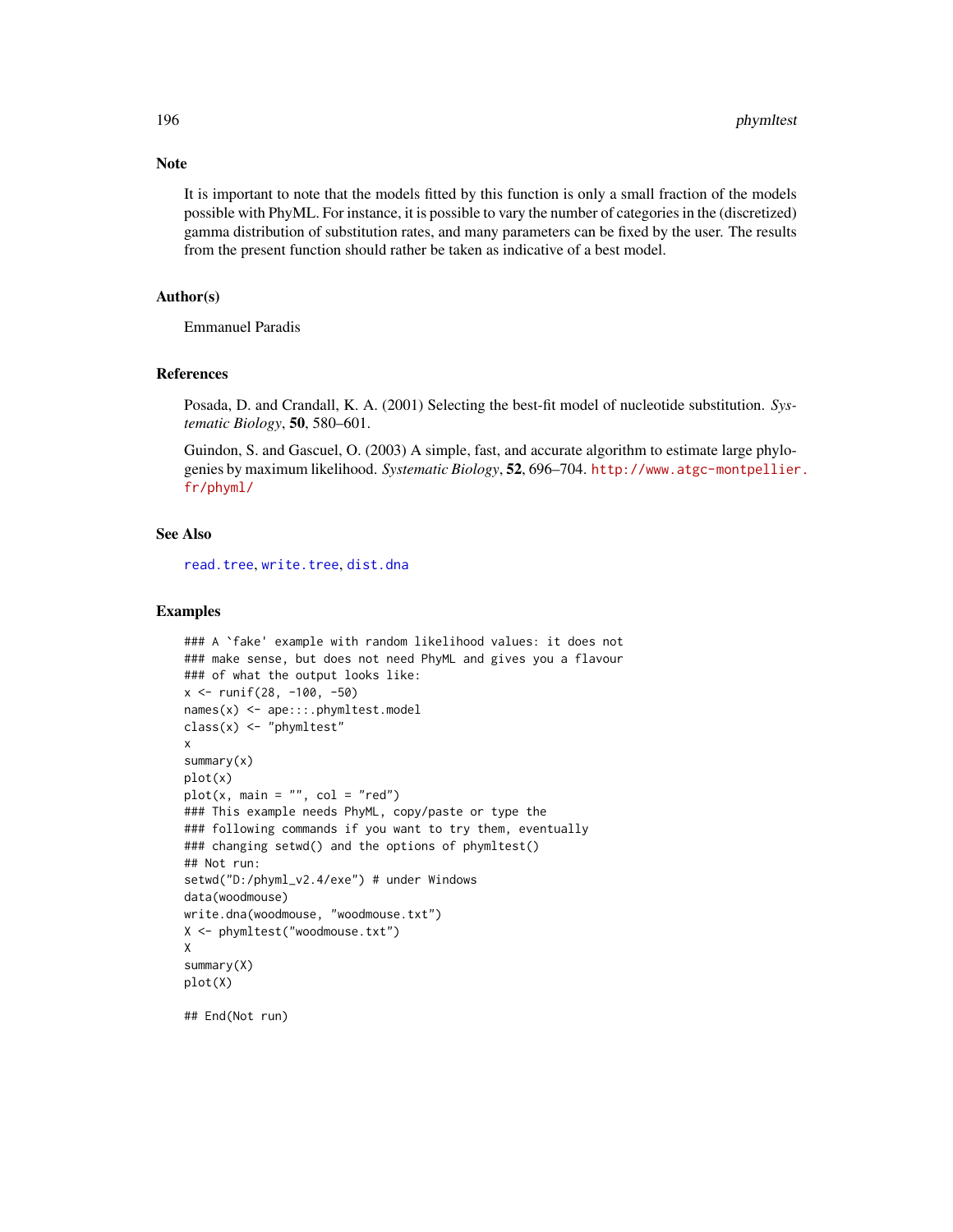# <span id="page-196-0"></span>Description

Compute the phylogenetically independent contrasts using the method described by Felsenstein (1985).

#### Usage

```
pic(x, phy, scaled = TRUE, var.contrasts = FALSE,
   rescaled.tree = FALSE)
```
# Arguments

| <b>X</b>      | a numeric vector.                                                                                              |
|---------------|----------------------------------------------------------------------------------------------------------------|
| phy           | an object of class "phylo".                                                                                    |
| scaled        | logical, indicates whether the contrasts should be scaled with their expected<br>variances (default to TRUE).  |
| var.contrasts | logical, indicates whether the expected variances of the contrasts should be re-<br>turned (default to FALSE). |
| rescaled.tree | logical, if TRUE the rescaled tree is returned together with the main results.                                 |

# Details

If x has names, its values are matched to the tip labels of phy, otherwise its values are taken to be in the same order than the tip labels of phy.

The user must be careful here since the function requires that both series of names perfectly match. If both series of names do not match, the values in the x are taken to be in the same order than the tip labels of phy, and a warning message is issued.

# Value

either a vector of phylogenetically independent contrasts (if var.contrasts = FALSE), or a twocolumn matrix with the phylogenetically independent contrasts in the first column and their expected variance in the second column (if var.contrasts = TRUE). If the tree has node labels, these are used as labels of the returned object.

If rescaled.tree = TRUE, a list is returned with two elements named "contr" with the above results and "rescaled.tree" with the tree and its rescaled branch lengths (see Felsenstein 1985).

## Author(s)

Emmanuel Paradis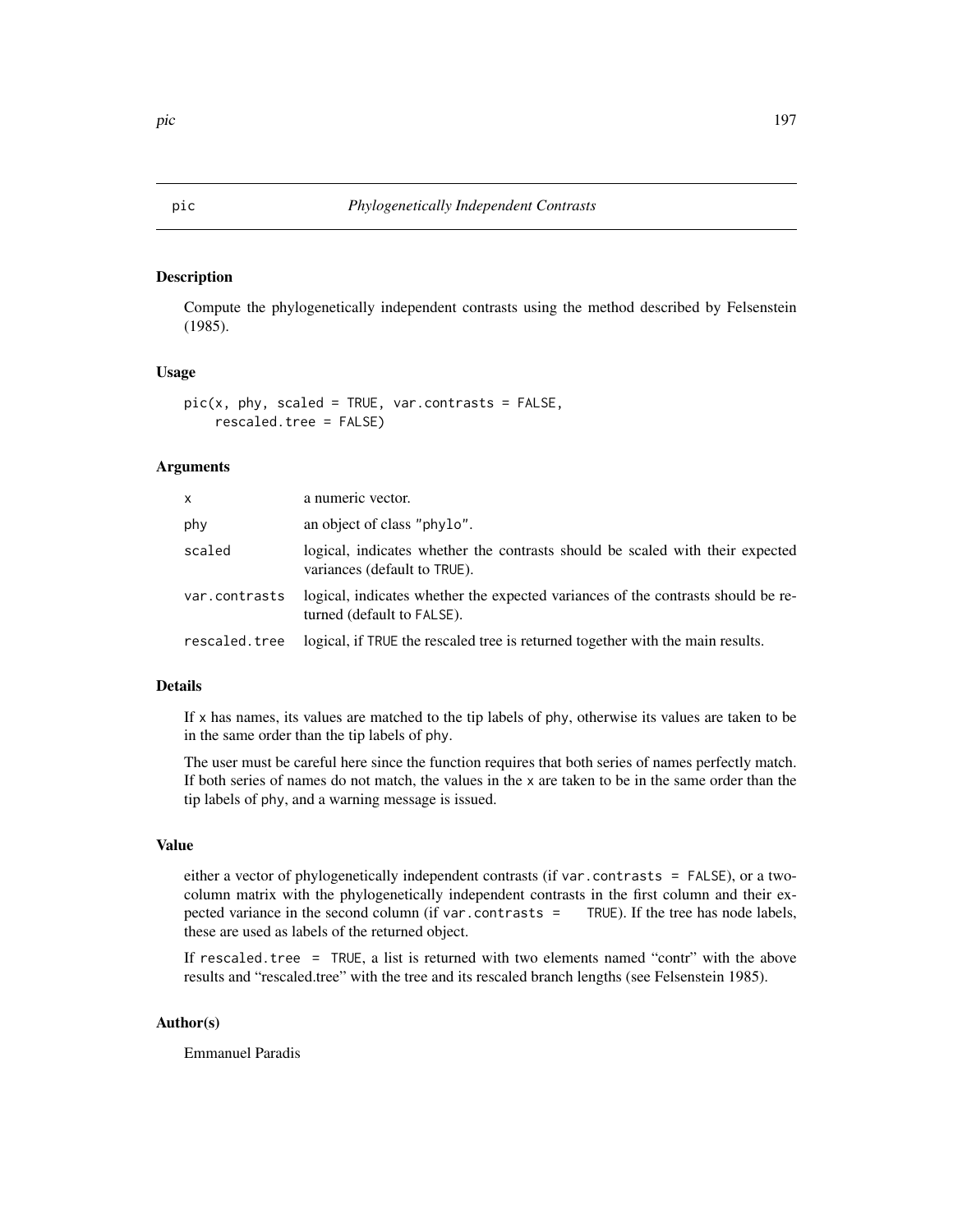## References

Felsenstein, J. (1985) Phylogenies and the comparative method. *American Naturalist*, 125, 1–15.

## See Also

[read.tree](#page-221-0), [compar.gee](#page-76-0), [compar.lynch](#page-79-0), [pic.ortho](#page-197-0), [varCompPhylip](#page-263-0)

## Examples

```
### The example in Phylip 3.5c (originally from Lynch 1991)
cat("((((Homo:0.21,Pongo:0.21):0.28,",
   "Macaca:0.49):0.13,Ateles:0.62):0.38,Galago:1.00);",
   file = "ex.tre", sep = "\n\rightharpoonupn")
tree.primates <- read.tree("ex.tre")
X <- c(4.09434, 3.61092, 2.37024, 2.02815, -1.46968)
Y <- c(4.74493, 3.33220, 3.36730, 2.89037, 2.30259)
names(X) <- names(Y) <- c("Homo", "Pongo", "Macaca", "Ateles", "Galago")
pic.X <- pic(X, tree.primates)
pic.Y <- pic(Y, tree.primates)
cor.test(pic.X, pic.Y)
lm(pic.Y ~ pic.X ~ - 1) # both regressions
lm(pic.X \sim pic.Y - 1) # through the origin
unlink("ex.tre") # delete the file "ex.tre"
```
<span id="page-197-0"></span>pic.ortho *Phylogenetically Independent Orthonormal Contrasts*

## Description

This function computes the orthonormal contrasts using the method described by Felsenstein (2008). Only a single trait can be analyzed; there can be several observations per species.

## Usage

```
pic.ortho(x, phy, var.contrasts = FALSE, intra = FALSE)
```
### Arguments

| x             | a numeric vector or a list of numeric vectors.                                                                 |
|---------------|----------------------------------------------------------------------------------------------------------------|
| phy           | an object of class "phylo".                                                                                    |
| var.contrasts | logical, indicates whether the expected variances of the contrasts should be re-<br>turned (default to FALSE). |
| intra         | logical, whether to return the intraspecific contrasts.                                                        |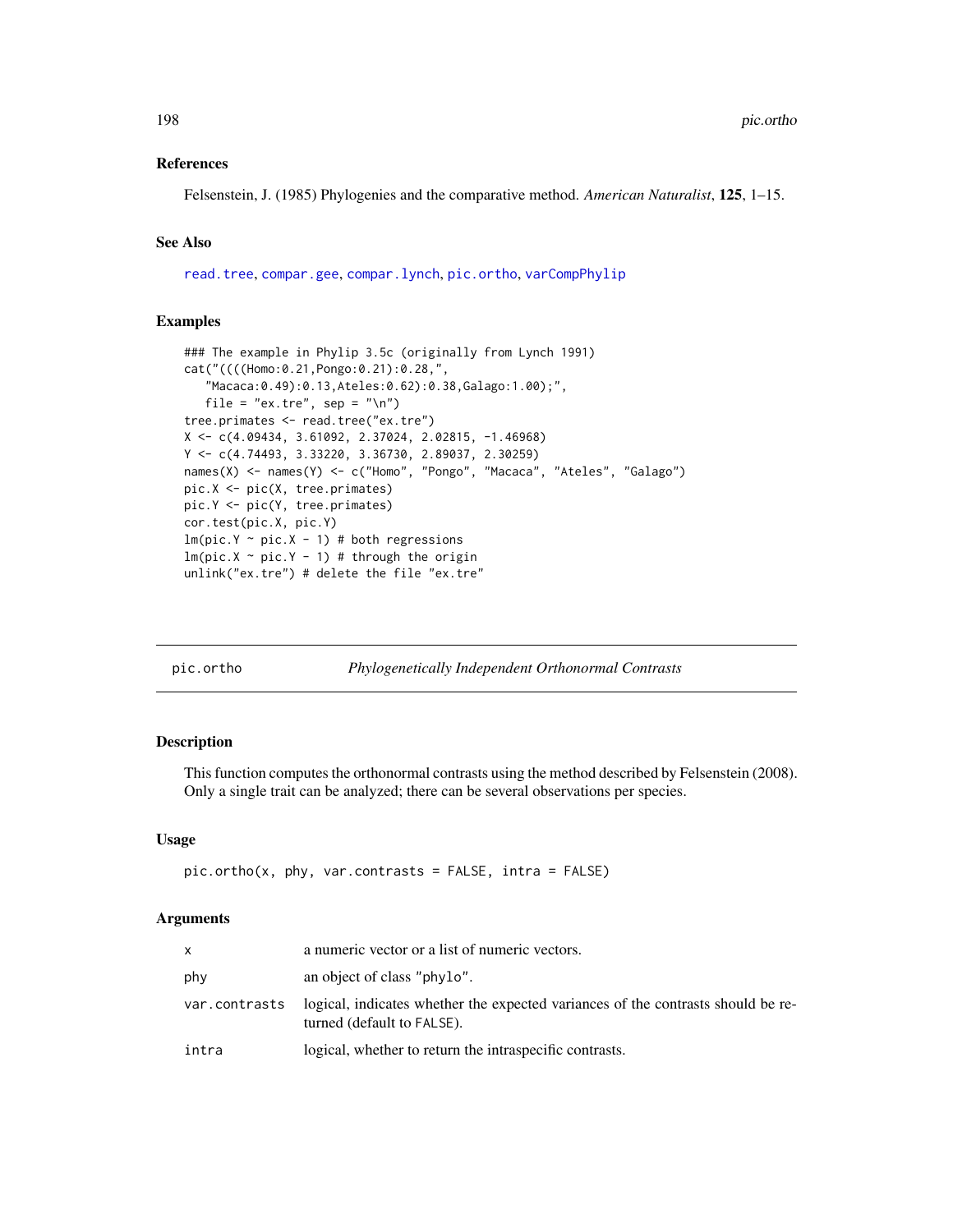## plot.correlogram 199

## Details

The data x can be in two forms: a vector if there is a single observation for each species, or a list whose elements are vectors containing the individual observations for each species. These vectors may be of different lengths.

If x has names, its values are matched to the tip labels of phy, otherwise its values are taken to be in the same order than the tip labels of phy.

#### Value

either a vector of contrasts, or a two-column matrix with the contrasts in the first column and their expected variances in the second column (if var.contrasts = TRUE). If the tree has node labels, these are used as labels of the returned object.

If intra = TRUE, the attribute "intra", a list of vectors with the intraspecific contrasts or NULL for the species with a one observation, is attached to the returned object.

## Author(s)

Emmanuel Paradis

# References

Felsenstein, J. (2008) Comparative methods with sampling error and within-species variation: Contrasts revisited and revised. *American Naturalist*, 171, 713–725.

#### See Also

[pic](#page-196-0), [varCompPhylip](#page-263-0)

#### Examples

```
tr < -r \text{coal}(30)### a single observation per species:
x <- rTraitCont(tr)
pic.ortho(x, tr)
pic.ortho(x, tr, TRUE)
### different number of observations per species:
x <- lapply(sample(1:5, 30, TRUE), rnorm)
pic.ortho(x, tr, intra = TRUE)
```
plot.correlogram *Plot a Correlogram*

# Description

These functions plot correlagrams previously computed with [correlogram.formula](#page-102-0).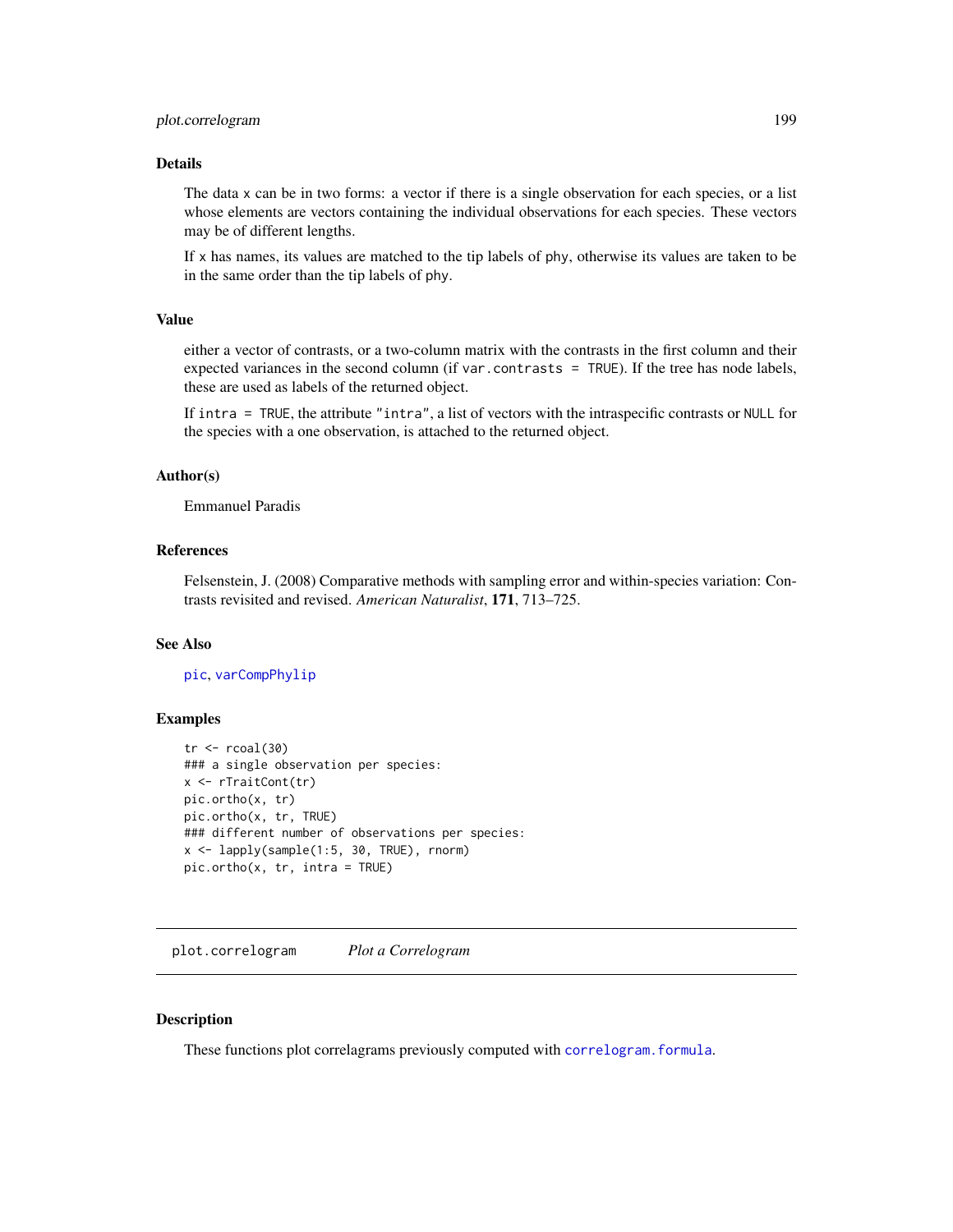# Usage

```
## S3 method for class 'correlogram'
plot(x, legend = TRUE, test. level = 0.05,col = c("grey", "red"), type = "b", xlab = "",ylab = "Moran's I", pch = 21, cex = 2, ...)
 ## S3 method for class 'correlogramList'
plot(x, lattice = TRUE, legend = TRUE,test.level = 0.05, col = c("grey", "red"),xlab = "", ylab = "Moran's I",type = "b", pch = 21, cex = 2, ...)
```
## Arguments

| $\mathsf{x}$ | an object of class "correlogram" or of class "correlogramList" (both pro-<br>duced by correlogram. formula).                                     |
|--------------|--------------------------------------------------------------------------------------------------------------------------------------------------|
| legend       | should a legend be added on the plot?                                                                                                            |
| test.level   | the level used to discriminate the plotting symbols with colours considering the<br>P-values.                                                    |
| col          | two colours for the plotting symbols: the first one is used if the P-value is greater<br>than or equal to test. level, the second one otherwise. |
| type         | the type of plot to produce (see plot for possible choices).                                                                                     |
| xlab         | an optional character string for the label on the x-axis (none by default).                                                                      |
| ylab         | the default label on the y-axis.                                                                                                                 |
| pch          | the type of plotting symbol.                                                                                                                     |
| cex          | the default size for the plotting symbols.                                                                                                       |
| lattice      | when plotting several correlograms, should they be plotted in trellis-style with<br>lattice (the default), or together on the same plot?         |
| $\ddotsc$    | other parameters passed to the plot or lines function.                                                                                           |

## Details

When plotting several correlograms with lattice, some options have no effect: legend, type, and pch (pch=19 is always used in this situation).

When using pch between 1 and 20 (i.e., non-filled symbols, the colours specified in col are also used for the lines joining the points. To keep black lines, it is better to leave pch between 21 and 25.

## Author(s)

Emmanuel Paradis

## See Also

[correlogram.formula](#page-102-0), [Moran.I](#page-165-0)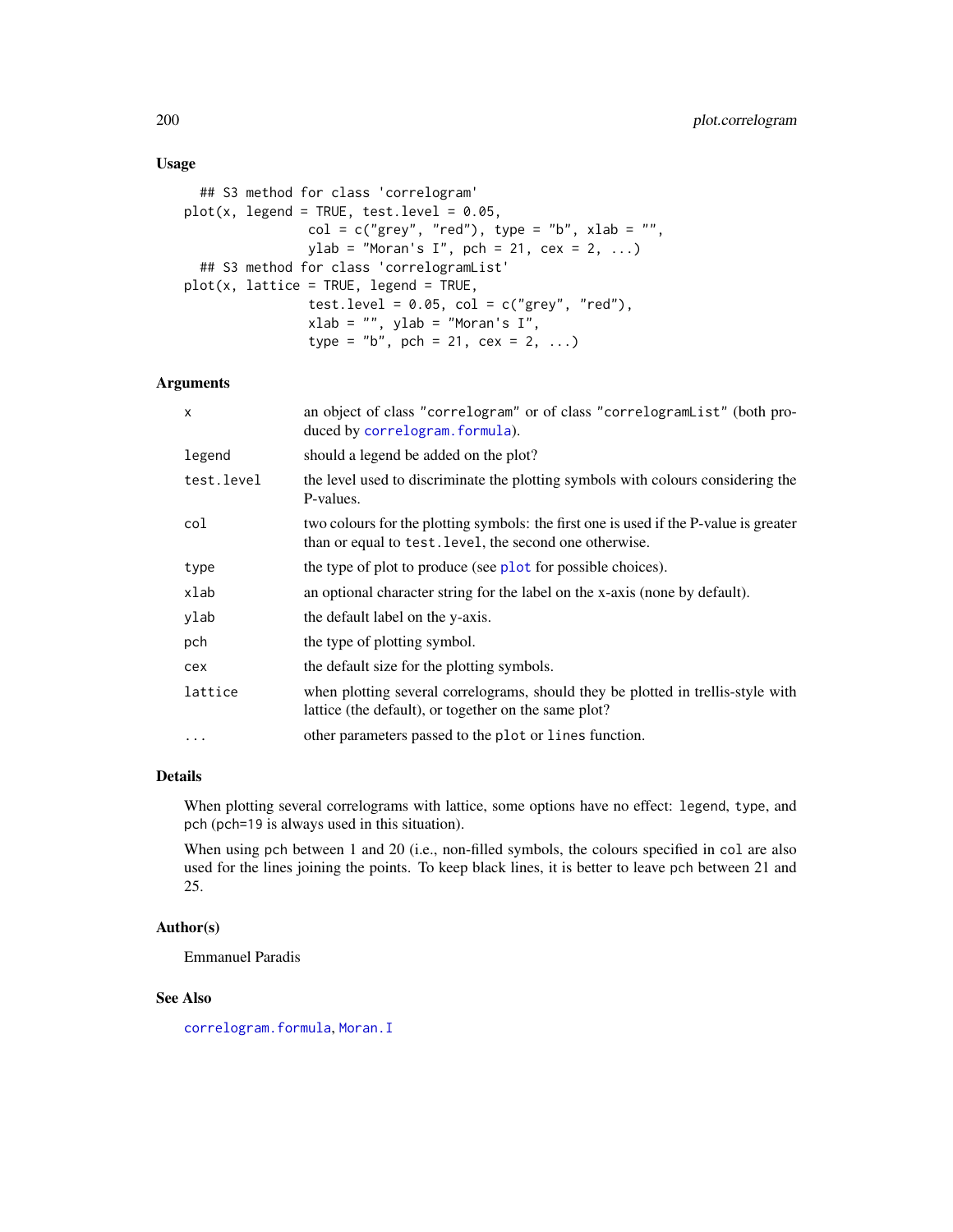<span id="page-200-0"></span>

# Description

These functions plot phylogenetic trees on the current graphical device.

## Usage

```
## S3 method for class 'phylo'
plot(x, type = "phylogram", use. edge. length = TRUE,node.pos = NULL, show.tip.label = TRUE, show.node.label = FALSE,
   edge.color = "black", edge.width = 1, edge.lty = 1, font = 3,
   cex = par("cex"), adj = NULL, srt = 0, no.margin = FALSE,
   root.edge = FALSE, label.offset = 0, underscore = FALSE,
   x.lim = NULL, y.lim = NULL, direction = "rightwards",
   lab4ut = NULL, tip.color = "black", plot = TRUE,
   rotate.tree = 0, open.angle = 0, node.depth = 1,
   align.tip.label = FALSE, ...)
## S3 method for class 'multiPhylo'
plot(x, layout = 1, ...)
```
## Arguments

| X               | an object of class "phylo" or of class "multiPhylo".                                                                                                                                                                                                                  |  |
|-----------------|-----------------------------------------------------------------------------------------------------------------------------------------------------------------------------------------------------------------------------------------------------------------------|--|
| type            | a character string specifying the type of phylogeny to be drawn; it must be one<br>of "phylogram" (the default), "cladogram", "fan", "unrooted", "radial" or any<br>unambiguous abbreviation of these.                                                                |  |
| use.edge.length |                                                                                                                                                                                                                                                                       |  |
|                 | a logical indicating whether to use the edge lengths of the phylogeny to draw the<br>branches (the default) or not (if FALSE). This option has no effect if the object of<br>class "phylo" has no 'edge.length' element.                                              |  |
| node.pos        | a numeric taking the value 1 or 2 which specifies the vertical position of the<br>nodes with respect to their descendants. If NULL (the default), then the value is<br>determined in relation to 'type' and 'use.edge.length' (see details).                          |  |
|                 | show, tip. label a logical indicating whether to show the tip labels on the phylogeny (defaults to<br>TRUE, <i>i.e.</i> the labels are shown).                                                                                                                        |  |
| show.node.label |                                                                                                                                                                                                                                                                       |  |
|                 | a logical indicating whether to show the node labels on the phylogeny (defaults)<br>to FALSE, i.e. the labels are not shown).                                                                                                                                         |  |
| edge.color      | a vector of mode character giving the colours used to draw the branches of the<br>plotted phylogeny. These are taken to be in the same order than the component<br>edge of phy. If fewer colours are given than the length of edge, then the colours<br>are recycled. |  |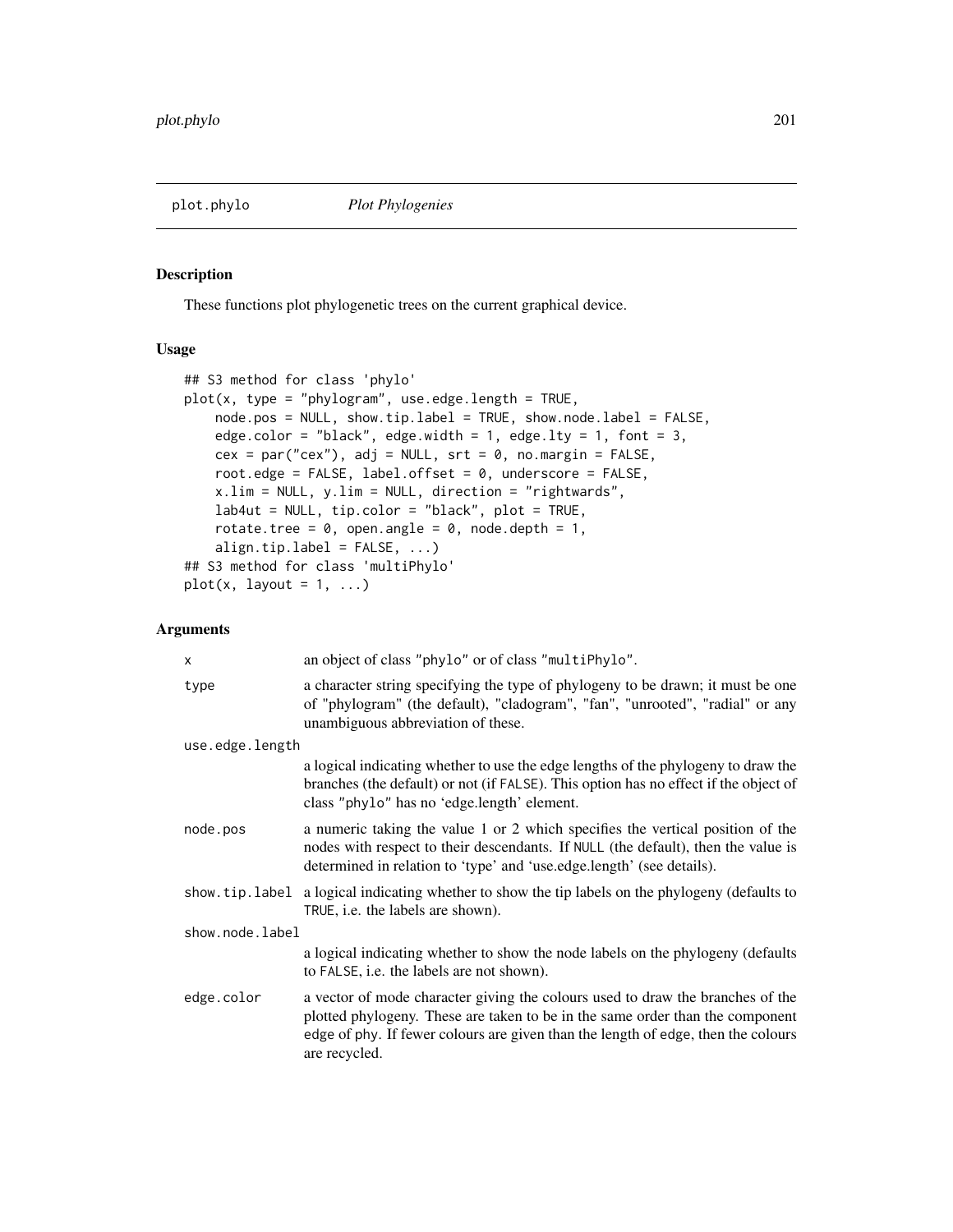| edge.width   | a numeric vector giving the width of the branches of the plotted phylogeny.<br>These are taken to be in the same order than the component edge of phy. If<br>fewer widths are given than the length of edge, then these are recycled.                                                                                                                                               |
|--------------|-------------------------------------------------------------------------------------------------------------------------------------------------------------------------------------------------------------------------------------------------------------------------------------------------------------------------------------------------------------------------------------|
| edge.lty     | same than the previous argument but for line types; 1: plain, 2: dashed, 3:<br>dotted, 4: dotdash, 5: longdash, 6: twodash.                                                                                                                                                                                                                                                         |
| font         | an integer specifying the type of font for the labels: 1 (plain text), 2 (bold), 3<br>(italic, the default), or 4 (bold italic).                                                                                                                                                                                                                                                    |
| cex          | a numeric value giving the factor scaling of the tip and node labels (Character<br>EXpansion). The default is to take the current value from the graphical parame-<br>ters.                                                                                                                                                                                                         |
| adj          | a numeric specifying the justification of the text strings of the labels: 0 (left-<br>justification), 0.5 (centering), or 1 (right-justification). This option has no effect<br>"unrooted". If NULL (the default) the value is set with respect<br>if type $=$<br>of direction (see details).                                                                                       |
| srt          | a numeric giving how much the labels are rotated in degrees (negative values<br>are allowed resulting in clock-like rotation); the value has an effect respec-<br>tively to the value of direction (see Examples). This option has no effect<br>if type = $"$ unrooted".                                                                                                            |
| no.margin    | a logical. If TRUE, the margins are set to zero and the plot uses all the space of<br>the device (note that this was the behaviour of plot. phylo up to version 0.2-1<br>of 'ape' with no way to modify it by the user, at least easily).                                                                                                                                           |
| root.edge    | a logical indicating whether to draw the root edge (defaults to FALSE); this has<br>no effect if 'use.edge.length = FALSE' or if 'type = "unrooted"'.                                                                                                                                                                                                                               |
| label.offset | a numeric giving the space between the nodes and the tips of the phylogeny and<br>their corresponding labels. This option has no effect if type = "unrooted".                                                                                                                                                                                                                       |
| underscore   | a logical specifying whether the underscores in tip labels should be written as<br>spaces (the default) or left as are (if TRUE).                                                                                                                                                                                                                                                   |
| x.lim        | a numeric vector of length one or two giving the limit(s) of the x-axis. If NULL,<br>this is computed with respect to various parameters such as the string lengths of<br>the labels and the branch lengths. If a single value is given, this is taken as the<br>upper limit.                                                                                                       |
| y.lim        | same than above for the y-axis.                                                                                                                                                                                                                                                                                                                                                     |
| direction    | a character string specifying the direction of the tree. Four values are possible:<br>"rightwards" (the default), "leftwards", "upwards", and "downwards".                                                                                                                                                                                                                          |
| lab4ut       | (= labels for unrooted trees) a character string specifying the display of tip labels<br>for unrooted trees (can be abbreviated): either "horizontal" where all labels<br>are horizontal (the default if type $=$ "u"), or "axial" where the labels are<br>displayed in the axis of the corresponding terminal branches. This option has an<br>effect if type = $"u", "f", or "r".$ |
| tip.color    | the colours used for the tip labels, eventually recycled (see examples).                                                                                                                                                                                                                                                                                                            |
| plot         | a logical controlling whether to draw the tree. If FALSE, the graphical device is<br>set as if the tree was plotted, and the coordinates are saved as well.                                                                                                                                                                                                                         |
| rotate.tree  | for "fan", "unrooted", or "radial" trees: the rotation of the whole tree in degrees<br>(negative values are accepted).                                                                                                                                                                                                                                                              |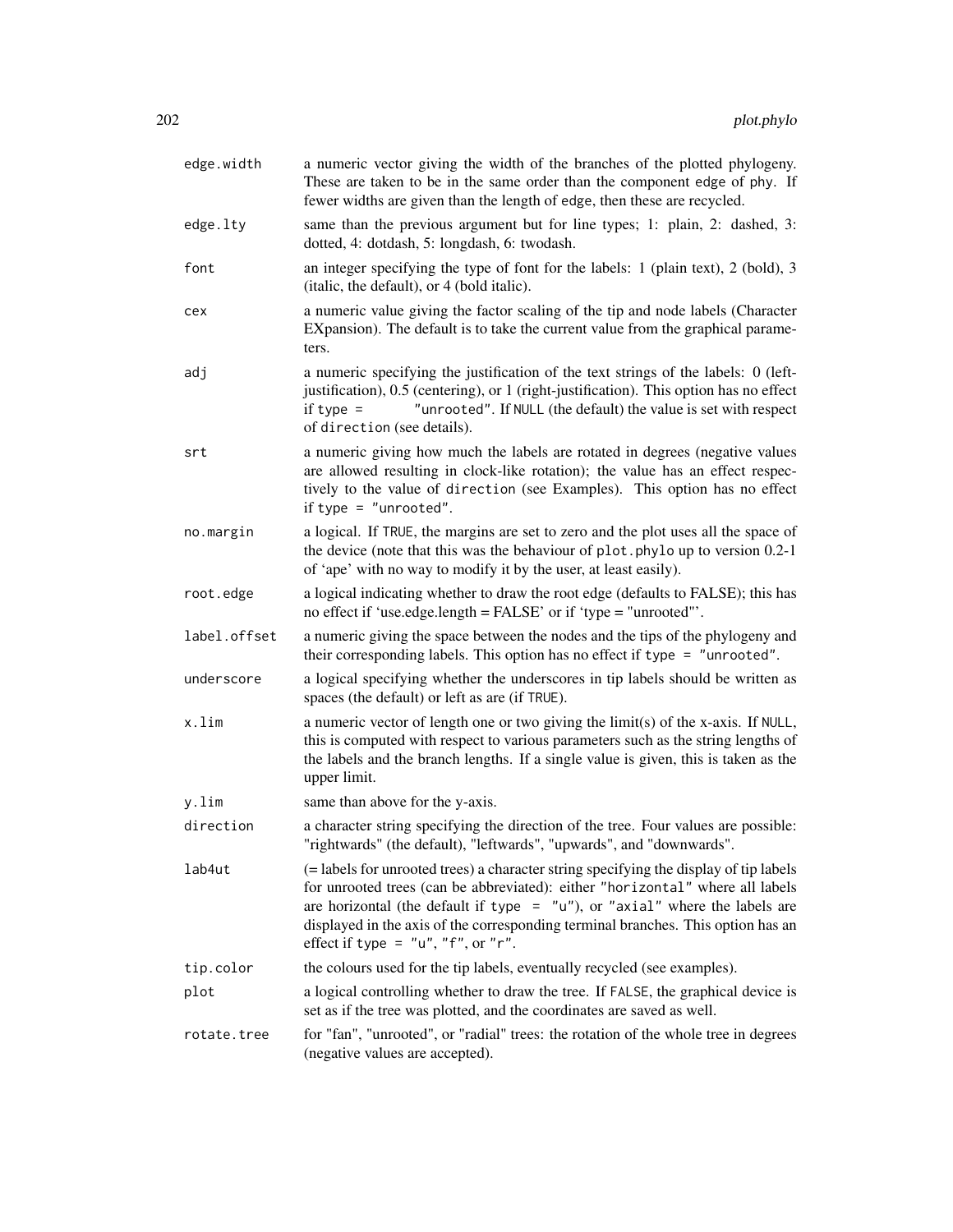#### plot.phylo 203

| open.angle      | if type = $"f"$ or $"r"$ , the angle in degrees left blank. Use a non-zero value if<br>you want to call axisPhylo after the tree is plotted.                                                                                                                              |  |
|-----------------|---------------------------------------------------------------------------------------------------------------------------------------------------------------------------------------------------------------------------------------------------------------------------|--|
| node.depth      | an integer value $(1 \text{ or } 2)$ used if branch lengths are not used to plot the tree; 1:<br>the node depths are proportional to the number of tips descending from each<br>node (the default and was the only possibility previously), 2: they are evenly<br>spaced. |  |
| align.tip.label |                                                                                                                                                                                                                                                                           |  |
|                 | a logical value or an integer. If TRUE, the tips are aligned and dotted lines are<br>drawn between the tips of the tree and the labels. If an integer, the tips are<br>aligned and this gives the type of the lines $(1ty)$ .                                             |  |
| layout          | the number of trees to be plotted simultaneously.                                                                                                                                                                                                                         |  |
| $\ddotsc$       | further arguments to be passed to plot or to plot. phylo.                                                                                                                                                                                                                 |  |
|                 |                                                                                                                                                                                                                                                                           |  |

# Details

If x is a list of trees (i.e., an object of class "multiPhylo"), then any further argument may be passed with ... and could be any one of those listed above for a single tree.

The font format of the labels of the nodes and the tips is the same.

If no.margin = TRUE, the margins are set to zero and are not restored after plotting the tree, so that the user can access the coordinates system of the plot.

The option 'node.pos' allows the user to alter the vertical position (i.e., ordinates) of the nodes. If node.pos = 1, then the ordinate of a node is the mean of the ordinates of its direct descendants (nodes and/or tips). If node.pos = 2, then the ordinate of a node is the mean of the ordinates of all the tips of which it is the ancestor. If node.pos = NULL (the default), then its value is determined with respect to other options: if type = "phylogram" then 'node.pos = 1'; if type = "cladogram" and use.edge.length = FALSE then 'node.pos =  $2$ '; if type = "cladogram" and use.edge.length = TRUE then 'node.pos = 1'. Remember that in this last situation, the branch lengths make sense when projected on the x-axis.

If adj is not specified, then the value is determined with respect to direction: if direction = "leftwards" then  $adj = 1$  (0 otherwise).

If the arguments x.lim and y.lim are not specified by the user, they are determined roughly by the function. This may not always give a nice result: the user may check these values with the (invisibly) returned list (see "Value:").

If you use align.tip.label = TRUE with type = "fan", you will have certainly to set x.lim and y.lim manually.

If you resize manually the graphical device (windows or X11) you may need to replot the tree.

## Value

plot.phylo returns invisibly a list with the following components which values are those used for the current plot:

type use.edge.length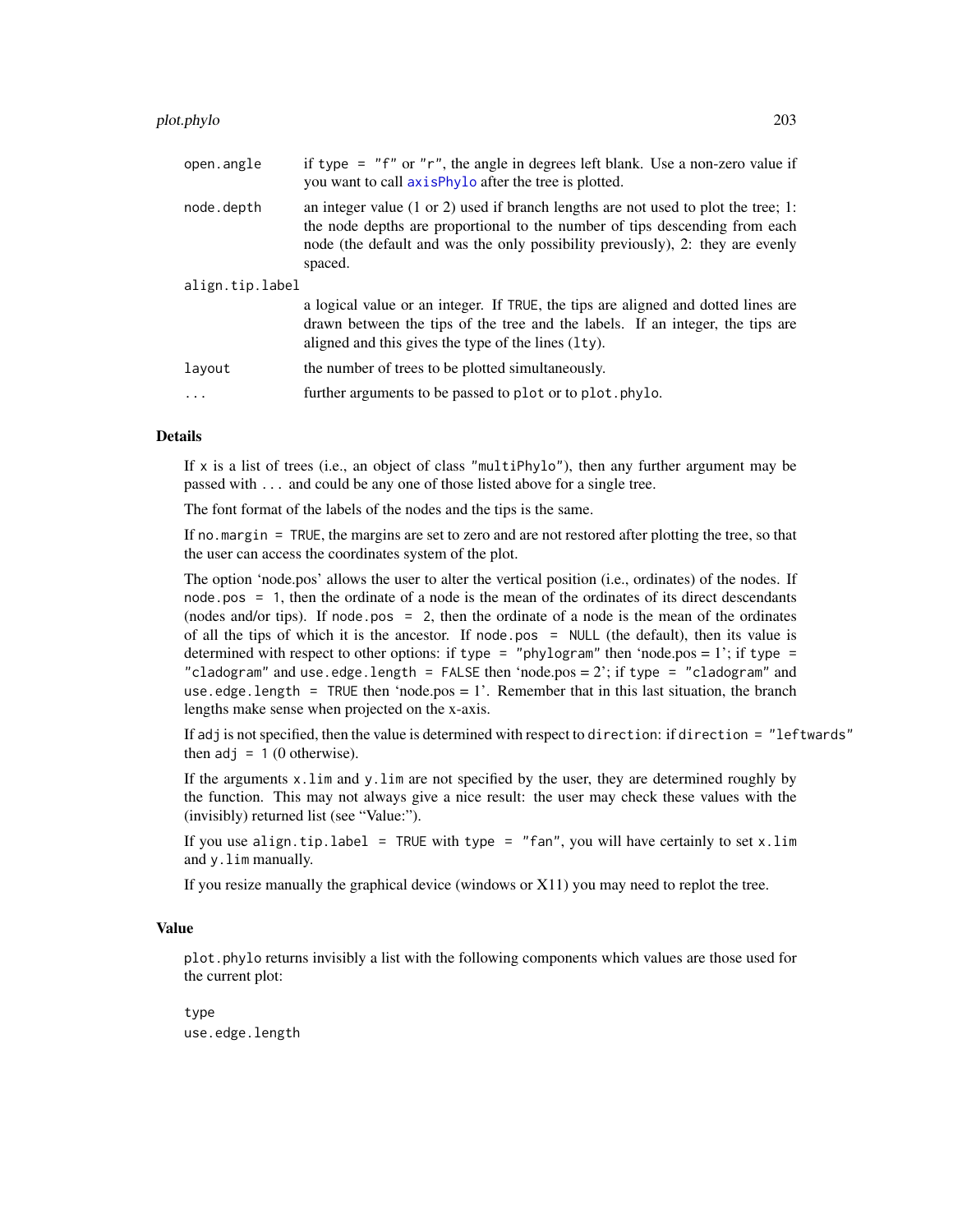204 plot.phylo

```
node.pos
node.depth
show.tip.label
show.node.label
font
cex
adj
srt
no.margin
label.offset
x.lim
y.lim
direction
tip.color
Ntip
Nnode
root.time
align.tip.label
```
# Note

The argument asp cannot be passed with ....

# Author(s)

Emmanuel Paradis

# See Also

[read.tree](#page-221-0), [trex](#page-257-0), [kronoviz](#page-143-0), [add.scale.bar](#page-13-0), [axisPhylo](#page-29-0), [nodelabels](#page-180-0), [edges](#page-127-0), [plot](#page-0-0) for the basic plotting function in R

# Examples

```
### An extract from Sibley and Ahlquist (1990)
cat("(((Strix_aluco:4.2,Asio_otus:4.2):3.1,",
   "Athene_noctua:7.3):6.3,Tyto_alba:13.5);",
   file = "ex.tre", sep = "n")
tree.owls <- read.tree("ex.tre")
plot(tree.owls)
unlink("ex.tre") # delete the file "ex.tre"
### Show the types of trees.
```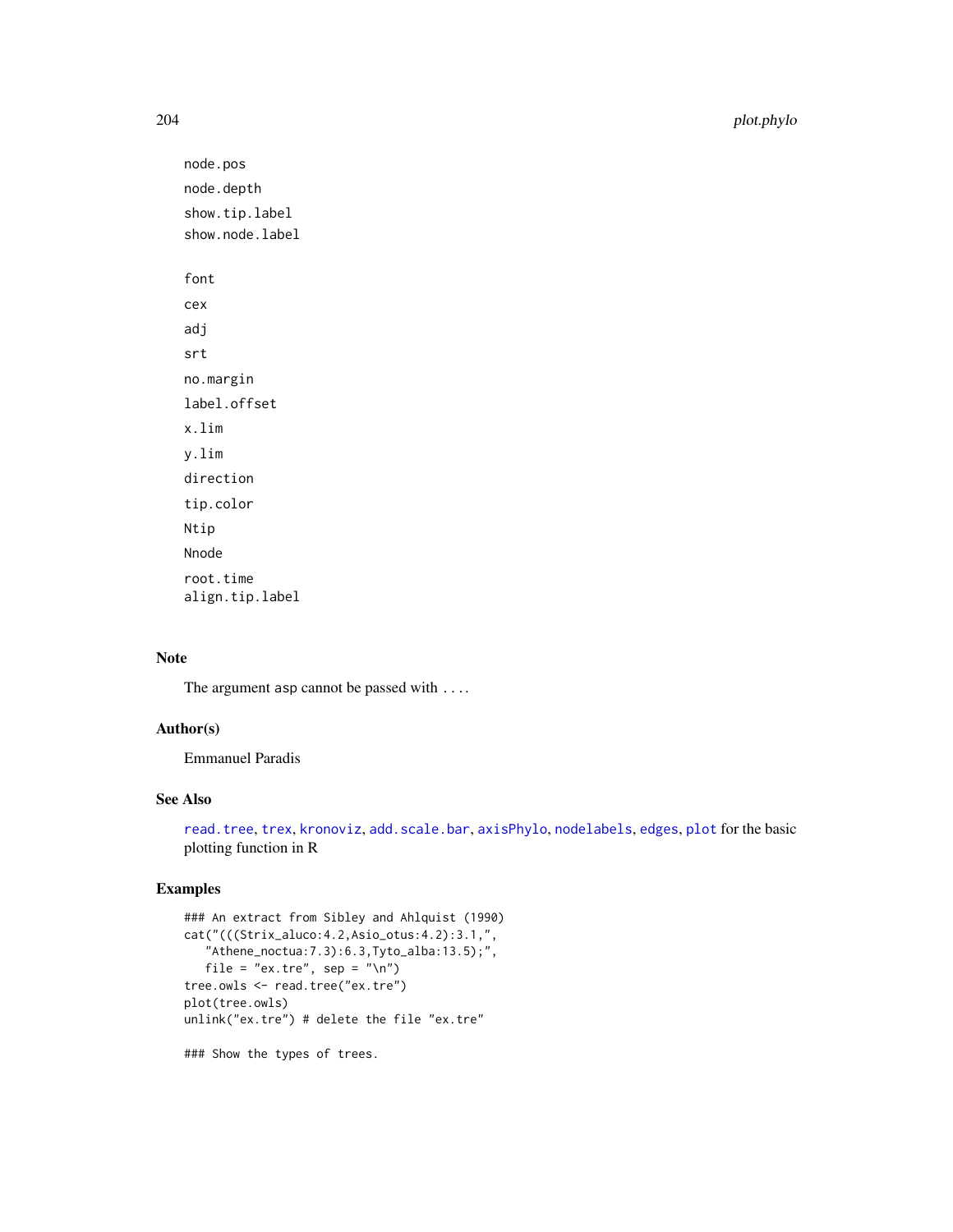## plot.phylo 205

```
layout(matrix(1:6, 3, 2))
plot(tree.owls, main = "With branch lengths")
plot(tree.owls, type = "c")
plot(tree.owls, type = "u")
plot(tree.owls, use.edge.length = FALSE, main = "Without branch lengths")
plot(tree.owls, type = "c", use.edge.length = FALSE)
plot(tree.owls, type = "u", use.edge.length = FALSE)
layout(1)
data(bird.orders)
### using random colours and thickness
plot(bird.orders,
     edge.color = sample(colors(), length(bird.orders$edge)/2),
     edge.width = sample(1:10, length(bird.orders$edge)/2, replace = TRUE))
title("Random colours and branch thickness")
### rainbow colouring...
X <- c("red", "orange", "yellow", "green", "blue", "purple")
plot(bird.orders,
     edge.color = sample(X, length(bird.orders$edge)/2, replace = TRUE),
     edge.width = sample(1:10, length(bird.orders$edge)/2, replace = TRUE))
title("Rainbow colouring")
plot(bird.orders, type = "c", use.edge.length = FALSE,
     edge.color = sample(X, length(bird.orders$edge)/2, replace = TRUE),
     edge.width = rep(5, length(bird.orders$edge)/2))
segments(rep(0, 6), 6.5:1.5, rep(2, 6), 6.5:1.5, lwd = 5, col = X)
text(rep(2.5, 6), 6.5:1.5, paste(X, "..."), adj = 0)title("Character mapping...")
plot(bird.orders, "u", font = 1, cex = 0.75)data(bird.families)
plot(bird.families, "u", lab4ut = "axial", font = 1, cex = 0.5)
plot(bird.families, "r", font = 1, cex = 0.5)
### cladogram with oblique tip labels
plot(bird.orders, "c", FALSE, direction = "u", srt = -40, x.lim = 25.5)
### facing trees with different informations...
tr <- bird.orders
tr$tip.label <- rep("", 23)
layout(matrix(1:2, 1, 2), c(5, 4))
plot(bird.orders, "c", FALSE, adj = 0.5, no.margin = TRUE, label.offset = 0.8,
     edge.color = sample(X, length(bird.orders$edge)/2, replace = TRUE),
     edge.width = rep(5, length(bird.orders$edge)/2))
text(7.5, 23, "Facing trees with\ndifferent informations", font = 2)
plot(tr, "p", direction = "l", no.margin = TRUE,
     edge.width = sample(1:10, length(bird.orders$edge)/2, replace = TRUE))
### Recycling of arguments gives a lot of possibilities
### for tip labels:
plot(bird.orders, tip.col = c(rep("red", 5), rep("blue", 18)),
     font = c(rep(3, 5), rep(2, 17), 1))
plot(bird.orders, tip.col = c("blue", "green"),
     cex = 23:1/23 + .3, font = 1:3)
co <- c(rep("blue", 9), rep("green", 35))
plot(bird.orders, "f", edge.col = co)
plot(bird.orders, edge.col = co)
layout(1)
```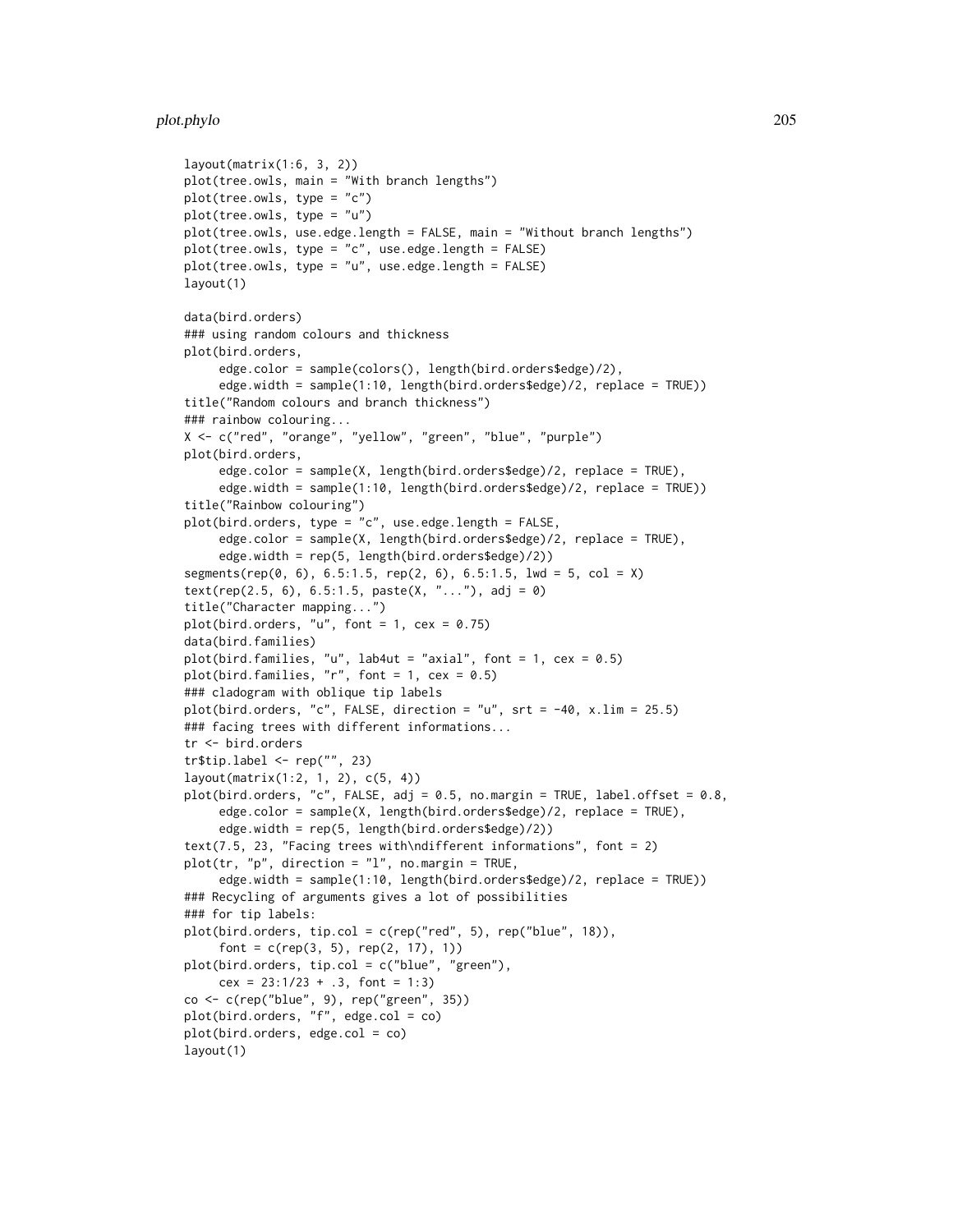plot.phylo.extra *Extra Fuctions to Plot and Annotate Phylogenies*

## Description

These are extra functions to plot and annotate phylogenies, mostly calling basic graphical functions in ape.

## Usage

```
plotBreakLongEdges(phy, n = 1, ...)
drawSupportOnEdges(value, ...)
```
# Arguments

| phy                     | an object of class "phylo".                                     |
|-------------------------|-----------------------------------------------------------------|
| n                       | the numner of long branches to be broken.                       |
| value                   | the values to be printed on the internal branches of the tree.  |
| $\cdot$ $\cdot$ $\cdot$ | further arguments to be passed to plot. phylo or to edgelabels. |

# Details

drawSupportOnEdges assumes the tree is unrooted, so the vector value should have as many values than the number of internal branches (= number of nodes - 1). If there is one additional value, it is assumed that it relates to the root node and is dropped (see examples).

## Value

NULL

# Author(s)

Emmanuel Paradis

# See Also

[plot.phylo](#page-200-0), [edgelabels](#page-180-1), [boot.phylo](#page-48-0), [plotTreeTime](#page-207-0)

# Examples

```
tr < -rtree(10)tr$edge.length[c(1, 18)] <- 100
op \leq par(mfcol = 1:2)
plot(tr); axisPhylo()
plotBreakLongEdges(tr, 2); axisPhylo()
## from ?boot.phylo:
```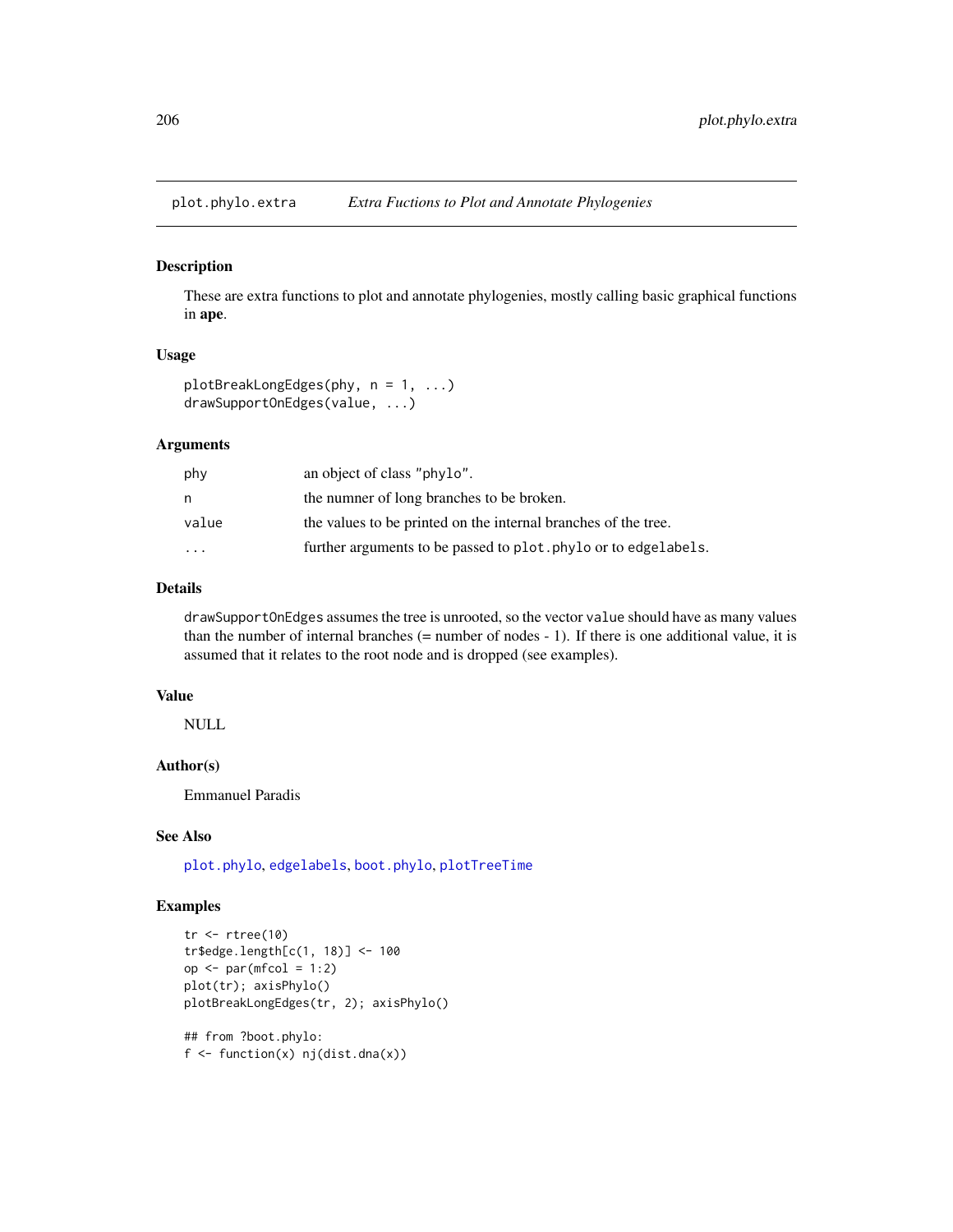# plot.varcomp 207

```
data(woodmouse)
tw <- f(woodmouse) # NJ tree with K80 distance
set.seed(1)
## bootstrap with 100 replications:
(bp <- boot.phylo(tw, woodmouse, f, quiet = TRUE))
## the first value relates to the root node and is always 100
## it is ignored below:
plot(tw, "u")
drawSupportOnEdges(bp)
## more readable but the tree is really unrooted:
plot(tw)
drawSupportOnEdges(bp)
par(op)
```
plot.varcomp *Plot Variance Components*

# Description

Plot previously estimated variance components.

#### Usage

```
## S3 method for class 'varcomp'
plot(x, xlab = "Levels", ylab = "Variance", type = "b", ...)
```
# Arguments

| $\mathsf{x}$ | A varcomp object                              |
|--------------|-----------------------------------------------|
| xlab         | x axis label                                  |
| ylab         | y axis label                                  |
| type         | plot type ("l", "p" or "b", see plot)         |
|              | Further argument sent to the xyplot function. |

## Value

The same as [xyplot](#page-0-0).

# Author(s)

Julien Dutheil <julien.dutheil@univ-montp2.fr>

# See Also

[varcomp](#page-262-0)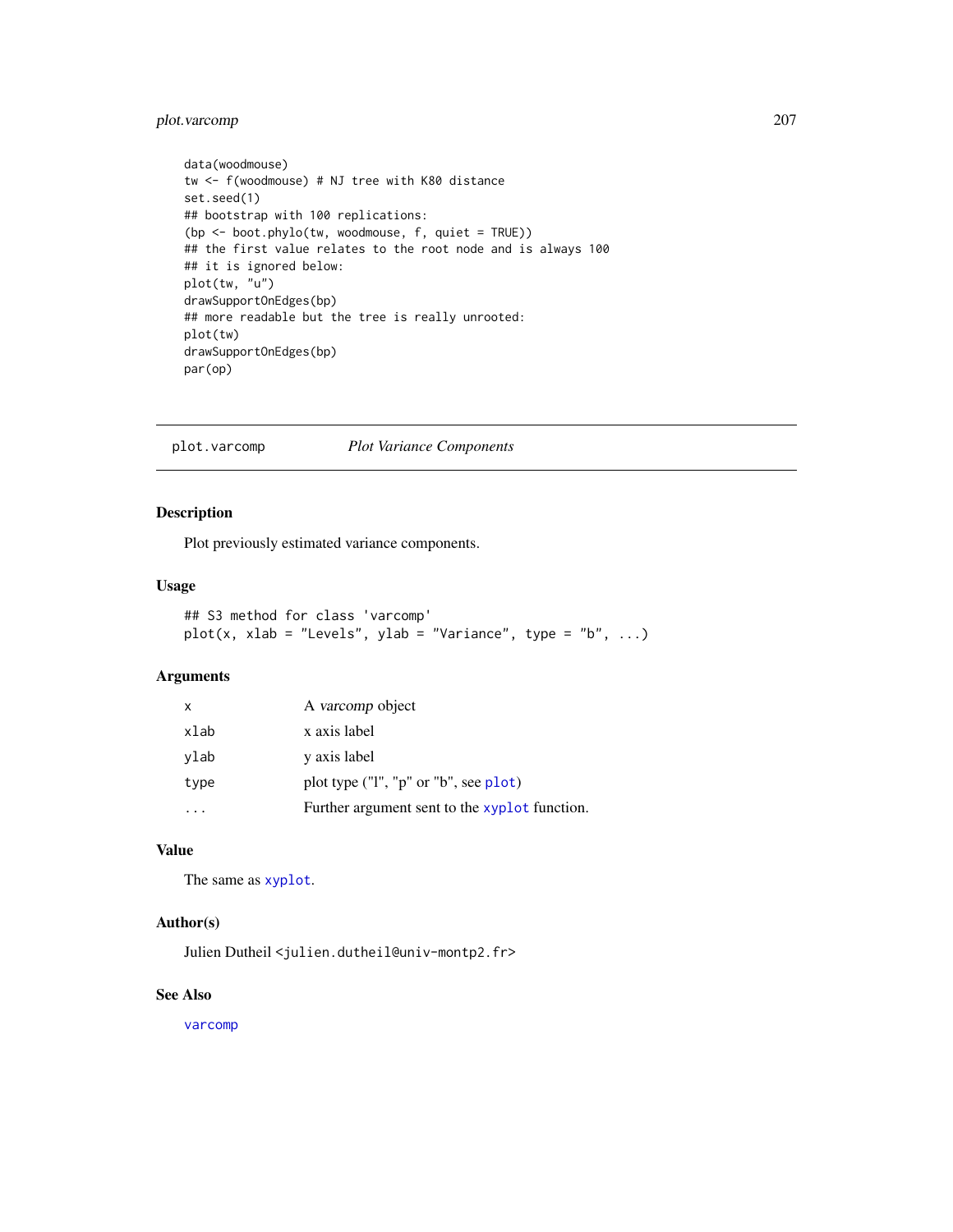# <span id="page-207-0"></span>Description

This function plots a non-ultrametric tree where the tips are not contemporary together with their dates on the x-axis.

## Usage

```
plotTreeTime(phy, tip.dates, show.tip.label = FALSE, y.lim = NULL,
            color = TRUE, ...)
```
## Arguments

| phy       | an object of class "phylo".                                                                                                          |
|-----------|--------------------------------------------------------------------------------------------------------------------------------------|
| tip.dates | a vector of the same length than the number of tips in phy (see details).                                                            |
|           | show.tip.label a logical value; see plot.phylo.                                                                                      |
| y.lim     | by default, one fifth of the plot is left below the tree; use this option to change<br>this behaviour.                               |
| color     | a logical value specifying whether to use colors for the lines linking the tips to<br>the time axis. If FALSE, a grey scale is used. |
| $\cdot$   | other arguments to be passed to plot. phylo.                                                                                         |

# Details

The vector tip.dates may be numeric or of class ["Date"](#page-0-0). In either case, the time axis is set accordingly. The length of this vector must be equal to the number of tips of the tree: the dates are matched to the tips numbers. Missing values are allowed.

# Value

NULL

# Author(s)

Emmanuel Paradis

# See Also

[plot.phylo](#page-200-0), [estimate.dates](#page-176-0)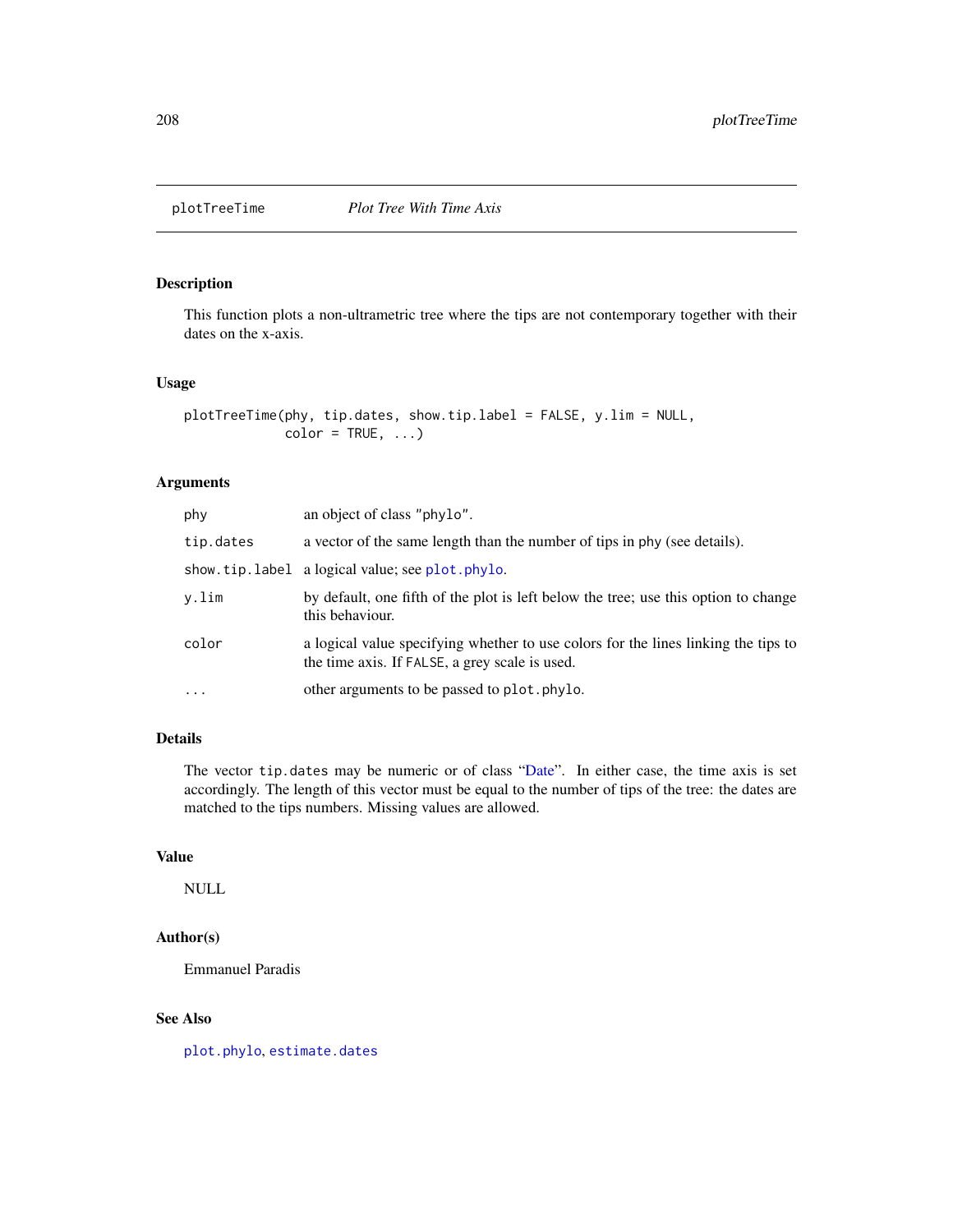# print.phylo 209

# Examples

```
dates <- as.Date(.leap.seconds)
tr <- rtree(length(dates))
plotTreeTime(tr, dates)
## handling NA's:
dates[11:26] <- NA
plotTreeTime(tr, dates)
## dates can be on an arbitrary scale, e.g., [-1, 1]:
plotTreeTime(tr, runif(Ntip(tr), -1, 1))
```

| print.phylo | Compact Display of a Phylogeny |
|-------------|--------------------------------|
|             |                                |

# Description

These functions prints a compact summary of a phylogeny, or a list of phylogenies, on the console.

## Usage

```
## S3 method for class 'phylo'
print(x, printlen = 6,...)
## S3 method for class 'multiPhylo'
print(x, details = FALSE, ...)## S3 method for class 'multiPhylo'
str(object, ...)
```
# Arguments

| X        | an object of class "phylo" or "multiPhylo".                     |
|----------|-----------------------------------------------------------------|
| object   | an object of class "multiPhylo".                                |
| printlen | the number of labels to print (6 by default).                   |
| details  | a logical indicating whether to print information on all trees. |
|          | further arguments passed to or from other methods.              |

# Value

NULL.

# Author(s)

Ben Bolker and Emmanuel Paradis

# See Also

[read.tree](#page-221-0), [summary.phylo](#page-254-0), [print](#page-0-0) for the generic R function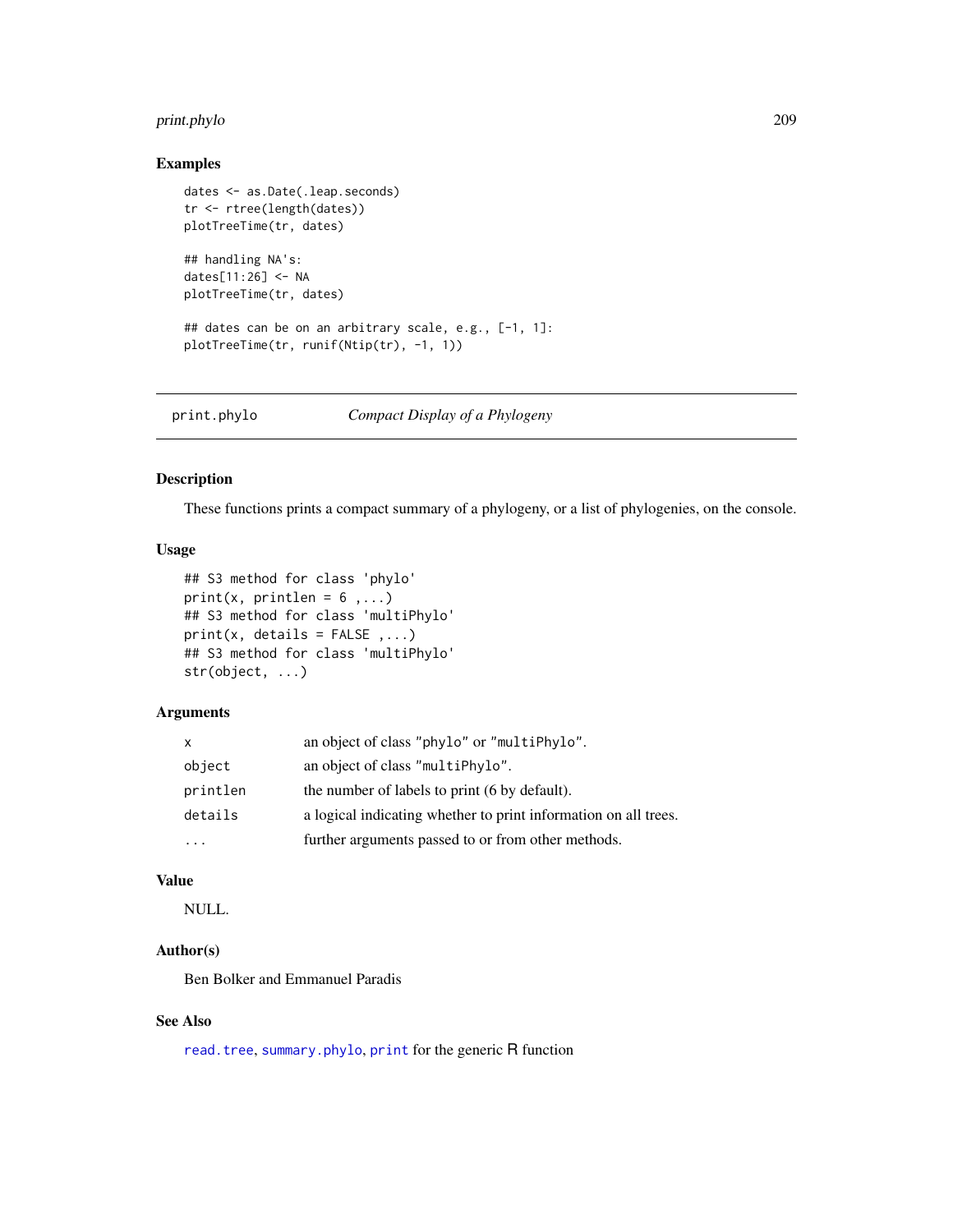#### 210 rDNAbin

## Examples

```
x < - rtree(10)
print(x)
print(x, printlen = 10)x \leftarrow rmtree(2, 10)
print(x)
print(x, TRUE)
str(x)
```
rDNAbin *Random DNA Sequences*

# Description

This function generates random sets of DNA sequences.

# Usage

 $rDNAbin(n, nrow, ncol, base.freq = rep(0.25, 4), prefix = "Ind"')$ 

## Arguments

| n          | a vector of integers giving the lengths of the sequences. Can be missing in which<br>case nrow and nool must be given.     |
|------------|----------------------------------------------------------------------------------------------------------------------------|
| nrow, ncol | two single integer values giving the number of sequences and the number of<br>sites, respectively (ignored if n is given). |
| base.freg  | the base frequencies.                                                                                                      |
| prefix     | the prefix used to give labels to the sequences; by default these are $Ind_1$ ,<br>$\ldots$ Ind n (or Ind nrow).           |

## Details

If n is used, this function generates a list with sequence lengths given by the values in n. If n is missing, a matrix is generated.

The purpose of this function is to generate a set of sequences of a specific size. To simulate sequences on a phylogenetic tree, see [simSeq](#page-0-0) in **phangorn** (very efficient), and the package **phylosim** (more for pedagogy).

## Value

an object of class "DNAbin".

## Note

It is not recommended to use this function to generate objects larger than two billion bases (2 Gb).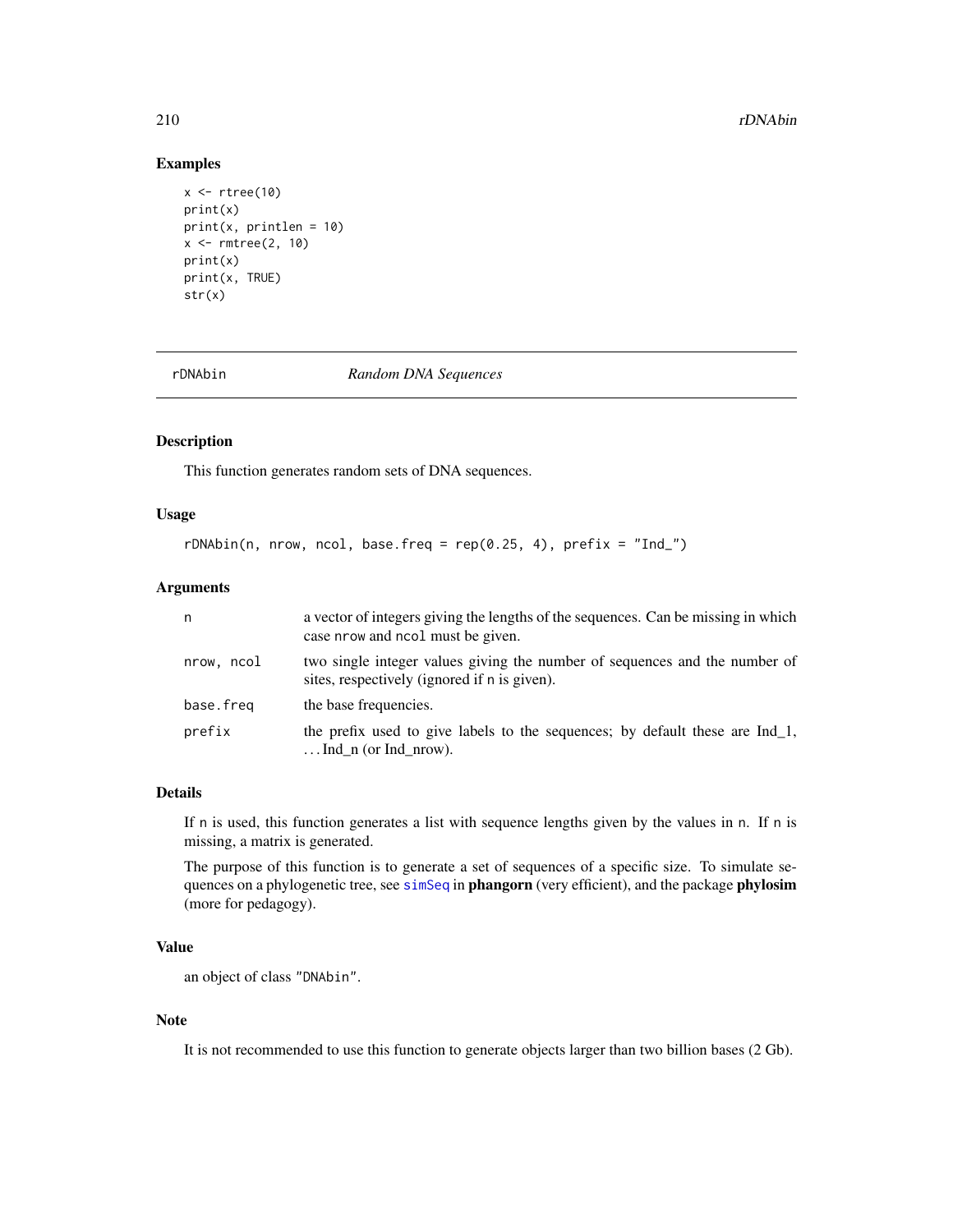#### read.caic 211

# Author(s)

Emmanuel Paradis

# See Also

[DNAbin](#page-121-0)

# Examples

```
rDNAbin(1:10)
rDNAbin(rep(10, 10))
rDNAbin(nrow = 10, ncol = 10)
```
read.caic *Read Tree File in CAIC Format*

# Description

This function reads one tree from a CAIC file. A second file containing branch lengths values may also be passed (experimental).

## Usage

```
read.caic(file, brlen = NULL, skip = 0, comment.char = "#", ...)
```
## Arguments

| file         | a file name specified by either a variable of mode character, or a double-quoted<br>string.                           |
|--------------|-----------------------------------------------------------------------------------------------------------------------|
| brlen        | a file name for the branch lengths file.                                                                              |
| skip         | the number of lines of the input file to skip before beginning to read data (this is<br>passed directly to $scan()$ . |
| comment.char | a single character, the remaining of the line after this character is ignored (this<br>is passed directly to scan()). |
| $\ddotsc$    | Further arguments to be passed to scan().                                                                             |

# Details

Read a tree from a file in the format used by the CAIC and MacroCAIc program.

# Value

an object of class "phylo".

# Warning

The branch length support is still experimental and was not fully tested.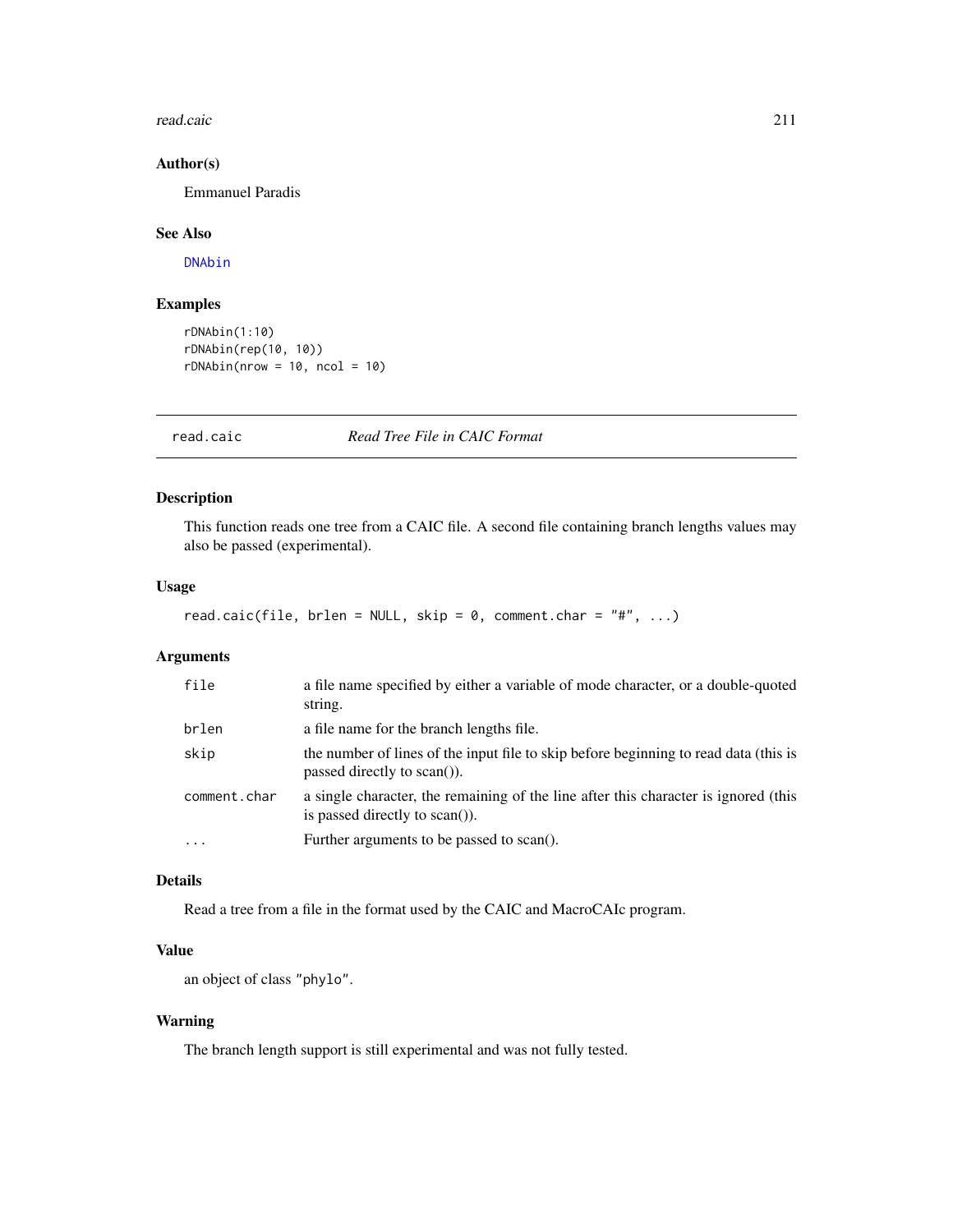212 read.dna

### Author(s)

Julien Dutheil <julien.dutheil@univ-montp2.fr>

# References

Purvis, A. and Rambaut, A. (1995) Comparative analysis by independent contrasts (CAIC): an Apple Macintosh application for analysing comparative data. *CABIOS*, 11 :241–251.

### See Also

[read.tree](#page-221-0), [read.nexus](#page-217-0)

## Examples

```
### The same example than in read.tree, without branch lengths.
### An extract from Sibley and Ahlquist (1990)
cat("AAA","Strix_aluco","AAB","Asio_otus",
   "AB","Athene_noctua","B","Tyto_alba",
   file = "ex.tre", sep = "\n\times")
tree.owls <- read.caic("ex.tre")
plot(tree.owls)
tree.owls
unlink("ex.tre") # delete the file "ex.tre"
```
read.dna *Read DNA Sequences in a File*

#### Description

These functions read DNA sequences in a file, and returns a matrix or a list of DNA sequences with the names of the taxa read in the file as rownames or names, respectively. By default, the sequences are stored in binary format, otherwise (if as  $R$  character = TRUE) in lowercase.

#### Usage

```
read.dna(file, format = "interleaved", skip = 0,
         nlines = 0, comment.char = "#",
         as. character = FALSE, as.matrix = NULLread.FASTA(file, type = "DNA")
read.fastq(file, offset = -33)
```
#### Arguments

file a file name specified by either a variable of mode character, or a double-quoted string. Can also be a [connection](#page-0-0) (which will be opened for reading if necessary, and if so [close](#page-0-0)d (and hence destroyed) at the end of the function call).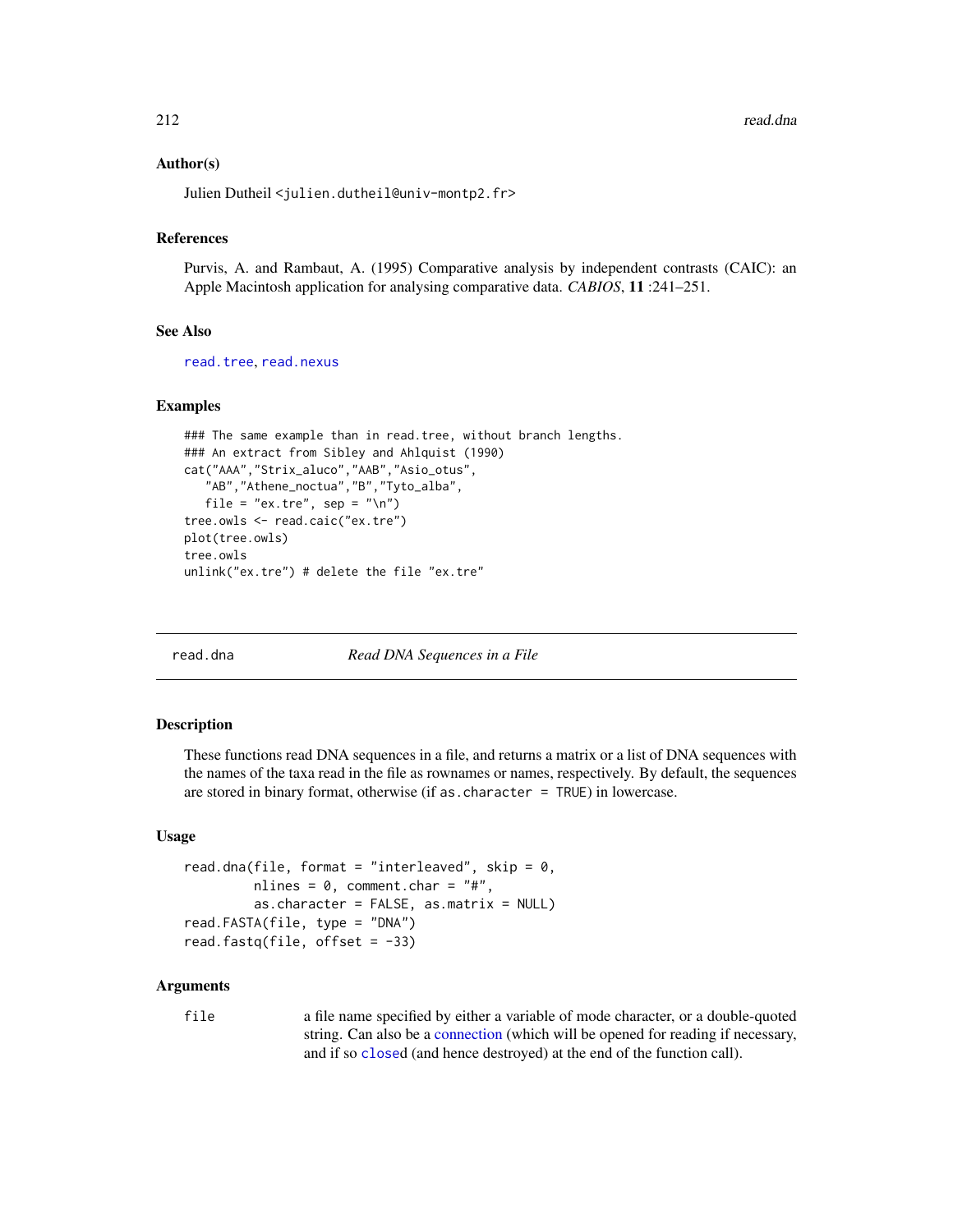read.dna 213

| format       | a character string specifying the format of the DNA sequences. Four choices<br>are possible: "interleaved", "sequential", "clustal", or "fasta", or any<br>unambiguous abbreviation of these.                                                                                                                                   |
|--------------|---------------------------------------------------------------------------------------------------------------------------------------------------------------------------------------------------------------------------------------------------------------------------------------------------------------------------------|
| skip         | the number of lines of the input file to skip before beginning to read data (ignored<br>for FASTA files; see below).                                                                                                                                                                                                            |
| nlines       | the number of lines to be read (by default the file is read untill its end; ignored<br>for FASTA files)).                                                                                                                                                                                                                       |
| comment.char | a single character, the remaining of the line after this character is ignored (ig-<br>nored for FASTA files).                                                                                                                                                                                                                   |
| as.character | a logical controlling whether to return the sequences as an object of class "DNAbin"<br>(the default).                                                                                                                                                                                                                          |
| as.matrix    | (used if format = $"fasta")$ one of the three followings: (i) NULL: returns the<br>sequences in a matrix if they are of the same length, otherwise in a list; (ii) TRUE:<br>returns the sequences in a matrix, or stops with an error if they are of different<br>lengths; (iii) FALSE: always returns the sequences in a list. |
| type         | a character string giving the type of the sequences: one of "DNA" or "AA" (case-<br>independent, can be abbreviated).                                                                                                                                                                                                           |
| offset       | the value to be added to the quality scores (the default applies to the Sanger<br>format and should work for most recent FASTQ files).                                                                                                                                                                                          |

## Details

read.dna follows the interleaved and sequential formats defined in PHYLIP (Felsenstein, 1993) but with the original feature than there is no restriction on the lengths of the taxa names. For these two formats, the first line of the file must contain the dimensions of the data (the numbers of taxa and the numbers of nucleotides); the sequences are considered as aligned and thus must be of the same lengths for all taxa. For the FASTA and FASTQ formats, the conventions defined in the references are followed; the sequences are taken as non-aligned. For all formats, the nucleotides can be arranged in any way with blanks and line-breaks inside (with the restriction that the first ten nucleotides must be contiguous for the interleaved and sequential formats, see below). The names of the sequences are read in the file. Particularities for each format are detailed below.

- Interleaved:the function starts to read the sequences after it finds one or more spaces (or tabulations). All characters before the sequences are taken as the taxa names after removing the leading and trailing spaces (so spaces in taxa names are not allowed). It is assumed that the taxa names are not repeated in the subsequent blocks of nucleotides.
- Sequential:the same criterion than for the interleaved format is used to start reading the sequences and the taxa names; the sequences are then read until the number of nucleotides specified in the first line of the file is reached. This is repeated for each taxa.
- Clustal: this is the format output by the Clustal programs (.aln). It is close to the interleaved format: the differences are that the dimensions of the data are not indicated in the file, and the names of the sequences are repeated in each block.
- FASTA:This looks like the sequential format but the taxa names (or a description of the sequence) are on separate lines beginning with a 'greater than' character '>' (there may be leading spaces before this character). These lines are taken as taxa names after removing the '>' and the possible leading and trailing spaces. All the data in the file before the first sequence are ignored.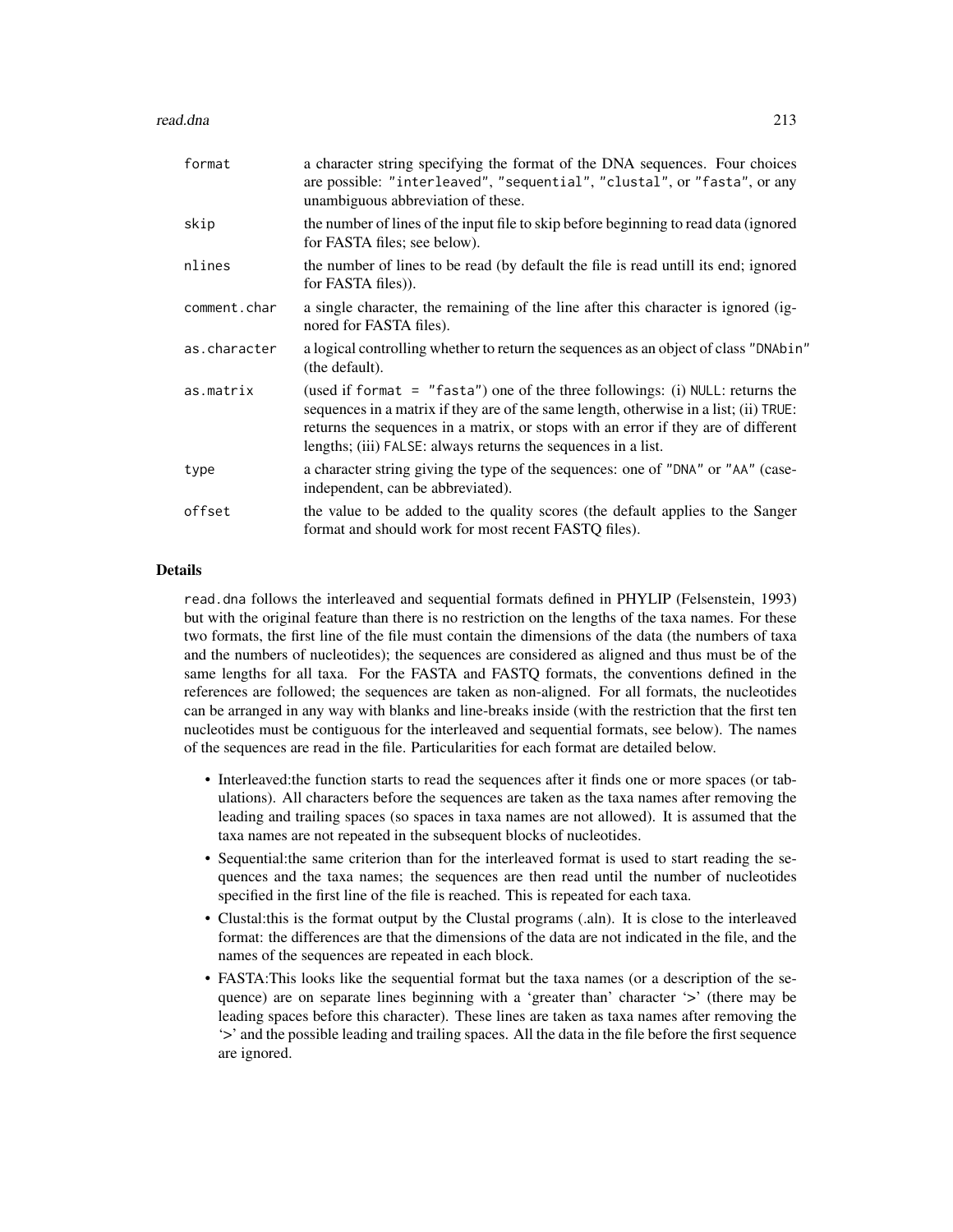The FASTQ format is explained in the references.

Compressed files must be read through connections (see examples). read.fastq can read compressed files directly (see examples).

# Value

a matrix or a list (if format = "fasta") of DNA sequences stored in binary format, or of mode character (if as.character =  $"TRUE"$ ).

read.FASTA always returns a list of class "DNAbin" or "AAbin".

read.fastq returns a list of class "DNAbin" with an atrribute "QUAL" (see examples).

## Author(s)

Emmanuel Paradis and RJ Ewing

#### References

Anonymous. FASTA format. [https://en.wikipedia.org/wiki/FASTA\\_format](https://en.wikipedia.org/wiki/FASTA_format)

Anonymous. FASTQ format. [https://en.wikipedia.org/wiki/FASTQ\\_format](https://en.wikipedia.org/wiki/FASTQ_format)

Felsenstein, J. (1993) Phylip (Phylogeny Inference Package) version 3.5c. Department of Genetics, University of Washington. <http://evolution.genetics.washington.edu/phylip/phylip.html>

## See Also

[read.GenBank](#page-215-0), [write.dna](#page-270-0), [DNAbin](#page-121-0), [dist.dna](#page-110-0), [woodmouse](#page-270-1)

## Examples

```
## a small extract from data(woddmouse) in sequential format:
cat("3 40",
"No305 NTTCGAAAAACACACCCACTACTAAAANTTATCAGTCACT",
"No304 ATTCGAAAAACACACCCACTACTAAAAATTATCAACCACT",
"No306 ATTCGAAAAACACACCCACTACTAAAAATTATCAATCACT",
file = "exdna.txt", sep = "\n")
ex.dna <- read.dna("exdna.txt", format = "sequential")
str(ex.dna)
ex.dna
## the same data in interleaved format...
cat("3 40",
"No305 NTTCGAAAAA CACACCCACT",
"No304 ATTCGAAAAA CACACCCACT",
"No306 ATTCGAAAAA CACACCCACT",
          ACTAAAANTT ATCAGTCACT",
          ACTAAAAATT ATCAACCACT"
          ACTAAAAATT ATCAATCACT",
file = "exdna.txt", sep = "\n")
ex.dna2 <- read.dna("exdna.txt")
## ... in clustal format...
cat("CLUSTAL (ape) multiple sequence alignment", "",
"No305 NTTCGAAAAACACACCCACTACTAAAANTTATCAGTCACT",
```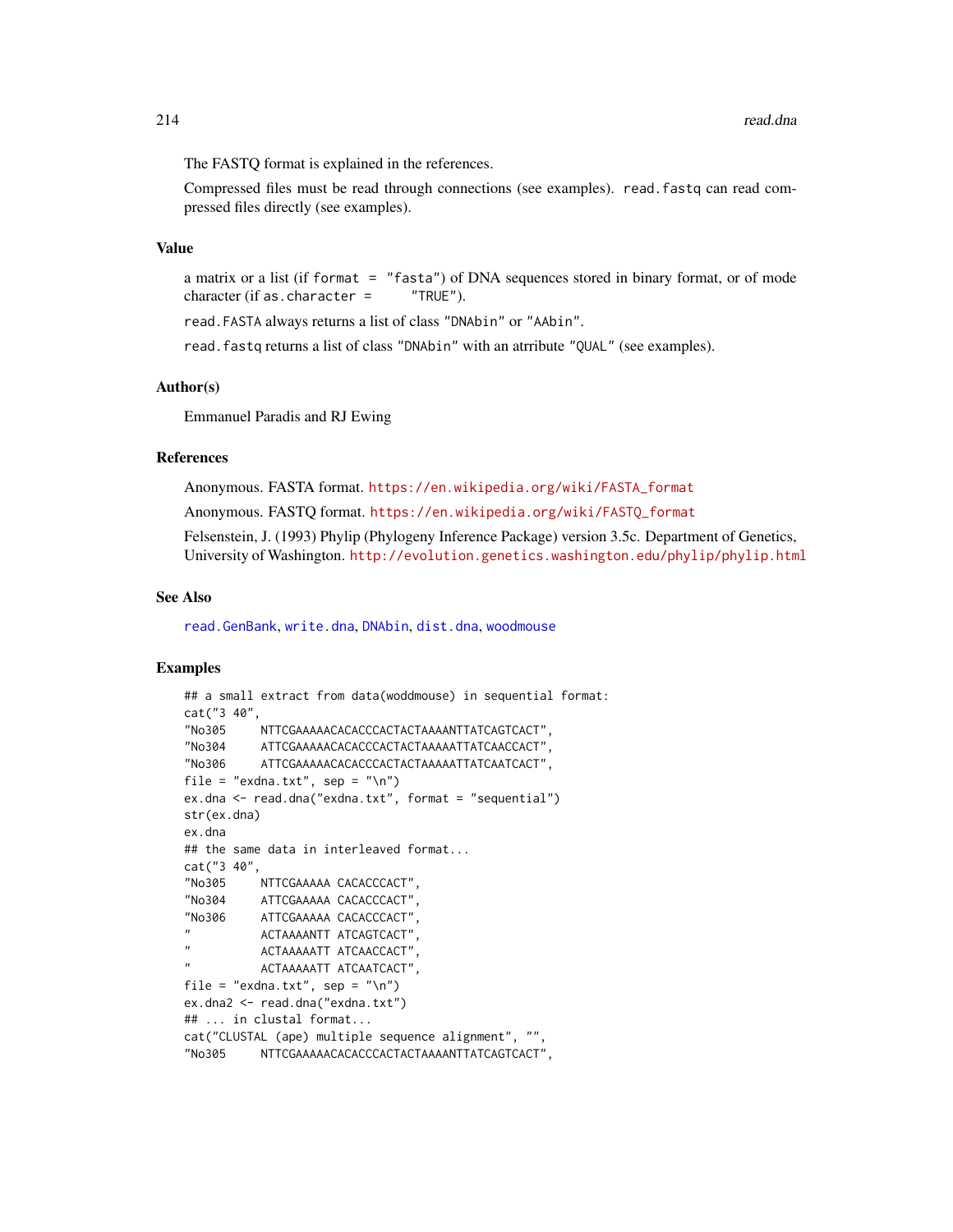#### read.dna 215

```
"No304 ATTCGAAAAACACACCCACTACTAAAAATTATCAACCACT",
"No306 ATTCGAAAAACACACCCACTACTAAAAATTATCAATCACT",
            **********************************************file = "exdna.txt", sep = "\n")
ex.dna3 <- read.dna("exdna.txt", format = "clustal")
## ... and in FASTA format
cat(">No305",
"NTTCGAAAAACACACCCACTACTAAAANTTATCAGTCACT",
">No304",
"ATTCGAAAAACACACCCACTACTAAAAATTATCAACCACT",
">No306",
"ATTCGAAAAACACACCCACTACTAAAAATTATCAATCACT",
file = "exdna.fas", sep = "\n")
ex.dna4 <- read.dna("exdna.fas", format = "fasta")
## They are the same:
identical(ex.dna, ex.dna2)
identical(ex.dna, ex.dna3)
identical(ex.dna, ex.dna4)
## How to read compressed files:
## create the ZIP file:
zip("exdna.fas.zip", "exdna.fas")
## create the GZ file with a connection:
con <- gzfile("exdna.fas.gz", "wt")
cat(">No305", "NTTCGAAAAACACACCCACTACTAAAANTTATCAGTCACT",
    ">No304", "ATTCGAAAAACACACCCACTACTAAAAATTATCAACCACT",
    ">No306", "ATTCGAAAAACACACCCACTACTAAAAATTATCAATCACT",
    file = con, sep = "\n\n\inclose(con)
ex.dna5 <- read.dna(unz("exdna.fas.zip", "exdna.fas"), "fasta")
ex.dna6 <- read.dna(gzfile("exdna.fas.gz"), "fasta")
identical(ex.dna5, ex.dna4)
identical(ex.dna6, ex.dna4)
unlink("exdna.txt")
unlink("exdna.fas")
unlink("exdna.fas.zip")
unlink("exdna.fas.gz")
## read a FASTQ file from 1000 Genomes:
## Not run:
a <- "ftp://ftp.1000genomes.ebi.ac.uk/vol1/ftp/phase3/data/HG00096/sequence_read/"
b <- "SRR062641.filt.fastq.gz"
URL \leq paste0(a, b)
download.file(URL, b)
X \leftarrow \text{read}. \text{fastq(b)}X # 109,811 sequences
## get the qualities of the first sequence:
(qual1 <- attr(X, "QUAL")[[1]])
## the corresponding probabilities:
10^(-qual1/10)
```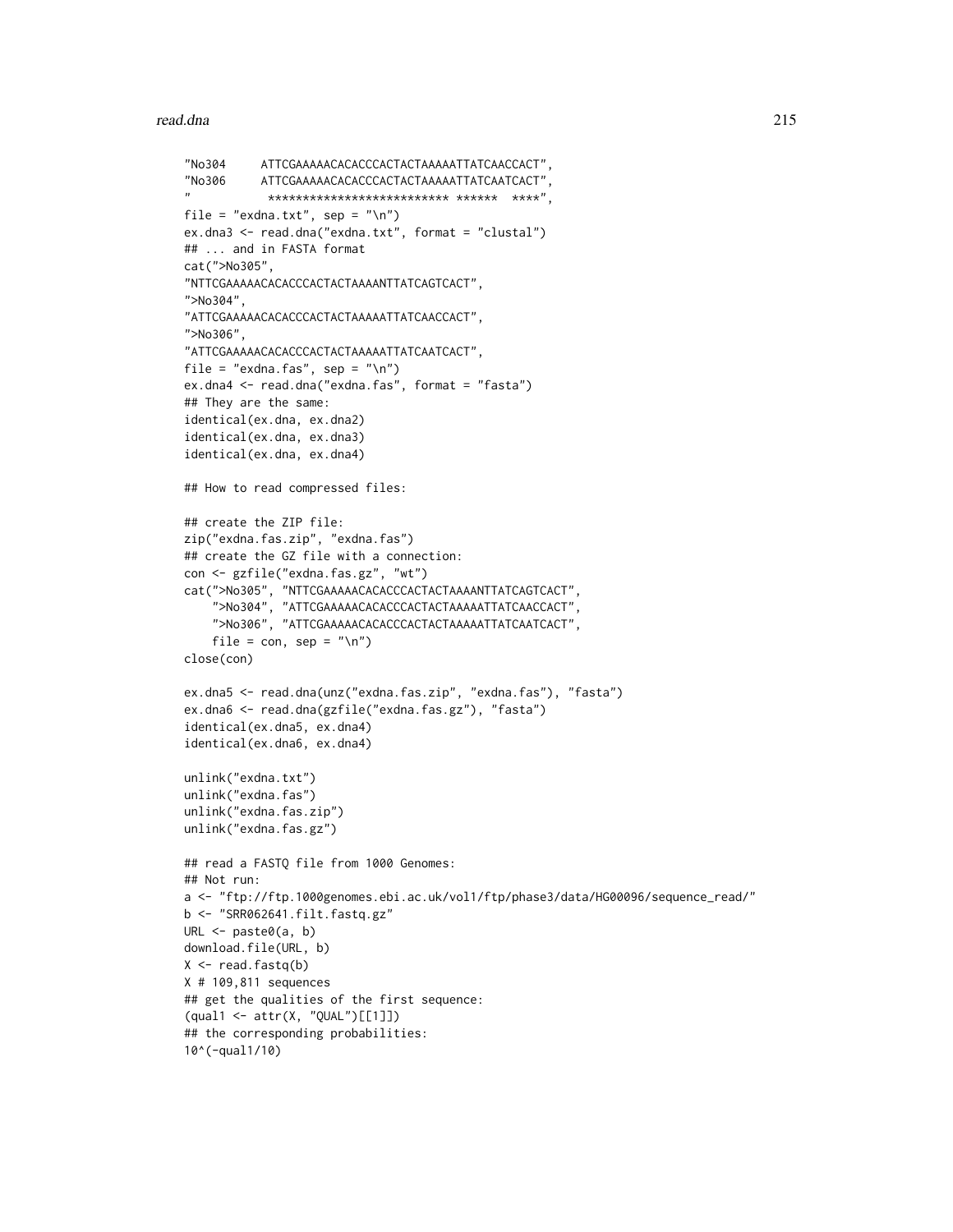```
## get the mean quality for each sequence:
mean.qual <- sapply(attr(X, "Q"), mean)
## can do the same for var, sd, ...
## End(Not run)
```
## <span id="page-215-0"></span>read.GenBank *Read DNA Sequences from GenBank via Internet*

## Description

This function connects to the GenBank database, and reads nucleotide sequences using accession numbers given as arguments.

#### Usage

```
read.GenBank(access.nb, seq.names = access.nb, species.names = TRUE,
             gene.names = FALSE, as.character = FALSE)
```
## Arguments

| access.nb     | a vector of mode character giving the accession numbers.                                               |
|---------------|--------------------------------------------------------------------------------------------------------|
| seg.names     | the names to give to each sequence; by default the accession numbers are used.                         |
| species.names | a logical indicating whether to attribute the species names to the returned object.                    |
| gene.names    | obsolete (will be removed soon).                                                                       |
| as.character  | a logical controlling whether to return the sequences as an object of class "DNAbin"<br>(the default). |

#### Details

The function uses the site <http://www.ncbi.nlm.nih.gov/> from where the sequences are retrieved.

If species.names = TRUE, the returned list has an attribute "species" containing the names of the species taken from the field "ORGANISM" in GenBank.

Since ape 3.6, this function retrieves the sequences in FASTA format: this is more efficient and more flexible (scaffolds and contigs can be read). The option gene.names is obsolete and will be removed; this information is also present in the description.

Setting species.names = FALSE is quite faster (could be useful if you read a series of scaffolds or contigs, or if you already have the species names).

#### Value

A list of DNA sequences made of vectors of class "DNAbin", or of single characters (if as.character = TRUE) with two attributes (species and description).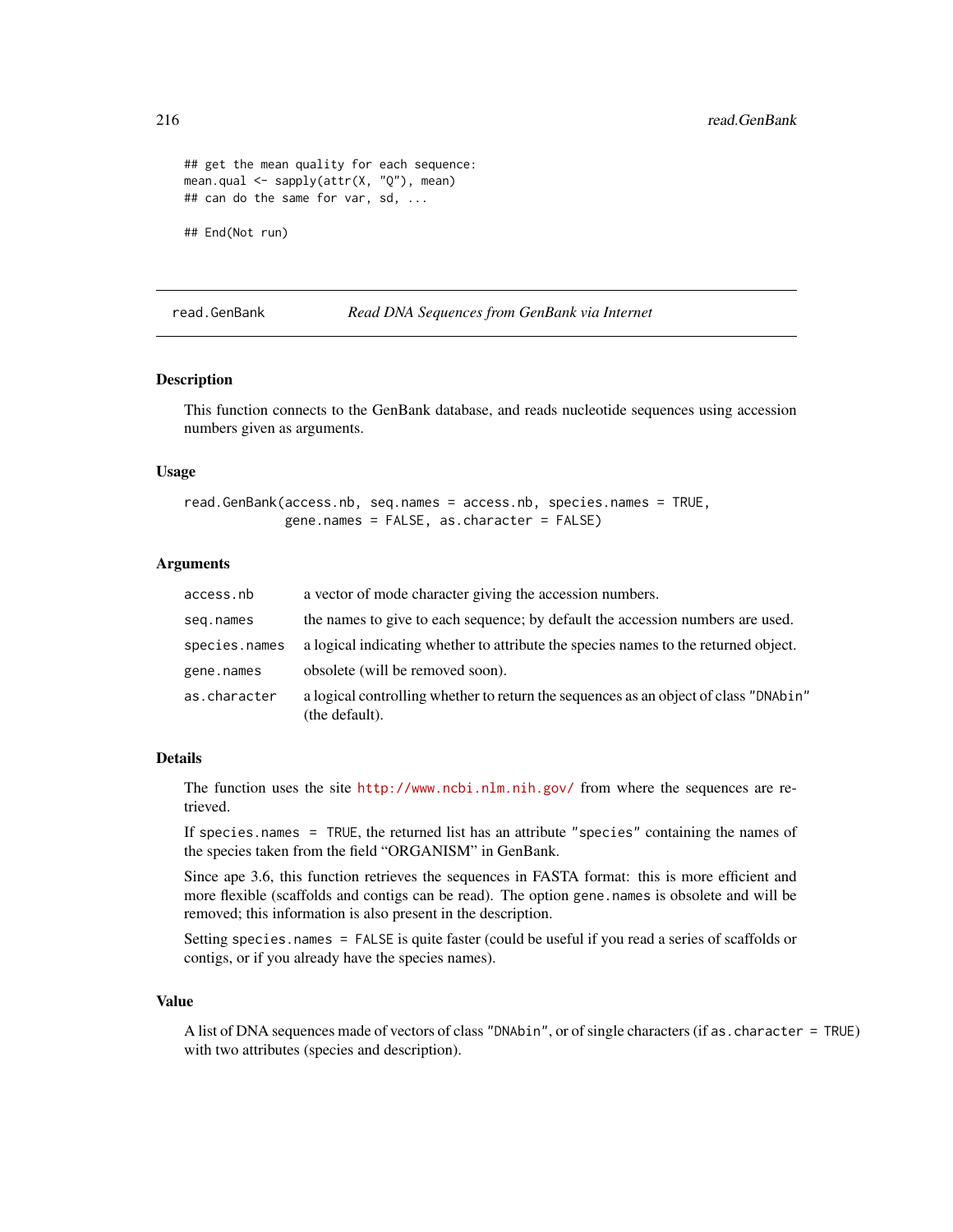#### read.gff 217

# Author(s)

Emmanuel Paradis

## See Also

[read.dna](#page-211-0), [write.dna](#page-270-0), [dist.dna](#page-110-0), [DNAbin](#page-121-0)

## Examples

```
## This won't work if your computer is not connected
## to the Internet
## Get the 8 sequences of tanagers (Ramphocelus)
## as used in Paradis (1997)
ref <- c("U15717", "U15718", "U15719", "U15720",
         "U15721", "U15722", "U15723", "U15724")
## Copy/paste or type the following commands if you
## want to try them.
## Not run:
Rampho <- read.GenBank(ref)
## get the species names:
attr(Rampho, "species")
## build a matrix with the species names and the accession numbers:
cbind(attr(Rampho, "species"), names(Rampho))
## print the first sequence
## (can be done with `Rampho$U15717' as well)
Rampho[[1]]
## the description from each FASTA sequence:
attr(Rampho, "description")
```
## End(Not run)

read.gff *Read GFF Files*

#### Description

This function reads a file in general feature format version 3 (GFF3) and returns a data frame.

#### Usage

```
read.gff(file, na.strings = c("."," "?"), GFF3 = TRUE)
```

| file       | a file name specified by a character string.                                                  |
|------------|-----------------------------------------------------------------------------------------------|
| na.strings | the strings in the GFF file that will be converted as NA's (missing values).                  |
| GFF3       | a logical value specifying whether if the file is formatted according to version 3<br>of GFF. |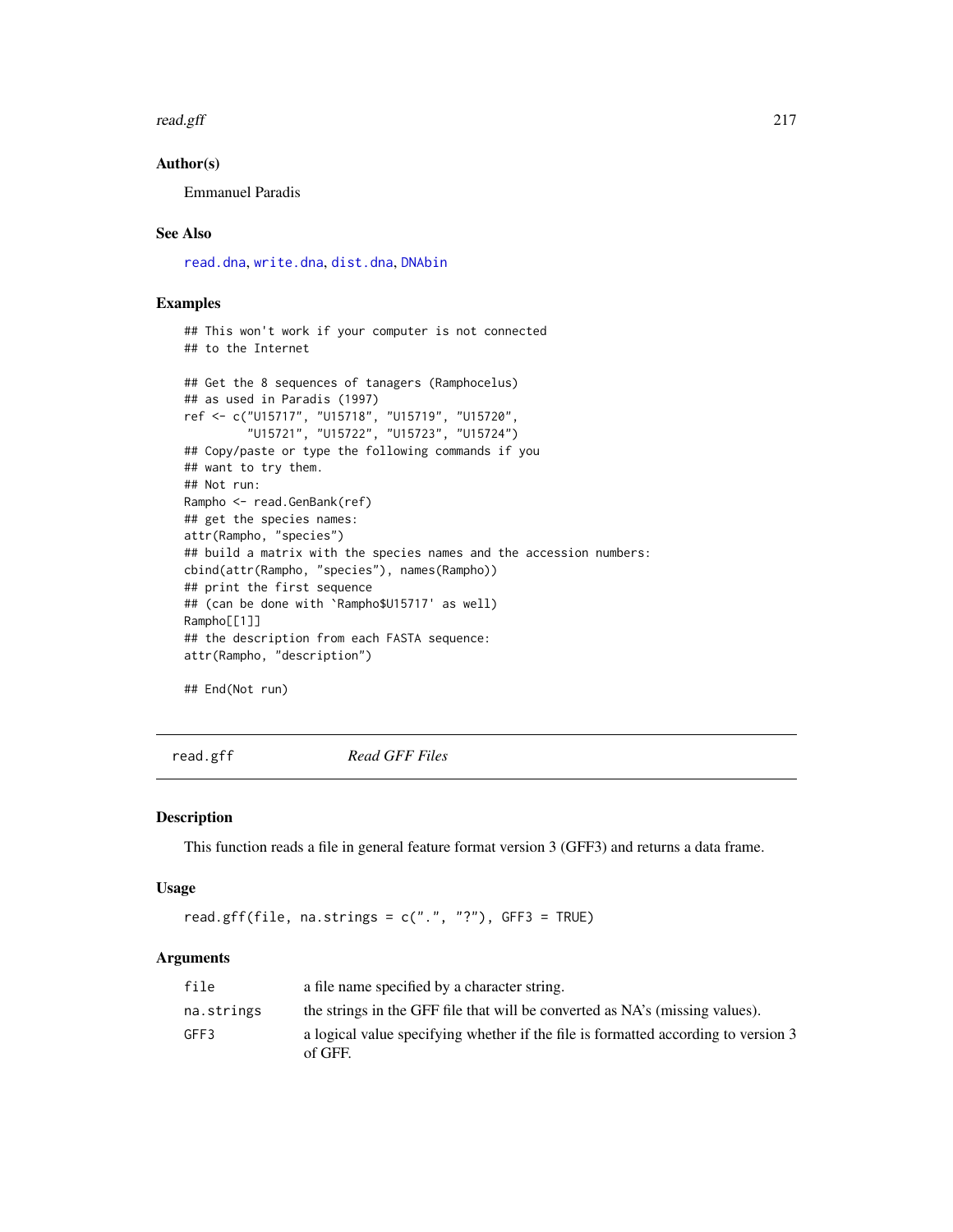# Details

The returned data frame has its (column) names correctly set (see References) and the categorical variables (seqid, source, type, strand, and phase) set as factors.

This function should be more efficient than using read.delim.

GFF2 (aka GTF) files can also be read: use GFF3 = FALSE to have the correct field names. Note that GFF2 files and GFF3 files have the same structure, although some fields are slightly different (see reference).

The file can be gz-compressed (see examples), but not zipped.

#### Value

NULL

# Author(s)

Emmanuel Paradis

## References

[https://en.wikipedia.org/wiki/General\\_feature\\_format](https://en.wikipedia.org/wiki/General_feature_format)

#### Examples

```
## Not run:
## requires to be connected on Internet
d <- "ftp://ftp.ensembl.org/pub/release-86/gff3/homo_sapiens/"
f <- "Homo_sapiens.GRCh38.86.chromosome.MT.gff3.gz"
download.file(paste0(d, f), "mt_gff3.gz")
gff.mito <- read.gff("mt_gff3.gz")
## the lengths of the sequence features:
gff.mito$end - (gff.mito$start - 1)
table(gff.mito$type)
## where the exons start:
gff.mito$start[gff.mito$type == "exon"]
```
## End(Not run)

<span id="page-217-0"></span>read.nexus *Read Tree File in Nexus Format*

# **Description**

This function reads one or several trees in a NEXUS file.

## Usage

```
read.nexus(file, tree.names = NULL, force.multi = FALSE)
```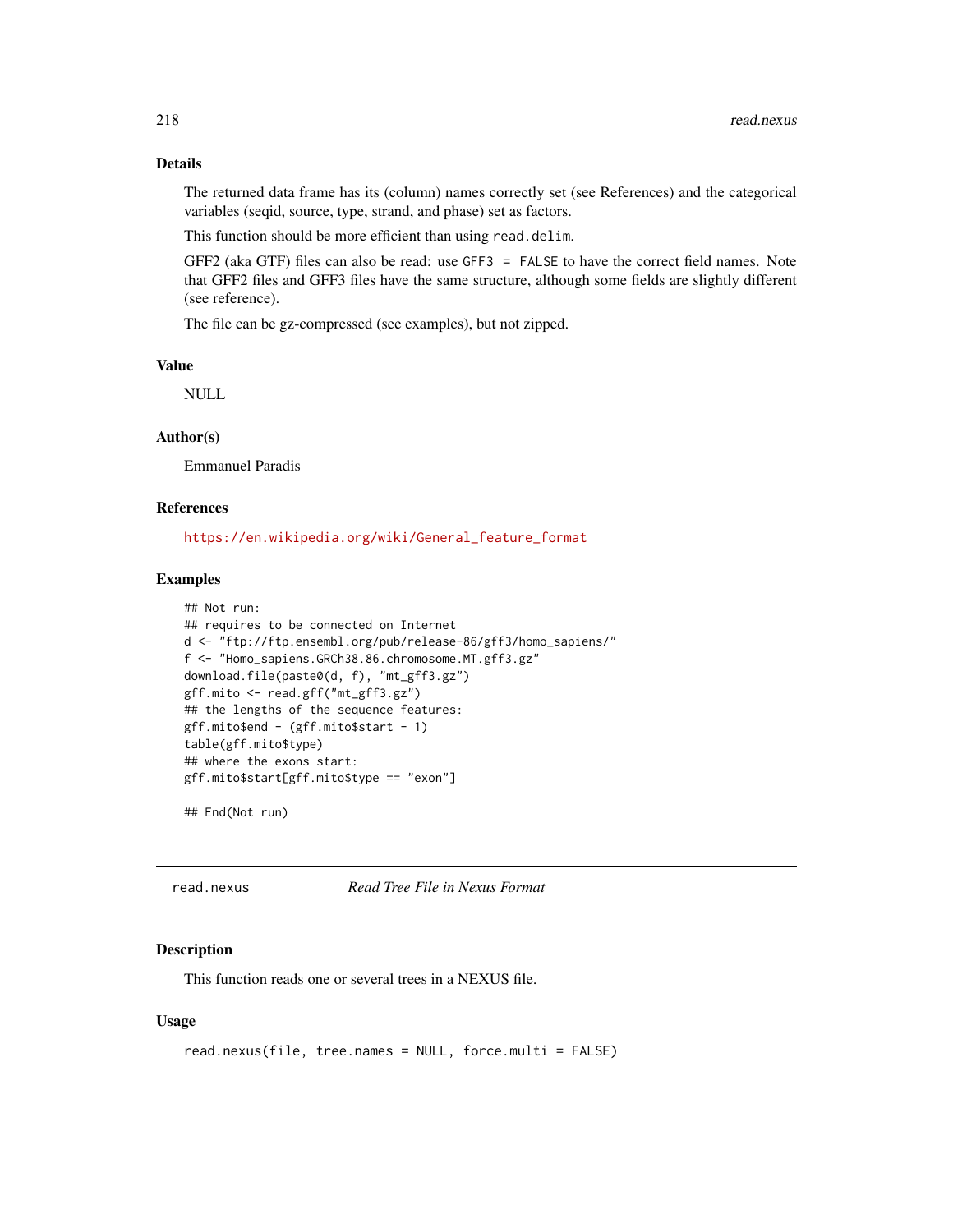#### read.nexus 219

#### Arguments

| file        | a file name specified by either a variable of mode character, or a double-quoted<br>string.                                                                                             |
|-------------|-----------------------------------------------------------------------------------------------------------------------------------------------------------------------------------------|
| tree.names  | if there are several trees to be read, a vector of mode character giving names to<br>the individual trees (by default, this uses the labels in the NEXUS file if these<br>are present). |
| force.multi | a logical value; if TRUE, an object of class "multiPhylo" is always returned<br>even if the file contains a single tree (see details).                                                  |

## Details

The present implementation tries to follow as much as possible the NEXUS standard (but see the restriction below on TRANSLATION tables). Only the block "TREES" is read; the other data can be read with other functions (e.g., [read.dna](#page-211-0), [read.table](#page-0-0), ...).

If a TRANSLATION table is present it is assumed that only the tip labels are translated and they are all translated with integers without gap. Consequently, if nodes have labels in the tree(s) they are read as they are and not looked for in the translation table. The logic behind this is that in the vast majority of cases, node labels will be support values rather than proper taxa names. This is consistent with [write.nexus](#page-272-0) which translates only the tip labels.

Using force.multi = TRUE when the file contains a single tree makes possible to keep the tree name (as names of the list).

'read.nexus' tries to represent correctly trees with a badly represented root edge (i.e. with an extra pair of parentheses). For instance, the tree " $((A:1,B:1):10)$ ;" will be read like " $(A:1,B:1):10$ ;" but a warning message will be issued in the former case as this is apparently not a valid Newick format. If there are two root edges (e.g., "(((A:1,B:1):10):10);"), then the tree is not read and an error message is issued.

## Value

an object of class "phylo" or "multiPhylo".

## Author(s)

Emmanuel Paradis

#### References

Maddison, D. R., Swofford, D. L. and Maddison, W. P. (1997) NEXUS: an extensible file format for systematic information. *Systematic Biology*, 46, 590–621.

## See Also

[read.tree](#page-221-0), [write.nexus](#page-272-0), [write.tree](#page-275-0), [read.nexus.data](#page-219-0), [write.nexus.data](#page-273-0)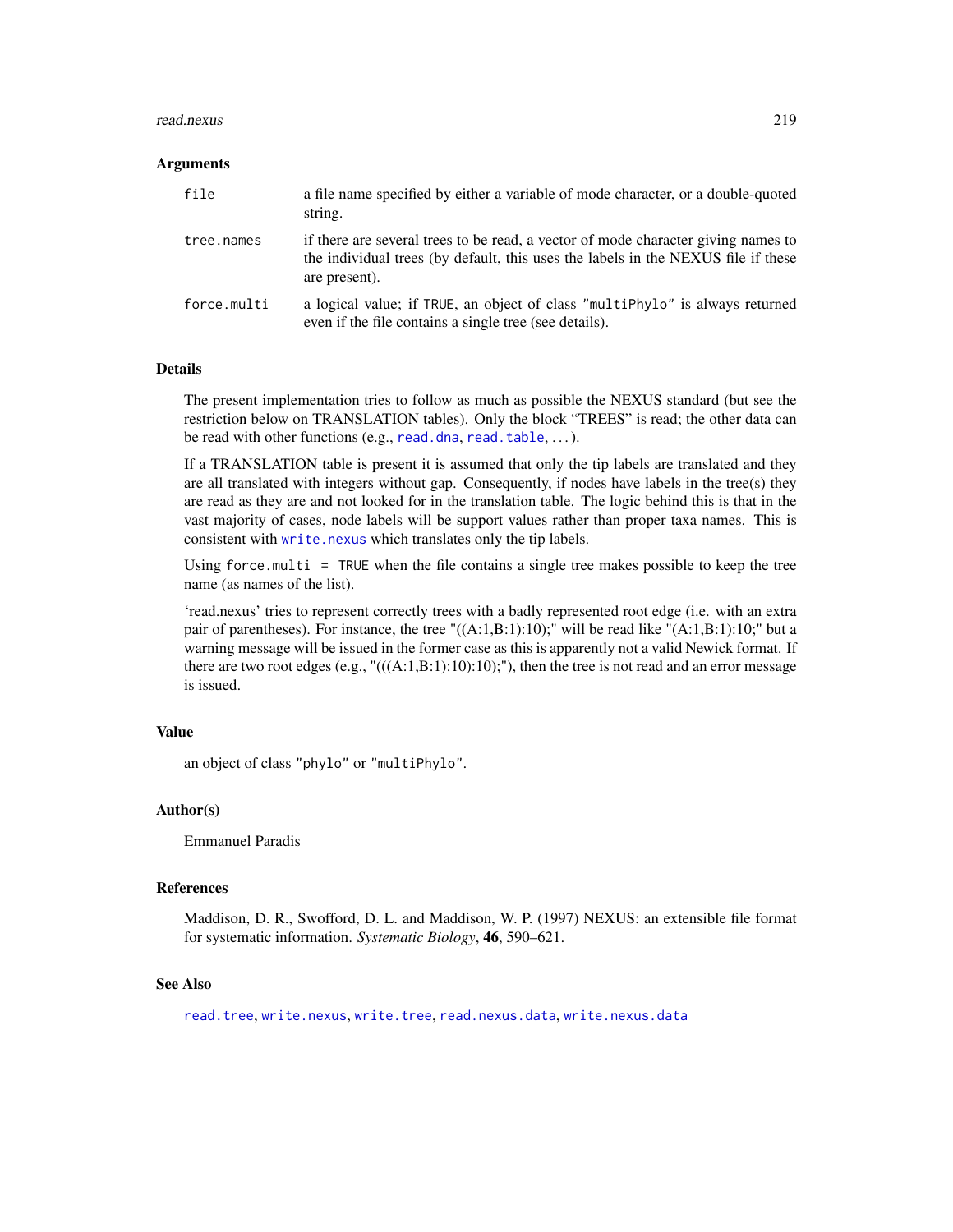<span id="page-219-0"></span>

#### Description

This function reads a file with sequences in the NEXUS format.

# Usage

```
read.nexus.data(file)
```
## Arguments

file a file name specified by either a variable of mode character, or a double-quoted string.

## **Details**

This parser tries to read data from a file written in a *restricted* NEXUS format (see examples below).

Please see files 'data.nex' and 'taxacharacters.nex' for examples of formats that will work.

Some noticeable exceptions from the NEXUS standard (non-exhaustive list):

- IComments must be either on separate lines or at the end of lines. Examples: [Comment] — OK Taxon ACGTACG [Comment] - OK [Comment line 1 Comment line 2] - NOT OK! Tax[Comment]on ACG[Comment]T — NOT OK!
- IINo spaces (or comments) are allowed in the sequences. Examples: name  $ACGT - OK$ name AC GT - NOT OK!
- IIINo spaces are allowed in taxon names, not even if names are in single quotes. That is, single-quoted names are not treated as such by the parser. Examples: Genus\_species — OK 'Genus\_species' — OK 'Genus species' — NOT OK!
- IVThe trailing end that closes the matrix must be on a separate line. Examples: taxon AACCGGT

end;  $-\text{OK}$ taxon AACCGGT;  $end; - OK$ taxon AACCCGT; end; - NOT OK!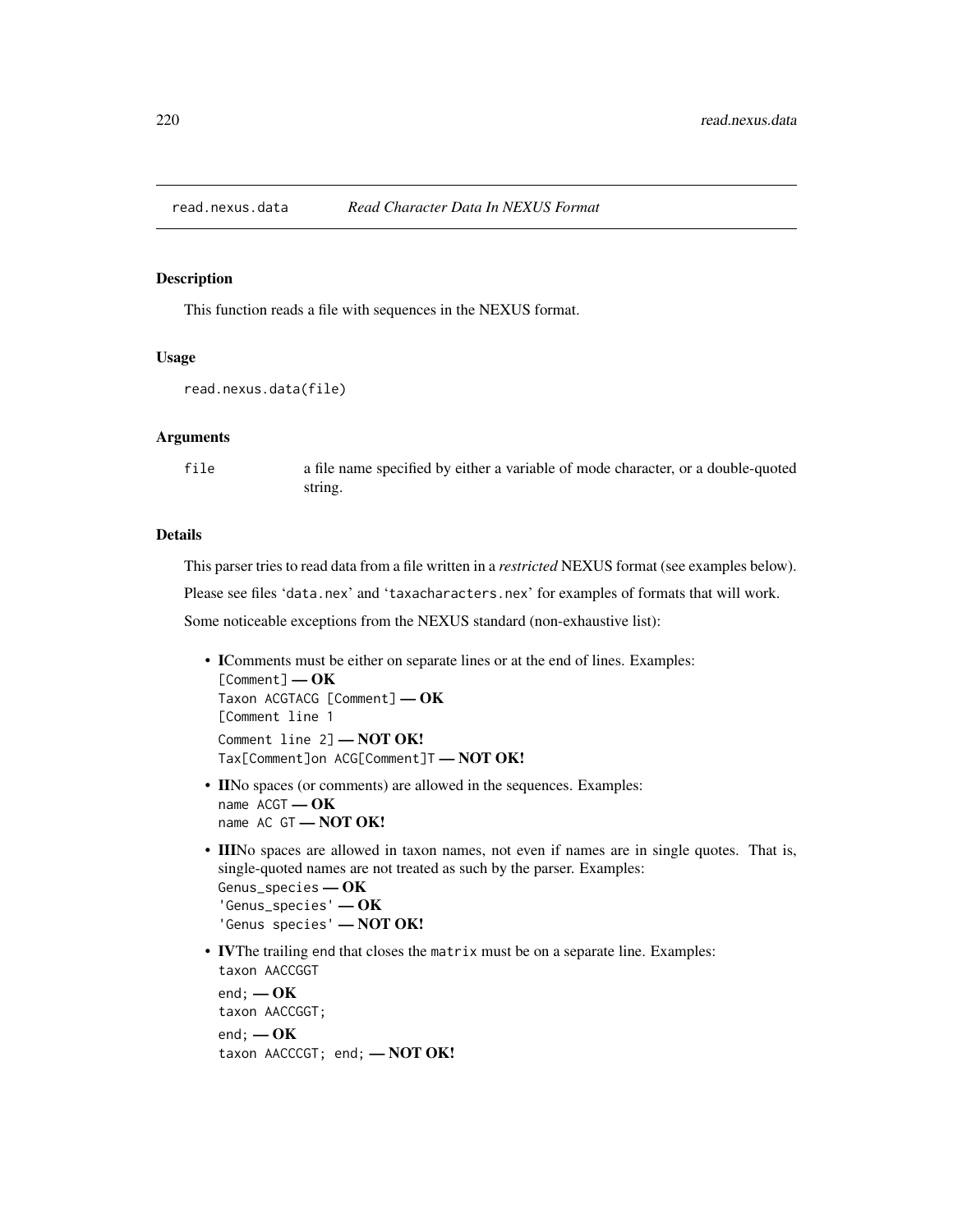- VMultistate characters are not allowed. That is, NEXUS allows you to specify multiple character states at a character position either as an uncertainty, (XY), or as an actual appearance of multiple states, {XY}. This is information is not handled by the parser. Examples: taxon 0011?110 - OK taxon 0011{01}110 — NOT OK!
- taxon 0011(01)110 NOT OK!
- VIThe number of taxa must be on the same line as ntax. The same applies to nchar. Examples:

 $ntax = 12 - OK$  $ntax =$ 12 — NOT OK!

• VIIThe word "matrix" can not occur anywhere in the file before the actual matrix command, unless it is in a comment. Examples:

```
BEGIN CHARACTERS;
TITLE 'Data in file "03a-cytochromeB.nex"';
DIMENSIONS NCHAR=382;
FORMAT DATATYPE=Protein GAP=- MISSING=?;
["This is The Matrix"] - OK
MATRIX
```

```
BEGIN CHARACTERS;
TITLE 'Matrix in file "03a-cytochromeB.nex"'; — NOT OK!
DIMENSIONS NCHAR=382;
FORMAT DATATYPE=Protein GAP=- MISSING=?;
MATRIX
```
#### Value

A list of sequences each made of a single vector of mode character where each element is a (phylogenetic) character state.

# Author(s)

Johan Nylander <nylander@scs.fsu.edu>

# References

Maddison, D. R., Swofford, D. L. and Maddison, W. P. (1997) NEXUS: an extensible file format for systematic information. *Systematic Biology*, 46, 590–621.

# See Also

[read.nexus](#page-217-0), [write.nexus](#page-272-0), [write.nexus.data](#page-273-0)

#### Examples

## Use read.nexus.data to read a file in NEXUS format into object x ## Not run: x <- read.nexus.data("file.nex")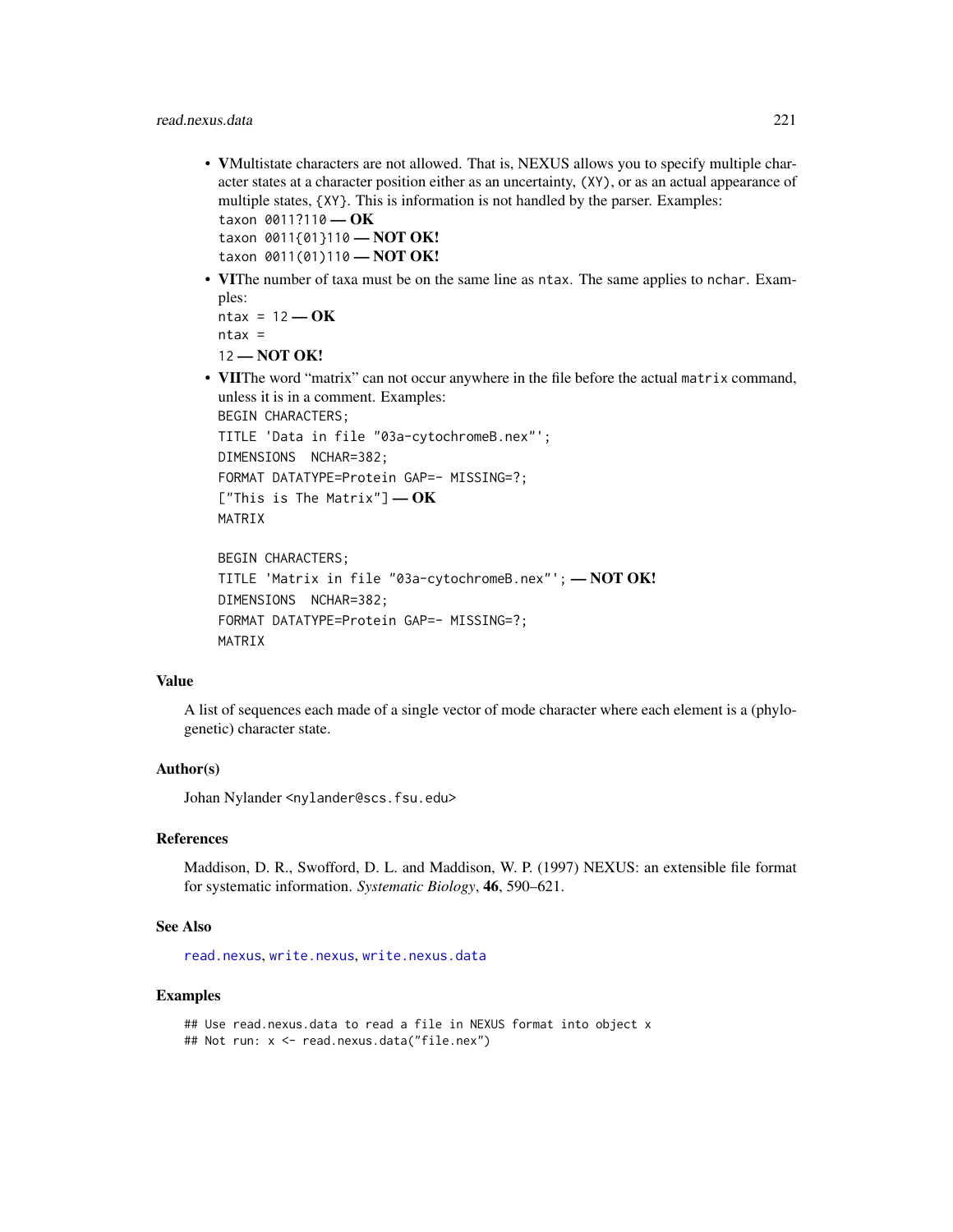#### **Description**

This function reads a file which contains one or several trees in parenthetic format known as the Newick or New Hampshire format.

## Usage

```
read.tree(file = "", text = NULL, tree.names = NULL, skip = \theta,
    comment.char = ", keep.multi = FALSE, ...)
```
## Arguments

| file         | a file name specified by either a variable of mode character, or a double-quoted<br>string; if file $=$ "" (the default) then the tree is input on the keyboard, the<br>entry being terminated with a blank line.                                           |
|--------------|-------------------------------------------------------------------------------------------------------------------------------------------------------------------------------------------------------------------------------------------------------------|
| text         | alternatively, the name of a variable of mode character which contains the tree(s)<br>in parenthetic format. By default, this is ignored (set to NULL, meaning that the<br>tree is read in a file); if text is not NULL, then the argument file is ignored. |
| tree.names   | if there are several trees to be read, a vector of mode character that gives names<br>to the individual trees; if NULL (the default), the trees are named "tree1",<br>$"$ tree $2"$ ,                                                                       |
| skip         | the number of lines of the input file to skip before beginning to read data (this is<br>passed directly to $scan()$ .                                                                                                                                       |
| comment.char | a single character, the remaining of the line after this character is ignored (this<br>is passed directly to scan()).                                                                                                                                       |
| keep.multi   | if TRUE and tree.names = NULL then single trees are returned in "multiPhylo"<br>format, with any name that is present (see details). Default is FALSE.                                                                                                      |
| $\cdots$     | further arguments to be passed to scan().                                                                                                                                                                                                                   |

## Details

The default option for file allows to type directly the tree on the keyboard (or possibly to copy from an editor and paste in R's console) with, e.g., mytree  $\leq$  read.tree().

'read.tree' tries to represent correctly trees with a badly represented root edge (i.e. with an extra pair of parentheses). For instance, the tree " $((A:1,B:1):10)$ ;" will be read like " $(A:1,B:1):10$ ;" but a warning message will be issued in the former case as this is apparently not a valid Newick format. If there are two root edges  $(e.g., "(((A:1,B:1):10):10)",")$ , then the tree is not read and an error message is issued.

If there are any characters preceding the first "(" in a line then this is assigned to the name. This is returned when a "multiPhylo" object is returned and tree.names = NULL.

Until ape 4.1, the default of comment.char was "#" (as in scan). This has been changed so that extended Newick files can be read.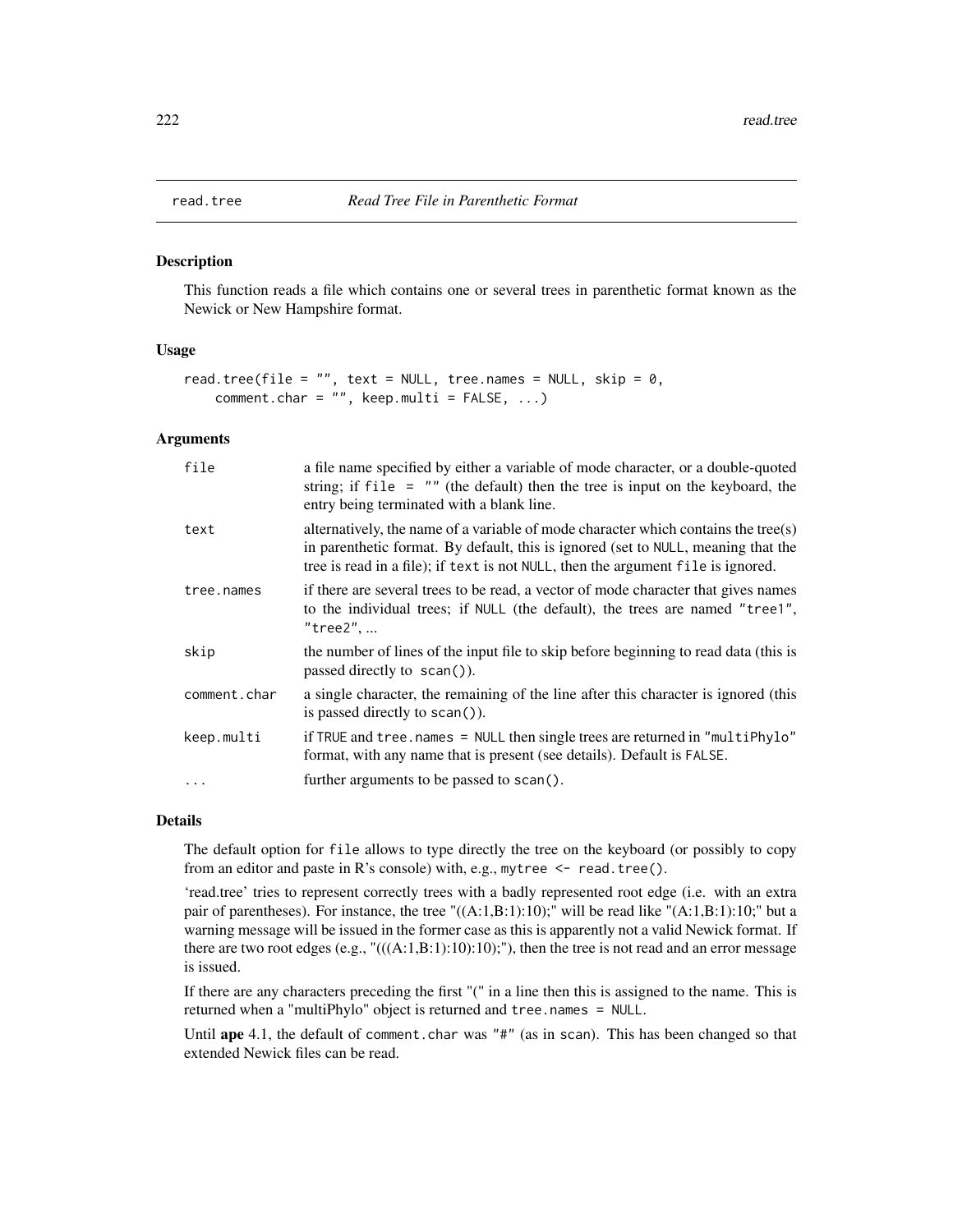#### read.tree 223

## Value

an object of class "phylo" with the following components:

| edge        | a two-column matrix of mode numeric where each row represents an edge of the<br>tree; the nodes and the tips are symbolized with numbers; the tips are numbered<br>$1, 2, \ldots$ , and the nodes are numbered after the tips. For each row, the first<br>column gives the ancestor. |
|-------------|--------------------------------------------------------------------------------------------------------------------------------------------------------------------------------------------------------------------------------------------------------------------------------------|
| edge.length | (optional) a numeric vector giving the lengths of the branches given by edge.                                                                                                                                                                                                        |
| tip.label   | a vector of mode character giving the names of the tips; the order of the names<br>in this vector corresponds to the (positive) number in edge.                                                                                                                                      |
| Nnode       | the number of (internal) nodes.                                                                                                                                                                                                                                                      |
| node.label  | (optional) a vector of mode character giving the names of the nodes.                                                                                                                                                                                                                 |
| root.edge   | (optional) a numeric value giving the length of the branch at the root if it exists.                                                                                                                                                                                                 |

If several trees are read in the file, the returned object is of class "multiPhylo", and is a list of objects of class "phylo". The name of each tree can be specified by tree.names, or can be read from the file (see details).

# Author(s)

Emmanuel Paradis and Daniel Lawson <dan.lawson@bristol.ac.uk>

# References

Felsenstein, J. The Newick tree format. [http://evolution.genetics.washington.edu/phylip/](http://evolution.genetics.washington.edu/phylip/newicktree.html) [newicktree.html](http://evolution.genetics.washington.edu/phylip/newicktree.html)

Olsen, G. Interpretation of the "Newick's 8:45" tree format standard. [http://evolution.genetics](http://evolution.genetics.washington.edu/phylip/newick_doc.html). [washington.edu/phylip/newick\\_doc.html](http://evolution.genetics.washington.edu/phylip/newick_doc.html)

Paradis, E. (2008) Definition of Formats for Coding Phylogenetic Trees in R. [http://ape-package.](http://ape-package.ird.fr/misc/FormatTreeR_24Oct2012.pdf) [ird.fr/misc/FormatTreeR\\_24Oct2012.pdf](http://ape-package.ird.fr/misc/FormatTreeR_24Oct2012.pdf)

Paradis, E. (2012) *Analysis of Phylogenetics and Evolution with R (Second Edition).* New York: Springer.

## See Also

[write.tree](#page-275-0), [read.nexus](#page-217-0), [write.nexus](#page-272-0), [scan](#page-0-0) for the basic R function to read data in a file

```
### An extract from Sibley and Ahlquist (1990)
s <- "owls(((Strix_aluco:4.2,Asio_otus:4.2):3.1,Athene_noctua:7.3):6.3,Tyto_alba:13.5);"
cat(s, file = "ex.tre", sep = "\n")tree.owls <- read.tree("ex.tre")
str(tree.owls)
tree.owls
tree.owls <- read.tree("ex.tre", keep.multi = TRUE)
tree.owls
names(tree.owls)
```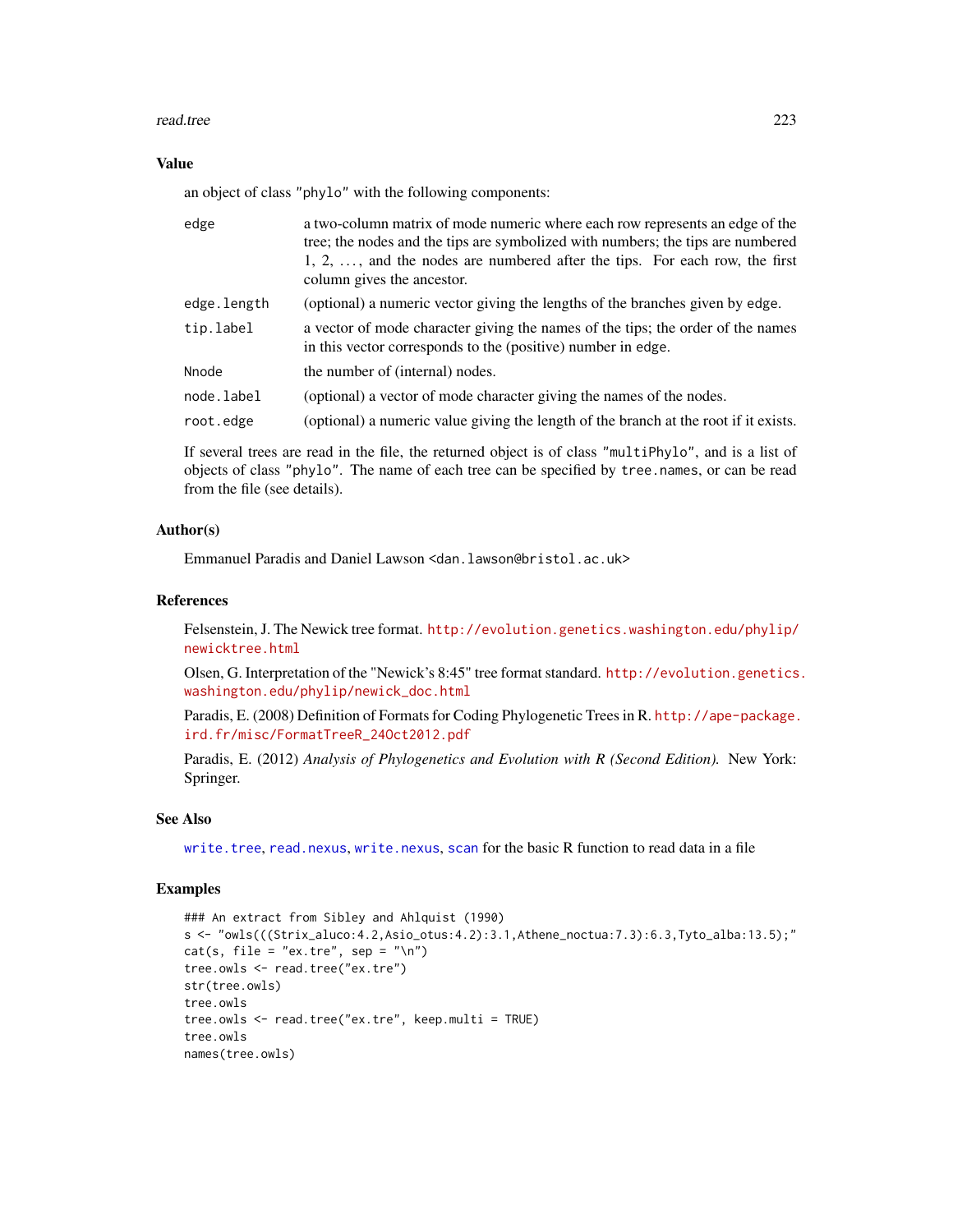```
unlink("ex.tre") # delete the file "ex.tre"
### Only the first three species using the option `text'
TREE <- "((Strix_aluco:4.2,Asio_otus:4.2):3.1,Athene_noctua:7.3);"
TREE
tree.owls.bis <- read.tree(text = TREE)
str(tree.owls.bis)
tree.owls.bis
## tree with singleton nodes:
ts <- read.tree(text="((((a))),d);")
plot(ts, node.depth = 2) # the default will overlap the singleton node with the tip
nodelabels()
## skeleton tree with a singleton node:
tx < -{\text{ read. tree}}(text = "(((,)),));")
plot(tx, node.depth = 2)
nodelabels()
## a tree with single quoted labels (the 2nd label is not quoted):
z <- "(('a: France, Spain (Europe)',b),'c: Australia [Outgroup]');"
tz < - read.tree(text = z)
plot(tz, font = 1)
```
reconstruct *Continuous Ancestral Character Estimation*

#### Description

This function estimates ancestral character states, and the associated uncertainty, for continuous characters. It mainly works as the ace function, from which it differs, first, in the fact that computations are not performed by numerical optimisation but through matrix calculus. Second, besides classical Brownian-based reconstruction methods, it reconstructs ancestral states under Arithmetic Brownian Motion (ABM, i.e. Brownian with linear trend) and Ornstein-Uhlenbeck process (OU, i.e. Brownian with an attractive optimum).

## Usage

```
reconstruct(x, phyInit, method = "ML", alpha = NULL, CI = TRUE)
```

| $\times$ | a numerical vector.                                                                                                                                                                                                                                             |
|----------|-----------------------------------------------------------------------------------------------------------------------------------------------------------------------------------------------------------------------------------------------------------------|
| phyInit  | an object of class "phylo".                                                                                                                                                                                                                                     |
| method   | a character specifying the method used for estimation. Six choices are possible:<br>"ML", "REML", "GLS", "GLS_ABM", "GLS_OU" or "GLS_OUS".                                                                                                                      |
| alpha    | a numerical value which accounts for the attractive strength parameter of "GLS_0U"<br>or "GLS_0US" (used only in these cases). If alpha = NULL (the default), then it is<br>estimated by maximum likelihood using optim which may lead to convergence<br>issue. |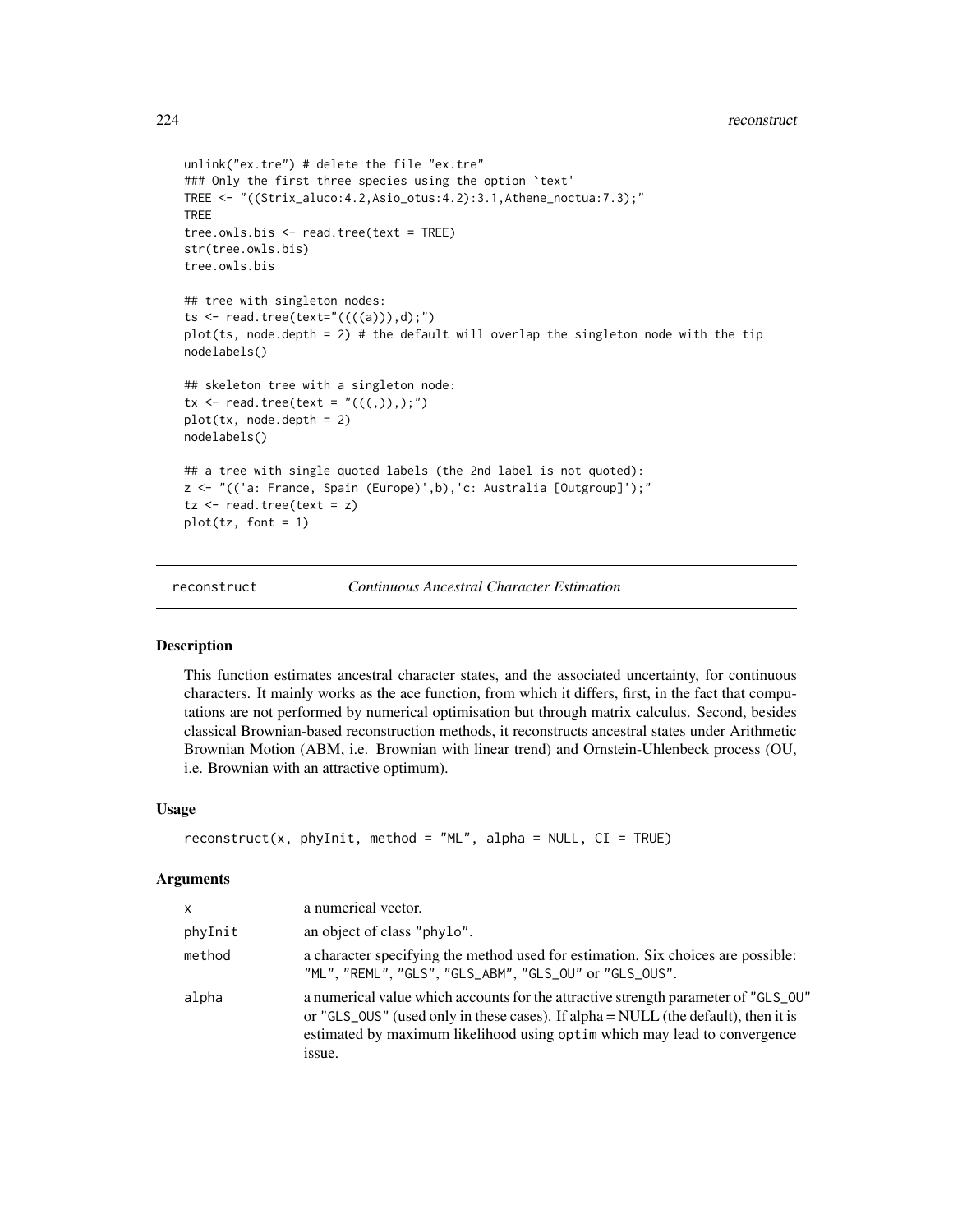#### reconstruct 225

# Details

For "ML", "REML" and "GLS", the default model is Brownian motion. This model can be fitted by maximum likelihood (method = "ML", Felsenstein 1973, Schluter et al. 1997) - the default, residual maximum likelihood (method = "REML"), or generalized least squares (method = "GLS", Martins and Hansen 1997, Garland T and Ives AR 2000).

"GLS\_ABM" is based on Brownian motion with trend model. Both "GLS\_OU" and "GLS\_OUS" are based on Ornstein-Uhlenbeck model.

"GLS\_OU" and "GLS\_OUS" differs in the fact that "GLS\_OUS" assume that the process starts from the optimum, while the root state has to be estimated for "GLS\_OU", which may rise some issues (see Royer-Carenzi and Didier, 2016). Users may provide the attractive strength parameter alpha, for these two models.

"GLS\_ABM", "GLS\_OU" and "GLS\_OUS" are all fitted by generalized least squares (Royer-Carenzi and Didier, 2016).

## Value

an object of class "ace" with the following elements:

| ace    | the estimates of the ancestral character values.                             |
|--------|------------------------------------------------------------------------------|
| CI 95  | the estimated 95% confidence intervals.                                      |
| sigma2 | if method = "ML", the maximum likelihood estimate of the Brownian parameter. |
| loglik | if method $=$ "ML", the maximum log-likelihood.                              |

## Note

GLS ABM should not be used on ultrametric tree.

GLS\_OU may lead to aberrant reconstructions.

#### Author(s)

Manuela Royer-Carenzi, Gilles Didier

# References

Felsenstein, J. (1973) Maximum likelihood estimation of evolutionary trees from continuous characters. *American Journal of Human Genetics*, 25, 471–492.

Garland T. and Ives A.R. (2000) Using the past to predict the present: confidence intervals for regression equations in phylogenetic comparative methods. *American Naturalist*, 155, 346–364.

Martins, E. P. and Hansen, T. F. (1997) Phylogenies and the comparative method: a general approach to incorporating phylogenetic information into the analysis of interspecific data. *American Naturalist*, 149, 646–667.

Royer-Carenzi, M. and Didier, G. (2016) A comparison of ancestral state reconstruction methods for quantitative characters. *Journal of Theoretical Biology*, 404, 126–142.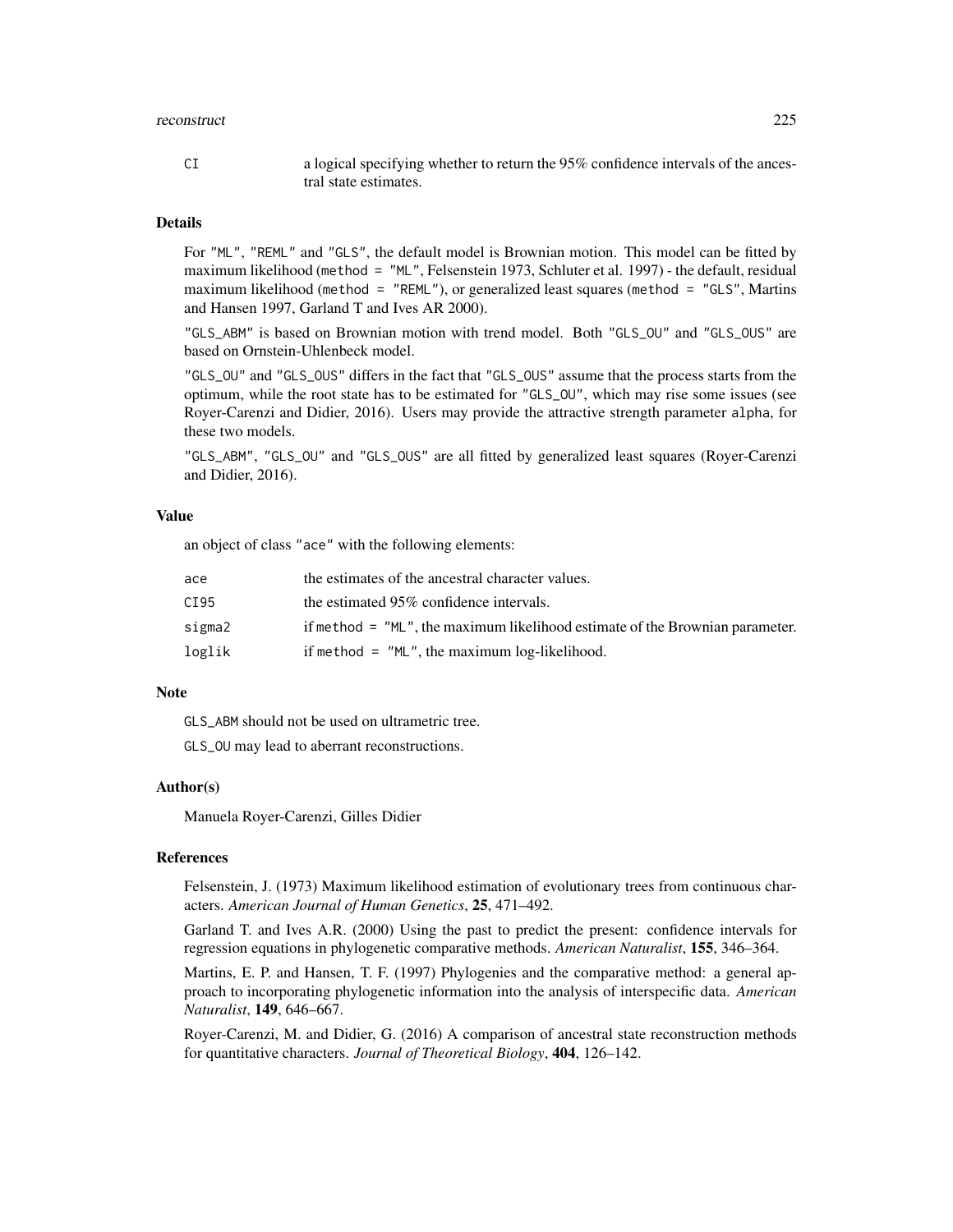Schluter, D., Price, T., Mooers, A. O. and Ludwig, D. (1997) Likelihood of ancestor states in adaptive radiation. *Evolution*, 51, 1699–1711.

Yang, Z. (2006) *Computational Molecular Evolution*. Oxford: Oxford University Press.

# See Also

[MPR](#page-166-0), [corBrownian](#page-91-0), [compar.ou](#page-81-0)

Reconstruction of ancestral sequences can be done with the package **phangorn** (see function ?ancestral.pml).

# Examples

```
### Some random data...
data(bird.orders)
x < - rnorm(23, m=100)
### Reconstruct ancestral quantitative characters:
reconstruct(x, bird.orders)
reconstruct(x, bird.orders, method = "GLS_OUS", alpha=NULL)
```
reorder.phylo *Internal Reordering of Trees*

## Description

reorder changes the internal structure of a phylogeny stored as an object of class "phylo". The tree returned is the same than the one input, but the ordering of the edges could be different.

cladewise and postorder are convenience functions to return only the indices of the reordered edge matrices (see examples).

# Usage

```
## S3 method for class 'phylo'
reorder(x, order = "cladewise", index.only = FALSE, ...)
## S3 method for class 'multiPhylo'
reorder(x, order = "cladewise", ...)cladewise(x)
postorder(x)
```

| $\mathsf{x}$ | an object of class "phylo" or "multiPhylo".                                                                                    |
|--------------|--------------------------------------------------------------------------------------------------------------------------------|
| order        | a character string: either "cladewise" (the default), "postorder", "pruningwise",<br>or any unambiguous abbreviation of these. |
| index.only   | should the function return only the ordered indices of the rows of the edge ma-<br>trix?                                       |
| $\ddots$ .   | further arguments passed to or from other methods.                                                                             |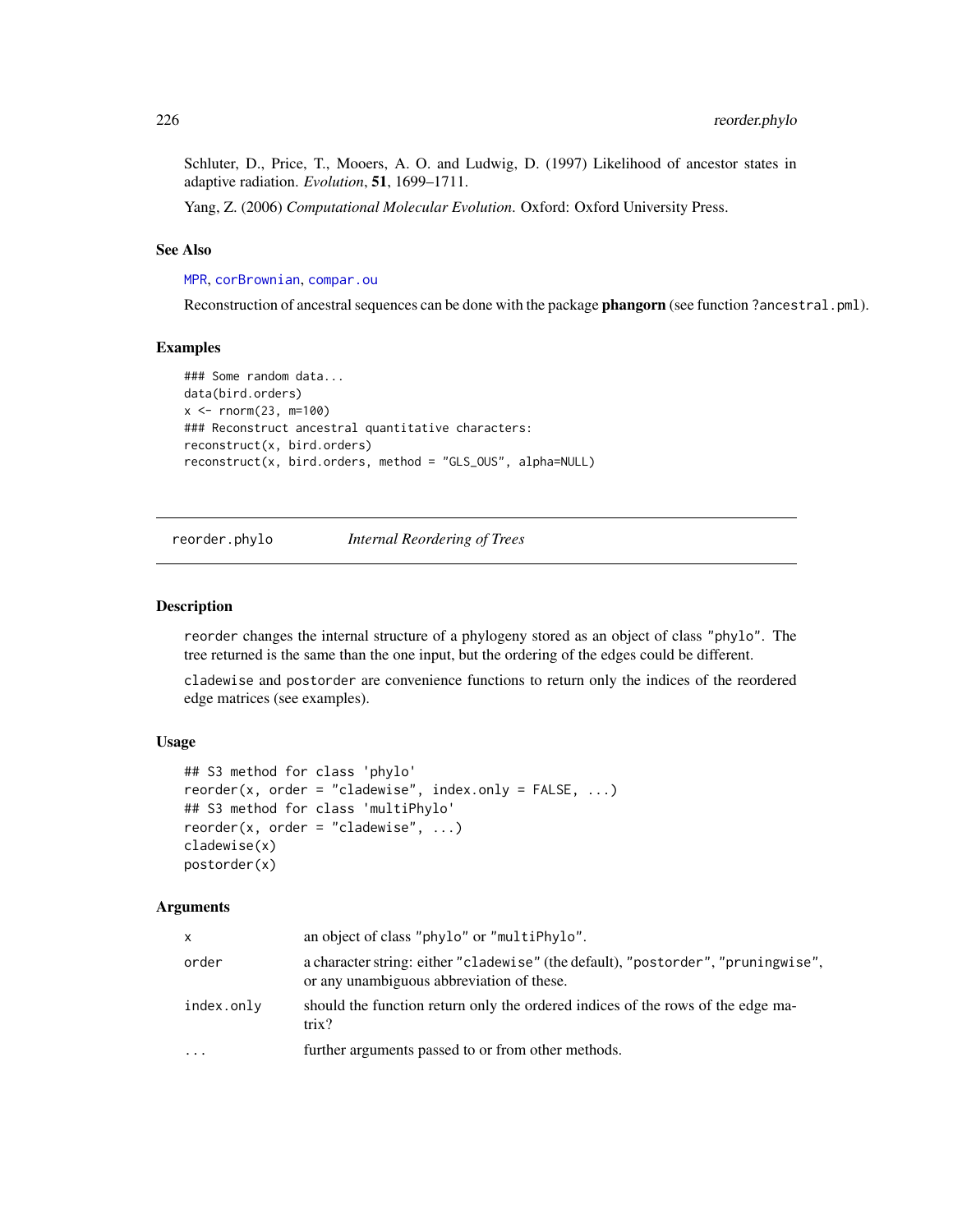#### reorder.phylo 227

#### Details

Because in a tree coded as an object of class "phylo" each branch is represented by a row in the element 'edge', there is an arbitrary choice for the ordering of these rows. reorder allows to reorder these rows according to three rules: in the "cladewise" order each clade is formed by a series of contiguous rows. In the "postorder" order, the rows are arranged so that computations following pruning-like algorithm the tree (or postorder tree traversal) can be done by descending along these rows (conversely, a preorder tree traversal can be performed by moving from the last to the first row). The "pruningwise" order is an alternative "pruning" order which is actually a bottom-up traversal order (Valiente 2002). (This third choice might be removed in the future as it merely duplicates the second one which is more efficient.) The possible multichotomies and branch lengths are preserved.

Note that for a given order, there are several possible orderings of the rows of 'edge'.

# Value

an object of class "phylo" (with the attribute "order" set accordingly), or a numeric vector if index.only = TRUE; if x is of class "multiPhylo", then an object of the same class.

## Author(s)

Emmanuel Paradis

## References

Valiente, G. (2002) *Algorithms on Trees and Graphs.* New York: Springer.

## See Also

read. tree to read tree files in Newick format, [reorder](#page-0-0) for the generic function

```
data(bird.families)
tr <- reorder(bird.families, "postorder")
all.equal(bird.families, tr) # uses all.equal.phylo actually
all.equal.list(bird.families, tr) # bypasses the generic
## get the number of descendants for each tip or node:
nr\_desc \leftarrow function(x) {
   res <- numeric(max(x$edge))
    res[1:Ntip(x)] \leftarrow 1Lfor (i in postorder(x)) {
       tmp <- x$edge[i,1]
       res[tmp] <- res[tmp] + res[x$edge[i, 2]]
   }
  res
}
## apply it to a random tree:
tree <- rtree(10)
plot(tree, show.tip.label = FALSE)
```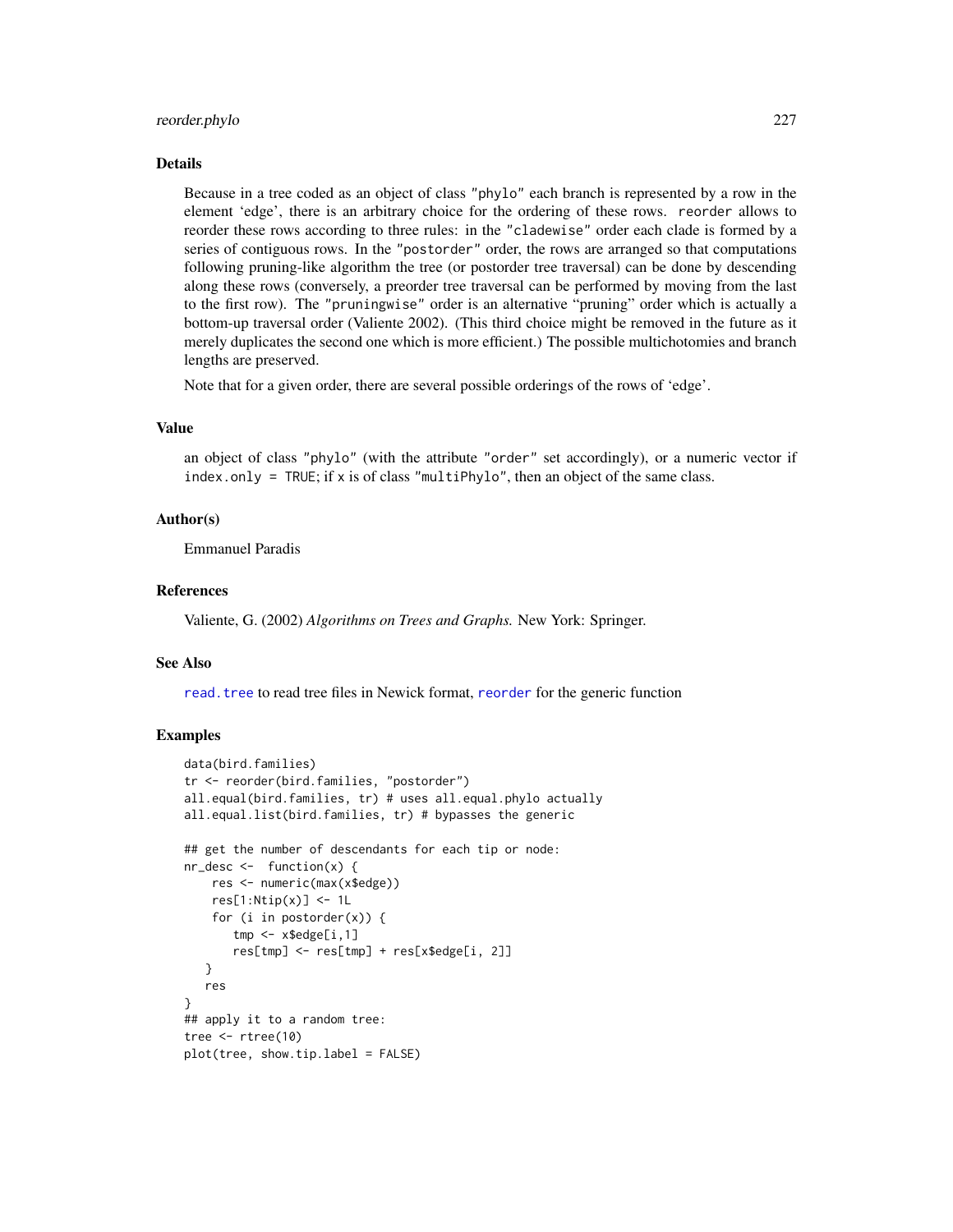```
tiplabels()
nodelabels()
nr_desc(tree)
```
<span id="page-227-0"></span>richness.yule.test *Test of Diversification-Shift With the Yule Process*

# Description

This function performs a test of shift in diversification rate using probabilities from the Yule process.

## Usage

```
richness.yule.test(x, t)
```
# Arguments

| $\mathsf{X}$ | a matrix or a data frame with at least two columns: the first one gives the number<br>of species in clades with a trait supposed to increase or decrease diversification<br>rate, and the second one the number of species in the sister-clades without the<br>trait. Each row represents a pair of sister-clades. |
|--------------|--------------------------------------------------------------------------------------------------------------------------------------------------------------------------------------------------------------------------------------------------------------------------------------------------------------------|
| t            | a numeric vector giving the divergence times of each pair of clades in x.                                                                                                                                                                                                                                          |

## Value

a data frame with the  $\chi^2$ , the number of degrees of freedom (= 1), and the *P*-value.

# Author(s)

Emmanuel Paradis

# References

Paradis, E. (2012) Shift in diversification in sister-clade comparisons: a more powerful test. *Evolution*, 66, 288–295.

# See Also

[slowinskiguyer.test](#page-248-0), [mcconwaysims.test](#page-159-0), [diversity.contrast.test](#page-119-0)

#### Examples

### see example(mcconwaysims.test)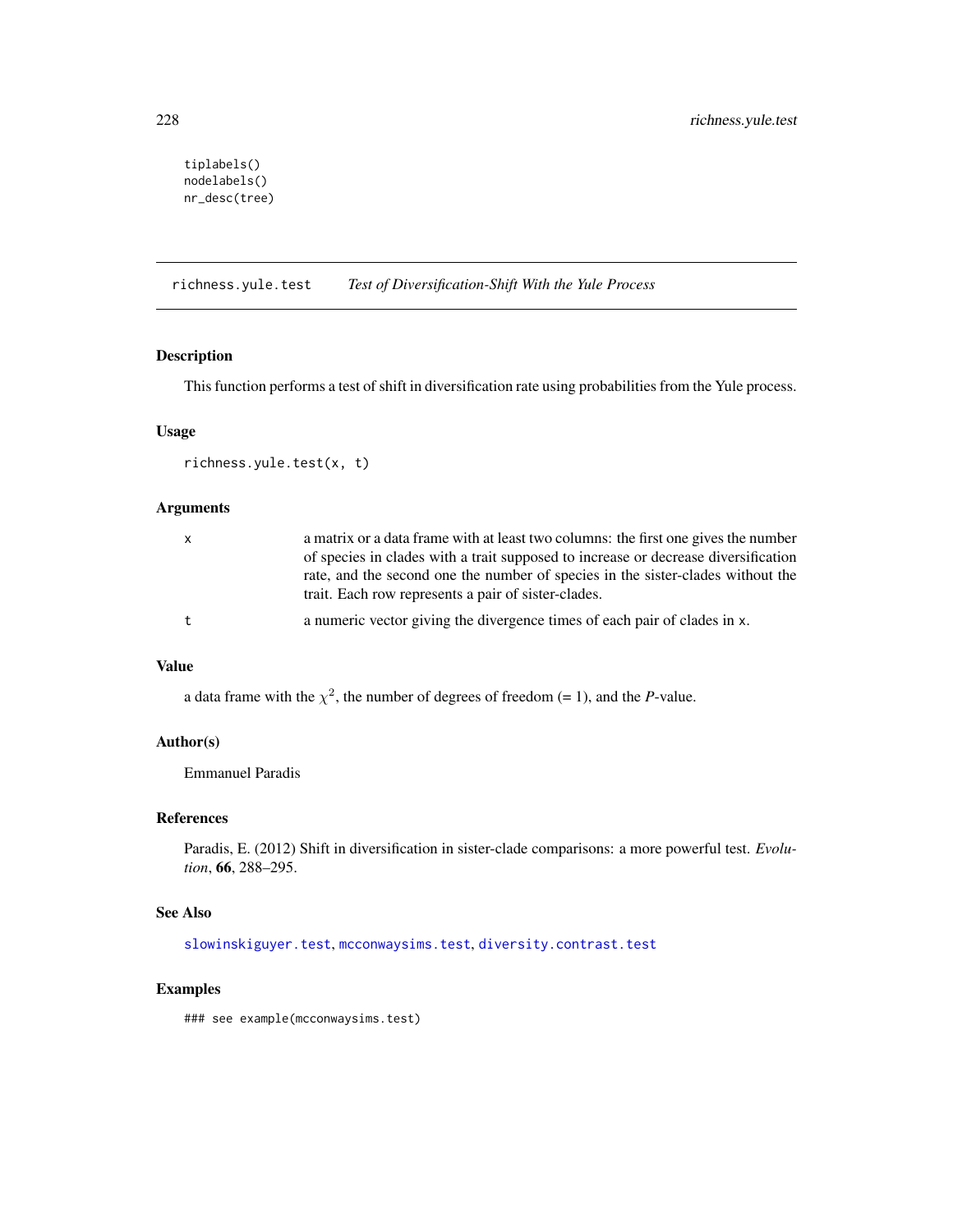<span id="page-228-0"></span>

## Description

These three functions simulate phylogenies under any time-dependent birth–death model: rlineage generates a complete tree including the species going extinct before present; rbdtree generates a tree with only the species living at present (thus the tree is ultrametric); rphylo generates a tree with a fixed number of species at present time. drop.fossil is a utility function to remove the extinct species.

## Usage

```
rlineage(birth, death, Tmax = 50, BIRTH = NULL,
        DEATH = NULL, eps = 1e-6)
rbdtree(birth, death, Tmax = 50, BIRTH = NULL,
       DEATH = NULL, eps = 1e-6rphylo(n, birth, death, BIRTH = NULL, DEATH = NULL,
      T0 = 50, fossils = FALSE, eps = 1e-06)
drop.fossil(phy, tol = 1e-8)
```
## Arguments

| birth, death | a numeric value or a (vectorized) function specifying how speciation and extinc-<br>tion rates vary through time.                                               |
|--------------|-----------------------------------------------------------------------------------------------------------------------------------------------------------------|
| Tmax         | a numeric value giving the length of the simulation.                                                                                                            |
| BIRTH, DEATH | a (vectorized) function which is the primitive of birth or death. This can be<br>used to speed-up the computation. By default, a numerical integration is done. |
| eps          | a numeric value giving the time resolution of the simulation; this may be in-<br>creased $(e.g., 0.001)$ to shorten computation times.                          |
| n            | the number of species living at present time.                                                                                                                   |
| T0           | the time at present (for the backward-in-time algorithm).                                                                                                       |
| fossils      | a logical value specifying whether to output the lineages going extinct.                                                                                        |
| phy          | an object of class "phylo".                                                                                                                                     |
| tol          | a numeric value giving the tolerance to consider a species as extinct.                                                                                          |

#### Details

These three functions use continuous-time algorithms: rlineage and rbdtree use the forward-intime algorithms described in Paradis (2011), whereas rphylo uses a backward-in-time algorithm from Stadler (2011). The models are time-dependent birth–death models as described in Kendall (1948). Speciation (birth) and extinction (death) rates may be constant or vary through time according to an R function specified by the user. In the latter case, BIRTH and/or DEATH may be used if the primitives of birth and death are known. In these functions time is the formal argument and must be named t.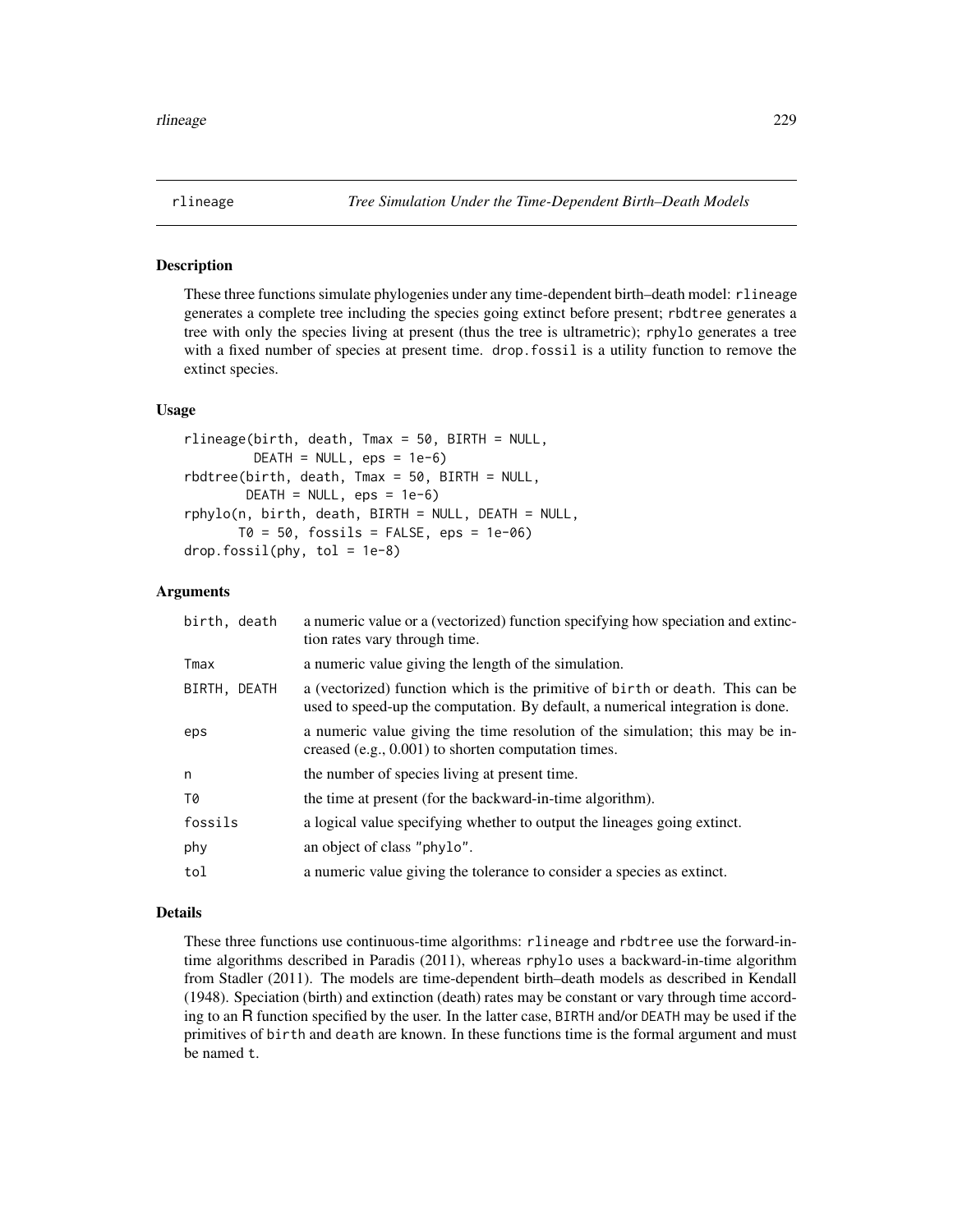Note that rphylo simulates trees in a way similar to what the package **TreeSim** does, the difference is in the parameterization of the time-dependent models which is here the same than used in the two other functions. In this parameterization scheme, time is measured from past to present (see details in Paradis 2015 which includes a comparison of these algorithms).

The difference between rphylo and rphylo $(\dots$  fossils = TRUE) is the same than between rbdtree and rlineage.

# Value

An object of class "phylo".

#### Author(s)

Emmanuel Paradis

# References

Kendall, D. G. (1948) On the generalized "birth-and-death" process. *Annals of Mathematical Statistics*, 19, 1–15.

Paradis, E. (2011) Time-dependent speciation and extinction from phylogenies: a least squares approach. *Evolution*, 65, 661–672.

Paradis, E. (2015) Random phylogenies and the distribution of branching times. *Journal of Theoretical Biology*, 387, 39–45.

Stadler, T. (2011) Simulating trees with a fixed number of extant species. *Systematic Biology*, 60, 676–684.

# See Also

[yule](#page-276-0), [yule.time](#page-279-0), [birthdeath](#page-46-0), [rtree](#page-239-0), [stree](#page-250-0)

```
set.seed(10)
plot(rlineage(0.1, 0)) # Yule process with lambda = 0.1
plot(rlineage(0.1, 0.05)) # simple birth-death process
b <- function(t) 1/(1 + \exp(0.2*t - 1)) # logistic
layout(matrix(0:3, 2, byrow = TRUE))curve(b, 0, 50, xlab = "Time", ylab = "")
mu < -0.07segments(0, mu, 50, mu, 1ty = 2)
legend("topright", c(expression(lambda), expression(mu)),
      lty = 1:2, bty = "n")plot(rlineage(b, mu), show.tip.label = FALSE)
title("Simulated with 'rlineage'")
plot(rbdtree(b, mu), show.tip.label = FALSE)
title("Simulated with 'rbdtree'")
```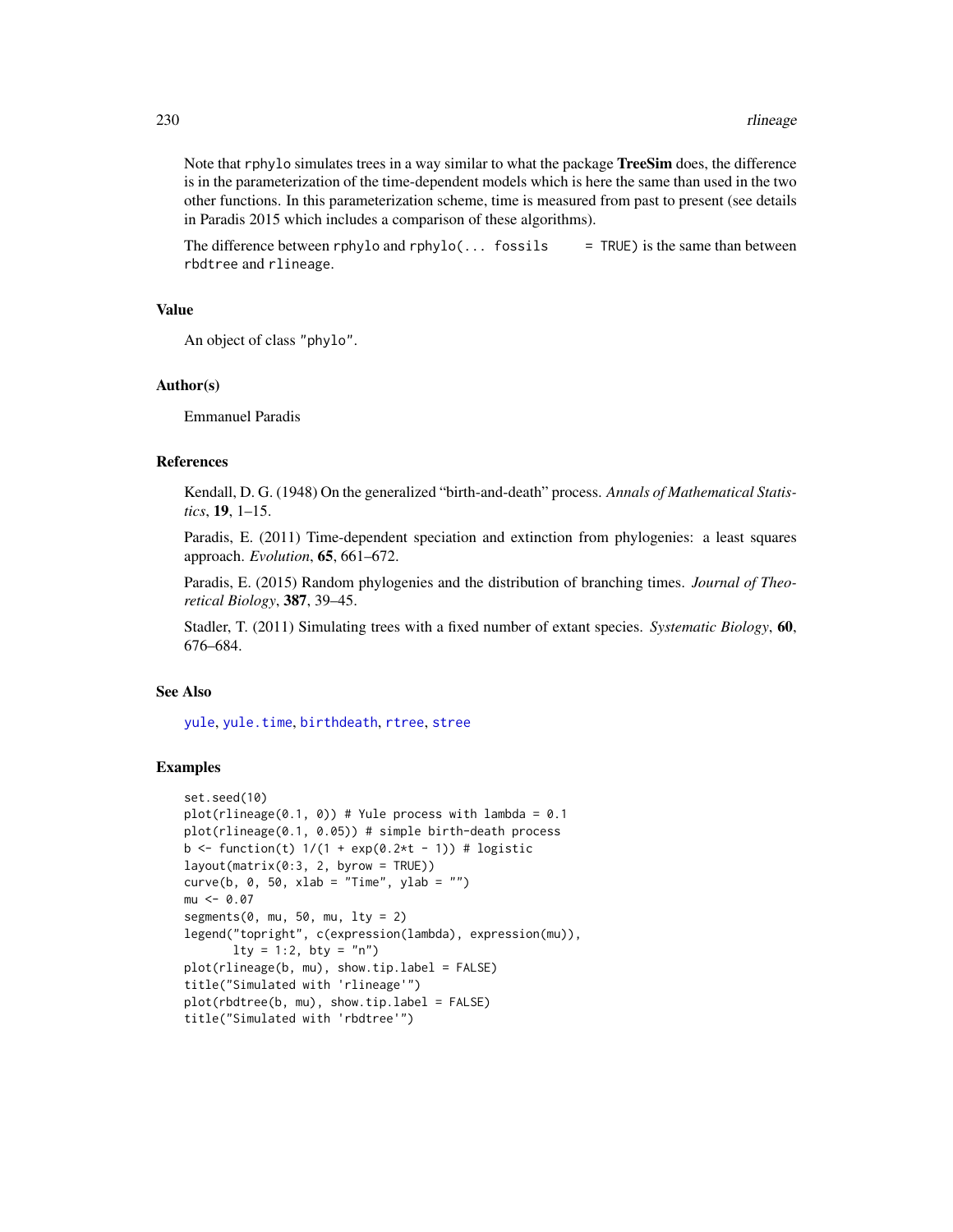# Description

root reroots a phylogenetic tree with respect to the specified outgroup or at the node specified in node.

unroot unroots a phylogenetic tree, or returns it unchanged if it is already unrooted.

is.rooted tests whether a tree is rooted.

# Usage

```
root(phy, ...)
## S3 method for class 'phylo'
root(phy, outgroup, node = NULL, resolve.root = FALSE,
     interactive = FALSE, edgelabel = FALSE, ...)## S3 method for class 'multiPhylo'
root(phy, outgroup, ...)
unroot(phy)
## S3 method for class 'phylo'
unroot(phy)
## S3 method for class 'multiPhylo'
unroot(phy)
is.rooted(phy)
## S3 method for class 'phylo'
is.rooted(phy)
## S3 method for class 'multiPhylo'
is.rooted(phy)
```

| phy          | an object of class "phylo" or "multiPhylo".                                                                                                                                                                               |
|--------------|---------------------------------------------------------------------------------------------------------------------------------------------------------------------------------------------------------------------------|
| outgroup     | a vector of mode numeric or character specifying the new outgroup.                                                                                                                                                        |
| node         | alternatively, a node number where to root the tree.                                                                                                                                                                      |
| resolve.root | a logical specifying whether to resolve the new root as a bifurcating node.                                                                                                                                               |
| interactive  | if TRUE the user is asked to select the node by clicking on the tree which must<br>be plotted.                                                                                                                            |
| edgelabel    | a logical value specifying whether to treat node labels as edge labels and thus<br>eventually switching them so that they are associated with the correct edges<br>when using drawSupportOnEdges (see Czech et al. 2016). |
| .            | arguments passed among methods (e.g., when rooting lists of trees).                                                                                                                                                       |

<span id="page-230-0"></span>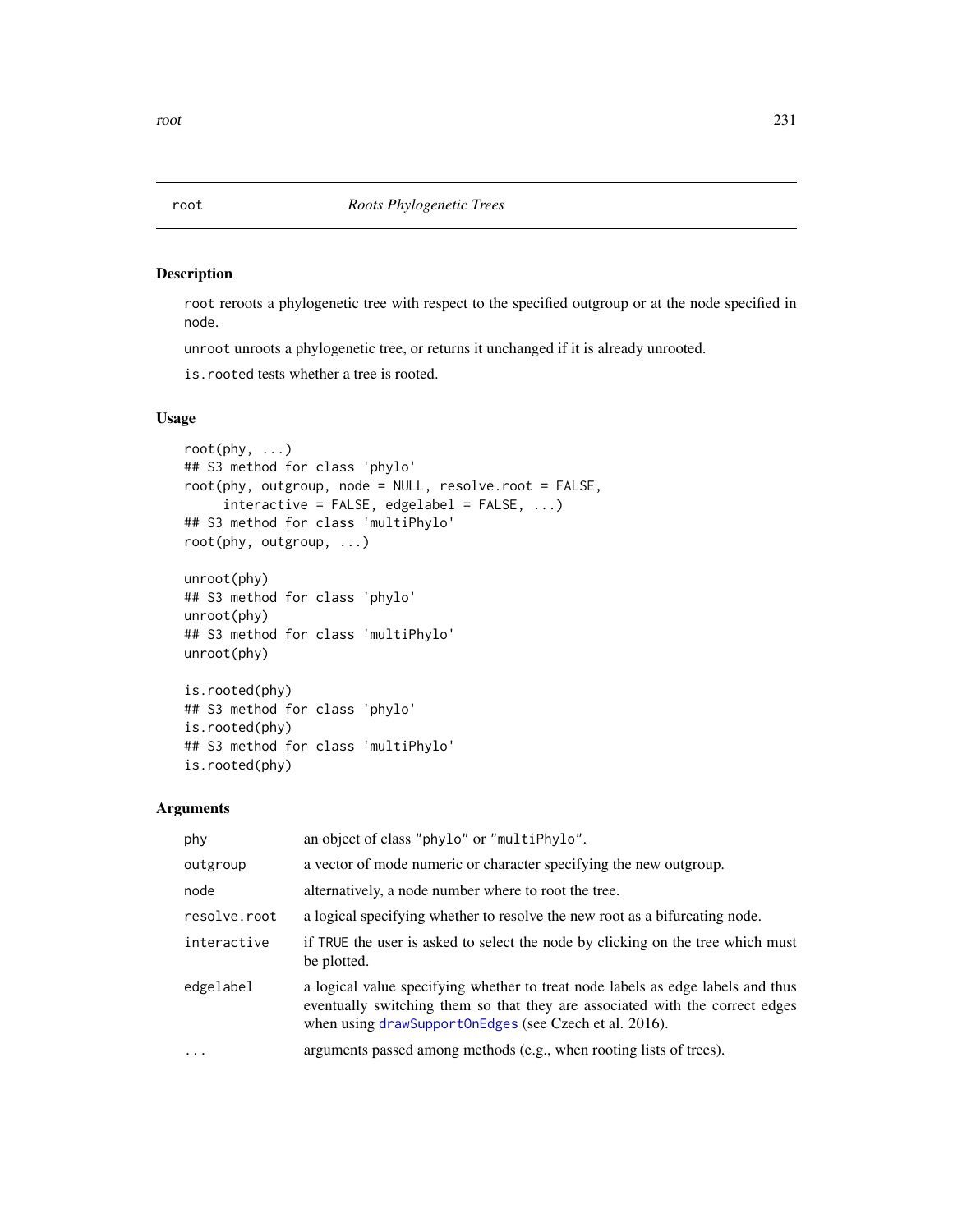The argument outgroup can be either character or numeric. In the first case, it gives the labels of the tips of the new outgroup; in the second case the numbers of these labels in the vector phy\$tip.label are given.

If outgroup is of length one (i.e., a single value), then the tree is rerooted using the node below this tip as the new root.

If outgroup is of length two or more, the most recent common ancestor (MRCA) *of the ingroup* is used as the new root. Note that the tree is unrooted before being rerooted, so that if outgroup is already the outgroup, then the returned tree is not the same than the original one (see examples). If outgroup is not monophyletic, the operation fails and an error message is issued.

If resolve.root = TRUE, root adds a zero-length branch below the MRCA of the ingroup.

A tree is considered rooted if either only two branches connect to the root, or if there is a root. edge element. In all other cases, is.rooted returns FALSE.

#### Value

an object of class "phylo" or "multiPhylo" for root and unroot; a logical vector for is.rooted.

#### Note

The use of resolve.root = TRUE together with node = gives an error if the specified node is the current root of the tree. This is because there is an ambiguity when resolving a node in an unrooted tree with no explicit outgroup. If the node is not the current root, the ambiguity is solved arbitrarily by considering the clade on the right of node (when the tree is plotted by default) as the ingroup. See a detailed explanation there:

<https://www.mail-archive.com/r-sig-phylo@r-project.org/msg03805.html>.

## Author(s)

Emmanuel Paradis

## References

Czech, L., Huerta-Cepas, J. and Stamatakis, A. (2016) A critical review on the use of support values in tree viewers and bioinformatics toolkits. <https://dx.doi.org/10.1101/035360>

## See Also

[bind.tree](#page-41-0), [drop.tip](#page-125-0), [nodelabels](#page-180-0), [identify.phylo](#page-135-0)

```
data(bird.orders)
plot(root(bird.orders, 1))
plot(root(bird.orders, 1:5))
tr <- root(bird.orders, 1)
is.rooted(bird.orders) # yes
```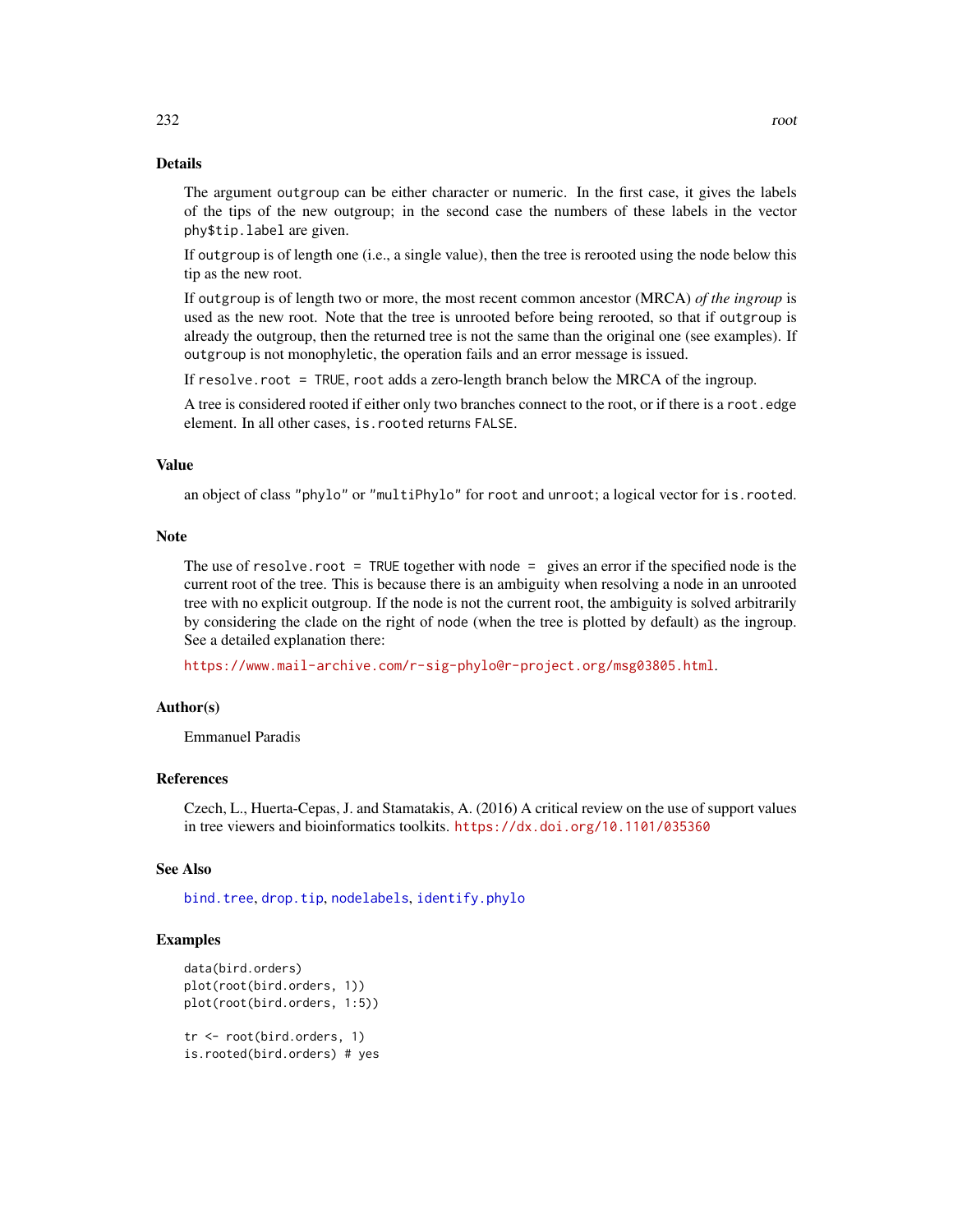rotate 233

```
is.rooted(tr) # no
### This is because the tree has been unrooted first before rerooting.
### You can delete the outgroup...
is.rooted(drop.tip(tr, "Struthioniformes"))
### ... or resolve the basal trichotomy in two ways:
is.rooted(multi2di(tr))
is.rooted(root(bird.orders, 1, r = TRUE))
### To keep the basal trichotomy but forcing the tree as rooted:
tr$root.edge <- 0
is.rooted(tr)
x <- setNames(rmtree(10, 10), LETTERS[1:10])
is.rooted(x)
```
rotate *Swapping Sister Clades*

#### Description

For a given node, rotate exchanges the position of two clades descending from this node. It can handle dichotomies as well as polytomies. In the latter case, two clades from the polytomy are selected for swapping.

rotateConstr rotates internal branches giving a constraint on the order of the tips.

#### Usage

 $rotate(\text{phy}, node, polytom = c(1, 2))$ rotateConstr(phy, constraint)

#### Arguments

| phy        | an object of class "phylo".                                                                                                       |
|------------|-----------------------------------------------------------------------------------------------------------------------------------|
| node       | a vector of mode numeric or character specifying the number of the node.                                                          |
| polytom    | a vector of mode numeric and length two specifying the two clades that should<br>be exchanged in a polytomy.                      |
| constraint | a vector of mode character specifying the order of the tips as they should appear<br>when plotting the tree (from bottom to top). |

## Details

phy can be either rooted or unrooted, contain polytomies and lack branch lengths. In the presence of very short branch lengths it is convenient to plot the phylogenetic tree without branch lengths in order to identify the number of the node in question.

node can be any of the interior nodes of a phylogenetic tree including the root node. Number of the nodes can be identified by the nodelabels function. Alternatively, you can specify a vector of length two that contains either the number or the names of two tips that coalesce in the node of interest.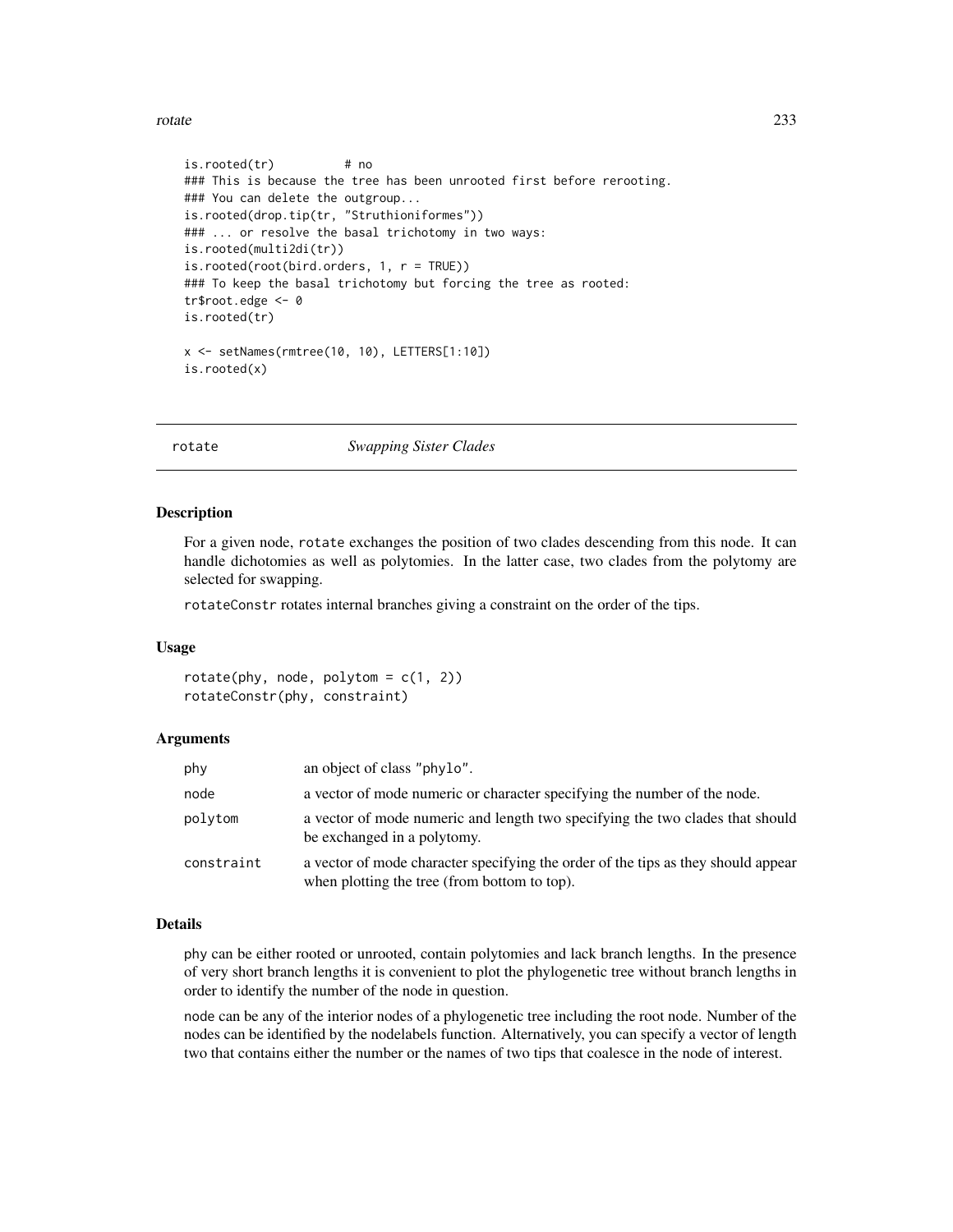If the node subtends a polytomy, any two clades of the the polytomy can be chosen by polytom. On a plotted phylogeny, the clades are numbered from bottom to top and polytom is used to index the two clades one likes to swop.

## Value

```
an object of class "phylo".
```
# Author(s)

Christoph Heibl <heibl@lmu.de>, Emmanuel Paradis

#### See Also

[plot.phylo](#page-200-0), [nodelabels](#page-180-0), [root](#page-230-0), [drop.tip](#page-125-0)

## Examples

```
# create a random tree:
tre \leftarrow rtree(25)
```

```
# visualize labels of internal nodes:
plot(tre, use.edge.length=FALSE)
nodelabels()
```
# rotate clades around node 30: tre.new <- rotate(tre, 30)

```
# compare the results:
par(mfrow=c(1,2)) # split graphical device
plot(tre) # plot old tre
plot(tre.new) # plot new tree
```

```
# visualize labels of terminal nodes:
plot(tre)
tiplabels()
```

```
# rotate clades containing nodes 12 and 20:
tre.new \le rotate(tre, c(12, 21))
```

```
# compare the results:
par(mfrow=c(1,2)) # split graphical device
plot(tre) # plot old tre
plot(tre.new) # plot new tree
```

```
# or you migth just specify tiplabel names:
tre.new <- rotate(tre, c("t3", "t14"))
```

```
# compare the results:
par(mfrow=c(1,2)) # devide graphical device
plot(tre) # plot old tre
plot(tre.new) # plot new tree
```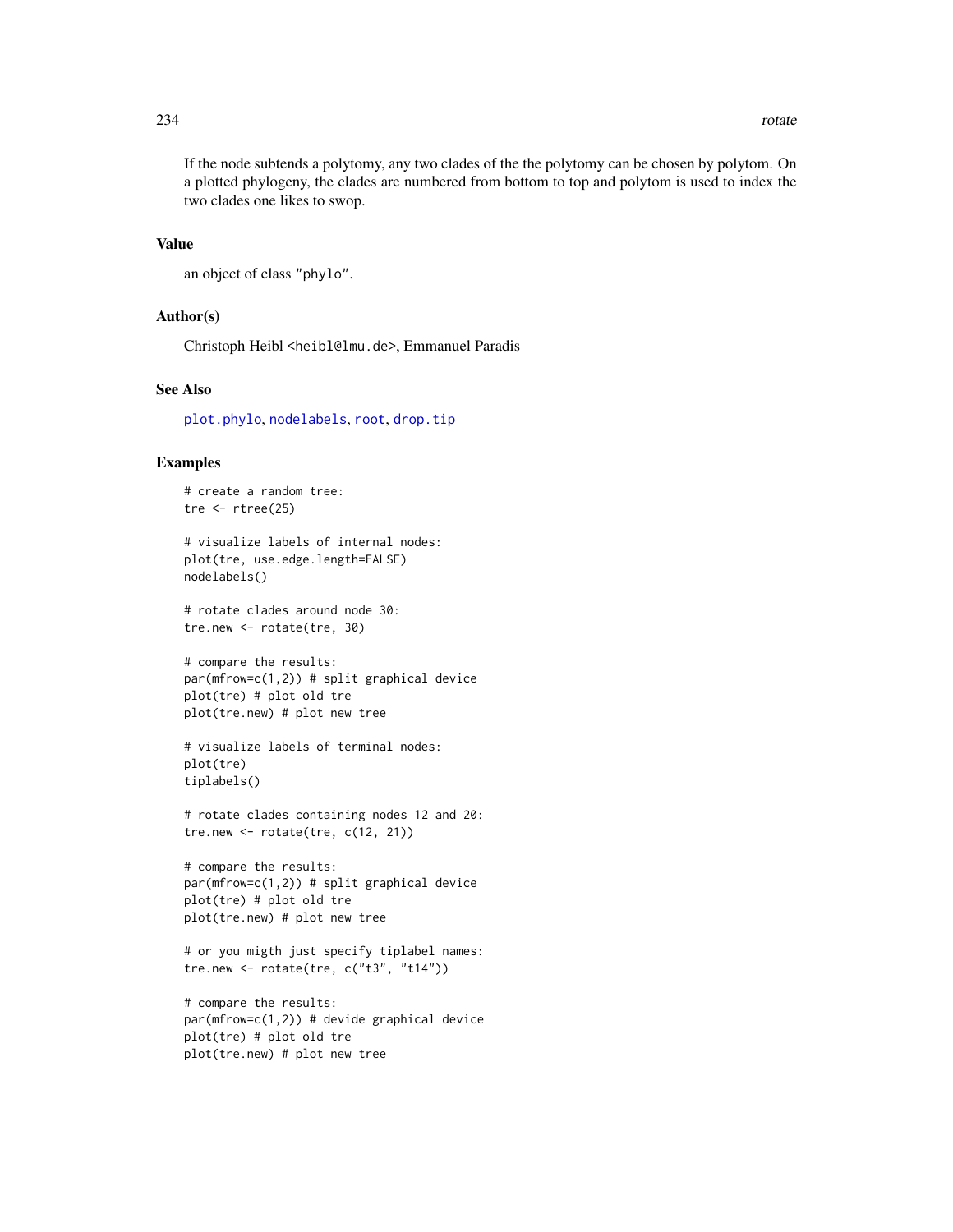#### rTraitCont 235

```
# a simple example for rotateConstr:
A <- read.tree(text = "((A,B),(C,D));")B \le - read.tree(text = "(((D,C),B),A);")
B <- rotateConstr(B, A$tip.label)
plot(A); plot(B, d = "l")# something more interesting (from ?cophyloplot):
tr1 < -rtree(40)## drop 20 randomly chosen tips:
tr2 <- drop.tip(tr1, sample(tr1$tip.label, size = 20))
## rotate the root and reorder the whole:
tr2 <- rotate(tr2, 21)
tr2 < - read.tree(text = write.tree(tr2))
X <- cbind(tr2$tip.label, tr2$tip.label) # association matrix
cophyloplot(tr1, tr2, assoc = X, space = 28)## before reordering tr2 we have to find the constraint:
co <- tr2$tip.label[order(match(tr2$tip.label, tr1$tip.label))]
newtr2 <- rotateConstr(tr2, co)
cophyloplot(tr1, newtr2, assoc = X, space = 28)
```
<span id="page-234-0"></span>rTraitCont *Continuous Character Simulation*

# Description

This function simulates the evolution of a continuous character along a phylogeny. The calculation is done recursively from the root. See Paradis (2012, pp. 232 and 324) for an introduction.

## Usage

```
rTraitCont(phy, model = "BM", sigma = 0.1, alpha = 1, theta = 0,
           ancestor = FALSE, root.value = 0, ...)
```

| phy        | an object of class "phylo".                                                                                                             |
|------------|-----------------------------------------------------------------------------------------------------------------------------------------|
| model      | a character (either "BM" or "OU") or a function specifying the model (see details).                                                     |
| sigma      | a numeric vector giving the standard-deviation of the random component for<br>each branch (can be a single value).                      |
| alpha      | if model $=$ "00", a numeric vector giving the strength of the selective constraint<br>for each branch (can be a single value).         |
| theta      | if model $=$ "00", a numeric vector giving the optimum for each branch (can be<br>a single value).                                      |
| ancestor   | a logical value specifying whether to return the values at the nodes as well (by<br>default, only the values at the tips are returned). |
| root.value | a numeric giving the value at the root.                                                                                                 |
| $\cdots$   | further arguments passed to model if it is a function.                                                                                  |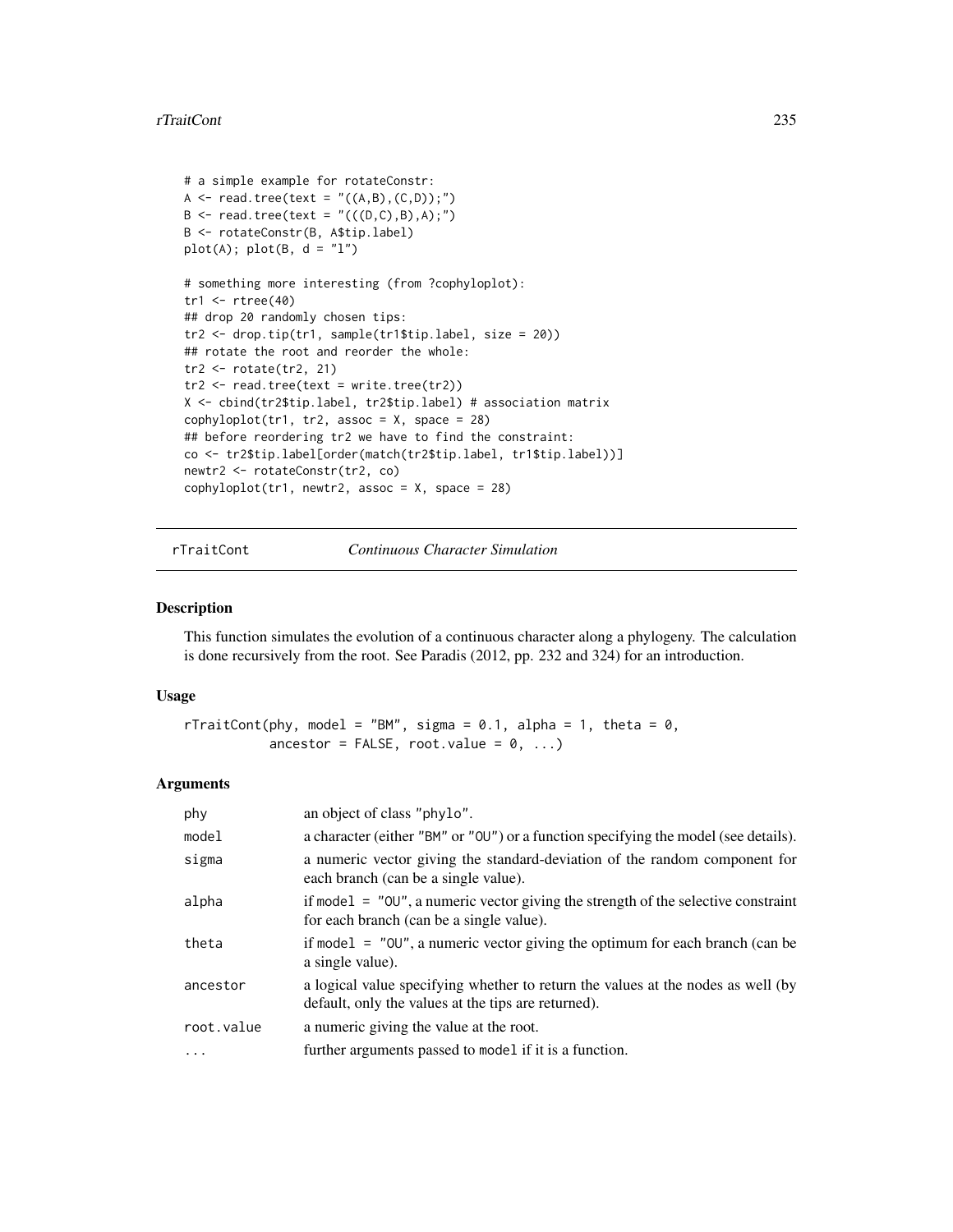# Details

There are three possibilities to specify model:

- "BM":a Browian motion model is used. If the arguments sigma has more than one value, its length must be equal to the the branches of the tree. This allows to specify a model with variable rates of evolution. You must be careful that branch numbering is done with the tree in "postorder" order: to see the order of the branches you can use:  $tr < -$  reorder $(tr, "po")$ ; plor $(tr)$ ; edgelabels( The arguments alpha and theta are ignored.
- "OU":an Ornstein-Uhlenbeck model is used. The above indexing rule is used for the three parameters sigma, alpha, and theta. This may be interesting for the last one to model varying phenotypic optima. The exact updating formula from Gillespie (1996) are used which are reduced to BM formula if alpha =  $0$ .
- A function: it must be of the form  $foo(x, 1)$  where x is the trait of the ancestor and 1 is the branch length. It must return the value of the descendant. The arguments sigma, alpha, and theta are ignored.

#### Value

A numeric vector with names taken from the tip labels of phy. If ancestor = TRUE, the node labels are used if present, otherwise, "Node1", "Node2", etc.

#### Author(s)

Emmanuel Paradis

# References

Gillespie, D. T. (1996) Exact numerical simulation of the Ornstein-Uhlenbeck process and its integral. *Physical Review E*, 54, 2084–2091.

Paradis, E. (2012) *Analysis of Phylogenetics and Evolution with R (Second Edition).* New York: Springer.

#### See Also

[rTraitDisc](#page-236-0), [rTraitMult](#page-238-0), [ace](#page-8-0)

```
data(bird.orders)
rTraitCont(bird.orders) # BM with sigma = 0.1
### OU model with two optima:
tr <- reorder(bird.orders, "postorder")
plot(tr)
edgelabels()
theta \leq rep(0, Nedge(tr))
theta[c(1:4, 15:16, 23:24)] <- 2
## sensitive to 'alpha' and 'sigma':
rTraitCont(tr, "OU", theta = theta, alpha=.1, sigma=.01)
### an imaginary model with stasis 0.5 time unit after a node, then
```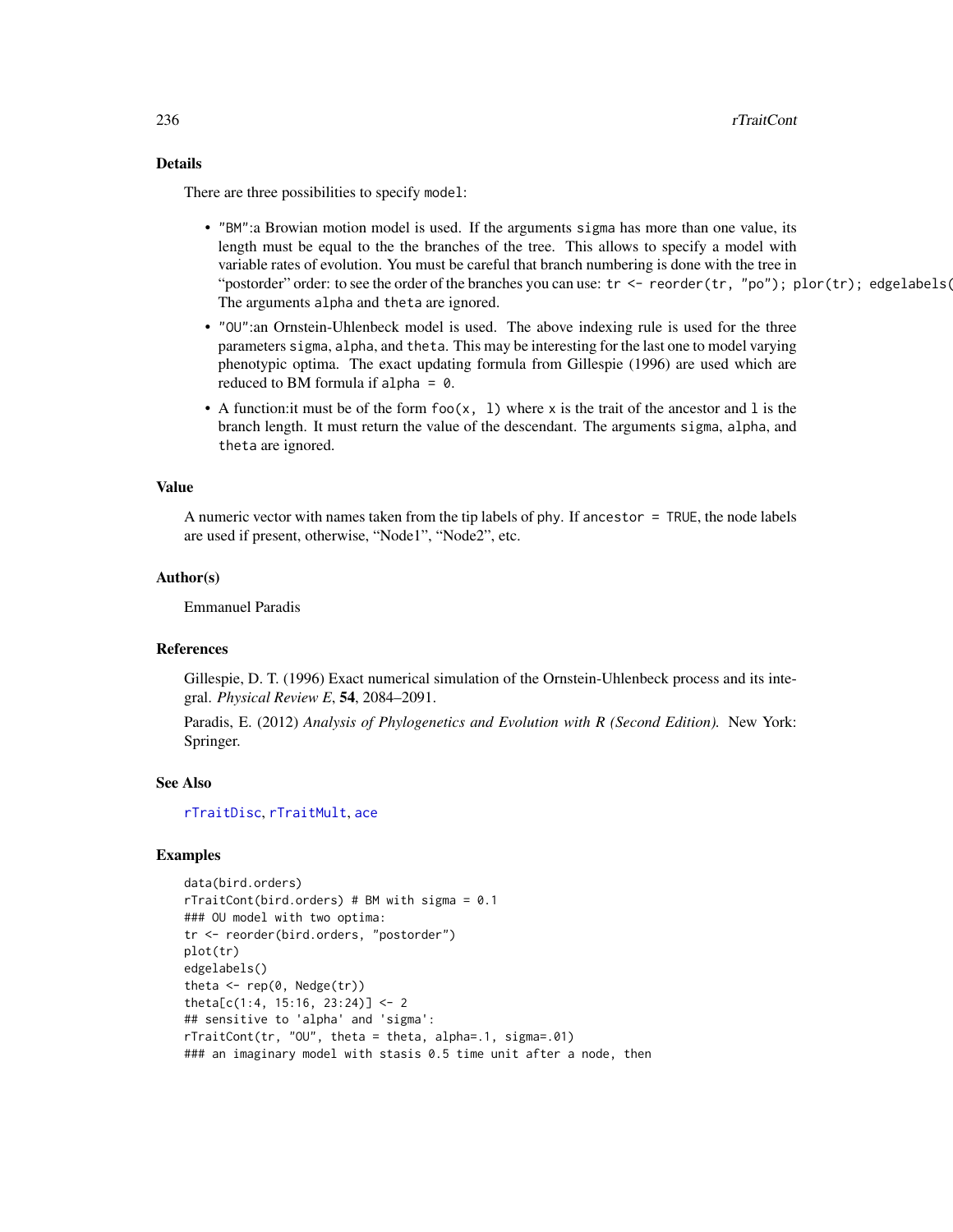## rTraitDisc 237

```
### BM evolution with sigma = 0.1:
foo \le function(x, 1) {
    if (1 \le 0.5) return(x)x + (1 - 0.5) * rnorm(1, 0, 0.1)}
tr < -r \text{coal}(20, br = runif)rTraitCont(tr, foo, ancestor = TRUE)
### a cumulative Poisson process:
bar \le function(x, 1) x + rpois(1, 1)
(x \leq r \text{TrainCont}(tr, bar, ancestor = TRUE))plot(tr, show.tip.label = FALSE)
Y < -x[1:20]A \leftarrow x[-(1:20)]nodelabels(A)
tiplabels(Y)
```
<span id="page-236-0"></span>rTraitDisc *Discrete Character Simulation*

## Description

This function simulates the evolution of a discrete character along a phylogeny. If model is a character or a matrix, evolution is simulated with a Markovian model; the transition probabilities are calculated for each branch with  $P = e^{Qt}$  where Q is the rate matrix given by model and t is the branch length. The calculation is done recursively from the root. See Paradis (2006, p. 101) for a general introduction applied to evolution.

## Usage

```
rTraitDisc(phy, model = "ER", k = if (is.matrix(model)) ncol(model) else 2,
           rate = 0.1, states = LETTERS[1:k], freq = rep(1/k, k),
           ancestor = FALSE, root.value = 1, ...)
```

| phy      | an object of class "phylo".                                                                                                             |
|----------|-----------------------------------------------------------------------------------------------------------------------------------------|
| model    | a character, a square numeric matrix, or a function specifying the model (see<br>details).                                              |
| k        | the number of states of the character.                                                                                                  |
| rate     | the rate of change used if model is a character; it is <i>not</i> recycled if model = "ARD"<br>of model $=$<br>$"SYM"$ .                |
| states   | the labels used for the states; by default "A", "B", $\dots$                                                                            |
| freg     | a numeric vector giving the equilibrium relative frequencies of each state; by<br>default the frequencies are equal.                    |
| ancestor | a logical value specifying whether to return the values at the nodes as well (by<br>default, only the values at the tips are returned). |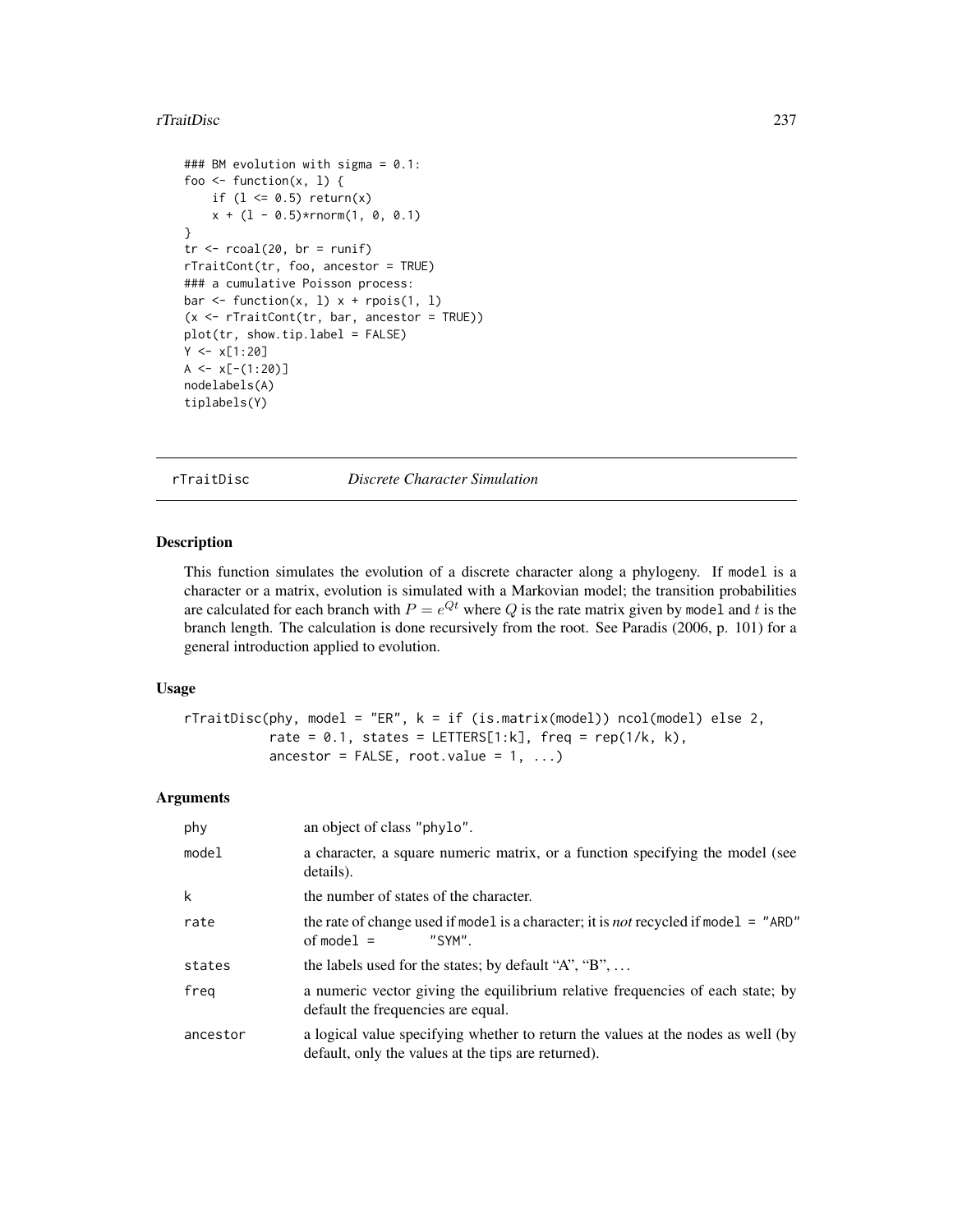| root.value              | an integer giving the value at the root (by default, it's the first state). To have a |              |
|-------------------------|---------------------------------------------------------------------------------------|--------------|
|                         | random value, use root value                                                          | = sample(k). |
| $\cdot$ $\cdot$ $\cdot$ | further arguments passed to model if it is a function.                                |              |

# Details

There are three possibilities to specify model:

- A matrix:it must be a numeric square matrix; the diagonal is always ignored. The arguments k and rate are ignored.
- A character:these are the same short-cuts than in the function [ace](#page-8-0): "ER" is an equal-rates model, "ARD" is an all-rates-different model, and "SYM" is a symmetrical model. Note that the argument rate must be of the appropriate length, i.e., 1,  $k(k-1)$ , or  $k(k-1)/2$  for the three models, respectively. The rate matrix  $Q$  is then filled column-wise.
- A function: it must be of the form  $foo(x, 1)$  where x is the trait of the ancestor and 1 is the branch length. It must return the value of the descendant as an integer.

## Value

A factor with names taken from the tip labels of phy. If ancestor = TRUE, the node labels are used if present, otherwise, "Node1", "Node2", etc.

# Author(s)

Emmanuel Paradis

#### References

Paradis, E. (2006) *Analyses of Phylogenetics and Evolution with R.* New York: Springer.

# See Also

[rTraitCont](#page-234-0), [rTraitMult](#page-238-0), [ace](#page-8-0)

```
data(bird.orders)
### the two followings are the same:
rTraitDisc(bird.orders)
rTrainDisc(bird.orders, model = matrix(c(0, 0.1, 0.1, 0), 2))
```

```
### two-state model with irreversibility:
rTrainDisc(bird.orders, model = matrix(c(0, 0, 0.1, 0), 2))
```

```
### simple two-state model:
tr < -r \cosh(n < -40, br = runif)x <- rTraitDisc(tr, ancestor = TRUE)
plot(tr, show.tip.label = FALSE)
nodelabels(pch = 19, col = x[-(1:n)])tiplabels(pch = 19, col = x[1:n])
```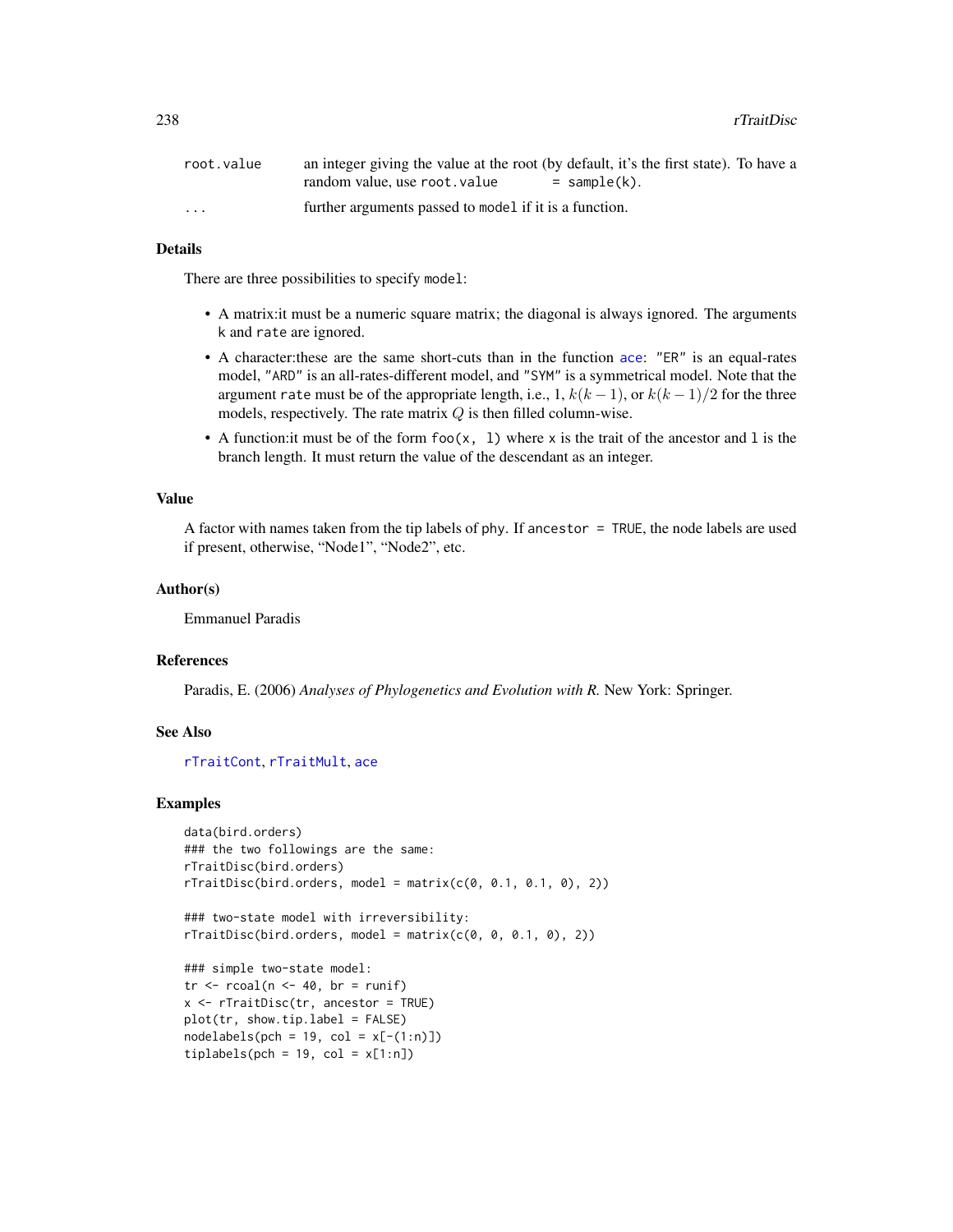#### rTraitMult 239

```
### an imaginary model with stasis 0.5 time unit after a node, then
### random evolution:
foo \leq function(x, 1) {
    if (1 < 0.5) return(x)sample(2, size = 1)}
tr < -r \text{coal}(20, br = runif)x <- rTraitDisc(tr, foo, ancestor = TRUE)
plot(tr, show.tip.label = FALSE)
co <- c("blue", "yellow")
cot <- c("white", "black")
Y < -x[1:20]A \leftarrow x[-(1:20)]nodelabels(A, bg = co[A], col = cot[A])tiplabels(Y, bg = co[Y], col = cot[Y])
```
<span id="page-238-0"></span>rTraitMult *Multivariate Character Simulation*

## Description

This function simulates the evolution of a multivariate set of traits along a phylogeny. The calculation is done recursively from the root.

## Usage

```
rTrainult(phy, model, p = 1, root.value = rep(0, p), ancestor = FALSE,asFactor = NULL, trait.labels = paste("x", 1:p, sep = ""), ...)
```
## Arguments

| phy          | an object of class "phylo".                                                                                                             |
|--------------|-----------------------------------------------------------------------------------------------------------------------------------------|
| model        | a function specifying the model (see details).                                                                                          |
| p            | an integer giving the number of traits.                                                                                                 |
| root.value   | a numeric vector giving the values at the root.                                                                                         |
| ancestor     | a logical value specifying whether to return the values at the nodes as well (by<br>default, only the values at the tips are returned). |
| asFactor     | the indices of the traits that are returned as factors (discrete traits).                                                               |
| trait.labels | a vector of mode character giving the names of the traits.                                                                              |
|              | further arguments passed to model if it is a function.                                                                                  |

# Details

The model is specified with an R function of the form  $f \circ \alpha(x, \cdot)$  l) where x is a vector of the traits of the ancestor and l is the branch length. Other arguments may be added. The function must return a vector of length p.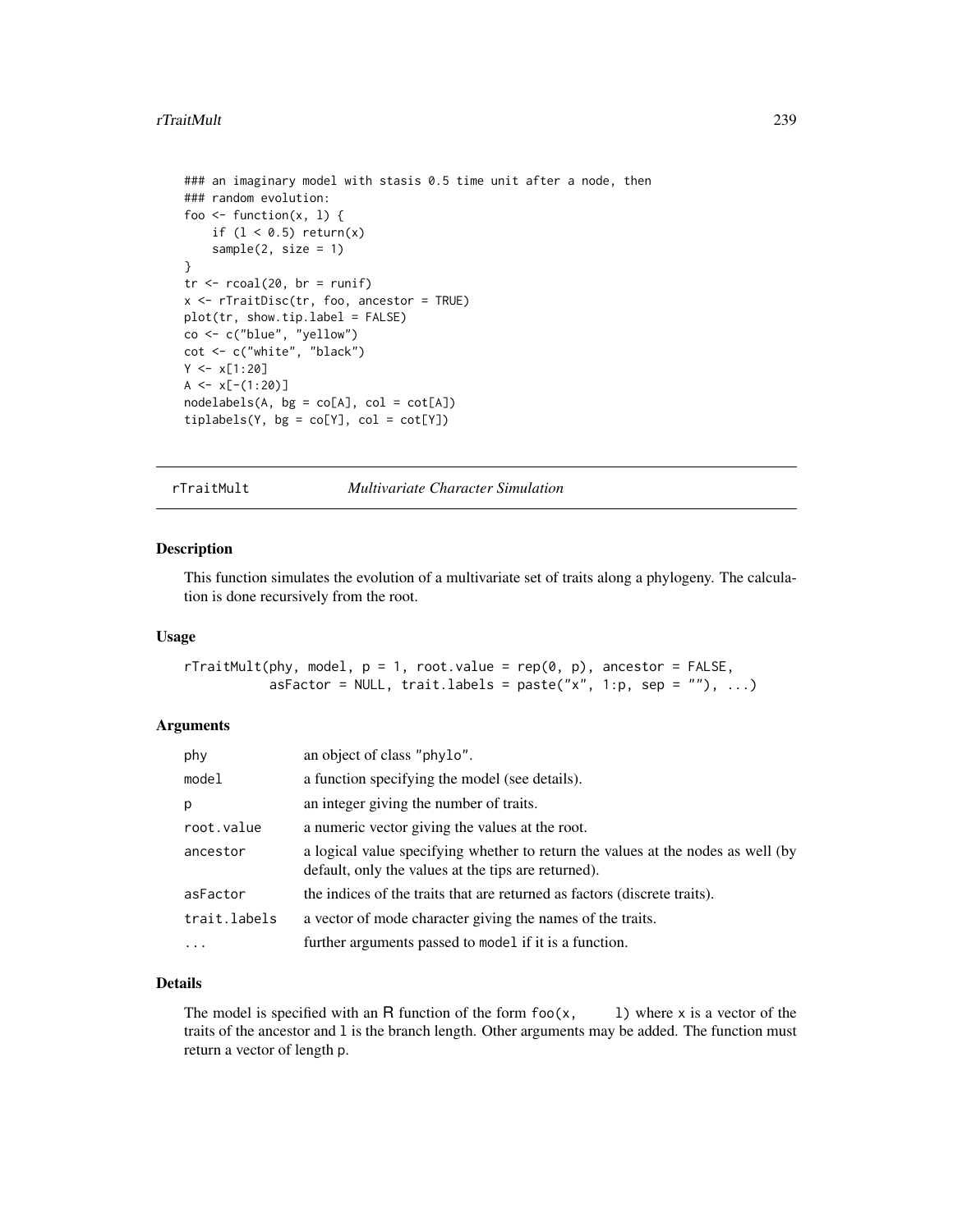# Value

A data frame with p columns whose names are given by trait.labels and row names taken from the labels of the tree.

#### Author(s)

Emmanuel Paradis

## See Also

[rTraitCont](#page-234-0), [rTraitDisc](#page-236-0), [ace](#page-8-0)

## Examples

```
## correlated evolution of 2 continuous traits:
mod \leq function(x, 1) {
    y1 \leftarrow \text{norm}(1, x[1] + 0.5*x[2], 0.1)y2 <- rnorm(1, 0.5*x[1] + x[2], 0.1)
    c(y1, y2)
}
set.seed(11)
tr <- makeNodeLabel(rcoal(20))
x <- rTraitMult(tr, mod, 2, ancestor = TRUE)
op \leq par(mfcol = c(2, 1))
plot(x, type = "n")text(x, labels = rownames(x), cex = 0.7)
oq \leq par(mar = c(0, 1, 0, 1), xpd = TRUE)
plot(tr, font = 1, cex = 0.7)
nodelabels(tr$node.label, cex = 0.7, adj = 1)
par(c(op, oq))
```
<span id="page-239-0"></span>rtree *Generates Random Trees*

#### Description

These functions generate trees by splitting randomly the edges (rtree) or randomly clustering the tips (rcoal). rtree generates general trees, and rcoal generates coalescent trees. The algorithms are described in Paradis (2012).

## Usage

```
rtree(n, rooted = TRUE, tip.load = NULL, br = runif, ...)rcoal(n, tip. label = NULL, br = "coalescent", ...)rmtree(N, n, rooted = TRUE, tip.label = NULL, br = runif, ...)
```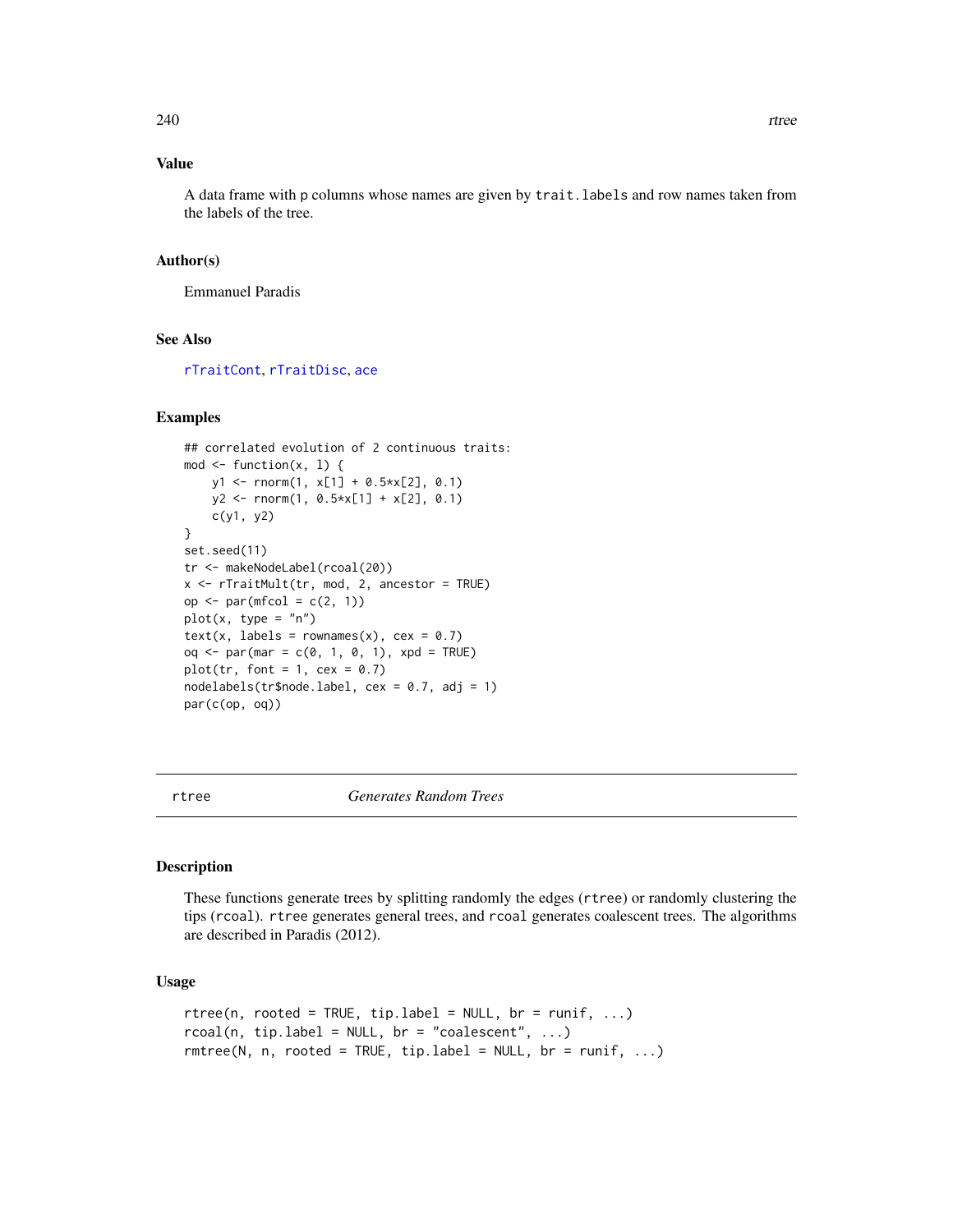rtree 241

## Arguments

| n                       | an integer giving the number of tips in the tree.                                                                                                                                                                                                                                                                                 |
|-------------------------|-----------------------------------------------------------------------------------------------------------------------------------------------------------------------------------------------------------------------------------------------------------------------------------------------------------------------------------|
| rooted                  | a logical indicating whether the tree should be rooted (the default).                                                                                                                                                                                                                                                             |
| tip.label               | a character vector giving the tip labels; if not specified, the tips "t1", "t2", , are<br>given.                                                                                                                                                                                                                                  |
| br                      | one of the following: (i) an R function used to generate the branch lengths<br>(rtree; use NULL to simulate only a topology), or the coalescence times (rcoal);<br>(ii) a character to simulate a genuine coalescent tree for recoal (the default); or<br>(iii) a numeric vector for the branch lengths or the coalescence times. |
| $\cdot$ $\cdot$ $\cdot$ | further argument(s) to be passed to $\mathsf{br}$ .                                                                                                                                                                                                                                                                               |
| N                       | an integer giving the number of trees to generate.                                                                                                                                                                                                                                                                                |

# Details

The trees generated are bifurcating. If rooted = FALSE in (rtree), the tree is trifurcating at its root.

The default function to generate branch lengths in rtree is runif. If further arguments are passed to br, they need to be tagged (e.g.,  $min = 0$ ,  $max = 10$ ).

rmtree calls successively rtree and set the class of the returned object appropriately.

# Value

An object of class "phylo" or of class "multiPhylo" in the case of rmtree.

# Author(s)

Emmanuel Paradis

# References

Paradis, E. (2012) *Analysis of Phylogenetics and Evolution with R (Second Edition).* New York: Springer.

# See Also

[stree](#page-250-0), [rlineage](#page-228-0)

```
layout(matrix(1:9, 3, 3))
### Nine random trees:
for (i in 1:9) plot(rtree(20))
### Nine random cladograms:
for (i in 1:9) plot(rtree(20, FALSE), type = "c")### generate 4 random trees of bird orders:
data(bird.orders)
layout(matrix(1:4, 2, 2))
for (i in 1:4)
```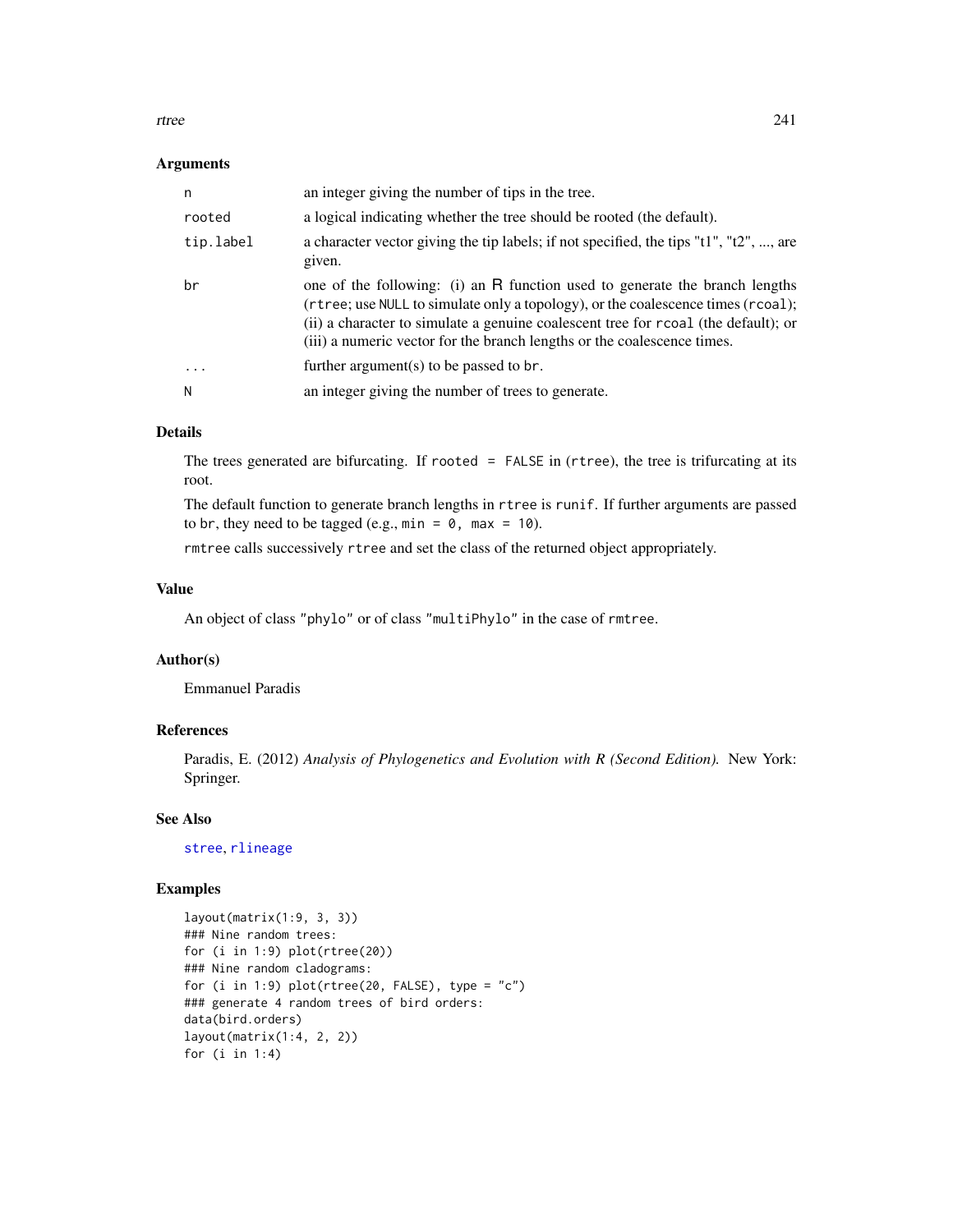```
242 rtt
```

```
plot(rcoal(23, tip.label = bird.orders$tip.label), no.margin = TRUE)
layout(1)
par(max = c(5, 4, 4, 2))
```
#### rtt *Root a Tree by Root-to-Tip Regression*

#### **Description**

This function roots a phylogenetic tree with dated tips in the location most compatible with the assumption of a strict molecular clock.

### Usage

 $rtt(t, tip.dates, ncpu = 1, objective = correlation,$ opt.tol = .Machine\$double.eps^0.25)

#### Arguments

| t         | an object of class "phylo".                                                                   |
|-----------|-----------------------------------------------------------------------------------------------|
| tip.dates | a vector of sampling times associated to the tips of t, in the same order as<br>t\$tip.label. |
| ncpu      | number of cores to use.                                                                       |
| objective | one of "correlation", "rms", or "rsquared".                                                   |
| opt.tol   | tolerance for optimization precision.                                                         |

## Details

This function duplicates one part the functionality of the program Path-O-Gen (see references). The root position is chosen to produce the best linear regression of root-to-tip distances against sampling times.

t must have branch lengths in units of expected substitutions per site.

tip.dates should be a vector of sampling times, in any time unit, with time increasing toward the present. For example, this may be in units of "days since study start" or "years since 10,000 BCE", but not "millions of yearsago".

Setting ncpu to a value larger than 1 requires the parallel library.

objective is the measure which will be used to define the "goodness" of a regression fit. It may be one of "correlation" (strongest correlation between tip date and distance from root), "rms" (lowest root-mean-squared error), or "rsquared" (highest R-squared value).

opt.tol is used to optimize the location of the root along the best branch. By default, R's optimize function uses a precision of .Machine\$double.eps^0.25, which is about 0.0001 on a 64-bit system. This should be set to a smaller value if the branch lengths of t are very short.

## Value

an object of class "phylo".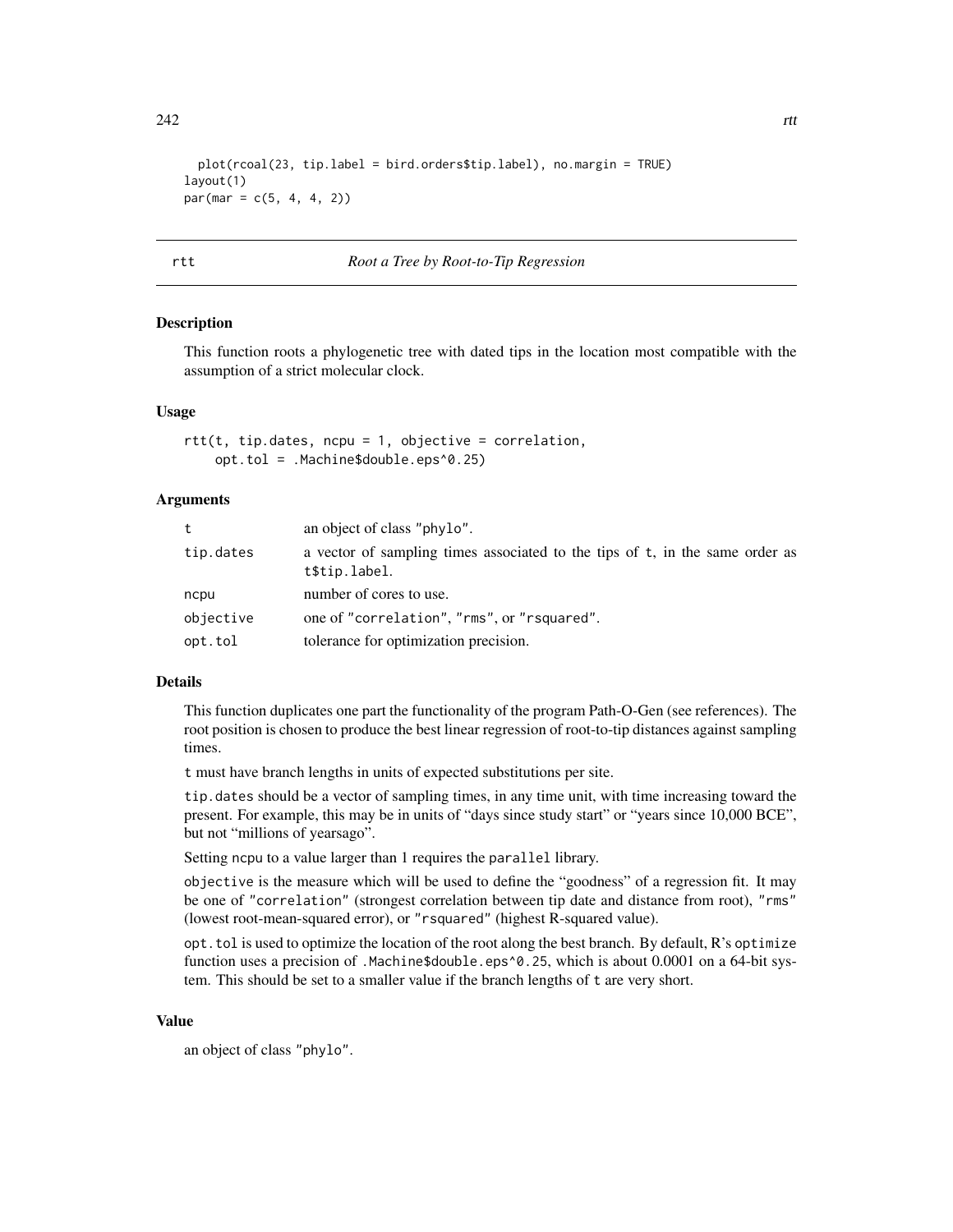#### $SDM$  243

# Note

This function only chooses the best root. It does not rescale the branch lengths to time, or perform a statistical test of the molecular clock hypothesis.

# Author(s)

Rosemary McCloskey<rmccloskey@cfenet.ubc.ca>, Emmanuel Paradis

## References

Rambaut, A. (2009). Path-O-Gen: temporal signal investigation tool. [http://tree.bio.ed.ac.](http://tree.bio.ed.ac.uk/software/pathogen/) [uk/software/pathogen/](http://tree.bio.ed.ac.uk/software/pathogen/)

Rambaut, A. (2000). Estimating the rate of molecular evolution: incorporating non-contemporaneous sequences into maximum likelihood phylogenies. *Bioinformatics*, 16, 395-399.

#### Examples

```
t <- rtree(100)
tip.date <- rnorm(t$tip.label)^2
rtt(t, tip.date)
```
SDM *Construction of Consensus Distance Matrix With SDM*

## Description

This function implements the SDM method of Criscuolo et al. (2006) for a set of n distance matrices.

## Usage

 $SDM(\ldots)$ 

#### Arguments

 $\ldots$  2n elements (with  $n > 1$ ), the first n elements are the distance matrices: these can be (symmetric) matrices, objects of class "dist", or a mix of both. The next n elements are the sequence length from which the matrices have been estimated (can be seen as a degree of confidence in matrices).

#### Details

Reconstructs a consensus distance matrix from a set of input distance matrices on overlapping sets of taxa. Potentially missing values in the supermatrix are represented by NA. An error is returned if the input distance matrices can not resolve to a consensus matrix.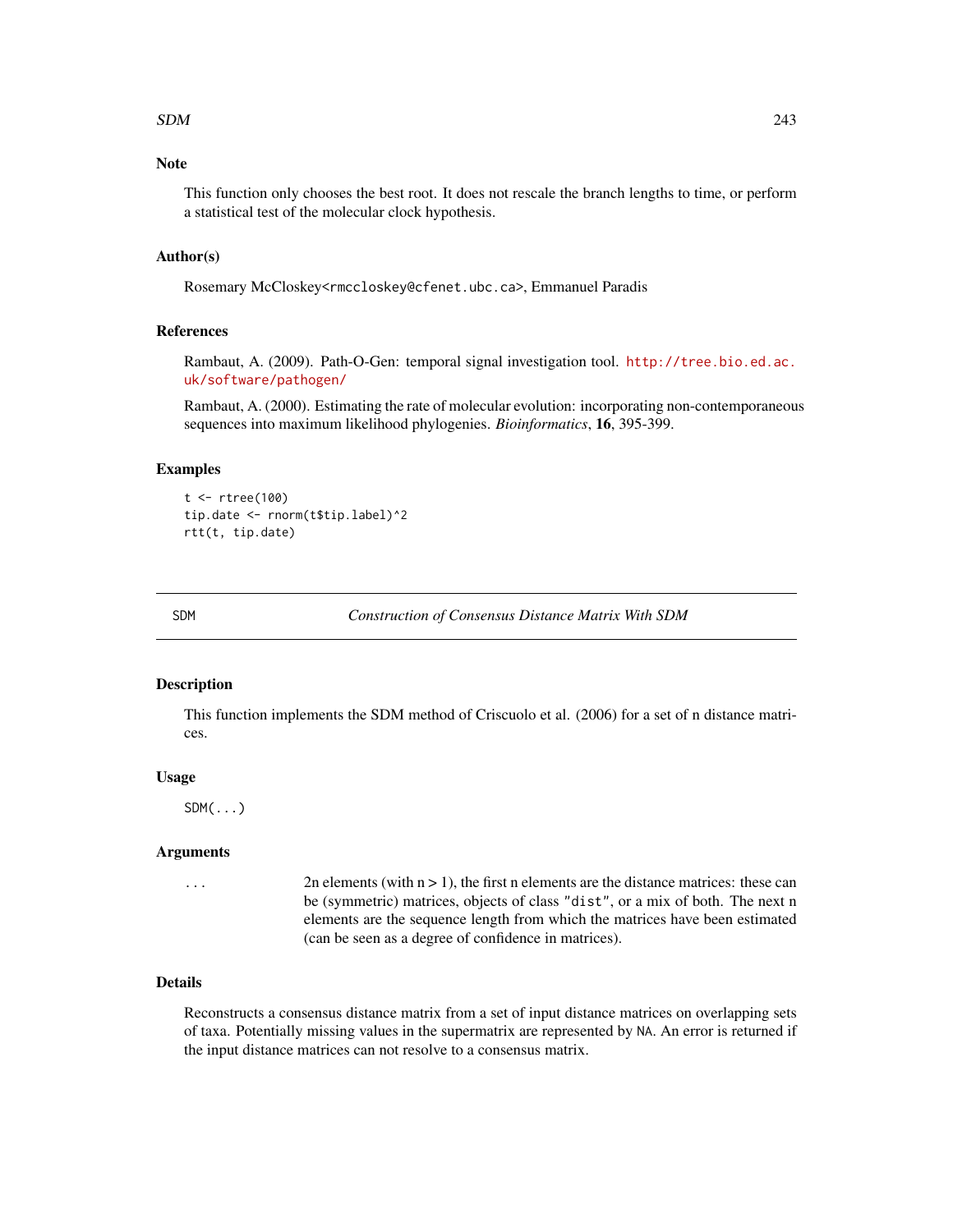## Value

a 2-element list containing a distance matrix labelled by the union of the set of taxa of the input distance matrices, and a variance matrix associated to the returned distance matrix.

## Author(s)

Andrei Popescu <niteloserpopescu@gmail.com>

#### References

Criscuolo, A., Berry, V., Douzery, E. J. P. , and Gascuel, O. (2006) SDM: A fast distance-based approach for (super)tree building in phylogenomics. *Systematic Biology*, 55, 740–755.

## See Also

[bionj](#page-43-0), [fastme](#page-131-0), [njs](#page-175-0), [mvrs](#page-173-0), [triangMtd](#page-259-0)

seg.sites *Find Segregating Sites in DNA Sequences*

#### Description

This function gives the indices of segregating (polymorphic) sites in a sample of DNA sequences.

#### Usage

seg.sites(x)

# Arguments

x a matrix or a list which contains the DNA sequences.

#### Details

If the sequences are in a list, all the sequences must be of the same length. Ambiguous nucleotides are ignored.

# Value

A numeric (integer) vector giving the indices of the segregating sites.

## Author(s)

Emmanuel Paradis

## See Also

[base.freq](#page-31-0), [theta.s](#page-0-0), [nuc.div](#page-0-0)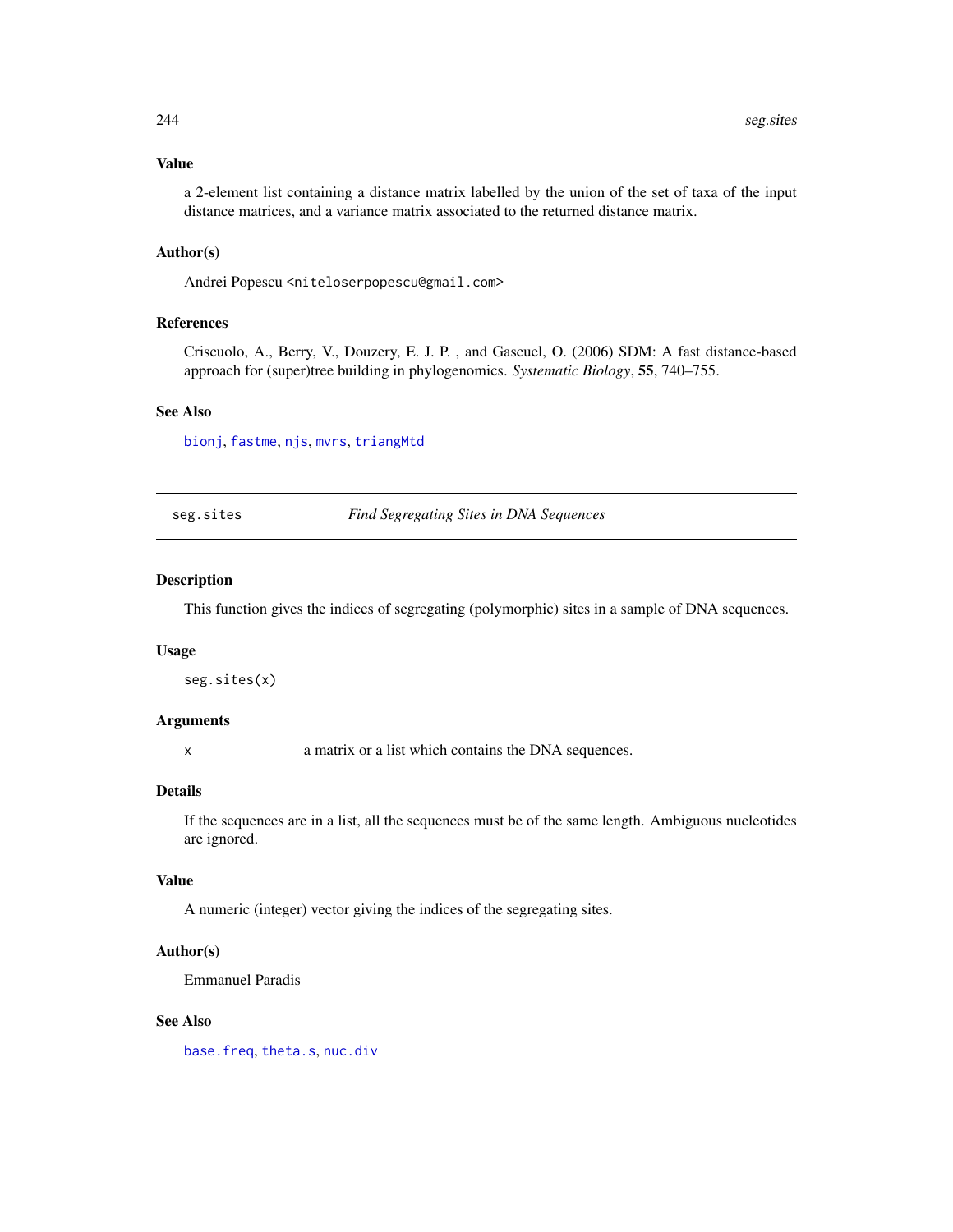skyline 245

## Examples

```
data(woodmouse)
y <- seg.sites(woodmouse)
y
length(y)
```
<span id="page-244-0"></span>skyline *Skyline Plot Estimate of Effective Population Size*

# Description

skyline computes the *generalized skyline plot* estimate of effective population size from an estimated phylogeny. The demographic history is approximated by a step-function. The number of parameters of the skyline plot (i.e. its smoothness) is controlled by a parameter epsilon.

find.skyline.epsilon searches for an optimal value of the epsilon parameter, i.e. the value that maximizes the AICc-corrected log-likelihood (logL.AICc).

## Usage

```
skyline(x, ...)
## S3 method for class 'phylo'
skyline(x, ...)
## S3 method for class 'coalescentIntervals'
skyline(x, epsilon=0, ...)
## S3 method for class 'collapsedIntervals'
skyline(x, old.style=FALSE, ...)
find.skyline.epsilon(ci, GRID=1000, MINEPS=1e-6, ...)
```

| X             | Either an ultrametric tree (i.e. an object of class "phylo"), or coalescent inter-<br>vals (i.e. an object of class "coalescentIntervals"), or collapsed coalescent<br>intervals (i.e. an object of class "collapsedIntervals"). |
|---------------|----------------------------------------------------------------------------------------------------------------------------------------------------------------------------------------------------------------------------------|
| epsilon       | collapsing parameter that controls the amount of smoothing (allowed range:<br>from $\theta$ to ci\$total.depth, default value: 0). This is the same parameter as<br>in collapsed.intervals.                                      |
| old.style     | Parameter to choose between two slightly different variants of the generalized<br>skyline plot (Strimmer and Pybus, pers. comm.). The default value FALSE is<br>recommended.                                                     |
| ci            | coalescent intervals (i.e. an object of class "coalescent Intervals")                                                                                                                                                            |
| GRID          | Parameter for the grid search for epsilon in find. skyline. epsilon.                                                                                                                                                             |
| <b>MINEPS</b> | Parameter for the grid search for epsilon in find. skyline. epsilon.                                                                                                                                                             |
| $\ddots$      | Any of the above parameters.                                                                                                                                                                                                     |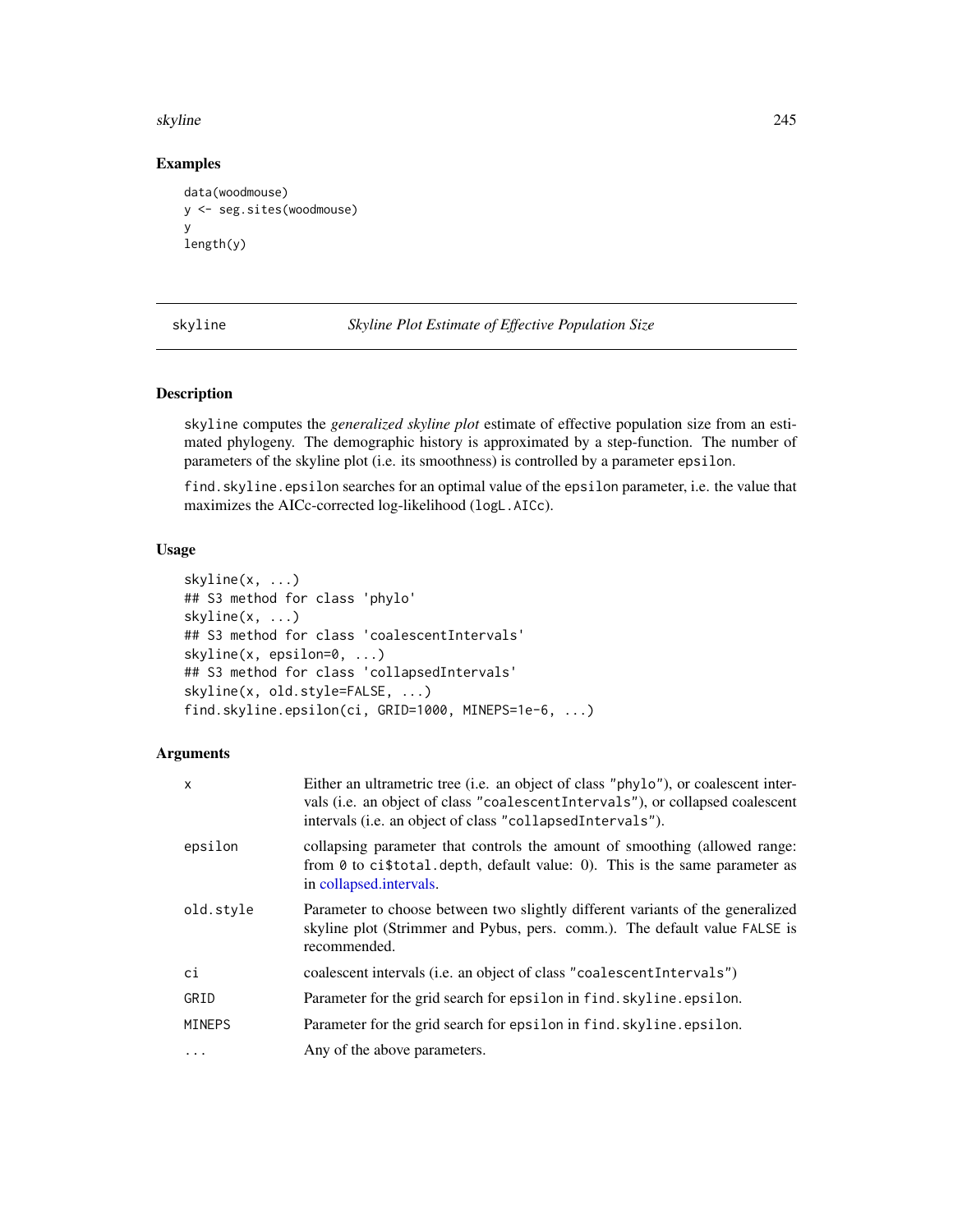# Details

skyline implements the *generalized skyline plot* introduced in Strimmer and Pybus (2001). For epsilon = 0 the generalized skyline plot degenerates to the *classic skyline plot* described in Pybus et al. (2000). The latter is in turn directly related to lineage-through-time plots (Nee et al., 1995).

# Value

skyline returns an object of class "skyline" with the following entries:

| time            | A vector with the time at the end of each coalescent interval (i.e. the accumu-<br>lated interval lengths from the beginning of the first interval to the end of an<br>interval) |  |
|-----------------|----------------------------------------------------------------------------------------------------------------------------------------------------------------------------------|--|
| interval.length |                                                                                                                                                                                  |  |
|                 | A vector with the length of each interval.                                                                                                                                       |  |
| population.size |                                                                                                                                                                                  |  |
|                 | A vector with the effective population size of each interval.                                                                                                                    |  |
| parameter.count |                                                                                                                                                                                  |  |
|                 | Number of free parameters in the skyline plot.                                                                                                                                   |  |
| epsilon         | The value of the underlying smoothing parameter.                                                                                                                                 |  |
| logL            | Log-likelihood of skyline plot (see Strimmer and Pybus, 2001).                                                                                                                   |  |
| logL.AICc       | AICc corrected log-likelihood (see Strimmer and Pybus, 2001).                                                                                                                    |  |
|                 |                                                                                                                                                                                  |  |

find.skyline.epsilon returns the value of the epsilon parameter that maximizes logL.AICc.

## Author(s)

Korbinian Strimmer

#### References

Strimmer, K. and Pybus, O. G. (2001) Exploring the demographic history of DNA sequences using the generalized skyline plot. *Molecular Biology and Evolution*, 18, 2298–2305.

Pybus, O. G, Rambaut, A. and Harvey, P. H. (2000) An integrated framework for the inference of viral population history from reconstructed genealogies. *Genetics*, 155, 1429–1437.

Nee, S., Holmes, E. C., Rambaut, A. and Harvey, P. H. (1995) Inferring population history from molecular phylogenies. *Philosophical Transactions of the Royal Society of London. Series B. Biological Sciences*, 349, 25–31.

# See Also

[coalescent.intervals](#page-71-0), [collapsed.intervals](#page-73-0), [skylineplot](#page-246-0), [ltt.plot](#page-150-0).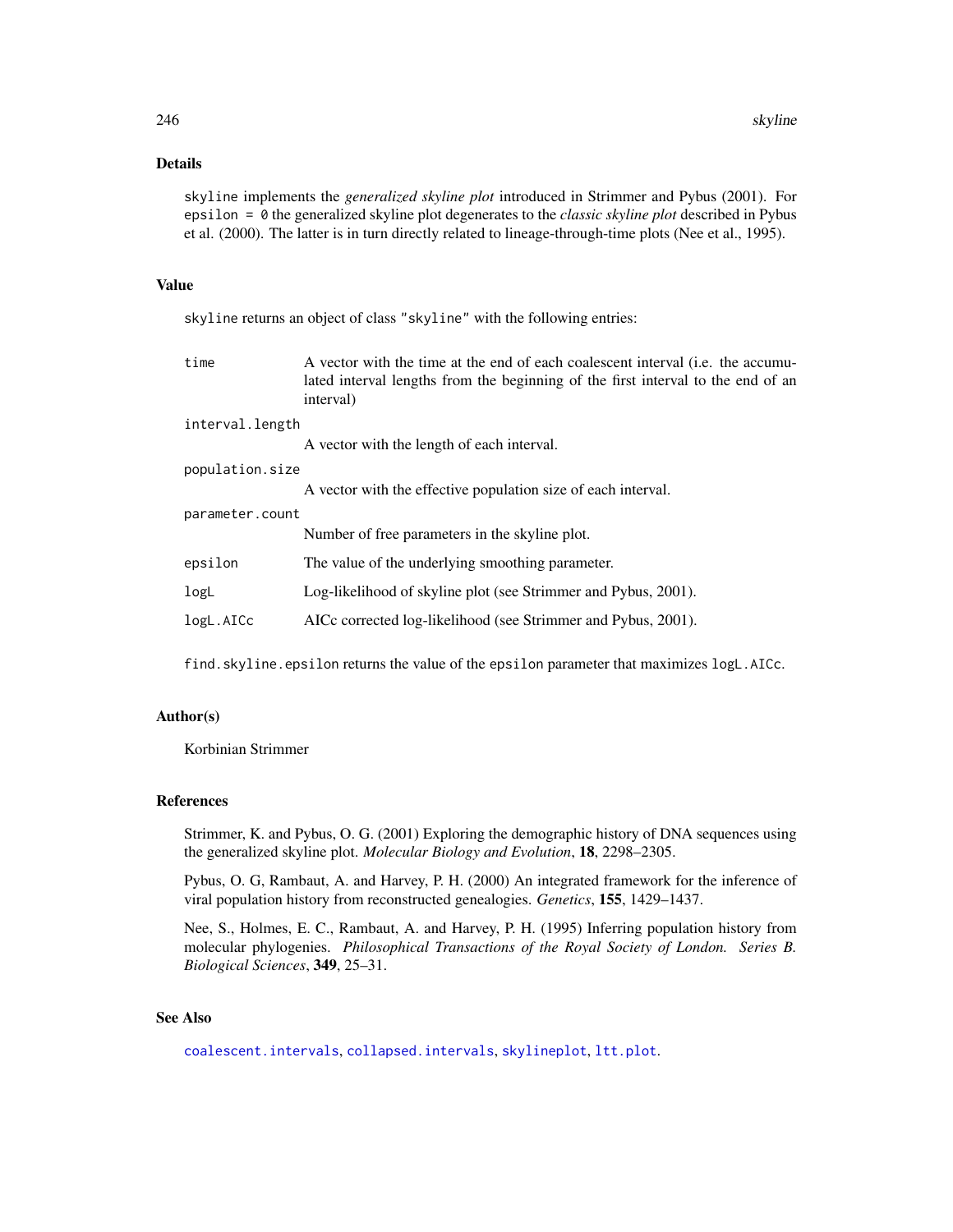#### skylineplot 247

#### Examples

```
# get tree
data("hivtree.newick") # example tree in NH format
tree.hiv <- read.tree(text = hivtree.newick) # load tree
# corresponding coalescent intervals
ci <- coalescent.intervals(tree.hiv) # from tree
# collapsed intervals
cl1 <- collapsed.intervals(ci,0)
cl2 <- collapsed.intervals(ci,0.0119)
#### classic skyline plot ####
sk1 <- skyline(cl1) # from collapsed intervals
sk1 \leftarrow skyline(ci) # from coalescent intervals
sk1 <- skyline(tree.hiv) # from tree
sk1
plot(skyline(tree.hiv))
skylineplot(tree.hiv) # shortcut
plot(sk1, show.years=TRUE, subst.rate=0.0023, present.year = 1997)
#### generalized skyline plot ####
sk2 <- skyline(cl2) # from collapsed intervals
sk2 <- skyline(ci, 0.0119) # from coalescent intervals
sk2 <- skyline(tree.hiv, 0.0119) # from tree
sk2
plot(sk2)
# classic and generalized skyline plot together in one plot
plot(sk1, show.years=TRUE, subst.rate=0.0023, present.year = 1997, col=c(grey(.8),1))
lines(sk2, show.years=TRUE, subst.rate=0.0023, present.year = 1997)
legend(.15,500, c("classic", "generalized"), col=c(grey(.8),1),lty=1)
# find optimal epsilon parameter using AICc criterion
find.skyline.epsilon(ci)
sk3 <- skyline(ci, -1) # negative epsilon also triggers estimation of epsilon
sk3$epsilon
```
<span id="page-246-0"></span>

skylineplot *Drawing Skyline Plot Graphs*

#### Description

These functions provide various ways to draw *skyline plot* graphs on the current graphical device. Note that skylineplot(z,  $\dots$ ) is simply a shortcut for plot(skyline(z,  $\dots$ )). The sky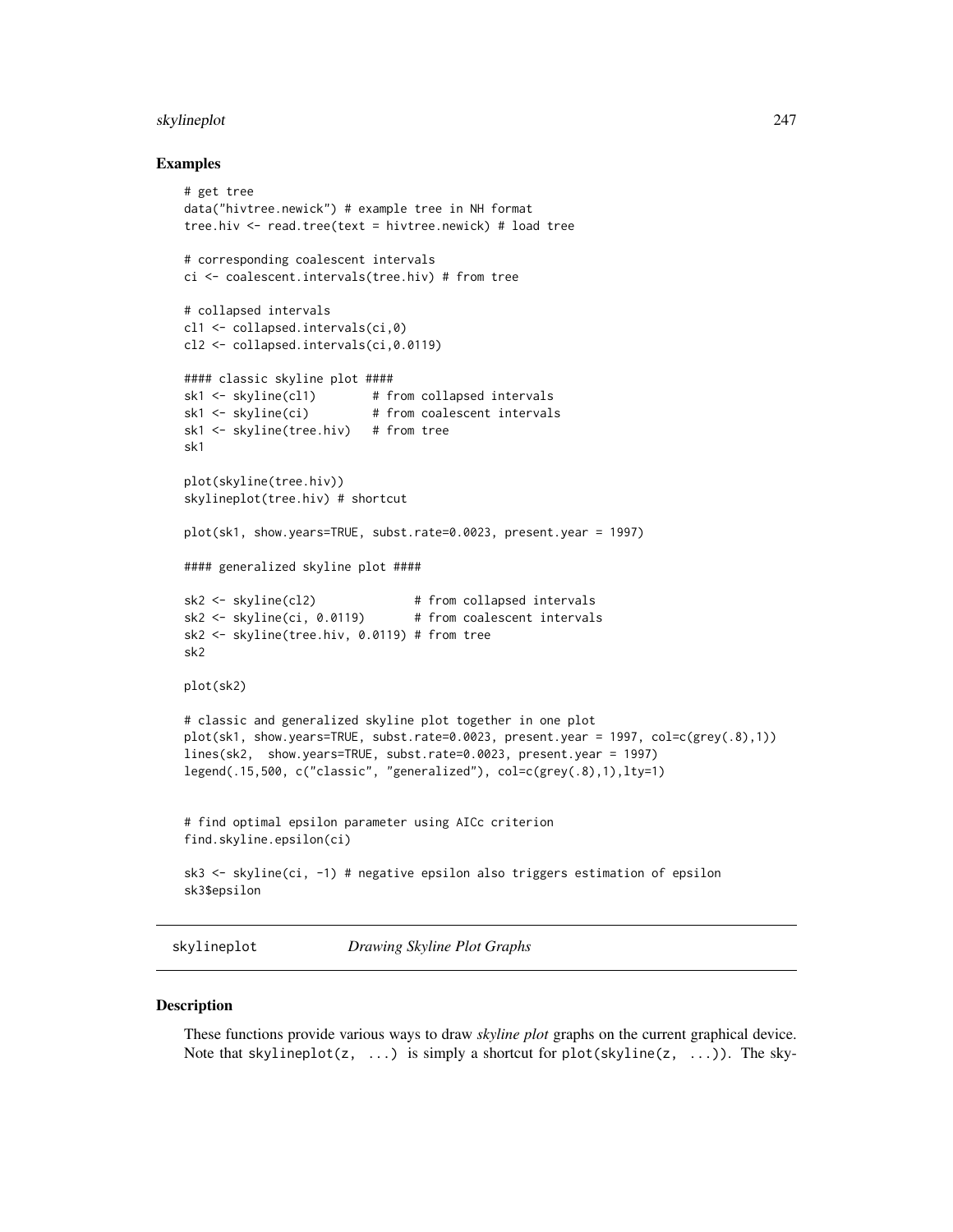line plot itself is an estimate of effective population size through time, and is computed using the function [skyline](#page-244-0).

### Usage

```
## S3 method for class 'skyline'
plot(x, show.years=FALSE, subst.rate, present.year, ...)
## S3 method for class 'skyline'
lines(x, show.years=FALSE, subst.rate, present.year, ...)
skylineplot(z, ...)
skylineplot.deluxe(tree, ...)
```
# Arguments

| X            | skyline plot data (i.e. an object of class "skyline").                                                                                                                                                                           |
|--------------|----------------------------------------------------------------------------------------------------------------------------------------------------------------------------------------------------------------------------------|
| z            | Either an ultrametric tree (i.e. an object of class "phylo"), or coalescent inter-<br>vals (i.e. an object of class "coalescentIntervals"), or collapsed coalescent<br>intervals (i.e. an object of class "collapsedIntervals"). |
| tree         | ultrametric tree (i.e. an object of class "phylo").                                                                                                                                                                              |
| show.years   | option that determines whether the time is plotted in units of of substitutions (de-<br>fault) or in years (requires specification of substution rate and year of present).                                                      |
| subst.rate   | substitution rate (see option show years).                                                                                                                                                                                       |
| present.year | present year (see option show years).                                                                                                                                                                                            |
| $\ddotsc$    | further arguments to be passed on to skyline() and plot().                                                                                                                                                                       |

## Details

See [skyline](#page-244-0) for more details (incl. references) about the skyline plot method.

## Author(s)

Korbinian Strimmer

# See Also

[plot](#page-0-0) and [lines](#page-0-0) for the basic plotting function in R, [coalescent.intervals](#page-71-0), [skyline](#page-244-0)

# Examples

```
# get tree
data("hivtree.newick") # example tree in NH format
tree.hiv <- read.tree(text = hivtree.newick) # load tree
#### classic skyline plot
skylineplot(tree.hiv) # shortcut
#### plot classic and generalized skyline plots and estimate epsilon
sk.opt <- skylineplot.deluxe(tree.hiv)
```
sk.opt\$epsilon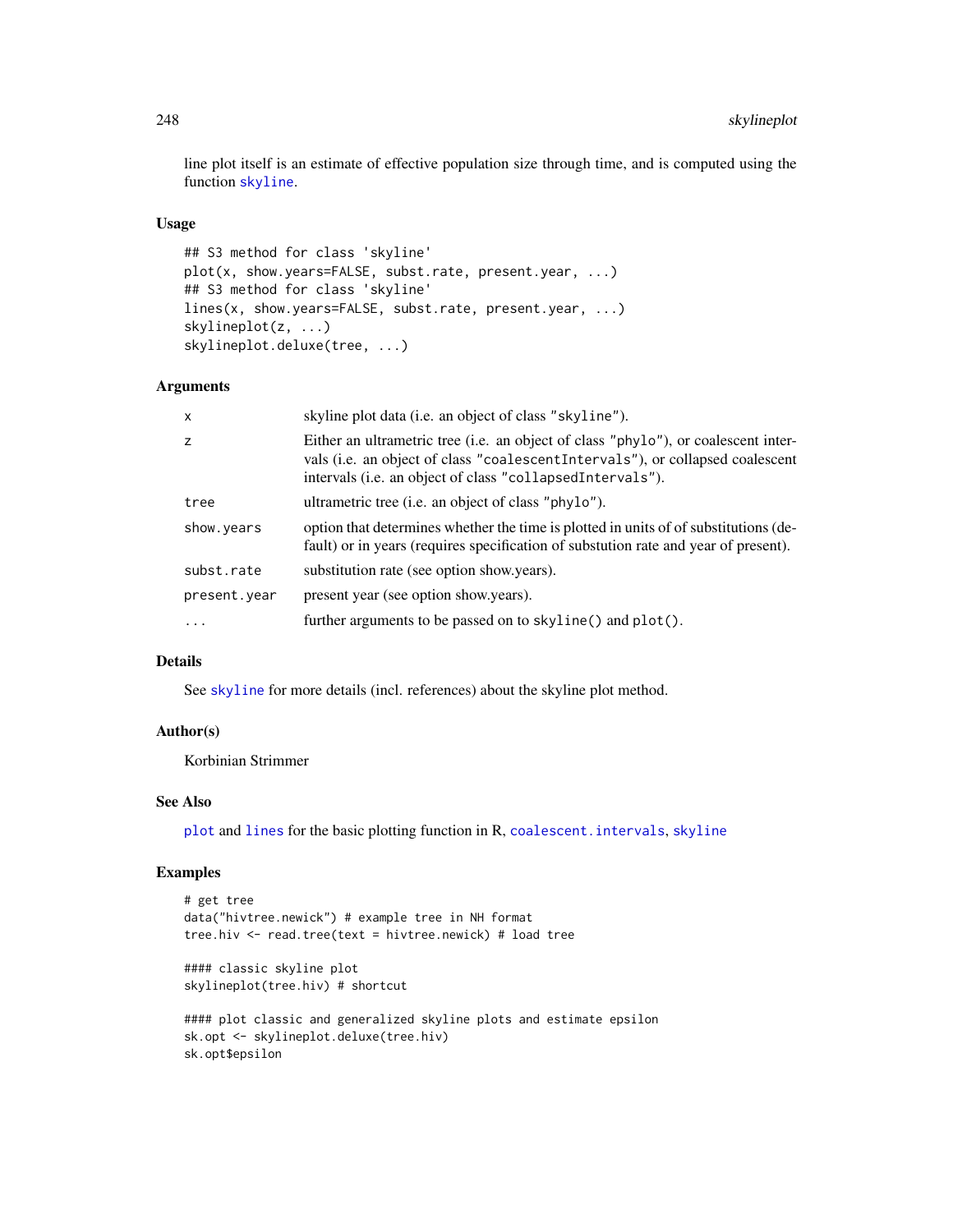```
#### classic and generalized skyline plot ####
sk1 <- skyline(tree.hiv)
sk2 <- skyline(tree.hiv, 0.0119)
# use years rather than substitutions as unit for the time axis
plot(sk1, show.years=TRUE, subst.rate=0.0023, present.year = 1997, col=c(grey(.8),1))
lines(sk2, show.years=TRUE, subst.rate=0.0023, present.year = 1997)
legend(.15,500, c("classic", "generalized"), col=c(grey(.8),1),lty=1)
#### various skyline plots for different epsilons
layout(mat= matrix(1:6,2,3,byrow=TRUE))
ci <- coalescent.intervals(tree.hiv)
plot(skyline(ci, 0.0));title(main="0.0")
plot(skyline(ci, 0.007));title(main="0.007")
plot(skyline(ci, 0.0119),col=4);title(main="0.0119")
plot(skyline(ci, 0.02));title(main="0.02")
plot(skyline(ci, 0.05));title(main="0.05")
plot(skyline(ci, 0.1));title(main="0.1")
layout(mat= matrix(1:1,1,1,byrow=TRUE))
```
<span id="page-248-0"></span>slowinskiguyer.test *Slowinski-Guyer Test of Homogeneous Diversification*

#### Description

This function performs the Slowinski–Guyer test that a trait or variable does not increase diversification rate.

# Usage

```
slowinskiguyer.test(x, detail = FALSE)
```
#### Arguments

| $\mathsf{X}$ | a matrix or a data frame with at least two columns: the first one gives the number   |
|--------------|--------------------------------------------------------------------------------------|
|              | of species in clades with a trait supposed to increase diversification rate, and the |
|              | second one the number of species in the corresponding sister-clade without the       |
|              | trait. Each row represents a pair of sister-clades.                                  |
| detail       | if TRUE, the individual P-values are appended.                                       |

#### Details

The Slowinski–Guyer test compares a series of sister-clades where one of the two is characterized by a trait supposed to increase diversification rate. The null hypothesis is that the trait does not affect diversification. If the trait decreased diversification rate, then the null hypothesis cannot be rejected.

The present function has mainly a historical interest. The Slowinski–Guyer test generally performs poorly: see Paradis (2012) alternatives and the functions cited below.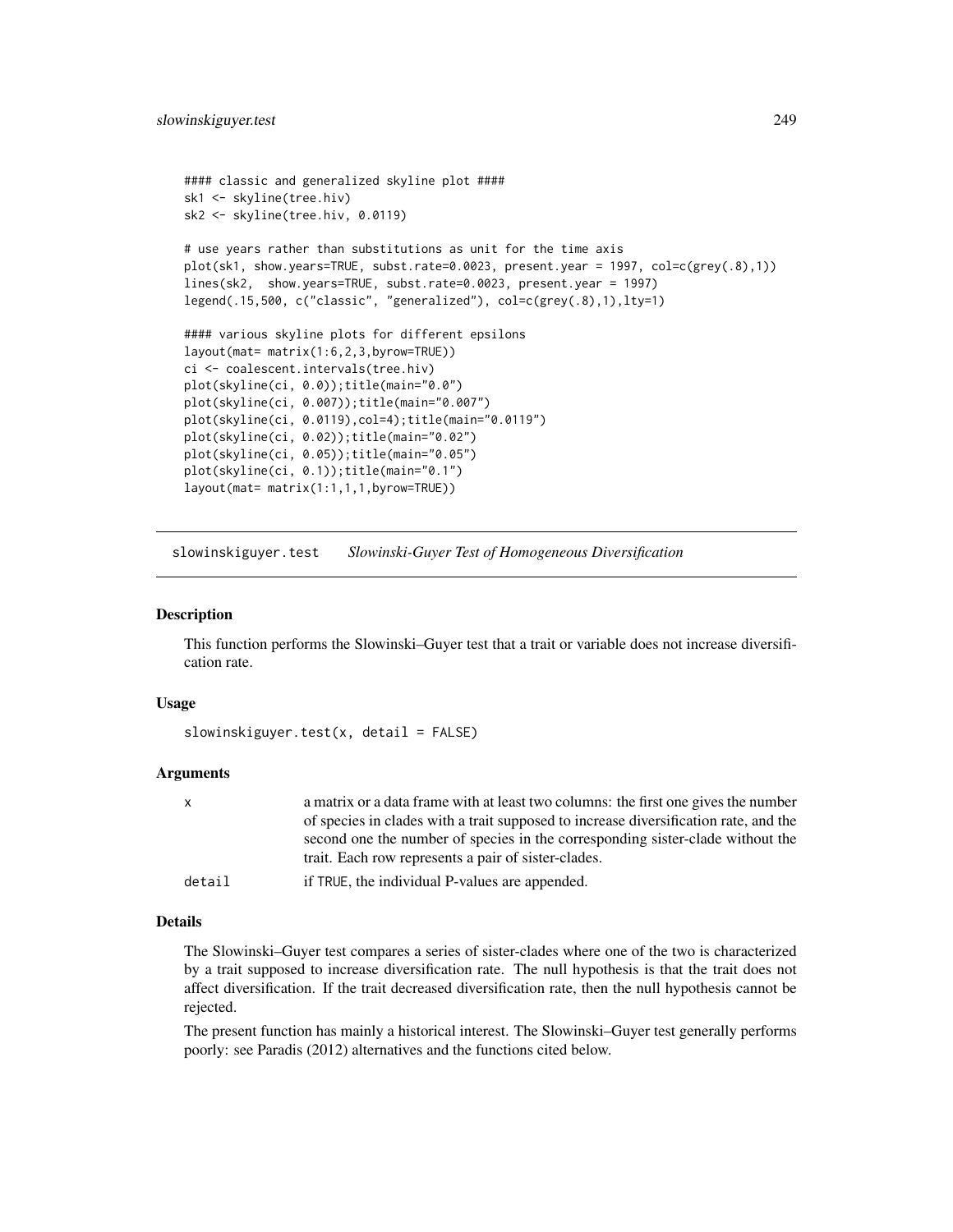#### Value

a data frame with the  $\chi^2$ , the number of degrees of freedom, and the *P*-value. If detail = TRUE, a list is returned with the data frame and a vector of individual *P*-values for each pair of sister-clades.

## Author(s)

Emmanuel Paradis

## References

Paradis, E. (2012) Shift in diversification in sister-clade comparisons: a more powerful test. *Evolution*, 66, 288–295.

Slowinski, J. B. and Guyer, C. (1993) Testing whether certain traits have caused amplified diversification: an improved method based on a model of random speciation and extinction. *American Naturalist*, 142, 1019–1024.

#### See Also

[balance](#page-30-0), [mcconwaysims.test](#page-159-0), [diversity.contrast.test](#page-119-0), [richness.yule.test](#page-227-0), [rc](#page-0-0) in geiger, [shift.test](#page-0-0) in apTreeshape

#### Examples

```
### from Table 1 in Slowinski and Guyer(1993):
viviparous <- c(98, 8, 193, 36, 7, 128, 2, 3, 23, 70)
oviparous <- c(234, 17, 100, 4, 1, 12, 6, 1, 481, 11)
x <- data.frame(viviparous, oviparous)
slowinskiguyer.test(x, TRUE) # 'P \sim 0.32' in the paper
xalt <- x
xalt[3, 2] <- 1
slowinskiguyer.test(xalt)
```
speciesTree *Species Tree Estimation*

## Description

This function calculates the species tree from a set of gene trees.

## Usage

 $speciesTree(x, FUN = min)$ 

|     | a list of trees, e.g., an object of class "multiPhylo".               |
|-----|-----------------------------------------------------------------------|
| FUN | a function used to compute the divergence times of each pair of tips. |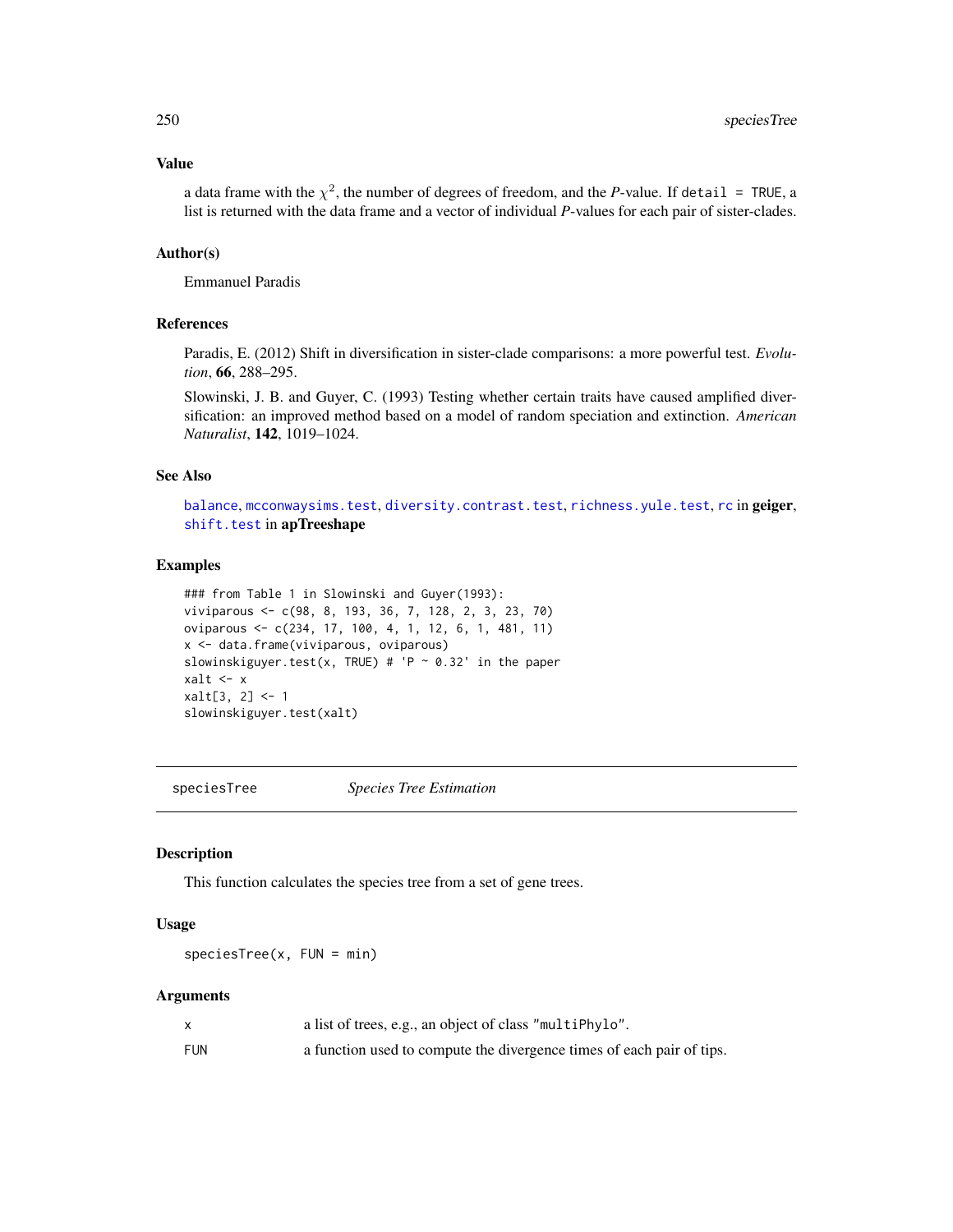stree 251

## Details

For all trees in x, the divergence time of each pair of tips is calculated: these are then 'summarized' with FUN to build a new distance matrix used to calculate the species tree with a single-linkage hierarchical clustering. The default for FUN computes the maximum tree (maxtree) of Liu et al. (2010). Using FUN = mean gives the shallowest divergence tree of Maddison and Knowles (2006).

## Value

```
an object of class "phylo".
```
#### Author(s)

Emmanuel Paradis

# References

Liu, L., Yu, L. and Pearl, D. K. (2010) Maximum tree: a consistent estimator of the species tree. *Journal of Mathematical Biology*, 60, 95–106.

Maddison, W. P. and Knowles, L. L. (2006) Inferring phylogeny despite incomplete lineage sorting. *Systematic Biology*, 55, 21–30.

## Examples

```
### example in Liu et al. (2010):
tr1 <- read.tree(text = "(((B: 0.05, C: 0.05) : 0.01, D: 0.06) : 0.04, A: 0.1);")
tr2 <- read.tree(text = "(((A:0.07,C:0.07):0.02,D:0.09):0.03,B:0.12);")
TR \leq c(tr1, tr2)
TSmax <- speciesTree(TR) # MAXTREE
TSsha <- speciesTree(TR, mean) # shallowest divergence
kronoviz(c(tr1, tr2, TSmax, TSsha), horiz = FALSE,
         type = "c", cex = 1.5, font = 1)mtext(c("Gene tree 1", "Gene tree 2", "Species tree - MAXTREE"),
      at = -c(7.5, 4, 1)mtext("Species tree - Shallowest Divergence")
layout(1)
```
<span id="page-250-0"></span>

stree *Generates Systematic Regular Trees*

#### Description

This function generates trees with regular shapes.

## Usage

```
stree(n, type = "star", tip-label = NULL)
```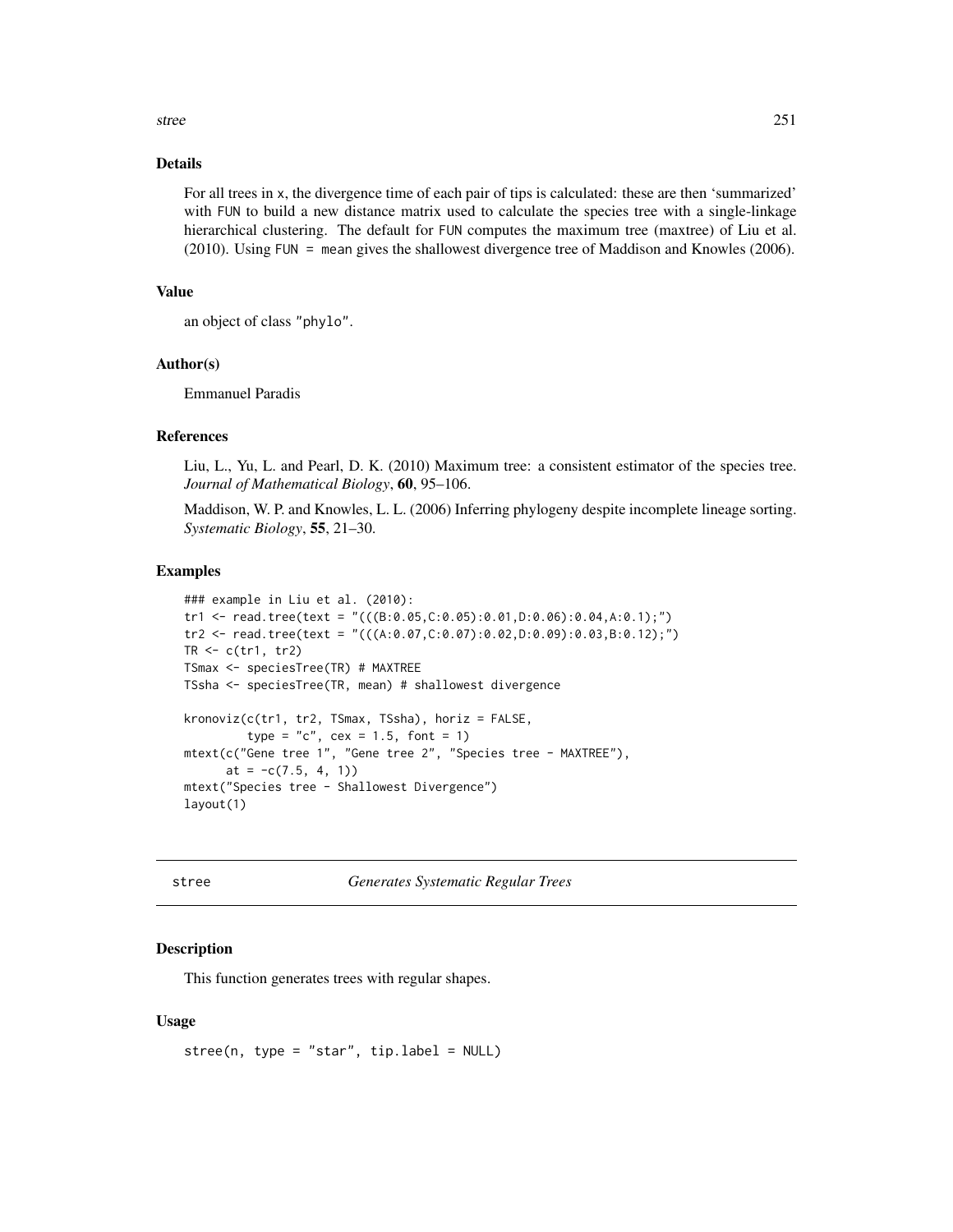# Arguments

| n         | an integer giving the number of tips in the tree.                                                                                                                             |
|-----------|-------------------------------------------------------------------------------------------------------------------------------------------------------------------------------|
| type      | a character string specifying the type of tree to generate; four choices are possi-<br>ble: "star", "balanced", "left", "right", or any unambiguous abbreviation<br>of these. |
| tip.label | a character vector giving the tip labels; if not specified, the tips " $t1$ ", " $t2$ ", , are<br>given.                                                                      |

# Details

The types of trees generated are:

- "star"a star (or comb) tree with a single internal node.
- "balanced"a fully balanced dichotomous rooted tree; n must be a power of 2 (2, 4, 8, . . . ).
- "left"a fully unbalanced rooted tree where the largest clade is on the left-hand side when the tree is plotted upwards.
- "right"same than above but in the other direction.

## Value

An object of class "phylo".

# Author(s)

Emmanuel Paradis

# See Also

[compute.brlen](#page-84-0), [rtree](#page-239-0)

```
layout(matrix(1:4, 2, 2))
plot(stree(100))
plot(stree(128, "balanced"))
plot(stree(100, "left"))
plot(stree(100, "right"))
```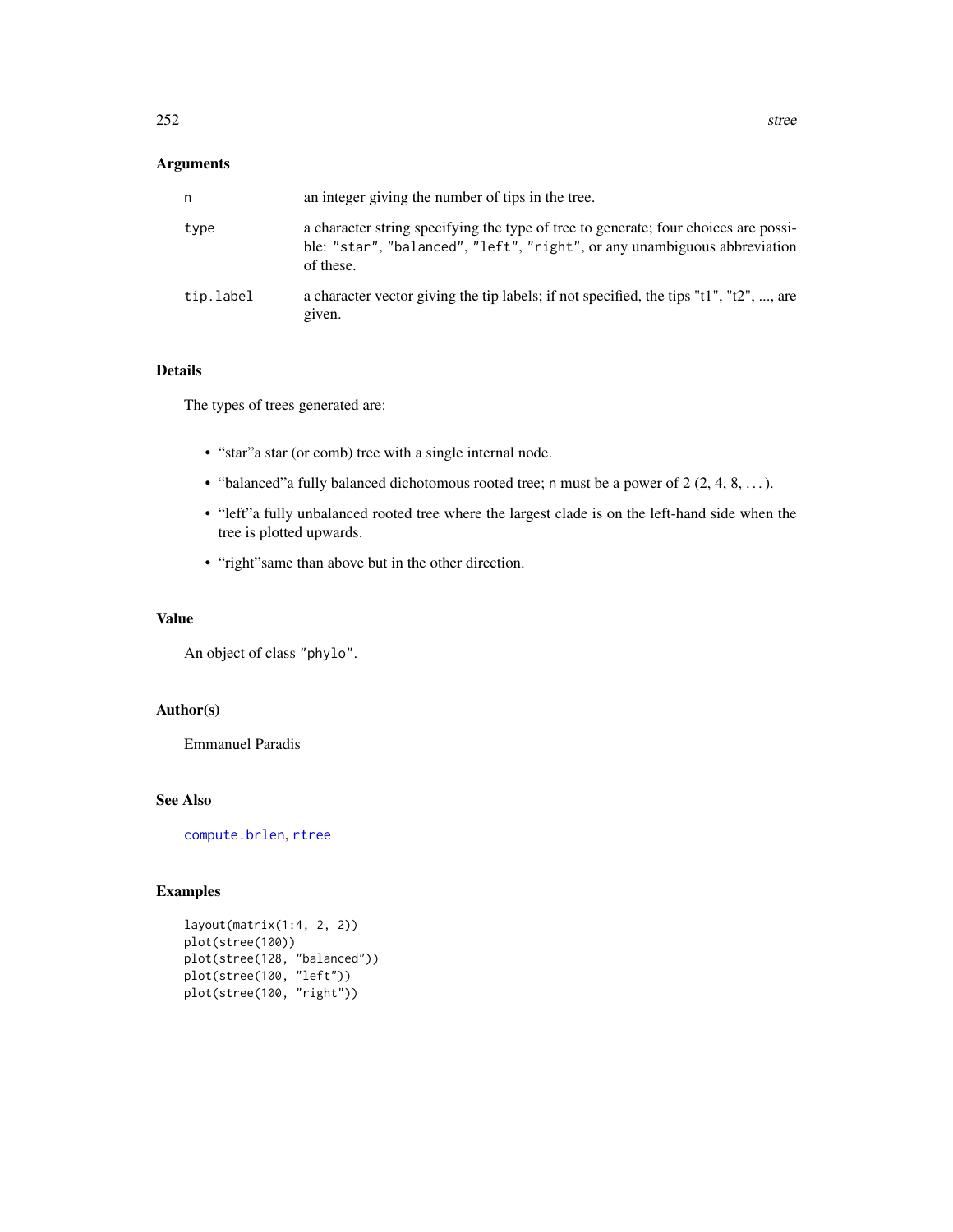<span id="page-252-1"></span><span id="page-252-0"></span>

This function plots simultaneously a whole phylogenetic tree (supposedly large) and a portion of it determined by clicking on the nodes of the phylogeny. On exit, returns the last subtree visualized.

### Usage

subtreeplot(x, wait=FALSE, ...)

# Arguments

|                      | an object of class "phylo".                                                                               |
|----------------------|-----------------------------------------------------------------------------------------------------------|
| wait                 | a logical indicating whether the node beeing processed should be printed (useful<br>for big phylogenies). |
| $\ddot{\phantom{0}}$ | further arguments passed to plot. phylo.                                                                  |

### Details

This function aims at easily exploring very large trees. The main argument is a phylogenetic tree, and the second one is a logical indicating whether a waiting message should be printed while the calculation is being processed.

The whole tree is plotted on the left-hand side in half of the device. The subtree is plotted on the right-hand side in the other half. The user clicks on the nodes in the complete tree and the subtree corresponding to this node is ploted in the right-hand side. There is no limit for the number of clicks that can be done. On exit, the subtree on the right hand side is returned.

To use a subtree as the new tree in which to zoom, the user has to use the function many times. This can however be done in a single command line (see example 2).

### Author(s)

Damien de Vienne <damien.de-vienne@u-psud.fr>

### See Also

[plot.phylo](#page-200-0), [drop.tip](#page-125-0), [subtrees](#page-253-0)

```
## Not run:
#example 1: simple
tree1 <- rtree(50)
tree2 <- subtreeplot(tree1, wait = TRUE) # on exit, tree2 will be a subtree of tree1
#example 2: more than one zoom
```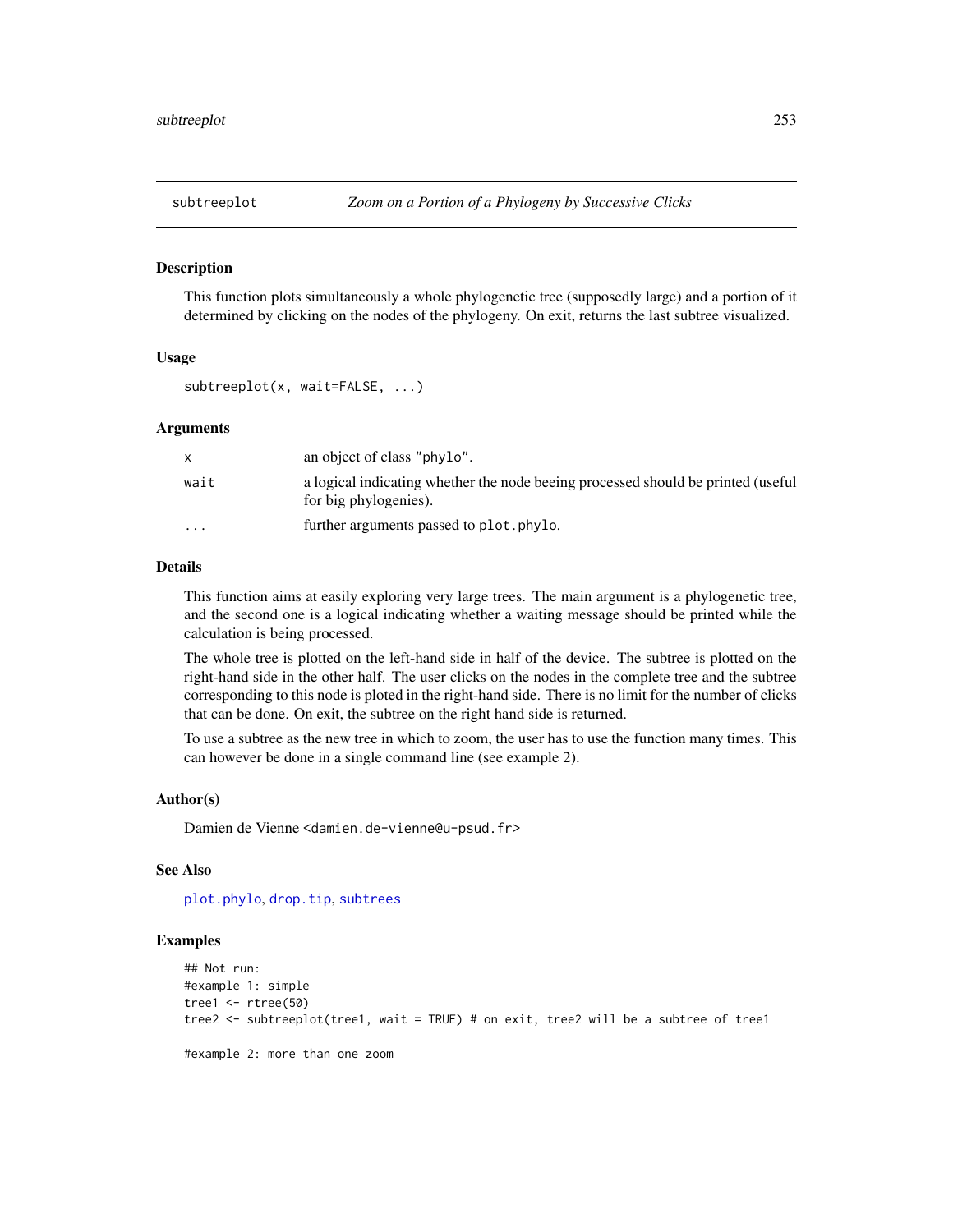<span id="page-253-1"></span>254 subtrees and the contract of the contract of the contract of the contract of the contract of the contract of the contract of the contract of the contract of the contract of the contract of the contract of the contract

```
tree1 <- rtree(60)
tree2 <- subtreeplot(subtreeplot(subtreeplot(tree1))) # allow three succssive zooms
## End(Not run)
```
# <span id="page-253-0"></span>subtrees *All subtrees of a Phylogenetic Tree*

# Description

This function returns a list of all the subtrees of a phylogenetic tree.

### Usage

```
subtrees(tree, wait=FALSE)
```
# Arguments

| tree | an object of class "phylo".                                                                               |
|------|-----------------------------------------------------------------------------------------------------------|
| wait | a logical indicating whether the node beeing processed should be printed (useful<br>for big phylogenies). |

### Value

subtrees returns a list of trees of class "phylo" and returns invisibly for each subtree a list with the following components:

tip.label node.label Ntip Nnode

# Author(s)

Damien de Vienne <damien.de-vienne@u-psud.fr>

# See Also

[zoom](#page-280-0), [subtreeplot](#page-252-0) for functions extracting particular subtrees.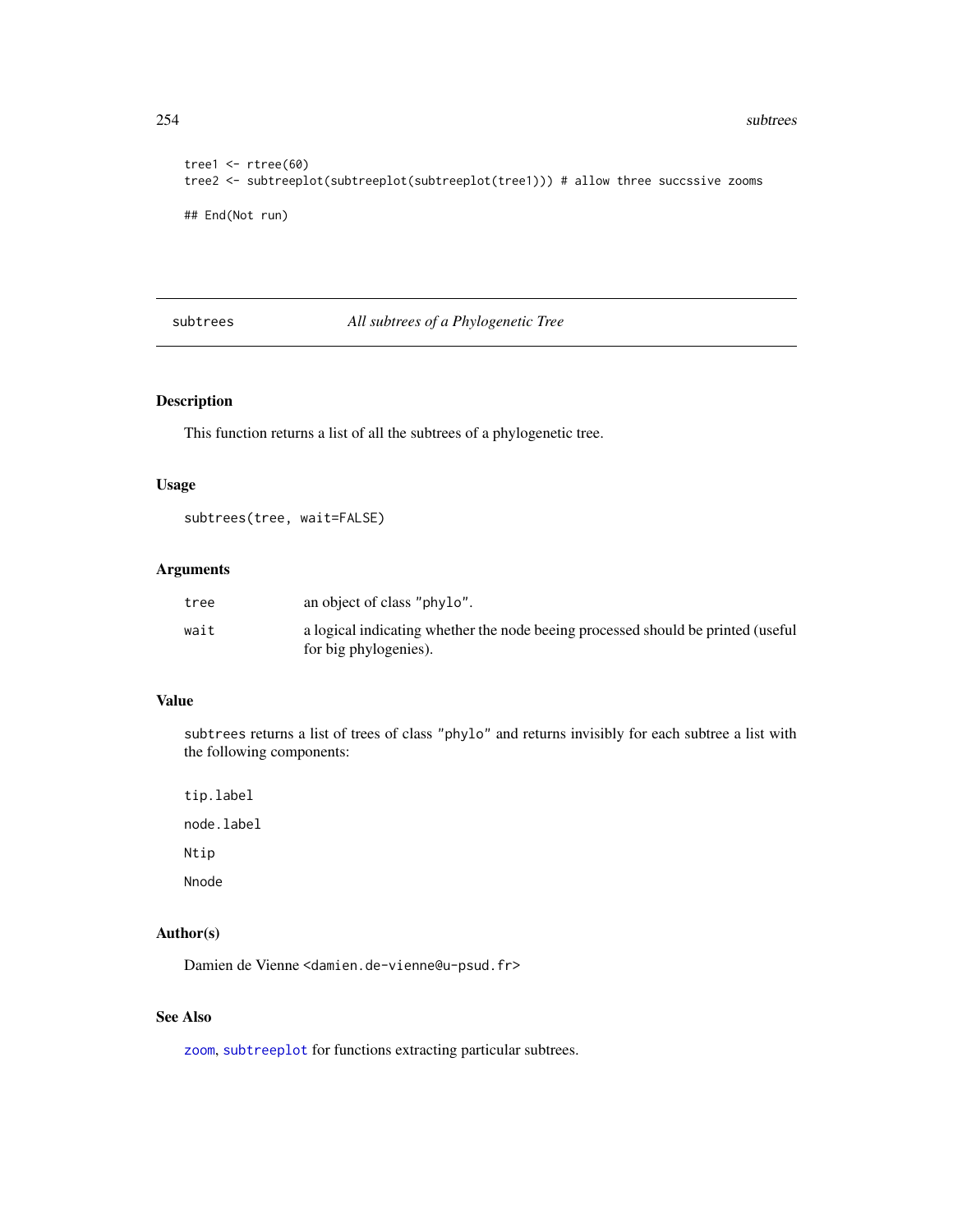# <span id="page-254-0"></span>summary.phylo 255

### Examples

```
### Random tree with 12 leaves
phy<-rtree(12)
par(mfrow=c(4,3))
plot(phy, sub="Complete tree")
### Extract the subtrees
l<-subtrees(phy)
```

```
### plot all the subtrees
for (i in 1:11) plot(l[[i]], sub=paste("Node", l[[i]]$node.label[1]))
par(mfrow=c(1,1))
```
summary.phylo *Print Summary of a Phylogeny*

# Description

The first function prints a compact summary of a phylogenetic tree (an object of class "phylo"). The three other functions return the number of tips, nodes, or edges, respectively.

### Usage

```
## S3 method for class 'phylo'
summary(object, ...)
Ntip(phy)
## S3 method for class 'phylo'
Ntip(phy)
## S3 method for class 'multiPhylo'
Ntip(phy)
Nnode(phy, ...)
## S3 method for class 'phylo'
Nnode(phy, internal-only = TRUE, ...)## S3 method for class 'multiPhylo'
Nnode(phy, internal-only = TRUE, ...)Nedge(phy)
## S3 method for class 'phylo'
Nedge(phy)
## S3 method for class 'multiPhylo'
Nedge(phy)
```
# Arguments

object, phy an object of class "phylo" or "multiPhylo".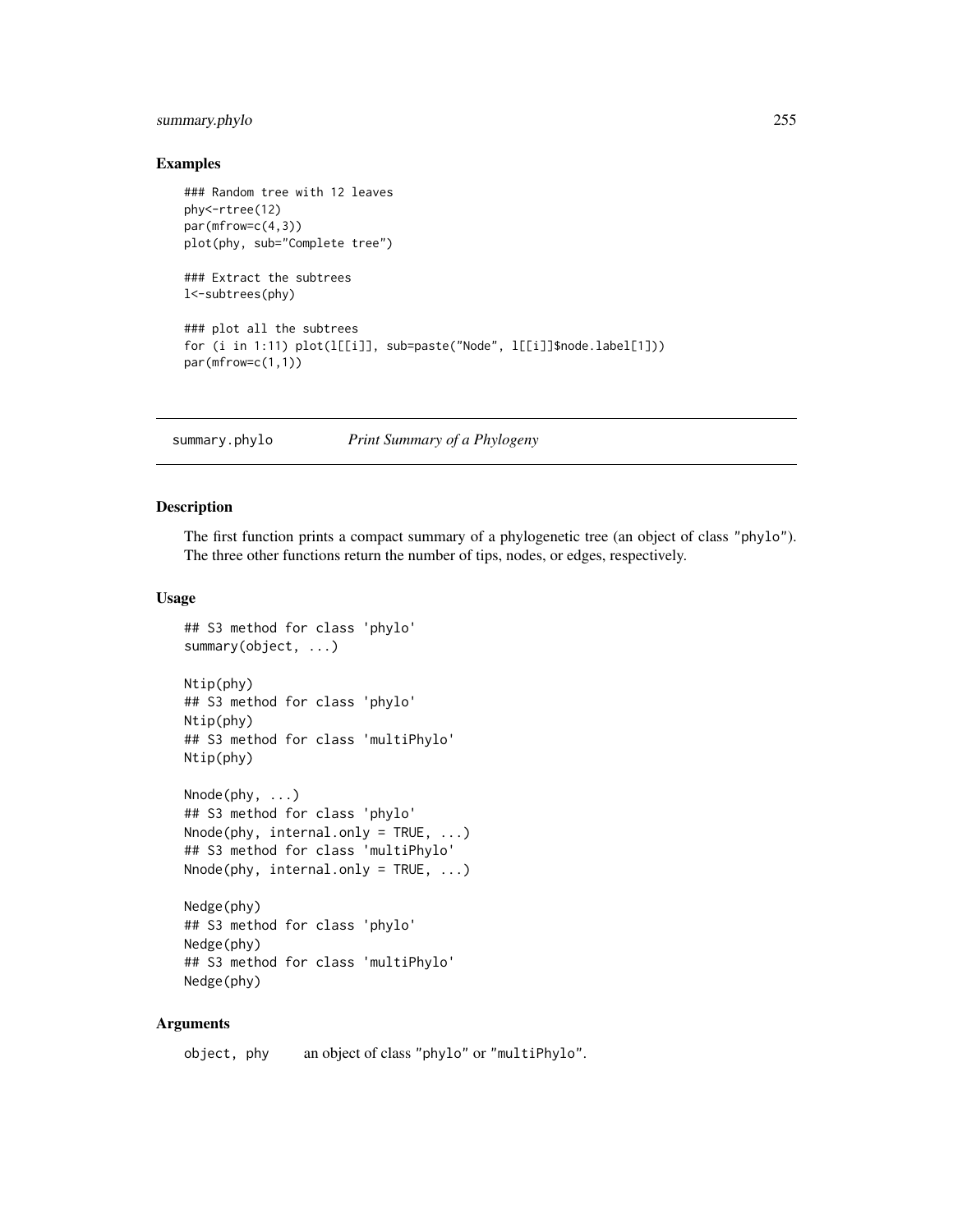... further arguments passed to or from other methods. internal.only a logical indicating whether to return the number of internal nodes only (the default), or of internal and terminal (tips) nodes (if FALSE).

### Details

The summary includes the numbers of tips and of nodes, summary statistics of the branch lengths (if they are available) with mean, variance, minimum, first quartile, median, third quartile, and maximum, listing of the first ten tip labels, and (if available) of the first ten node labels. It is also printed whether some of these optional elements (branch lengths, node labels, and root edge) are not found in the tree.

summary simply prints its results on the standard output and is not meant for programming.

# Value

A NULL value in the case of summary, a single numeric value for the three other functions.

### Author(s)

Emmanuel Paradis

### See Also

[read.tree](#page-221-0), [summary](#page-0-0) for the generic R function, [multiphylo](#page-172-0), [c.phylo](#page-52-0)

### Examples

```
data(bird.families)
summary(bird.families)
Ntip(bird.families)
Nnode(bird.families)
Nedge(bird.families)
```
trans *Translation from DNA to Amino Acid Sequences*

### Description

trans translates DNA sequences into amino acids. complement returns the (reverse) complement sequences.

### Usage

```
trans(x, code = 1, codonstart = 1)complement(x)
```
<span id="page-255-0"></span>256 transfer that the control of the control of the control of the control of the control of the control of the control of the control of the control of the control of the control of the control of the control of the contr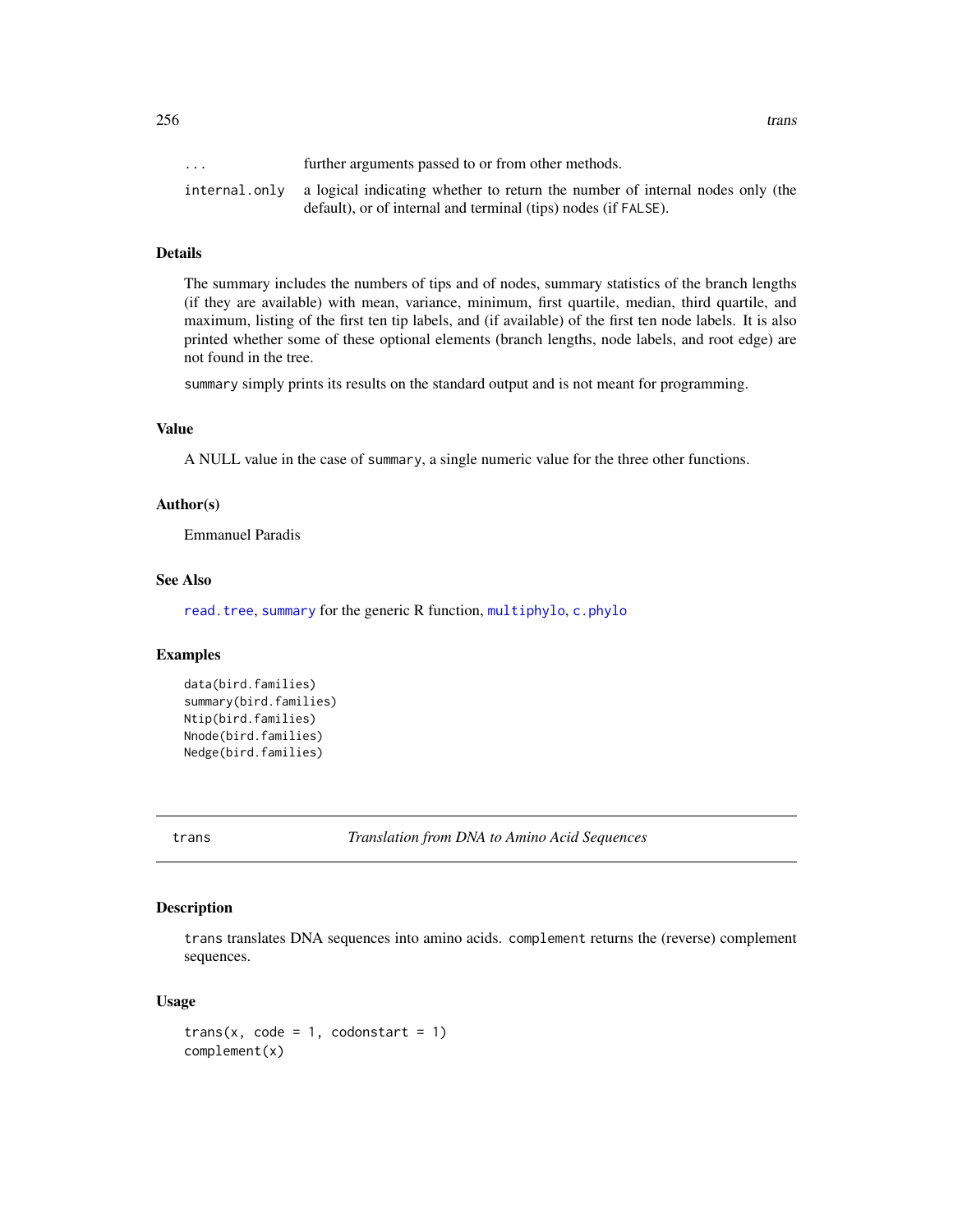### <span id="page-256-0"></span>trans 257

### **Arguments**

| x          | an object of class "DNAbin" (vector, matrix or list).                                                                                                                                            |
|------------|--------------------------------------------------------------------------------------------------------------------------------------------------------------------------------------------------|
| code       | an integer value giving the genetic code to be used. Currently only 1 (standard<br>code) and 2 (vertebrate mitochondrial code) are supported.                                                    |
| codonstart | an integer giving where to start the translation. This should be $1, 2,$ or $3$ , but<br>larger values are accepted and have for effect to start the translation further<br>within the sequence. |

### Details

With trans, if the sequence length is not a multiple of three, a warning message is printed. Alignment gaps are simply ignored (i.e., AG- returns X with no special warning or message). Base ambiguities are taken into account where relevant: for instance, GGN, GGA, GGR, etc, all return G.

### Value

an object of class "AAbin" or "DNAbin", respectively.

# Note

These functions are equivalent to translate and comp in the package seqinr with the difference that there is no need to convert the sequences into character strings.

### Author(s)

Emmanuel Paradis

### References

<http://www.ncbi.nlm.nih.gov/Taxonomy/taxonomyhome.html/index.cgi?chapter=cgencodes>

# See Also

[AAbin](#page-6-0), [checkAlignment](#page-58-0), [alview](#page-19-0)

```
data(woodmouse)
X <- trans(woodmouse) # not correct
X2 <- trans(woodmouse, 2) # using the correct code
identical(X, X2)
alview(X[1:2, 1:60]) # some 'Stop' codons (*)alview(X2[, 1:60])
X2
```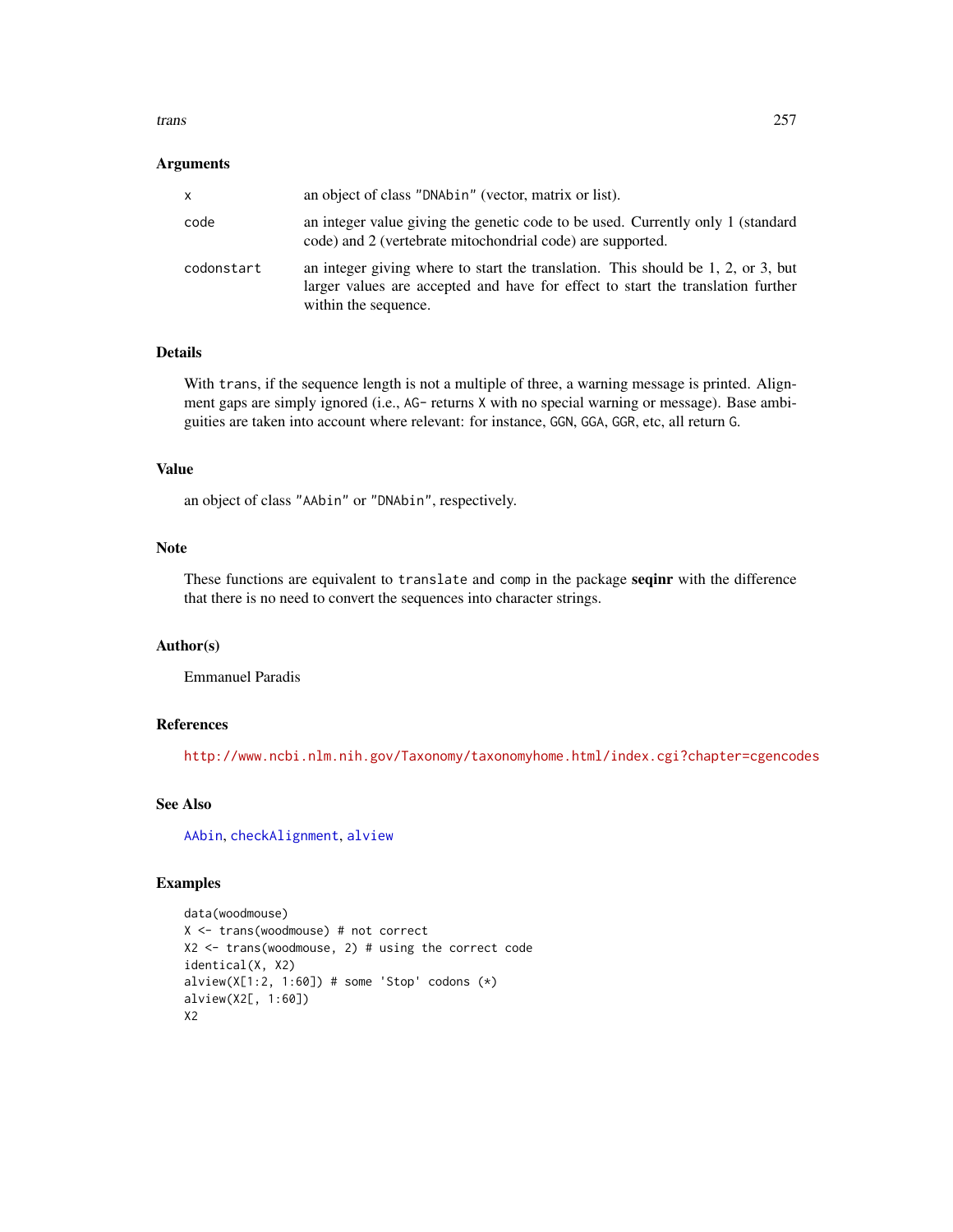<span id="page-257-0"></span>

Method for reconstructing phylogenetic trees from an object of class splits using tree popping.

# Usage

treePop(obj)

# Arguments

obj an object of class "bitsplit".

# Value

an object of class "phylo" which displays all the splits in the input object.

# Author(s)

Andrei Popescu <niteloserpopescu@gmail.com>

trex *Tree Explorer With Multiple Devices*

# Description

This function requires a plotted tree: the user is invited to click close to a node and the corresponding subtree (or clade) is plotted on a new window.

# Usage

trex(phy, title = TRUE, subbg = "lightyellow3", return.tree = FALSE, ...)

# Arguments

| phy         | an object of class "phylo".                                                                      |
|-------------|--------------------------------------------------------------------------------------------------|
| title       | a logical or a character string (see details).                                                   |
| subbg       | a character string giving the background colour for the subtree.                                 |
| return.tree | a logical: if TRUE, the subtree is returned after being plotted and the operation is<br>stopped. |
| $\ddotsc$   | further arguments to pass to plot. phylo.                                                        |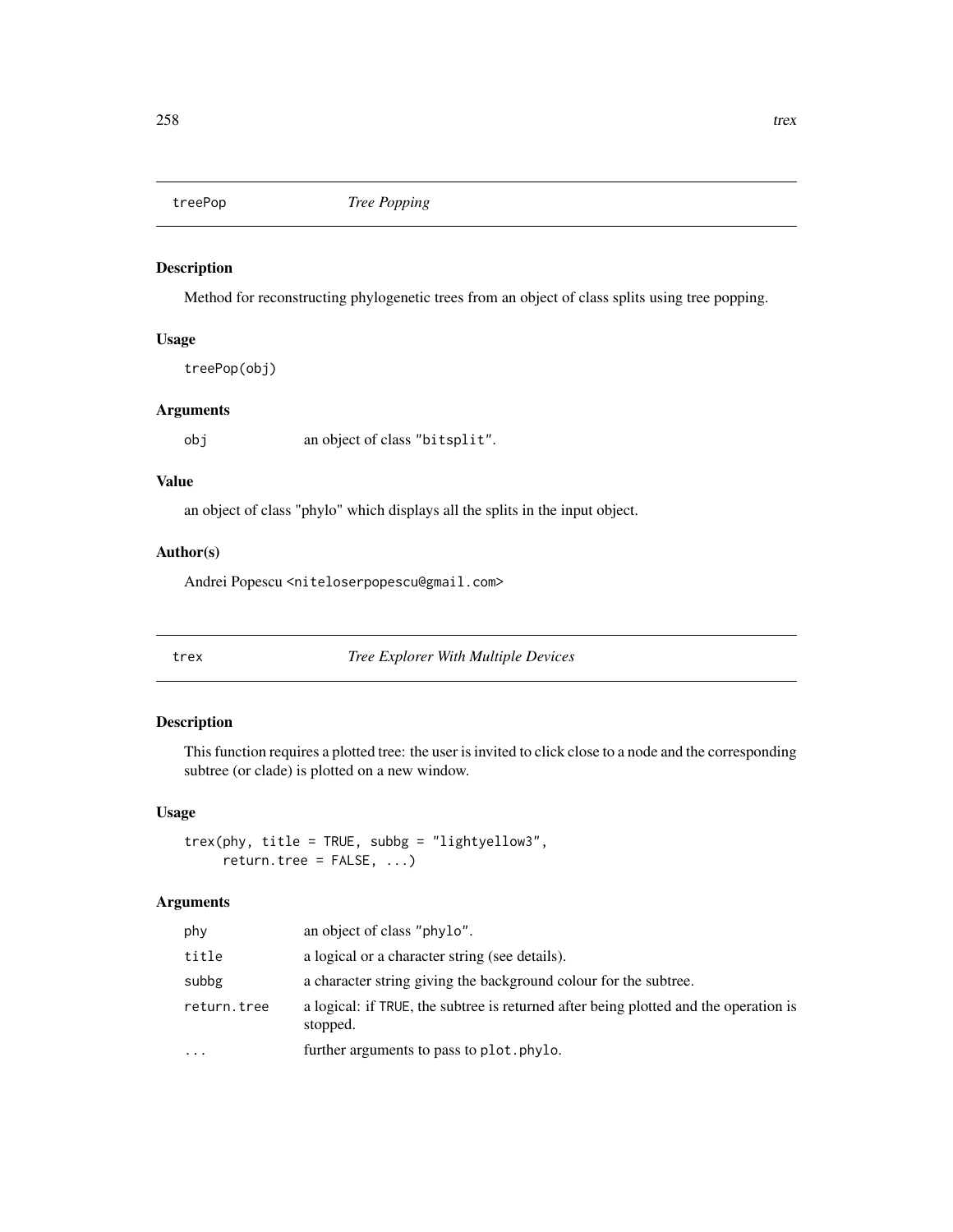### Details

This function works with a tree (freshly) plotted on an interactive graphical device (i.e., not a file). After calling trex, the user clicks close to a node of the tree, then the clade from this node is plotted on a *new* window. The user can click as many times on the main tree: the clades are plotted successively on the *same* new window. The process is stopped by a right-click. If the user clicks too close to the tips, a message "Try again!" is printed.

Each time trex is called, the subtree is plotted on a new window without closing or deleting those possibly already plotted. They may be distinguished with the options title and/or subbg.

In all cases, the device where phy is plotted is the active window after the operation. It should *not* be closed during the whole process.

If title = TRUE, a default title is printed on the new window using the node label, or the node number if there are no node labels in the tree. If title = FALSE, no title is printed. If title is a character string, it is used for the title.

# Value

an object of class "phylo" if  $return.tree = TRUE$ 

### Author(s)

Emmanuel Paradis

# See Also

[plot.phylo](#page-200-0), [identify.phylo](#page-135-0)

```
## Not run:
tr <- rcoal(1000)
plot(tr, show.tip.label = FALSE)
trex(tr) # left-click as many times as you want, then right-click
tr <- makeNodeLabel(tr)
trex(tr, subbg = "lightgreen") # id.
## generate a random colour with control on the darkness:
rRGB \leq function(a, b)rgb(runif(1, a, b), runif(1, a, b), runif(1, a, b))
### with a random pale background:
\text{trex}(\text{tr}, \text{subbg} = \text{rRGB}(0.8, 1))## the above can be called many times...
graphics.off() # close all graphical devices
## End(Not run)
```
<span id="page-258-0"></span>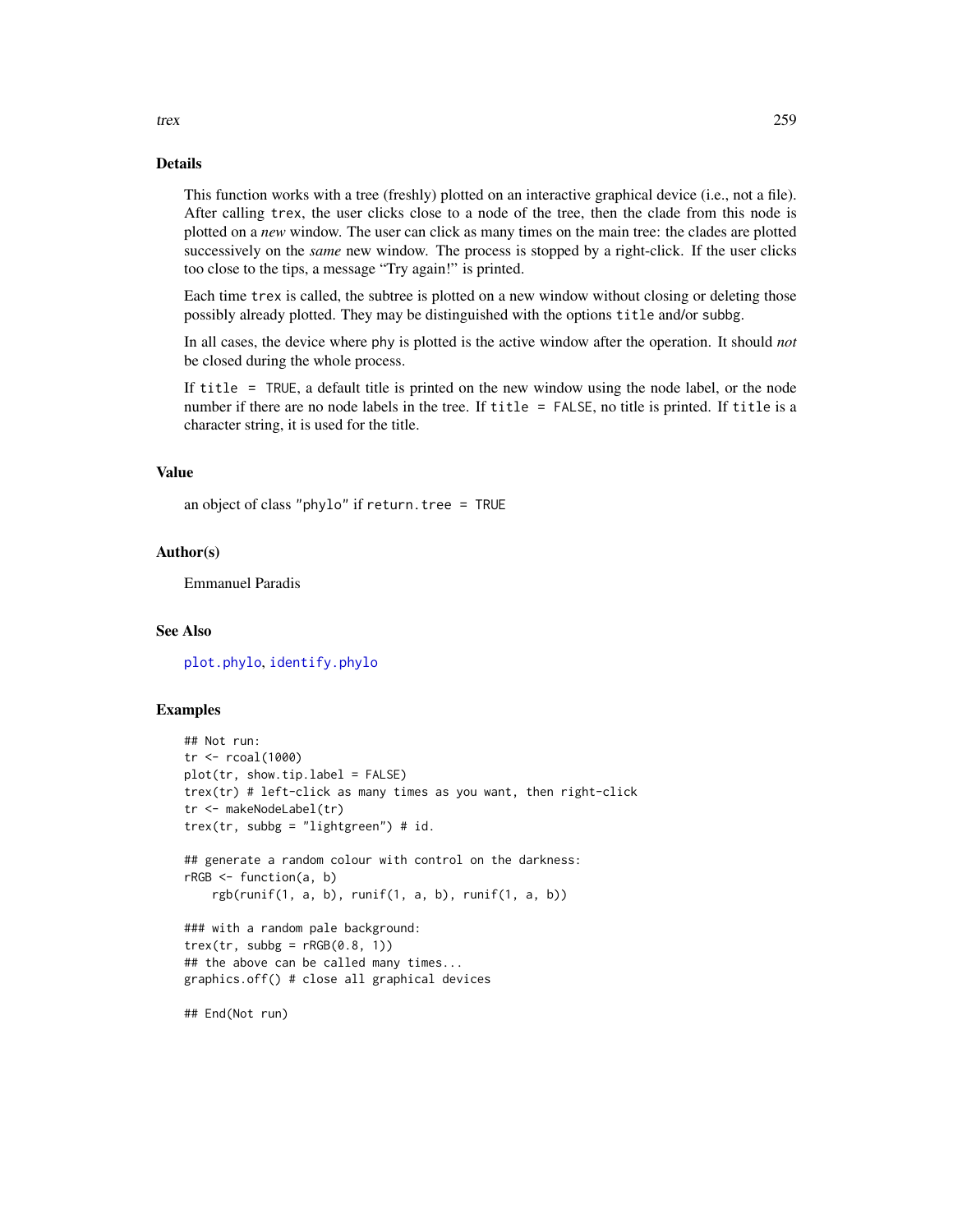<span id="page-259-0"></span>

Fast distance-based construction method. Should only be used when distance measures are fairly reliable.

### Usage

triangMtd(X) triangMtds(X)

# Arguments

X a distance matrix.

# Value

an object of class "phylo".

# Author(s)

Andrei Popescu <niteloserpopescu@gmail.com>

# References

[http://archive.numdam.org/ARCHIVE/RO/RO\\_2001\\_\\_35\\_2/RO\\_2001\\_\\_35\\_2\\_283\\_0/RO\\_2001\\_\\_](http://archive.numdam.org/ARCHIVE/RO/RO_2001__35_2/RO_2001__35_2_283_0/RO_2001__35_2_283_0.pdf)35\_ [2\\_283\\_0.pdf](http://archive.numdam.org/ARCHIVE/RO/RO_2001__35_2/RO_2001__35_2_283_0/RO_2001__35_2_283_0.pdf)

### See Also

[nj](#page-174-0), [bionj](#page-43-0), [fastme](#page-131-0), [njs](#page-175-0), [mvrs](#page-173-0), [SDM](#page-242-0)

```
data(woodmouse)
tr <- triangMtd(dist.dna(woodmouse))
plot(tr)
```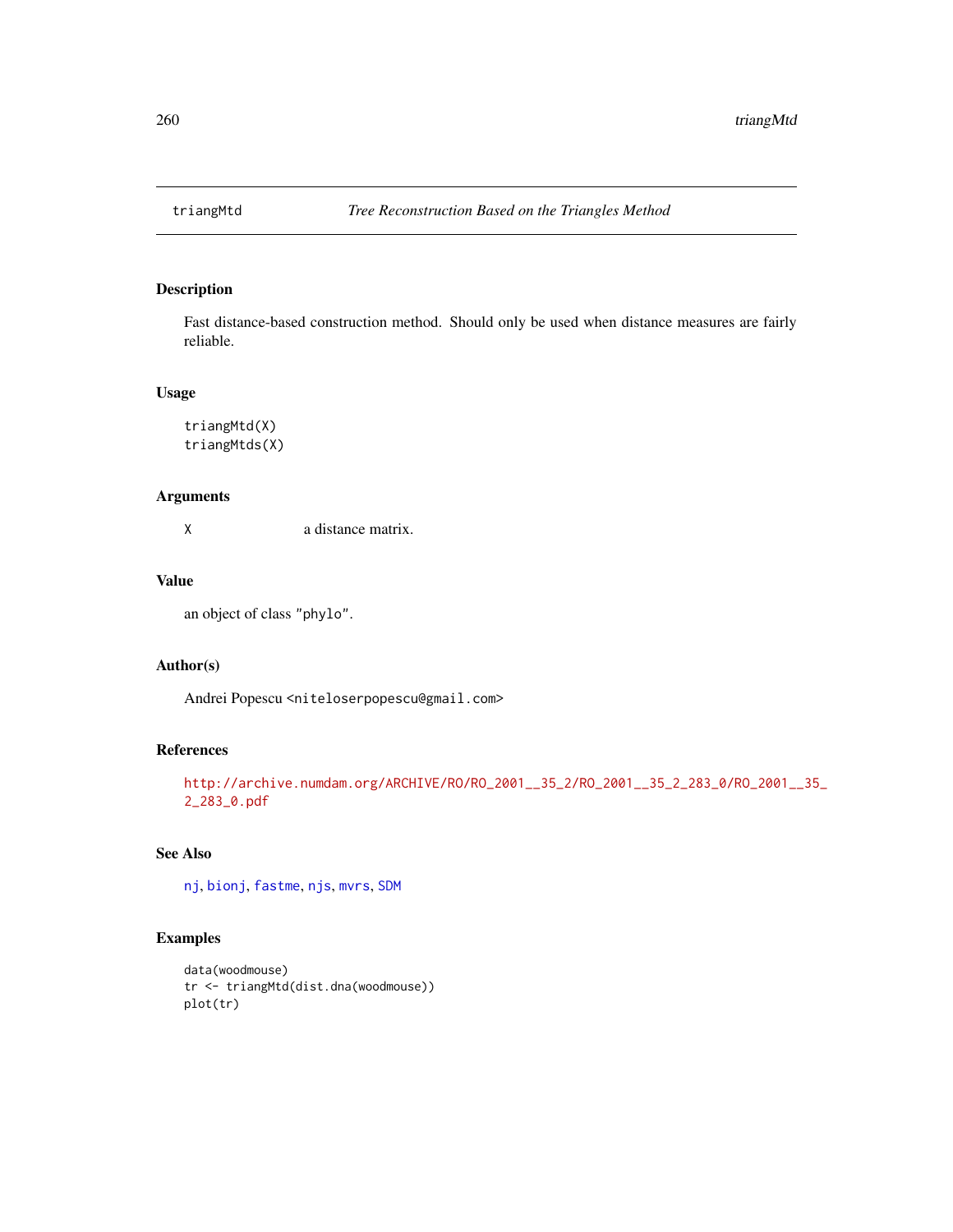<span id="page-260-0"></span>This function scans a list of trees, and returns a list with the duplicate trees removed. By default the labelled topologies are compared.

### Usage

```
## S3 method for class 'multiPhylo'
unique(x, incomparables = FALSE,
       use.edge.length = FALSE,
       use.tip.label = TRUE, ...)
```
# Arguments

| X               | an object of class "multiPhylo".                                                                       |
|-----------------|--------------------------------------------------------------------------------------------------------|
| incomparables   | unused (for compatibility with the generic).                                                           |
| use.edge.length |                                                                                                        |
|                 | a logical specifying whether to consider the edge lengths in the comparisons;<br>the default is FALSE. |
| use.tip.label   | a logical specifying whether to consider the tip labels in the comparisons; the<br>default is TRUE.    |
| $\ddotsc$       | further arguments passed to or from other methods.                                                     |

### Value

an object of class "multiPhylo" with an attribute "old.index" indicating which trees of the original list are similar (the tree of smaller index is taken as reference).

# Author(s)

Emmanuel Paradis

### See Also

all.equal.phylo, [unique](#page-0-0) for the generic R function, read.tree, read.nexus

```
TR \leq rmtree(50, 4)
length(unique(TR)) # not always 15...
howmanytrees(4)
```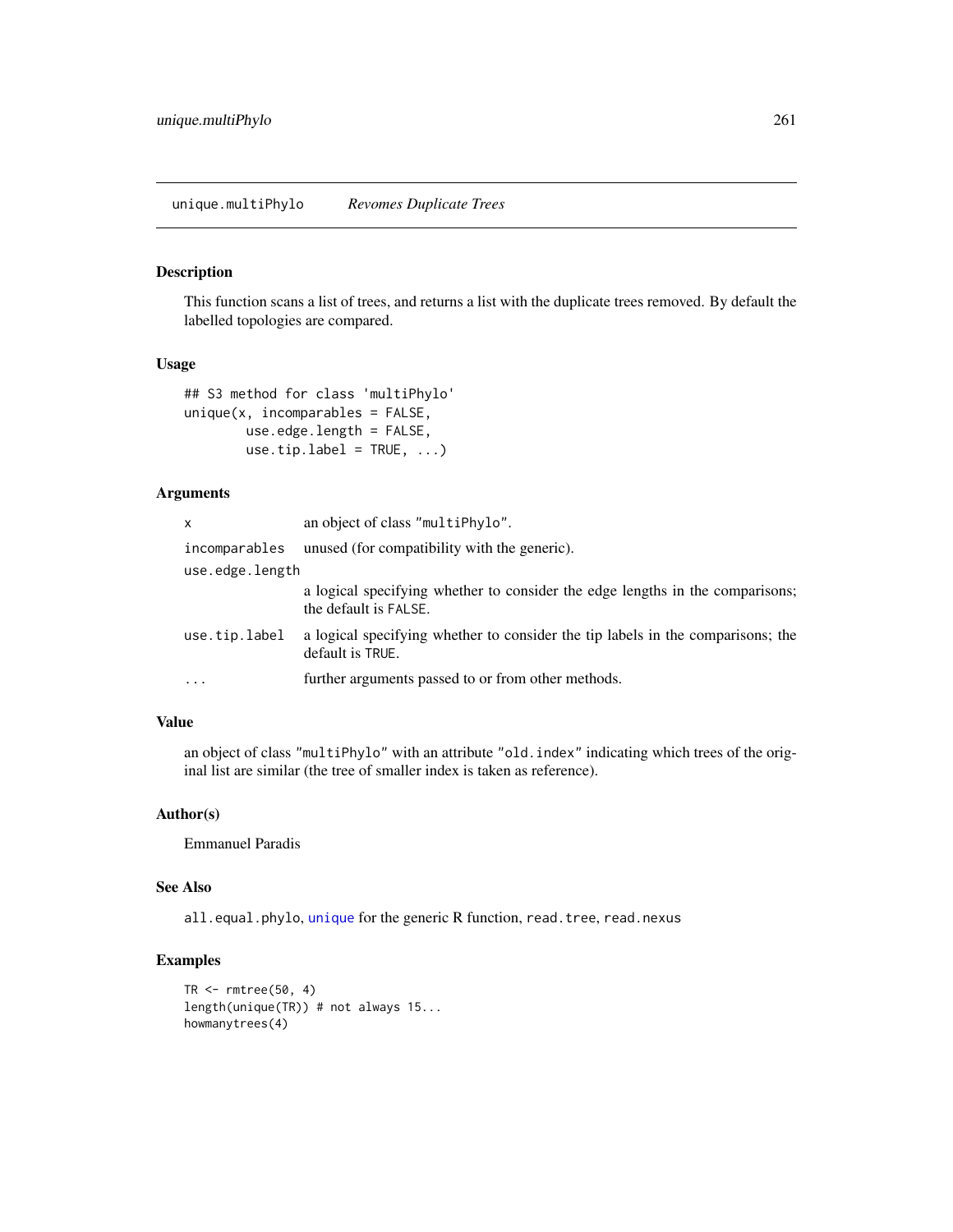<span id="page-261-0"></span>

This function changes labels (names or rownames) giving two vectors (old and new). It is a generic function with several methods as described below.

# Usage

```
updateLabel(x, old, new, ...)
## S3 method for class 'character'
updateLabel(x, old, new, exact = TRUE, ...)## S3 method for class 'DNAbin'
updateLabel(x, old, new, exact = TRUE, \dots)
## S3 method for class 'AAbin'
updateLabel(x, old, new, exact = TRUE, ...)## S3 method for class 'phylo'
updateLabel(x, old, new, exact = TRUE, nodes = FALSE, \ldots)
## S3 method for class 'evonet'
updateLabel(x, old, new, exact = TRUE, nodes = FALSE, \ldots)
## S3 method for class 'data.frame'
updateLabel(x, old, new, exact = TRUE, ...)## S3 method for class 'matrix'
updateLabel(x, old, new, exact = TRUE, ...)
```
### Arguments

| X           | an object where to change the labels.                                                        |
|-------------|----------------------------------------------------------------------------------------------|
| old.<br>new | two vectors of mode character (must be of the same length).                                  |
| exact       | a logical value (see details).                                                               |
| nodes       | a logical value specifying whether to also update the node labels of the tree or<br>network. |
| $\ddotsc$   | further arguments passed to and from methods.                                                |

### Details

This function can be used to change some of the labels (see examples) or all of them if their ordering is not sure.

If exact  $=$  TRUE (the default), the values in old are matched exactly with the labels; otherwise (exact = FALSE), the values in old are considered as regular expressions and searched in the labels with [grep](#page-0-0).

# Value

an object of the same class than x.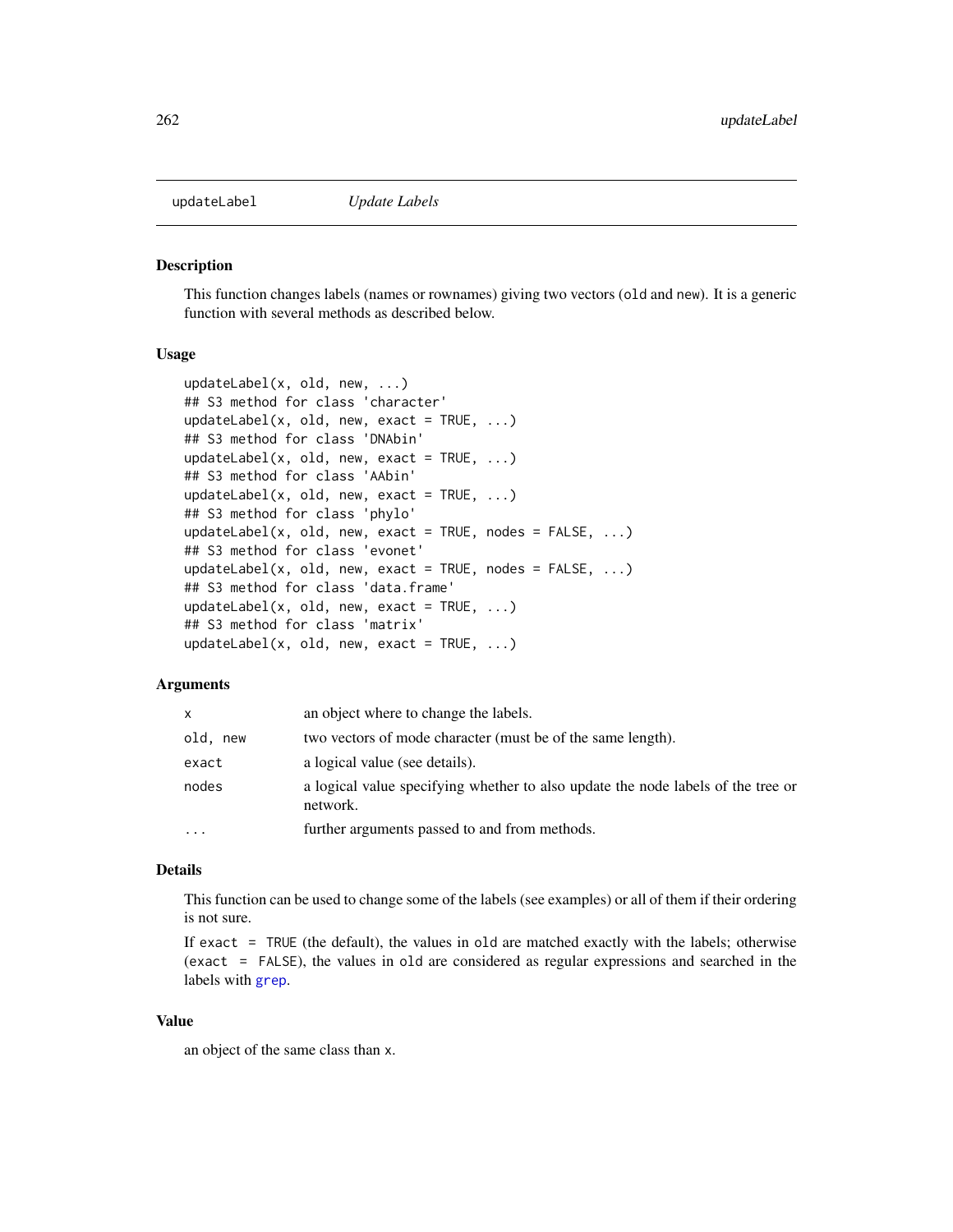### <span id="page-262-0"></span>varcomp 263

## Author(s)

Emmanuel Paradis

# See Also

[makeLabel](#page-153-0), [makeNodeLabel](#page-154-0), [mixedFontLabel](#page-163-0), [stripLabel](#page-144-0), [checkLabel](#page-59-0)

# Examples

```
## Not run:
## the tree by Nyakatura & Bininda-Emonds (2012, BMC Biology)
x <- "https://static-content.springer.com/esm/art"
y <- "3A10.1186"
z <- "2F1741-7007-10-12/MediaObjects/12915_2011_534_MOESM5_ESM.NEX"
## The commande below may not print correctly in HTML because of the
## percentage symbol; see the text or PDF help page.
url \leftarrow paste(x, y, z, sep = "TC <- read.nexus(url)
tr <- TC$carnivoreST_bestEstimate
old <- c("Uncia_uncia", "Felis_manul", "Leopardus_jacobitus")
new <- c("Panthera_uncia", "Otocolobus_manul", "Leopardus_jacobita")
tr.updated <- updateLabel(tr, old, new)
## End(Not run)
tr < -rtree(6)## the order of the labels are randomized by this function
old <- paste0("t", 1:6)
```
new <- paste0("x", 1:6) updateLabel(tr, old, new)

tr

varcomp *Compute Variance Component Estimates*

# Description

Get variance component estimates from a fitted lme object.

# Usage

 $varcomp(x, scale = FALSE, cum = FALSE)$ 

### Arguments

| x     | A fitted lme object                      |
|-------|------------------------------------------|
| scale | Scale all variance so that they sum to 1 |
| cum   | Send cumulative variance components.     |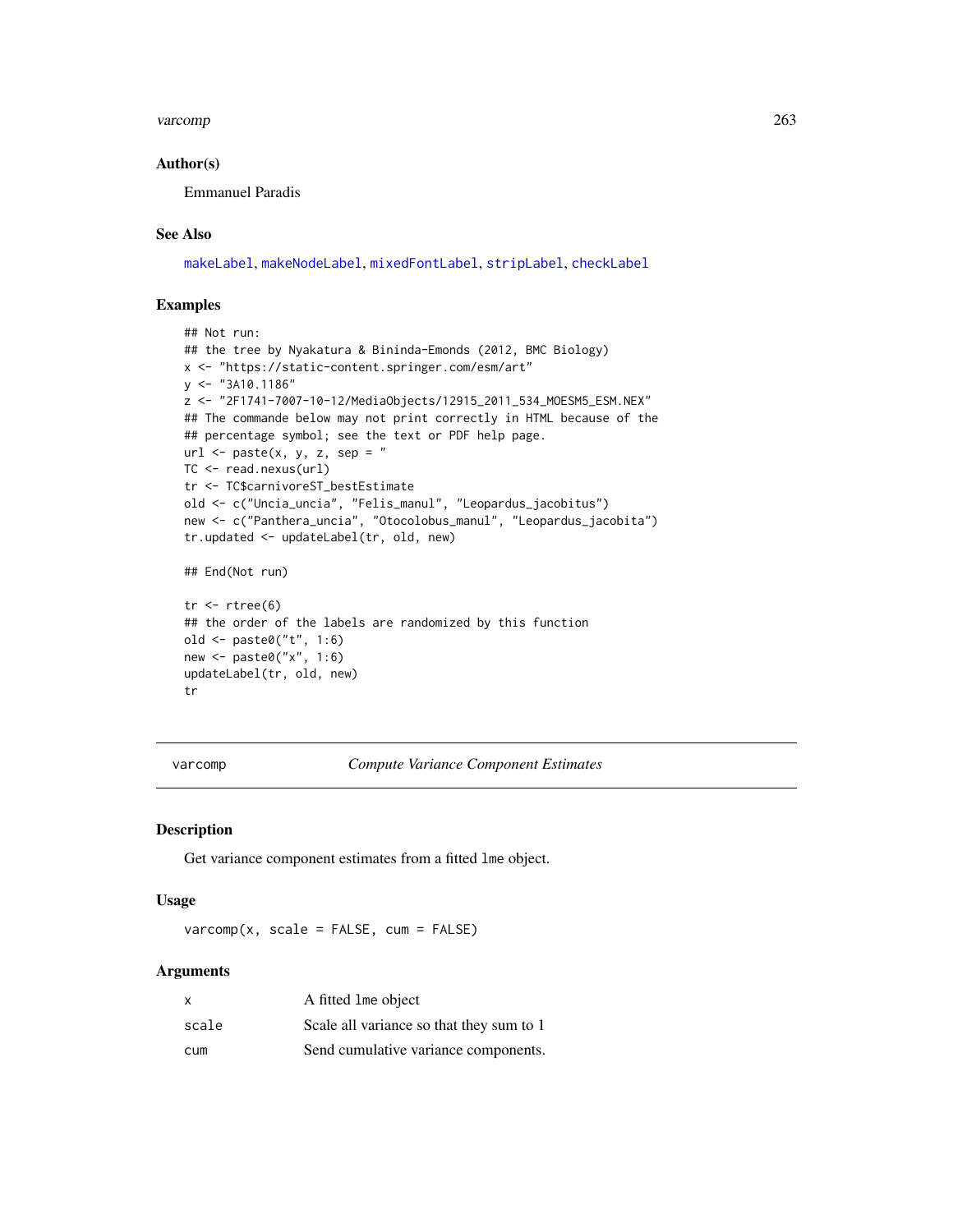# Details

Variance computations is done as in Venables and Ripley (2002).

# Value

A named vector of class varcomp with estimated variance components.

# Author(s)

Julien Dutheil <julien.dutheil@univ-montp2.fr>

# References

Venables, W. N. and Ripley, B. D. (2002) *Modern Applied Statistics with S (Fourth Edition)*. New York: Springer-Verlag.

# See Also

### [lme](#page-0-0)

### Examples

```
data(carnivora)
library(nlme)
m <- lme(log10(SW) ~ 1, random = ~ 1|Order/SuperFamily/Family/Genus, data=carnivora)
v <- varcomp(m, TRUE, TRUE)
plot(v)
```
varCompPhylip *Variance Components with Orthonormal Contrasts*

# Description

This function calls Phylip's contrast program and returns the phylogenetic and phenotypic variancecovariance components for one or several traits. There can be several observations per species.

### Usage

```
varCompPhylip(x, phy, exec = NULL)
```
# Arguments

|      | a numeric vector, a matrix (or data frame), or a list.                                    |
|------|-------------------------------------------------------------------------------------------|
| phy  | an object of class "phylo".                                                               |
| exec | a character string giving the name of the executable contrast program (see de-<br>tails). |

<span id="page-263-0"></span>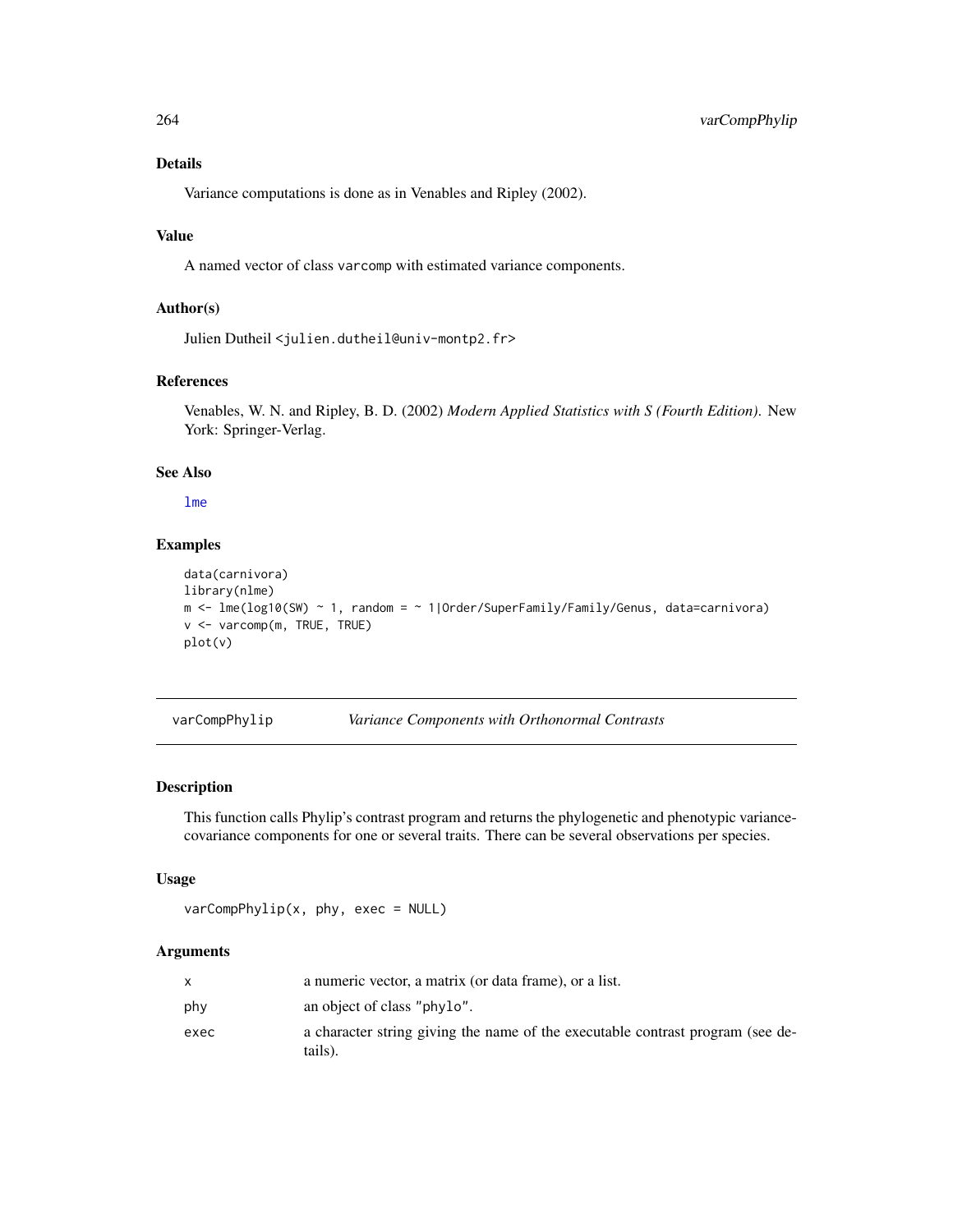### <span id="page-264-0"></span>varCompPhylip 265

### Details

The data x can be in several forms: (i) a numeric vector if there is single trait and one observation per species; (ii) a matrix or data frame if there are several traits (as columns) and a single observation of each trait for each species; (iii) a list of vectors if there is a single trait and several observations per species; (iv) a list of matrices or data frames: same than (ii) but with several traits and the rows are individuals.

If x has names, its values are matched to the tip labels of phy, otherwise its values are taken to be in the same order than the tip labels of phy.

Phylip (version 3.68 or higher) must be accessible on your computer. If you have a Unix-like operating system, the executable name is assumed to be "phylip contrast" (as in Debian); otherwise it is set to "contrast". If this doesn't suit your system, use the option exec accordingly. If the executable is not in the path, you may need to specify it, e.g., exec = "C:/Program Files/Phylip/contrast".

### Value

a list with elements varA and varE with the phylogenetic (additive) and phenotypic (environmental) variance-covariance matrices. If a single trait is analyzed, these contains its variances.

### Author(s)

Emmanuel Paradis

### References

Felsenstein, J. (2004) Phylip (Phylogeny Inference Package) version 3.68. Department of Genetics, University of Washington, Seattle, USA. [http://evolution.genetics.washington.edu/](http://evolution.genetics.washington.edu/phylip/phylip.html) [phylip/phylip.html](http://evolution.genetics.washington.edu/phylip/phylip.html).

Felsenstein, J. (2008) Comparative methods with sampling error and within-species variation: Contrasts revisited and revised. *American Naturalist*, 171, 713–725.

### See Also

[pic](#page-196-0), [pic.ortho](#page-197-0), [compar.lynch](#page-79-0)

### Examples

```
## Not run:
tr < -r \text{coal}(30)### Five traits, one observation per species:
x <- replicate(5, rTraitCont(tr, sigma = 1))
varCompPhylip(x, tr) # varE is small
x <- replicate(5, rnorm(30))
varCompPhylip(x, tr) # varE is large
### Five traits, ten observations per species:
x \le replicate(30, replicate(5, rnorm(10)), simplify = FALSE)
varCompPhylip(x, tr)
```
## End(Not run)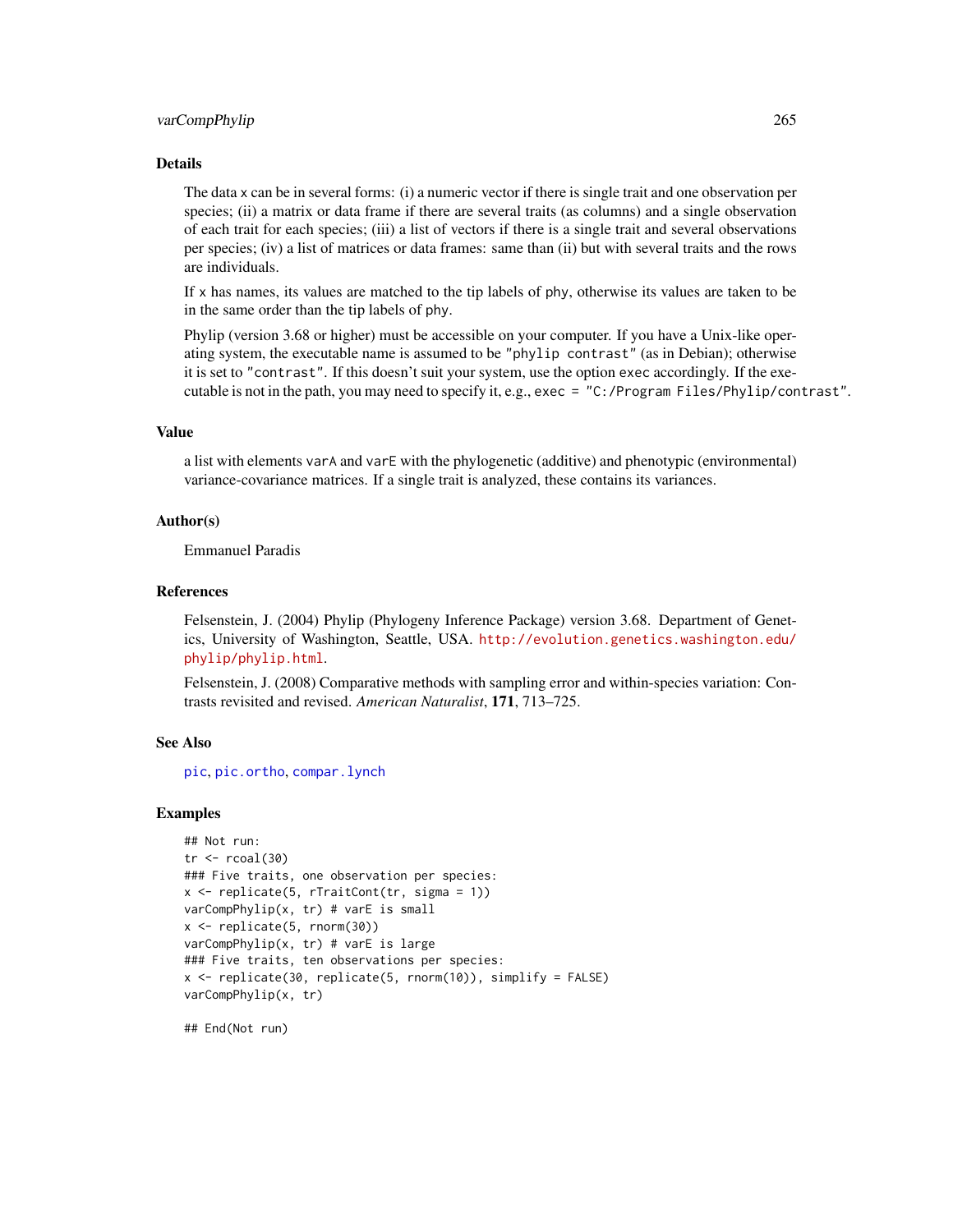This function computes the expected variances and covariances of a continuous trait assuming it evolves under a given model.

This is a generic function with methods for objects of class "phylo" and "corPhyl".

### Usage

```
vcv(phy, ...)
## S3 method for class 'phylo'
vcv(phy, model = "Brownian", corr = FALSE, ...)## S3 method for class 'corPhyl'
vcv(\text{phy}, corr = FALSE, ...)
```
# Arguments

| phy       | an object of the correct class (see above).                                                                                                                             |
|-----------|-------------------------------------------------------------------------------------------------------------------------------------------------------------------------|
| model     | a character giving the model used to compute the variances and covariances;<br>only "Brownian" is available (for other models, a correlation structure may be<br>used). |
| corr      | a logical indicating whether the correlation matrix should be returned (TRUE);<br>by default the variance-covariance matrix is returned (FALSE).                        |
| $\ddotsc$ | further arguments to be passed to or from other methods.                                                                                                                |

### Value

a numeric matrix with the names of the tips as colnames and rownames.

# Note

Do not confuse this function with [vcov](#page-0-0) which computes the variance-covariance matrix among parameters of a fitted model object.

# Author(s)

Emmanuel Paradis

# References

Garland, T. Jr. and Ives, A. R. (2000) Using the past to predict the present: confidence intervals for regression equations in phylogenetic comparative methods. *American Naturalist*, 155, 346–364.

<span id="page-265-1"></span><span id="page-265-0"></span>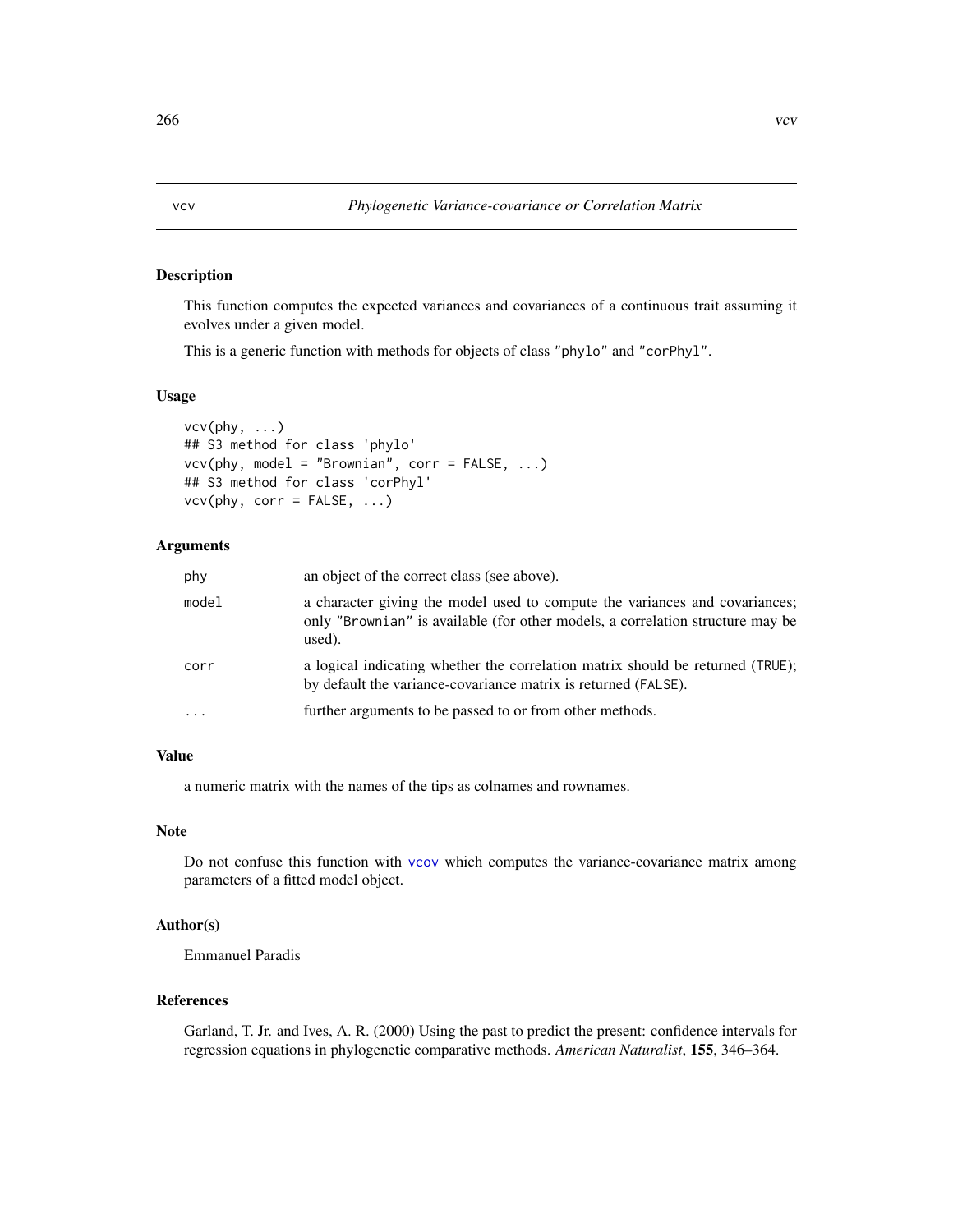# <span id="page-266-1"></span>vcv2phylo 267

# See Also

[corBrownian](#page-91-0), [corMartins](#page-94-0), [corGrafen](#page-93-0), [corPagel](#page-96-0), [corBlomberg](#page-90-0), [vcv2phylo](#page-266-0)

# Examples

```
tr < -rtree(5)## all are the same:
vcv(tr)
vcv(corBrownian(1, tr))
vcv(corPagel(1, tr))
```
<span id="page-266-0"></span>vcv2phylo *Variance-Covariance Matrix to Tree*

# Description

This function transforms a variance-covariance matrix into a phylogenetic tree.

# Usage

vcv2phylo(mat, tolerance = 1e-7)

# Arguments

| mat       | a square symmetric (positive-definite) matrix.            |
|-----------|-----------------------------------------------------------|
| tolerance | the numeric tolerance used to compare the branch lengths. |

# Details

The function tests if the matrix is symmetric and positive-definite (i.e., all its eigenvalues positive within the specified tolerance).

# Value

an object of class "phylo".

# Author(s)

Simon Blomberg

# See Also

[vcv](#page-265-0), [corPhyl](#page-92-0)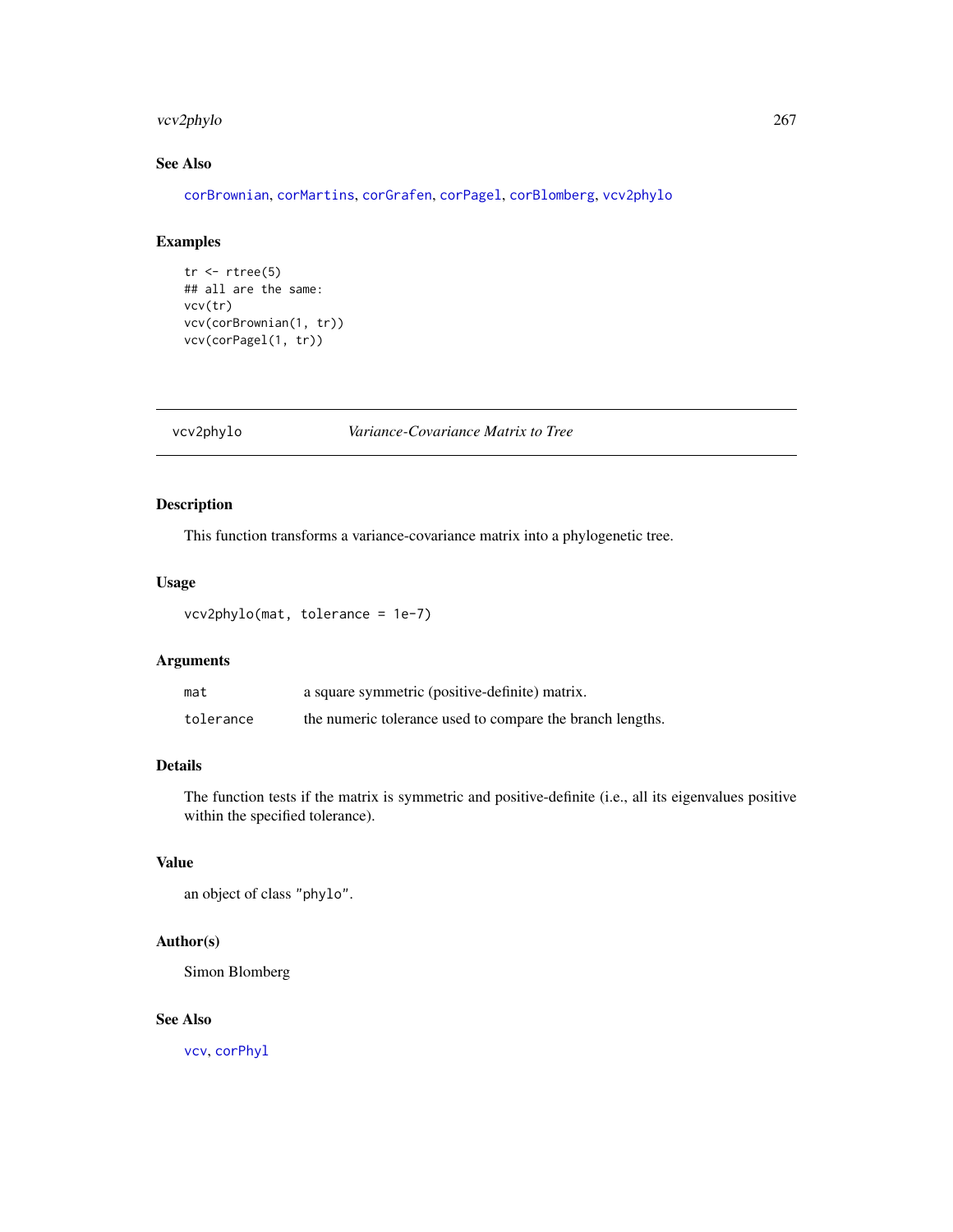# <span id="page-267-0"></span>Examples

```
tr < -rtree(10)V <- vcv(tr) # VCV matrix assuming Brownian motion
z <- vcv2phylo(V)
identical(tr, z) # FALSE
all.equal(tr, z) # TRUE
```
weight.taxo *Define Similarity Matrix*

# Description

weight.taxo computes a matrix whose entries [i, j] are set to 1 if  $x[i] == x[i]$ , 0 otherwise.

weight.taxo2 computes a matrix whose entries [i, j] are set to 1 if  $x[i] == x[j]$  AND  $y[i] != y[j], 0$ otherwise.

The diagonal [i, i] is always set to 0.

The returned matrix can be used as a weight matrix in [Moran.I](#page-165-0). x and y may be vectors of factors. See further details in vignette("MoranI").

# Usage

 $weight.taxo(x)$ weight.taxo2(x, y)

# Arguments

x, y a vector or a factor.

### Value

a square numeric matrix.

# Author(s)

Emmanuel Paradis

# See Also

[Moran.I](#page-165-0), [correlogram.formula](#page-102-0)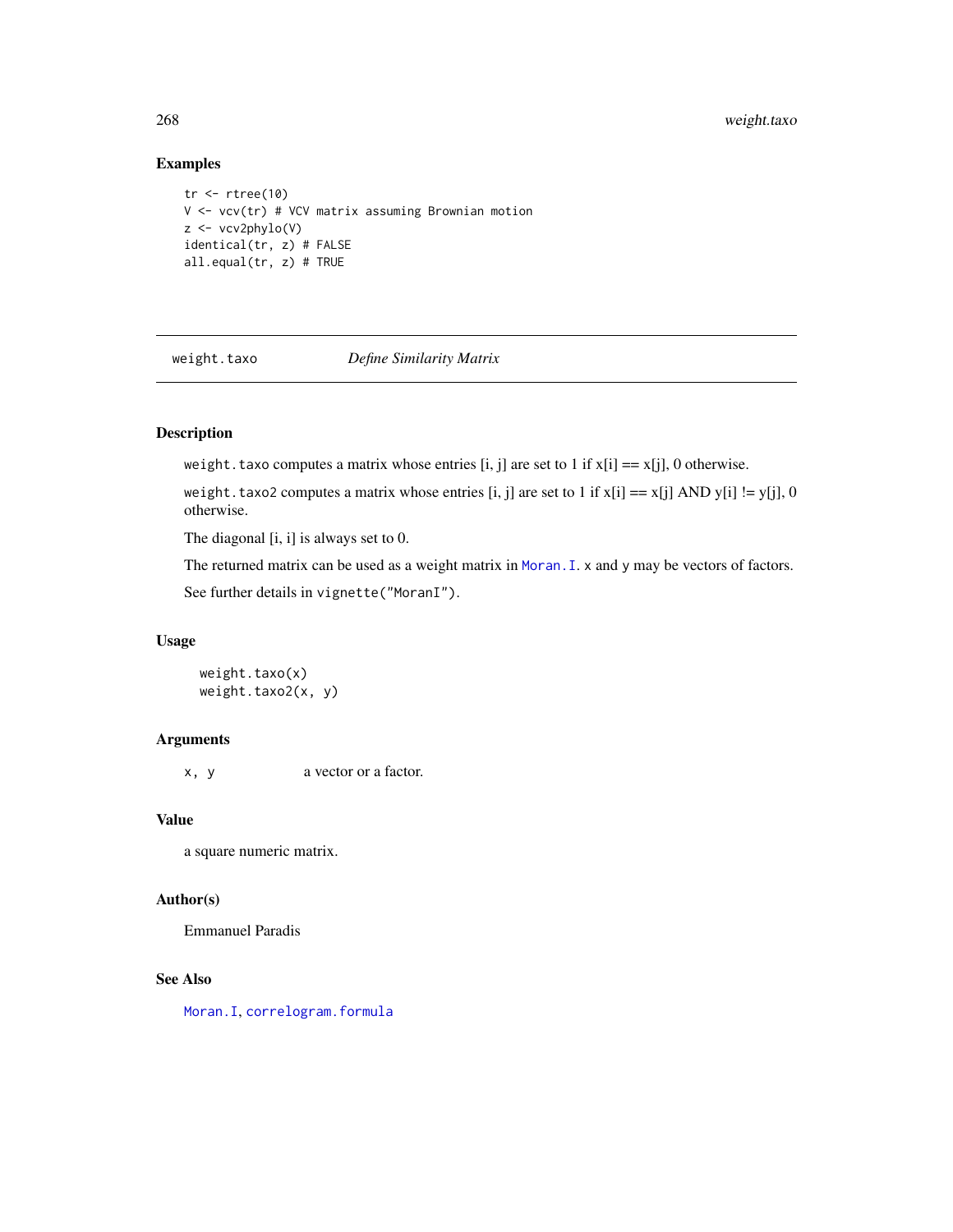<span id="page-268-0"></span>

This function finds patterns in a single or a set of DNA sequences.

# Usage

where(x, pattern)

# Arguments

| X       | an object of class "DNAbin".            |
|---------|-----------------------------------------|
| pattern | a character string to be searched in x. |

# Details

If  $x$  is a vector, the function returns a single vector giving the position(s) where the pattern was found. If x is a matrix or a list, it returns a list with the positions of the pattern for each sequence.

Patterns may be overlapping. For instance, if pattern = "tata" and the sequence starts with 'tatata', then the output will be  $c(1, 3)$ .

# Value

a vector of integers or a list of such vectors.

# Author(s)

Emmanuel Paradis

# See Also

[DNAbin](#page-121-0), [image.DNAbin](#page-137-0)

```
data(woodmouse)
where(woodmouse, "tata")
```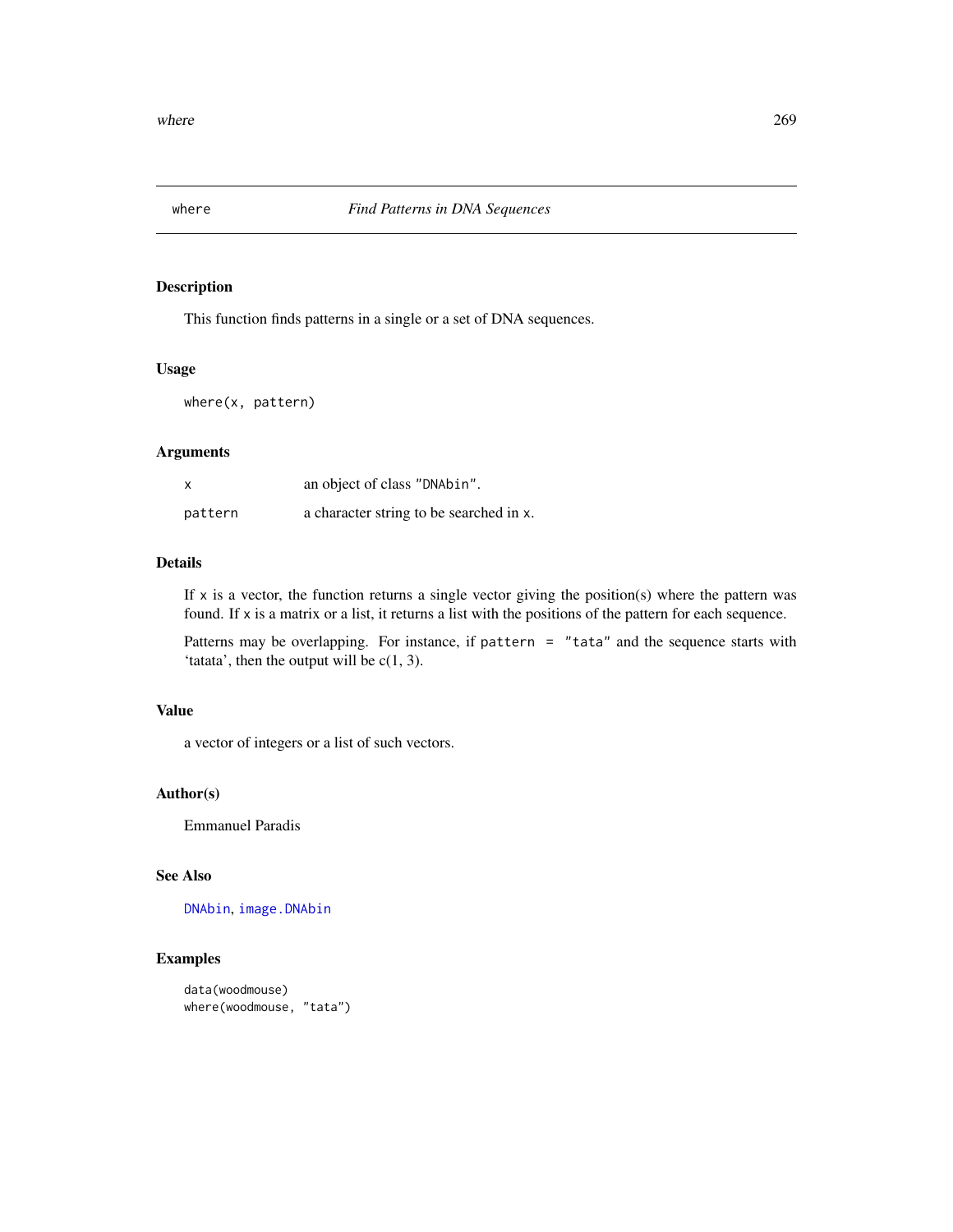<span id="page-269-0"></span>

This function identifies the edges that belong to a group (possibly non-monophyletic) specified as a set of tips.

# Usage

which.edge(phy, group)

# Arguments

| phy   | an object of class "phylo".                                                                            |
|-------|--------------------------------------------------------------------------------------------------------|
| group | a vector of mode numeric or character specifying the tips for which the edges<br>are to be identified. |

### Details

The group of tips specified in 'group' may be non-monophyletic (paraphyletic or polyphyletic), in which case all edges from the tips to their most recent common ancestor are identified.

The identification is made with the indices of the rows of the matrix 'edge' of the tree.

### Value

a numeric vector.

# Author(s)

Emmanuel Paradis

# See Also

[bind.tree](#page-41-0), [drop.tip](#page-125-0), [root](#page-230-0)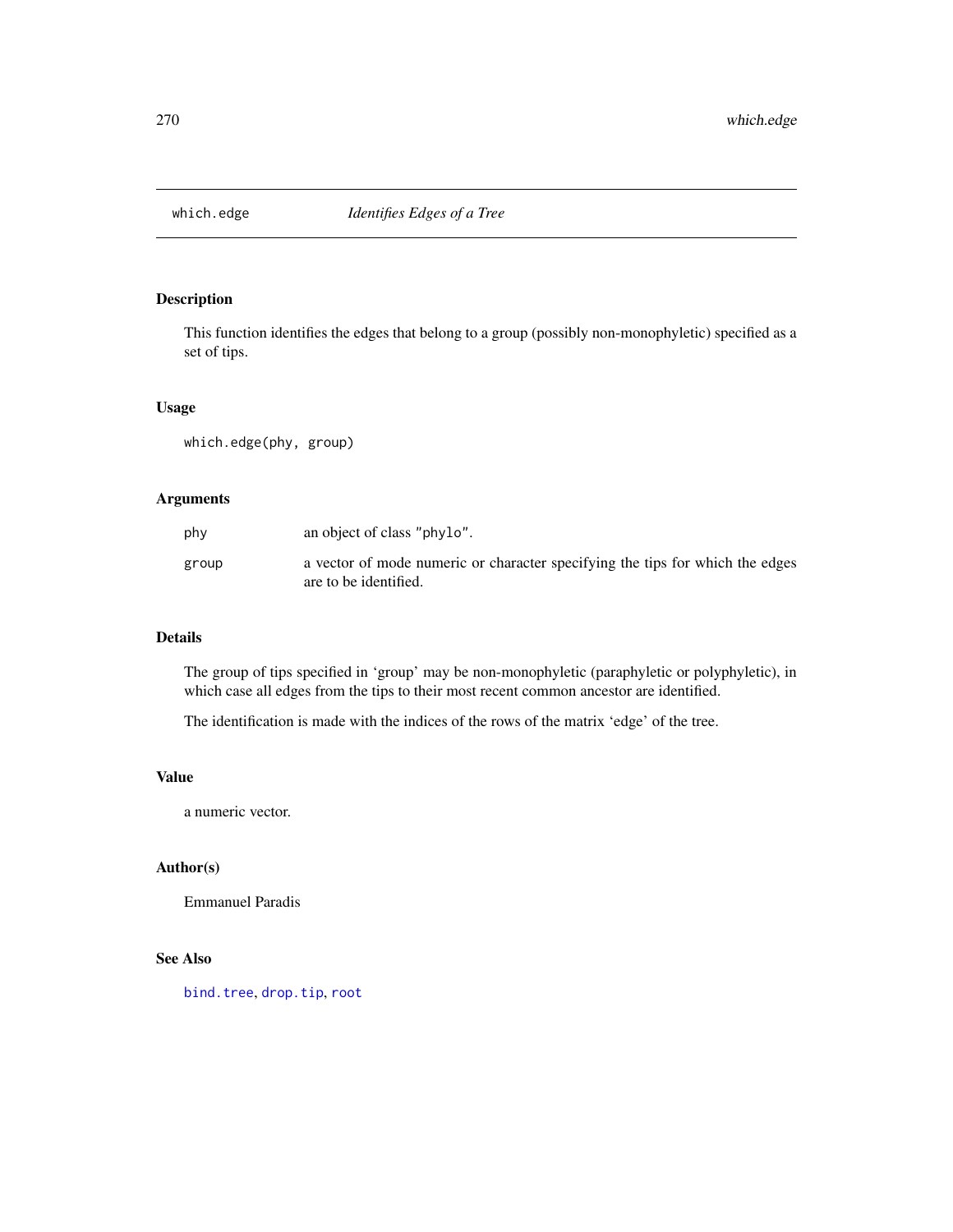<span id="page-270-0"></span>

This is a set of 15 sequences of the mitochondrial gene cytochrome *b* of the woodmouse (*Apodemus sylvaticus*) which is a subset of the data analysed by Michaux et al. (2003). The full data set is available through GenBank (accession numbers AJ511877 to AJ511987).

# Usage

data(woodmouse)

# Format

An object of class "DNAbin".

### Source

Michaux, J. R., Magnanou, E., Paradis, E., Nieberding, C. and Libois, R. (2003) Mitochondrial phylogeography of the Woodmouse (*Apodemus sylvaticus*) in the Western Palearctic region. *Molecular Ecology*, 12, 685–697.

### See Also

[read.dna](#page-211-0), [DNAbin](#page-121-0), [dist.dna](#page-110-0)

# Examples

data(woodmouse) str(woodmouse)

write.dna *Write DNA Sequences in a File*

### Description

These functions write in a file a list of DNA sequences in sequential, interleaved, or FASTA format. write.FASTA can write either DNA or AA sequences.

# Usage

```
write.dna(x, file, format = "interleaved", append = FALSE,nbcol = 6, colsep = " ", colw = 10, indent = NULL,
         blocksep = 1)
write.FASTA(x, file, header = NULL, append = FALSE)
```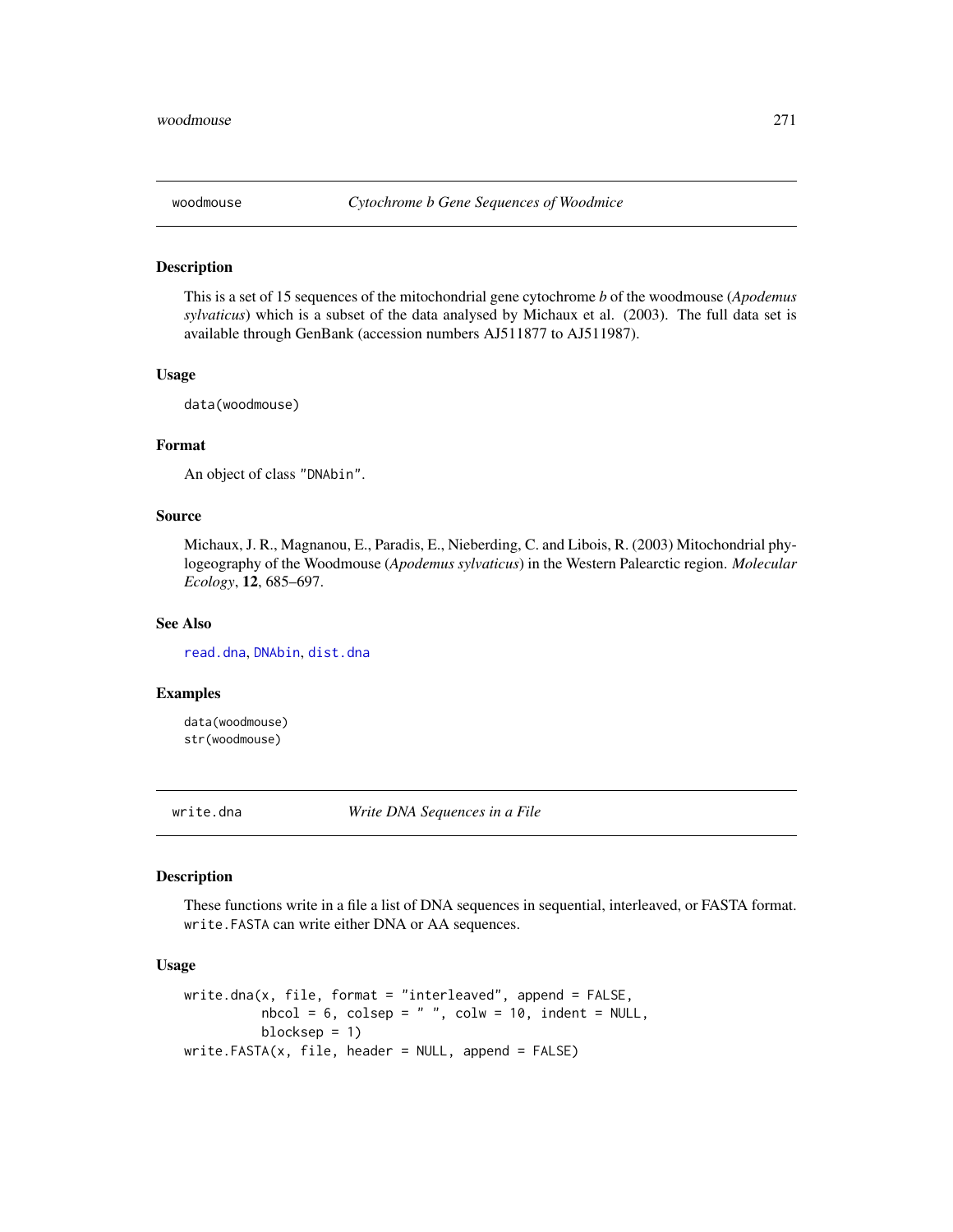## Arguments

| x        | a list or a matrix of DNA sequences, or of AA sequences for write. FASTA.                                                                                                                  |
|----------|--------------------------------------------------------------------------------------------------------------------------------------------------------------------------------------------|
| file     | a file name specified by either a variable of mode character, or a double-quoted<br>string.                                                                                                |
| format   | a character string specifying the format of the DNA sequences. Three choices<br>are possible: "interleaved", "sequential", or "fasta", or any unambiguous<br>abbreviation of these.        |
| append   | a logical, if TRUE the data are appended to the file without erasing the data pos-<br>sibly existing in the file, otherwise the file (if it exists) is overwritten (FALSE the<br>default). |
| nbcol    | a numeric specifying the number of columns per row (6 by default); may be<br>negative implying that the nucleotides are printed on a single line.                                          |
| colsep   | a character used to separate the columns (a single space by default).                                                                                                                      |
| colw     | a numeric specifying the number of nucleotides per column (10 by default).                                                                                                                 |
| indent   | a numeric or a character specifying how the blocks of nucleotides are indented<br>(see details).                                                                                           |
| blocksep | a numeric specifying the number of lines between the blocks of nucleotides (this<br>has an effect only if 'format $=$ "interleaved"').                                                     |
| header   | a vector of mode character giving the header to be written in the FASTA file<br>before the sequences. By default, there is no header.                                                      |

### Details

Three formats are supported in the present function: see the help page of [read.dna](#page-211-0) and the references below for a description.

If the sequences have no names, then they are given "1", "2", ... as labels in the file.

With the interleaved and sequential formats, the sequences must be all of the same length. The names of the sequences are not truncated.

The argument indent specifies how the rows of nucleotides are indented. In the interleaved and sequential formats, the rows with the taxon names are never indented; the subsequent rows are indented with 10 spaces by default (i.e., if indent = NULL). In the FASTA format, the rows are not indented by default. This default behaviour can be modified by specifying a value to indent: the rows are then indented with "indent" (if it is a character) or 'indent' spaces (if it is a numeric). For example, specifying indent =  $"$  " or indent = 3 will have the same effect (use indent = "\t") for a tabulation).

The different options are intended to give flexibility in formatting the sequences. For instance, if the sequences are very long it may be judicious to remove all the spaces beween columns (colsep = ""), in the margins (indent = 0), and between the blocks (blocksep = 0) to produce a smaller file.

write.dna(, format = "fasta") can be very slow if the sequences are long ( $> 10$  kb). write.FASTA is much faster in this situation but the formatting is not flexible: each sequence is printed on a single line, which is OK for big files that are not intended to be open with a text editor.

### Value

None (invisible 'NULL').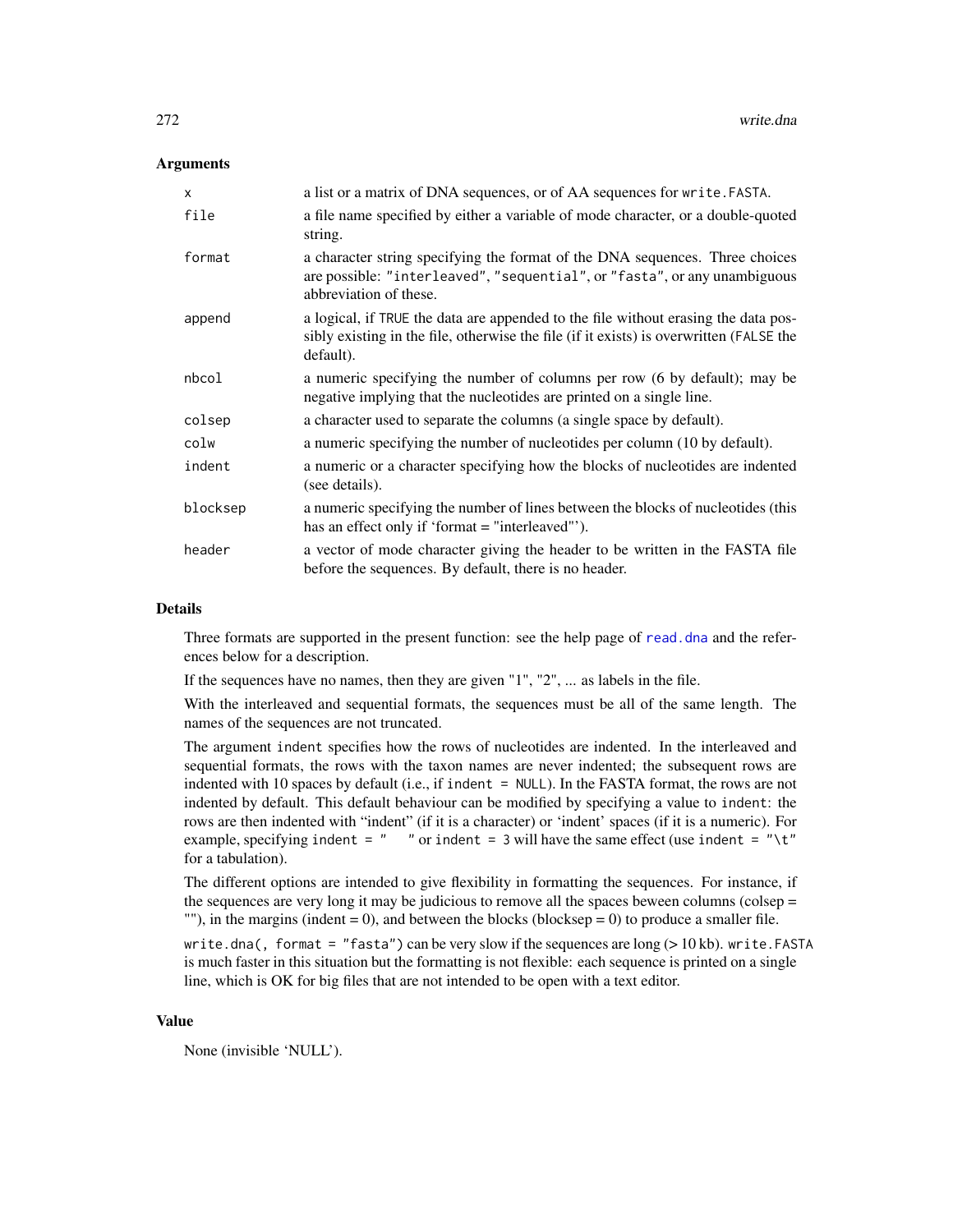### <span id="page-272-1"></span>write.nexus 273

# Note

Specifying a negative value for 'nbcol' (meaning that the nucleotides are printed on a single line) gives the same output for the interleaved and sequential formats.

The names of the sequences can be truncated with the function [makeLabel](#page-153-0). In particular, Clustal is limited to 30 characters, and PHYML seems limited to 99 characters.

### Author(s)

Emmanuel Paradis

# References

Anonymous. FASTA format. [http://en.wikipedia.org/wiki/FASTA\\_format](http://en.wikipedia.org/wiki/FASTA_format)

Felsenstein, J. (1993) Phylip (Phylogeny Inference Package) version 3.5c. Department of Genetics, University of Washington. <http://evolution.genetics.washington.edu/phylip/phylip.html>

### See Also

[read.dna](#page-211-0), [read.GenBank](#page-215-0), [makeLabel](#page-153-0)

<span id="page-272-0"></span>

| Write Tree File in Nexus Format |
|---------------------------------|
|---------------------------------|

# Description

This function writes trees in a file with the NEXUS format.

# Usage

write.nexus(..., file =  $"$ , translate = TRUE)

### Arguments

| $\cdots$  | either (i) a single object of class "phylo", (ii) a series of such objects separated                                                                                                    |
|-----------|-----------------------------------------------------------------------------------------------------------------------------------------------------------------------------------------|
|           | by commas, or (iii) a list containing such objects.                                                                                                                                     |
| file      | a file name specified by either a variable of mode character, or a double-quoted<br>string; if $file = ""$ (the default) then the tree is written on the standard output<br>connection. |
| translate | a logical, if TRUE (the default) a translation of the tip labels is done which are<br>replaced in the parenthetic representation with tokens.                                           |

# **Details**

If several trees are given, they must all have the same tip labels.

If among the objects given some are not trees of class "phylo", they are simply skipped and not written in the file.

See [write.tree](#page-275-0) for details on how tip (and node) labels are checked before being printed.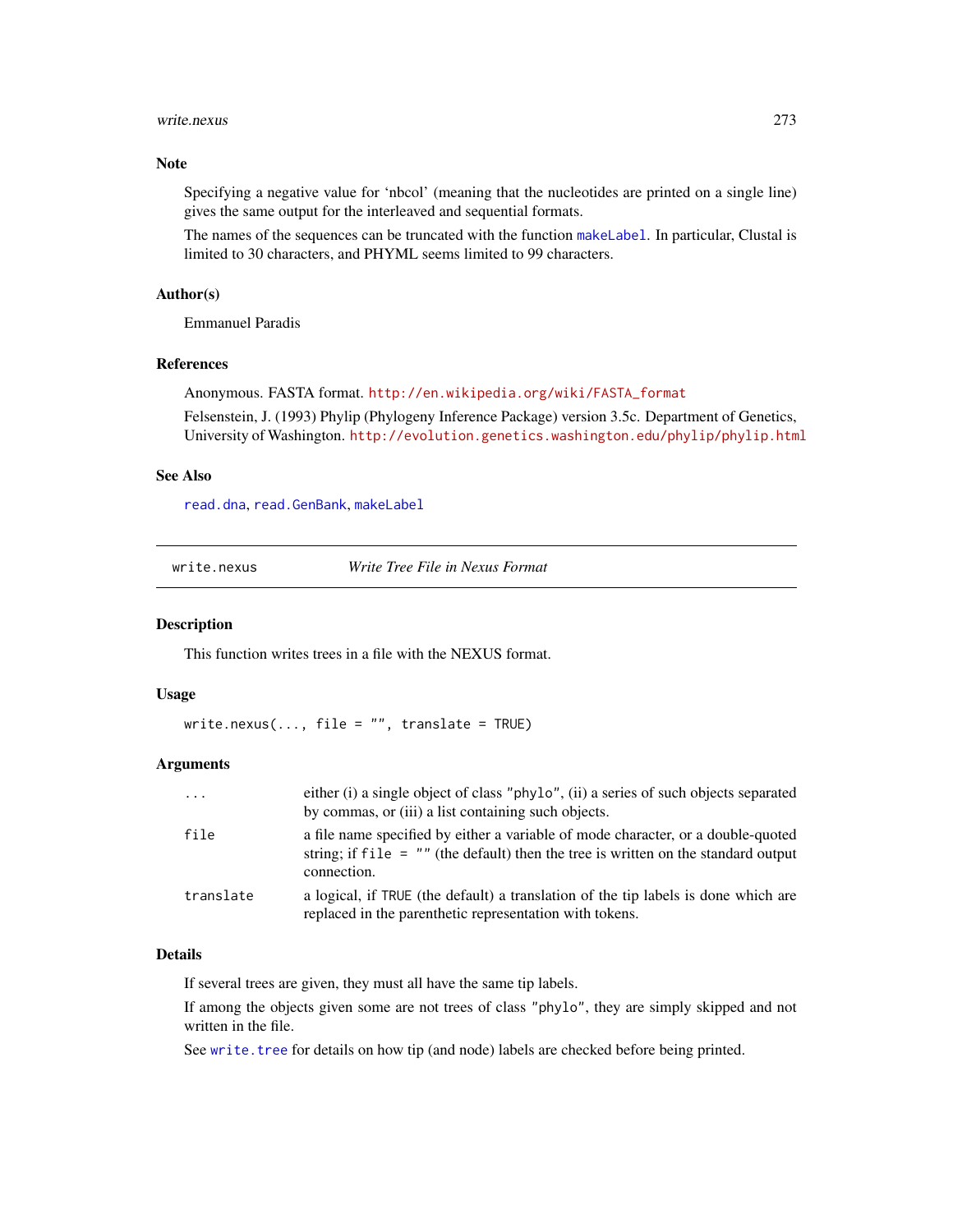# Value

None (invisible 'NULL').

# Author(s)

Emmanuel Paradis

# References

Maddison, D. R., Swofford, D. L. and Maddison, W. P. (1997) NEXUS: an extensible file format for systematic information. *Systematic Biology*, 46, 590–621.

# See Also

[read.nexus](#page-217-0), [read.tree](#page-221-0), [write.tree](#page-275-0), [read.nexus.data](#page-219-0), [write.nexus.data](#page-273-0)

<span id="page-273-0"></span>write.nexus.data *Write Character Data in NEXUS Format*

# Description

This function writes in a file a list of data in the NEXUS format. The names of the vectors of the list are used as taxon names.

# Usage

```
write.nexus.data(x, file, format = "dna", datablock = TRUE,
                 interleaved = TRUE, charsperline = NULL,
                 gap = NULL, missing = NULL)
```
# Arguments

| $\mathsf{x}$ | a matrix or a list of data each made of a single vector of mode character where<br>each element is a character state (e.g., "A", "C", ) Objects of class of "DNAbin"<br>are accepted.                                           |
|--------------|---------------------------------------------------------------------------------------------------------------------------------------------------------------------------------------------------------------------------------|
| file         | a file name specified by either a variable of mode character, or a double-quoted<br>string.                                                                                                                                     |
| format       | a character string specifying the format of the sequences. Four choices are pos-<br>sible: "dna" (the default) "protein", "standard" or "continuous" or any<br>unambiguous abbreviation of these (case insensitive).            |
| datablock    | a logical, if TRUE the data are written in a single DATA block. If FALSE, the data<br>are written in TAXA and CHARACTER blocks. Default is TRUE.                                                                                |
| interleaved  | a logical, if TRUE the data is written in interleaved format with number of char-<br>acters per line as specified with charsperline = numerical_value. If FALSE,<br>the data are written in sequential format. Default is TRUE. |

<span id="page-273-1"></span>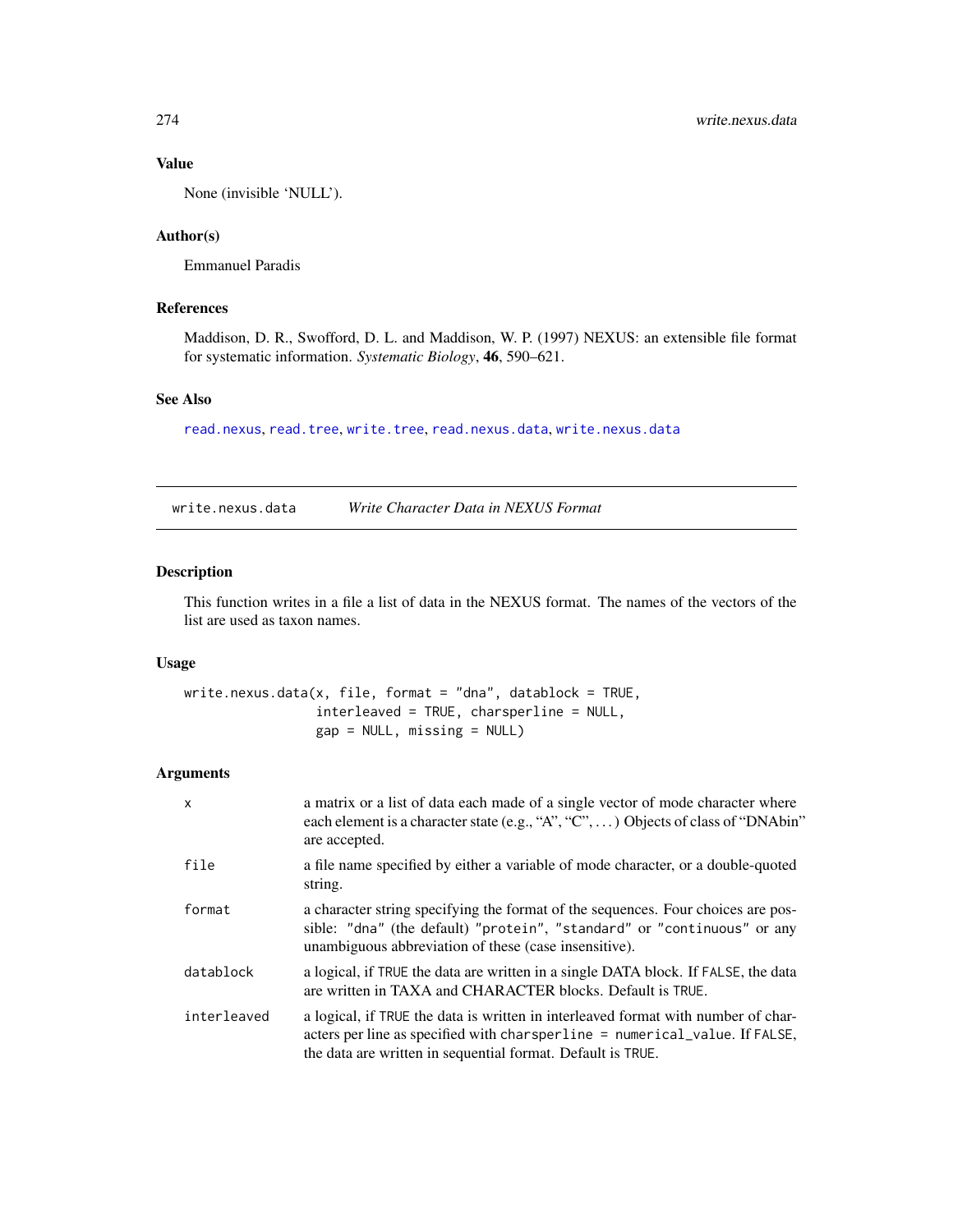# write.nexus.data 275

| charsperline | a numeric value specifying the number of characters per line when used with<br>interleaved =<br>TRUE. Default is 80. |
|--------------|----------------------------------------------------------------------------------------------------------------------|
| gap          | a character specifying the symbol for gap. Default is "-".                                                           |
| missing      | a character specifying the symbol for missing data. Default is "?".                                                  |

# Details

If the sequences have no names, then they are given "1", "2", ..., as names in the file.

Sequences must be all of the same length.

# Value

None (invisible 'NULL').

# Author(s)

Johan Nylander <nylander@scs.fsu.edu> and Thomas Guillerme

### References

Maddison, D. R., Swofford, D. L. and Maddison, W. P. (1997) NEXUS: an extensible file format for systematic information. *Systematic Biology*, 46, 590–621.

# See Also

[read.nexus](#page-217-0),[write.nexus](#page-272-0), [read.nexus.data](#page-219-0)

### Examples

```
## Not run:
## Write interleaved DNA data with 100 characters per line in a DATA block
data(woodmouse)
write.nexus.data(woodmouse, file= "wood.ex.nex", interleaved = TRUE, charsperline = 100)
## Write sequential DNA data in TAXA and CHARACTERS blocks
data(cynipids)
write.nexus.data(cynipids, file = "cyn.ex.nex", format = "protein",
                 \frac{1}{10} datablock = FALSE, interleaved = FALSE)
unlink(c("wood.ex.nex", "cyn.ex.nex"))
```
## End(Not run)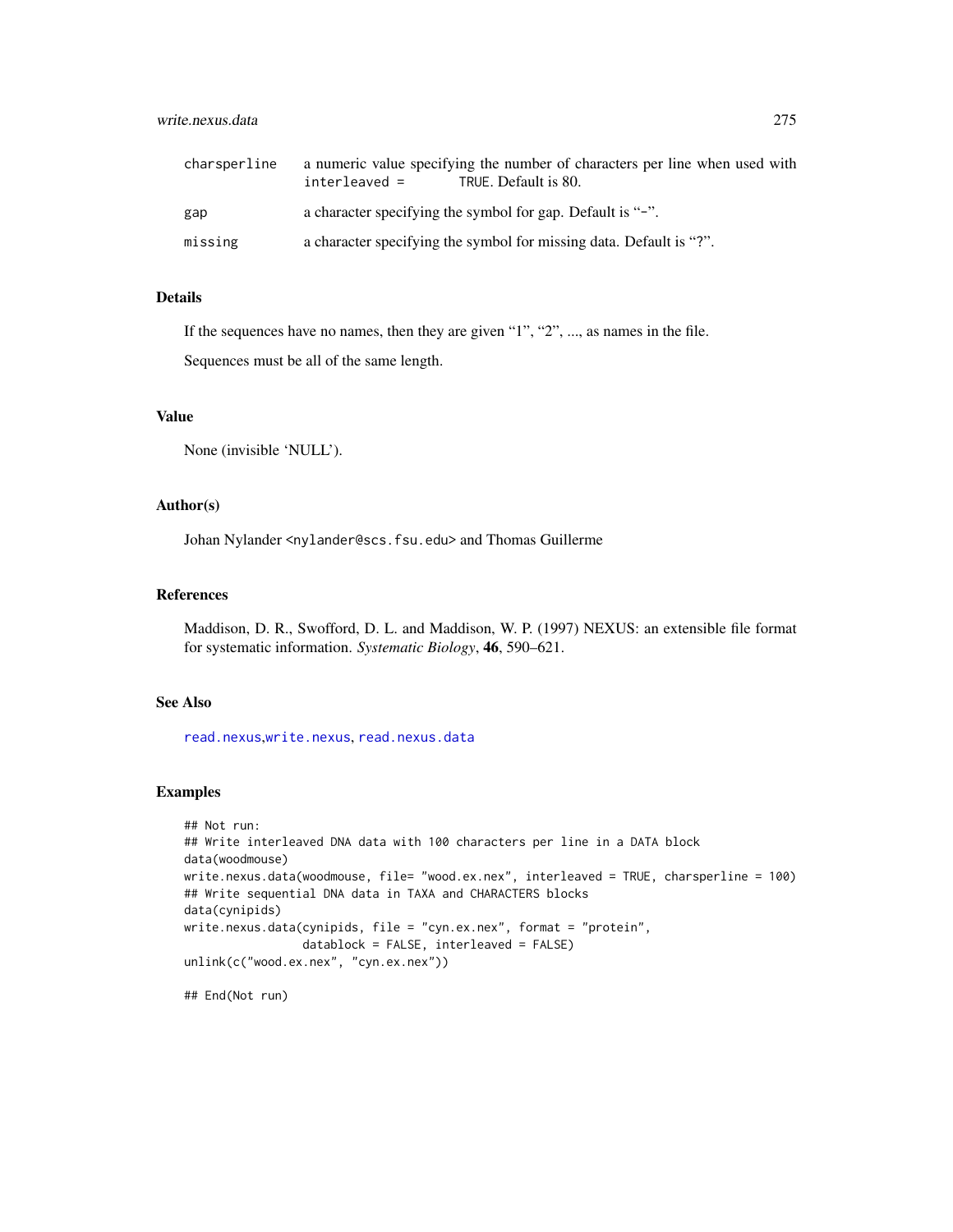<span id="page-275-1"></span><span id="page-275-0"></span>

This function writes in a file a tree in parenthetic format using the Newick (also known as New Hampshire) format.

# Usage

```
write.tree(phy, file = ", append = FALSE,
           digits = 10, tree.names = FALSE)
```
### Arguments

| phy        | an object of class "phylo" or "multiPhylo".                                                                                                                                                                             |
|------------|-------------------------------------------------------------------------------------------------------------------------------------------------------------------------------------------------------------------------|
| file       | a file name specified by either a variable of mode character, or a double-quoted<br>string; if $file = ""$ (the default) then the tree is written on the standard output<br>connection (i.e. the console).              |
| append     | a logical, if TRUE the tree is appended to the file without erasing the data possi-<br>bly existing in the file, otherwise the file (if it exists) is overwritten (FALSE the<br>default).                               |
| digits     | a numeric giving the number of digits used for printing branch lengths.                                                                                                                                                 |
| tree.names | either a logical or a vector of mode character. If TRUE then any tree names will be<br>written prior to the tree on each line. If character, specifies the name of "phylo"<br>objects which can be written to the file. |

# Details

The node labels and the root edge length, if available, are written in the file.

If tree.names == TRUE then a variant of the Newick format is written for which the name of a tree precedes the Newick format tree (parentheses are eventually deleted beforehand). The tree names are taken from the names attribute if present (they are ignored if tree. names is a character vector).

The tip labels (and the node labels if present) are checked before being printed: the leading and trailing spaces, and the leading left and trailing right parentheses are deleted; the other spaces are replaced by underscores; the commas, colons, semicolons, and the other parentheses are replaced with dashes.

# Value

```
a vector of mode character if file = "", none (invisible NULL) otherwise.
```
### Author(s)

Emmanuel Paradis, Daniel Lawson <dan.lawson@bristol.ac.uk>, and Klaus Schliep <kschliep@snv.jussieu.fr>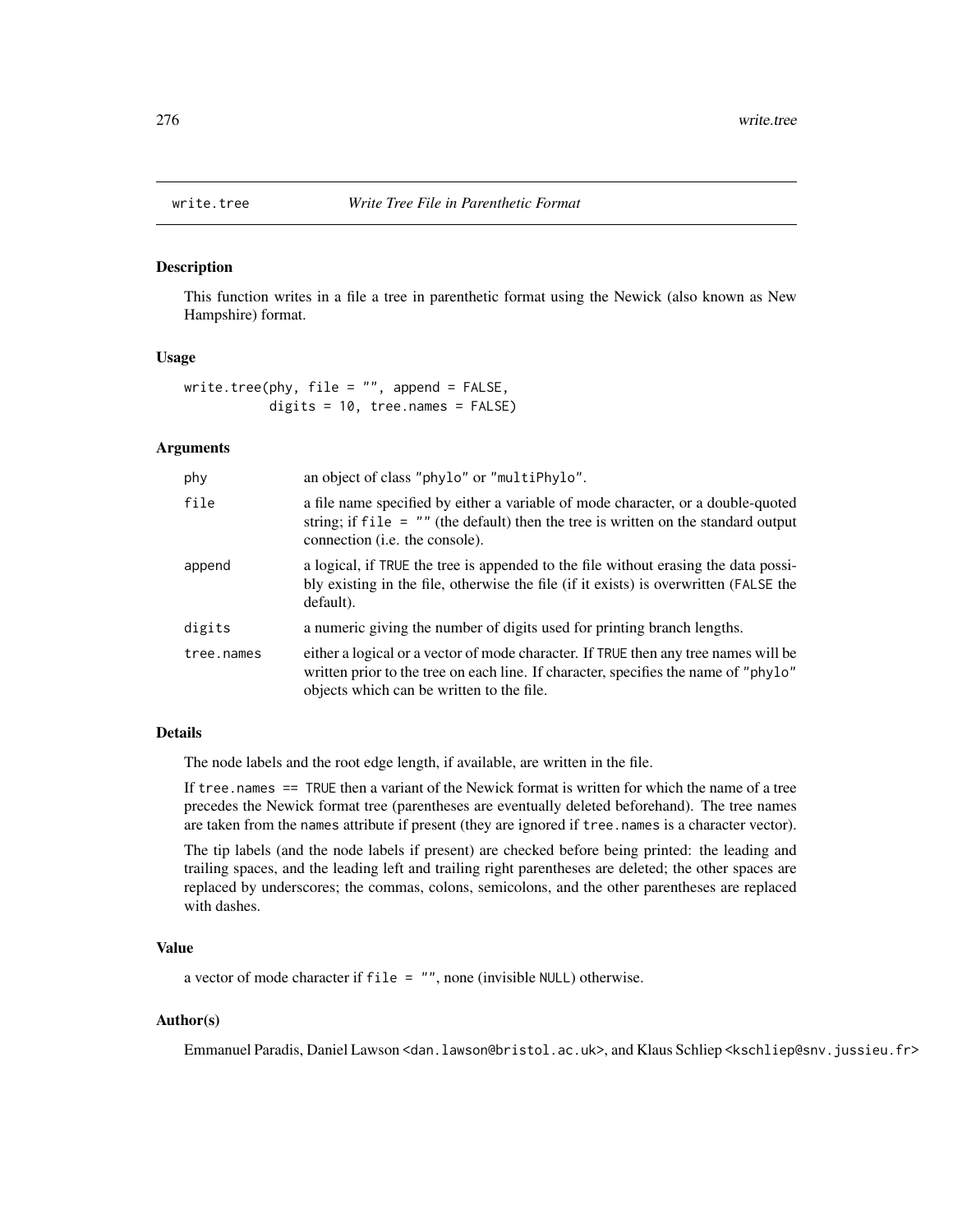### <span id="page-276-1"></span>yule 277

# References

Felsenstein, J. The Newick tree format. [http://evolution.genetics.washington.edu/phylip/](http://evolution.genetics.washington.edu/phylip/newicktree.html) [newicktree.html](http://evolution.genetics.washington.edu/phylip/newicktree.html)

Olsen, G. Interpretation of the "Newick's 8:45" tree format standard. [http://evolution.genetics](http://evolution.genetics.washington.edu/phylip/newick_doc.html). [washington.edu/phylip/newick\\_doc.html](http://evolution.genetics.washington.edu/phylip/newick_doc.html)

# See Also

[read.tree](#page-221-0), [read.nexus](#page-217-0), [write.nexus](#page-272-0)

<span id="page-276-0"></span>yule *Fits the Yule Model to a Phylogenetic Tree*

### Description

This function fits by maximum likelihood a Yule model, i.e., a birth-only model to the branching times computed from a phylogenetic tree.

# Usage

yule(phy, use.root.edge = FALSE)

# Arguments

| phy | an object of class "phylo".                                                                 |
|-----|---------------------------------------------------------------------------------------------|
|     | use, root, edge a logical specifying whether to consider the root edge in the calculations. |

# Details

The tree must be fully dichotomous.

The maximum likelihood estimate of the speciation rate is obtained by the ratio of the number of speciation events on the cumulative number of species through time; these two quantities are obtained with the number of nodes in the tree, and the sum of the branch lengths, respectively.

If there is a 'root.edge' element in the phylogenetic tree, and use.root.edge = TRUE, then it is assumed that it has a biological meaning and is counted as a branch length, and the root is counted as a speciation event; otherwise the number of speciation events is the number of nodes - 1.

The standard-error of lambda is computed with the second derivative of the log-likelihood function.

### Value

An object of class "yule" which is a list with the following components:

| lambda | the maximum likelihood estimate of the speciation (birth) rate. |
|--------|-----------------------------------------------------------------|
| se     | the standard-error of lambda.                                   |
| loglik | the log-likelihood at its maximum.                              |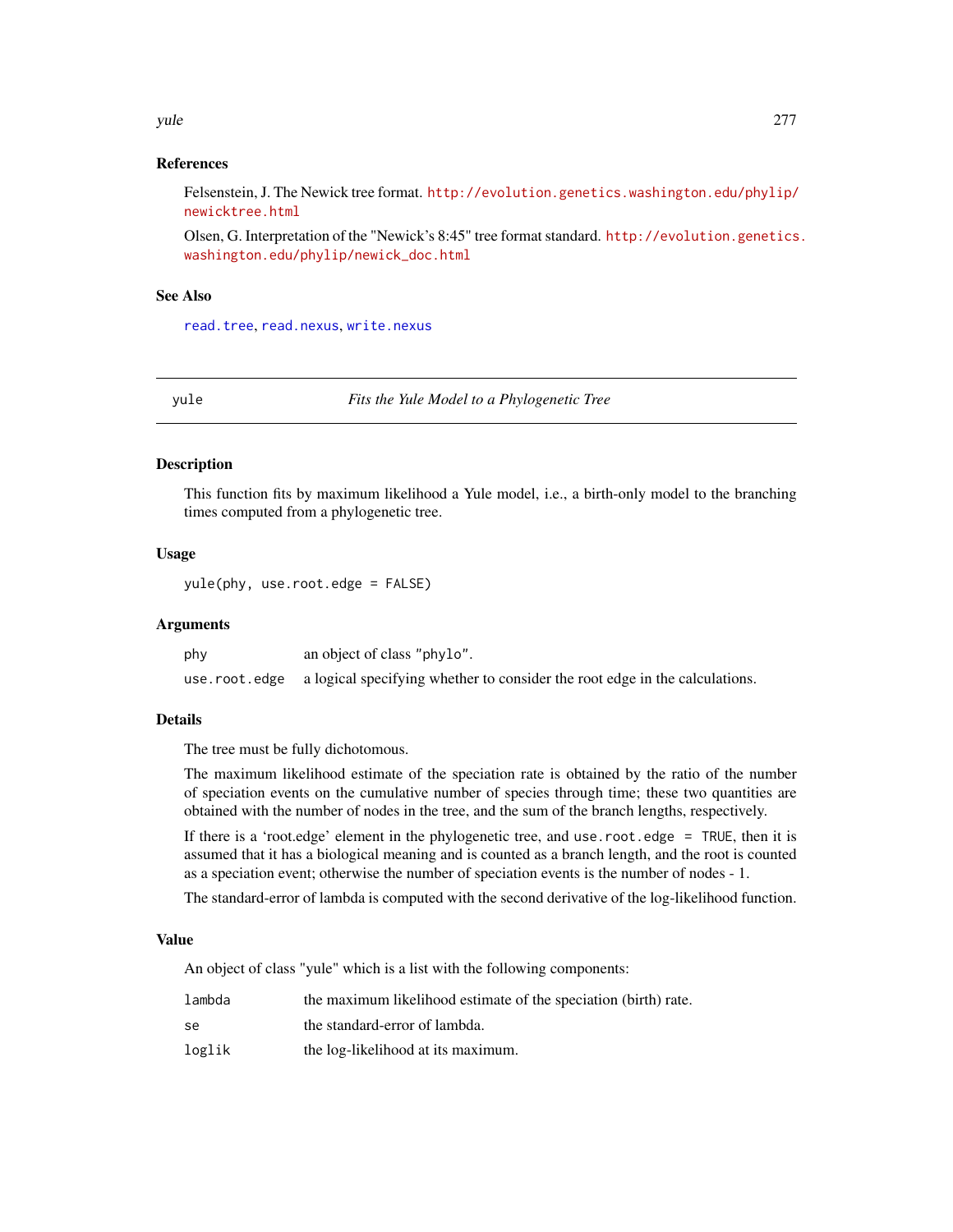### Author(s)

Emmanuel Paradis

# See Also

[branching.times](#page-51-0), [diversi.gof](#page-116-0), [diversi.time](#page-118-0), [ltt.plot](#page-150-0), [birthdeath](#page-46-0), [bd.ext](#page-32-0), [yule.cov](#page-277-0)

<span id="page-277-0"></span>yule.cov *Fits the Yule Model With Covariates*

### Description

This function fits by maximum likelihood the Yule model with covariates, that is a birth-only model where speciation rate is determined by a generalized linear model.

### Usage

yule.cov(phy, formula, data = NULL)

### Arguments

| phy     | an object of class "phylo".                                                                                                                       |
|---------|---------------------------------------------------------------------------------------------------------------------------------------------------|
| formula | a formula specifying the model to be fitted.                                                                                                      |
| data    | the name of the data frame where the variables in formula are to be found; by<br>default, the variables are looked for in the global environment. |

### Details

The model fitted is a generalization of the Yule model where the speciation rate is determined by:

$$
\ln \frac{\lambda_i}{1 - \lambda_i} = \beta_1 x_{i1} + \beta_2 x_{i2} + \ldots + \alpha
$$

where  $\lambda_i$  is the speciation rate for species i,  $x_{i1}, x_{i2}, \ldots$  are species-specific variables, and  $\beta_1, \beta_2, \ldots, \alpha$ are parameters to be estimated. The term on the left-hand side above is a logit function often used in generalized linear models for binomial data (see [family](#page-0-0)). The above model can be written in matrix form:

$$
\mathrm{logit}\lambda_i=x_i'\beta
$$

The standard-errors of the parameters are computed with the second derivatives of the log-likelihood function. (See References for other details on the estimation procedure.)

The function needs three things:

• a phylogenetic tree which may contain multichotomies;

<span id="page-277-1"></span>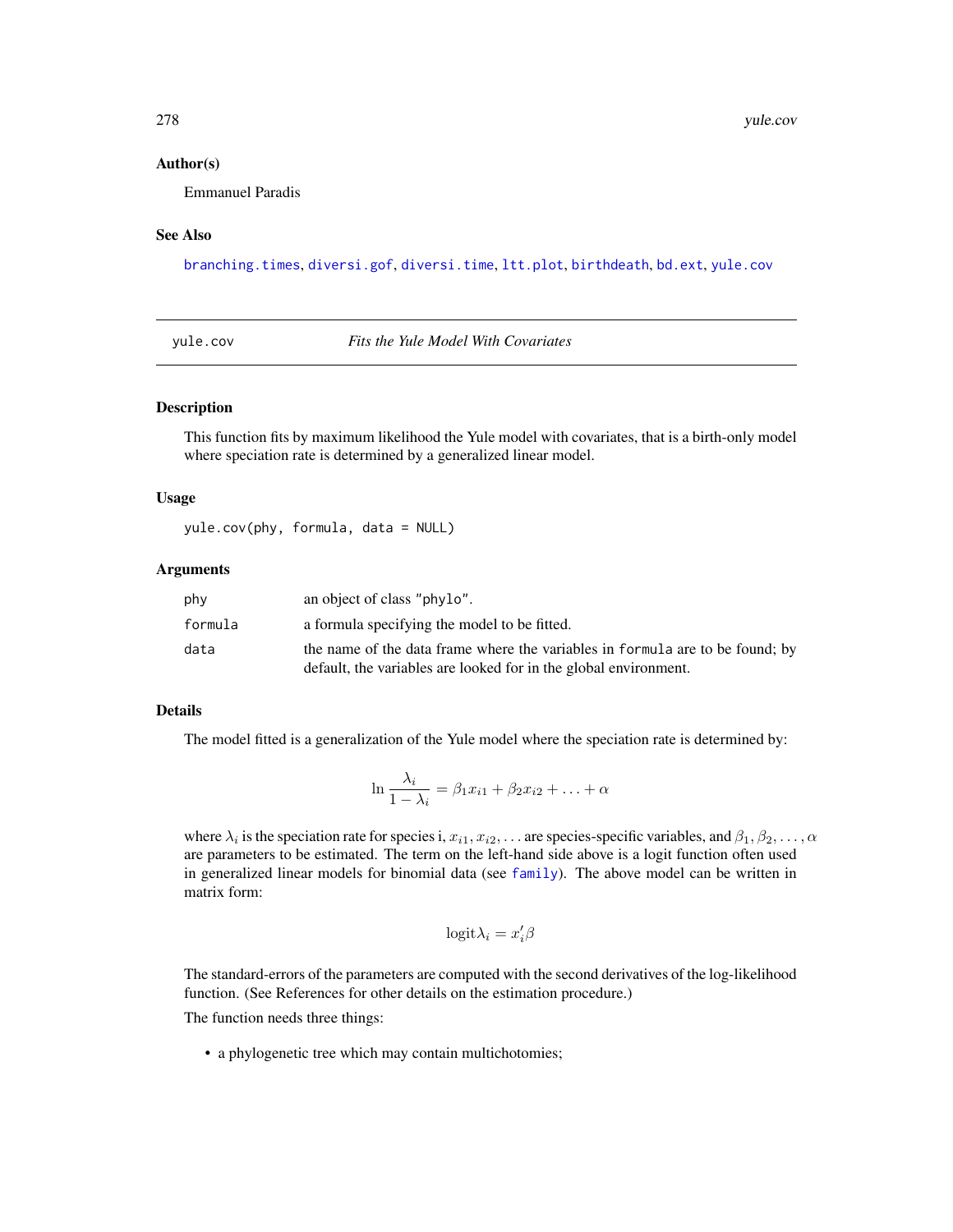- <span id="page-278-0"></span>• a formula which specifies the predictors of the model described above: this is given as a standard R formula and has no response (no left-hand side term), for instance:  $\sim x + y$ , it can include interactions ( $\sim x + a \cdot b$ ) (see [formula](#page-0-0) for details);
- the predictors specified in the formula must be accessible to the function (either in the global space, or though the data option); they can be numeric vectors or factors. The length and the order of these data are important: the number of values (length) must be equal to the number of tips of the tree + the number of nodes. The order is the following: first the values for the tips in the same order than for the labels, then the values for the nodes sequentially from the root to the most terminal nodes (i.e., in the order given by phy\$edge).

The user must obtain the values for the nodes separately.

Note that the method in its present implementation assumes that the change in a species trait is more or less continuous between two nodes or between a node and a tip. Thus reconstructing the ancestral values with a Brownian motion model may be consistent with the present method. This can be done with the function [ace](#page-8-0).

### Value

A NULL value is returned, the results are simply printed. The output includes the deviance of the null (intercept-only) model and a likelihood-ratio test of the fitted model against the null model. Note that the deviance of the null model is different from the one returned by [yule](#page-276-0) because of the different parametrizations.

### Author(s)

Emmanuel Paradis

### References

Paradis, E. (2005) Statistical analysis of diversification with species traits. *Evolution*, 59, 1–12.

### See Also

[branching.times](#page-51-0), [diversi.gof](#page-116-0), [diversi.time](#page-118-0), [ltt.plot](#page-150-0), [birthdeath](#page-46-0), [bd.ext](#page-32-0), [yule](#page-276-0)

```
### a simple example with some random data
data(bird.orders)
x \le rnorm(45) # the tree has 23 tips and 22 nodes
### the standard-error for x should be as large as
### the estimated parameter
value.cov(bird.orders, ~ x)### another example with a tree that has a multichotomy
data(bird.families)
y <- rnorm(272) # 137 tips + 135 nodes
yule.cov(bird.families, \sim y)
```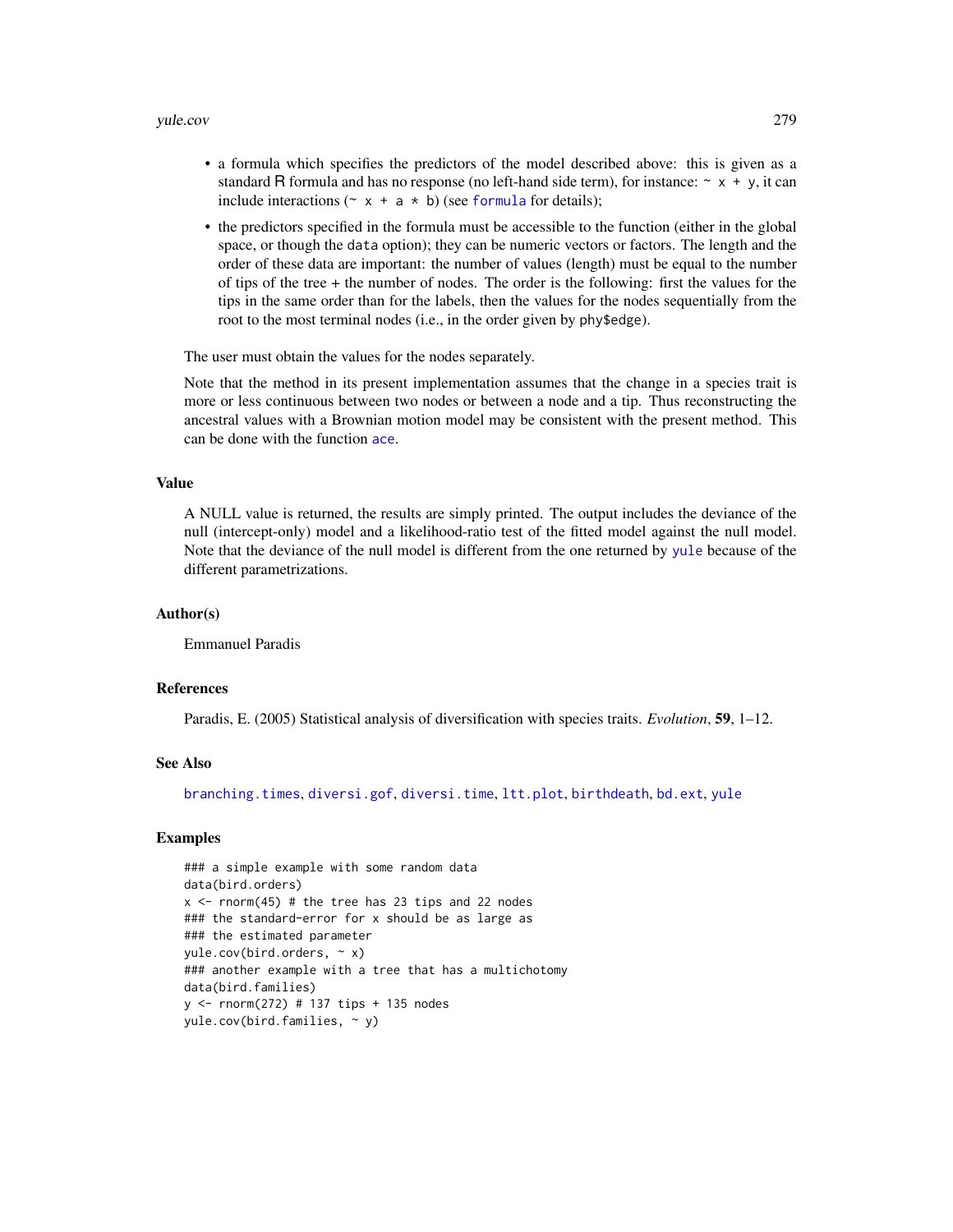<span id="page-279-0"></span>

This function fits by maximum likelihood the time-dependent Yule model. The time is measured from the past (root.time) to the present.

# Usage

yule.time(phy, birth, BIRTH = NULL, root.time = 0, opti = "nlm", start = 0.01)

### **Arguments**

| phy          | an object of class "phylo".                                                                                                                                                                       |
|--------------|---------------------------------------------------------------------------------------------------------------------------------------------------------------------------------------------------|
| birth        | a (vectorized) function specifying how the birth (speciation) probability changes<br>through time (see details).                                                                                  |
| <b>BIRTH</b> | a (vectorized) function giving the primitive of birth.                                                                                                                                            |
| root.time    | a numeric value giving the time of the root node (time is measured from the past<br>towards the present).                                                                                         |
| opti         | a character string giving the function used for optimisation of the likelihood<br>function. Three choices are possible: "nlm", "nlminb", or "optim", or any<br>unambiguous abbreviation of these. |
| start        | the initial values used in the optimisation.                                                                                                                                                      |

### Details

The model fitted is a straightforward extension of the Yule model with covariates (see [yule.cov](#page-277-0)). Rather than having heterogeneity among lineages, the speciation probability is the same for all lineages at a given time, but can change through time.

The function birth *must* meet these two requirements: (i) the parameters to be estimated are the formal arguments; (ii) time is named t in the body of the function. However, this is the opposite for the primitive BIRTH: t is the formal argument, and the parameters are used in its body. See the examples.

It is recommended to use BIRTH if possible, and required if speciation probability is constant on some time interval. If this primitive cannot be provided, a numerical integration is done with [integrate](#page-0-0).

The standard-errors of the parameters are computed with the Hessian of the log-likelihood function.

# Value

An object of class "yule" (see [yule](#page-276-0)).

### Author(s)

Emmanuel Paradis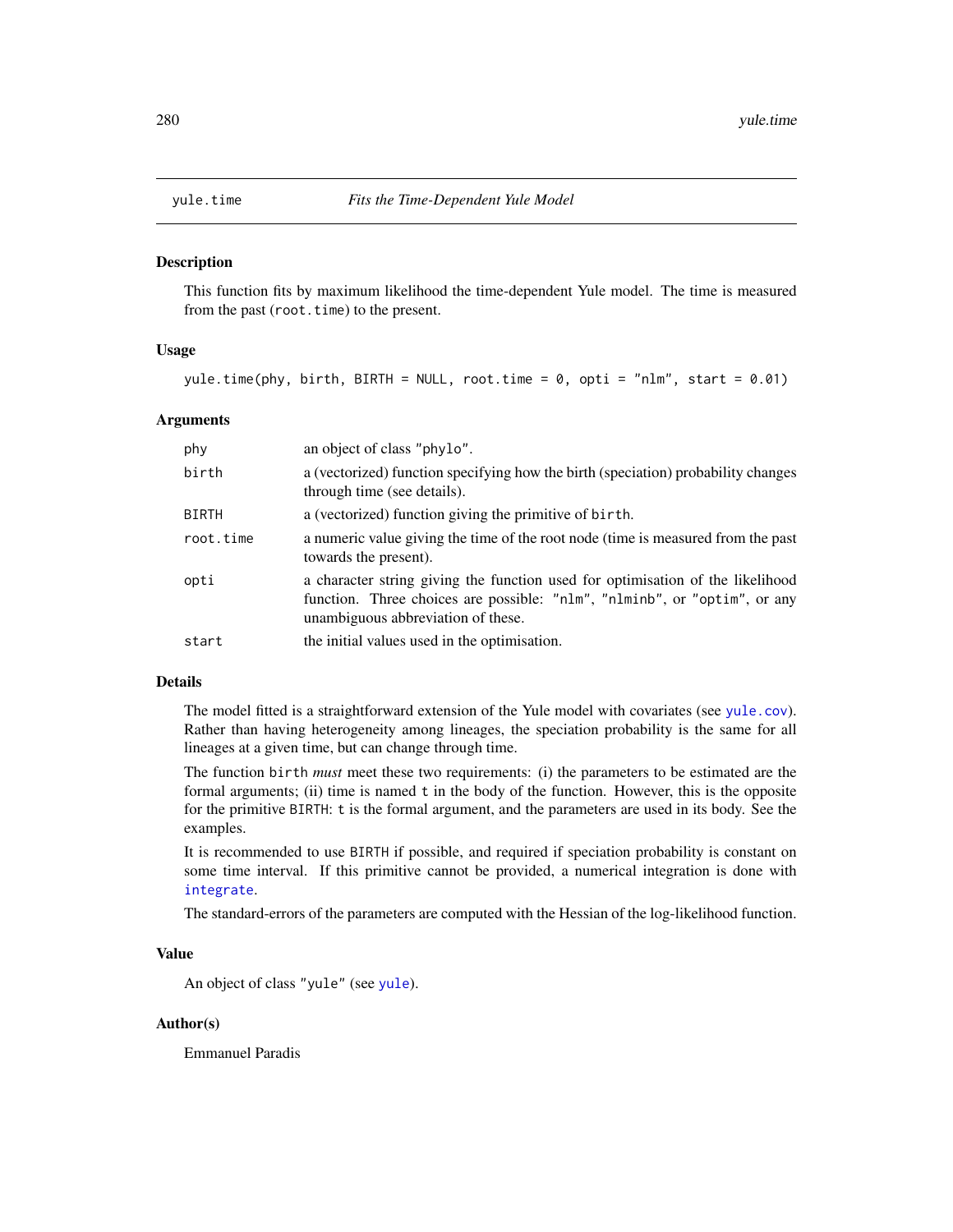### <span id="page-280-1"></span>zoom 281

### References

Hubert, N., Paradis, E., Bruggemann, H. and Planes, S. (2011) Community assembly and diversification in Indo-Pacific coral reef fishes. *Ecology and Evolution*, 1, 229–277.

### See Also

[branching.times](#page-51-0), [ltt.plot](#page-150-0), [birthdeath](#page-46-0), [yule](#page-276-0), [yule.cov](#page-277-0), [bd.time](#page-33-0)

# Examples

```
### define two models...
birth.logis \leq function(a, b) 1/(1 + \exp(-a*t - b)) # logistic
birth.step <- function(l1, l2, Tcl) { # 2 rates with one break-point
    ans \leq rep(11, length(t))
    ans[t > Tcl] <- l2
    ans
}
### ... and their primitives:
BIRTH.logis <- function(t) log(exp(-a*t) + exp(b))/a + t
BIRTH.step <- function(t)
{
   out <- numeric(length(t))
   sel \leq t \leq Tcl
    if (any(sel)) out[sel] \le t[sel] \ne 11
    if (any(!sel)) out[!sel] <- Tcl * l1 + (t[!sel] - Tcl) * l2
    out
}
data(bird.families)
### fit both models:
yule.time(bird.families, birth.logis)
yule.time(bird.families, birth.logis, BIRTH.logis) # same but faster
## Not run: yule.time(bird.families, birth.step) # fails
yule.time(bird.families, birth.step, BIRTH.step,
          opti = "nlminb", start = c(.01, .01, 100))
```
<span id="page-280-0"></span>zoom *Zoom on a Portion of a Phylogeny*

### Description

This function plots simultaneously a whole phylogenetic tree (supposedly large) and a portion of it.

### Usage

```
zoom(\text{phy}, \text{focus}, \text{subtree} = \text{FALSE}, \text{col} = \text{rainbow}, \dots)
```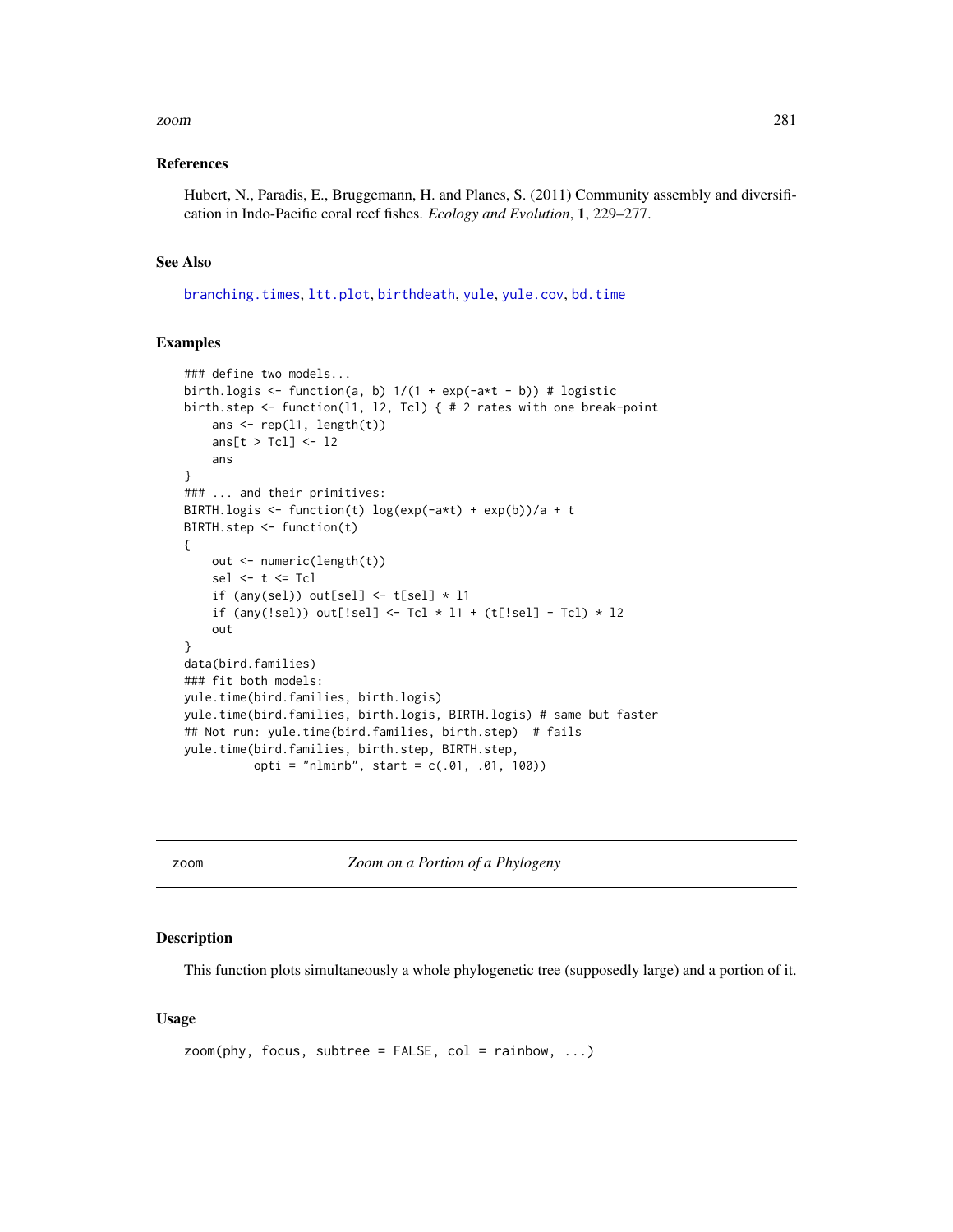### <span id="page-281-0"></span>**Arguments**

| phy     | an object of class "phylo".                                                                          |
|---------|------------------------------------------------------------------------------------------------------|
| focus   | a vector, either numeric or character, or a list of vectors specifying the tips to be<br>focused on. |
| subtree | a logical indicating whether to show the context of the extracted subtrees.                          |
| col     | a vector of colours used to show where the subtrees are in the main tree, or a<br>function.          |
|         | further arguments passed to plot. phylo.                                                             |

# Details

This function aims at exploring very large trees. The main argument is a phylogenetic tree, and the second one is a vector or a list of vectors specifying the tips to be focused on. The vector(s) can be either numeric and thus taken as the indices of the tip labels, or character in which case it is taken as the corresponding tip labels.

The whole tree is plotted on the left-hand side in a narrower sub-window (about a quarter of the device) without tip labels. The subtrees consisting of the tips in 'focus' are extracted and plotted on the right-hand side starting from the top left corner and successively column-wise.

If the argument 'col' is a vector of colours, as many colours as the number of subtrees must be given. The alternative is to give a function that will create colours or grey levels from the number of subtrees: see [rainbow](#page-0-0) for some possibilities with colours.

### Author(s)

Emmanuel Paradis

### See Also

[plot.phylo](#page-200-0), [drop.tip](#page-125-0), [layout](#page-0-0), [rainbow](#page-0-0), [grey](#page-0-0)

# Examples

```
## Not run:
data(chiroptera)
zoom(chiroptera, 1:20, subtree = TRUE)
zoom(chiroptera, grep("Plecotus", chiroptera$tip.label))
zoom(chiroptera, list(grep("Plecotus", chiroptera$tip.label),
                      grep("Pteropus", chiroptera$tip.label)))
```
## End(Not run)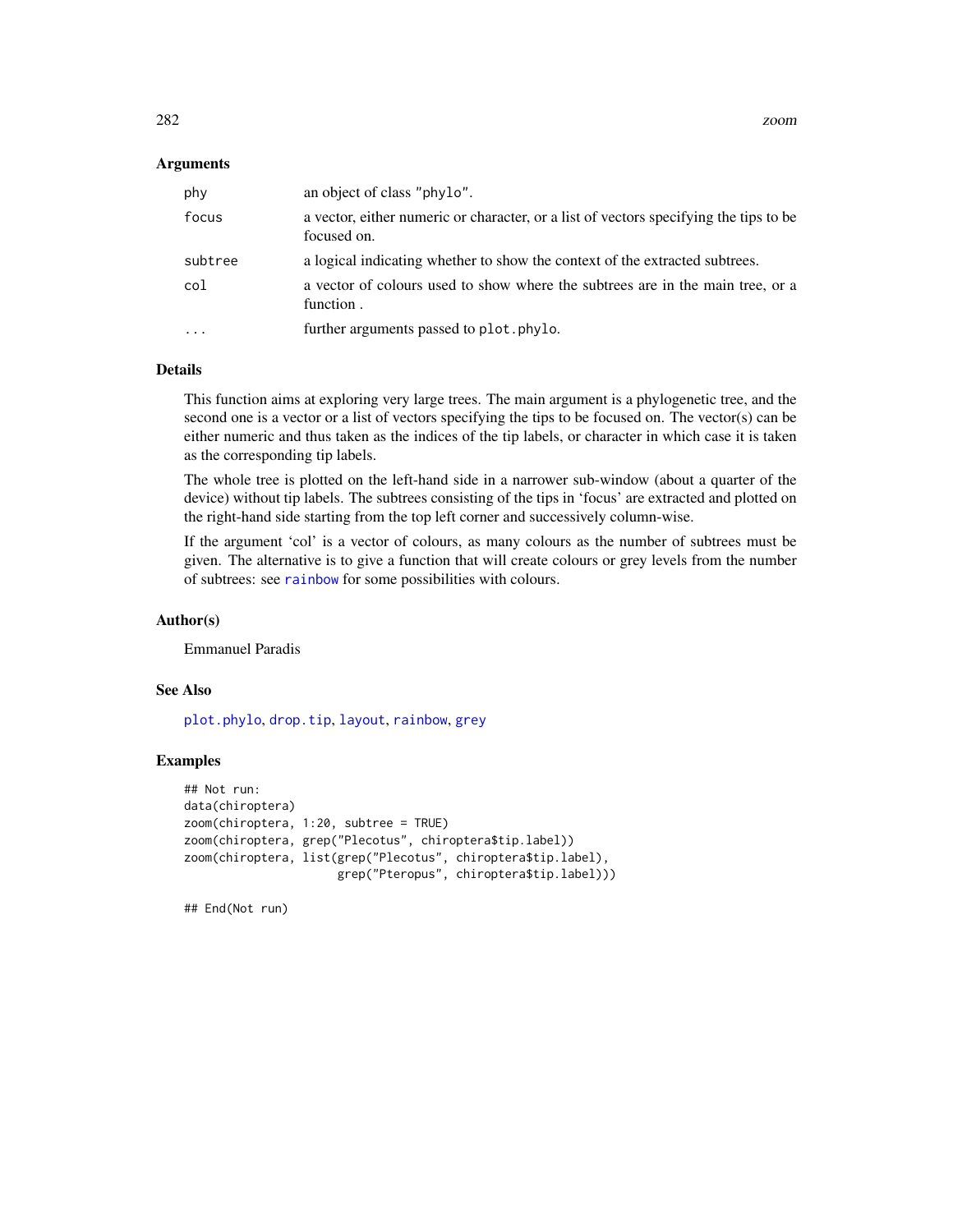# Index

∗Topic IO alview, [20](#page-19-1) read.dna, [212](#page-211-1) read.GenBank, [216](#page-215-1) read.gff, [217](#page-216-0) read.nexus, [218](#page-217-1) read.tree, [222](#page-221-1) write.dna, [271](#page-270-0) write.nexus, [273](#page-272-1) write.tree, [276](#page-275-1) ∗Topic aplot add.scale.bar, [14](#page-13-0) axisPhylo, [30](#page-29-0) edges, [128](#page-127-0) identify.phylo, [136](#page-135-1) ltt.plot, [151](#page-150-1) nodelabels, [181](#page-180-0) phydataplot, [190](#page-189-0) ∗Topic arith howmanytrees, [135](#page-134-0) ∗Topic array matexpo, [160](#page-159-0) ∗Topic cluster dist.dna, [111](#page-110-1) ∗Topic datagen rDNAbin, [210](#page-209-0) rlineage, [229](#page-228-0) rTraitCont, [235](#page-234-0) rTraitDisc, [237](#page-236-0) rTraitMult, [239](#page-238-0) rtree, [240](#page-239-0) stree, [251](#page-250-0) ∗Topic datasets bird.families, [46](#page-45-0) bird.orders, [47](#page-46-1) carnivora, [58](#page-57-0) chiroptera, [63](#page-62-0) data.nex, [105](#page-104-0) hivtree, [134](#page-133-0)

mat3, [158](#page-157-0) mat5M3ID, [159](#page-158-0) mat5Mrand, [159](#page-158-0) woodmouse, [271](#page-270-0) ∗Topic dplot varcomp, [263](#page-262-0) ∗Topic file read.nexus.data, [220](#page-219-1) write.nexus.data, [274](#page-273-1) ∗Topic hplot alex, [16](#page-15-0) cophyloplot, [89](#page-88-0) delta.plot, [110](#page-109-0) evonet, [129](#page-128-0) image.DNAbin, [138](#page-137-1) kronoviz, [144](#page-143-0) LTT, [149](#page-148-0) ltt.plot, [151](#page-150-1) plot.correlogram, [199](#page-198-0) plot.phylo, [201](#page-200-1) plot.phylo.extra, [206](#page-205-0) plot.varcomp, [207](#page-206-0) plotTreeTime, [208](#page-207-0) read.caic, [211](#page-210-0) skylineplot, [247](#page-246-0) subtreeplot, [253](#page-252-1) trex, [258](#page-257-0) zoom, [281](#page-280-1) ∗Topic htest boot.phylo, [49](#page-48-0) diversity.contrast.test, [120](#page-119-0) mcconwaysims.test, [160](#page-159-0) richness.yule.test, [228](#page-227-0) slowinskiguyer.test, [249](#page-248-0) ∗Topic logic is.binary, [140](#page-139-0) ∗Topic manip AAbin, [7](#page-6-1) additive, [15](#page-14-0)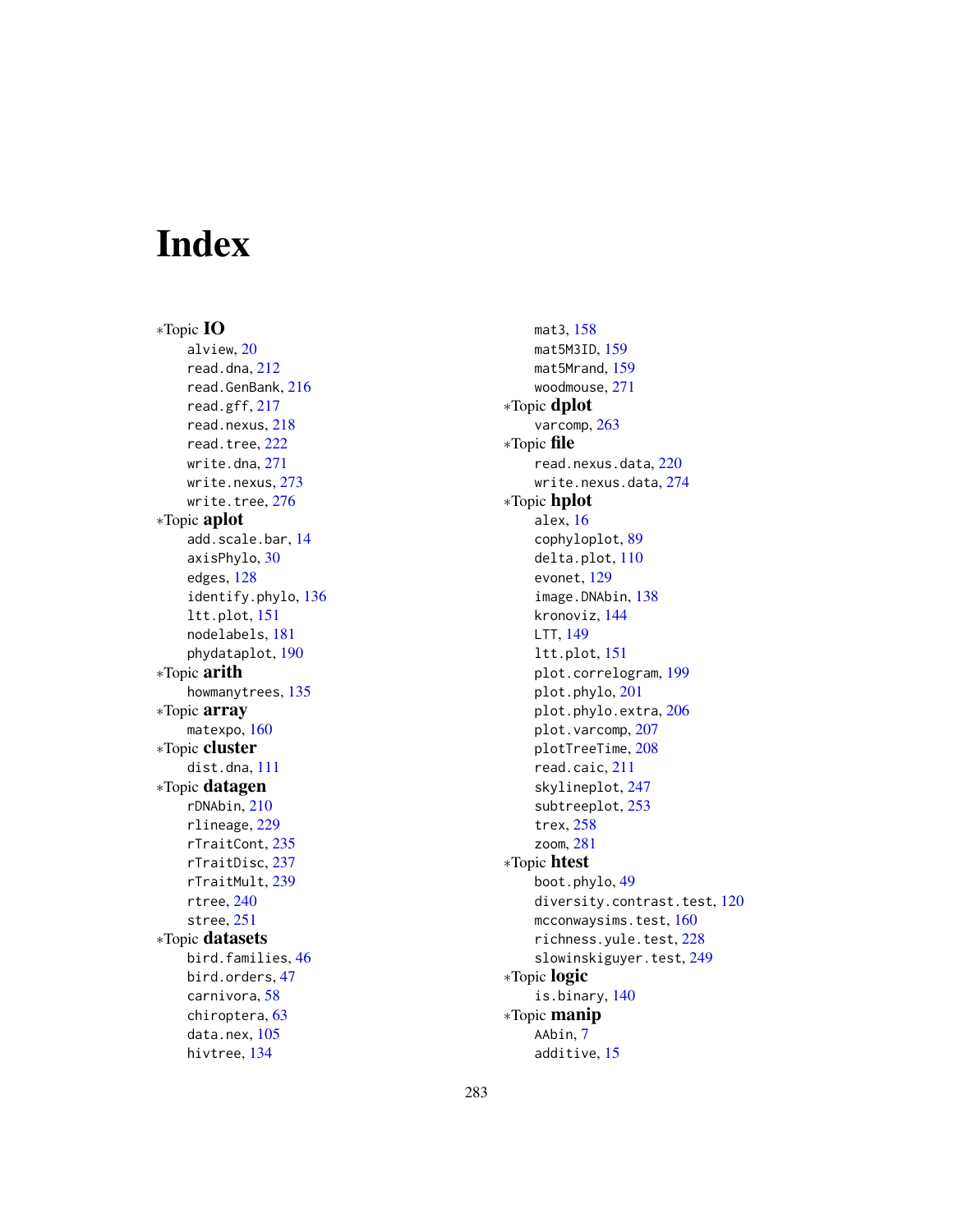all.equal.DNAbin, [17](#page-16-0) all.equal.phylo, [18](#page-17-0) apetools, [21](#page-20-0) as.alignment, [22](#page-21-0) as.bitsplits, [24](#page-23-0) as.matching, [25](#page-24-0) as.phylo, [27](#page-26-0) as.phylo.formula, [29](#page-28-0) balance, [31](#page-30-0) base.freq, [32](#page-31-0) bind.tree, [42](#page-41-1) boot.phylo, [49](#page-48-0) branching.times, [52](#page-51-1) c.phylo, [53](#page-52-1) checkLabel, [60](#page-59-1) checkValidPhylo, [61](#page-60-0) clustal, [70](#page-69-0) coalescent.intervals, [72](#page-71-0) collapse.singles, [73](#page-72-0) collapsed.intervals, [74](#page-73-0) comparePhylo, [84](#page-83-0) compute.brlen, [85](#page-84-0) compute.brtime, [86](#page-85-0) consensus, [87](#page-86-0) cophenetic.phylo, [88](#page-87-0) def, [108](#page-107-0) dist.dna, [111](#page-110-1) dist.gene, [114](#page-113-0) dist.topo, [116](#page-115-0) DNAbin, [122](#page-121-1) DNAbin2indel, [124](#page-123-0) drop.tip, [126](#page-125-1) evonet, [129](#page-128-0) Initialize.corPhyl, [139](#page-138-0) is.compatible, [141](#page-140-0) label2table, [145](#page-144-1) ladderize, [146](#page-145-0) makeLabel, [154](#page-153-1) makeNodeLabel, [155](#page-154-1) mcmc.popsize, [162](#page-161-0) mixedFontLabel, [164](#page-163-1) mrca, [169](#page-168-0) multi2di, [171](#page-170-0) multiphylo, [173](#page-172-1) node.depth, [180](#page-179-0) nodepath, [184](#page-183-0) print.phylo, [209](#page-208-0) read.nexus, [218](#page-217-1)

read.tree, [222](#page-221-1) reorder.phylo, [226](#page-225-0) root, [231](#page-230-1) rotate, [233](#page-232-0) skyline, [245](#page-244-0) subtrees, [254](#page-253-1) summary.phylo, [255](#page-254-0) unique.multiPhylo, [261](#page-260-0) updateLabel, [262](#page-261-0) vcv, [266](#page-265-1) vcv2phylo, [267](#page-266-1) weight.taxo, [268](#page-267-0) where, [269](#page-268-0) which.edge, [270](#page-269-0) write.nexus, [273](#page-272-1) write.tree, [276](#page-275-1) ∗Topic math howmanytrees, [135](#page-134-0) ∗Topic models ace, [9](#page-8-1) bd.ext, [33](#page-32-1) bd.time, [34](#page-33-1) BIONJ, [44](#page-43-1) birthdeath, [47](#page-46-1) chronoMPL, [63](#page-62-0) chronopl, [65](#page-64-0) chronos, [67](#page-66-0) compar.ou, [82](#page-81-0) corBlomberg, [91](#page-90-1) corBrownian, [92](#page-91-1) corClasses, [93](#page-92-1) corGrafen, [94](#page-93-1) corMartins, [95](#page-94-1) corPagel, [97](#page-96-1) diversi.time, [119](#page-118-1) FastME, [132](#page-131-1) Initialize.corPhyl, [139](#page-138-0) Moran.I, [166](#page-165-1) MPR, [167](#page-166-0) mvr, [174](#page-173-1) nj, [175](#page-174-1) njs, [176](#page-175-1) phymltest, [194](#page-193-0) reconstruct, [224](#page-223-0) SDM, [243](#page-242-1) speciesTree, [250](#page-249-0) treePop, [258](#page-257-0) triangMtd, [260](#page-259-0)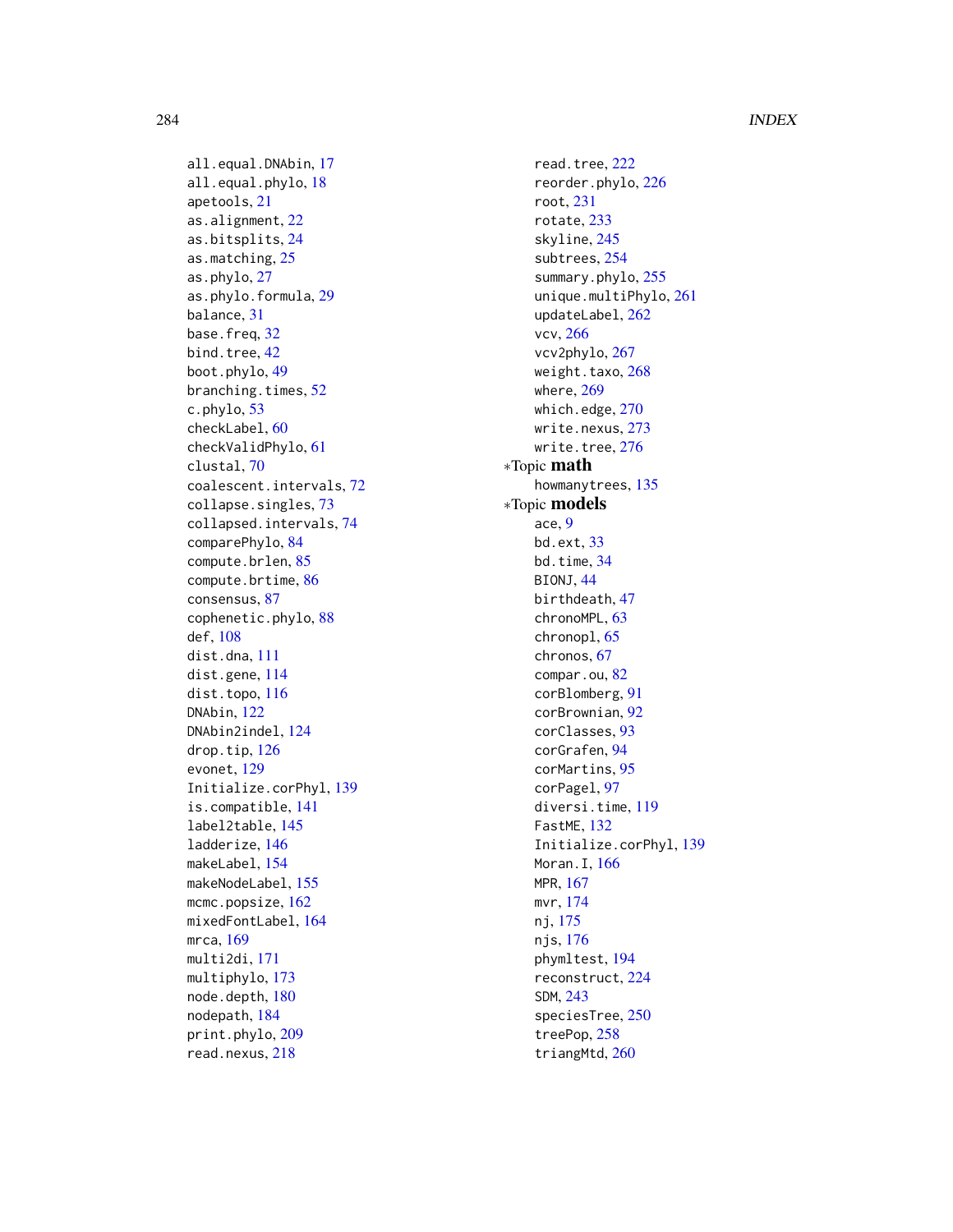# INDEX 285

yule, [277](#page-276-1) yule.cov, [278](#page-277-1) yule.time, [280](#page-279-0) ∗Topic model node.dating, [177](#page-176-0) ∗Topic multivariate CADM.global, [54](#page-53-0) dist.dna, [111](#page-110-1) ewLasso, [131](#page-130-0) lmorigin, [147](#page-146-0) mantel.test, [157](#page-156-0) matexpo, [160](#page-159-0) mst, [170](#page-169-0) parafit, [185](#page-184-0) pcoa, [187](#page-186-0) vcv, [266](#page-265-1) vcv2phylo, [267](#page-266-1) ∗Topic nonparametric CADM.global, [54](#page-53-0) ∗Topic package ape-package, [6](#page-5-0) ∗Topic regression binaryPGLMM, [36](#page-35-0) compar.cheverud, [76](#page-75-0) compar.gee, [77](#page-76-0) compar.lynch, [80](#page-79-1) corphylo, [98](#page-97-0) correlogram.formula, [103](#page-102-1) Moran.I, [166](#page-165-1) pic, [197](#page-196-1) pic.ortho, [198](#page-197-1) varcomp, [263](#page-262-0) varCompPhylip, [264](#page-263-0) ∗Topic univar base.freq, [32](#page-31-0) cherry, [62](#page-61-0) del.gaps, [109](#page-108-0) diversi.gof, [117](#page-116-1) gammaStat, [133](#page-132-0) seg.sites, [244](#page-243-0) ∗Topic utilities dbd, [106](#page-105-0) is.monophyletic, [142](#page-141-0) is.ultrametric, [143](#page-142-0) +.phylo *(*bind.tree*)*, [42](#page-41-1) .Machine, *[143](#page-142-0)* .compressTipLabel *(*c.phylo*)*, [53](#page-52-1) .uncompressTipLabel *(*c.phylo*)*, [53](#page-52-1)

[.AAbin *(*AAbin*)*, [7](#page-6-1) [.DNAbin *(*DNAbin*)*, [122](#page-121-1) [.multiPhylo *(*multiphylo*)*, [173](#page-172-1) [<-.multiPhylo *(*multiphylo*)*, [173](#page-172-1) [[.multiPhylo *(*multiphylo*)*, [173](#page-172-1) [[<-.multiPhylo *(*multiphylo*)*, [173](#page-172-1) \$.multiPhylo *(*multiphylo*)*, [173](#page-172-1) \$<-.multiPhylo *(*multiphylo*)*, [173](#page-172-1) AAbin, [7,](#page-6-1) *[124,](#page-123-0) [125](#page-124-0)*, *[257](#page-256-0)* AAsubst *(*AAbin*)*, [7](#page-6-1) abbreviate, *[155](#page-154-1)* abbreviateGenus *(*label2table*)*, [145](#page-144-1) ace, [9,](#page-8-1) *[83](#page-82-0)*, *[168](#page-167-0)*, *[236](#page-235-0)*, *[238](#page-237-0)*, *[240](#page-239-0)*, *[279](#page-278-0)* add.scale.bar, [14,](#page-13-0) *[31](#page-30-0)*, *[204](#page-203-0)* additive, [15](#page-14-0) AIC.ace *(*ace*)*, [9](#page-8-1) alex, [16,](#page-15-0) *[20](#page-19-1)*, *[71](#page-70-0)*, *[139](#page-138-0)* all.equal, *[17](#page-16-0)*, *[19](#page-18-0)* all.equal.DNAbin, [17,](#page-16-0) *[20](#page-19-1)*, *[60](#page-59-1)*, *[71](#page-70-0)*, *[139](#page-138-0)* all.equal.phylo, [18,](#page-17-0) *[85](#page-84-0)* alview, *[9](#page-8-1)*, *[16](#page-15-0)*, [20,](#page-19-1) *[60](#page-59-1)*, *[71](#page-70-0)*, *[125](#page-124-0)*, *[139](#page-138-0)*, *[257](#page-256-0)* anova, *[13](#page-12-0)*, *[79](#page-78-0)* anova.ace *(*ace*)*, [9](#page-8-1) aov, *[147](#page-146-0)* ape *(*ape-package*)*, [6](#page-5-0) ape-package, [6](#page-5-0) apetools, [21](#page-20-0) arecompatible *(*is.compatible*)*, [141](#page-140-0) arrows, *[128](#page-127-0)* as.AAbin *(*AAbin*)*, [7](#page-6-1) as.alignment, [22](#page-21-0) as.bitsplits, [24,](#page-23-0) *[51](#page-50-0)*, *[142](#page-141-0)* as.character.AAbin *(*AAbin*)*, [7](#page-6-1) as.character.DNAbin *(*as.alignment*)*, [22](#page-21-0) as.DNAbin, *[111](#page-110-1)*, *[124,](#page-123-0) [125](#page-124-0)* as.DNAbin *(*as.alignment*)*, [22](#page-21-0) as.evonet *(*evonet*)*, [129](#page-128-0) as.hclust, *[27,](#page-26-0) [28](#page-27-0)* as.hclust.phylo *(*as.phylo*)*, [27](#page-26-0) as.igraph *(*as.phylo*)*, [27](#page-26-0) as.igraph.evonet *(*evonet*)*, [129](#page-128-0) as.list.AAbin *(*AAbin*)*, [7](#page-6-1) as.list.DNAbin *(*DNAbin*)*, [122](#page-121-1) as.matching, [25](#page-24-0) as.matrix.AAbin *(*AAbin*)*, [7](#page-6-1) as.matrix.DNAbin *(*DNAbin*)*, [122](#page-121-1) as.network.evonet *(*evonet*)*, [129](#page-128-0) as.network.phylo *(*as.phylo*)*, [27](#page-26-0)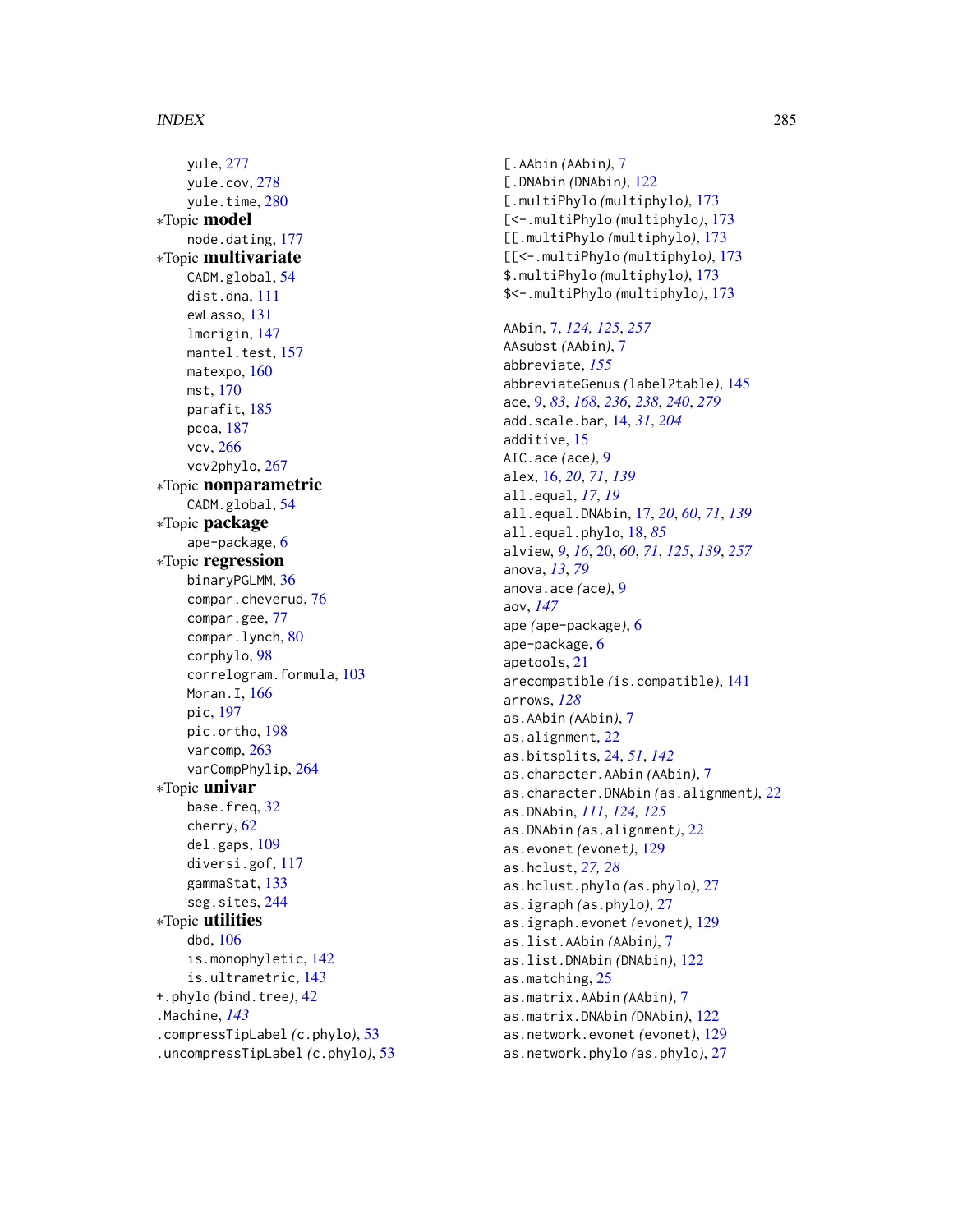as.networx, *[131](#page-130-0)* as.networx.evonet *(*evonet*)*, [129](#page-128-0) as.phyDat.AAbin *(*AAbin*)*, [7](#page-6-1) as.phylo, *[26](#page-25-0)*, [27,](#page-26-0) *[30](#page-29-0)* as.phylo.evonet *(*evonet*)*, [129](#page-128-0) as.phylo.formula, *[28](#page-27-0)*, [29](#page-28-0) as.phylo.matching *(*as.matching*)*, [25](#page-24-0) as.prop.part *(*as.bitsplits*)*, [24](#page-23-0) axis, *[30,](#page-29-0) [31](#page-30-0)* axisPhylo, *[14](#page-13-0)*, [30,](#page-29-0) *[203,](#page-202-0) [204](#page-203-0)*

balance, [31,](#page-30-0) *[161](#page-160-0)*, *[250](#page-249-0)* base.freq, [32,](#page-31-0) *[110](#page-109-0)*, *[244](#page-243-0)* bd.ext, [33,](#page-32-1) *[49](#page-48-0)*, *[120](#page-119-0)*, *[152](#page-151-0)*, *[278,](#page-277-1) [279](#page-278-0)* bd.time, *[34](#page-33-1)*, [34,](#page-33-1) *[49](#page-48-0)*, *[106,](#page-105-0) [107](#page-106-0)*, *[152](#page-151-0)*, *[281](#page-280-1)* binaryPGLMM, [36](#page-35-0) bind.tree, [42,](#page-41-1) *[127](#page-126-0)*, *[232](#page-231-0)*, *[270](#page-269-0)* BIONJ, [44](#page-43-1) bionj, *[133](#page-132-0)*, *[175](#page-174-1)[–177](#page-176-0)*, *[244](#page-243-0)*, *[260](#page-259-0)* bionj *(*BIONJ*)*, [44](#page-43-1) bionjs, *[45](#page-44-0)* bionjs *(*njs*)*, [176](#page-175-1) biplot.pcoa *(*pcoa*)*, [187](#page-186-0) bird.families, [46,](#page-45-0) *[47](#page-46-1)* bird.orders, *[46](#page-45-0)*, [47](#page-46-1) birthdeath, *[34](#page-33-1)*, *[36](#page-35-0)*, [47,](#page-46-1) *[118](#page-117-0)*, *[120](#page-119-0)*, *[152](#page-151-0)*, *[230](#page-229-0)*, *[278,](#page-277-1) [279](#page-278-0)*, *[281](#page-280-1)* bitsplits *(*as.bitsplits*)*, [24](#page-23-0) boot.phylo, [49,](#page-48-0) *[206](#page-205-0)* branching.times, *[34](#page-33-1)*, *[49](#page-48-0)*, [52,](#page-51-1) *[72](#page-71-0)*, *[87](#page-86-0)*, *[118](#page-117-0)*, *[120](#page-119-0)*, *[134](#page-133-0)*, *[152](#page-151-0)*, *[278,](#page-277-1) [279](#page-278-0)*, *[281](#page-280-1)* bydir *(*apetools*)*, [21](#page-20-0) c.AAbin *(*AAbin*)*, [7](#page-6-1) c.DNAbin *(*DNAbin*)*, [122](#page-121-1) c.multiPhylo *(*c.phylo*)*, [53](#page-52-1) c.phylo, [53,](#page-52-1) *[174](#page-173-1)*, *[256](#page-255-0)* CADM *(*CADM.global*)*, [54](#page-53-0) CADM.global, *[54](#page-53-0)*, [54](#page-53-0) CADM.post, *[54](#page-53-0)* carnivora, [58](#page-57-0)

cbind.DNAbin *(*DNAbin*)*, [122](#page-121-1)

checkValidPhylo, [61](#page-60-0)

chronoMPL, [63,](#page-62-0) *[67](#page-66-0)*, *[69](#page-68-0)*

cherry, [62](#page-61-0) chiroptera, [63](#page-62-0) chol2inv, *[83](#page-82-0)*

checkAlignment, *[17](#page-16-0)*, *[20](#page-19-1)*, [59,](#page-58-1) *[71](#page-70-0)*, *[110](#page-109-0)*, *[125](#page-124-0)*, *[257](#page-256-0)* checkLabel, [60,](#page-59-1) *[145](#page-144-1)*, *[155,](#page-154-1) [156](#page-155-0)*, *[165](#page-164-0)*, *[263](#page-262-0)*

chronopl, *[64](#page-63-0)*, [65](#page-64-0) chronos, *[67](#page-66-0)*, [67](#page-66-0) cladewise *(*reorder.phylo*)*, [226](#page-225-0) close, *[212](#page-211-1)* clustal, *[17](#page-16-0)*, *[20](#page-19-1)*, [70,](#page-69-0) *[139](#page-138-0)* clustalomega *(*clustal*)*, [70](#page-69-0) coalescent.intervals, [72,](#page-71-0) *[75](#page-74-0)*, *[246](#page-245-0)*, *[248](#page-247-0)* coef.corBlomberg *(*corBlomberg*)*, [91](#page-90-1) coef.corBrownian *(*corBrownian*)*, [92](#page-91-1) coef.corGrafen *(*corGrafen*)*, [94](#page-93-1) coef.corMartins *(*corMartins*)*, [95](#page-94-1) coef.corPagel *(*corPagel*)*, [97](#page-96-1) collapse.singles, [73](#page-72-0) collapsed.intervals, *[72](#page-71-0)*, [74,](#page-73-0) *[245,](#page-244-0) [246](#page-245-0)* compar.cheverud, [76](#page-75-0) compar.gee, [77,](#page-76-0) *[81](#page-80-0)*, *[198](#page-197-1)* compar.lynch, *[77](#page-76-0)*, *[79](#page-78-0)*, [80,](#page-79-1) *[83](#page-82-0)*, *[198](#page-197-1)*, *[265](#page-264-0)* compar.ou, *[13](#page-12-0)*, [82,](#page-81-0) *[226](#page-225-0)* comparePhylo, *[19](#page-18-0)*, [84](#page-83-0) complement *(*trans*)*, [256](#page-255-0) compute.brlen, [85,](#page-84-0) *[87](#page-86-0)*, *[94,](#page-93-1) [95](#page-94-1)*, *[252](#page-251-0)* compute.brtime, [86](#page-85-0) connection, *[212](#page-211-1)* consensus, *[51](#page-50-0)*, [87](#page-86-0) cophenetic, *[89](#page-88-0)* cophenetic.phylo, [88,](#page-87-0) *[114,](#page-113-0) [115](#page-114-0)*, *[117](#page-116-1)* cophyloplot, [89](#page-88-0) corBlomberg, [91,](#page-90-1) *[93](#page-92-1)*, *[267](#page-266-1)* corBrownian, *[13](#page-12-0)*, *[83](#page-82-0)*, [92,](#page-91-1) *[93](#page-92-1)*, *[226](#page-225-0)*, *[267](#page-266-1)* corClasses, *[93](#page-92-1)*, [93,](#page-92-1) *[95,](#page-94-1) [96](#page-95-0)*, *[140](#page-139-0)* corGrafen, *[93](#page-92-1)*, [94,](#page-93-1) *[267](#page-266-1)* corMartins, *[83](#page-82-0)*, *[93](#page-92-1)*, [95,](#page-94-1) *[267](#page-266-1)* corMatrix.corBlomberg *(*corBlomberg*)*, [91](#page-90-1) corMatrix.corBrownian *(*corBrownian*)*, [92](#page-91-1) corMatrix.corGrafen *(*corGrafen*)*, [94](#page-93-1) corMatrix.corMartins *(*corMartins*)*, [95](#page-94-1) corMatrix.corPagel *(*corPagel*)*, [97](#page-96-1) corPagel, *[93](#page-92-1)*, [97,](#page-96-1) *[267](#page-266-1)* corPhyl, *[267](#page-266-1)* corPhyl *(*corClasses*)*, [93](#page-92-1) corphylo, [98](#page-97-0) correlogram.formula, [103,](#page-102-1) *[199,](#page-198-0) [200](#page-199-0)*, *[268](#page-267-0)* countBipartitions *(*as.bitsplits*)*, [24](#page-23-0) cynipids *(*data.nex*)*, [105](#page-104-0) data.nex, [105](#page-104-0)

Date, *[208](#page-207-0)* dbd, [106](#page-105-0) dbdTime *(*dbd*)*, [106](#page-105-0)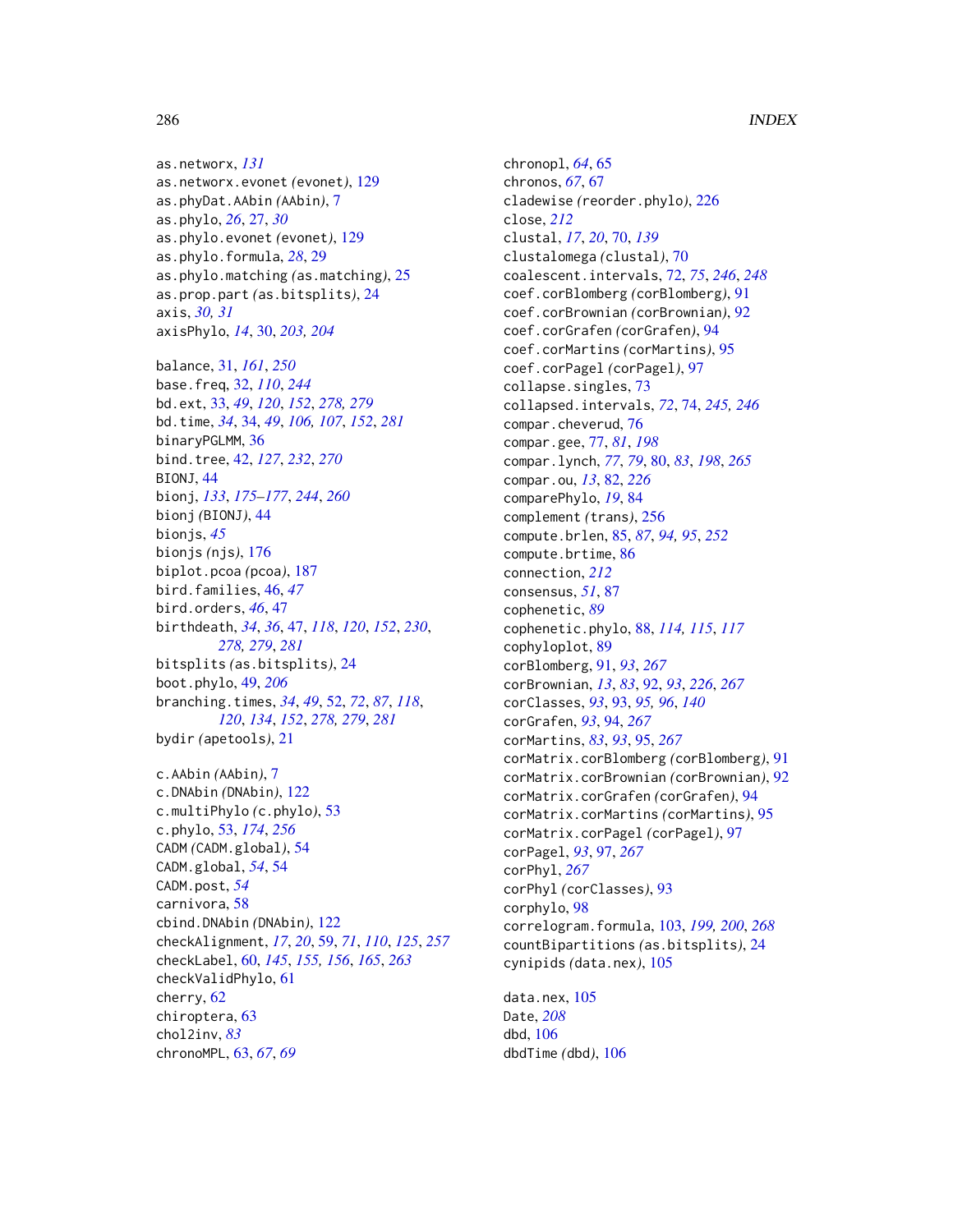### INDEX  $287$

def, [108](#page-107-0) del.colgapsonly *(*del.gaps*)*, [109](#page-108-0) del.gaps, *[71](#page-70-0)*, [109,](#page-108-0) *[125](#page-124-0)*, *[139](#page-138-0)* del.rowgapsonly *(*del.gaps*)*, [109](#page-108-0) delta.plot, [110](#page-109-0) dendrogram, *[28](#page-27-0)* deviance.ace *(*ace*)*, [9](#page-8-1) di2multi, *[85,](#page-84-0) [86](#page-85-0)* di2multi *(*multi2di*)*, [171](#page-170-0) dist, *[112](#page-111-0)[–115](#page-114-0)*, *[171](#page-170-0)* dist.aa *(*AAbin*)*, [7](#page-6-1) dist.dna, *[45](#page-44-0)*, *[111](#page-110-1)*, [111,](#page-110-1) *[115](#page-114-0)*, *[133](#page-132-0)*, *[171](#page-170-0)*, *[176](#page-175-1)*, *[195,](#page-194-0) [196](#page-195-0)*, *[214](#page-213-0)*, *[217](#page-216-0)*, *[271](#page-270-0)* dist.gene, *[114](#page-113-0)*, [114,](#page-113-0) *[171](#page-170-0)* dist.ml, *[9](#page-8-1)* dist.nodes *(*cophenetic.phylo*)*, [88](#page-87-0) dist.topo, *[51](#page-50-0)*, *[88](#page-87-0)*, [116](#page-115-0) diversi.gof, *[34](#page-33-1)*, *[49](#page-48-0)*, [117,](#page-116-1) *[120](#page-119-0)*, *[278,](#page-277-1) [279](#page-278-0)* diversi.time, *[34](#page-33-1)*, *[49](#page-48-0)*, *[118](#page-117-0)*, [119,](#page-118-1) *[278,](#page-277-1) [279](#page-278-0)* diversity.contrast.test, [120,](#page-119-0) *[228](#page-227-0)*, *[250](#page-249-0)* DNAbin, *[20](#page-19-1)*, *[23](#page-22-0)*, *[32](#page-31-0)*, *[114](#page-113-0)*, [122,](#page-121-1) *[125](#page-124-0)*, *[139](#page-138-0)*, *[211](#page-210-0)*, *[214](#page-213-0)*, *[217](#page-216-0)*, *[269](#page-268-0)*, *[271](#page-270-0)* DNAbin2indel, [124](#page-123-0) dnds, [125](#page-124-0) drawSupportOnEdges, *[231](#page-230-1)* drawSupportOnEdges *(*plot.phylo.extra*)*, [206](#page-205-0) drop.fossil *(*rlineage*)*, [229](#page-228-0) drop.tip, *[43](#page-42-0)*, [126,](#page-125-1) *[137](#page-136-0)*, *[142](#page-141-0)*, *[232](#page-231-0)*, *[234](#page-233-0)*, *[253](#page-252-1)*, *[270](#page-269-0)*, *[282](#page-281-0)* drop1, *[79](#page-78-0)* drop1.compar.gee *(*compar.gee*)*, [77](#page-76-0) dyule *(*dbd*)*, [106](#page-105-0) edgelabels, *[206](#page-205-0)* edgelabels *(*nodelabels*)*, [181](#page-180-0) edges, [128,](#page-127-0) *[182](#page-181-0)*, *[204](#page-203-0)* editFileExtensions *(*apetools*)*, [21](#page-20-0) estimate.dates, *[208](#page-207-0)* estimate.dates *(*node.dating*)*, [177](#page-176-0) estimate.mu *(*node.dating*)*, [177](#page-176-0) evonet, [129](#page-128-0) ewLasso, [131](#page-130-0) expm, *[12](#page-11-0)* extract.clade *(*drop.tip*)*, [126](#page-125-1) extract.popsize *(*mcmc.popsize*)*, [162](#page-161-0)

family, *[278](#page-277-1)* fancyarrows, *[130](#page-129-0)*, *[191](#page-190-0)*

fancyarrows *(*edges*)*, [128](#page-127-0) FastME, [132](#page-131-1) fastme, *[45](#page-44-0)*, *[175,](#page-174-1) [176](#page-175-1)*, *[244](#page-243-0)*, *[260](#page-259-0)* fastme *(*FastME*)*, [132](#page-131-1) find.skyline.epsilon *(*skyline*)*, [245](#page-244-0) formula, *[279](#page-278-0)* Ftab *(*base.freq*)*, [32](#page-31-0) gammaStat, *[62](#page-61-0)*, [133](#page-132-0) GC.content *(*base.freq*)*, [32](#page-31-0) getMRCA, *[184](#page-183-0)* getMRCA *(*mrca*)*, [169](#page-168-0) gls, *[93](#page-92-1)* gopher.D *(*parafit*)*, [185](#page-184-0) grep, *[156](#page-155-0)*, *[262](#page-261-0)* grey, *[282](#page-281-0)* grid, *[139](#page-138-0)* has.singles *(*collapse.singles*)*, [73](#page-72-0) hclust, *[28](#page-27-0)* hivtree, [134](#page-133-0) howmanytrees, [135](#page-134-0) HP.links *(*parafit*)*, [185](#page-184-0) identify, *[137](#page-136-0)* identify.phylo, [136,](#page-135-1) *[232](#page-231-0)*, *[259](#page-258-0)* image.AAbin, *[139](#page-138-0)* image.AAbin *(*AAbin*)*, [7](#page-6-1) image.default, *[138](#page-137-1)* image.DNAbin, *[16,](#page-15-0) [17](#page-16-0)*, *[20](#page-19-1)*, *[60](#page-59-1)*, *[71](#page-70-0)*, *[110](#page-109-0)*, *[124,](#page-123-0) [125](#page-124-0)*, [138,](#page-137-1) *[191](#page-190-0)*, *[269](#page-268-0)* Initialize.corPhyl, [139](#page-138-0) Initialize.corStruct, *[140](#page-139-0)* integrate, *[35](#page-34-0)*, *[280](#page-279-0)* is.binary, [140,](#page-139-0) *[143](#page-142-0)*, *[172](#page-171-0)* is.compatible, *[25](#page-24-0)*, [141](#page-140-0) is.monophyletic, [142](#page-141-0) is.rooted, *[141](#page-140-0)* is.rooted *(*root*)*, [231](#page-230-1) is.ultrametric, *[53](#page-52-1)*, *[141](#page-140-0)*, [143](#page-142-0) isTRUE, *[17](#page-16-0)* keep.tip *(*drop.tip*)*, [126](#page-125-1) kronoviz, [144,](#page-143-0) *[152](#page-151-0)*, *[204](#page-203-0)* label2table, [145,](#page-144-1) *[155,](#page-154-1) [156](#page-155-0)*, *[165](#page-164-0)*

labels.AAbin *(*AAbin*)*, [7](#page-6-1) labels.DNAbin *(*DNAbin*)*, [122](#page-121-1) ladderize, [146](#page-145-0)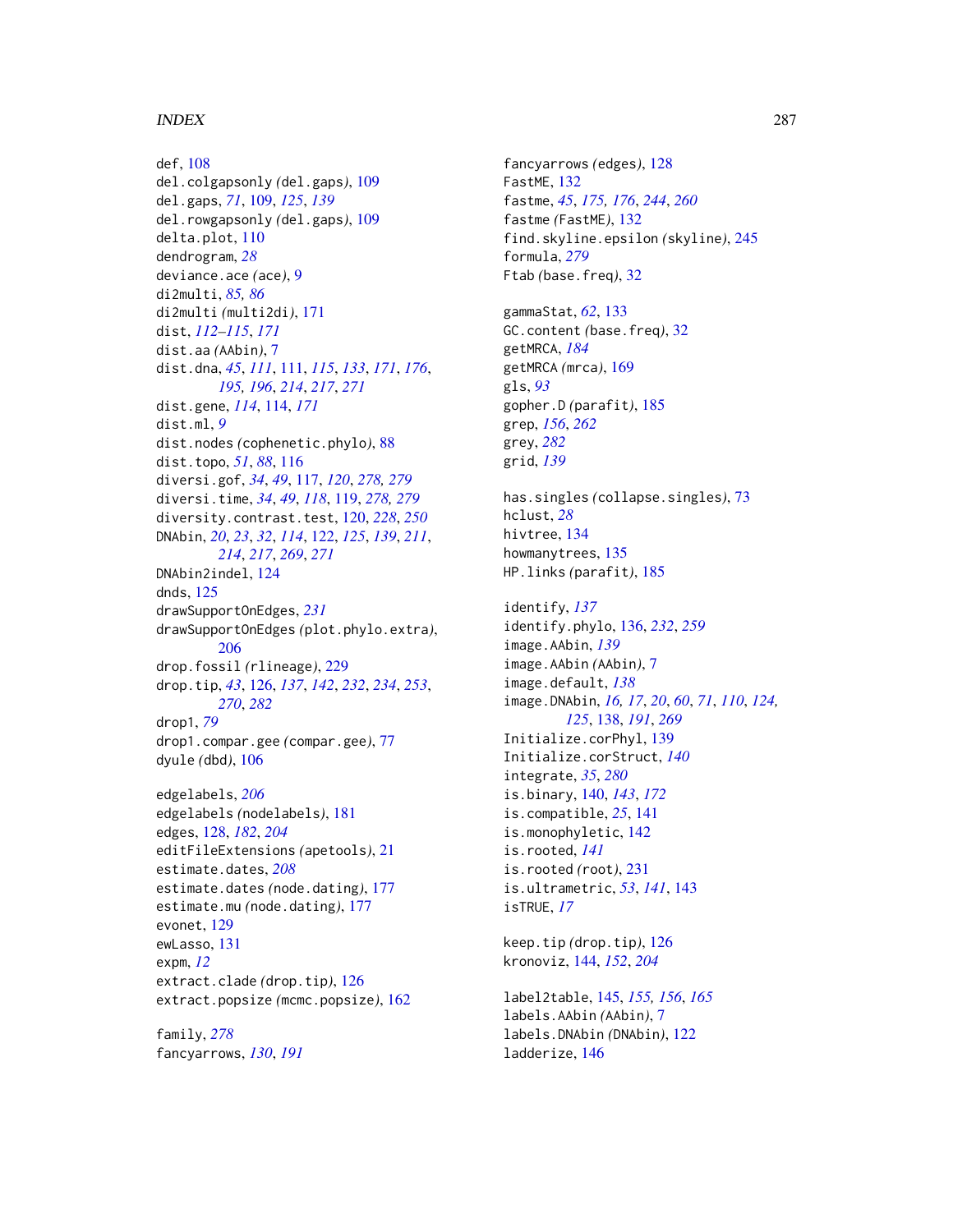layout, *[282](#page-281-0)* lice.D *(*parafit*)*, [185](#page-184-0) lines, *[248](#page-247-0)* lines.popsize *(*mcmc.popsize*)*, [162](#page-161-0) lines.skyline *(*skylineplot*)*, [247](#page-246-0) lm, *[147](#page-146-0)* lme, *[264](#page-263-0)* lmorigin, *[147](#page-146-0)*, [147](#page-146-0) locator, *[14](#page-13-0)* logLik.ace *(*ace*)*, [9](#page-8-1) LTT, *[36](#page-35-0)*, [149,](#page-148-0) *[152](#page-151-0)* ltt.coplot *(*ltt.plot*)*, [151](#page-150-1) ltt.lines *(*ltt.plot*)*, [151](#page-150-1) ltt.plot, *[34](#page-33-1)*, *[36](#page-35-0)*, *[49](#page-48-0)*, *[118](#page-117-0)*, *[120](#page-119-0)*, *[134](#page-133-0)*, *[150](#page-149-0)*, [151,](#page-150-1) *[246](#page-245-0)*, *[278,](#page-277-1) [279](#page-278-0)*, *[281](#page-280-1)* make.names, *[155](#page-154-1)* make.unique, *[155](#page-154-1)* makeChronosCalib *(*chronos*)*, [67](#page-66-0) makeLabel, *[61](#page-60-0)*, *[145](#page-144-1)*, [154,](#page-153-1) *[156](#page-155-0)*, *[165](#page-164-0)*, *[263](#page-262-0)*, *[273](#page-272-1)* makeNodeLabel, *[61](#page-60-0)*, *[145](#page-144-1)*, *[155](#page-154-1)*, [155,](#page-154-1) *[165](#page-164-0)*, *[263](#page-262-0)* mantel.test, [157](#page-156-0) mat3, [158,](#page-157-0) *[159](#page-158-0)* mat5M3ID, *[158,](#page-157-0) [159](#page-158-0)*, [159](#page-158-0) mat5Mrand, *[158,](#page-157-0) [159](#page-158-0)*, [159](#page-158-0) matching *(*as.matching*)*, [25](#page-24-0) matexpo, *[12](#page-11-0)*, [160](#page-159-0) mcconwaysims.test, *[121](#page-120-0)*, [160,](#page-159-0) *[228](#page-227-0)*, *[250](#page-249-0)* mcmc.popsize, [162](#page-161-0) mixedFontLabel, *[61](#page-60-0)*, *[145](#page-144-1)*, *[155,](#page-154-1) [156](#page-155-0)*, [164,](#page-163-1) *[182](#page-181-0)*, *[263](#page-262-0)* mltt.plot *(*ltt.plot*)*, [151](#page-150-1) Moran.I, *[104](#page-103-0)*, [166,](#page-165-1) *[200](#page-199-0)*, *[268](#page-267-0)* MPR, *[11](#page-10-0)*, *[13](#page-12-0)*, [167,](#page-166-0) *[226](#page-225-0)* mrca, *[142](#page-141-0)*, [169](#page-168-0) mst, [170](#page-169-0) multi2di, *[30](#page-29-0)*, *[86](#page-85-0)*, *[141](#page-140-0)*, [171](#page-170-0) multiphylo, *[54](#page-53-0)*, [173,](#page-172-1) *[256](#page-255-0)* muscle *(*clustal*)*, [70](#page-69-0) mvr, *[45](#page-44-0)*, [174](#page-173-1) mvrs, *[244](#page-243-0)*, *[260](#page-259-0)* mvrs *(*mvr*)*, [174](#page-173-1)

NA, *[12](#page-11-0)* Nedge *(*summary.phylo*)*, [255](#page-254-0) Nedge.evonet *(*evonet*)*, [129](#page-128-0) new2old.phylo *(*as.phylo*)*, [27](#page-26-0) nj, *[45](#page-44-0)*, *[133](#page-132-0)*, [175,](#page-174-1) *[177](#page-176-0)*, *[260](#page-259-0)* njs, *[175,](#page-174-1) [176](#page-175-1)*, [176,](#page-175-1) *[244](#page-243-0)*, *[260](#page-259-0)*

nlminb, *[35](#page-34-0)*, *[66](#page-65-0)* Nnode *(*summary.phylo*)*, [255](#page-254-0) node.dating, [177](#page-176-0) node.depth, [180](#page-179-0) node.height *(*node.depth*)*, [180](#page-179-0) nodelabels, *[51](#page-50-0)*, *[129](#page-128-0)*, *[137](#page-136-0)*, *[168](#page-167-0)*, [181,](#page-180-0) *[191](#page-190-0)*, *[204](#page-203-0)*, *[232](#page-231-0)*, *[234](#page-233-0)* nodepath, [184](#page-183-0) Ntip *(*summary.phylo*)*, [255](#page-254-0) nuc.div, *[32](#page-31-0)*, *[244](#page-243-0)* old2new.phylo *(*as.phylo*)*, [27](#page-26-0) optimize, *[179](#page-178-0)* par, *[30,](#page-29-0) [31](#page-30-0)*, *[152](#page-151-0)*, *[181](#page-180-0)* parafit, *[185](#page-184-0)*, [185](#page-184-0) pcoa, *[187](#page-186-0)*, [187,](#page-186-0) *[188](#page-187-0)* phydataplot, [190](#page-189-0) phylo, *[130](#page-129-0)* phylo *(*read.tree*)*, [222](#page-221-1) phylog, *[28](#page-27-0)* phymltest, [194](#page-193-0) pic, *[79](#page-78-0)*, *[81](#page-80-0)*, *[83](#page-82-0)*, [197,](#page-196-1) *[199](#page-198-0)*, *[265](#page-264-0)* pic.ortho, *[198](#page-197-1)*, [198,](#page-197-1) *[265](#page-264-0)* plot, *[152](#page-151-0)*, *[171](#page-170-0)*, *[200](#page-199-0)*, *[204](#page-203-0)*, *[207](#page-206-0)*, *[248](#page-247-0)* plot.correlogram, *[104](#page-103-0)*, [199](#page-198-0) plot.correlogramList *(*plot.correlogram*)*, [199](#page-198-0) plot.evonet *(*evonet*)*, [129](#page-128-0) plot.mst *(*mst*)*, [170](#page-169-0) plot.multiPhylo *(*plot.phylo*)*, [201](#page-200-1) plot.phylo, *[14](#page-13-0)*, *[31](#page-30-0)*, *[73](#page-72-0)*, *[84](#page-83-0)*, *[90](#page-89-0)*, *[129](#page-128-0)*, *[137](#page-136-0)*, *[144](#page-143-0)*, *[146](#page-145-0)*, *[180](#page-179-0)*, *[182](#page-181-0)*, *[191](#page-190-0)*, [201,](#page-200-1) *[206](#page-205-0)*, *[208](#page-207-0)*, *[234](#page-233-0)*, *[253](#page-252-1)*, *[259](#page-258-0)*, *[282](#page-281-0)* plot.phylo.extra, [206](#page-205-0) plot.phymltest *(*phymltest*)*, [194](#page-193-0) plot.popsize *(*mcmc.popsize*)*, [162](#page-161-0) plot.prop.part *(*boot.phylo*)*, [49](#page-48-0) plot.skyline *(*skylineplot*)*, [247](#page-246-0) plot.varcomp, [207](#page-206-0) plotBreakLongEdges *(*plot.phylo.extra*)*, [206](#page-205-0) plotTreeTime, *[179](#page-178-0)*, *[206](#page-205-0)*, [208](#page-207-0) postorder *(*reorder.phylo*)*, [226](#page-225-0) predict, *[78](#page-77-0)* predict.compar.gee *(*compar.gee*)*, [77](#page-76-0) print, *[209](#page-208-0)* print.AAbin *(*AAbin*)*, [7](#page-6-1) print.ace *(*ace*)*, [9](#page-8-1)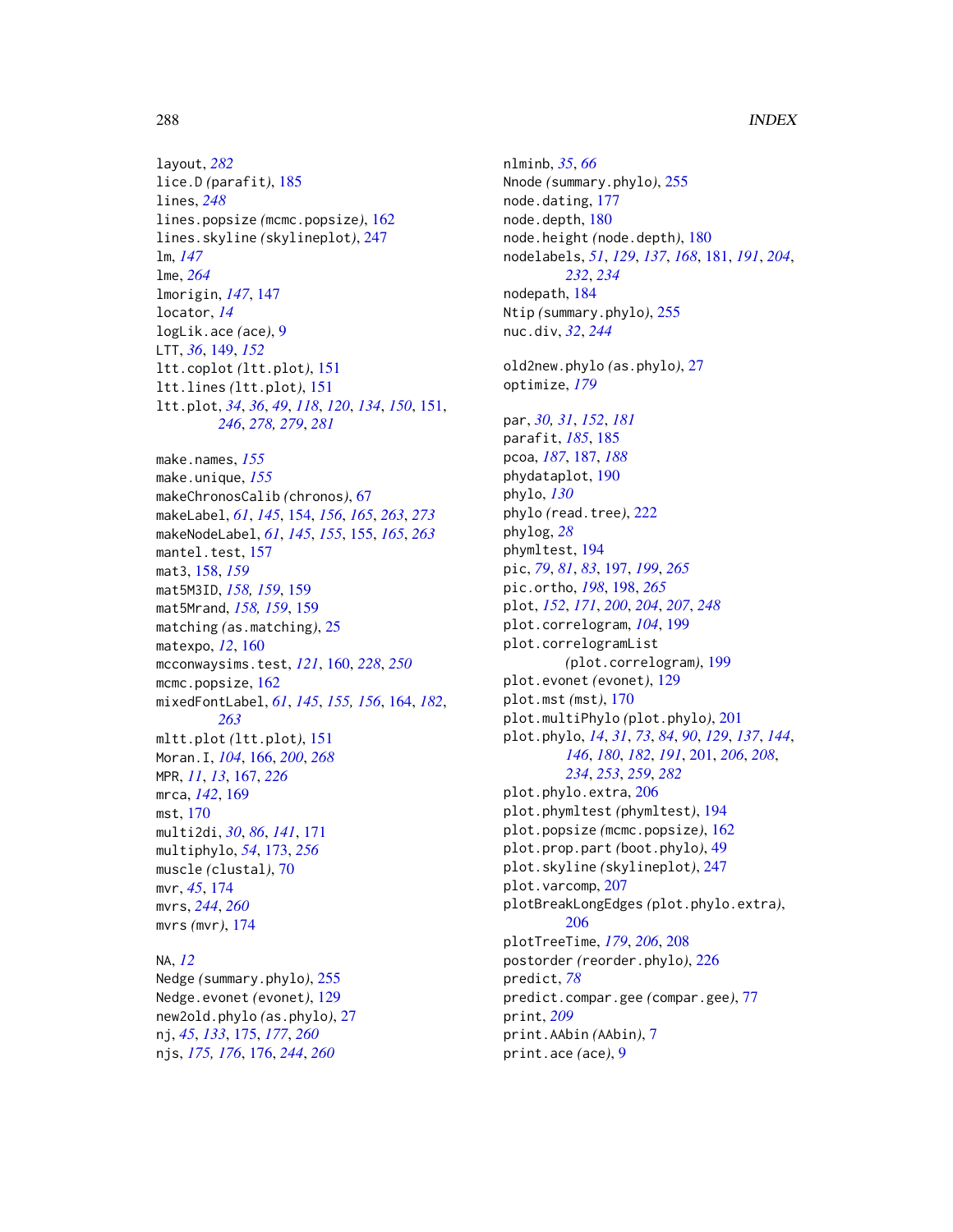## INDEX 289

print.binaryPGLMM *(*binaryPGLMM*)*, [36](#page-35-0) print.birthdeath *(*birthdeath*)*, [47](#page-46-0) print.bitsplits *(*as.bitsplits*)*, [24](#page-23-0) print.chronos *(*chronos*)*, [67](#page-66-0) print.compar.gee *(*compar.gee*)*, [77](#page-76-0) print.comparePhylo *(*comparePhylo*)*, [84](#page-83-0) print.corphylo *(*corphylo*)*, [98](#page-97-0) print.DNAbin *(*DNAbin*)*, [122](#page-121-0) print.evonet *(*evonet*)*, [129](#page-128-0) print.lmorigin *(*lmorigin*)*, [147](#page-146-0) print.multiPhylo *(*print.phylo*)*, [209](#page-208-0) print.parafit *(*parafit*)*, [185](#page-184-0) print.phylo, [209](#page-208-0) print.phymltest *(*phymltest*)*, [194](#page-193-0) print.prop.part *(*boot.phylo*)*, [49](#page-48-0) prop.clades *(*boot.phylo*)*, [49](#page-48-0) prop.part, *[25](#page-24-0)*, *[88](#page-87-0)*, *[117](#page-116-0)* prop.part *(*boot.phylo*)*, [49](#page-48-0) rainbow, *[191](#page-190-0)*, *[282](#page-281-0)* rbdtree *(*rlineage*)*, [229](#page-228-0) rbind.DNAbin *(*DNAbin*)*, [122](#page-121-0) rc, *[161](#page-160-0)*, *[250](#page-249-0)* rcoal *(*rtree*)*, [240](#page-239-0) rDNAbin, [210](#page-209-0) read.caic, [211](#page-210-0) read.dna, *[23](#page-22-0)*, *[114](#page-113-0)*, *[124](#page-123-0)*, [212,](#page-211-0) *[217](#page-216-0)*, *[219](#page-218-0)*, *[271](#page-270-0)[–273](#page-272-0)* read.evonet *(*evonet*)*, [129](#page-128-0) read.FASTA, *[9](#page-8-0)* read.FASTA *(*read.dna*)*, [212](#page-211-0) read.fastq *(*read.dna*)*, [212](#page-211-0) read.GenBank, *[23](#page-22-0)*, *[114](#page-113-0)*, *[124](#page-123-0)*, *[214](#page-213-0)*, [216,](#page-215-0) *[273](#page-272-0)* read.gff, [217](#page-216-0) read.nexus, *[63](#page-62-0)*, *[212](#page-211-0)*, [218,](#page-217-0) *[221](#page-220-0)*, *[223](#page-222-0)*, *[274,](#page-273-0) [275](#page-274-0)*, *[277](#page-276-0)* read.nexus.data, *[219](#page-218-0)*, [220,](#page-219-0) *[274,](#page-273-0) [275](#page-274-0)* read.table, *[145](#page-144-0)*, *[219](#page-218-0)* read.tree, *[30](#page-29-0)*, *[46,](#page-45-0) [47](#page-46-0)*, *[72,](#page-71-0) [73](#page-72-0)*, *[79](#page-78-0)*, *[86](#page-85-0)*, *[89](#page-88-0)*, *[130](#page-129-0)*, *[133](#page-132-0)*, *[176](#page-175-0)*, *[196](#page-195-0)*, *[198](#page-197-0)*, *[204](#page-203-0)*, *[209](#page-208-0)*, *[212](#page-211-0)*, *[219](#page-218-0)*, [222,](#page-221-0) *[227](#page-226-0)*, *[256](#page-255-0)*, *[274](#page-273-0)*, *[277](#page-276-0)* reconstruct, [224](#page-223-0) reorder, *[227](#page-226-0)* reorder.evonet *(*evonet*)*, [129](#page-128-0) reorder.multiPhylo *(*reorder.phylo*)*, [226](#page-225-0) reorder.phylo, *[130](#page-129-0)*, *[146](#page-145-0)*, [226](#page-225-0) richness.yule.test, *[121](#page-120-0)*, [228,](#page-227-0) *[250](#page-249-0)* ring *(*phydataplot*)*, [190](#page-189-0) rlineage, [229,](#page-228-0) *[241](#page-240-0)*

rmtree *(*rtree*)*, [240](#page-239-0) root, *[43](#page-42-0)*, *[127](#page-126-0)*, *[168](#page-167-0)*, [231,](#page-230-0) *[234](#page-233-0)*, *[270](#page-269-0)* rotate, *[90](#page-89-0)*, [233](#page-232-0) rotateConstr, *[90](#page-89-0)* rotateConstr *(*rotate*)*, [233](#page-232-0) rphylo *(*rlineage*)*, [229](#page-228-0) rTraitCont, [235,](#page-234-0) *[238](#page-237-0)*, *[240](#page-239-0)* rTraitDisc, *[236](#page-235-0)*, [237,](#page-236-0) *[240](#page-239-0)* rTraitMult, *[236](#page-235-0)*, *[238](#page-237-0)*, [239](#page-238-0) rtree, *[230](#page-229-0)*, [240,](#page-239-0) *[252](#page-251-0)* rtt, *[179](#page-178-0)*, [242](#page-241-0) scan, *[223](#page-222-0)* SDM, *[45](#page-44-0)*, *[175](#page-174-0)*, [243,](#page-242-0) *[260](#page-259-0)* seg.sites, *[9](#page-8-0)*, *[32](#page-31-0)*, *[110](#page-109-0)*, *[125](#page-124-0)*, [244](#page-243-0) segments, *[128](#page-127-0)* shift.test, *[161](#page-160-0)*, *[250](#page-249-0)* simSeq, *[210](#page-209-0)* skyline, *[74,](#page-73-0) [75](#page-74-0)*, *[134](#page-133-0)*, *[152](#page-151-0)*, *[163,](#page-162-0) [164](#page-163-0)*, [245,](#page-244-0) *[248](#page-247-0)* skylineplot, *[164](#page-163-0)*, *[246](#page-245-0)*, [247](#page-246-0) slowinskiguyer.test, *[121](#page-120-0)*, *[161](#page-160-0)*, *[228](#page-227-0)*, [249](#page-248-0) solve, *[83](#page-82-0)* sort.bitsplits *(*as.bitsplits*)*, [24](#page-23-0) speciesTree, [250](#page-249-0) str.multiPhylo *(*print.phylo*)*, [209](#page-208-0) stree, *[230](#page-229-0)*, *[241](#page-240-0)*, [251](#page-250-0) stripLabel, *[61](#page-60-0)*, *[263](#page-262-0)* stripLabel *(*label2table*)*, [145](#page-144-0) subtreeplot, [253,](#page-252-0) *[254](#page-253-0)* subtrees, *[253](#page-252-0)*, [254](#page-253-0) summary, *[256](#page-255-0)* summary.phylo, *[54](#page-53-0)*, *[174](#page-173-0)*, *[209](#page-208-0)*, [255](#page-254-0) summary.phymltest *(*phymltest*)*, [194](#page-193-0) summary.prop.part *(*boot.phylo*)*, [49](#page-48-0) tcoffee *(*clustal*)*, [70](#page-69-0) text, *[14](#page-13-0)* theta.s, *[244](#page-243-0)* tiplabels *(*nodelabels*)*, [181](#page-180-0) trans, *[9](#page-8-0)*, *[125](#page-124-0)*, [256](#page-255-0) treePop, [258](#page-257-0) trex, *[16](#page-15-0)*, *[204](#page-203-0)*, [258](#page-257-0) triangMtd, *[244](#page-243-0)*, [260](#page-259-0) triangMtds, *[177](#page-176-0)* triangMtds *(*triangMtd*)*, [260](#page-259-0)

ultrametric *(*additive*)*, [15](#page-14-0) unique, *[261](#page-260-0)* unique.multiPhylo, *[19](#page-18-0)*, [261](#page-260-0)